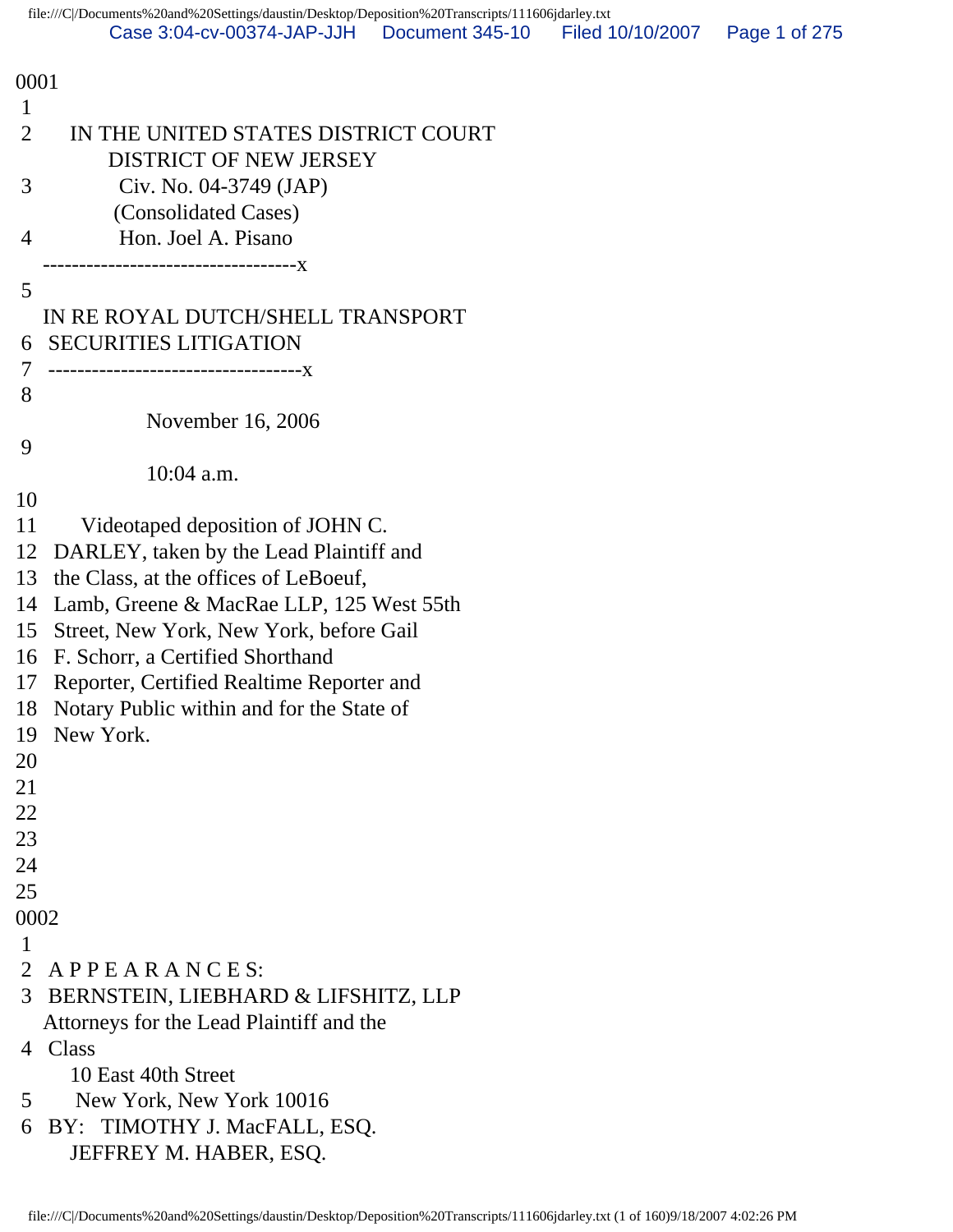```
file:///C|/Documents%20and%20Settings/daustin/Desktop/Deposition%20Transcripts/111606jdarley.txt
 7 STEVEN J. PEITLER, ESQ.
         -and-
 8 LAURA HUGHES, ESQ.
 9 
10 LEBOEUF, LAMB, GREENE & MACRAE, LLP
   Attorneys for Royal Dutch/Shell
11 1875 Connecticut Avenue, Northwest
      Suite 1200
12 Washington, D.C. 20009
13 BY: RALPH C. FERRARA, ESQ.
14 
15 CHARLES F. PLATT, ESQ.
   Senior Legal Counsel
16 Shell International B.V.
      Legal Services LSEP-C
17 Volmerlaan 7
       P.O. Box 60
18 2280 AB Rijswijk-ZH
19 
20 DEBEVOISE & PLIMPTON, LLP
   Attorneys for Royal Dutch/Shell
21 555 13th Street, Northwest
      Washington, D.C. 20004
22 
   BY: JONATHAN R. TUTTLE, ESQ.
23 -and-
       LORI A. WAGNER, ESQ.
24 
25 
0003
 1 
 2 A P P E A R A N C E S (Continued):
 3 HUGHES, HUBBARD & REED, LLP
   Attorneys for Pricewaterhousecoopers LLP
 4 One Battery Park Plaza
      New York, New York 10004-1482
 5 
   BY: SAVVAS A. FOUKAS, ESQ.
 6 
 7 
   HOGAN & HARTSON, LLP
 8 Attorneys for KPMG Accountants N.V.
      875 Third Avenue
         Case 3:04-cv-00374-JAP-JJH Document 345-10 Filed 10/10/2007 Page 2 of 275
```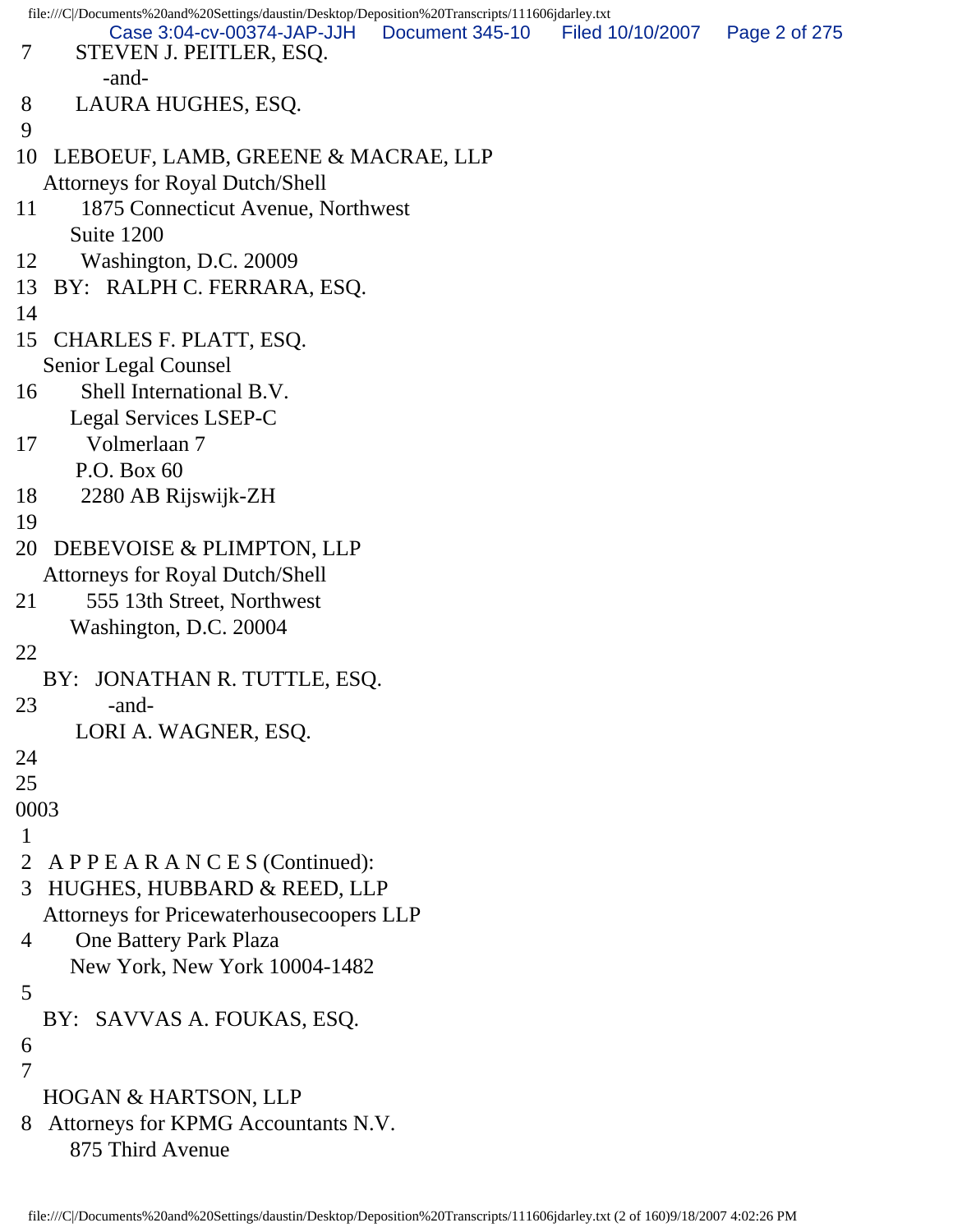```
file:///C|/Documents%20and%20Settings/daustin/Desktop/Deposition%20Transcripts/111606jdarley.txt
 9 New York, New York 10022
10 BY: NICHOLAS W. C. CORSON, ESQ.
11 
12 FOLEY & LARDNER, LLP
   Attorneys for Judith Boynton
13 777 East Wisconsin Avenue
      Milwaukee, Wisconsin 53202-5306
14 
   BY: REBECCA E. WICKHEM, ESQ.
15 
16 
   MAYER, BROWN, ROWE & MAW, LLP
17 Attorneys for Sir Philip Watts
      1909 K Street, Northwest
18 Washington, D.C. 20006-1101
19 BY: ADRIAEN M. MORSE, JR., ESQ.
        -and-
20 SHARAN E. LIEBERMAN, ESQ.
21 ALSO PRESENT:
22 NICO MINERVA
   Grant & Eisenhofer
23 
   DAVID PELOZA, Video Operator
24 Action Legal Video, Inc.
25 
0004
 1 
 2 THE VIDEO OPERATOR: This is
 3 the video operator speaking, David Peloza
 4 from LegaLink Action Video. Today's
 5 date's November 16th, 2006. The time is
 6 10:04. We're here for the deposition of
 7 Mr. John C. Darley in the matter Royal
 8 Dutch/Shell Transport Securities
 9 Litigation.
10 I'd like the attorneys to
11 introduce themselves beginning with Mr.
12 MacFall.
13 MR. MacFALL: Timothy
14 MacFall, Bernstein Liebhard & Lifshitz,
15 on behalf of plaintiffs and the class.
16 MS. HUGHES: Laura Hughes
17 from Bernstein, Liebhard & Lifshitz, on
         Case 3:04-cv-00374-JAP-JJH Document 345-10 Filed 10/10/2007 Page 3 of 275
```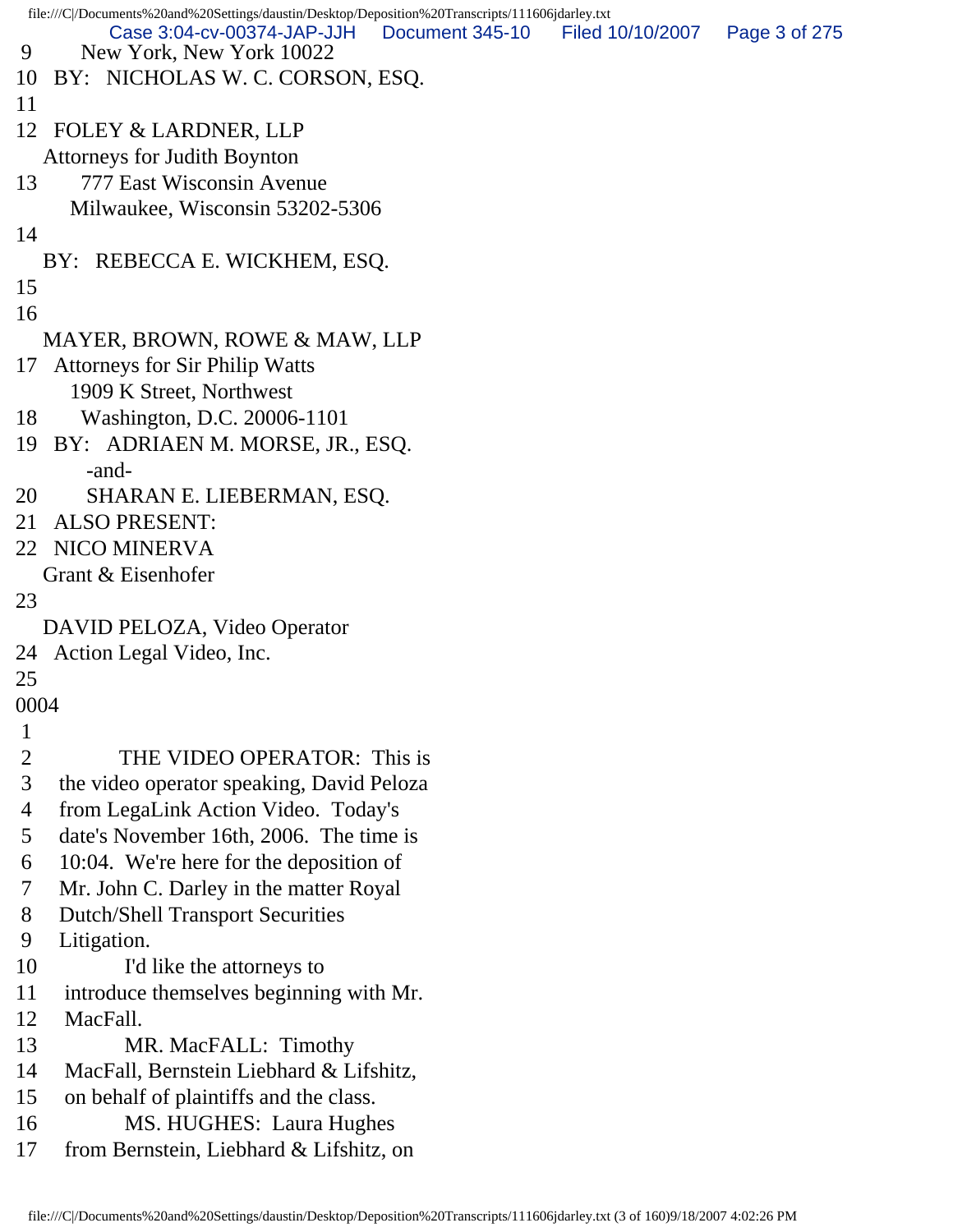file:///C|/Documents%20and%20Settings/daustin/Desktop/Deposition%20Transcripts/111606jdarley.txt 18 behalf of the class. 19 MR. PEITLER: Steve Peitler, 20 Bernstein, Liebhard & Lifshitz, on 21 behalf of the lead plaintiff. 22 MR. HABER: Jeffrey Haber, 23 Bernstein, Liebhard & Lifshitz, on 24 behalf of the lead plaintiff, Peter M. 25 Wood, and the class. 0005 1 2 MR. FOUKAS: Savvas Foukas, 3 Hughes Hubbard & Reed, for 4 PricewaterhouseCoopers LLP. 5 MR. CORSON: Nicholas 6 Corson, Hogan & Hartson, for KPMG 7 Accountants N.V. 8 MS. WICKHEM: Rebecca 9 Wickhem on behalf of Judith Boynton. 10 MS. WAGNER: Lori Wagner, 11 Debevoise & Plimpton, on behalf of the 12 corporate defendants and the witness 13 here. 14 MR. TUTTLE: Jonathan 15 Tuttle, Debevoise & Plimpton LLP, on 16 behalf of the corporate defendants and 17 the witness today. 18 MR. PLATT: Charles Platt, 19 Shell International B.V. on behalf of 20 the Shell corporate defendants. 21 MS. LIEBERMAN: Sharan 22 Lieberman, Mayer, Brown, Rowe & Maw 23 LLP, on behalf of Sir Philip Watts. 24 MR. MORSE: Adriaen Morse, 25 Mayer Brown, on behalf of Sir Philip 0006 1 2 Watts. 3 THE VIDEO OPERATOR: You may 4 now swear the witness. 5 JOHN C. DARLEY, 6 residing at 23, Beaufort Gardens, 7 Ascot, Berks SL 5 8PG, UK, having been 8 first duly sworn by the Notary Public Case 3:04-cv-00374-JAP-JJH Document 345-10 Filed 10/10/2007 Page 4 of 275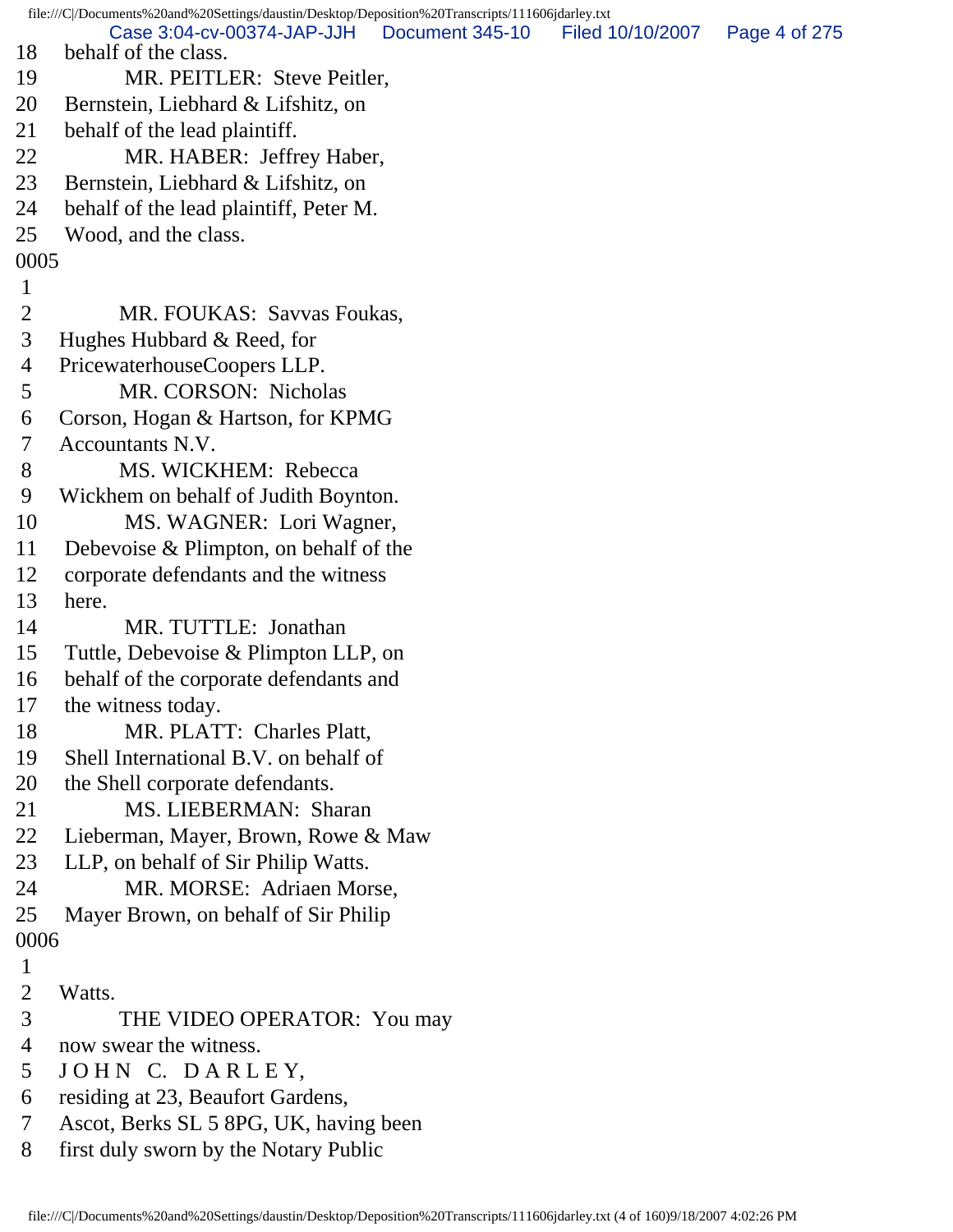file:///C|/Documents%20and%20Settings/daustin/Desktop/Deposition%20Transcripts/111606jdarley.txt 9 (Gail F. Schorr), was examined and 10 testified as follows: 11 EXAMINATION BY MR. MacFALL: 12 Q. Good morning, Mr. Darley. 13 We met a few moments ago. My name is 14 Tim MacFall. I'm going to be asking 15 you some questions today and tomorrow 16 in connection with the litigation with 17 regard to Royal Dutch/Shell. I know 18 you've given one deposition in this 19 matter already, so I guess the process 20 isn't going to be too unfamiliar, but 21 just to cover some groundrules again 22 just to remind you in case you've 23 forgotten. 24 If at any point I ask a 25 question that's unclear or you'd like 0007 1 JOHN C. DARLEY 2 month clarify it or restate just 3 indicate and I'll attempt to 4 accommodate you. If at any point you'd 5 like to take a break or speak with your 6 counsel, please indicate that and 7 again, we'll attempt to accommodate 8 you. The one thing I would ask, if a 9 question is pending though, if you can 10 answer the question before we take a 11 break. 12 Because you've been deposed 13 before in connection with this matter, 14 I will -- I realize that you gave a lot 15 of testimony previously and I will do 16 my best not to cover ground that you've 17 already covered. I think there will 18 necessarily be some overlaps. I 19 apologize in advance, but I'll try and 20 keep it to a minimum. 21 Mr. Darley, directing your 22 attention to the time frame 2001, at 23 that time you became the head of EP 24 technology, correct? 25 A. That's correct. Case 3:04-cv-00374-JAP-JJH Document 345-10 Filed 10/10/2007 Page 5 of 275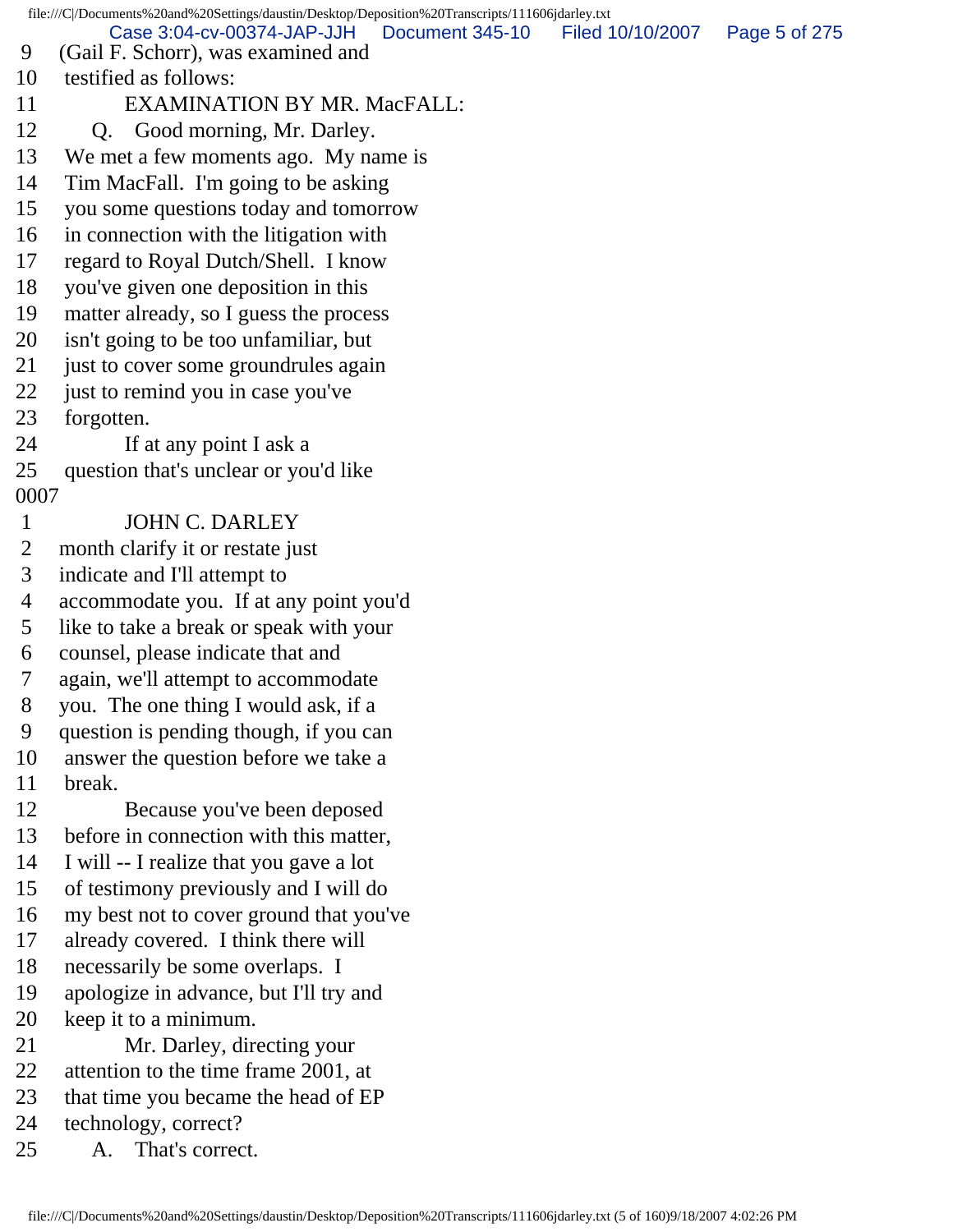|                | file:///C /Documents%20and%20Settings/daustin/Desktop/Deposition%20Transcripts/111606jdarley.txt |                 |                  |               |
|----------------|--------------------------------------------------------------------------------------------------|-----------------|------------------|---------------|
| 0008           | Case 3:04-cv-00374-JAP-JJH                                                                       | Document 345-10 | Filed 10/10/2007 | Page 6 of 275 |
| $\mathbf{1}$   | <b>JOHN C. DARLEY</b>                                                                            |                 |                  |               |
| $\overline{2}$ | Okay. And do you recall<br>Q.                                                                    |                 |                  |               |
| 3              | what month you became head of EP                                                                 |                 |                  |               |
| 4              | technology?                                                                                      |                 |                  |               |
| 5              | A. Yes, I recall the day,                                                                        |                 |                  |               |
| 6              | February 26th. It was my wedding                                                                 |                 |                  |               |
| 7              | anniversary, that's why I recall the                                                             |                 |                  |               |
| 8              | date.                                                                                            |                 |                  |               |
| 9              | Okay, very good. Could you<br>$Q_{\cdot}$                                                        |                 |                  |               |
| 10             | please briefly describe for me first                                                             |                 |                  |               |
| 11             | the structure of Shell EP and then                                                               |                 |                  |               |
| 12             | we'll talk about EP technology a little                                                          |                 |                  |               |
| 13             | bit.                                                                                             |                 |                  |               |
| 14             | Shell EP in February 2001,<br>A.                                                                 |                 |                  |               |
| 15             | which is where we are, was a global                                                              |                 |                  |               |
| 16             | organization, the EP business of Shell,                                                          |                 |                  |               |
| 17             | with operating units working in various                                                          |                 |                  |               |
| 18             | countries around the world. The                                                                  |                 |                  |               |
| 19             | structure around the operating units                                                             |                 |                  |               |
| 20             | was that of what we call regional                                                                |                 |                  |               |
| 21             | directorates at that time. There were                                                            |                 |                  |               |
| 22             | five regional directorates covering the                                                          |                 |                  |               |
| 23             | major geographic divisions. Within                                                               |                 |                  |               |
| 24             | each of those geographic divisions then                                                          |                 |                  |               |
| 25             | were individual operating units dealing                                                          |                 |                  |               |
| 0009           |                                                                                                  |                 |                  |               |
| $\mathbf{1}$   | <b>JOHN C. DARLEY</b>                                                                            |                 |                  |               |
| $\mathbf{2}$   | with the matters of the day of the                                                               |                 |                  |               |
| 3              | production of oil and gas, exploration,                                                          |                 |                  |               |
| $\overline{4}$ | production and development of oil and                                                            |                 |                  |               |
| 5              | gas.                                                                                             |                 |                  |               |
| 6              | Supporting the operating                                                                         |                 |                  |               |
| 7              | units and the activities of the                                                                  |                 |                  |               |
| 8              | business were a number of corporate                                                              |                 |                  |               |
| 9              | organizations, so finance organization,                                                          |                 |                  |               |
| 10             | HR organization, and EP technology, the                                                          |                 |                  |               |
| 11             | organization which -- of which I became                                                          |                 |                  |               |
| 12             | director.                                                                                        |                 |                  |               |
| 13             | The structure of EP                                                                              |                 |                  |               |
| 14             | technology at that time, the second                                                              |                 |                  |               |
| 15             | part of your question, comprised a                                                               |                 |                  |               |
| 16             | number of individual groups. The main                                                            |                 |                  |               |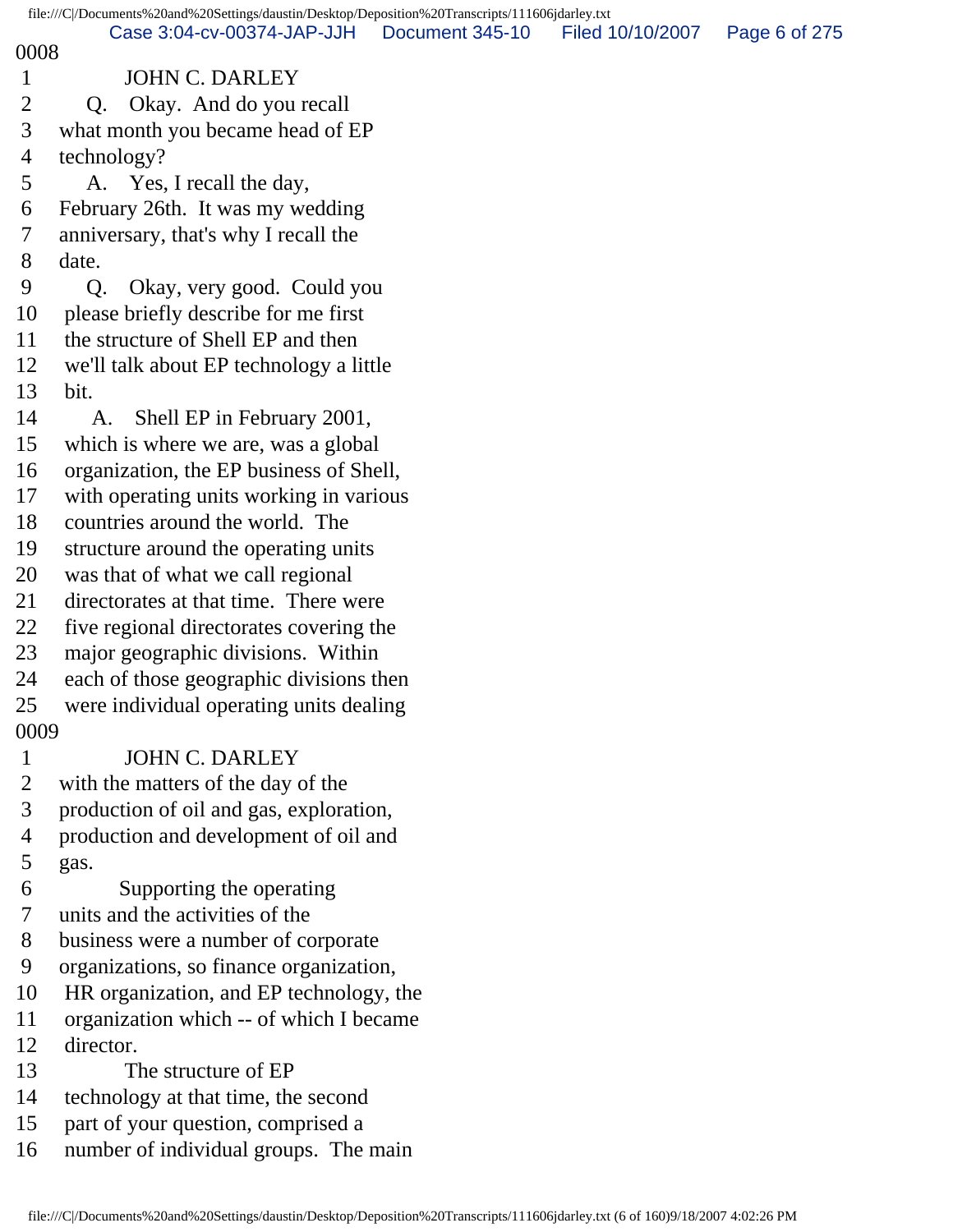file:///C|/Documents%20and%20Settings/daustin/Desktop/Deposition%20Transcripts/111606jdarley.txt 17 groups were the research and 18 applications group. It was called 19 SEPTAR at that time. There was a group 20 looking at IT. There was a group 21 looking at deepwater development, Shell 22 Deepwater Services. There was, and I'm 23 trying to remember now because some of 24 those -- some of the units changed over 25 time. 0010 1 JOHN C. DARLEY 2 I think those were the main 3 units, but I may have forgotten one or 4 two as of February 2001. Oh, there was 5 a group called Shell Technology 6 Ventures which was a venture capital 7 group looking at new investments. 8 Q. Okay. Now, with respect to 9 the first organization that you 10 mentioned, SEPTAR, do you recall 11 approximately how many individuals or 12 employees were in that organization? 13 A. I think in the order of, I'm 14 guessing seven, 800, something of that 15 nature. 16 Q. Do you recall where those 17 individuals maintained offices during 18 2001? 19 A. Mm-hmm. The offices of 20 SEPTAR were divided in 2001 between 21 Rijswijk in the Netherlands, and 22 Bellaire Technology Center in Houston. 23 Q. Do you recall approximately 24 the number of employees at Rijswijk, 25 SEPTAR employees? 0011 1 JOHN C. DARLEY 2 A. Yes. I don't to be quite 3 honest. My recollection is that there 4 was roughly a 50/50 split. 5 Q. Now I believe you indicated 6 that this was, SEPTAR was a research 7 and applications organization; is that Case 3:04-cv-00374-JAP-JJH Document 345-10 Filed 10/10/2007 Page 7 of 275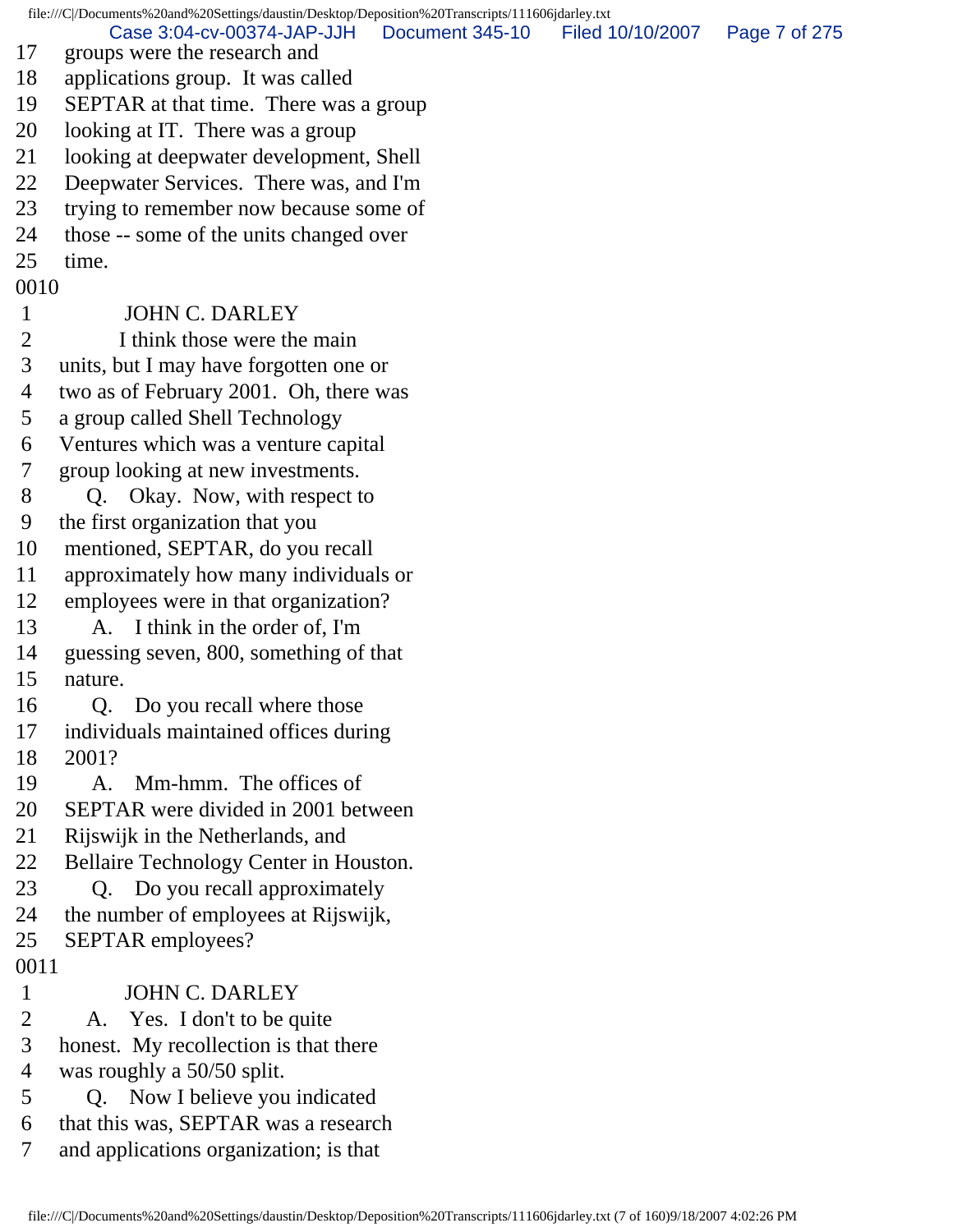file:///C|/Documents%20and%20Settings/daustin/Desktop/Deposition%20Transcripts/111606jdarley.txt 8 correct, sir? 9 A. That's the way it was set up 10 at that time, yes. 11 Q. Could you describe for me a 12 little more specifically what kind of 13 work SEPTAR did in 2001? 14 A. SEPTAR had come together over 15 the previous few years since the 16 mid-nineties and formed by 2001 something 17 of a conglomerate of activities. Those 18 activities comprised research into EP 19 technologies, so the normal research 20 process of developing new ideas, 21 experimentation and developing out of 22 those experiments then technologies which 23 would be applicable to Shell's operating 24 business around the world. 25 In addition to the research, 0012 1 JOHN C. DARLEY 2 there was a service component of SEPTAR, 3 so some groups in SEPTAR would undertake 4 investigative work into the specific 5 aspects of the oil and gas business, such 6 as the properties of the rocks, measuring 7 particularly the porosity of the rock, 8 the characteristics of the rock; not so 9 much on a routine basis because that work 10 could be done by conventional 11 laboratories, but in the areas where 12 there was specific or leading edge 13 capability required and the service work 14 was focused in those areas. 15 SEPTAR also had an area of 16 work on fluid analysis, so analysis of 17 hydrocarbon fluids and associated 18 fluids, gases and oils. 19 And there was a large group 20 looking at consultancy work, so work on 21 behalf of operating units around the 22 world to undertake development studies 23 which we are called. Development 24 studies would comprise looking at an Case 3:04-cv-00374-JAP-JJH Document 345-10 Filed 10/10/2007 Page 8 of 275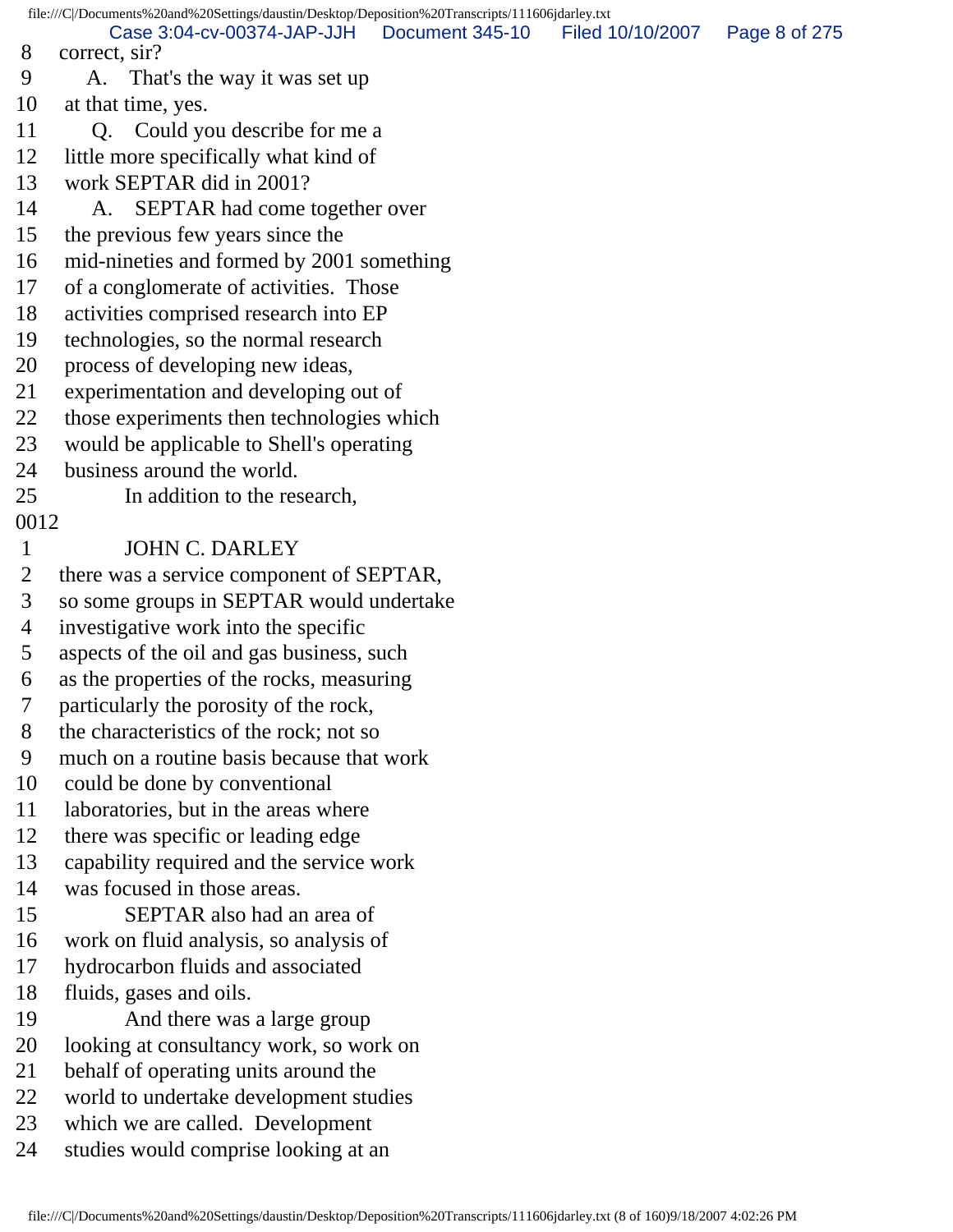|                | file:///C//Documents%20and%20Settings/daustin/Desktop/Deposition%20Transcripts/111606jdarley.txt |                  |               |
|----------------|--------------------------------------------------------------------------------------------------|------------------|---------------|
| 25             | Case 3:04-cv-00374-JAP-JJH<br>Document 345-10<br>oil and gas accumulation and defining           | Filed 10/10/2007 | Page 9 of 275 |
| 0013           |                                                                                                  |                  |               |
| $\mathbf{1}$   | <b>JOHN C. DARLEY</b>                                                                            |                  |               |
| $\overline{2}$ | the optimum way that the oil and gas                                                             |                  |               |
| 3              | could be developed. And as a result of                                                           |                  |               |
| $\overline{4}$ | those studies, then making                                                                       |                  |               |
| 5              | recommendations as to development plans                                                          |                  |               |
| 6              | and development investments.                                                                     |                  |               |
| 7              | There were groups which I                                                                        |                  |               |
| 8              | think looked at well technology, so the                                                          |                  |               |
| 9              | drilling of wells and how they could                                                             |                  |               |
| 10             | best be accomplished. And I've                                                                   |                  |               |
| 11             | probably forgotten one or two other                                                              |                  |               |
| 12             | areas of SEPTAR, but those are the ones                                                          |                  |               |
| 13             | as I recall them, the main ones.                                                                 |                  |               |
| 14             | Q. Now, with respect to the                                                                      |                  |               |
| 15             | operations at Rijswijk and BTC, was                                                              |                  |               |
| 16             | there a division between those two                                                               |                  |               |
| 17             | locations along operational lines?                                                               |                  |               |
| 18             | A. Not so much a division on                                                                     |                  |               |
| 19             | operational lines. More division along                                                           |                  |               |
| 20             | areas of expertise.                                                                              |                  |               |
| 21             | Q. Do you recall in 2001 the                                                                     |                  |               |
| 22             | areas of expertise that were centered                                                            |                  |               |
| 23             | at Rijswijk?                                                                                     |                  |               |
| 24             | A. I'm afraid I don't recall                                                                     |                  |               |
| 25             | any in detail, no.                                                                               |                  |               |
| 0014           |                                                                                                  |                  |               |
| $\mathbf{1}$   | <b>JOHN C. DARLEY</b>                                                                            |                  |               |
| $\overline{2}$ | How about with respect to<br>Q.                                                                  |                  |               |
| 3              | the Bellaire Technology Center?                                                                  |                  |               |
| $\overline{4}$ | Each of the groups had --<br>A.                                                                  |                  |               |
| 5              | between Bellaire and Rijswijk, specific                                                          |                  |               |
| 6              | areas of expertise, so if you take that                                                          |                  |               |
| 7              | area of special core analysis that I                                                             |                  |               |
| 8              | mentioned, so analyzing rocks and so                                                             |                  |               |
| 9              | on, there would be individuals in                                                                |                  |               |
| 10             | Bellaire who had certain knowledge                                                               |                  |               |
| 11             | perhaps of carbonate rocks and there                                                             |                  |               |
| 12             | would be individuals in other parts of                                                           |                  |               |
| 13             | the organization that had knowledge of                                                           |                  |               |
| 14             | sandstone rocks, and I just for the                                                              |                  |               |
| 15             | moment I can't remember where those                                                              |                  |               |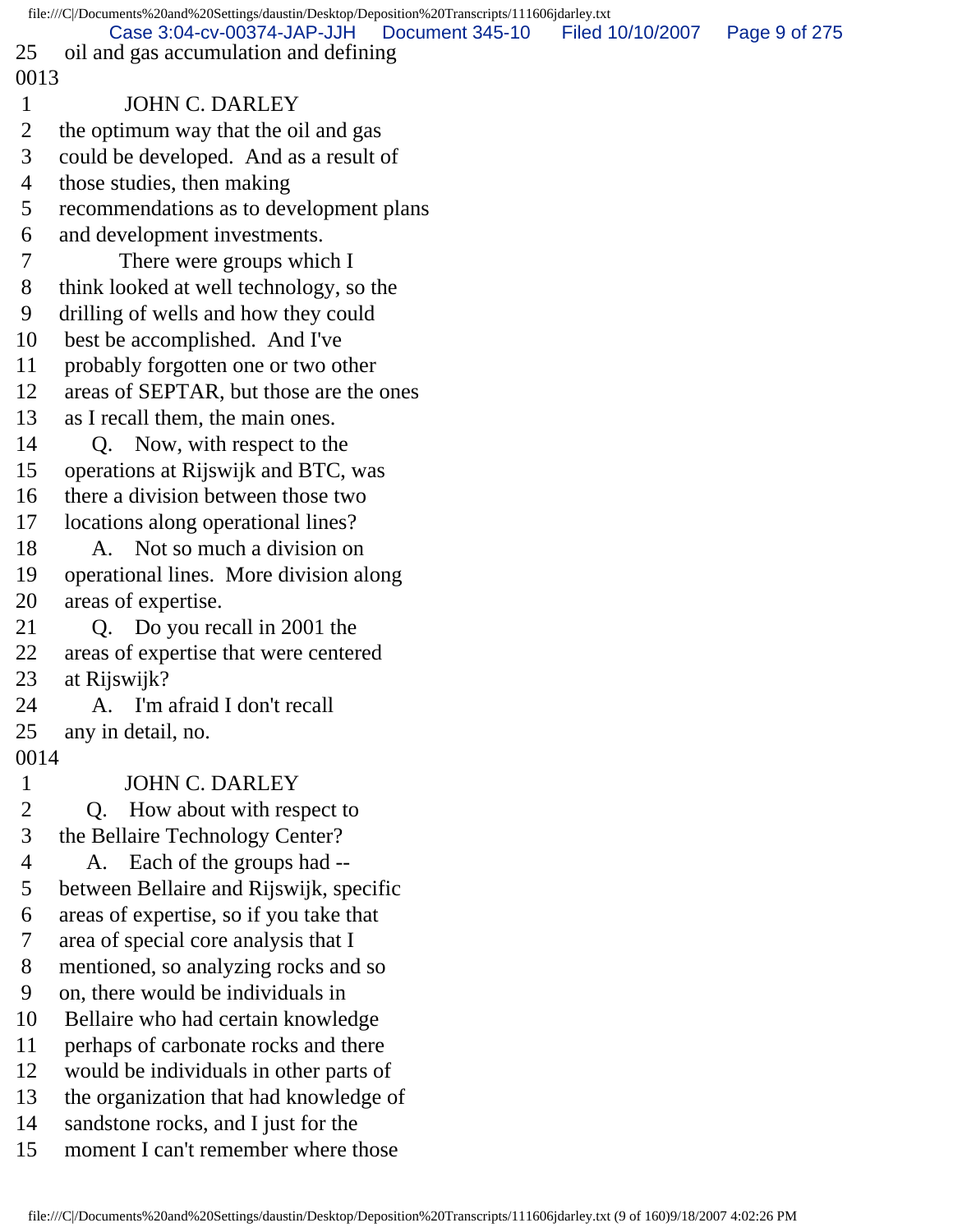file:///C|/Documents%20and%20Settings/daustin/Desktop/Deposition%20Transcripts/111606jdarley.txt 16 expertise areas lie. But that's 17 roughly where there was. 18 So a given team, the team 19 that looked at rock and fluid analysis 20 would have individuals in the 21 respective locations. 22 Q. With respect to the studies 23 that were conducted on behalf of the 24 various OUs within Shell, could you 25 describe the process by which the OU 0015 1 JOHN C. DARLEY 2 would -- well withdrawn. Could you 3 describe the process by which the study 4 would be initiated by SEPTAR? 5 A. Yes. An operating unit 6 would identify the need for support or 7 advice in terms of a particular -- a 8 particular area of development. So 9 perhaps the most simple example would 10 be the discovery of a new field, a new 11 oil and gas field and the need to 12 prepare a development plan for that 13 field. 14 Many operating units 15 undertook those exercises themselves. 16 They had the necessary capability, they 17 had the necessary strength and 18 expertise. 19 In some parts of the 20 organization, there were more fields 21 discovered and more opportunities than 22 the local operating unit had capability 23 or capacity to handle, and those 24 studies were then requested from 25 SEPTAR. So that's one example. 0016 1 JOHN C. DARLEY 2 Another example may be that a 3 particular oil or gas field had specific 4 areas of difficulty or technical 5 challenge, if you like, and in those 6 cases again, since the expertise was Case 3:04-cv-00374-JAP-JJH Document 345-10 Filed 10/10/2007 Page 10 of 275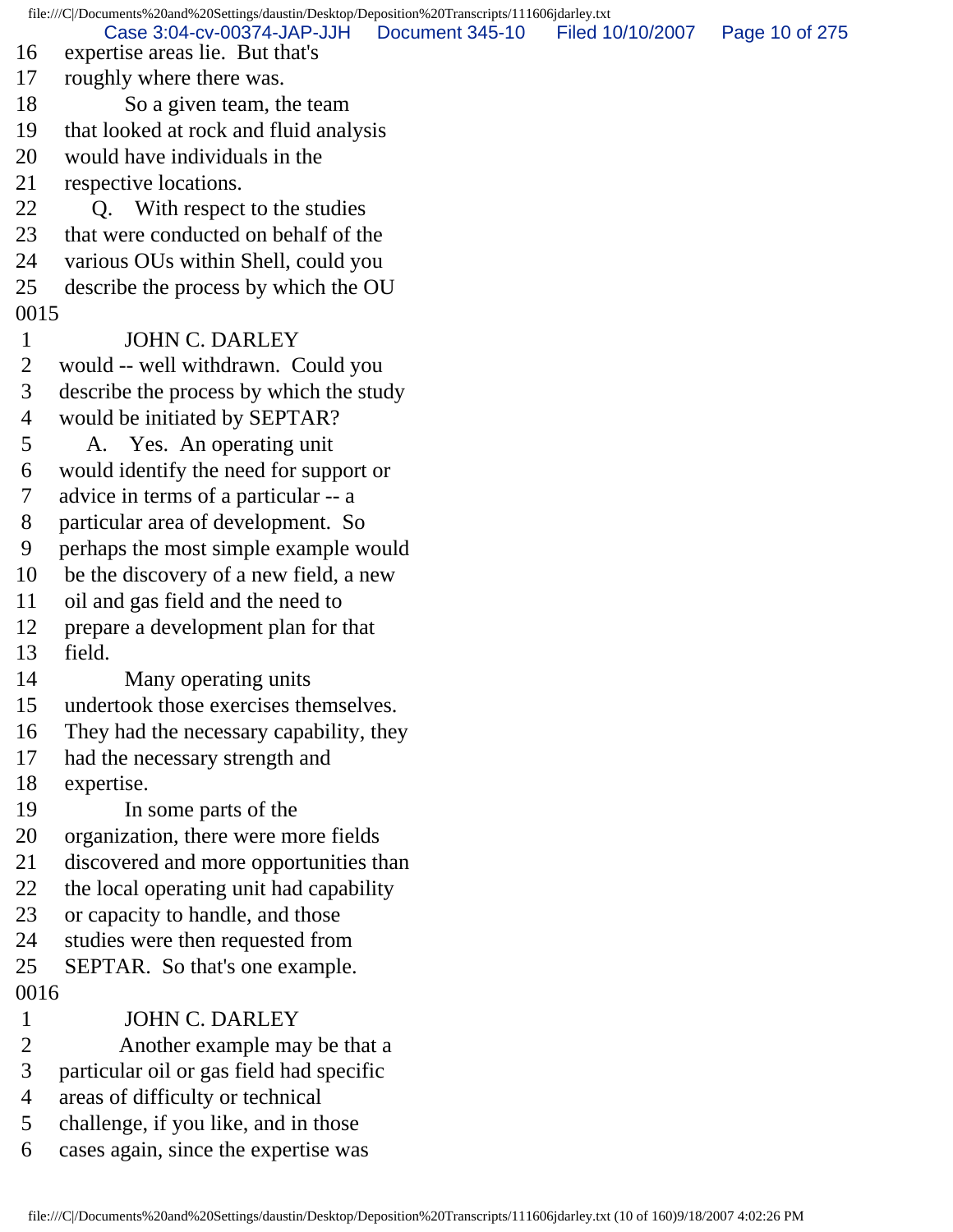file:///C|/Documents%20and%20Settings/daustin/Desktop/Deposition%20Transcripts/111606jdarley.txt 7 vested in SEPTAR, it may be that those 8 studies were also undertaken by SEPTAR. 9 And it may be that an 10 operating unit was undertaking a 11 development plan itself, but certain 12 aspects of that plan would require 13 advice or expertise from SEPTAR. So 14 the whole study may not be requested, 15 but simply a piece of work to 16 understand the drilling of the well, to 17 understand the nature of the rock, they 18 may be requested from SEPTAR. 19 Q. How would the request from an 20 OU for a SEPTAR study be communicated to 21 SEPTAR? 22 A. I think in the initial phase 23 of that -- that request there would be 24 an informal dialogue as to whether or 25 not SEPTAR had resources and capability 0017 1 JOHN C. DARLEY 2 available. Individual -- the study 3 groups in SEPTAR had individual 4 managers, and those managers had 5 responsibility for various geographic 6 locations, so the operating unit in 7 certain part of the world, for example, 8 the Middle East, would communicate with 9 the respective manager who was looking 10 after the Middle Eastern portfolio of 11 studies, and they would discuss the 12 possibility to undertake the study. 13 And then I -- the next step 14 would be to formalize that in what was 15 called a cost, time and resources 16 agreement. So the operating unit would 17 agree that the study would be done and 18 it would cost so much and it would take 19 so long and these would be the 20 resources that would be assigned to do 21 that work. 22 Q. Am I correct that the OUs, 23 based on your testimony, paid SEPTAR Case 3:04-cv-00374-JAP-JJH Document 345-10 Filed 10/10/2007 Page 11 of 275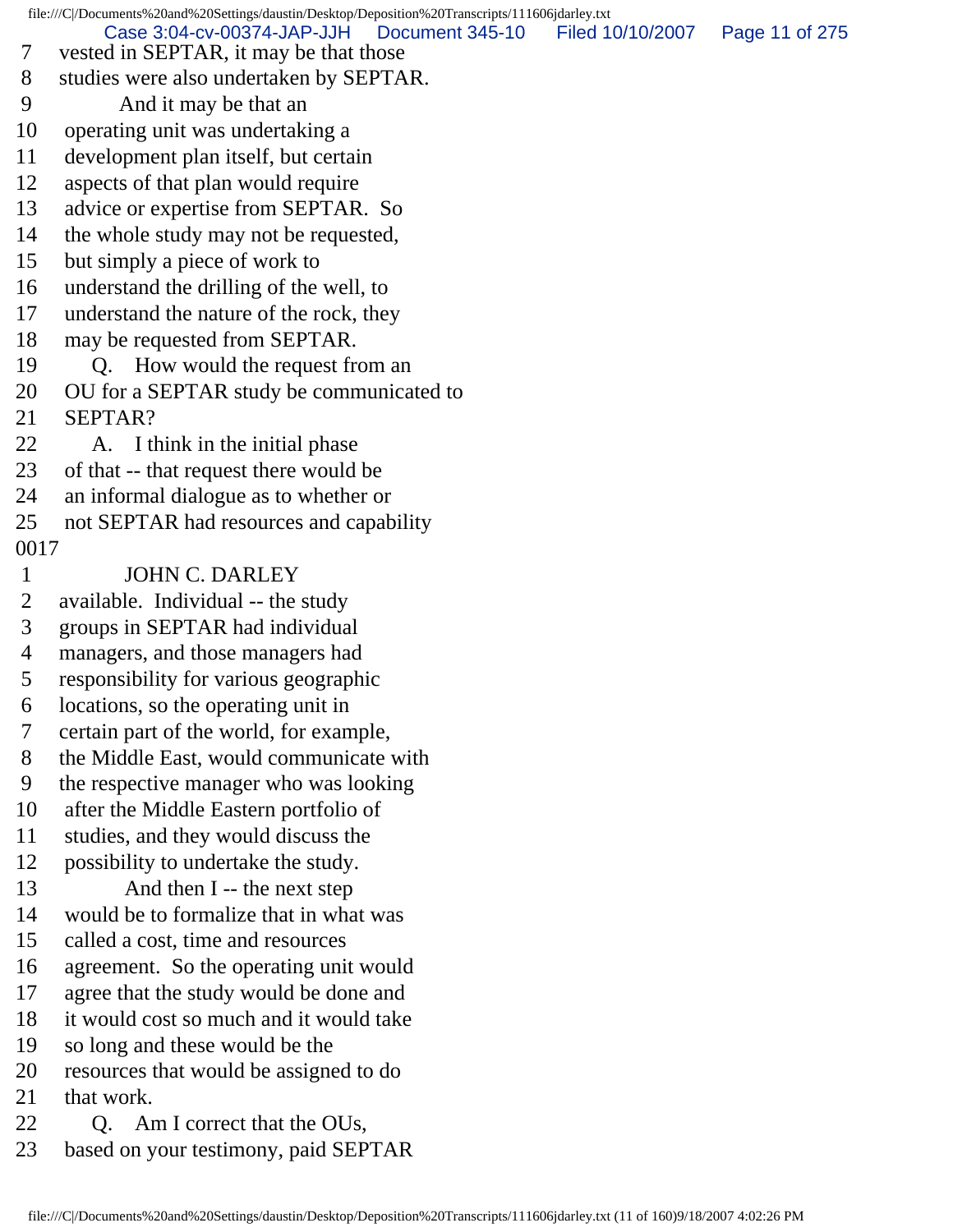file:///C|/Documents%20and%20Settings/daustin/Desktop/Deposition%20Transcripts/111606jdarley.txt 24 for the study work that they performed 25 in their behalf? 0018 1 JOHN C. DARLEY 2 A. Yes, they paid for it. It 3 was on a cost recovery basis, so there 4 was no profit element. It was simply a 5 model whereby the cost of the SEPTAR 6 organization was shared between the 7 Shell operating units on a -- on an 8 annual basis. 9 Q. One of the other 10 organizations that you mentioned in EPT 11 was Shell Deepwater Services, or SDS, 12 correct? 13 A. That's correct. 14 Q. Okay. Do you recall 15 approximately how many employees SDS 16 had during 2001? 17 MR. TUTTLE: I'm just going 18 to object at this point. Now we spent 19 a lot of time the first time going 20 through SDS. I appreciate that there's 21 some need to kind of refresh things 22 today and so I'm not going to -- but I 23 just want to get on the record that we 24 did spend a lot of time going through 25 SDS. I don't think at this stage it's 0019 1 JOHN C. DARLEY 2 appropriate to plow a lot of that 3 ground again, so I wanted to get up 4 front that that is going to be an issue 5 and I think that's something that we 6 ought to keep in mind, so. With that 7 go ahead. 8 MR. MacFALL: I'll try to be 9 cognizant of that and will certainly 10 appreciate a reminder if I'm wandering 11 into an area that's been covered 12 before. 13 A. Okay. It's quite awhile 14 since February 2001. My recollection Case 3:04-cv-00374-JAP-JJH Document 345-10 Filed 10/10/2007 Page 12 of 275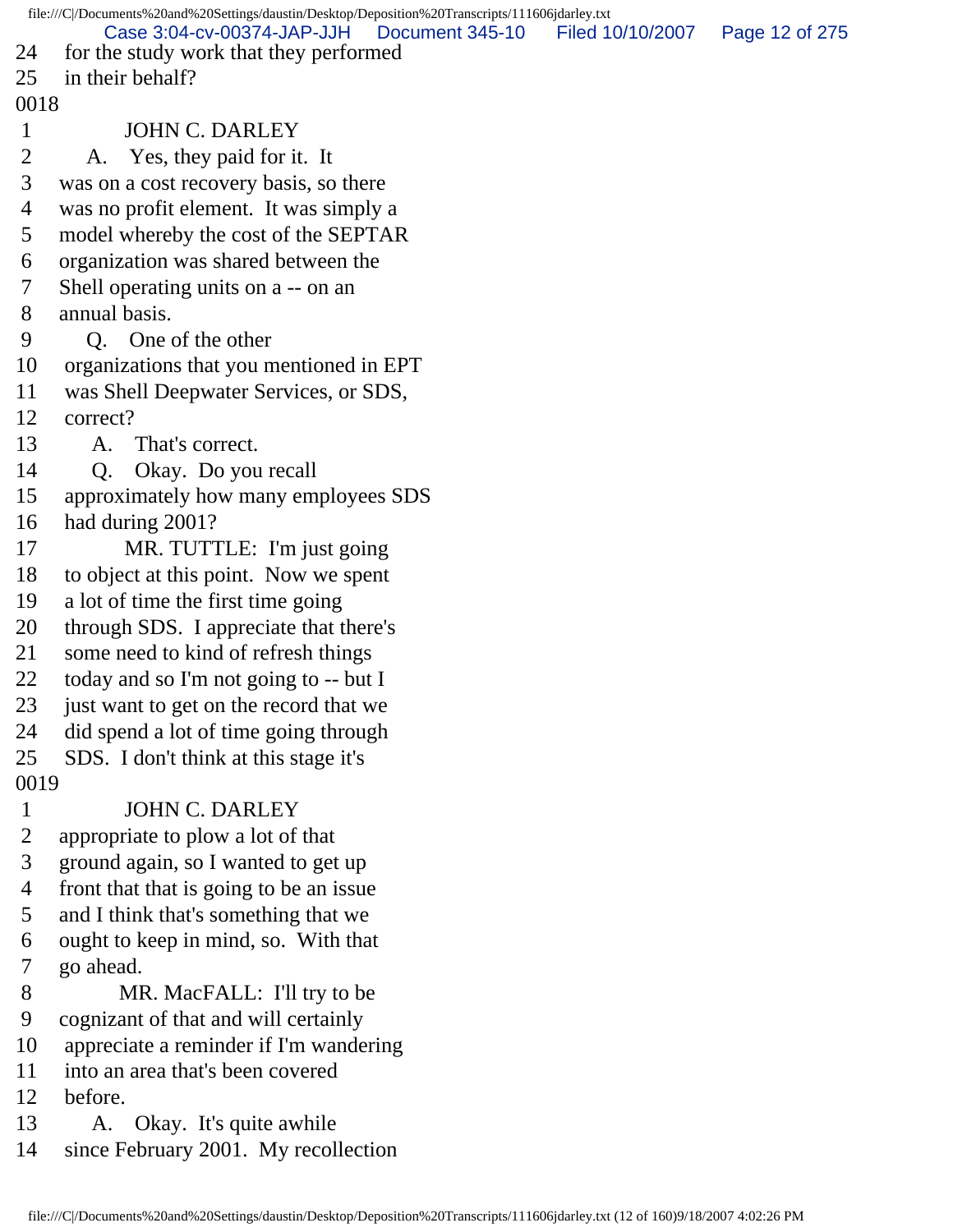file:///C|/Documents%20and%20Settings/daustin/Desktop/Deposition%20Transcripts/111606jdarley.txt 15 was that there was a similar number of 16 staff working in SDS as were working in 17 SEPTAR, but the numbers were 18 fluctuating quite a bit in both 19 organizations at that time. So if I'm 20 saying six or 700 people, that's a 21 rough guess. 22 Q. I appreciate that. And I 23 know this was gone through, but I'll 24 ask just again for a clarification. 25 SDS was located in Houston in the 0020 1 JOHN C. DARLEY 2 United States; is that correct? 3 A. In Houston and in New 4 Orleans. 5 Q. Okay. I believe you had 6 previously testified that Shell 7 Deepwater Services had the deepwater 8 expertise within Shell and worked on 9 various deepwater projects. But let me 10 ask, did SDS ever work on shallow water 11 projects during your tenure at EPT? 12 A. Not to my knowledge. 13 Q. How about SEPTAR, do you 14 recall if SEPTAR ever worked on shallow 15 water projects during your tenure at 16 EPT? 17 A. In all fairness, I can't 18 recall every project that SEPTAR 19 undertook and therefore, I don't think 20 I can -- 21 Q. I appreciate that. 22 A. -- I can give you an 23 assurance one way or the other. 24 Q. As we go through this we're 25 going to be looking at various documents 0021 1 JOHN C. DARLEY 2 that discuss various projects and fields, 3 but do you recall any of the -- any large 4 projects -- withdrawn. 5 Are there any projects for Case 3:04-cv-00374-JAP-JJH Document 345-10 Filed 10/10/2007 Page 13 of 275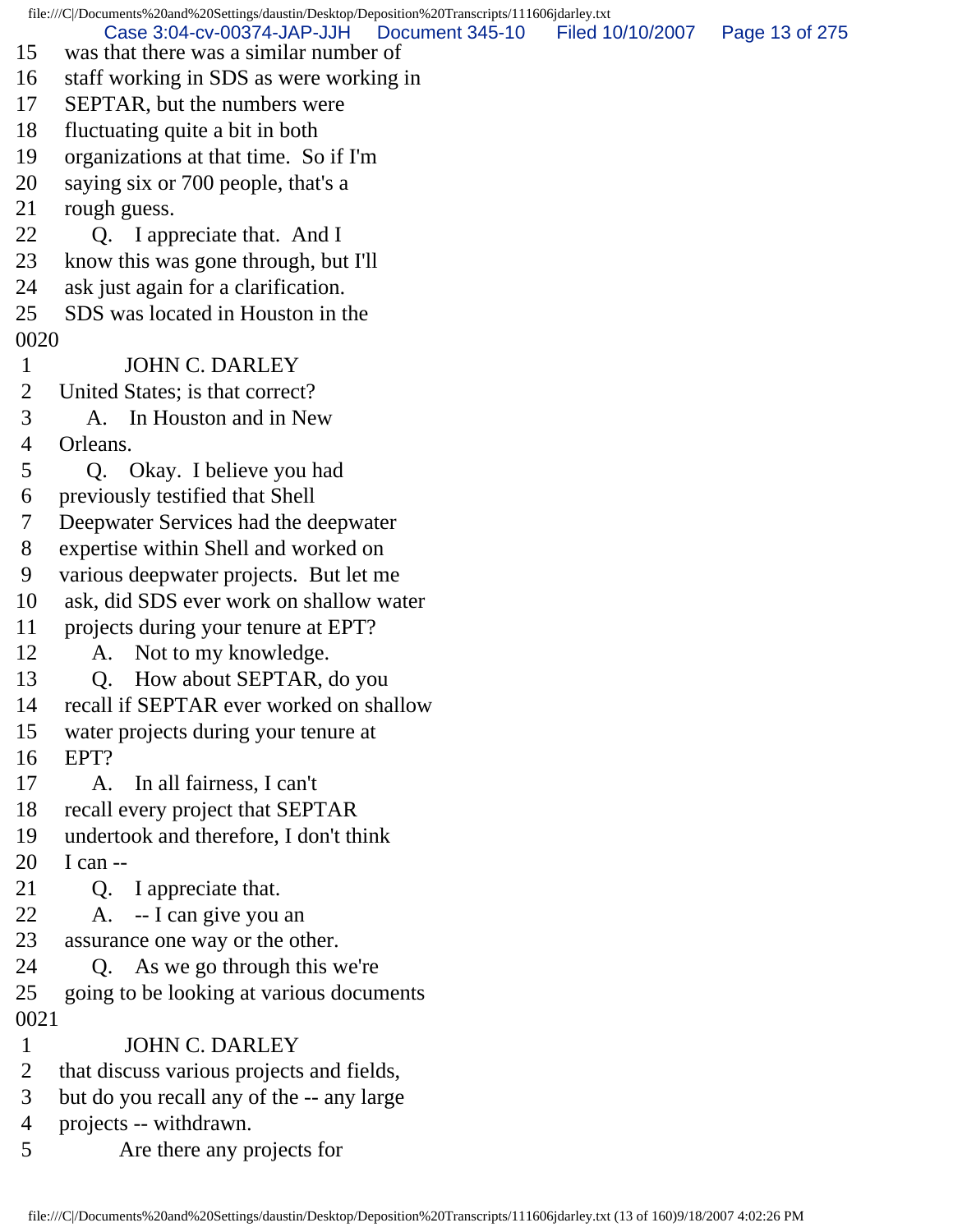file:///C|/Documents%20and%20Settings/daustin/Desktop/Deposition%20Transcripts/111606jdarley.txt 6 non-US based OUs that you can recall 7 SEPTAR having performed work for during 8 the time period 2001 through 2004? 9 A. Just let me understand the 10 question correctly. Are there any 11 non-US based OUs? 12 Q. Right. 13 A. Yes? 14 Q. Yes. 15 A. For whom SEPTAR has 16 undertaken work over that period? 17 Q. That's correct. 18 A. And the answer is yes, there 19 are. 20 Q. Do you recall any of the 21 specific OUs that SEPTAR did work for 22 during that period? 23 A. Well, a significant piece of 24 work was done for the Nigerian 25 operating company, SPDC. Work was done 0022 1 JOHN C. DARLEY 2 on behalf of Oman. But work would also 3 have been done for a large number of 4 companies on the basis that I described 5 earlier on solicitation of those 6 companies. 7 MR. TUTTLE: Just to be 8 clear, you're talking SEPTAR overall 9 now, right? 10 MR. MacFALL: Yes. 11 Q. With respect to the work 12 that was done on behalf of SPDC, do you 13 recall generally what that work was? 14 A. Yes, the work for SPDC was 15 largely in the area of development 16 study planning. 17 Q. Do you recall when that work 18 was first begun on behalf of SPDC? 19 A. No. 20 Q. Do you remember if it was in 21 process when you arrived at EPT? 22 A. I believe it was. Case 3:04-cv-00374-JAP-JJH Document 345-10 Filed 10/10/2007 Page 14 of 275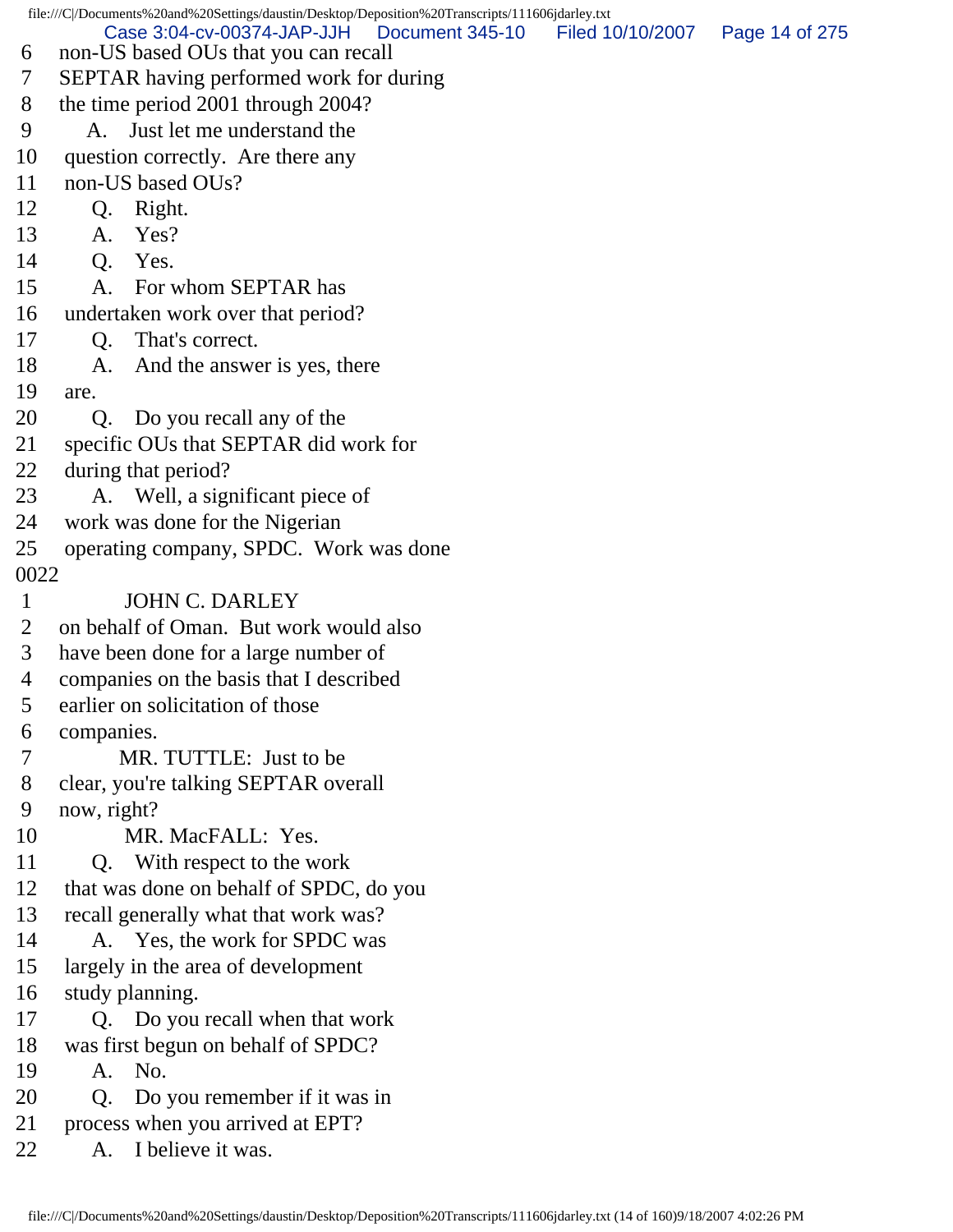file:///C|/Documents%20and%20Settings/daustin/Desktop/Deposition%20Transcripts/111606jdarley.txt 23 Q. Do you recall which SEPTAR 24 office was involved in those development 25 studies? And by that I mean was it 0023 1 JOHN C. DARLEY 2 Rijswijk versus Houston? 3 A. The Nigerian work was 4 undertaken in Rijswijk. For SPDC. 5 Q. Now when you say development 6 work, could you be a little bit more 7 specific as to what work was being done 8 for SPDC? 9 A. So field development planning 10 is the work that was being undertaken. 11 Field development planning comprises in 12 the first instance defining the nature of 13 the hydrocarbon accumulation. So the 14 nature of the geological conditions, the 15 fluid content, understanding the 16 properties of the reservoir. And that 17 requires such input as geological, 18 petrophysical, reservoir engineering 19 input. 20 On the basis of the 21 understanding of the reservoir, the 22 second stage in the development study 23 would be to assess the opportunities to 24 develop those hydrocarbons, to produce 25 the hydrocarbons, in other words, so 0024 1 JOHN C. DARLEY 2 the number of wells that would be 3 required, where the wells would be 4 located, whether it would be necessary 5 to inject water, what kind of 6 production methods would be used, would 7 the hydrocarbons need to be pumped, for 8 example. Those are the aspects then 9 which define the development plan. 10 Based on that would come 11 then what kind of facilities would be 12 needed in terms of the flow stations, Case 3:04-cv-00374-JAP-JJH Document 345-10 Filed 10/10/2007 Page 15 of 275

13 the gathering facilities, the export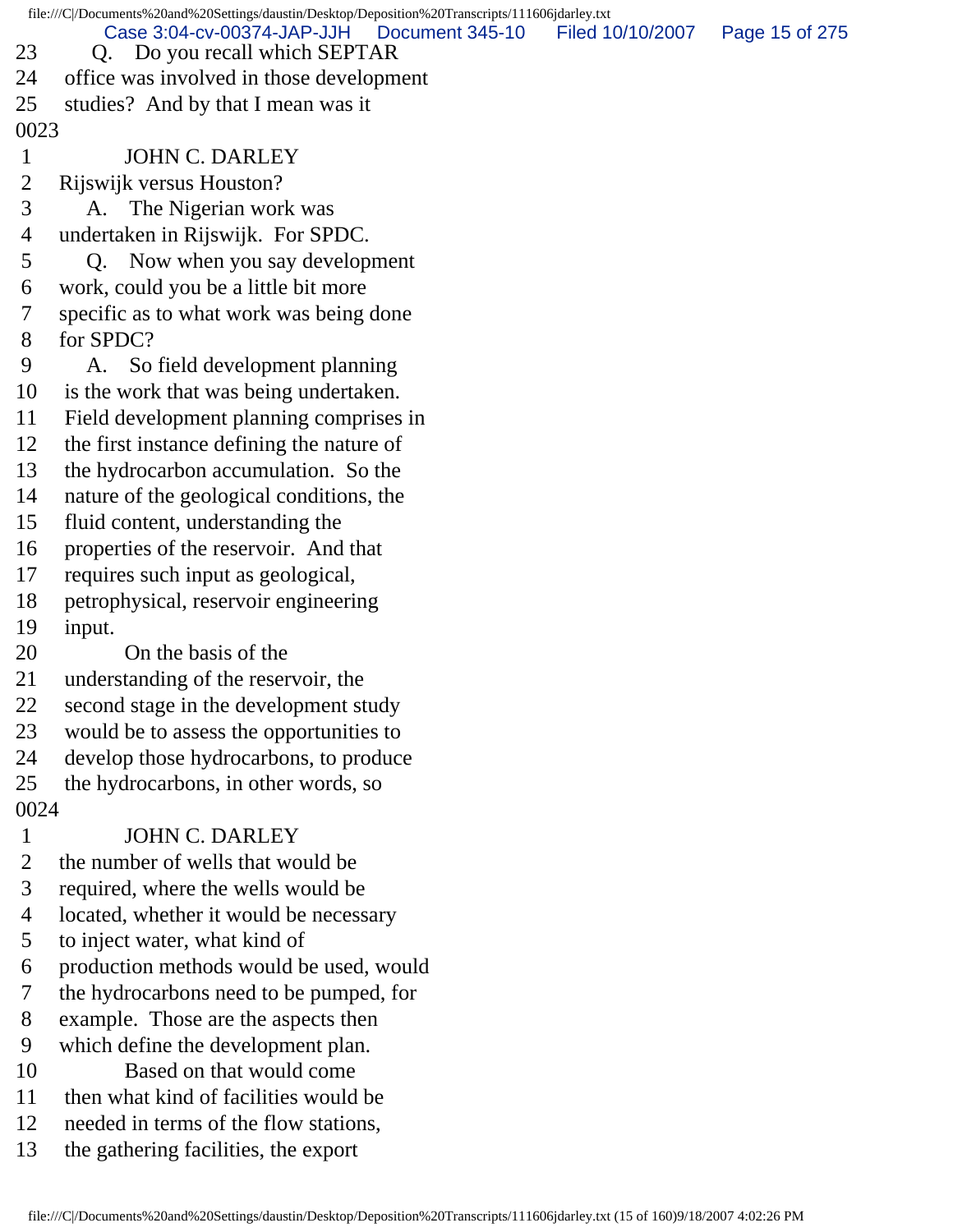file:///C|/Documents%20and%20Settings/daustin/Desktop/Deposition%20Transcripts/111606jdarley.txt 14 pipelines and so on. That last aspect 15 was not -- was not done in SEPTAR 16 itself, but it was done by a group 17 called Shell Global Solutions which is 18 a sort of similar organization working 19 on surface facilities as opposed to the 20 subsurface facilities. 21 So those are the nature of 22 development studies. 23 Q. With respect to the entity 24 you just mentioned, Shell Global 25 Solutions, was that organization also 0025 1 JOHN C. DARLEY 2 part of EPT? 3 A. No. 4 Q. Okay. Do you recall 5 organizationally where SGS fit in? Do 6 you understand the question? What 7 business they were a part of? 8 A. Yes, it was part of the -- 9 MR. TUTTLE: Objection to 10 form. Go ahead. 11 THE WITNESS: Sorry? 12 MR. TUTTLE: I just object 13 to the form but you can go ahead and 14 answer. 15 A. It was part of the 16 downstream organization in Shell. 17 Q. With respect to the work 18 performed for SPDC, do you recall 19 approximately how many people at SEPTAR 20 were working on that project during 21 2001? 22 A. I'm sorry, I don't. 23 Q. Now I believe you also 24 mentioned work in Oman, correct? 25 A. Yes. 0026 1 JOHN C. DARLEY 2 Q. Are you familiar with an 3 entity in Oman, the acronym for which 4 is PDO? Case 3:04-cv-00374-JAP-JJH Document 345-10 Filed 10/10/2007 Page 16 of 275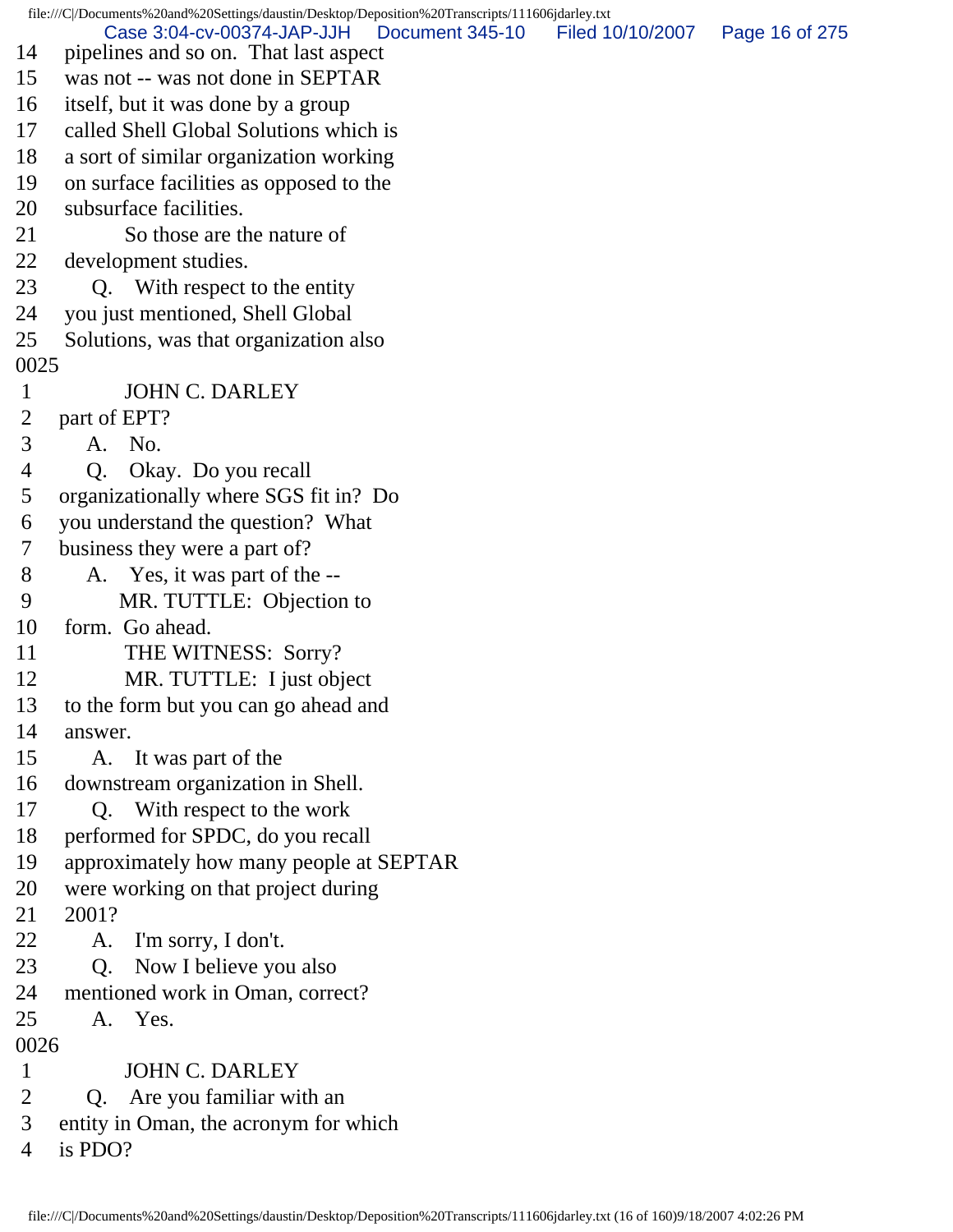file:///C|/Documents%20and%20Settings/daustin/Desktop/Deposition%20Transcripts/111606jdarley.txt 5 A. Yes. 6 Q. And could you please explain 7 for me your understanding of what PDO 8 is? 9 A. PDO stands for Petroleum 10 Development Oman, which is the 11 operating unit responsible for the 12 major concession in Oman. It is a unit 13 which I think has a Shell shareholding 14 of some 34 percent, the balance being 15 held largely by the Government of Oman, 16 with an additional shareholding held by 17 other private entities. 18 Q. Could you describe for me 19 the nature of the work done in PDO by 20 SEPTAR? 21 A. I think you need to define, 22 you know, which period because we 23 started off in 2001. My recollection 24 could be wrong, is that there was not 25 much work being done for PDO in 2001. 0027 1 JOHN C. DARLEY 2 You asked how much work was being -- 3 which countries had been covered over 4 the period 2001 to 2004, I then 5 included Oman, but the Oman work I 6 believe came later in the period, so 7 perhaps you could define, yes. 8 Q. Okay. If we can, 9 referencing that same period, 2001 to 10 2004, could you describe what work, if 11 any, was done by SEPTAR at PDO? 12 A. Similar work to that done 13 for -- for Nigeria, so looking at field 14 development opportunities. In the case 15 of Oman, there were a number of 16 individual studies that were being done 17 by teams in SEPTAR, particularly 18 because some of the Oman reservoirs are 19 technically difficult and require 20 leading edge capabilities, and some of 21 that work was being done then in the Case 3:04-cv-00374-JAP-JJH Document 345-10 Filed 10/10/2007 Page 17 of 275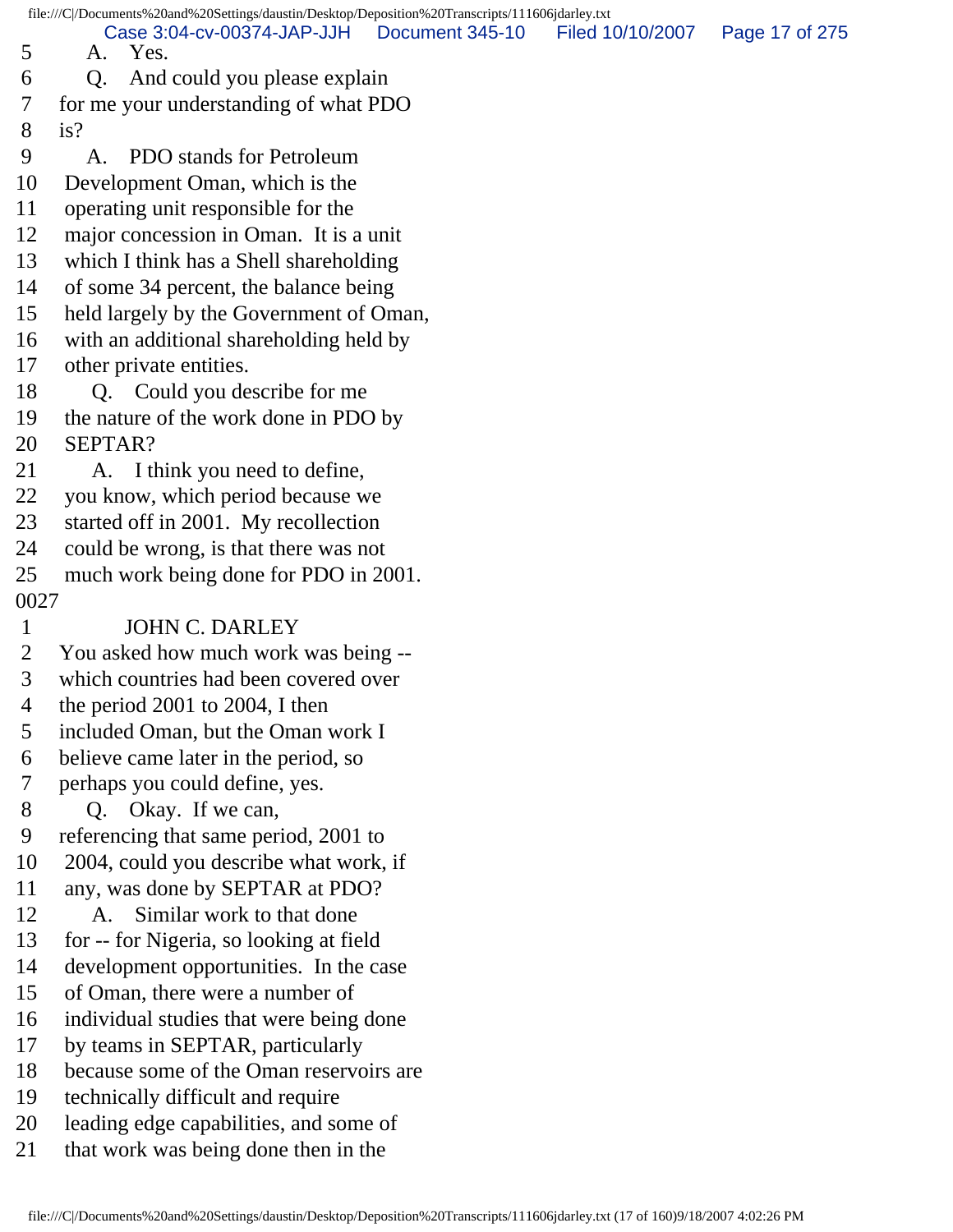file:///C|/Documents%20and%20Settings/daustin/Desktop/Deposition%20Transcripts/111606jdarley.txt 22 SEPTAR organization. 23 Q. Do you recall which office 24 within SEPTAR, either Rijswijk or 25 Houston, was primarily responsible for 0028 1 JOHN C. DARLEY 2 the work in Oman? 3 A. Mm-hmm. Most of the work 4 that was done for Oman was undertaken 5 in Rijswijk, but I am aware that one 6 study at least was undertaken in 7 Houston, and that is a study on the 8 field which was called Lekhwair. 9 Q. Do you recall if SEPTAR did 10 work at Shell's OU in Brazil during 11 that same period, 2001-2004? 12 A. I don't recall. I don't 13 recall. I'm not aware if work was 14 done. 15 Q. Switching organizations with 16 respect to SDS, and I believe you did 17 testify last time about some of the 18 work that SDS performed at various OUs, 19 am I correct that SDS performed work in 20 connection with the SNEPCO OU in Bonga 21 during that period 2001-2004? 22 A. That is correct. 23 Q. Do you know if SDS performed 24 any work in connection with the EA 25 Field, shallow water field for SPDC 0029 1 JOHN C. DARLEY 2 during that same time period? 3 A. I'm sorry, I don't recall. 4 Q. Besides Bonga, SNEPCO, and 5 the Gulf of Mexico, do you recall any 6 other operating units that SDS did work 7 for during the period 2001-2004? 8 MR. TUTTLE: Objection; 9 asked and answered in prior deposition. 10 A. I recall that work was done 11 for the Malampaya Field in the 12 Philippines, which was a deepwater Case 3:04-cv-00374-JAP-JJH Document 345-10 Filed 10/10/2007 Page 18 of 275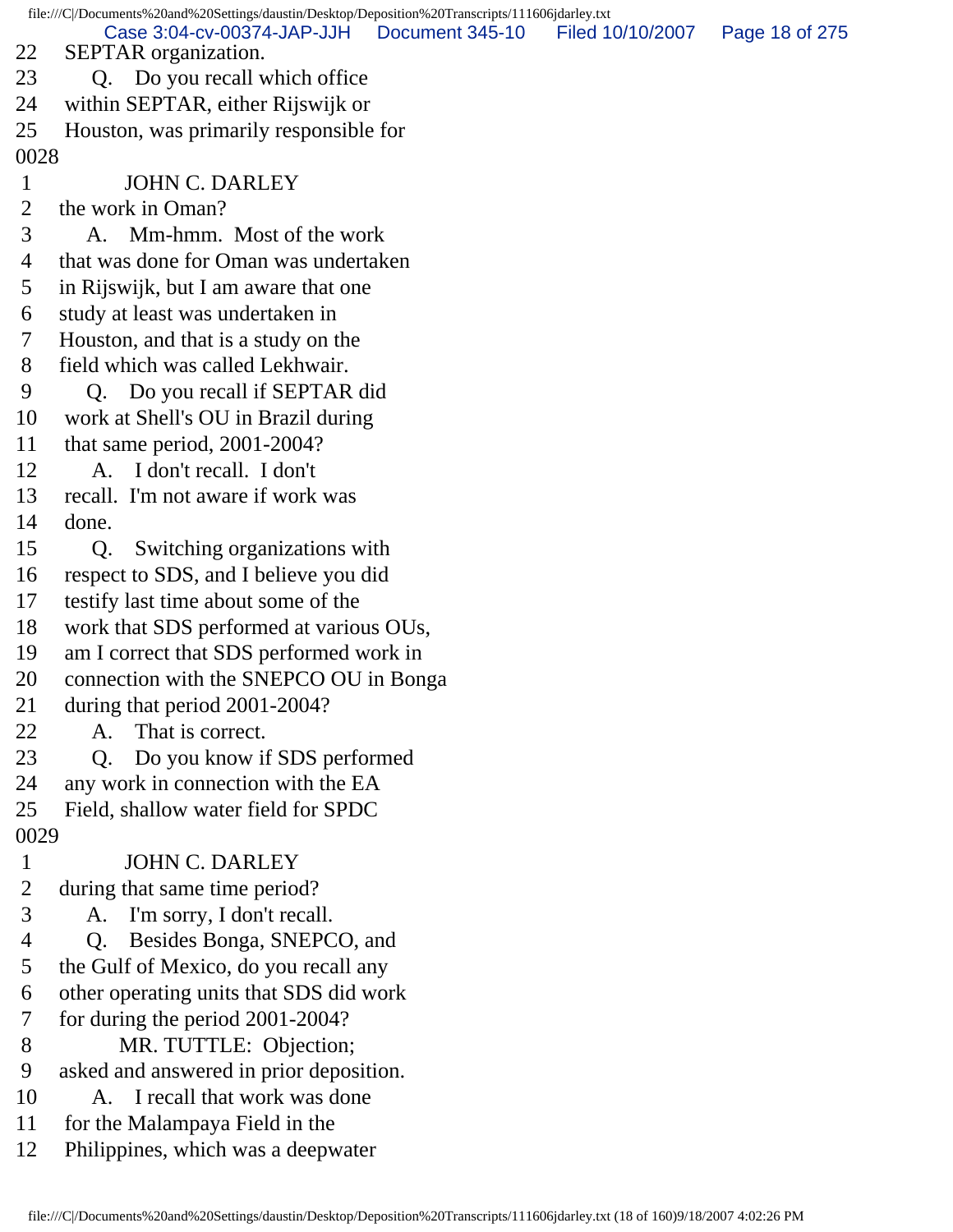file:///C|/Documents%20and%20Settings/daustin/Desktop/Deposition%20Transcripts/111606jdarley.txt 13 field and SDS did work on that field. 14 Q. Can you describe for me the 15 work that SDS did in connection with 16 Malampaya? 17 MR. TUTTLE: Same objection. 18 A. I seem to recall that it 19 was, at least when I was associated 20 with it, it was to do with the 21 development of the oil rim. Malampaya 22 is a gas field. And underlying the gas 23 reservoir is a column of oil and it is 24 always challenging to recover a column 25 of oil which is overlain by a large gas 0030 1 JOHN C. DARLEY 2 accumulation. And some of the work 3 then done by SDS was to assess the 4 opportunity to develop that oil. I 5 certainly recall that aspect of the 6 work. There may have been other 7 aspects of the work that I don't 8 recall. 9 Q. Did there come a time during 10 your tenure at EPT when you became a 11 member of the EP executive committee or 12 ExCom? 13 A. Yes, when I joined EPT I 14 became a member of the ExCom. 15 Q. In that position as a member 16 of ExCom were you aware of production 17 difficulties arising at various OUs? 18 MR. TUTTLE: Objection to 19 form. 20 A. I became aware of production 21 difficulties, not necessarily as a 22 member of ExCom, but also as a director 23 of EPT. 24 O. Do you recall if during that 25 period SPDC was experiencing -- 0031 1 JOHN C. DARLEY 2 withdrawn. 3 Do you recall during that Case 3:04-cv-00374-JAP-JJH Document 345-10 Filed 10/10/2007 Page 19 of 275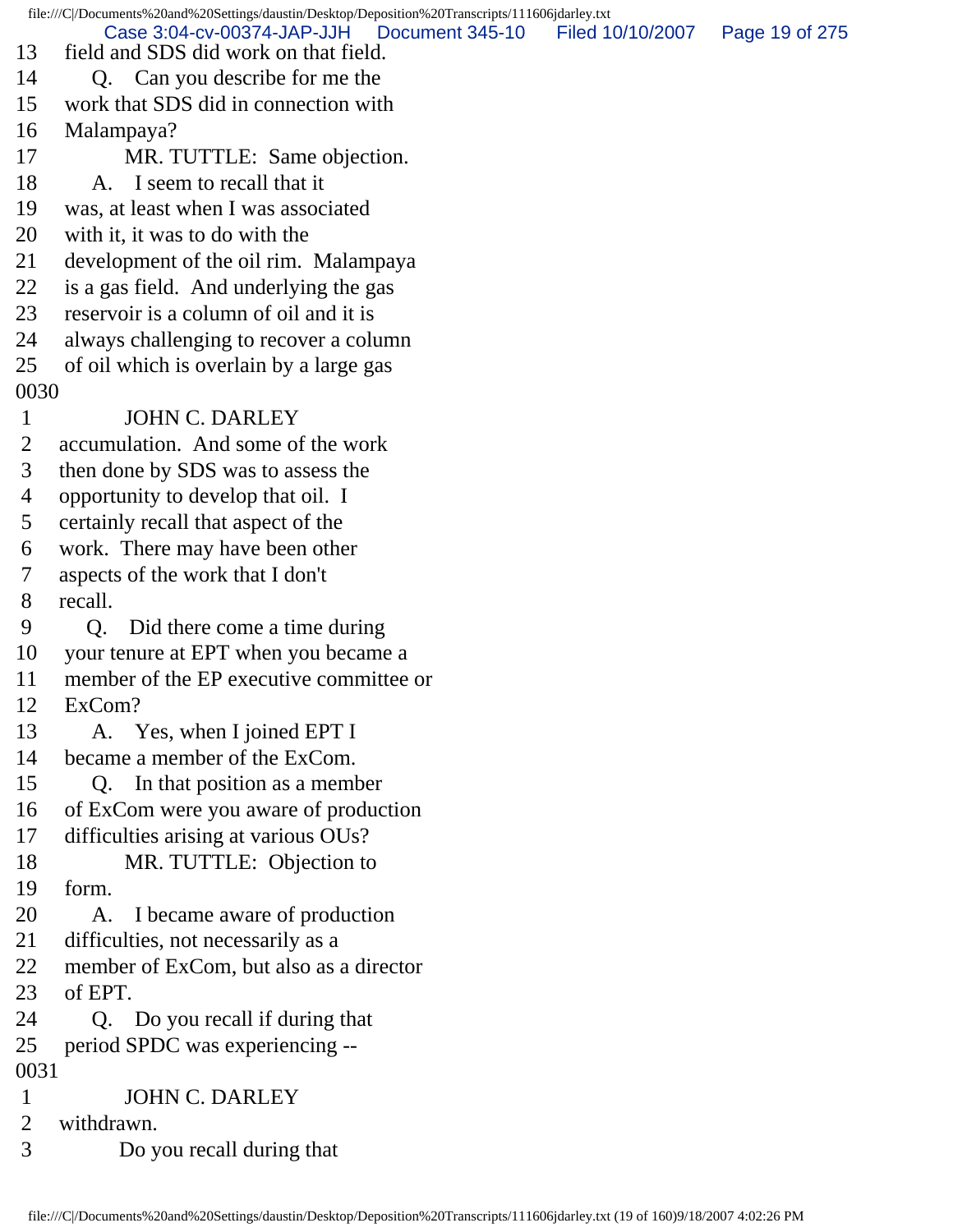file:///C|/Documents%20and%20Settings/daustin/Desktop/Deposition%20Transcripts/111606jdarley.txt 4 period SPDC was failing to meet its 5 production targets? 6 MR. TUTTLE: Objection to 7 form. 8 A. No, I don't recall 9 discussions on SPDC. 10 Q. How about with respect to 11 PDO, do you recall any issues arising 12 in connection with PDO's inability to 13 meet its production targets? 14 A. Yes, I do. 15 Q. The work that was done by 16 SEPTAR in connection with PDO, was that 17 related to PDO's production issues? 18 A. It was related to a number 19 of -- a number of questions. Initially 20 the work was done looking for 21 opportunities in the area of what were 22 called enhanced oil recovery, EOR, and 23 those are typically longer term 24 studies, so an EOR project may take 25 five to ten years in its period of 0032 1 JOHN C. DARLEY 2 gestation before it even comes into -- 3 into development. So some of the work 4 in SEPTAR was of an experimental nature 5 looking at the way that difficult 6 hydrocarbons could be recovered. 7 Other aspects may be looking 8 at development opportunities in the 9 shorter term. Other elements of the 10 work would be looking at particular 11 drilling problems or problems of 12 production. So there were a whole 13 range of areas of studies which were 14 undertaken by -- by SEPTAR on behalf of 15 Oman. 16 (Darley Exhibit 1 for 17 identification, email from Ms. VanBaren 18 to distribution.) 19 Q. Mr. Darley, you've just been 20 handed a document marked as Darley 1 Case 3:04-cv-00374-JAP-JJH Document 345-10 Filed 10/10/2007 Page 20 of 275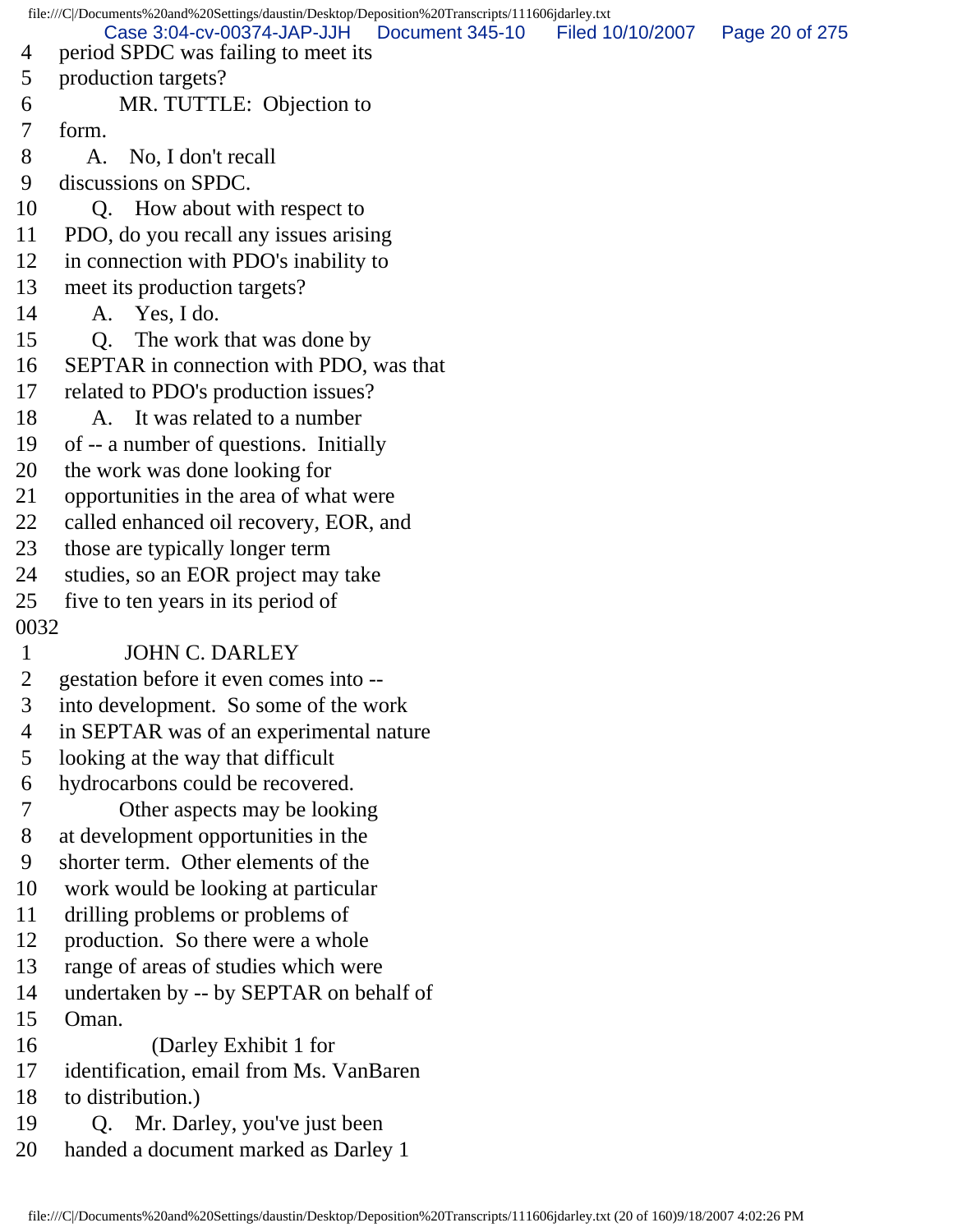file:///C|/Documents%20and%20Settings/daustin/Desktop/Deposition%20Transcripts/111606jdarley.txt 21 for identification. I ask you to take 22 a look at the document, sir, and tell 23 me if you recognize it. 24 A. Yes, I recognize the 25 document. 0033 1 JOHN C. DARLEY 2 Q. For the record, the document 3 is an email with an attachment. The 4 email is from Desiree D. VanBaren to 5 various individuals including yourself. 6 The subject is ExCom EPT highlights May 7 2001. 8 Could you identify Ms. 9 VanBaren for me, please. 10 A. I think she was a secretary 11 of Dominique Gardy, and Dominique at that 12 time I believe had the responsibility to 13 manage the agendas of the EP ExCom. 14 Q. The attachment is a document 15 entitled EPT highlights May 2001. Do 16 you know why this document was 17 prepared, sir? 18 A. Yes. The highlights from 19 each of the directorates in the EP 20 organization were prepared and 21 circulated amongst ExCom members on a 22 regular basis to share developments and 23 information. 24 Q. Do you know who prepared 25 this document? 0034 1 JOHN C. DARLEY 2 A. No, I don't know 3 specifically who prepared the document. 4 Q. Going through -- directing 5 your attention specifically to the 6 first page of that document under EPT-A 7 there's a caption "Process highlights." 8 Do you see that, sir? 9 A. Yes. 10 Q. The first entry there is 11 "Ahead of the bit," and it talks about Case 3:04-cv-00374-JAP-JJH Document 345-10 Filed 10/10/2007 Page 21 of 275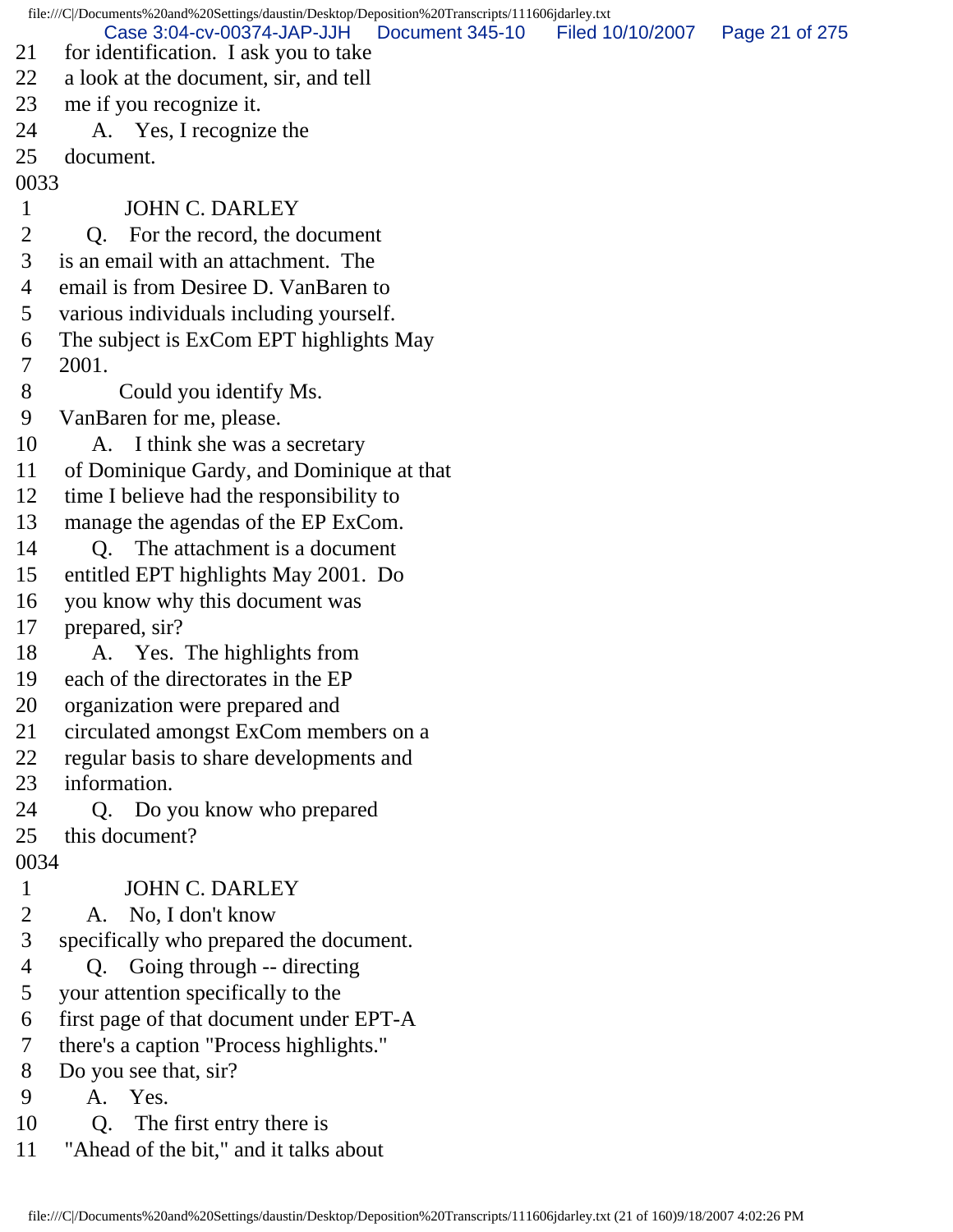file:///C|/Documents%20and%20Settings/daustin/Desktop/Deposition%20Transcripts/111606jdarley.txt 12 utilizing seismic wave-field -- I'm 13 sorry -- yes, utilizing seismic 14 wave-field modeling and real-time VSP 15 for rock sequence prediction. Do you 16 recall -- well, withdrawn. 17 The text that appears 18 underneath the bolded material 19 references something called OKIOC. Do 20 you see that, sir? 21 A. Yes, I see it. 22 Q. Do you know what that is? 23 A. I'm trying to recall. I 24 would have known at the time, but I'm 25 sorry I can't recall what the initials 0035 1 JOHN C. DARLEY 2 stand for now. 3 Q. Okay. I actually see if you 4 go down to I guess the second sentence, 5 it describes it as a well in the 6 northeast of the Caspian Sea. Does 7 that refresh your recollection as to -- 8 A. Yes, I thought it was 9 something to do with Khazakstan, but I 10 can't remember exactly what the 11 initials stand for. 12 Q. The work that's referenced 13 there, was that work that was performed 14 by SEPTAR? 15 A. I think it was because it's 16 under the SEPTAR highlight section. 17 Q. And is that the reference to 18 EPT-A, is that a reference -- 19 A. Yes, I believe that was a 20 reference that was used at that time. 21 Q. I realize this is some time 22 ago. Do you have any recollection as 23 to whether or not this was the Rijswijk 24 or Houston office that had performed 25 that work in the Caspian? 0036 1 JOHN C. DARLEY 2 A. I'm sorry, I don't know. Case 3:04-cv-00374-JAP-JJH Document 345-10 Filed 10/10/2007 Page 22 of 275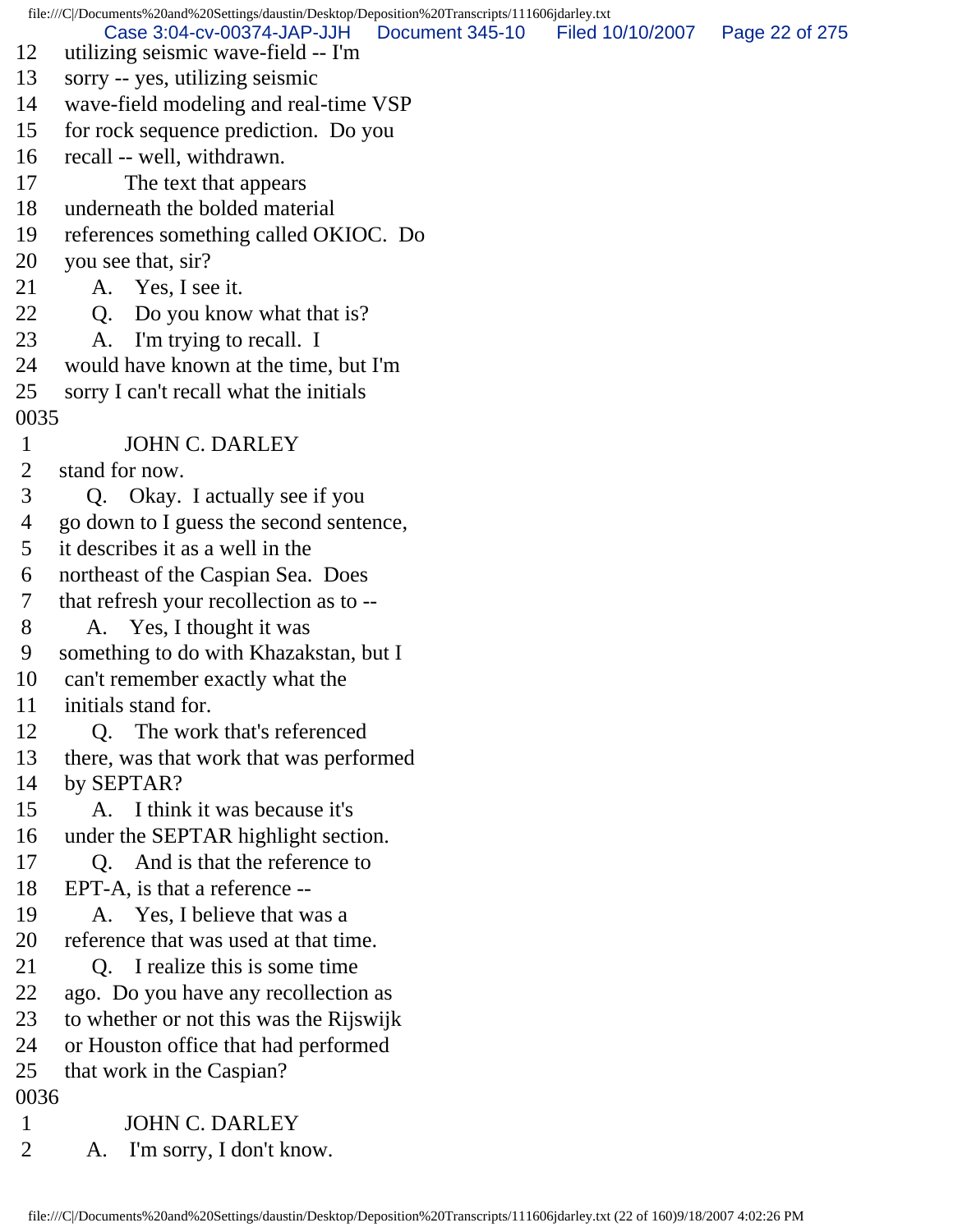file:///C|/Documents%20and%20Settings/daustin/Desktop/Deposition%20Transcripts/111606jdarley.txt 3 Q. The next highlight that's 4 shown is "New EPT-AGI focused study 5 process delivers integrated solution," 6 and it references a bid submitted to 7 the Egyptian government. Do you see 8 that, sir? 9 A. Yes. 10 Q. Do you recall that specific 11 bid that was submitted to the Egyptian 12 government? 13 A. No, I don't recall. 14 Q. Do you recall anything about 15 that particular highlight that's 16 referenced there? 17 A. I -- no, I don't recall 18 anything. 19 Q. Okay, that's fine. The next 20 highlight shown references a SEPTAR 21 special core analysis. Do you see 22 that, sir? 23 A. Yes. 24 O. And that references 25 specifically a project in Angola with 0037 1 JOHN C. DARLEY 2 BP, which I take it is British 3 Petroleum; is that correct? 4 A. That's what I would assume. 5 Q. Do you recall that project, 6 sir? 7 A. No. 8 Q. I take it then that you 9 don't recall which office within SEPTAR 10 performed that work? 11 A. No, I'm sorry, I don't, no. 12 Q. If you go down a little bit, 13 the last bold -- I'm sorry, the next to 14 last bolded entry at the bottom third 15 of the page is Shell oil/SEPTAR fluids 16 team. Do you see that, sir? 17 A. Yes. 18 Q. Okay. Just take some time Case 3:04-cv-00374-JAP-JJH Document 345-10 Filed 10/10/2007 Page 23 of 275

19 and glance through that.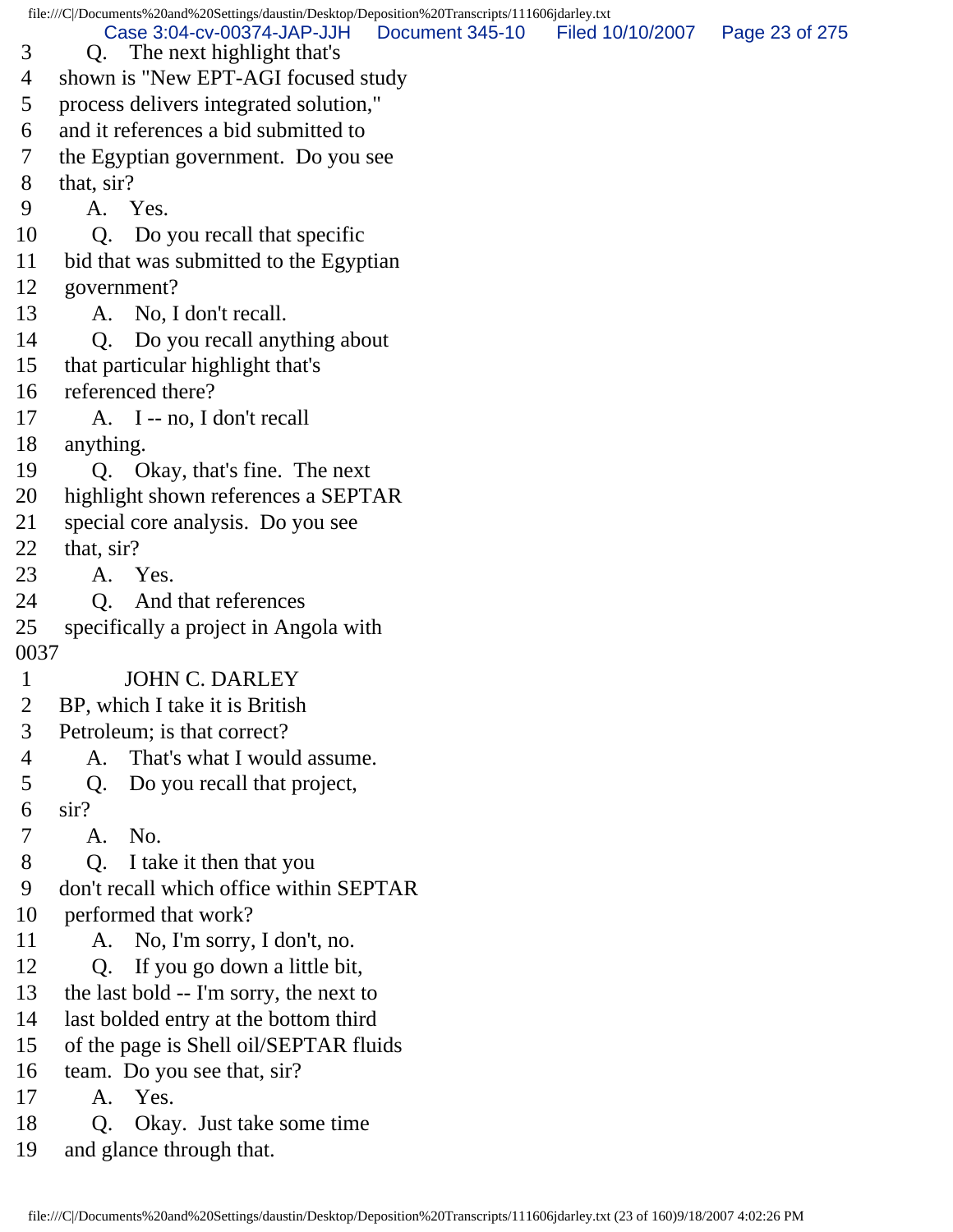file:///C|/Documents%20and%20Settings/daustin/Desktop/Deposition%20Transcripts/111606jdarley.txt 20 A. Okay. Yes. 21 Q. Do you recall anything about 22 what's referenced in that paragraph, 23 sir? 24 A. I'm sorry, I don't. 25 Q. That's fine. I realize this 0038 1 JOHN C. DARLEY 2 is a few years back. 3 If you would turn the page, 4 sir, directing your attention 5 specifically to Page 2 of the document, 6 about a quarter of the way down the 7 page there is a caption "Technology 8 highlights." Do you see that, sir? 9 A. Mm-hmm. 10 Q. The first entry is "Cauldron 11 3D modeling impacts Woodside's 12 Mauritania exploration effort." 13 A. Yes. 14 Q. Could you tell me what a 15 Cauldron 3D modeling, or what that 16 reference is? 17 A. Cauldron 3D modeling was a 18 technique used in exploration to look 19 at I believe migration paths. So first 20 of all, the formation of hydrocarbons 21 in the subsurface and then the 22 migration of hydrocarbons to potential 23 areas of entrapment was a modeling tool 24 that was used then as a support to 25 exploration efforts. 0039 1 JOHN C. DARLEY 2 Q. Now it says the modeling 3 simulation here was made by Woodside 4 and peer reviewed by SEPTAR. Do you 5 know what the reference is to Woodside, 6 sir? 7 A. I assume the reference is to 8 the operating company Woodside, which 9 is an Australian company. 10 Q. Do you recall, again, Case 3:04-cv-00374-JAP-JJH Document 345-10 Filed 10/10/2007 Page 24 of 275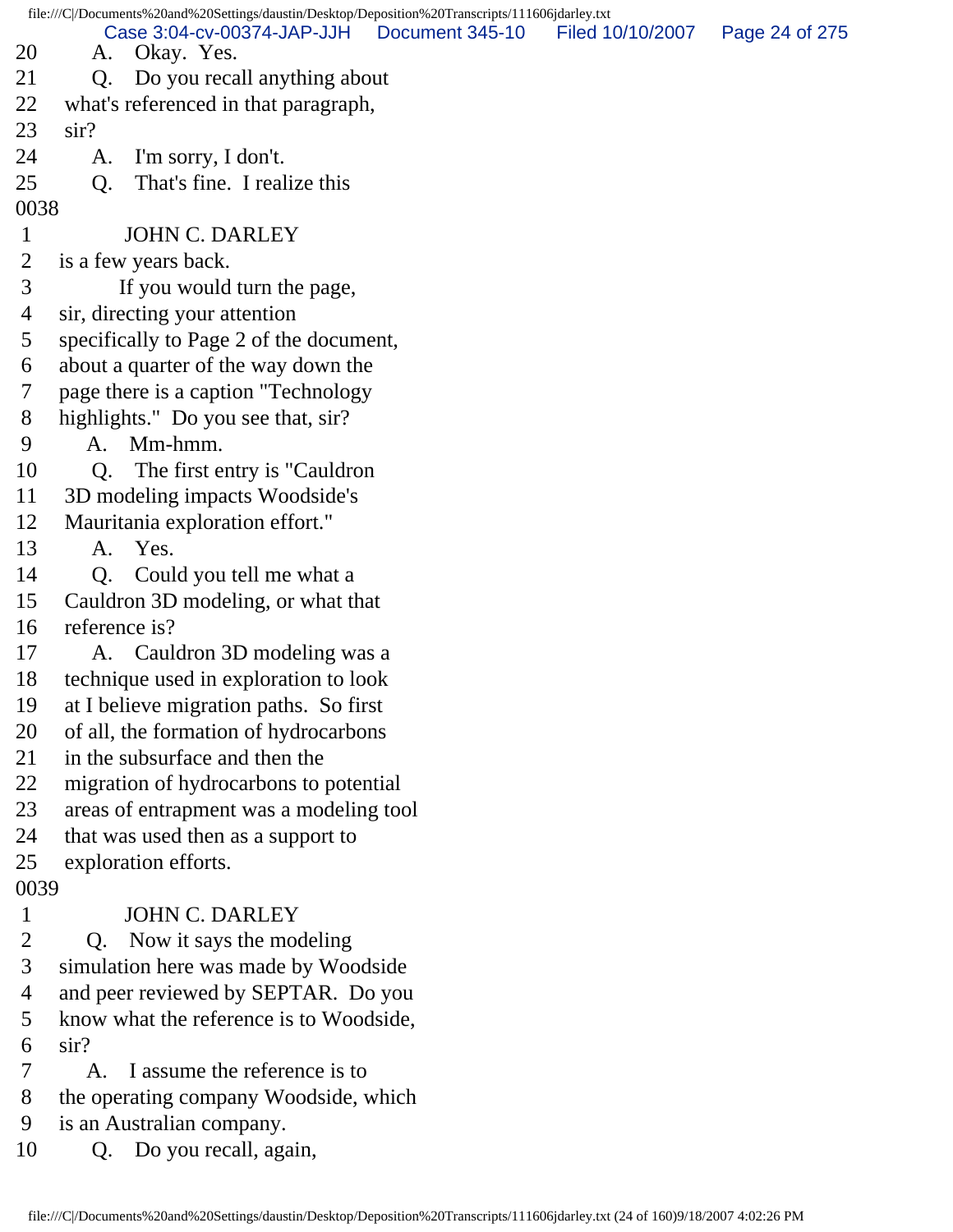|                | file:///C /Documents%20and%20Settings/daustin/Desktop/Deposition%20Transcripts/111606jdarley.txt |                 |                  |                |
|----------------|--------------------------------------------------------------------------------------------------|-----------------|------------------|----------------|
| 11             | Case 3:04-cv-00374-JAP-JJH<br>anything about this particular                                     | Document 345-10 | Filed 10/10/2007 | Page 25 of 275 |
| 12             | highlight?                                                                                       |                 |                  |                |
| 13             | A. No, I'm sorry.                                                                                |                 |                  |                |
| 14             | I take it then you have no<br>Q.                                                                 |                 |                  |                |
| 15             | recollection as to which SEPTAR office                                                           |                 |                  |                |
| 16             | performed the work referenced there?                                                             |                 |                  |                |
| 17             | A. No, I don't.                                                                                  |                 |                  |                |
| 18             | Okay. The next highlight<br>Q.                                                                   |                 |                  |                |
| 19             | referenced is "Fahud asset study                                                                 |                 |                  |                |
| 20             | achievements." And it actually                                                                   |                 |                  |                |
| 21             | indicates, as you go through -- do you                                                           |                 |                  |                |
| 22             | see that, sir, I'm sorry?                                                                        |                 |                  |                |
| 23             | A. Yes.                                                                                          |                 |                  |                |
| 24             | It actually indicates that<br>Q.                                                                 |                 |                  |                |
| 25             | Fahud, a Fahud asset study was closed                                                            |                 |                  |                |
| 0040           |                                                                                                  |                 |                  |                |
| $\mathbf{1}$   | <b>JOHN C. DARLEY</b>                                                                            |                 |                  |                |
| $\overline{2}$ | out and then it continues on. Do you                                                             |                 |                  |                |
| 3              | recall anything about that study, sir?                                                           |                 |                  |                |
| 4              | A. Not at this time. Fahud is                                                                    |                 |                  |                |
| 5              | one of those reservoirs I mentioned                                                              |                 |                  |                |
| 6              | earlier in Oman has been quite                                                                   |                 |                  |                |
| $\tau$         | difficult, requiring leading edge                                                                |                 |                  |                |
| 8              | capabilities, and a number of studies                                                            |                 |                  |                |
| 9              | would have been done over a number of                                                            |                 |                  |                |
| 10             | time frames on Fahud. I don't recall                                                             |                 |                  |                |
| 11             | the specific aspect of it.                                                                       |                 |                  |                |
| 12             | Q. I take it then you don't                                                                      |                 |                  |                |
| 13             | recall which SEPTAR office was                                                                   |                 |                  |                |
| 14             | responsible for the conclusion of the                                                            |                 |                  |                |
| 15             | study?                                                                                           |                 |                  |                |
| 16             | No, I'm sorry, I don't.<br>A.                                                                    |                 |                  |                |
| 17             | The next entry states "Big"<br>Q.                                                                |                 |                  |                |
| 18             | win for both SEPTAR, BSP." Do you see                                                            |                 |                  |                |
| 19             | that, sir?                                                                                       |                 |                  |                |
| 20             | A. Yes.                                                                                          |                 |                  |                |
| 21             | Do you know what BSP refers<br>Q.                                                                |                 |                  |                |
| 22             | to?                                                                                              |                 |                  |                |
| 23             | That's the operating company<br>A.                                                               |                 |                  |                |
| 24             | in Brunei Darusalam, Brunei Shell                                                                |                 |                  |                |
| 25             | Petroleum.                                                                                       |                 |                  |                |
| 0041           |                                                                                                  |                 |                  |                |
| $\mathbf{1}$   | <b>JOHN C. DARLEY</b>                                                                            |                 |                  |                |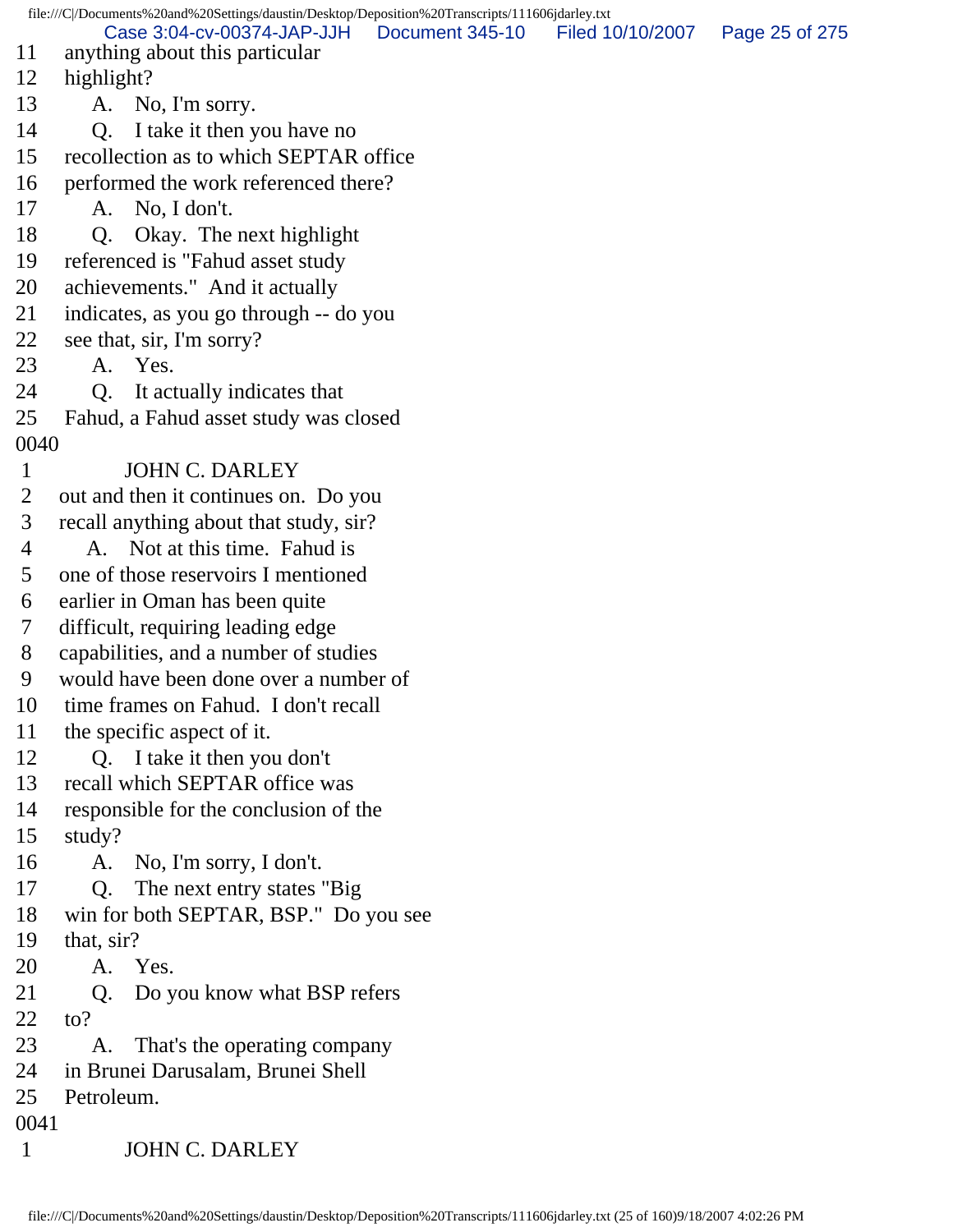file:///C|/Documents%20and%20Settings/daustin/Desktop/Deposition%20Transcripts/111606jdarley.txt 2 Q. The text that appears 3 beneath that discusses a seven well 4 horizontal well completion campaign and 5 then continues. Do you have any 6 recollection of that specific project, 7 sir? 8 A. I have a recollection from 9 my time in Brunei because prior to my 10 time as director of EPT I was a 11 managing director of Brunei Shell, and 12 I do recall that we were looking at 13 horizontal well completion technologies 14 at that time. 15 Q. Based on your position at 16 BSP prior to coming to EP, do you have 17 any knowledge as to which SEPTAR office 18 was involved in that work? 19 A. No, I don't have knowledge. 20 But based on later understanding of the 21 work that was being done on horizontal 22 well completions, I believe there was a 23 joint effort between Rijswijk and 24 Houston to come to a better 25 understanding of these aspects of 0042 1 JOHN C. DARLEY 2 technology. 3 Q. Do you know how that work 4 was -- withdrawn. 5 Do you recall how the 6 Rijswijk and Houston offices of SEPTAR 7 worked on horizontal well studies? 8 What I'm trying to ask is was there a 9 topical division of labor? 10 MR. TUTTLE: Object to form. 11 A. No, I don't recall exactly. 12 As I mentioned, in a given team, I 13 mentioned earlier when I described 14 SEPTAR I think, a given team would have 15 members both in Houston as well as in 16 Rijswijk and depending on the specific 17 aspects of the -- of the technical 18 issue, consultation or support would be Case 3:04-cv-00374-JAP-JJH Document 345-10 Filed 10/10/2007 Page 26 of 275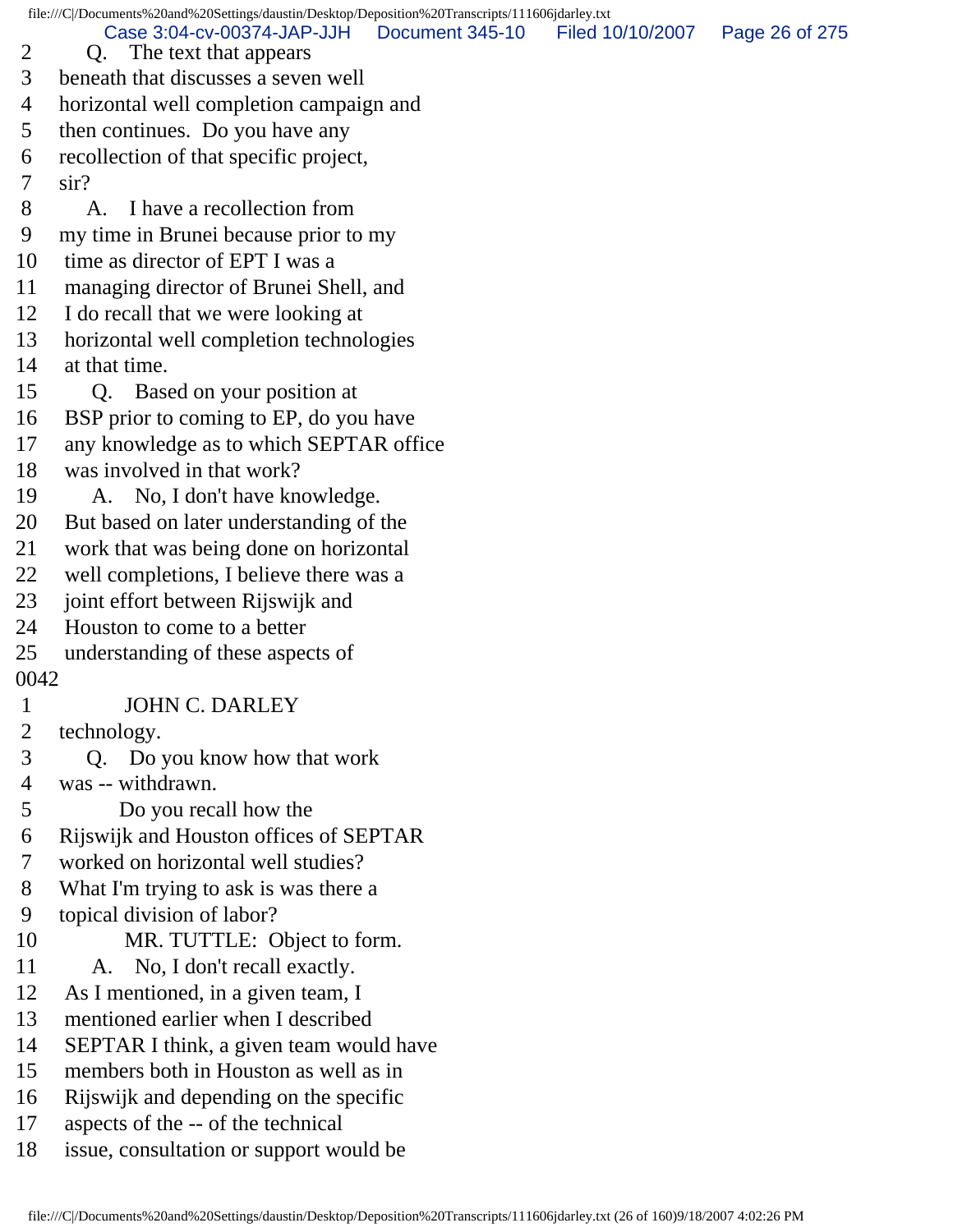|              | file:///C /Documents%20and%20Settings/daustin/Desktop/Deposition%20Transcripts/111606jdarley.txt |                  |                |  |
|--------------|--------------------------------------------------------------------------------------------------|------------------|----------------|--|
| 19           | Case 3:04-cv-00374-JAP-JJH<br>Document 345-10<br>given by one or the other members of            | Filed 10/10/2007 | Page 27 of 275 |  |
| 20           | that team, or experimental work would                                                            |                  |                |  |
| 21           | be done in one or the other of those                                                             |                  |                |  |
| 22           | locations.                                                                                       |                  |                |  |
| 23           | 0.<br>And I believe you mentioned                                                                |                  |                |  |
| 24           | earlier that that would depend on the                                                            |                  |                |  |
| 25           | area of expertise that was required for                                                          |                  |                |  |
| 0043         |                                                                                                  |                  |                |  |
| $\mathbf{1}$ | <b>JOHN C. DARLEY</b>                                                                            |                  |                |  |
| 2            | a specific project; is that correct?                                                             |                  |                |  |
| 3            | A. That is correct, yes.                                                                         |                  |                |  |
| 4            | If I could direct your<br>$Q_{\rm c}$                                                            |                  |                |  |
| 5            | attention now to Page 3 of this                                                                  |                  |                |  |
| 6            | document, sir. Do you see at the top                                                             |                  |                |  |
| 7            | third of the page there's a reference                                                            |                  |                |  |
| 8            | to EPT-D, and could you tell me what                                                             |                  |                |  |
| 9            | that references?                                                                                 |                  |                |  |
| 10           | I think that references the<br>A.                                                                |                  |                |  |
| 11           | deepwater, the SDS organization within                                                           |                  |                |  |
| 12           | EPT.                                                                                             |                  |                |  |
| 13           | If you go down to the bottom<br>Q.                                                               |                  |                |  |
| 14           | quarter of the page, there's a caption                                                           |                  |                |  |
| 15           | volume to value, and it references the                                                           |                  |                |  |
| 16           | Bonga Field in Nigeria. Do you see                                                               |                  |                |  |
| 17           | that, sir?                                                                                       |                  |                |  |
| 18           | A. Yes.                                                                                          |                  |                |  |
| 19           | And it discusses some of the<br>Q.                                                               |                  |                |  |
| 20           | work specifically done there. Now you                                                            |                  |                |  |
| 21           | had mentioned Bonga earlier, but do you                                                          |                  |                |  |
| 22           | remember this specific highlight that's                                                          |                  |                |  |
| 23           | shown here?                                                                                      |                  |                |  |
| 24           | No, I'm sorry, I don't.<br>A.                                                                    |                  |                |  |
| 25           | Beneath that is a reference<br>Q <sub>r</sub>                                                    |                  |                |  |
| 0044         |                                                                                                  |                  |                |  |
| $\mathbf{1}$ | <b>JOHN C. DARLEY</b>                                                                            |                  |                |  |
| 2            | to Bonga Southwest Nigeria. Was that                                                             |                  |                |  |
| 3            | also a project in the SNEPCO OU?                                                                 |                  |                |  |
| 4            | A. Yes.                                                                                          |                  |                |  |
| 5            | Okay. Do you recall the<br>Q <sub>1</sub>                                                        |                  |                |  |
| 6            | reference to the work done by SDS in                                                             |                  |                |  |
| 7            | connection with Bonga Southwest that's                                                           |                  |                |  |
| 8            | referenced in this document?                                                                     |                  |                |  |
| 9            | A. I don't recall the reference                                                                  |                  |                |  |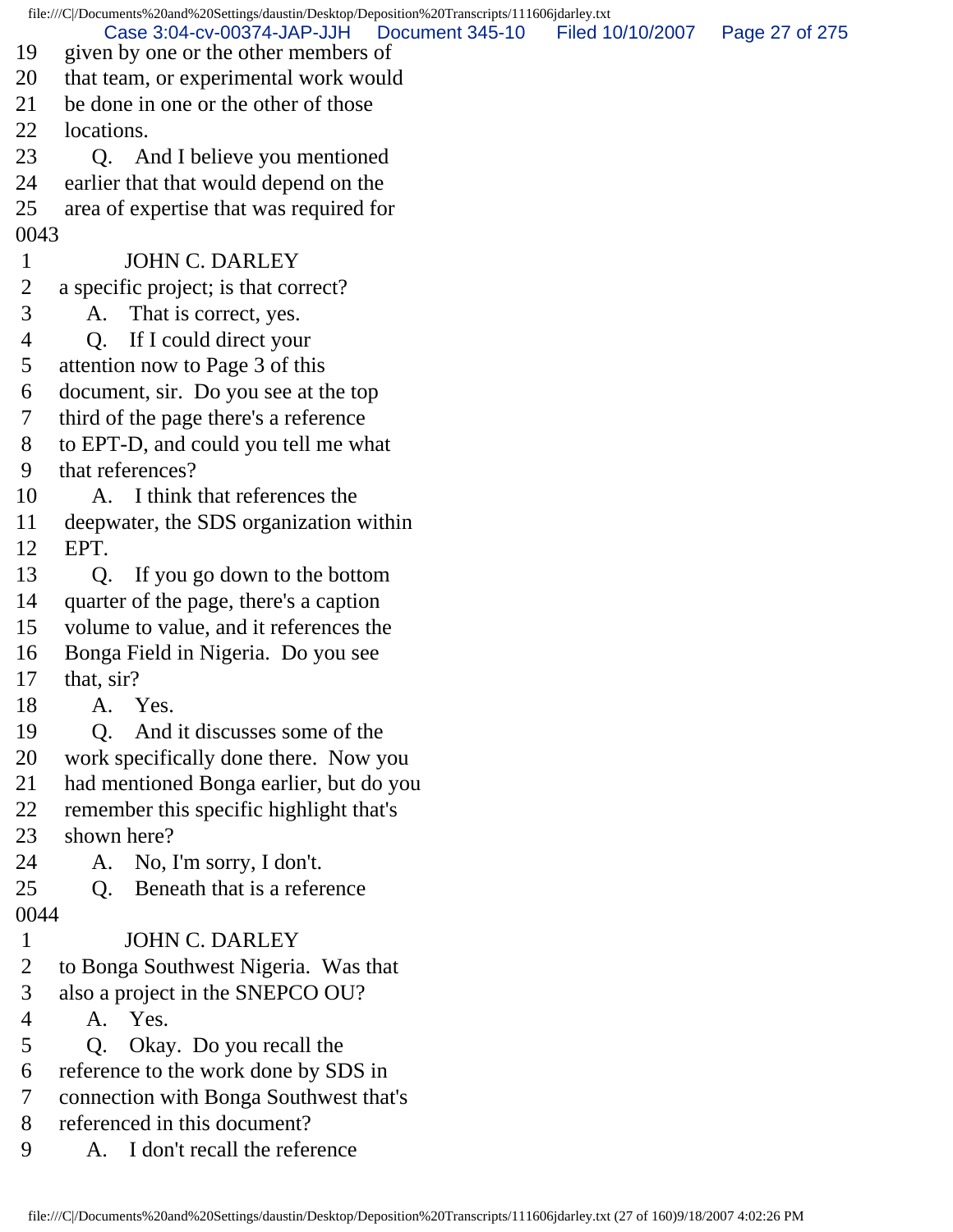file:///C|/Documents%20and%20Settings/daustin/Desktop/Deposition%20Transcripts/111606jdarley.txt 10 in this document. I do recall a team 11 being put together to work on Bonga 12 Southwest. 13 Q. Do you recall who the 14 members of that team were? 15 A. No, I'm sorry. 16 Q. Do you recall the 17 approximate size of the team? 18 A. The team would have changed 19 in size over the period of the study. 20 It would have started quite small and 21 then depending on the workload and -- 22 the effort would have changed. I 23 really don't recall at any given moment 24 what the size would be. 25 Q. If I could ask you to turn 0045 1 JOHN C. DARLEY 2 to the next page, sir, Page 4. The top 3 quarter of the page you'll see some 4 bolded reference to Erha Nigeria. Do 5 you see that, sir? 6 A. Yes. 7 Q. And it discussions a joint 8 Exxon/Shell review. Do you recall the 9 work that was done in connection with 10 Erha Nigeria that's referenced here? 11 A. No, I don't. 12 Q. The next bolded caption 13 beneath that is deepwater knowledge 14 sharing. You see that? And it 15 references several workshops that were 16 conducted by SDS. 17 A. Yes. 18 Q. Okay. What was the purpose 19 of those workshops if you can recall? 20 A. I don't recall these, these 21 specific workshops. 22 Q. Was there an initiative 23 during your tenure at EPT to share the 24 deepwater expertise that had been 25 accumulated by SDS with other operating 0046 Case 3:04-cv-00374-JAP-JJH Document 345-10 Filed 10/10/2007 Page 28 of 275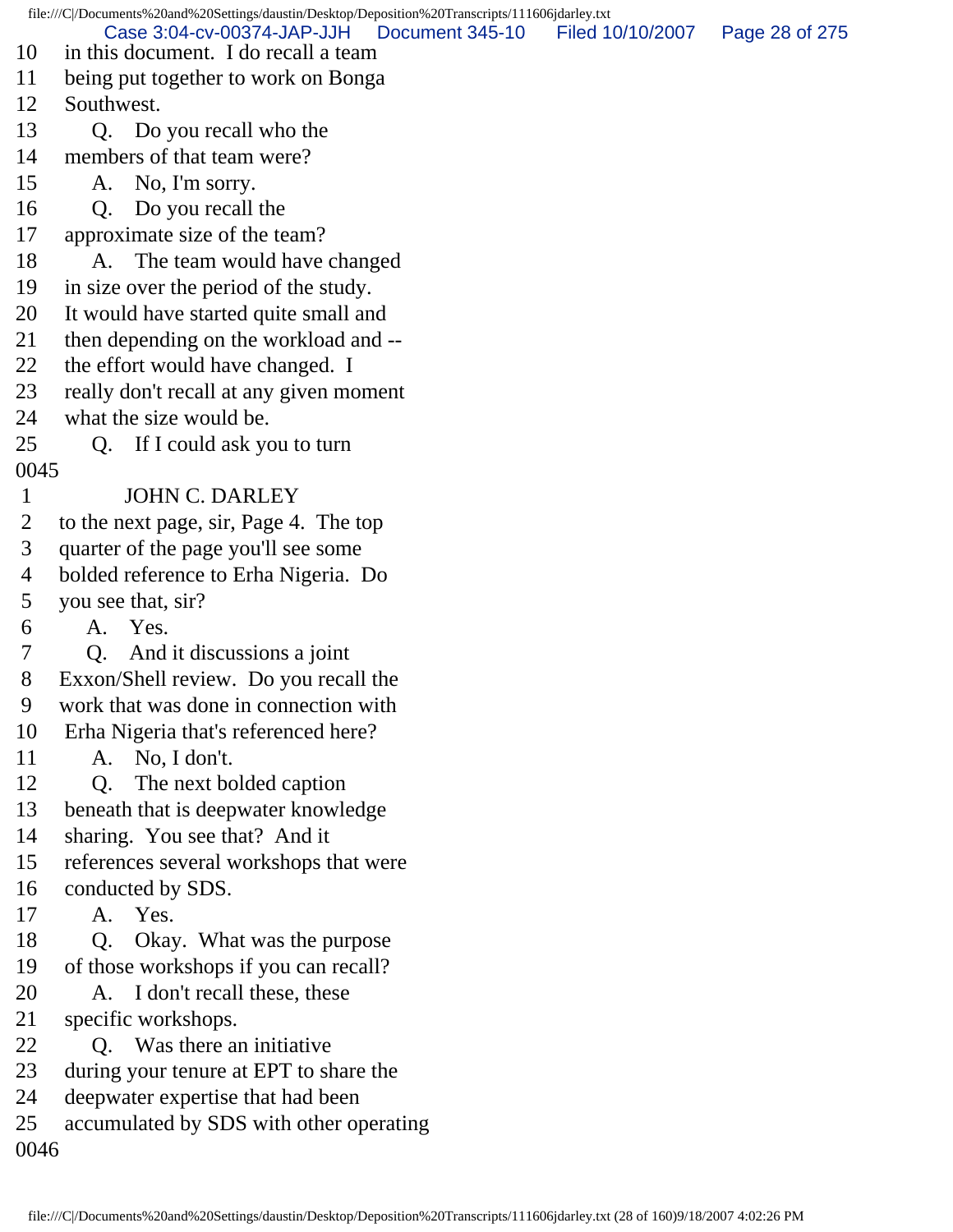file:///C|/Documents%20and%20Settings/daustin/Desktop/Deposition%20Transcripts/111606jdarley.txt 1 JOHN C. DARLEY 2 units throughout Shell? 3 MR. TUTTLE: Object to form. 4 A. There was as part of the 5 learning process, which we promote in 6 the company, there was an attempt 7 indeed to share expertise or knowledge 8 gained in certain parts of the world in 9 other parts of the world, so it would 10 not be a one-way sharing, it would be a 11 two-way sharing of knowledge between 12 practitioners in these areas. 13 Q. If you go to the first 14 bullet point under deepwater knowledge 15 sharing, it references the Pan Atlantic 16 cretaceous workshop. I do understand 17 that you don't remember that specific 18 workshop, but it discusses activity in 19 the Canada, Norway, Morocco, Gulf of 20 Mexico, Brazil, Gabon, Nigeria, Angola 21 and the white zone. Now we've 22 discussed some of these but some we 23 have not. Do you remember the SDS work 24 that was being done in connection with 25 -- or withdrawn. Do you recall any SDS 0047 1 JOHN C. DARLEY<br>2 activity in Norway during 2 2 activity in Norway during 2001? 3 A. No. 4 Q. How about Morocco? 5 A. I recall work being done in 6 Morocco or for Morocco. I'm not -- it 7 must have been in 2001, yes. 8 Q. Do you recall generally what 9 kind of work was being done by SDS in 10 connection with Morocco? 11 MR. TUTTLE: Objection to 12 the extent it repeats testimony from 13 the prior deposition. You can answer. 14 A. The work was -- was in 15 connection with an exploration program 16 in Morocco, deepwater exploration. 17 Q. Now we'd mentioned Brazil Case 3:04-cv-00374-JAP-JJH Document 345-10 Filed 10/10/2007 Page 29 of 275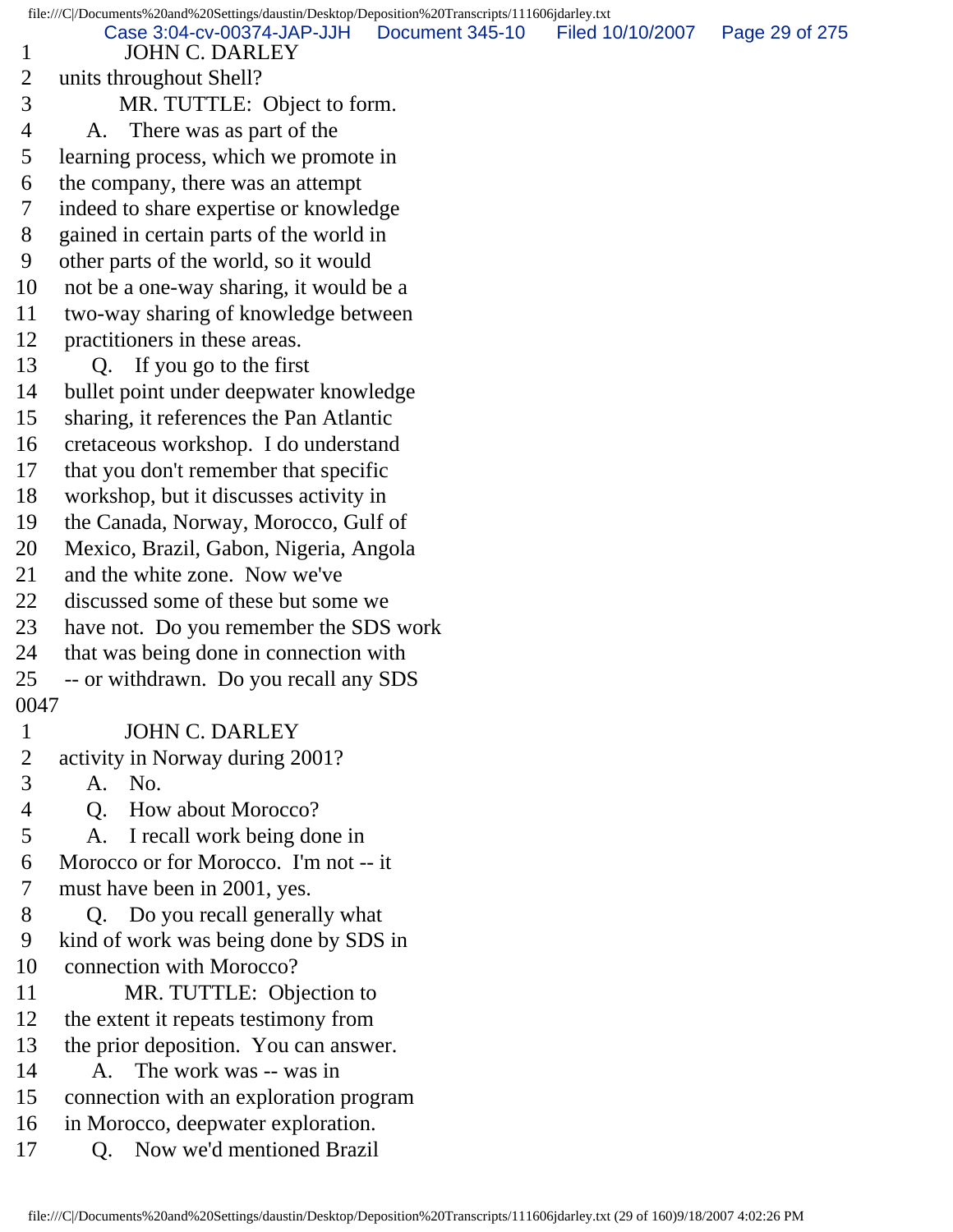file:///C|/Documents%20and%20Settings/daustin/Desktop/Deposition%20Transcripts/111606jdarley.txt 18 also and I don't recall whether or not 19 you'd indicated you recalled any of the 20 work done in connection with Brazil. 21 Do you recall any of the SDS activities 22 done in Brazil? 23 MR. TUTTLE: Objection to 24 form and asked and answered from the 25 prior deposition, but you can answer 0048 1 JOHN C. DARLEY 2 again. 3 A. Again, in terms of -- I 4 think it was exploration opportunities 5 at this time were being evaluated, yes. 6 Q. How about Gabon? 7 A. Gabon I don't recall what 8 the work would have been in 2001. 9 Q. Do you recall what work was 10 being -- what activities were being 11 done by SDS in connection with Angola 12 in about that time? 13 MR. TUTTLE: Same objection, 14 and the character -- asked and answered 15 from the prior deposition, excuse me. 16 A. Work was being done at the 17 request of the operating unit I think 18 in Angola, Shell Development Angola, in 19 support of their participation in the 20 BP joint venture. 21 Q. Do you recall which -- 22 withdrawn. 23 The work that was being done 24 in connection with Angola, was that 25 being done out of Rijswijk or Houston, 0049 1 JOHN C. DARLEY 2 do you recall? 3 A. Well, this is the deepwater 4 group that we're talking about. 5 Q. Oh, I'm sorry. 6 A. So this work was being done 7 from Houston. 8 Q. Thank you. I apologize for Case 3:04-cv-00374-JAP-JJH Document 345-10 Filed 10/10/2007 Page 30 of 275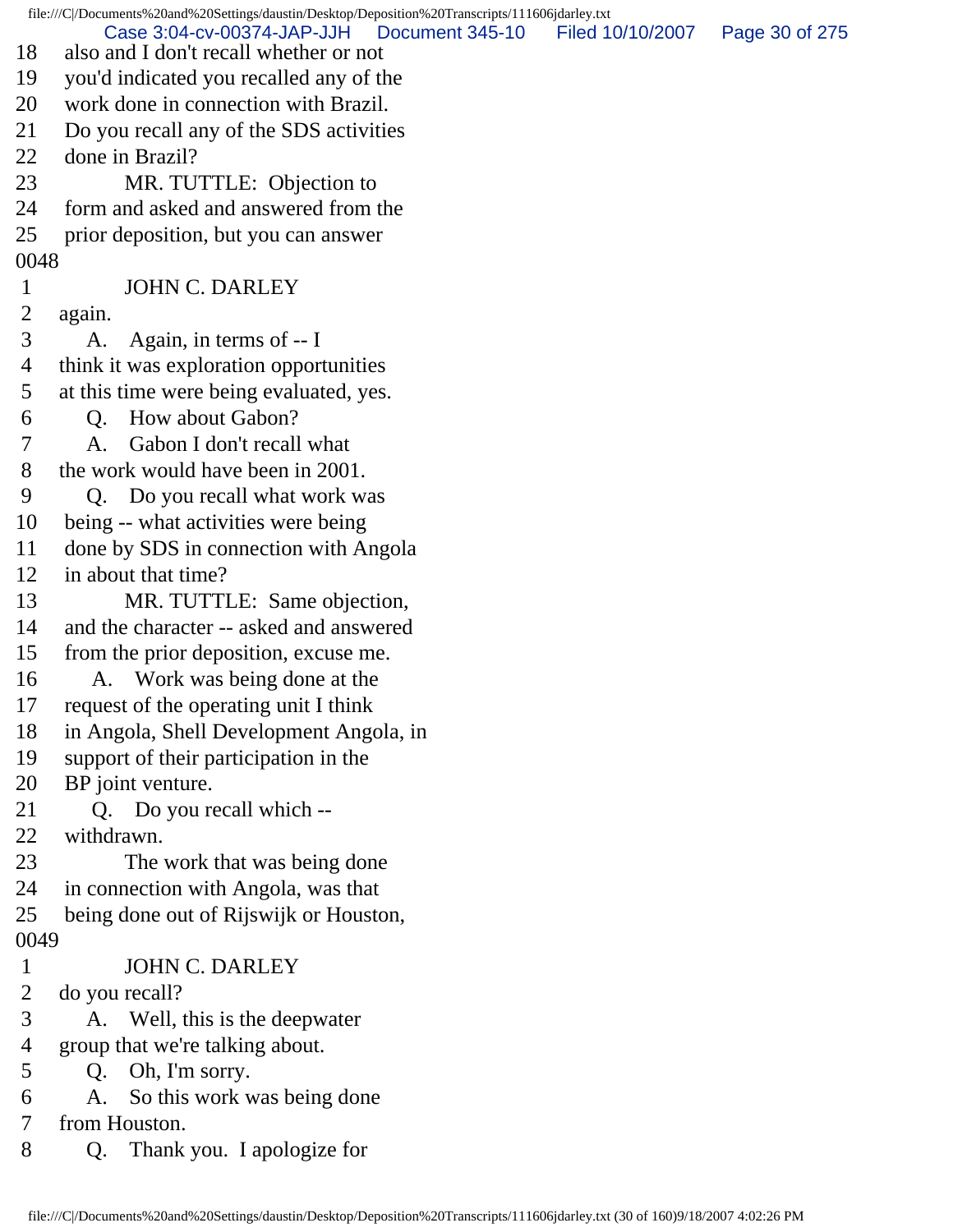file:///C|/Documents%20and%20Settings/daustin/Desktop/Deposition%20Transcripts/111606jdarley.txt 9 that. 10 There's a reference there to 11 white zone in quotes. Do you see that? 12 A. Yes. 13 Q. Do you know what that refers 14 to, sir? 15 A. I'm sorry, I don't. 16 Q. If you go down the bottom 17 third of the page there's a reference 18 to EPT-V. Do you see that, sir? 19 A. Yes. 20 Q. And could you tell me what 21 that refers to? 22 A. That was the group that I 23 mentioned earlier, the Shell Technology 24 Ventures group, so the venture capital 25 investment group that invested in 0050 1 JOHN C. DARLEY 2 developing new technology. 3 Q. If I could direct your 4 attention to the following page, sir. 5 The second line down there's a bolded 6 caption STV/STIP review. 7 A. Yes. 8 Q. I was just hoping that you 9 could identify, help me identify some 10 of the organizations that are 11 referenced there. We've discussed STV? 12 A. Yes. 13 Q. The next one is STIP. Do 14 you know what that refers to? 15 A. That was I think Shell 16 Technology Investment Partners. 17 Q. Was that part of EP? I'm 18 sorry, was that part of EP? 19 A. I'm not sure, to be quite 20 honest. I can't recall exactly the 21 corporate structure around STIP. 22 O. How about STEP LT? 23 A. That was the leadership team 24 of the EPT organization. 25 Q. A little above the halfway Case 3:04-cv-00374-JAP-JJH Document 345-10 Filed 10/10/2007 Page 31 of 275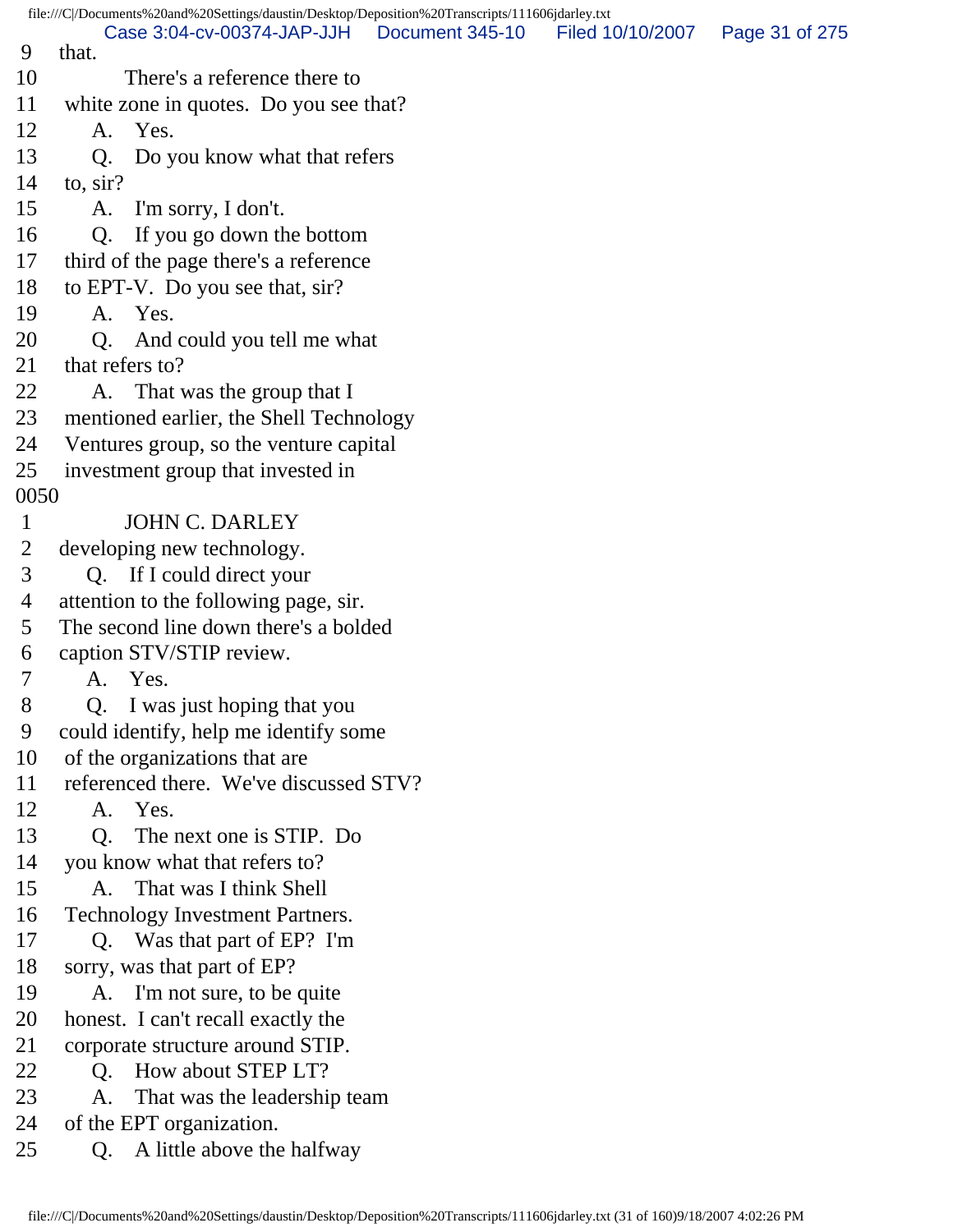| file:///C /Documents%20and%20Settings/daustin/Desktop/Deposition%20Transcripts/111606jdarley.txt |                                                               |                 |                  |                |  |  |
|--------------------------------------------------------------------------------------------------|---------------------------------------------------------------|-----------------|------------------|----------------|--|--|
| 0051                                                                                             | Case 3:04-cv-00374-JAP-JJH                                    | Document 345-10 | Filed 10/10/2007 | Page 32 of 275 |  |  |
| $\mathbf{1}$                                                                                     | <b>JOHN C. DARLEY</b>                                         |                 |                  |                |  |  |
| 2                                                                                                | point in that page is a reference to                          |                 |                  |                |  |  |
| 3                                                                                                | EPT-C. Do you see that, sir?                                  |                 |                  |                |  |  |
| 4                                                                                                | A. Yes.                                                       |                 |                  |                |  |  |
| 5                                                                                                | Can you tell me what<br>Q.                                    |                 |                  |                |  |  |
| 6                                                                                                | organization that refers to?                                  |                 |                  |                |  |  |
| 7                                                                                                | That was the commercial<br>A.                                 |                 |                  |                |  |  |
| 8                                                                                                | group that supported the EPT business.                        |                 |                  |                |  |  |
| 9                                                                                                | Okay. Can you tell me where<br>Q.                             |                 |                  |                |  |  |
| 10                                                                                               | that group is located?                                        |                 |                  |                |  |  |
| 11                                                                                               | A. Again, that was, as part of                                |                 |                  |                |  |  |
| 12                                                                                               | EPT, located between Houston and                              |                 |                  |                |  |  |
| 13                                                                                               | Rijswijk. The manager of that group                           |                 |                  |                |  |  |
| 14                                                                                               | reported to me in Rijswijk at that                            |                 |                  |                |  |  |
| 15                                                                                               | time, but he had staff also in Houston.                       |                 |                  |                |  |  |
| 16                                                                                               | Q. Actually, that raises a                                    |                 |                  |                |  |  |
| 17                                                                                               | question. Your offices were maintained                        |                 |                  |                |  |  |
| 18                                                                                               | in Rijswijk at that time?                                     |                 |                  |                |  |  |
| 19                                                                                               | Rijswijk, yes.<br>A.                                          |                 |                  |                |  |  |
| 20                                                                                               | Was that true throughout<br>Q.                                |                 |                  |                |  |  |
| 21                                                                                               | your tenure at EPT?                                           |                 |                  |                |  |  |
| 22                                                                                               | Yes.<br>A.                                                    |                 |                  |                |  |  |
| 23                                                                                               | You can put that aside, sir.<br>Q.                            |                 |                  |                |  |  |
| 24                                                                                               | Thank you.<br>A.                                              |                 |                  |                |  |  |
| 25                                                                                               | (Darley Exhibit 2 for                                         |                 |                  |                |  |  |
| 0052                                                                                             |                                                               |                 |                  |                |  |  |
| $\mathbf{1}$                                                                                     | <b>JOHN C. DARLEY</b>                                         |                 |                  |                |  |  |
| $\overline{2}$                                                                                   | identification, Bates stamped Darley                          |                 |                  |                |  |  |
| 3                                                                                                | 0020 through 0031.)                                           |                 |                  |                |  |  |
| 4                                                                                                | Mr. Darley, you've just been<br>Q.                            |                 |                  |                |  |  |
| 5                                                                                                | handed a document marked as Darley                            |                 |                  |                |  |  |
| 6                                                                                                | Exhibit 2 for identification. I'd ask                         |                 |                  |                |  |  |
| $\overline{7}$                                                                                   | you to take a look at that, sir, and                          |                 |                  |                |  |  |
| 8                                                                                                | let me know if you recognize it.                              |                 |                  |                |  |  |
| 9                                                                                                | No, I don't recall seeing<br>A.                               |                 |                  |                |  |  |
| 10                                                                                               | this before. I see that it was emailed                        |                 |                  |                |  |  |
| 11                                                                                               | to me, so I certainly will have seen                          |                 |                  |                |  |  |
| 12<br>13                                                                                         | it, but I don't recall it.<br>Okay. For the record, the<br>Q. |                 |                  |                |  |  |
| 14                                                                                               | document is an email with a series of                         |                 |                  |                |  |  |
| 15                                                                                               | attachments, the cover email is from                          |                 |                  |                |  |  |
| 16                                                                                               | Jim Rambousek to Mr. Darley. The                              |                 |                  |                |  |  |
|                                                                                                  |                                                               |                 |                  |                |  |  |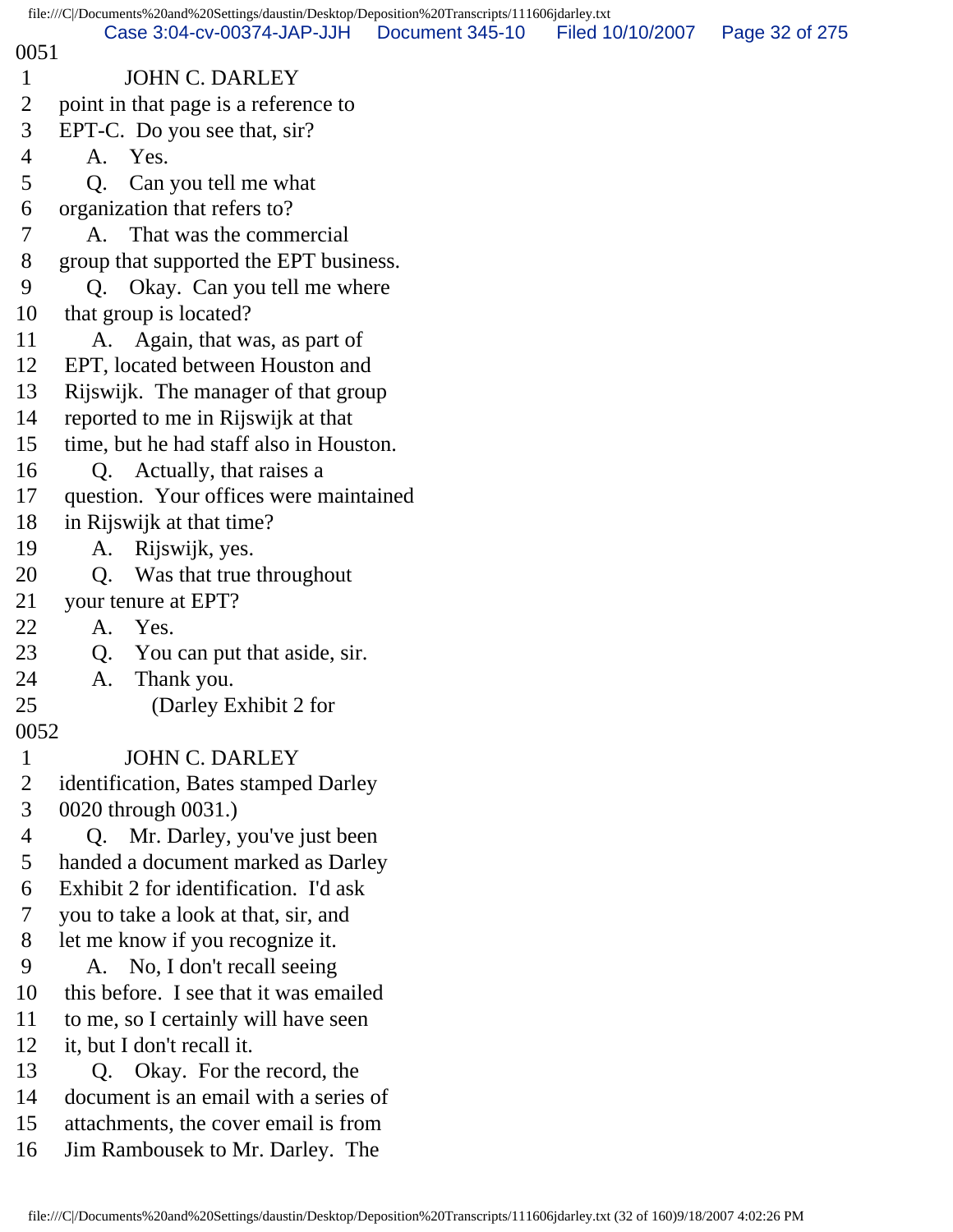file:///C|/Documents%20and%20Settings/daustin/Desktop/Deposition%20Transcripts/111606jdarley.txt 17 subject is forward, realizing the 18 limit. 19 Directing your attention to 20 the second page of that document, sir, 21 one of the attachments is captioned 22 realizing the limit and then it's 23 followed by four subsections. Was 24 realizing the limit, did that refer to 25 an initiative that was begun in EP at 0053 1 JOHN C. DARLEY 2 or about this time? 3 A. Yes, I think somewhat 4 earlier, but I -- it was already well 5 underway when I joined EPT. 6 Q. And just generally, and I'm 7 not asking you to read the material 8 here, but could you describe what that 9 initiative, or what the purpose of that 10 initiative was. 11 A. So the realizing the limit 12 program started with an initiative 13 which was called drilling the limit. 14 And drilling the limit was a process 15 improvement project which looked at 16 opportunities to improve the efficiency 17 of the well drilling process. 18 So in drilling a well there 19 are a number of sequential steps that 20 are taken as the hole is drilled, 21 casing is run into the hole, the casing 22 is cemented, etcetera. 23 It was recognized I think in 24 the mid-nineties that by running 25 parallel processes for some of these 0054 1 JOHN C. DARLEY 2 activities it would be possible to 3 improve the efficiency of the drilling 4 process. And that was called drilling 5 the limit. It proved successful, was 6 used in a number of companies around Case 3:04-cv-00374-JAP-JJH Document 345-10 Filed 10/10/2007 Page 33 of 275

7 the world, both within Shell, but also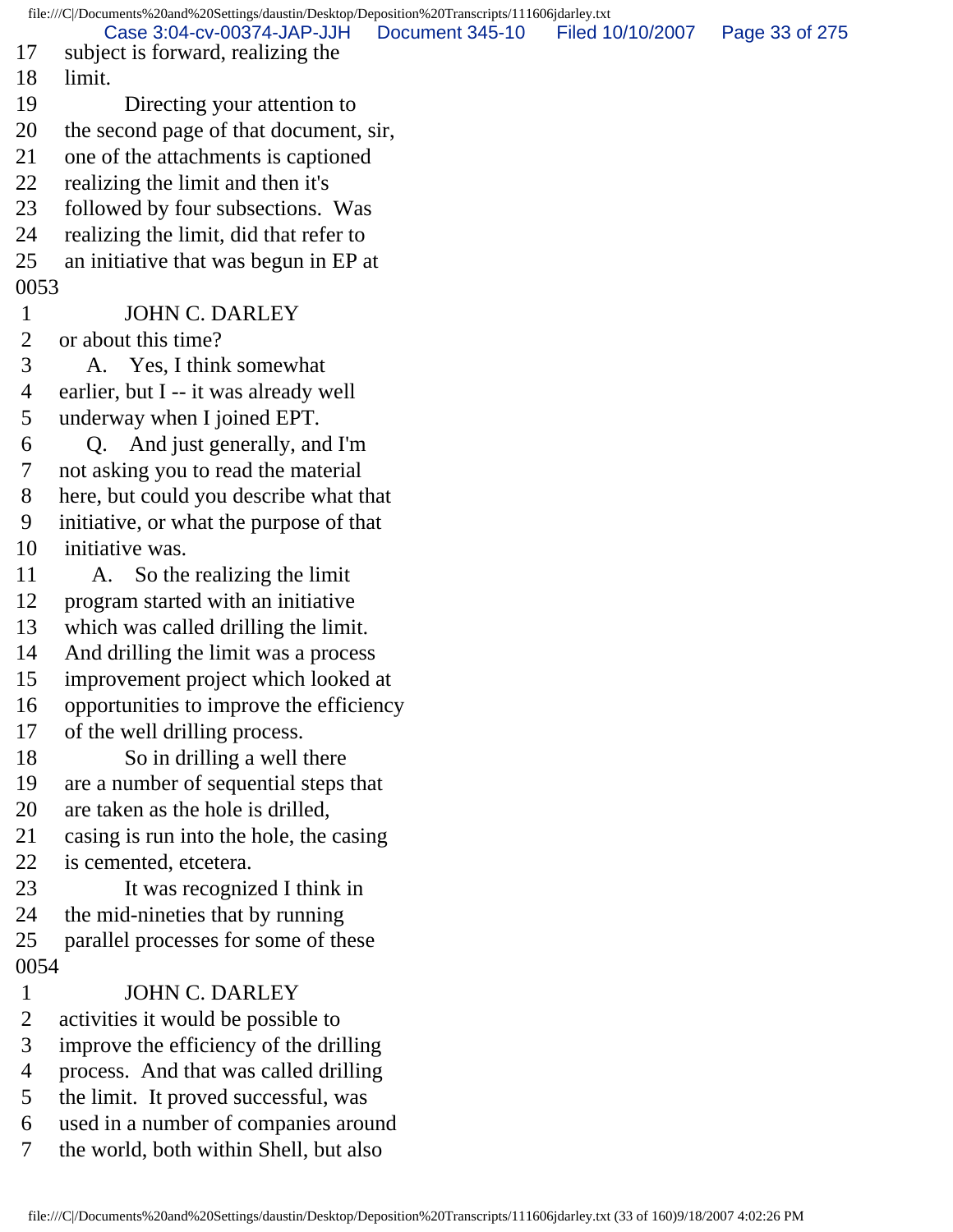file:///C|/Documents%20and%20Settings/daustin/Desktop/Deposition%20Transcripts/111606jdarley.txt 8 similar programs were being run in the 9 industry. 10 On the basis of the success 11 of drilling the limits, then similar 12 approaches were adopted for the 13 production process and for looking at 14 the investment process and looking at 15 the volumes process, so asking the 16 question are there ways in which we can 17 improve the process by which we 18 estimate volumes or invest in our 19 capital or produce our hydrocarbons, 20 and that came then under the umbrella 21 of realizing the limit. 22 The way it worked was that we 23 had a number of experts, practitioners, 24 consultants, as you would like to call 25 them, in each of these areas, and they 0055 1 JOHN C. DARLEY 2 would hold workshops with operating units 3 to cover one or the other, or sometimes 4 an integration of these individual 5 improvement projects, and identify 6 opportunities in the business to adopt 7 this approach. 8 Q. If I could direct your 9 attention to the material here 10 underneath the caption "Producing the 11 limit," and specifically to the last 12 sentence in that short paragraph, it 13 says "The main areas to be benefitted 14 will be Nigeria, Oman, and SEPCO." We 15 talked about Oman a little bit. And I 16 believe you had previously indicated 17 that you didn't recall there being 18 production issues necessarily in 19 Nigeria, correct? 20 A. That's correct. 21 Q. Okay. Do you have any 22 recollection of why this document 23 specifically refers to Nigeria as being 24 one of the areas that would benefit Case 3:04-cv-00374-JAP-JJH Document 345-10 Filed 10/10/2007 Page 34 of 275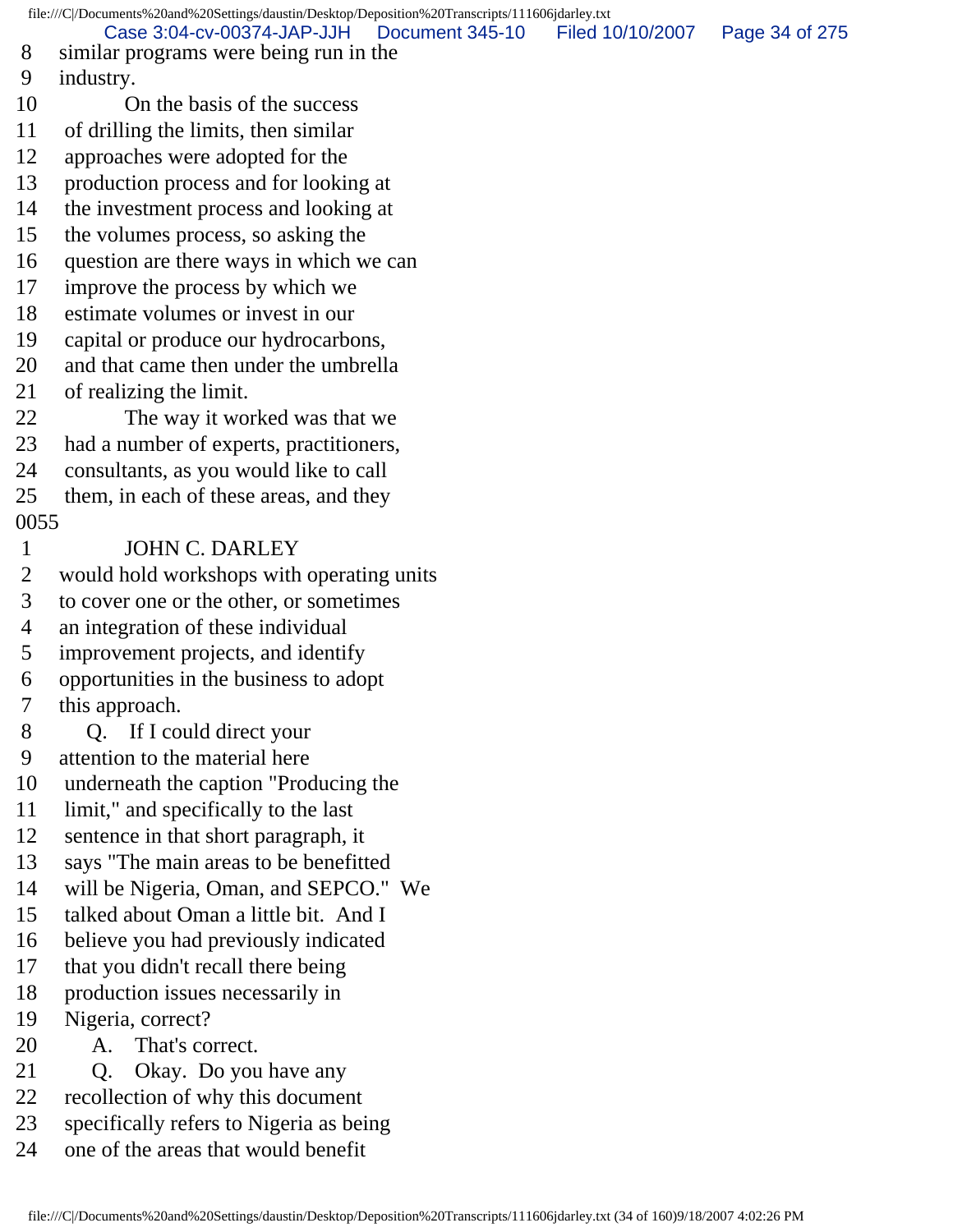file:///C|/Documents%20and%20Settings/daustin/Desktop/Deposition%20Transcripts/111606jdarley.txt 25 from the PTL teamwork? 0056 1 JOHN C. DARLEY 2 MR. TUTTLE: Object to form. 3 MR. MORSE: Object to form. 4 A. The PTL work identifies 5 opportunities to improve. What I take 6 from this summary is that there have 7 been identified opportunities to 8 improve production in these three 9 companies. 10 Q. Do you have any specific 11 recollection of that though separate 12 and apart from this document? 13 A. No. 14 Q. Mr. Darley, if you could 15 turn now to the next page, sir. The 16 next page is an email from Ad A. 17 VanderSchoot to various individuals 18 including yourself. The subject is 19 visit report Oman. The email is dated 20 October 19th, 2001. Could you identify 21 Mr. or Mrs. VanderSchoot for me? 22 MR. TUTTLE: I'm going to 23 object. It may have been produced to 24 you this way, I have no idea, but I'm 25 not sure that we should assume that 0057 1 JOHN C. DARLEY 2 it's a single document. Perhaps if you 3 want to -- it doesn't seem to be 4 otherwise referenced in the first 5 email, so. 6 Q. With that caveat, I don't 7 know if it was a single document. It 8 was in fact produced this way. There 9 are consecutive Bates numbers. I don't 10 know if the real world what that means 11 the format of this was. 12 MR. TUTTLE: I just don't 13 want the witness to be confused in 14 terms of his recollection. 15 MR. MacFALL: That's fine. Case 3:04-cv-00374-JAP-JJH Document 345-10 Filed 10/10/2007 Page 35 of 275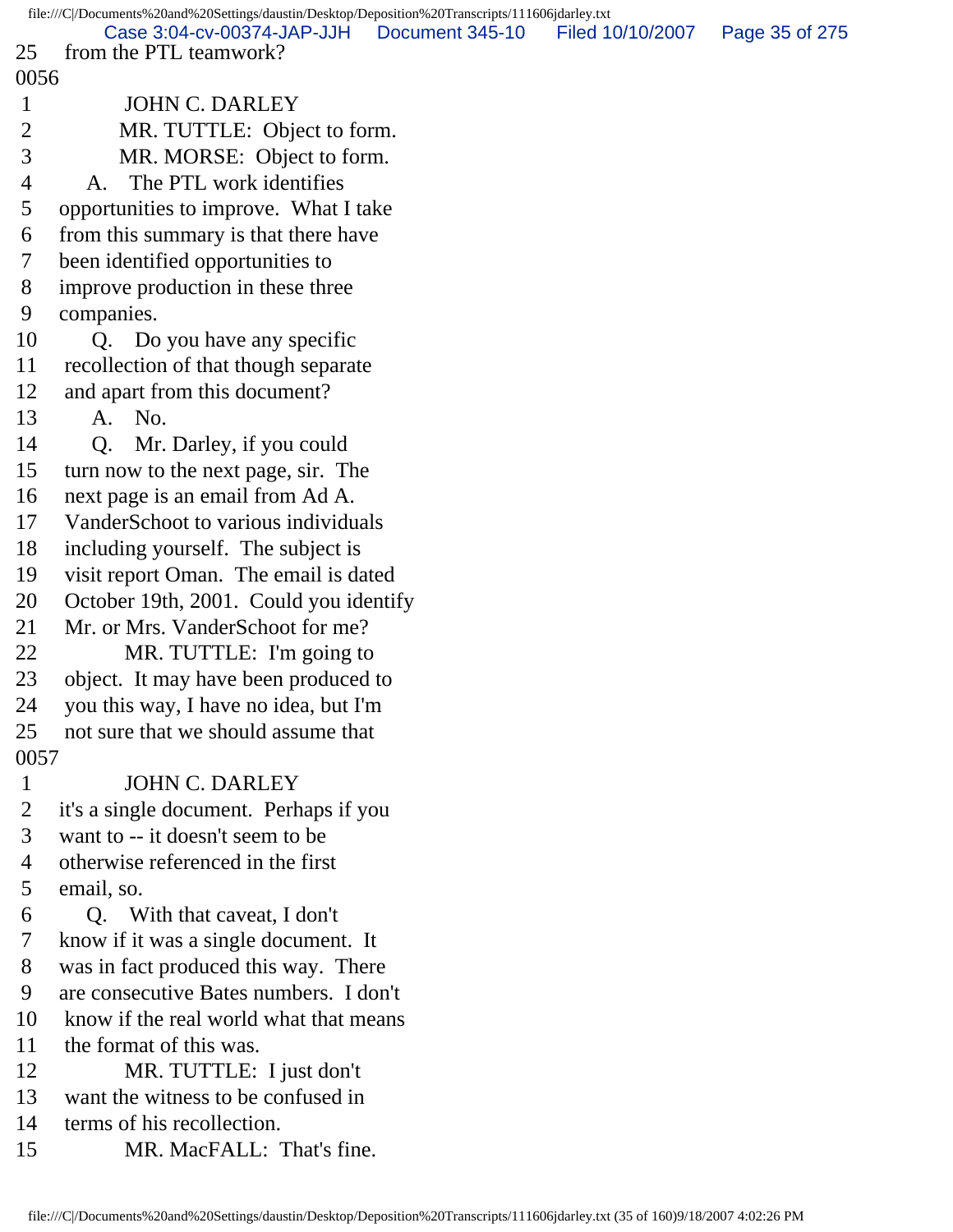file:///C|/Documents%20and%20Settings/daustin/Desktop/Deposition%20Transcripts/111606jdarley.txt 16 MR. TUTTLE: You've asked 17 him separately if he recognizes this 18 email, so. 19 MR. MacFALL: That's fine. 20 Why don't we go through it as if it 21 were a separate document, because it 22 may well be. 23 Q. Your counsel raises a good 24 point. Separate and apart from the 25 material that precedes it, do you 0058 1 JOHN C. DARLEY 2 recognize this document? 3 A. No. No, I don't. 4 Q. Do you know who Mr. or Mrs. 5 VanderSchoot is? 6 A. Yes, Ad VanderSchoot is -- 7 was a realizing the limit consultant, 8 one of those consultants that I 9 mentioned to you earlier. 10 Q. Do you recall that he -- 11 withdrawn. 12 A. Excuse me, at that time Ad 13 VanderSchoot may not have been in the 14 role as a consultant for the realizing 15 the limit. He may have been in a 16 separate role which was also in EPT 17 where he was the business interface 18 manager responsible for the Middle East 19 and I believe at this time and in this 20 context that's probably why he was 21 sending this email. 22 Q. Thank you. 23 A. Later he became a realizing 24 the limit consultant. 25 Q. Mr. Darley, if you look at 0059 1 JOHN C. DARLEY 2 the first paragraph of the email, it 3 discusses a visit to Oman and various 4 asset team individuals who were met. 5 The last sentence in that paragraph 6 states, "I sensed a strong commitment Case 3:04-cv-00374-JAP-JJH Document 345-10 Filed 10/10/2007 Page 36 of 275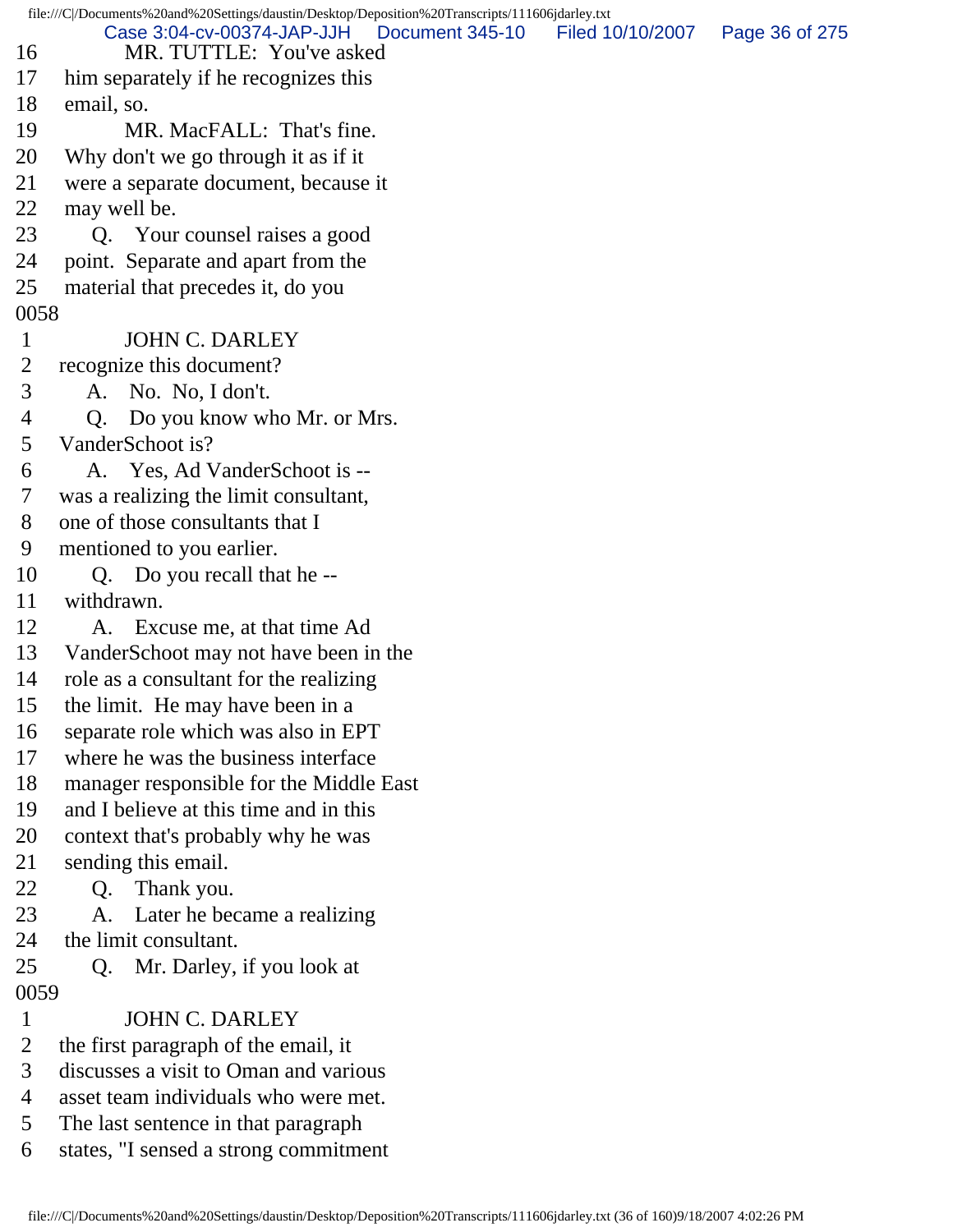file:///C|/Documents%20and%20Settings/daustin/Desktop/Deposition%20Transcripts/111606jdarley.txt 7 from PDO at all levels and a high 8 expectation that SEPTAR will deliver." 9 Do you recall what it was that or what 10 it is that this references? 11 A. No, not without delving into 12 the document, I wouldn't know. 13 Q. Okay, that's fair. If you 14 go down a little bit there's a bold 15 portion that says "Visit report Oman." 16 Then it says "Purpose, selection," and 17 it says "scooping of projects that 18 SEPTAR will execute jointly with PDO." 19 Beneath that it identifies various 20 individuals from SEPTAR who attended or 21 participated in that visit. Do you 22 recognize the individuals who are shown 23 here, sir? 24 A. Some of them, not all. 25 Q. Okay. Could you tell me, 0060 1 JOHN C. DARLEY 2 identify those individuals who you do 3 recognize from that list. 4 A. Piet Ruijtenberg, Stuart 5 Evans, Rob Willis. Tom Hyde I didn't 6 know at that time, I know now. Francis 7 Clayton, equally I didn't know at that 8 time, I know now. Rick Carter 9 similarly. Phil Tudhope I didn't know 10 in that context. Mark Tavener I don't 11 know. And Ad VanderSchoot we 12 mentioned. 13 Q. And actually, after Mr. 14 VanderSchoot there is a parenthetical 15 BIM reference which is what I believe 16 you indicated previously, correct? 17 A. Yes, I hadn't noticed, but 18 indeed it confirms that he was the 19 business interface manager at that 20 time. 21 Q. The individuals that you 22 just identified that you know, I won't 23 go through all of their names again, Case 3:04-cv-00374-JAP-JJH Document 345-10 Filed 10/10/2007 Page 37 of 275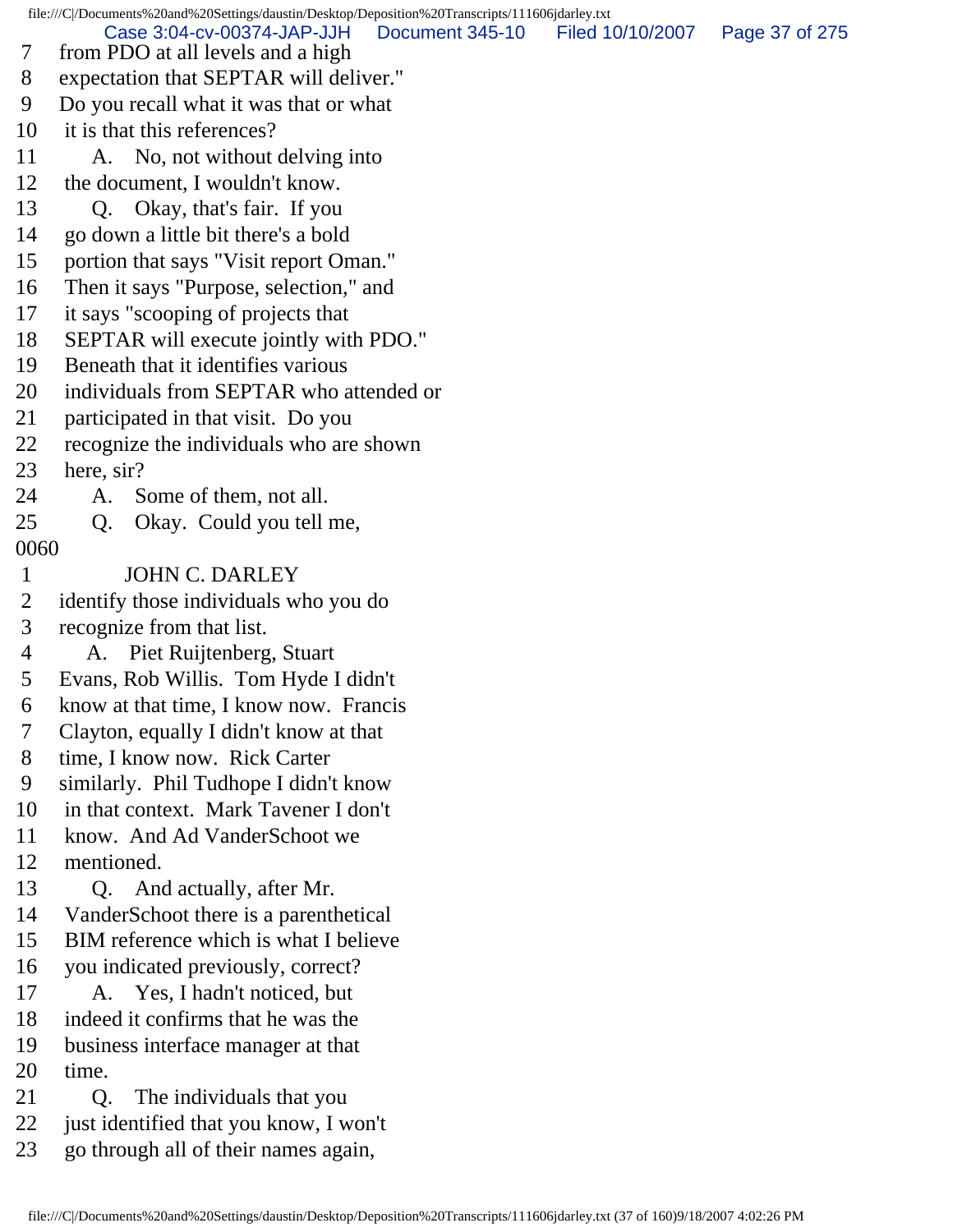file:///C|/Documents%20and%20Settings/daustin/Desktop/Deposition%20Transcripts/111606jdarley.txt 24 were they -- withdrawn. 25 Do you recall what offices, 0061 1 JOHN C. DARLEY 2 either Rijswijk or Houston, those 3 individuals worked out of? 4 MR. TUTTLE: Objection to 5 form. 6 A. I'm pretty sure that they 7 worked out of Rijswijk, but the ones 8 that I don't know and didn't know then 9 may not have. But the ones that I did 10 know then were working out of Rijswijk. 11 Q. Okay, thank you. If you 12 could turn -- I'm sorry. Go back two 13 pages. I'm sorry, forward two pages. 14 A. Okay. 15 Q. You'll see there's an 16 attachment there, they're a series of 17 PowerPoints or viewgraphs. Do you 18 recall if -- do you recall seeing these 19 materials? 20 A. No. 21 Q. On that first page, the 22 third bullet point down it says "SEPTAR 23 committed 10 people, possibly 24 increasing to 25." Do you recall if 25 that actually happened or did the 0062 1 JOHN C. DARLEY 2 number of people working with PDO vary 3 throughout 2001-2004? 4 MR. TUTTLE: Objection to 5 form. 6 A. The number of people working 7 with PDO certainly varied over that 8 period. 9 Q. Do you recall at its height 10 the maximum of SEPTAR employees or 11 individuals that were working in 12 connection with PDO? 13 MR. TUTTLE: Objection to 14 form. Case 3:04-cv-00374-JAP-JJH Document 345-10 Filed 10/10/2007 Page 38 of 275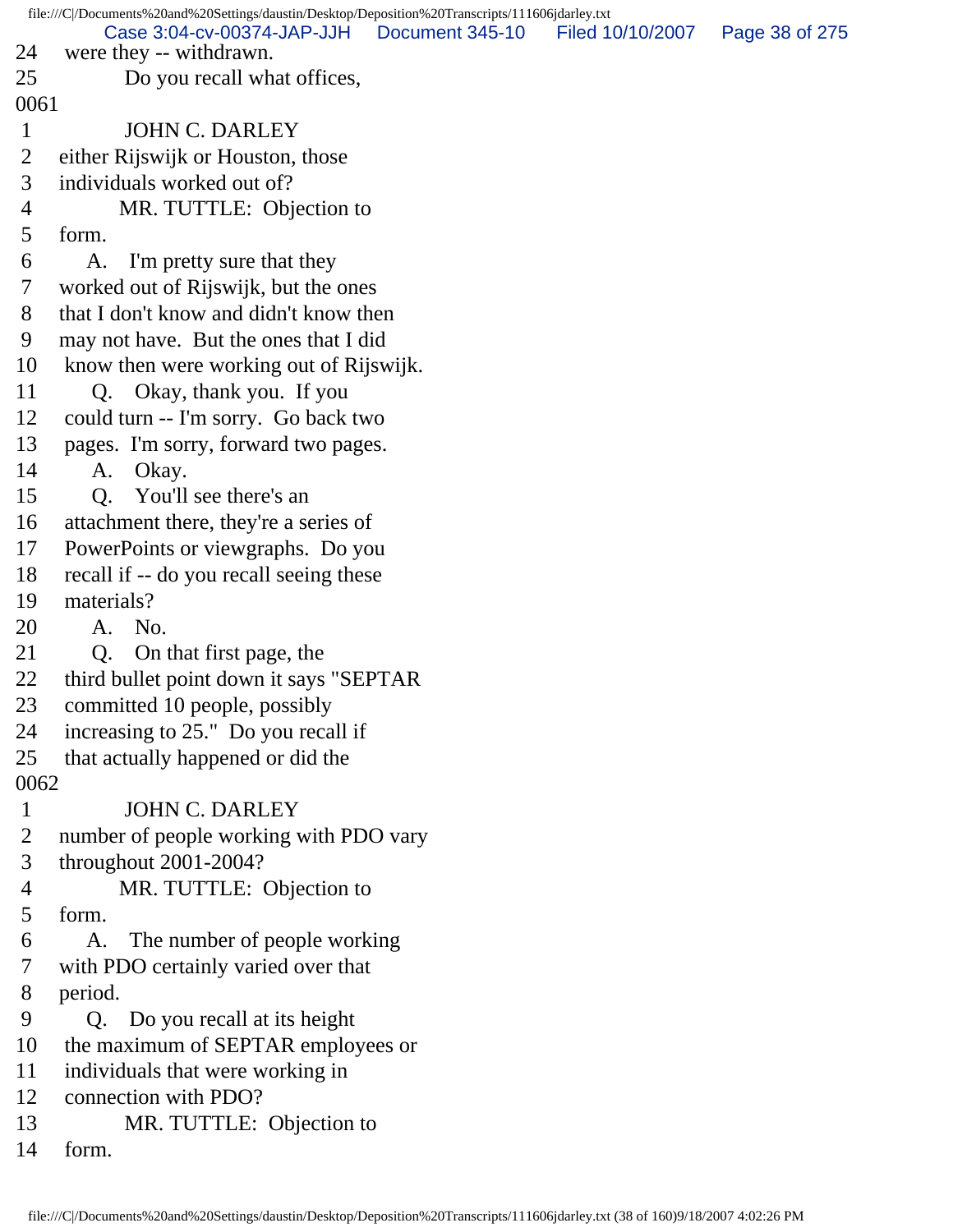file:///C|/Documents%20and%20Settings/daustin/Desktop/Deposition%20Transcripts/111606jdarley.txt 15 A. I believe we at the height 16 would have approached 80, perhaps even 17 a hundred people. 18 Q. Were those people out of 19 both Houston and Rijswijk, do you 20 recall? 21 A. As I mentioned earlier, most 22 of that work was done out of Rijswijk 23 for Oman. But there was one study, I 24 mentioned that study earlier that was 25 being done out of Houston. 0063 1 JOHN C. DARLEY 2 Q. You can put that aside, sir. 3 A. Thank you. 4 MR. TUTTLE: Is this a good 5 time to take a couple of minutes, we've 6 been going about an hour? 7 MR. MacFALL: Yes, that's 8 fine. 9 THE VIDEO OPERATOR: We'll 10 go off the record. It's 11:10, tape 1. 11 (A recess was taken.) 12 THE VIDEO OPERATOR: We're 13 back on the record, it's 11:27, tape 1. 14 Q. Mr. Darley, I have a few 15 followup questions based on some of the 16 things we discussed a little bit earlier. 17 A. Yes, sir. 18 Q. With respect to the division 19 of expertise between Rijswijk and 20 Houston, was there any system 21 underlying that division of expertise? 22 In other words, who went to Rijswijk, 23 who went to Houston? Do you understand 24 the question? 25 MR. TUTTLE: Object to form. 0064 1 JOHN C. DARLEY 2 You can answer. 3 A. I understand the question. 4 The nature of SEPTAR was such that it 5 had come together from preexisting Case 3:04-cv-00374-JAP-JJH Document 345-10 Filed 10/10/2007 Page 39 of 275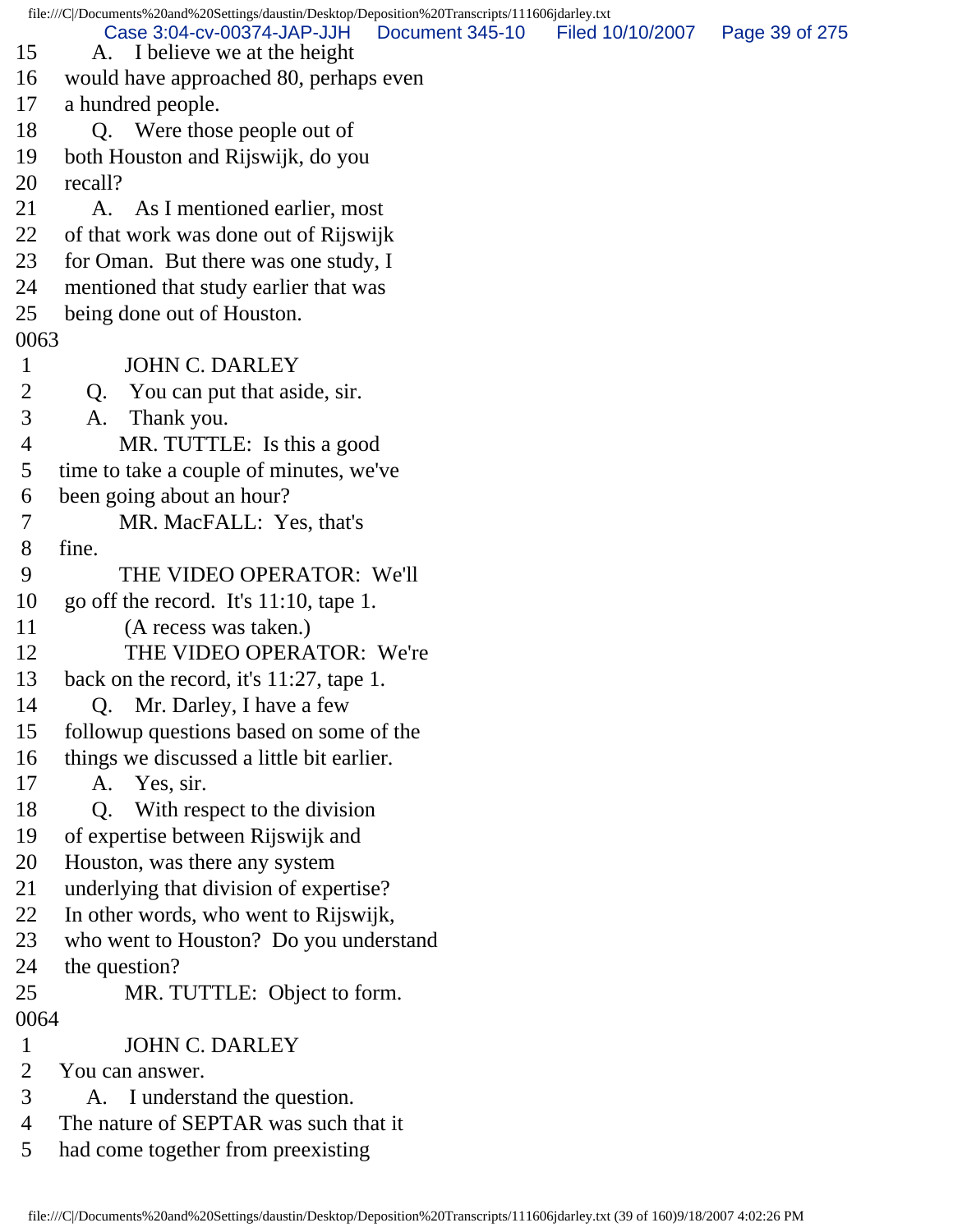file:///C|/Documents%20and%20Settings/daustin/Desktop/Deposition%20Transcripts/111606jdarley.txt 6 centers of technology based 7 respectively in Houston and Rijswijk. 8 So historically certain areas of the 9 business had been undertaken in one or 10 the other of those locations. As the 11 two locations came together in one 12 organization, that historical 13 capability, if you like, initially was 14 held, and over time individuals were 15 moved from one side to the other to 16 share that technology between the 17 respective groups. 18 Q. I believe you indicated that 19 there were certain circumstances under 20 which teams would be comprised of 21 people from both Rijswijk and Houston; 22 is that correct? 23 A. Rarely. Most of the teams 24 were based -- I'm sorry, I'm confused 25 now. Or I'm potentially going to 0065 1 JOHN C. DARLEY 2 confuse you when I talk about teams. A 3 given team indeed, a team looking at 4 experimental research, for example, 5 could comprise individuals on both 6 sides. A study team that was looking 7 at a given reservoir development plan 8 would usually be comprised of 9 individuals in one location. Those 10 study teams were not usually split. 11 Q. Would assignment of a 12 particular reservoir to either a study 13 team in Houston or Rijswijk depend on 14 the area of expertise that was 15 necessary to conduct the study? 16 A. Only on an exceptional 17 basis. 18 Q. Could you explain for me 19 what it is that you mean by that, sir? 20 A. Yes. So I explained earlier 21 I think that much of the work was 22 directed geographically, so the work Case 3:04-cv-00374-JAP-JJH Document 345-10 Filed 10/10/2007 Page 40 of 275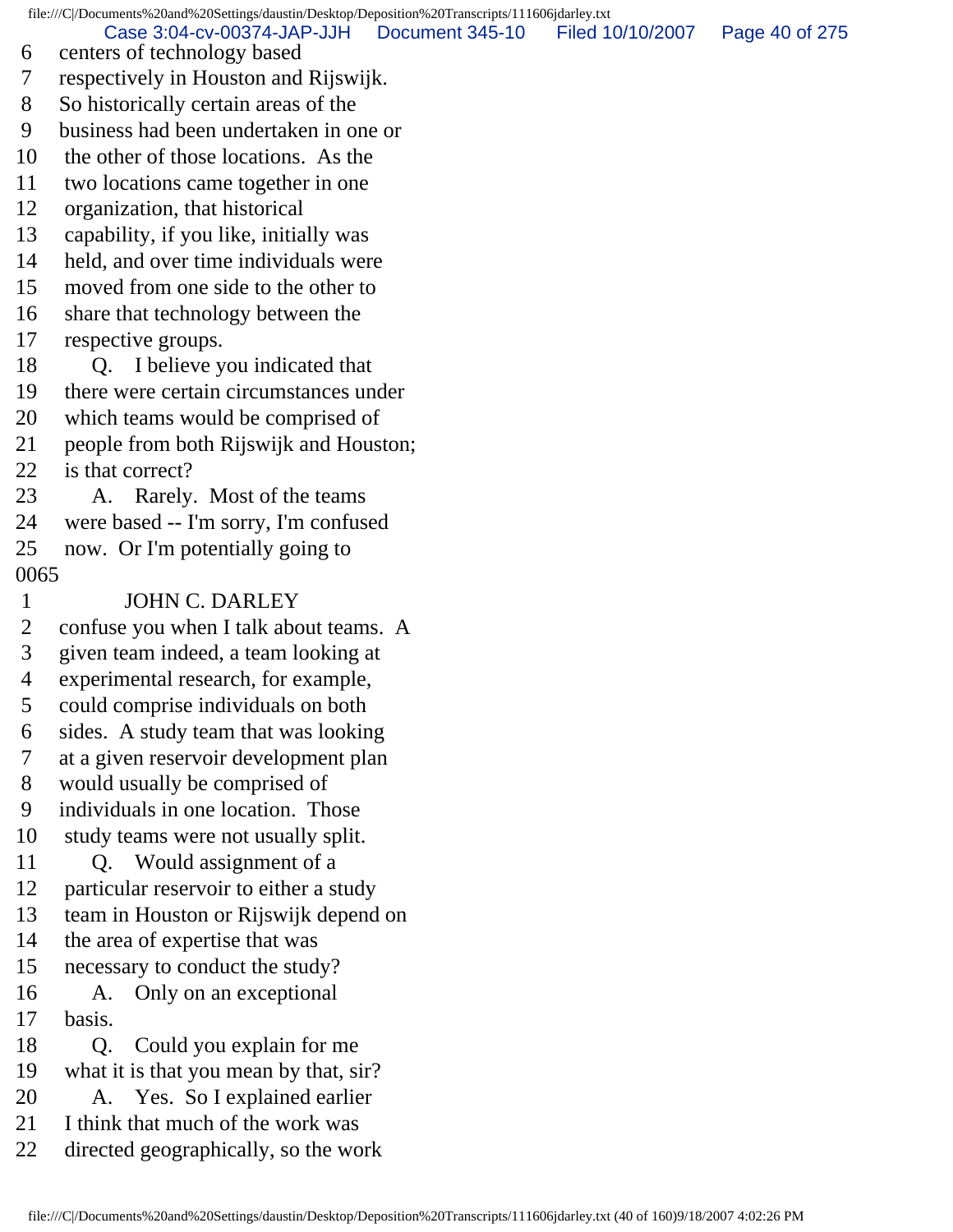file:///C|/Documents%20and%20Settings/daustin/Desktop/Deposition%20Transcripts/111606jdarley.txt 23 for SPDC Nigeria was done in Rijswijk, 24 for example. And the work for PDO in 25 Oman was done in Rijswijk. 0066 1 JOHN C. DARLEY 2 Exceptionally, and that's 3 why I made that distinction, there may 4 be a specific reservoir which required 5 expertise from a center of excellence 6 that was vested in one or the other of 7 those locations and on that basis there 8 may be one study that was then directed 9 to one of those locations. 10 Q. I believe you specifically 11 stated that the Lekhwair project in 12 Oman was worked on by a team from 13 SEPTAR Houston, correct? 14 MR. TUTTLE: Objection to 15 form; characterization. 16 A. Yes, I'm -- I'm hesitating 17 here because EPT over time evolved. 18 When I -- when I first came into that 19 position, as I described earlier, 20 SEPTAR was something of a conglomerate 21 of activities. So one of the changes 22 that we made was to split out the study 23 team work from that conglomerate of 24 SEPTAR and form a different group. So 25 that we then had a group which was the 0067 1 JOHN C. DARLEY 2 R&D organization in EPT which was no 3 longer called SEPTAR, it was EP R&D. 4 And then we had a group called EPT 5 Solutions which was the consultancy 6 services which then looked at the study 7 work. 8 And my feeling is the 9 Lekhwair work was undertaken by EPT 10 Solutions as that group had evolved to 11 and not by SEPTAR, so that -- that's 12 the reason for my comment here. 13 O. Was EPT Solutions based out Case 3:04-cv-00374-JAP-JJH Document 345-10 Filed 10/10/2007 Page 41 of 275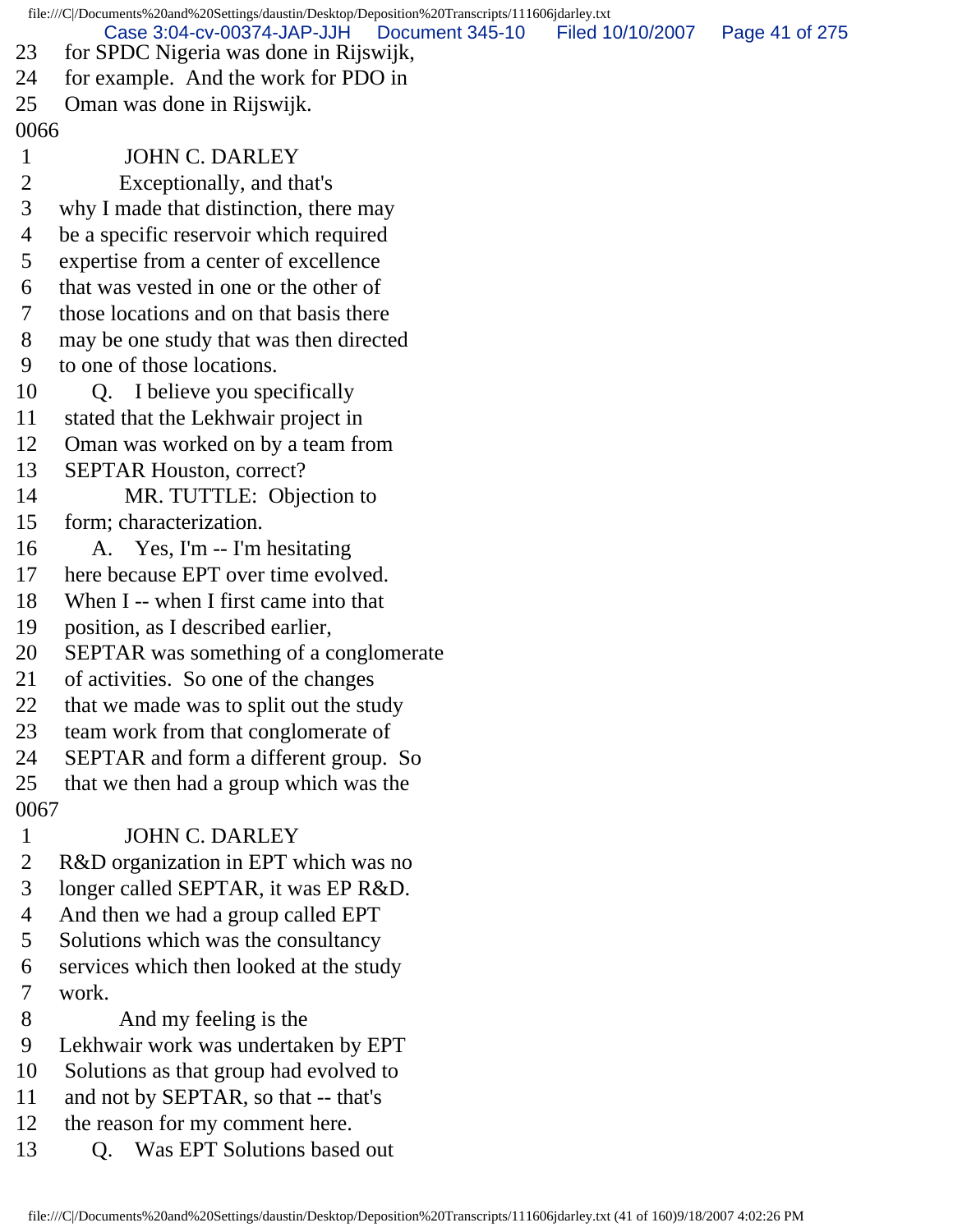file:///C|/Documents%20and%20Settings/daustin/Desktop/Deposition%20Transcripts/111606jdarley.txt 14 of Houston? 15 A. It was a group that was 16 based out of Rijswijk and Houston. 17 Q. At the time of that further 18 division when EPT Solutions came into 19 existence, was there still a division 20 along areas of expertise between 21 Rijswijk and Houston? 22 MR. TUTTLE: Objection to 23 the form. 24 A. Yes, the main change into 25 EPT Solutions was to take out from 0068 1 JOHN C. DARLEY 2 SEPTAR the study groups, but the 3 division between Houston and Rijswijk 4 largely remained as it had been 5 earlier. 6 Q. Do you recall -- withdrawn. 7 Do you know why it is that 8 EPT Solutions group out of Houston did 9 work on Lekhwair? 10 A. No, I'm sorry, I don't. 11 Q. When did that change occur, 12 taking out the study group from the 13 consultancy? 14 A. In the second half of 2003. 15 Q. You also mentioned an 16 organization earlier called SGS, Shell 17 Global Solutions, correct? 18 A. Yes. 19 Q. I believe you indicated that 20 they did surface work in SPDC; is that 21 correct, sir? 22 A. Yes, they worked in 23 connection with SEPTAR at that stage 24 and subsequently with EPT Solutions in 25 connection with the field development 0069 1 JOHN C. DARLEY 2 plan studies. 3 Q. Do you recall specifically Case 3:04-cv-00374-JAP-JJH Document 345-10 Filed 10/10/2007 Page 42 of 275

4 what it was that SGS did in connection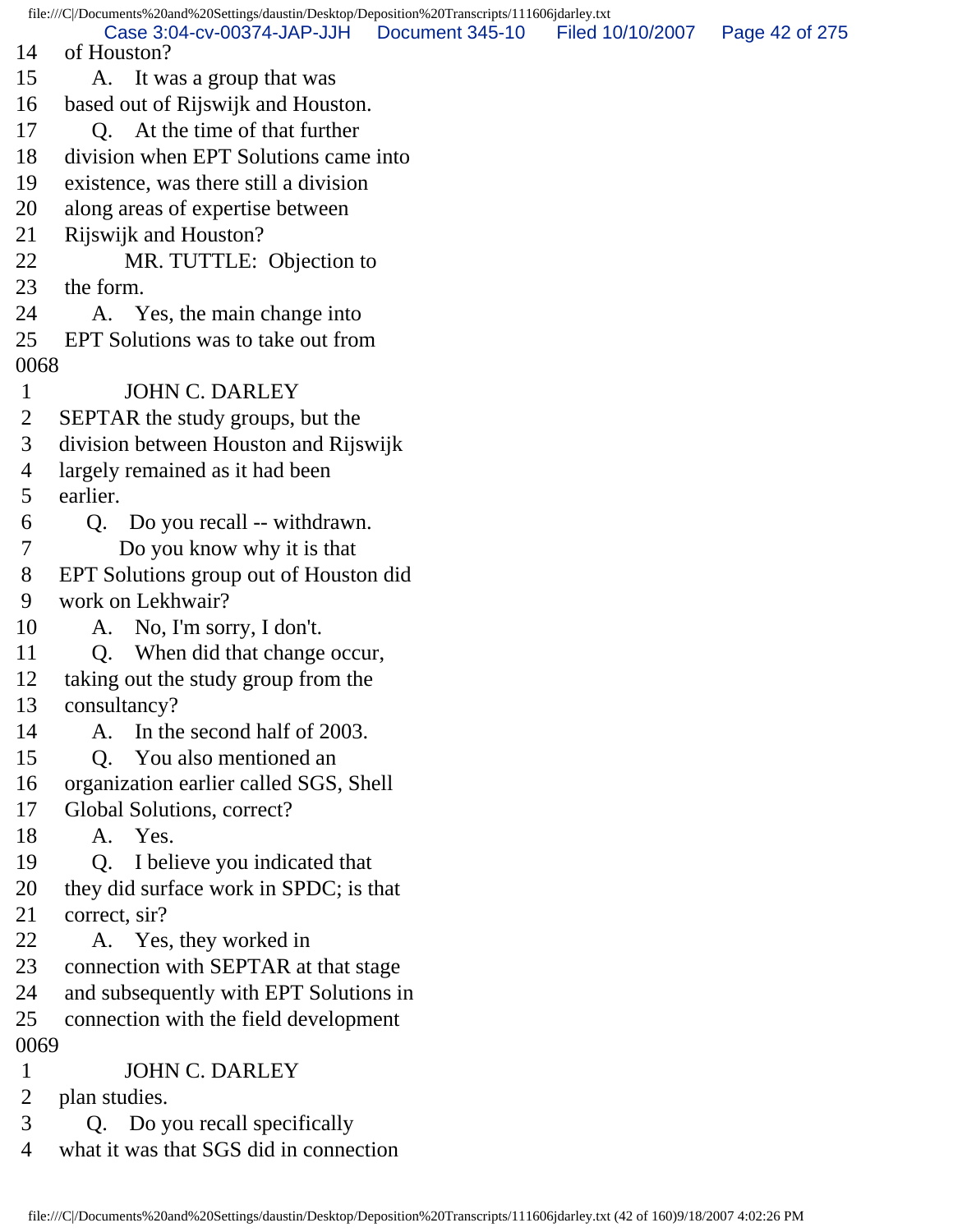file:///C|/Documents%20and%20Settings/daustin/Desktop/Deposition%20Transcripts/111606jdarley.txt 5 with the field development plans at 6 SPDC? 7 A. I don't -- you ask if I 8 recall specifically and I don't 9 specifically, but in general terms, 10 they undertook the work that was 11 related to surface facilities. So 12 pipelines, separator facilities, 13 gathering station facilities, that was 14 their area of expertise. 15 Q. Do you know where SGS was 16 located or based out of during that 17 time period? 18 A. Yes, it was based out of 19 Rijswijk and out of Houston. 20 Q. With respect to the work 21 that was done at SPDC, do you know 22 which office of SGS was involved? 23 A. I believe that was the 24 Rijswijk office. 25 Q. Mr. Darley, we've discussed, 0070 1 JOHN C. DARLEY 2 and certainly some of the documents 3 have indicated various OUs at SEPTAR 4 and SDS did work for or in connection 5 with. Are you aware of any documents 6 or any compilations which showed on 7 either an annual basis or regular basis 8 all of the OUs that were -- withdrawn, 9 I'm going to try that again. 10 Was there any central 11 database or document that listed all of 12 the OUs that SEPTAR and SDS were 13 performing work in connection with? 14 A. There were annual -- annual 15 reports prepared in a summary format 16 which would -- but I'm trying to 17 remember whether or not they existed in 18 the period that we're speaking about 19 here, 2001 to 2004. They certainly 20 when we formed the new group which was 21 in the second half of 2003, so Case 3:04-cv-00374-JAP-JJH Document 345-10 Filed 10/10/2007 Page 43 of 275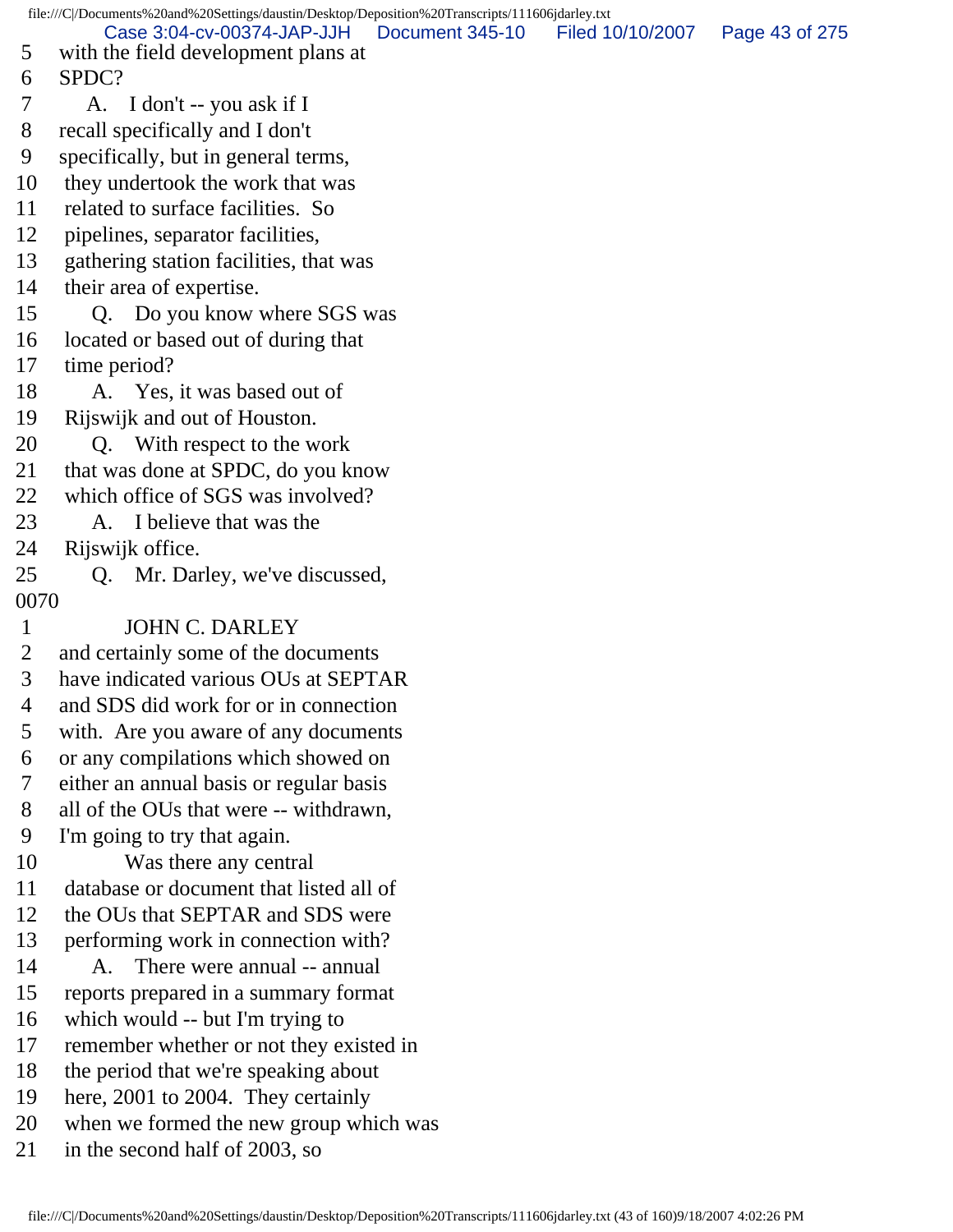file:///C|/Documents%20and%20Settings/daustin/Desktop/Deposition%20Transcripts/111606jdarley.txt 22 therefore into 2004, then we had such 23 -- such annual reports. 24 Q. But you're not sure about 25 the period prior to that; is that 0071 1 JOHN C. DARLEY 2 correct? 3 A. No, I'm not sure. I don't 4 think we had such things at that time. 5 Q. How is it then that -- 6 withdrawn. 7 Did you find it necessary to 8 keep, as head of EPT, track of the 9 various projects being performed on 10 behalf of the OUs each year? 11 MR. TUTTLE: Mr. Darley 12 personally? You said you? 13 Q. Yes. I'm sorry, yes. 14 A. I took the question to be me 15 personally. I didn't find it necessary 16 to track every -- every study that was 17 being undertaken by all the study 18 teams, no. 19 Q. Do you know why that summary 20 document was created, assuming that it 21 did not exist prior to the second half 22 of 2003 showing the work done on behalf 23 of all the OUs? 24 MR. TUTTLE: Objection to 25 form. 0072 1 JOHN C. DARLEY 2 A. What -- what we had in 2001 3 to 2004 period were more informal kind 4 of reports. What I described was an 5 annual report. So there would be in 6 each of those constituent parts of EPT 7 planning groups who were planning the 8 work and allocating the resources of 9 their individual groups. We also had 10 financial control systems which looked 11 at the total spend of each of those 12 groups and the total remittances that Case 3:04-cv-00374-JAP-JJH Document 345-10 Filed 10/10/2007 Page 44 of 275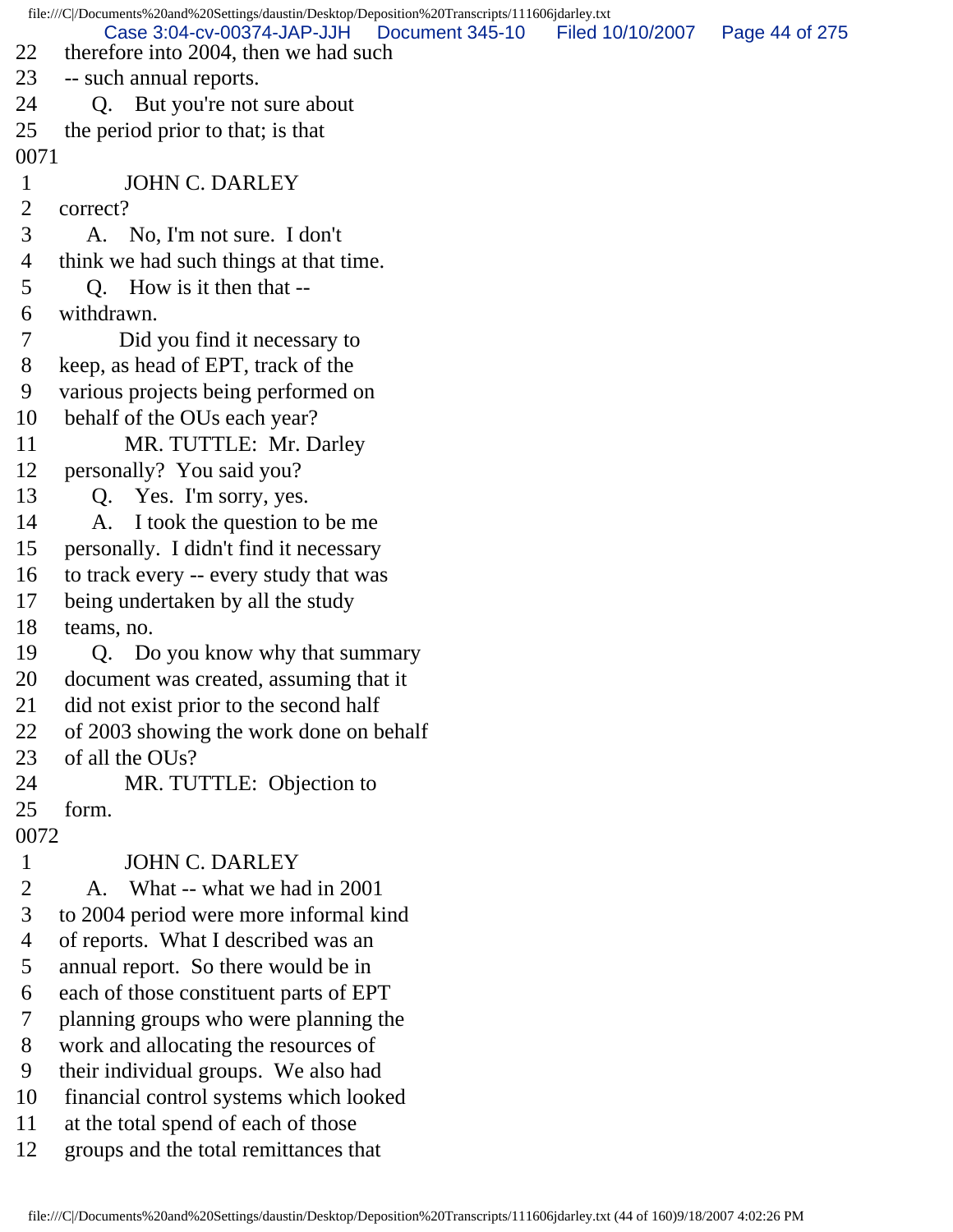file:///C|/Documents%20and%20Settings/daustin/Desktop/Deposition%20Transcripts/111606jdarley.txt 13 came back from our client operating 14 units. So those data were always 15 captured because otherwise we couldn't 16 run the business of EPT. 17 I think the concept of 18 annual report was one which brought 19 together all that data in perhaps a 20 more digestible form. 21 Q. Are you familiar with the 22 term VAR, or value assurance review? 23 A. Yes, I am. 24 Q. During your tenure at EPT -- 25 withdrawn. 0073 1 JOHN C. DARLEY 2 During the time period 3 2001-2004, were members of SEPTAR 4 involved in the value assurance review 5 process? 6 MR. TUTTLE: Objection to 7 the form. 8 A. Initially when I -- when I 9 joined EPT, I think I recall that the 10 value assurance group, or team, which 11 were a number of consultants, were 12 indeed part of SEPTAR. When we made 13 that reorganizational change that I 14 mentioned to you, we made the 15 separation so they were no longer part 16 of SEPTAR and became a separate unit. 17 Q. And that change was in the 18 second half of 2003? 19 A. I think that particular 20 change with regard to the value 21 assurance review group may have even 22 been earlier because we formed a new 23 organizational unit comprising the 24 value assurance review groups. I don't 25 remember the exact date of that 0074 1 JOHN C. DARLEY 2 formation. 3 Q. A little bit earlier today Case 3:04-cv-00374-JAP-JJH Document 345-10 Filed 10/10/2007 Page 45 of 275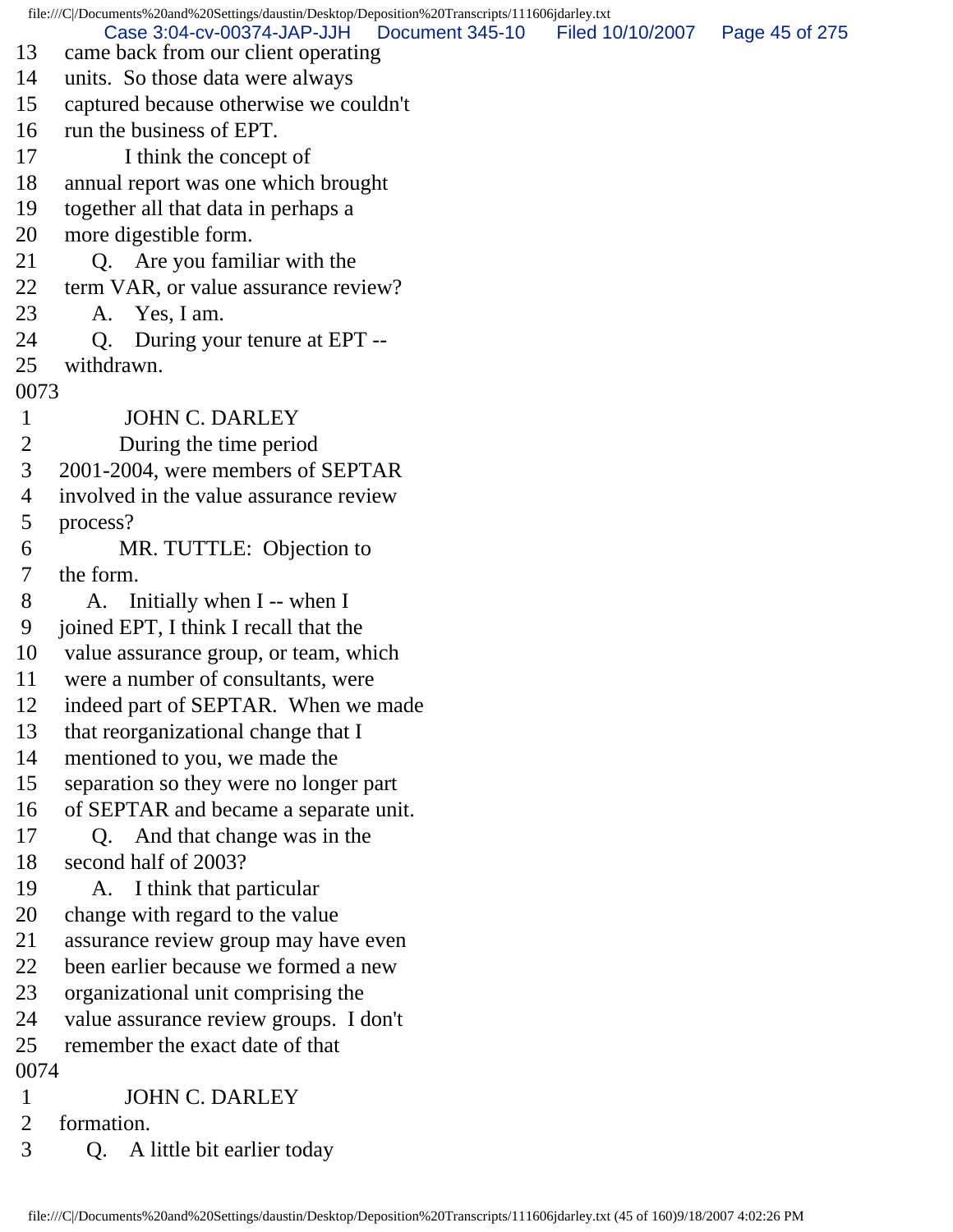file:///C|/Documents%20and%20Settings/daustin/Desktop/Deposition%20Transcripts/111606jdarley.txt 4 you also discussed field development 5 plans, field development studies. I'd 6 like to ask could you just give me an 7 overall description of where in the 8 process of moving hydrocarbons from 9 scope for recovery to proved reserves 10 or produced oil the FDP fits in? 11 MR. TUTTLE: Objection to 12 form. Objection; asked and answered in 13 the prior deposition, but he can answer 14 it again. 15 A. I described earlier how the 16 process works overall. So a field 17 development plan will look at the 18 description of the way the accumulation 19 is to be developed and it comes roughly 20 midway in that process, if you like, so 21 after the initial definition of the 22 size of the reservoir and the 23 opportunities for development, a range 24 of opportunities may be identified. 25 They are then narrowed down to select 0075 1 JOHN C. DARLEY 2 the optimum means to develop a 3 reservoir. And that optimum 4 opportunity is described in the field 5 development plan. 6 Q. Does the field development 7 plan typically contain production 8 models? 9 A. Yes. 10 Q. Based on your prior 11 experience and experience prior to the 12 time you got to EPT, were field 13 development plans used to calculate the 14 amount of proved reserves at a 15 particular field? 16 MR. TUTTLE: Objection; 17 asked and answered in the prior 18 deposition. You can answer again. 19 A. Well certainly one -- one of 20 the tools that would be used in the Case 3:04-cv-00374-JAP-JJH Document 345-10 Filed 10/10/2007 Page 46 of 275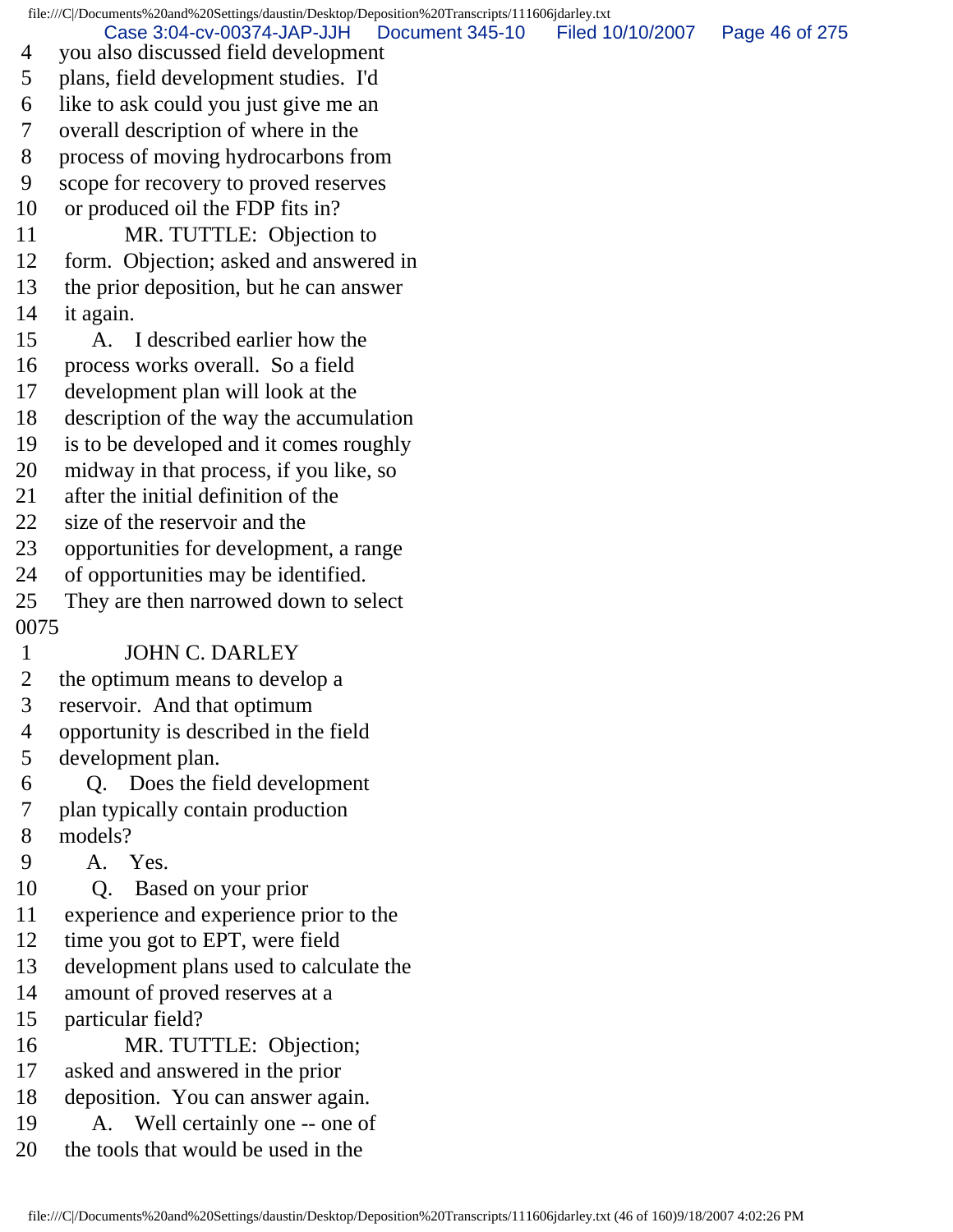file:///C|/Documents%20and%20Settings/daustin/Desktop/Deposition%20Transcripts/111606jdarley.txt 21 estimation of proved reserves would be 22 the field development plan, but it may 23 not be the unique definition of the 24 proved reserve. Other criteria would 25 play a role in the definition. 0076 1 JOHN C. DARLEY 2 Q. Would the field development 3 plan consider -- withdrawn. 4 Would the field development 5 plan take into consideration commercial 6 aspects of developing a particular 7 field? 8 A. The field plan -- the field 9 development plan would look at the 10 commercial evaluation, if you like, so 11 the economic viability or profitability 12 of the development. But that may not 13 be the commercial, as you called it, 14 aspect. Since it will have been 15 delivered prior to the actual 16 investment being accomplished, if you 17 like. So prior to the contracts being 18 let, prior to bid rounds being 19 completed, and it's only at that stage 20 then that the final investment decision 21 can be made which defines the final 22 commerciality. So the field 23 development plan itself will give 24 economic indicators, but will not be 25 the final commercial evaluation. 0077 1 JOHN C. DARLEY 2 Q. Thank you. Just to go back 3 for a second to the VAR teams. You had 4 mentioned that SEPTAR prior to 5 subsequent reorganization participated. 6 Were members of SDS, did they also 7 participate as part of the value 8 assurance review group? 9 MR. TUTTLE: Objection to 10 form, the characterization. You can Case 3:04-cv-00374-JAP-JJH Document 345-10 Filed 10/10/2007 Page 47 of 275

11 answer.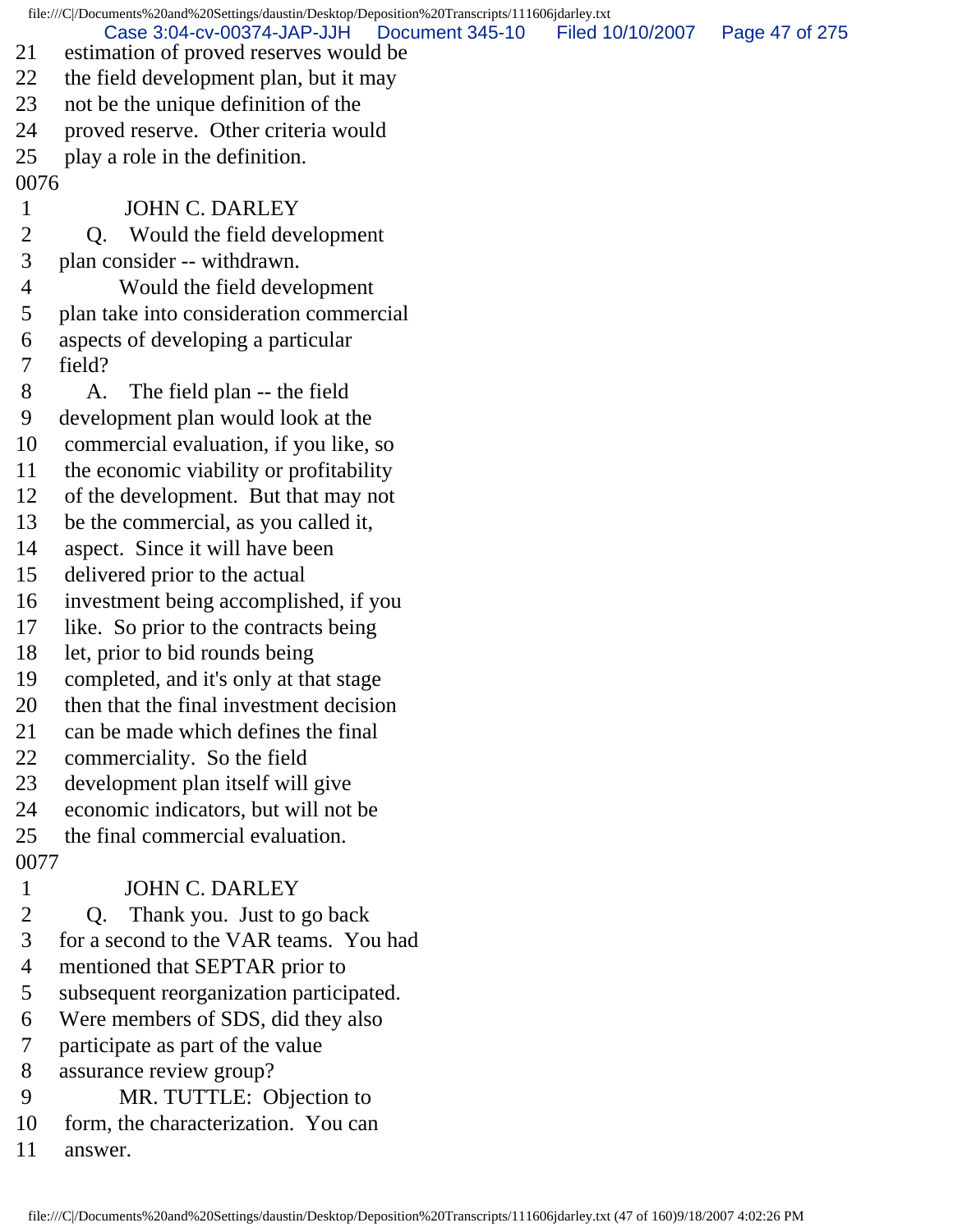file:///C|/Documents%20and%20Settings/daustin/Desktop/Deposition%20Transcripts/111606jdarley.txt 12 A. No, the value assurance 13 teams comprise consultants themselves, 14 who would undertake the analysis, and 15 joining those value assurance review 16 teams would be representatives from all 17 over the world. So it may be that 18 operating unit representatives, 19 representatives from different 20 organizations would join a given team. 21 O. I take it by that that it's 22 possible that a member of SDS could? 23 A. It is possible. 24 Q. Okay, thank you. 25 (Darley Exhibit 3 for 0078 1 JOHN C. DARLEY 2 identification, Bates stamped RJW 3 00221173 through 221180.) 4 Q. Mr. Darley, you've just been 5 handed a document marked as Darley 6 Exhibit 3 for identification. I ask 7 you to take a look at that, sir, and 8 tell me if you recognize it. 9 A. Mm-hmm. 10 Q. Do you recognize this 11 document, sir? 12 A. Yes, I recognize it. 13 Q. Okay. What is it? 14 A. It's a proposal to our term 15 of reference as it's stated here in the 16 second page, for a project to improve 17 the delivery of projects in EP. 18 Q. With respect to the second 19 page which I believe you were looking 20 at which is the email, could you 21 identify Mahdi Hasan for me, please? 22 A. Yes, Mahdi Hasan was the 23 manager of the engineering group in 24 Shell Deepwater Services. 25 Q. Now you used both the terms 0079 1 JOHN C. DARLEY 2 terms of reference and proposal. Would Case 3:04-cv-00374-JAP-JJH Document 345-10 Filed 10/10/2007 Page 48 of 275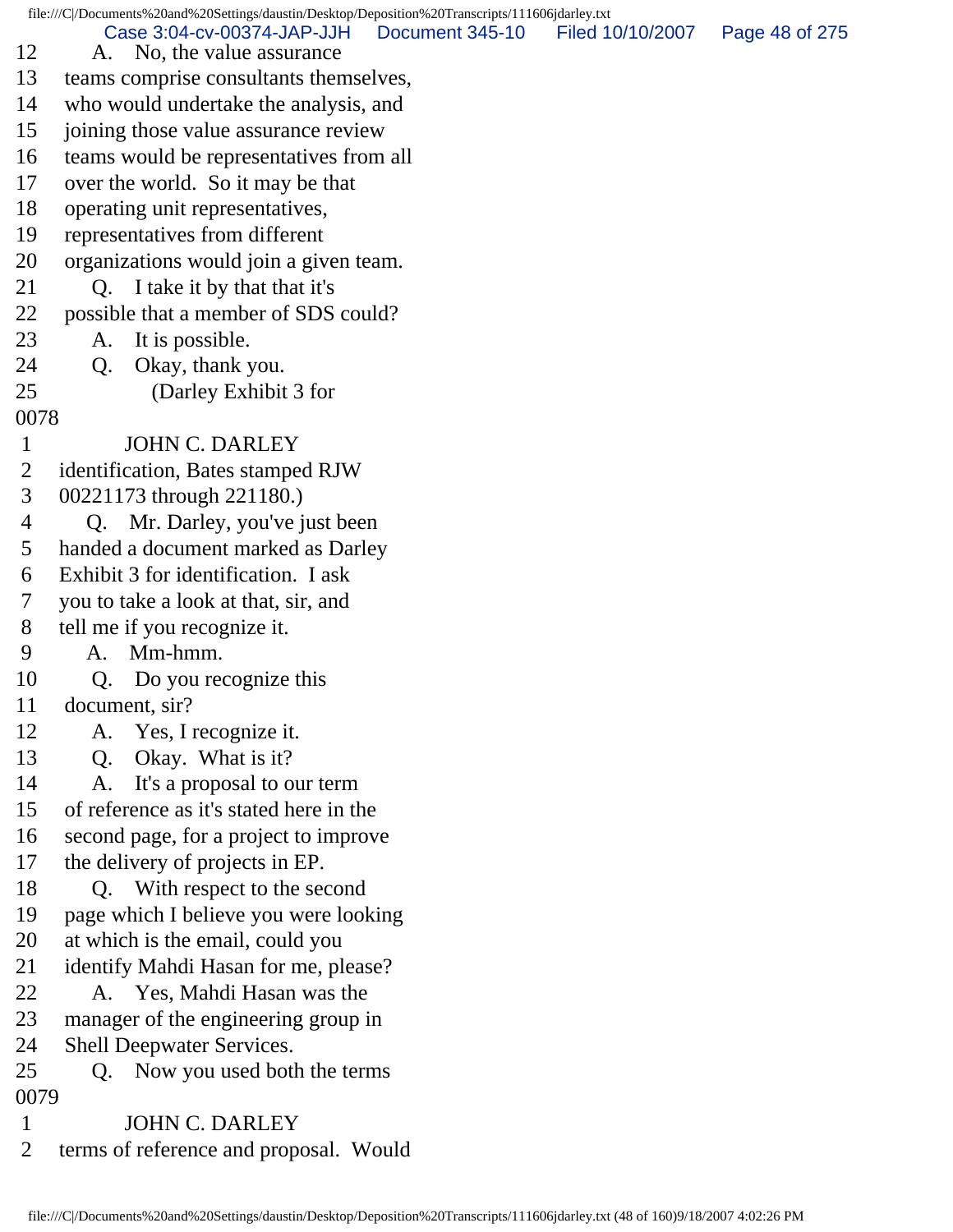file:///C|/Documents%20and%20Settings/daustin/Desktop/Deposition%20Transcripts/111606jdarley.txt 3 those -- is a term of reference 4 essentially a proposal for a new 5 project? 6 MR. TUTTLE: Objection to 7 form. 8 A. Not necessarily. I think 9 when I -- when you're asking me what it 10 was I think I started by saying it was 11 a project proposal and then I 12 recognized that it was in fact a term 13 of reference. What this is is the term 14 of reference to undertake this study, 15 defines the scope of the study and the 16 resources, etcetera, that would be -- 17 would be needed. 18 Q. Now, the purpose of the 19 study is indicated on the top of the 20 third page of that document, do you see 21 that, sir? 22 A. Yes, indeed. 23 Q. And that indicates the 24 study's purpose is to respond to the 25 question, and this is in quotes, "What 0080 1 JOHN C. DARLEY 2 will it take to achieve a consistent 3 and improving project delivery 4 performance right across EP that is 5 similar to the record achieved in 6 deepwater projects by SDS?" 7 Can I take it from that that 8 -- can I take it from that language 9 that SDS was successful in project 10 delivery performance? 11 MR. TUTTLE: Objection to 12 form. 13 A. What you -- what you see 14 here is a note which was drafted by the 15 engineering manager of SDS who I think 16 the way he has drafted his proposal was 17 indeed to promote, if you like, an 18 impression that deepwater projects in 19 SDS were extremely successful. Case 3:04-cv-00374-JAP-JJH Document 345-10 Filed 10/10/2007 Page 49 of 275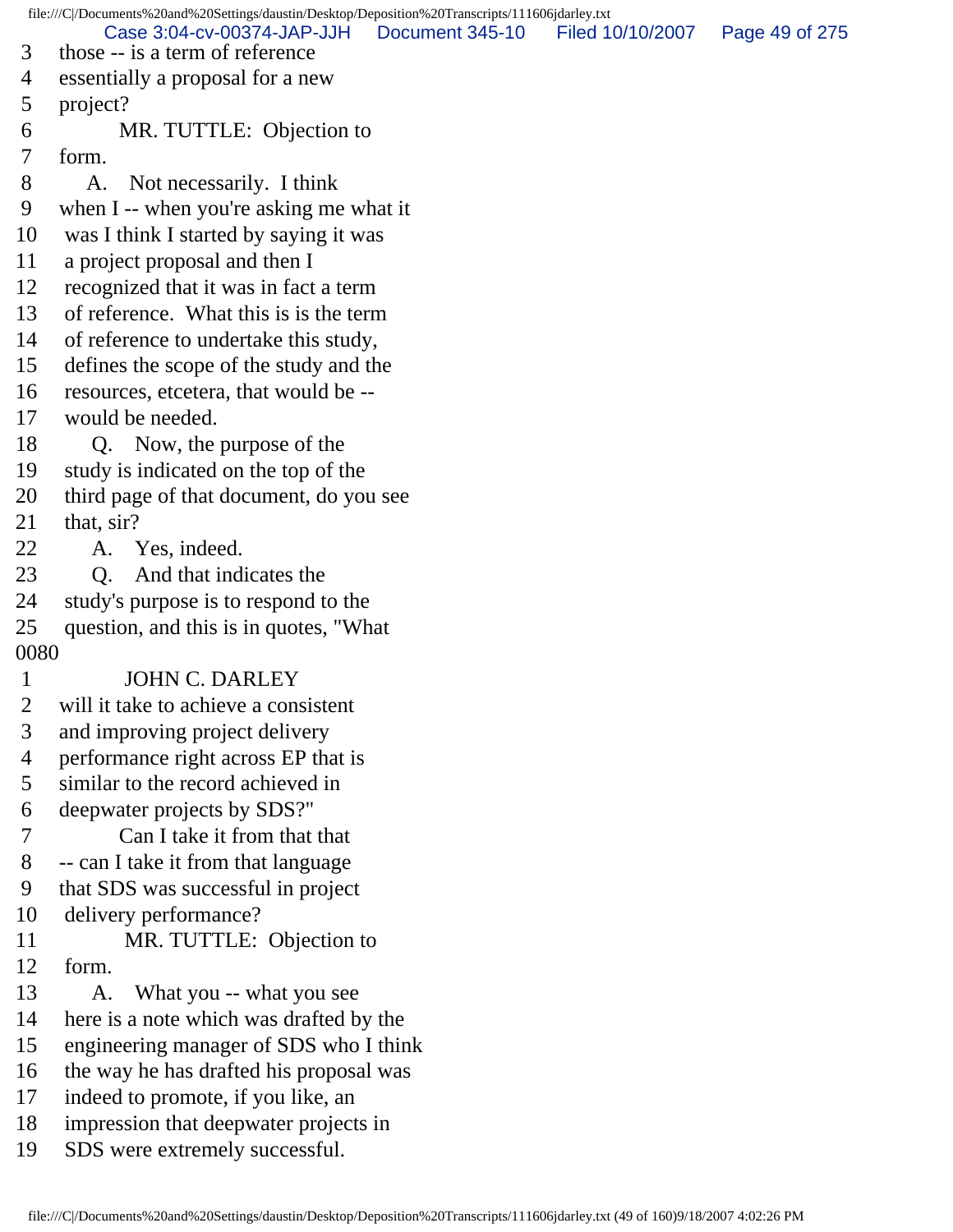file:///C|/Documents%20and%20Settings/daustin/Desktop/Deposition%20Transcripts/111606jdarley.txt 20 Having said that, I think 21 there were lessons to be learned from 22 the SDS approach to project delivery, 23 and that's why we undertook this study 24 in the way we did. 25 Q. Do you recall if this study 0081 1 JOHN C. DARLEY 2 resulted in various SDS approaches 3 being utilized by other business 4 organizations? 5 A. I don't recall, to be quite 6 honest, the detailed take-up from this 7 study. 8 Q. You characterized or 9 indicated that this comment had been 10 drafted by the person who was the head 11 of SDS and therefore suggested that it 12 might be less than objective. Was it 13 your understanding that -- withdrawn. 14 Was Shell's deepwater 15 expertise something that was 16 underscored for the investment 17 community during this time period? 18 MR. TUTTLE: Objection to 19 form. 20 A. Shell Deepwater Services 21 during the decade of the nineties had 22 successfully implemented projects in 23 the Gulf of Mexico, a number of 24 projects which had used the technology 25 called tension leg platforms, these are 0082 1 JOHN C. DARLEY 2 floating structures in the Gulf of 3 Mexico which are used to develop 4 fields. Something like five or six 5 individual projects had been delivered 6 successfully and with marked 7 improvement on cost and schedule in 8 each of those projects. 9 That was indeed something 10 that reflected well on Shell's ability Case 3:04-cv-00374-JAP-JJH Document 345-10 Filed 10/10/2007 Page 50 of 275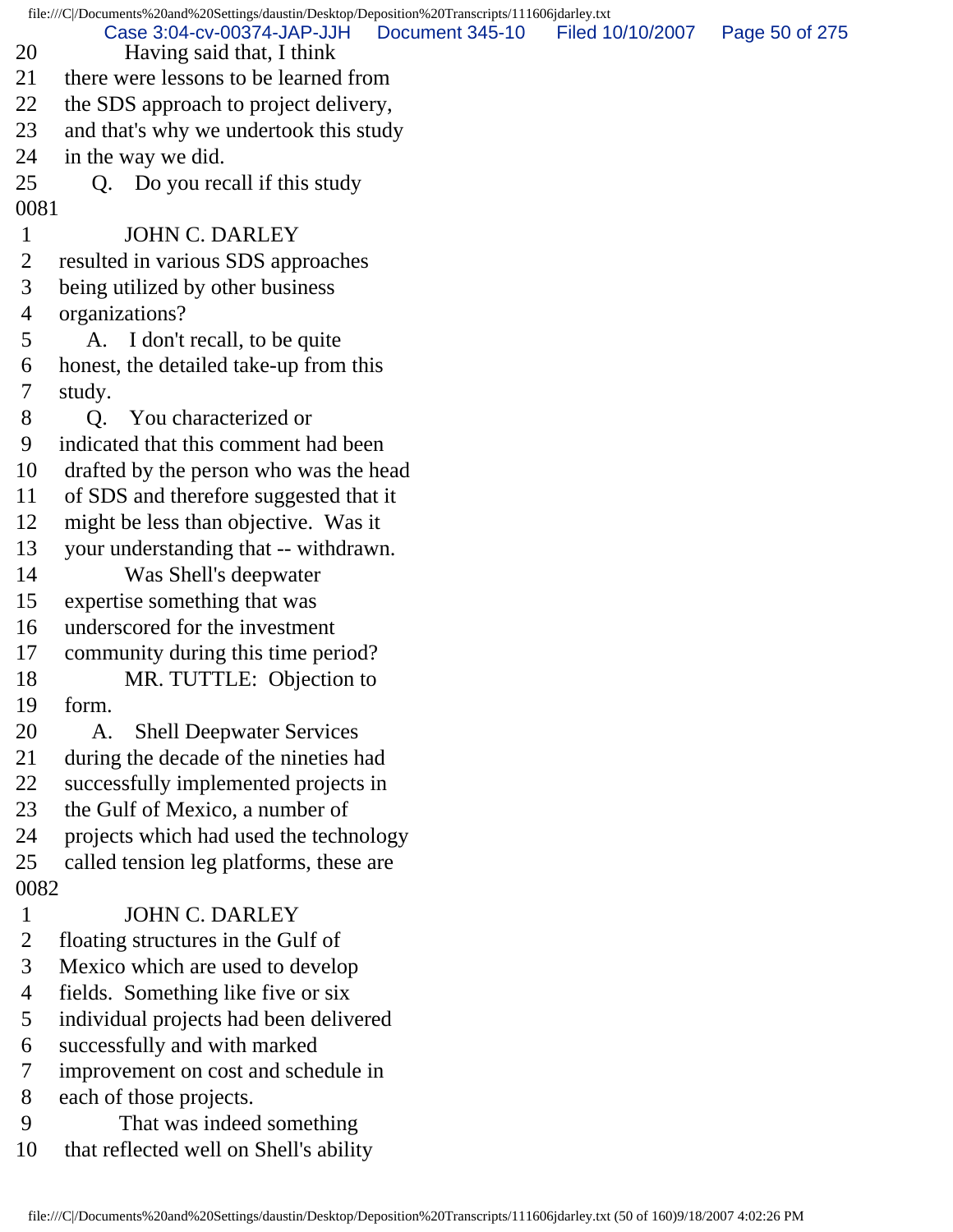file:///C|/Documents%20and%20Settings/daustin/Desktop/Deposition%20Transcripts/111606jdarley.txt 11 to deliver deepwater projects in the 12 Gulf of Mexico and as such, was indeed 13 represented as a -- as an achievement 14 of the company. 15 Q. Okay, thank you. If I could 16 ask you, Mr. Darley, to turn three 17 pages in, to the page ending in Bates 18 number 178, you'll see a graph there 19 that says "Key projects." Do you have 20 that, sir? 21 A. Yes, sir. 22 Q. That's broken out by 23 category. One is post-FID, pre-FID, 24 etcetera, and it identifies various 25 projects. The first one shown is AOSP. 0083 1 JOHN C. DARLEY 2 Do you see that, sir? 3 A. Yes, I do. 4 Q. Do you know what project 5 that refers to? 6 A. That is the Athabasca Oil 7 Sands project. 8 Q. Do you recall that work was 9 done on that project by SDS? 10 A. Not to my knowledge. 11 Q. The second one shown is 90 12 EA. Do you see that, sir? 13 A. Yes, I see it. 14 Q. Do you know what project 15 that's referring to? 16 A. The EA project was the 17 shallow water offshore Nigeria. I 18 don't know what the reference 90 refers 19 to here. 20 Q. Do you recall SDS performing 21 work in connection with that field? 22 A. No, I don't. 23 Q. The next one shown is Bonga. 24 Do you see that, sir? 25 A. The next one is Nakika. 0084 1 JOHN C. DARLEY Case 3:04-cv-00374-JAP-JJH Document 345-10 Filed 10/10/2007 Page 51 of 275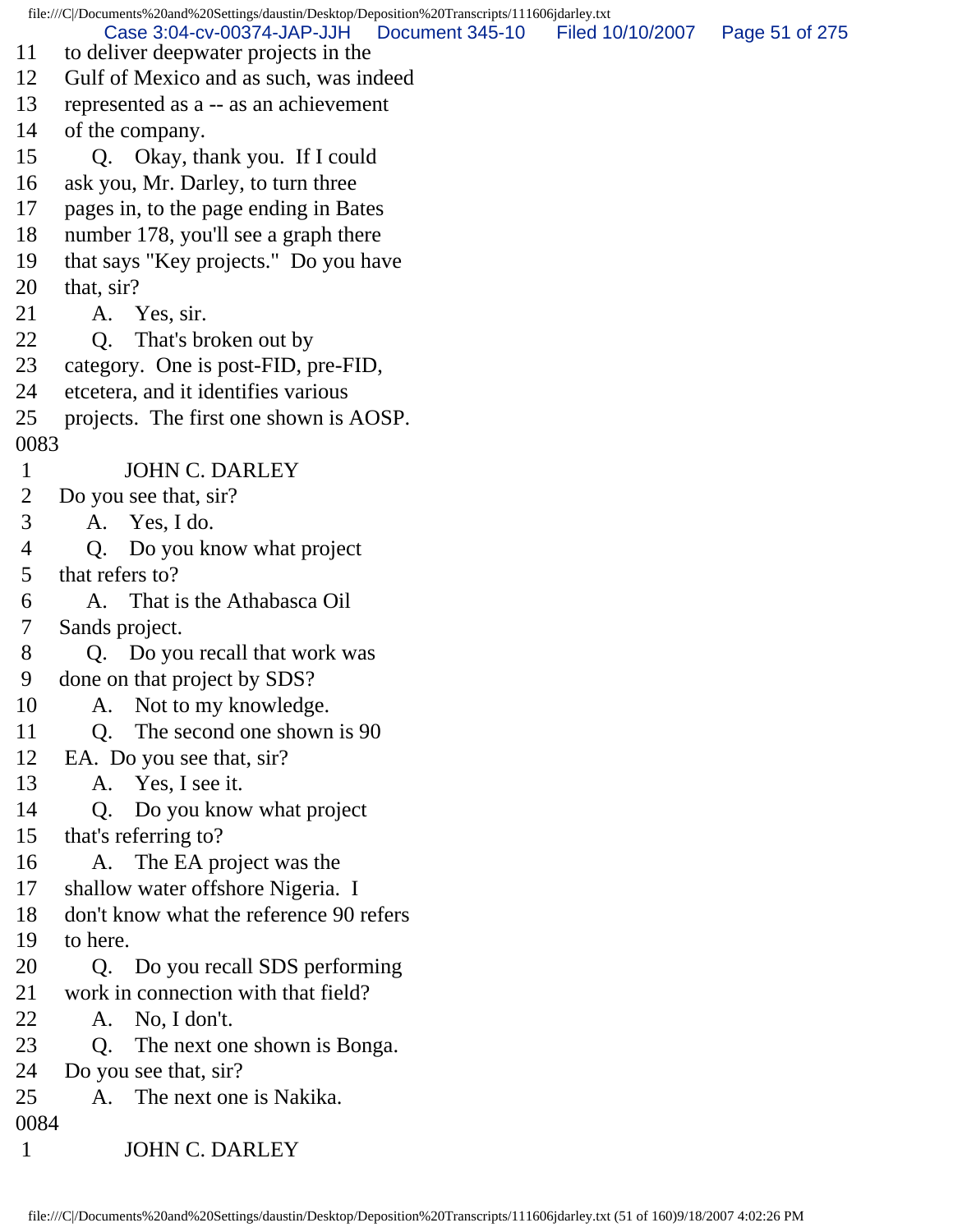file:///C|/Documents%20and%20Settings/daustin/Desktop/Deposition%20Transcripts/111606jdarley.txt 2 Q. I'm sorry, Nakika Base, I 3 skipped over that. Do you recall that 4 project, sir? 5 A. Yes, I do. 6 Q. Where was that located? 7 A. That's the Gulf of Mexico 8 project. 9 Q. Do you recall SDS working on 10 that project? 11 A. Yes, indeed. 12 Q. The next one is Bonga. 13 A. Yes. 14 Q. Okay. And I think we 15 discussed previously that SDS did in 16 fact work on that, correct? 17 A. That's correct. 18 Q. The next one under the 19 category of pre-FID -- and just for 20 clarification, FID refers to final 21 investment decision, correct? 22 A. Correct. 23 Q. Okay. The first one is 49 24 Ughelli. 25 A. Yes. 0085 1 JOHN C. DARLEY 2 Q. Could you tell me what that 3 reference is? 4 A. The Ughelli Field is in 5 onshore Nigeria. I don't know what the 6 reference to 49 reflects. 7 Q. Do you recall SDS doing work 8 there? 9 A. No. 10 O. The next one is Erha? 11 A. Yes. 12 Q. Are you familiar with that 13 project, sir? 14 A. Erha is the joint Shell/ 15 Exxon field in the deepwater off of 16 Nigeria. 17 Q. Do you recall SDS doing work 18 at that field? Case 3:04-cv-00374-JAP-JJH Document 345-10 Filed 10/10/2007 Page 52 of 275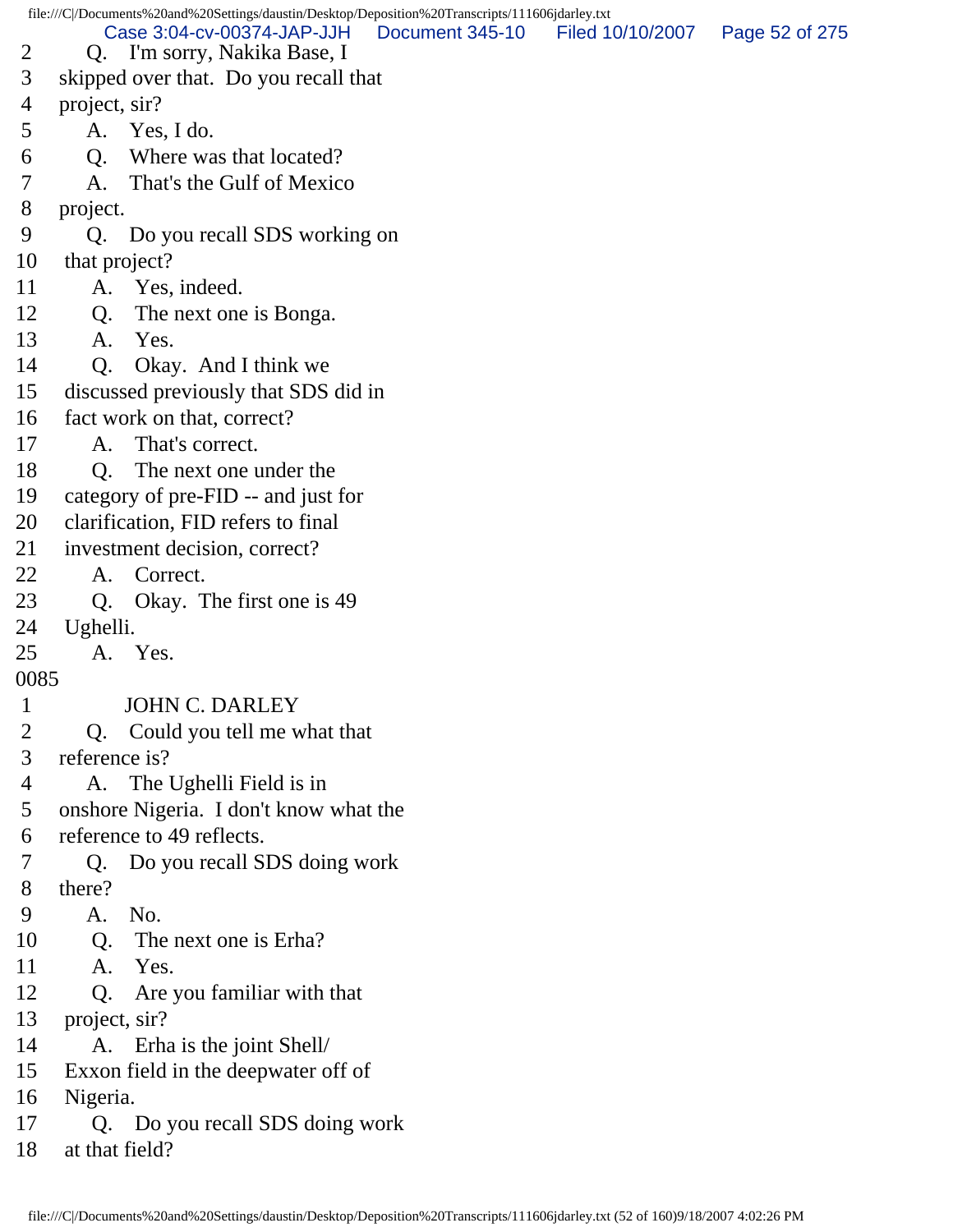|                | file:///C//Documents%20and%20Settings/daustin/Desktop/Deposition%20Transcripts/111606jdarley.txt  |                |
|----------------|---------------------------------------------------------------------------------------------------|----------------|
| 19             | Case 3:04-cv-00374-JAP-JJH<br>Document 345-10 Filed 10/10/2007<br>A. I recall SDS working as a -- | Page 53 of 275 |
| 20             | in support of SNEPCO as SNEPCO is the                                                             |                |
| 21             | partner in Erha.                                                                                  |                |
| 22             | The next one is Holstein<br>Q.                                                                    |                |
| 23             | phase 1. Do you see that, sir?                                                                    |                |
| 24             | A. Yes.                                                                                           |                |
| 25             | Do you know what that refers<br>Q.                                                                |                |
| 0086           |                                                                                                   |                |
| $\mathbf{1}$   | <b>JOHN C. DARLEY</b>                                                                             |                |
| $\overline{2}$ | $\mathfrak{to}?$                                                                                  |                |
| 3              | Holstein is a field in the<br>A.                                                                  |                |
| 4              | Gulf of Mexico. BP is the operator of                                                             |                |
| 5              | the field.                                                                                        |                |
| 6              | Q. Do you recall SDS working in                                                                   |                |
| 7              | connection with that field?                                                                       |                |
| 8              | A. Again, SDS did work on                                                                         |                |
| 9              | behalf of SEPCO I think who was the                                                               |                |
| 10             | Shell Oil partner in that field in                                                                |                |
| 11             | support of their investment decisions.                                                            |                |
| 12             | The next category says big<br>Q.                                                                  |                |
| 13             | tick. Do you know if that refers to                                                               |                |
| 14             | big ticket or something else?                                                                     |                |
| 15             | That's what I would assume.<br>A.                                                                 |                |
| 16             | The first field, or first<br>Q.                                                                   |                |
| 17             | project shown there is Nigeria train                                                              |                |
| 18             | $4/5$ . Do you see that, sir?                                                                     |                |
| 19             | A. Yes.                                                                                           |                |
| 20             | Do you recall SDS doing work<br>Q.                                                                |                |
| 21             | in connection with Nigeria train 4 and                                                            |                |
| 22             | 5?                                                                                                |                |
| 23             | Nigeria train 4 and 5 refers<br>A.                                                                |                |
| 24             | to the LNG projects in Nigeria. SDS                                                               |                |
| 25             | did not do work on trains 4 and 5.                                                                |                |
| 0087           |                                                                                                   |                |
| $\mathbf{1}$   | <b>JOHN C. DARLEY</b>                                                                             |                |
| $\overline{2}$ | Just so -- withdrawn.<br>Q.                                                                       |                |
| 3              | This is captioned "Key"                                                                           |                |
| 4              | project." Are these key green-field                                                               |                |
| 5              | projects going forward that -- well                                                               |                |
| 6              | withdrawn.                                                                                        |                |
| 7              | Do you know what that refers                                                                      |                |
| 8              | $\mathfrak{to}?$                                                                                  |                |
| 9              | No, I don't.<br>A.                                                                                |                |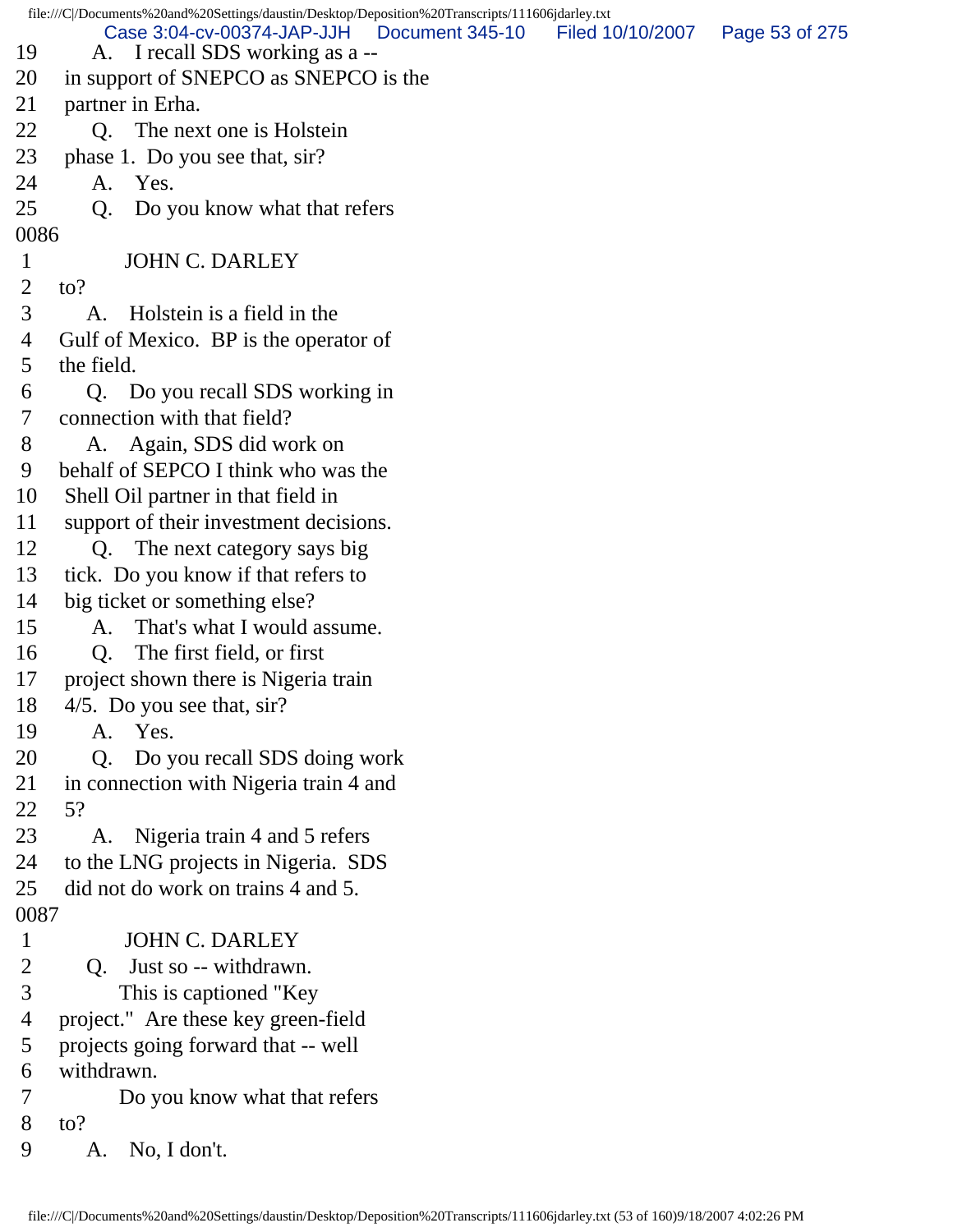file:///C|/Documents%20and%20Settings/daustin/Desktop/Deposition%20Transcripts/111606jdarley.txt 10 Q. Okay. How about Sakhalin, 11 do you see that, sir? 12 A. Yes. 13 Q. Are you familiar with that 14 project? 15 A. I am. 16 Q. Okay. And could you tell me 17 what that was? 18 A. Sakhalin project is the 19 development of an offshore field off 20 Sakhalin Island in Russia, and the 21 transportation of the gas to gas 22 liquefaction plant and the subsequent 23 on-transportation of the LNG to 24 markets. 25 Q. Do you recall if SDS did 0088 1 JOHN C. DARLEY 2 work at Sakhalin? 3 A. To my knowledge, SDS did not 4 do work on Sakhalin. 5 Q. How about the next one is, 6 well the next category is E&A followup. 7 Do you see that, sir? 8 A. Yes sir. 9 Q. Do you know what E&A 10 followup refers to? 11 A. Exploration and appraisal 12 followup. 13 Q. And the first project shown 14 there is Angola. Do you see that? 15 A. Yes. 16 Q. Do you recall if SDS did 17 work in Angola? 18 A. Yes, we said earlier SDS did 19 work on Angola. I'm not quite sure -- 20 Angola itself was not a project so I 21 find it a little confusing that it's 22 listed here as a project because there 23 were a number of activities in Angola. 24 Q. Beneath Angola there is what 25 is a project, Bonga Southwest? 0089 Case 3:04-cv-00374-JAP-JJH Document 345-10 Filed 10/10/2007 Page 54 of 275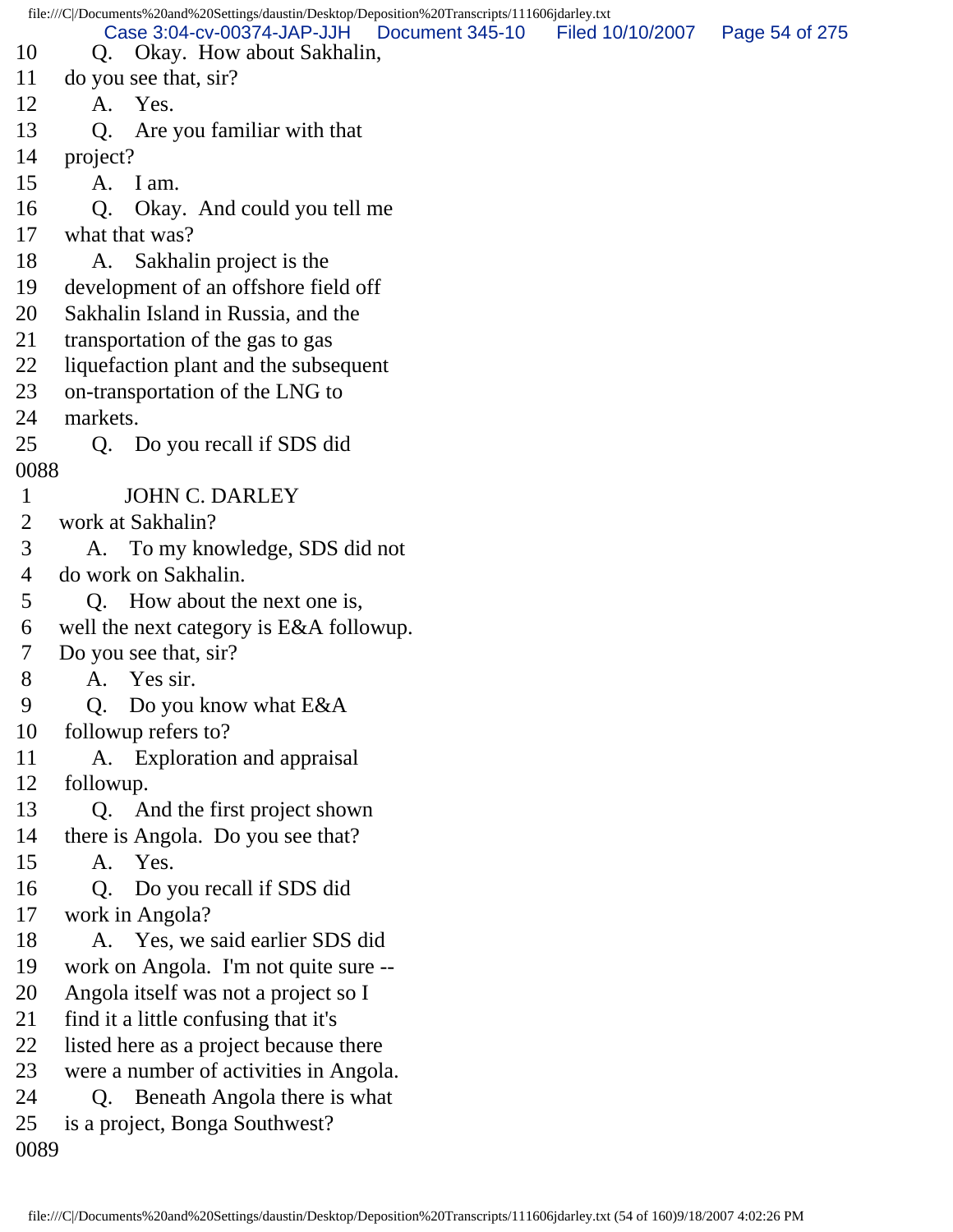1 JOHN C. DARLEY 2 A. That's correct. 3 Q. Then it shows -- and we 4 discussed that earlier, that SDS did 5 work there? 6 A. Yes. 7 Q. Brazil, which again is not a 8 project per se? 9 A. No. 10 Q. Do you recall, and I believe 11 you did indicate that SDS did work 12 there. How about -- 13 MR. TUTTLE: Objection to 14 form; characterization. 15 Q. Did SDS do work at Brazil, 16 sir? 17 A. I think I asked earlier in 18 which time frame we're speaking about. 19 When Shell acquired the Enterprise 20 company, then certainly SDS commenced 21 work on the Bijupira and Salema fields 22 in Brazil. Prior to that, I'm not 23 familiar. I think I said I was not 24 familiar with work that was done by SDS 25 in Brazil. No, sorry, I think I said 0090 1 JOHN C. DARLEY 2 it was exploration work being done at 3 that time, but not development work. 4 Q. And that exploration work 5 was done by SDS? 6 A. By SDS, correct. 7 Q. How about Kashagan, are you 8 familiar with that, sir? 9 A. Yes. 10 Q. Can you describe that for 11 me, please? 12 A. Kashagan is a large, very 13 large accumulation in Khazakstan which 14 has been oeperated by a joint venture, 15 a joint venture of a number of industry 16 players of which Shell is one. 17 Q. Do you recall if SDS did Case 3:04-cv-00374-JAP-JJH Document 345-10 Filed 10/10/2007 Page 55 of 275

file:///C|/Documents%20and%20Settings/daustin/Desktop/Deposition%20Transcripts/111606jdarley.txt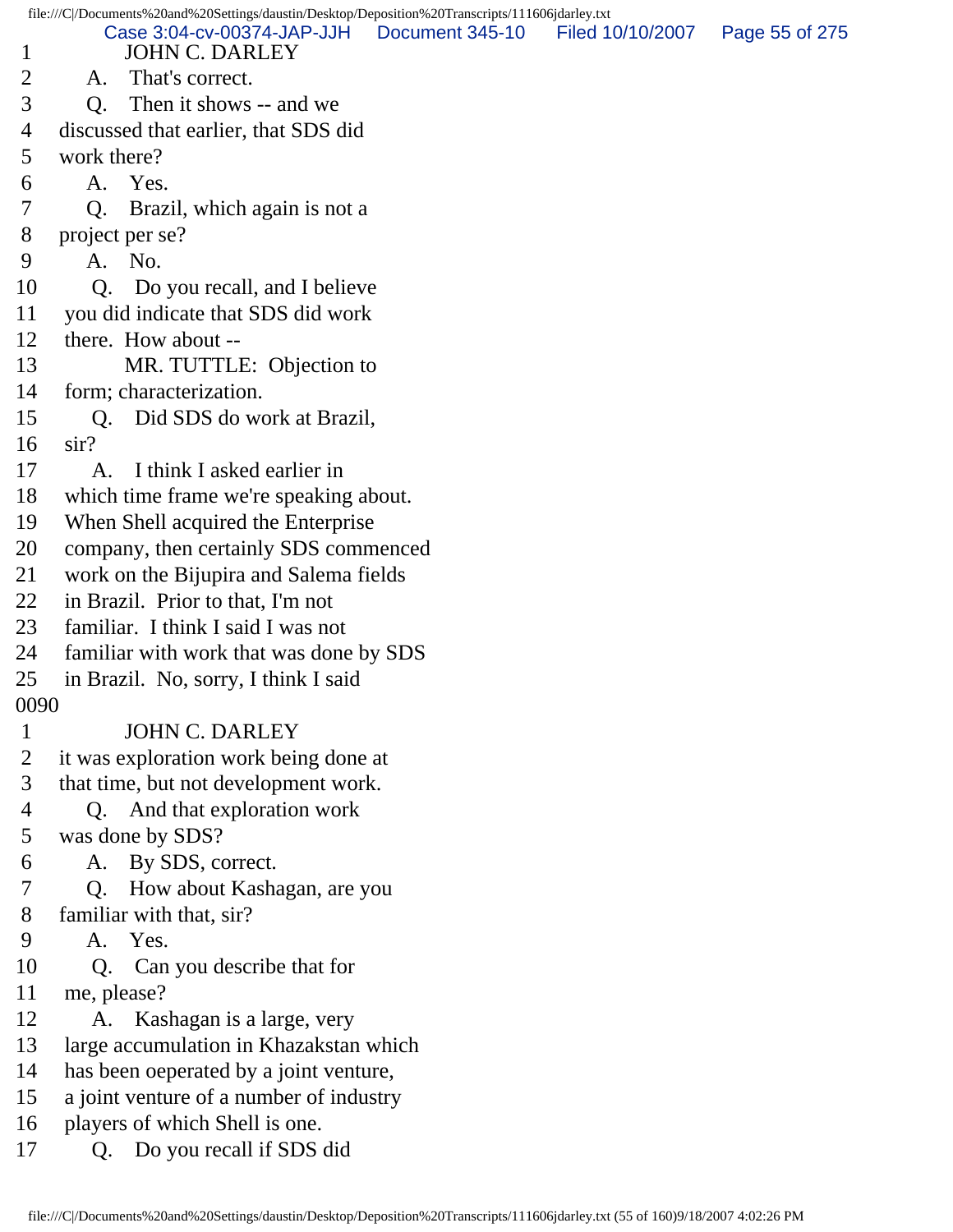|                |                 | file:///C /Documents%20and%20Settings/daustin/Desktop/Deposition%20Transcripts/111606jdarley.txt |                                  |                |
|----------------|-----------------|--------------------------------------------------------------------------------------------------|----------------------------------|----------------|
| 18             |                 | Case 3:04-cv-00374-JAP-JJH<br>work in Kashagan?                                                  | Document 345-10 Filed 10/10/2007 | Page 56 of 275 |
| 19             |                 | A. Not to my knowledge.                                                                          |                                  |                |
| 20             | Q.              | Do you know what Rhino                                                                           |                                  |                |
| 21             | refers to, sir? |                                                                                                  |                                  |                |
| 22             | A.              | I don't.                                                                                         |                                  |                |
| 23             | Q.              | SPDC we discussed earlier is                                                                     |                                  |                |
| 24             |                 | an operating unit in Nigeria, correct?                                                           |                                  |                |
| 25             |                 | A. Yes.                                                                                          |                                  |                |
| 0091           |                 |                                                                                                  |                                  |                |
| $\mathbf{1}$   |                 | <b>JOHN C. DARLEY</b>                                                                            |                                  |                |
| $\overline{2}$ | Q.              | And then USA is obviously                                                                        |                                  |                |
| 3              |                 | not an operating unit?                                                                           |                                  |                |
| 4              | A.              | Right.                                                                                           |                                  |                |
| 5              | Q.              | The next category is STR.                                                                        |                                  |                |
| 6              |                 | OP., do you see that, sir?                                                                       |                                  |                |
| $\overline{7}$ |                 | A. Yes, I do.                                                                                    |                                  |                |
| 8              | Q.              | Do you know what that refers                                                                     |                                  |                |
| 9              | $\mathrm{to}$ ? |                                                                                                  |                                  |                |
| 10             | A.              | No, I'm sorry, I don't.                                                                          |                                  |                |
| 11             | Q.              | Do you know what the                                                                             |                                  |                |
| 12             |                 | reference to Kudu is?                                                                            |                                  |                |
| 13             |                 | A. Kudu is a field offshore                                                                      |                                  |                |
| 14             | Namibia.        |                                                                                                  |                                  |                |
| 15             |                 | Q. Do you know if SDS did work                                                                   |                                  |                |
| 16             | in Kudu?        |                                                                                                  |                                  |                |
| 17             |                 | A. I don't believe so.                                                                           |                                  |                |
| 18             | Q.              | With respect to the projects                                                                     |                                  |                |
| 19             |                 | identified on that page, do you recall                                                           |                                  |                |
| 20             |                 | if SEPTAR did work at any of those                                                               |                                  |                |
| 21             | projects?       |                                                                                                  |                                  |                |
| 22             |                 | A. I think we've spoken about                                                                    |                                  |                |
| 23             |                 | the work that SEPTAR did on the SPDC                                                             |                                  |                |
| 24             |                 | fields. I seem to recall that SEPTAR                                                             |                                  |                |
| 25             |                 | did work on Ughelli. A special team                                                              |                                  |                |
| 0092           |                 |                                                                                                  |                                  |                |
| $\mathbf{1}$   |                 | <b>JOHN C. DARLEY</b>                                                                            |                                  |                |
| $\overline{2}$ |                 | was formed to work on Kudu. That's                                                               |                                  |                |
| 3              |                 | probably what I recall from that.                                                                |                                  |                |
| 4              |                 | Q. With regard to the work done                                                                  |                                  |                |
| 5              |                 | in connection with Ughelli by SEPTAR,                                                            |                                  |                |
| 6<br>7         |                 | could you please describe that for me?                                                           |                                  |                |
|                |                 | A. As I recall, that was field                                                                   |                                  |                |
| 8              |                 | development plan type studies.                                                                   |                                  |                |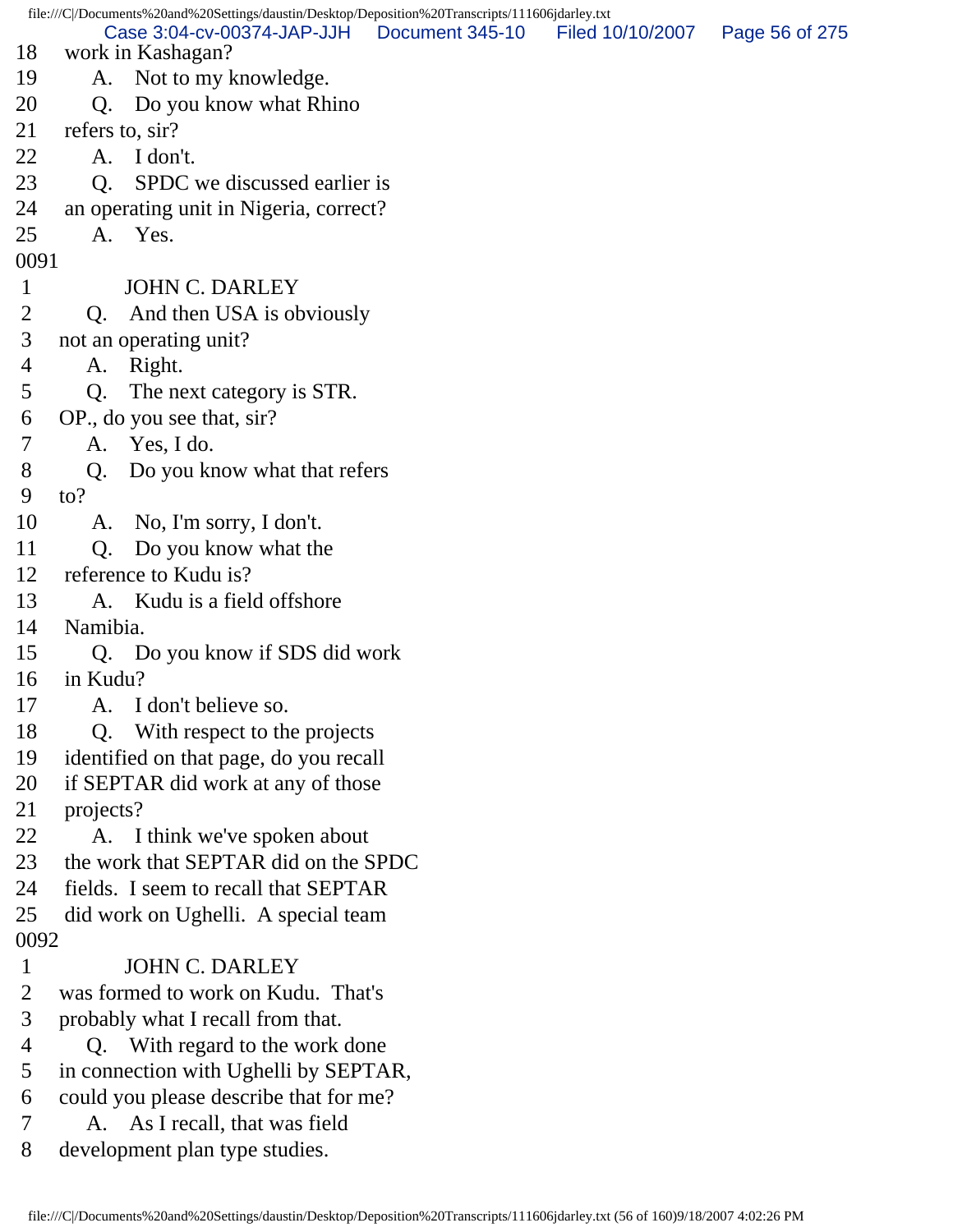file:///C|/Documents%20and%20Settings/daustin/Desktop/Deposition%20Transcripts/111606jdarley.txt 9 Q. Do you recall which office, 10 Rijswijk or Houston, did work on 11 Ughelli? 12 A. That would have been the 13 Rijswijk office. 14 Q. How about Kudu? 15 A. Kudu was a special team that 16 was formed in The Hague. 17 Q. And that was -- I'm sorry, 18 when you say special team, was it 19 comprised of members of SEPTAR? 20 A. Some members of SEPTAR plus 21 some other staff. 22 Q. And the SEPTAR members of 23 that team, do you recall what office 24 they were from? 25 A. They would have primarily 0093 1 JOHN C. DARLEY 2 been from the Rijswijk office, but I 3 don't recall every individual team 4 member, so. 5 Q. Do you recall what the 6 purpose of formation of that special 7 team was? 8 A. It was to look at the 9 development opportunity in Kudu, and an 10 integrated study approach. 11 Q. Do you recall the 12 approximate size of that team? 13 A. No, I'm sorry, I don't. 14 Q. Do you recall how many 15 SEPTAR members were on the team? 16 A. No. 17 Q. You can put that aside, sir. 18 Mr. Darley, I'm sorry. With 19 respect to the Kudu team besides those 20 individuals from SEPTAR, do you know 21 who the other members of the team were? 22 A. There were members from 23 Shell Global Solutions, SGS, which we 24 spoke about. Apart from that, I 25 wouldn't be able to identify, no. I Case 3:04-cv-00374-JAP-JJH Document 345-10 Filed 10/10/2007 Page 57 of 275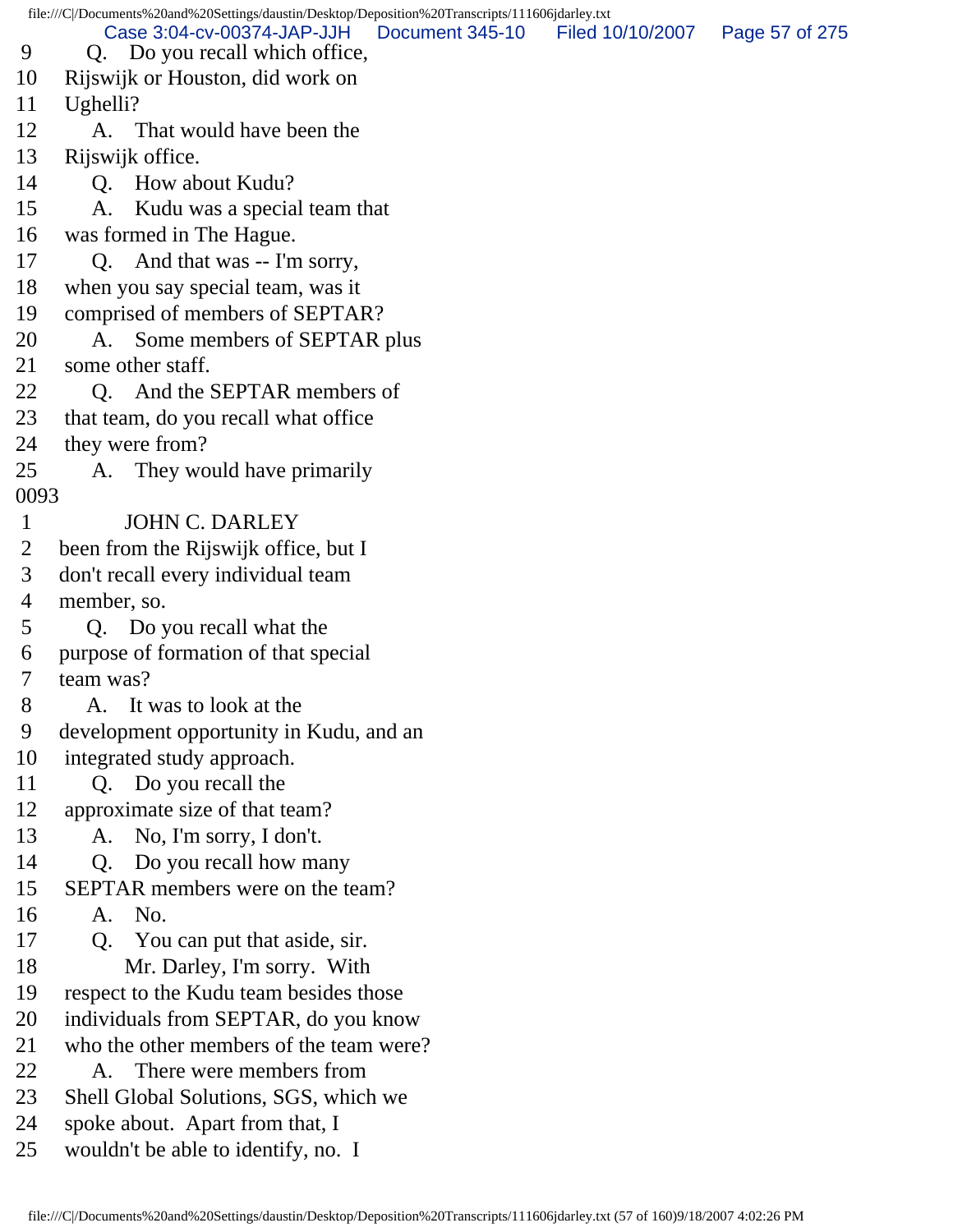|                | file:///C /Documents%20and%20Settings/daustin/Desktop/Deposition%20Transcripts/111606jdarley.txt |                 |                  |                |  |
|----------------|--------------------------------------------------------------------------------------------------|-----------------|------------------|----------------|--|
| 0094           | Case 3:04-cv-00374-JAP-JJH                                                                       | Document 345-10 | Filed 10/10/2007 | Page 58 of 275 |  |
| $\mathbf{1}$   | <b>JOHN C. DARLEY</b>                                                                            |                 |                  |                |  |
| $\overline{2}$ | can't recall.                                                                                    |                 |                  |                |  |
| 3              | Q. Do you recall which office                                                                    |                 |                  |                |  |
| 4              | of SGS those individuals worked out of?                                                          |                 |                  |                |  |
| 5              | A. No.                                                                                           |                 |                  |                |  |
| 6              | MR. MacFALL: Can I have                                                                          |                 |                  |                |  |
| $\overline{7}$ | that marked, please.                                                                             |                 |                  |                |  |
| 8              | (Darley Exhibit 4 for                                                                            |                 |                  |                |  |
| 9              | identification, Bates stamped RJW                                                                |                 |                  |                |  |
| 10             | 00650711 through 650720.)                                                                        |                 |                  |                |  |
| 11             | Q. Mr. Darley, you've just been                                                                  |                 |                  |                |  |
| 12             | handed a document marked as Darley                                                               |                 |                  |                |  |
| 13             | Exhibit 4 for identification. I ask                                                              |                 |                  |                |  |
| 14             | you to look at that, sir, and tell me                                                            |                 |                  |                |  |
| 15             | if you recognize it.                                                                             |                 |                  |                |  |
| 16             | A. Yes, I recognize what it is,                                                                  |                 |                  |                |  |
| 17             | yes.                                                                                             |                 |                  |                |  |
| 18             | What is it, sir?<br>Q.                                                                           |                 |                  |                |  |
| 19             | It is the record of a<br>A.                                                                      |                 |                  |                |  |
| 20             | meeting of the steering -- of the                                                                |                 |                  |                |  |
| 21             | Deepwater Steering Council.                                                                      |                 |                  |                |  |
| 22             | Q. Could you please tell me                                                                      |                 |                  |                |  |
| 23             | what the Deepwater Steering Council is                                                           |                 |                  |                |  |
| 24             | or was at that time?                                                                             |                 |                  |                |  |
| 25             | A. At that time it was a group                                                                   |                 |                  |                |  |
| 0095           |                                                                                                  |                 |                  |                |  |
| $\mathbf{1}$   | <b>JOHN C. DARLEY</b>                                                                            |                 |                  |                |  |
| $\overline{2}$ | of individuals named here, so Lorin                                                              |                 |                  |                |  |
| 3              | Brass who was the director in charge of                                                          |                 |                  |                |  |
| $\overline{4}$ | planning for the EP business, Heinz                                                              |                 |                  |                |  |
| 5              | Rothermund was the director for Africa                                                           |                 |                  |                |  |
| 6              | at that time, and myself together with                                                           |                 |                  |                |  |
| 7              | Matthias Bichsel who was head of Shell                                                           |                 |                  |                |  |
| 8              | Deepwater Services, and Fran Lohr who                                                            |                 |                  |                |  |
| 9              | worked for Lorin Brass as a development                                                          |                 |                  |                |  |
| 10             | analyst in deepwater. This was a group                                                           |                 |                  |                |  |
| 11             | that came together to review Shell's                                                             |                 |                  |                |  |
| 12<br>13       | deepwater activity.                                                                              |                 |                  |                |  |
| 14             | Q. What was the purpose of --<br>withdrawn.                                                      |                 |                  |                |  |
| 15             | What was the purpose of that                                                                     |                 |                  |                |  |
| 16             | review?                                                                                          |                 |                  |                |  |
|                |                                                                                                  |                 |                  |                |  |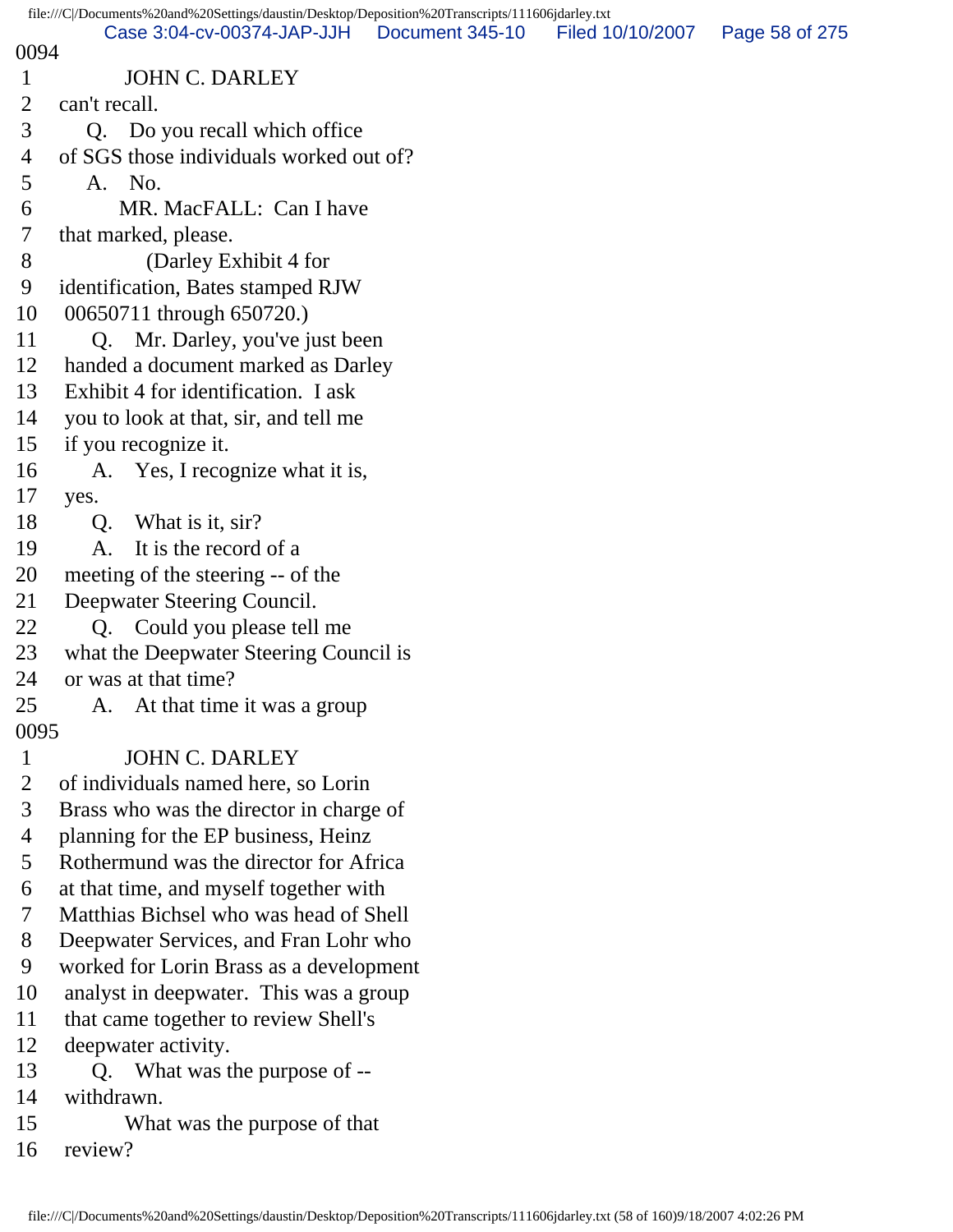file:///C|/Documents%20and%20Settings/daustin/Desktop/Deposition%20Transcripts/111606jdarley.txt 17 A. The purpose of the review 18 was to look at the overall strategy for 19 deepwater, to assess whether resources 20 were being used effectively in terms of 21 deepwater development, whether 22 investment acquisition and development 23 type of decisions and opportunities 24 were being brought to the attention of 25 the executive groups. 0096 1 JOHN C. DARLEY 2 Q. How often did that council 3 meet? 4 A. I seem to recall about three 5 to four times per year perhaps. 6 Q. Do you recall where those 7 meetings occurred? Were they in 8 Rijswijk or in the United States, or 9 somewhere else? 10 A. Either I think. And quite 11 often linked by teleconference or 12 simply video conference. 13 Q. With participants both in 14 the United States and in Europe? 15 A. Or elsewhere. 16 Q. Thank you. Mr. Darley, if I 17 could ask you to turn to Page 3 of that 18 document, ending in Bates number 713. 19 You'll see on the side of the page is 20 captioned "Resourcing 2002 deepwater 21 activities." Do you see that, sir? 22 A. Yes, I do. 23 Q. If you go down to the -- 24 well, withdrawn. 25 Underneath that it says "SDS 0097 1 JOHN C. DARLEY 2 resourcing models." Do you see that? 3 A. Yes. 4 Q. Okay. Could you explain for 5 me what that means? 6 A. What I take this to mean is 7 that these are the numbers of staff who Case 3:04-cv-00374-JAP-JJH Document 345-10 Filed 10/10/2007 Page 59 of 275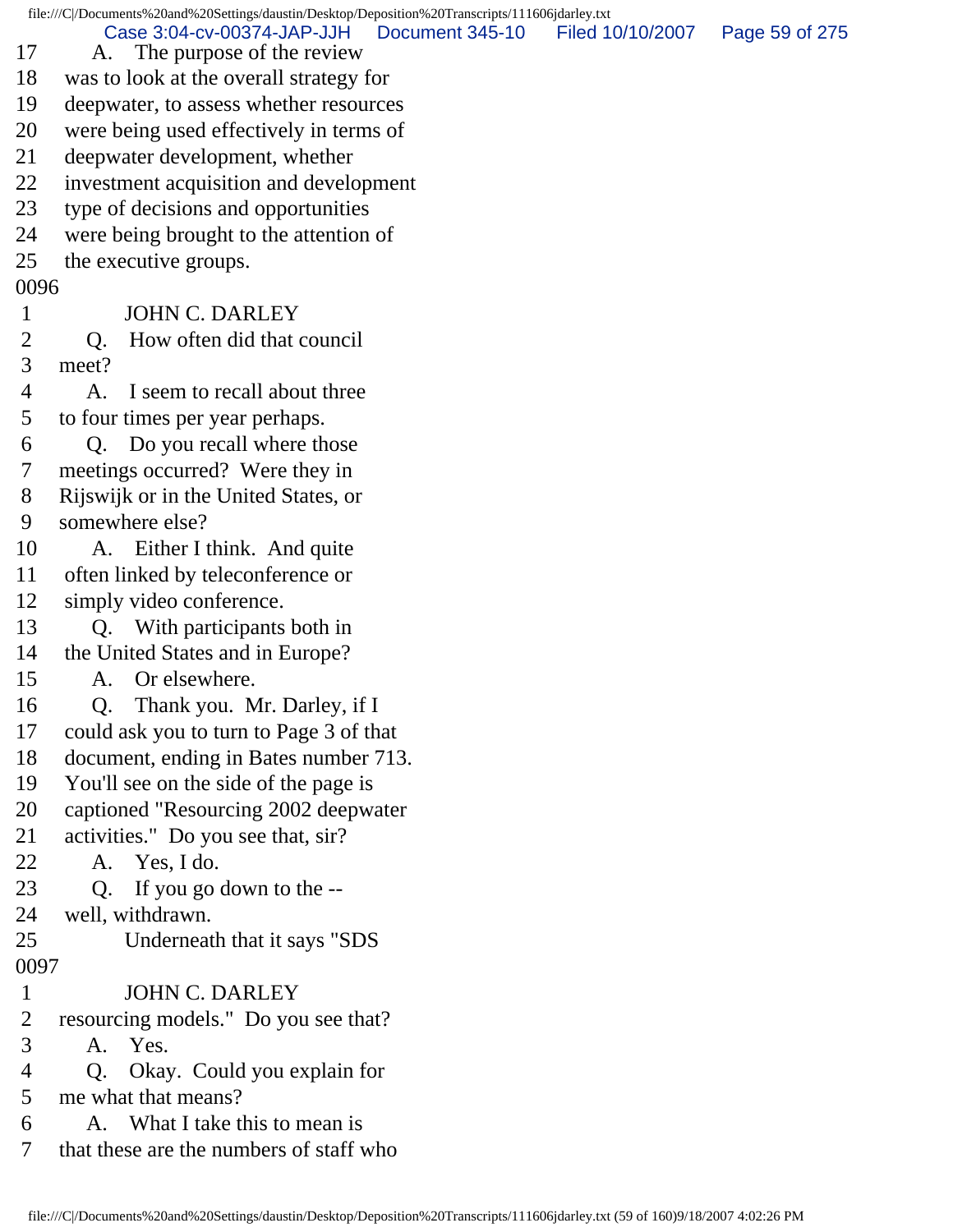file:///C|/Documents%20and%20Settings/daustin/Desktop/Deposition%20Transcripts/111606jdarley.txt 8 would be working in 2001 and proposed 9 in 2002 in the areas of subsurface well 10 engineering and engineering activity in 11 SDS. 12 Q. If you look toward the 13 bottom of the page, there are various 14 projects, some of which we saw earlier 15 in other documents, but some of which 16 are a little more specific, contain a 17 little bit more information. For 18 example, in the left column under 19 "requires regrets examples indicative," 20 the first bullet point is Bonga, the 21 second one is Angola Block 34. Do you 22 recall with regard to that specific 23 project on Angola if SDS did work? 24 A. I don't recall this specific 25 project, to be quite honest. 0098 1 JOHN C. DARLEY 2 Q. The next one is Brazil 3 BS/4/BC/2. Do you see that, sir? 4 A. Yes. 5 Q. Do you know what that 6 reference is? 7 A. I think these are 8 exploration blocks in Brazil. BS-4 may 9 be Bijupira Salema, particular field. 10 But I'm doubtful because I don't think 11 at that time we were involved. So 12 otherwise it would be exploration 13 blocks in Brazil. 14 Q. Do you know if SDS was 15 involved in work in Brazil in 16 connection with those exploration 17 blocks? 18 A. With these specific ones, I 19 don't recall. I think we've spoken 20 earlier that SDS was involved in Brazil 21 exploration. 22 Q. The next one is Morocco 23 Rimella. Do you see that? 24 A. Yes, I do. Case 3:04-cv-00374-JAP-JJH Document 345-10 Filed 10/10/2007 Page 60 of 275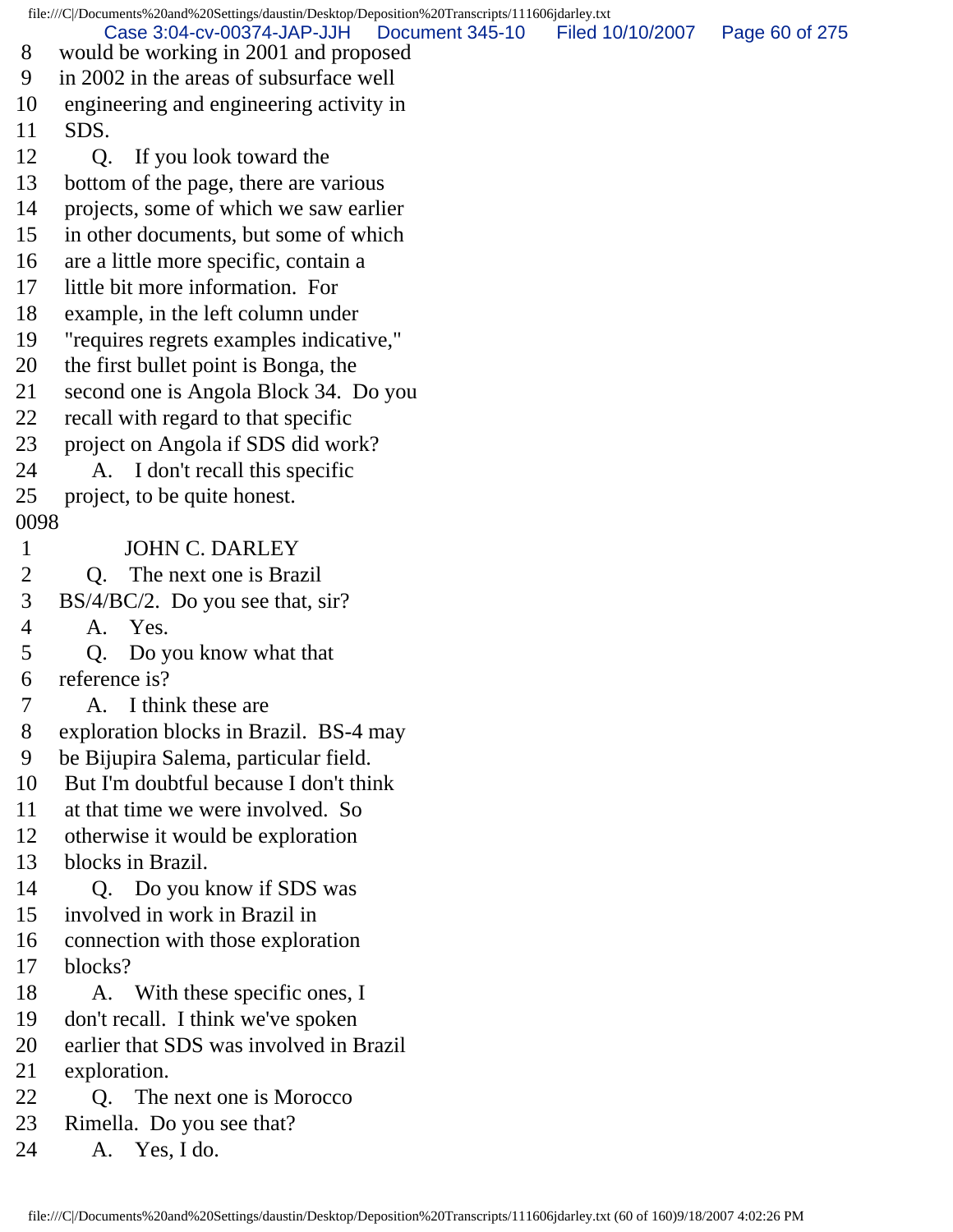|                | file:///C/Documents%20and%20Settings/daustin/Desktop/Deposition%20Transcripts/111606jdarley.txt |                  |                |  |  |
|----------------|-------------------------------------------------------------------------------------------------|------------------|----------------|--|--|
| 25             | Case 3:04-cv-00374-JAP-JJH<br>Document 345-10<br>Q. Could you please describe                   | Filed 10/10/2007 | Page 61 of 275 |  |  |
| 0099           |                                                                                                 |                  |                |  |  |
| $\mathbf{1}$   | <b>JOHN C. DARLEY</b>                                                                           |                  |                |  |  |
| $\overline{2}$ | that project for me?                                                                            |                  |                |  |  |
| 3              | A. Rimella as I recall it was                                                                   |                  |                |  |  |
| 4              | an exploration opportunity in Morocco.                                                          |                  |                |  |  |
| 5              | Q. Do you recall that SDS did                                                                   |                  |                |  |  |
|                | work there?                                                                                     |                  |                |  |  |
| 6              |                                                                                                 |                  |                |  |  |
| 7              | A. Yes, they did.                                                                               |                  |                |  |  |
| 8              | O.<br>The next bullet point is                                                                  |                  |                |  |  |
| 9              | regional studies, we can skip.                                                                  |                  |                |  |  |
| 10             | The last bullet point is                                                                        |                  |                |  |  |
| 11             | Angola/Congo UUD. Do you know what                                                              |                  |                |  |  |
| 12             | that refers to, sir?                                                                            |                  |                |  |  |
| 13             | A. UUD would be I think ultra                                                                   |                  |                |  |  |
| 14             | deepwater. But I don't -- I can't                                                               |                  |                |  |  |
| 15             | quite make sense of the UUD, but ultra                                                          |                  |                |  |  |
| 16             | deepwater will usually be the deeper                                                            |                  |                |  |  |
| 17             | water areas.                                                                                    |                  |                |  |  |
| 18             | Q. Do you recall if SDS did                                                                     |                  |                |  |  |
| 19             | ultra deepwater work at Angola/Congo                                                            |                  |                |  |  |
| 20             | during this time period, 2002?                                                                  |                  |                |  |  |
| 21             | A. I don't recall.                                                                              |                  |                |  |  |
| 22             | Q <sub>r</sub><br>Now going back up to that                                                     |                  |                |  |  |
| 23             | bullet point, regional studies, do you                                                          |                  |                |  |  |
| 24             | know what that refers to?                                                                       |                  |                |  |  |
| 25             | A. I take it to refer to                                                                        |                  |                |  |  |
| 0100           |                                                                                                 |                  |                |  |  |
| $\mathbf{1}$   | <b>JOHN C. DARLEY</b>                                                                           |                  |                |  |  |
| $\overline{2}$ | regional studies.                                                                               |                  |                |  |  |
| 3              | Q. Okay. Performed by SDS?                                                                      |                  |                |  |  |
| 4              | A. Yes, I believe this -- being                                                                 |                  |                |  |  |
| 5              | in this list of SDS resourcing then it                                                          |                  |                |  |  |
| 6              | would be performed by SDS.                                                                      |                  |                |  |  |
| 7              | Q. What would the purpose of                                                                    |                  |                |  |  |
| 8              | such studies be?                                                                                |                  |                |  |  |
| 9              | They would be looking at<br>A.                                                                  |                  |                |  |  |
| 10             | opportunities for exploration in                                                                |                  |                |  |  |
| 11             | deepwater.                                                                                      |                  |                |  |  |
| 12             | Q. Were those studies --                                                                        |                  |                |  |  |
| 13             | withdrawn.                                                                                      |                  |                |  |  |
| 14             | Once the study was                                                                              |                  |                |  |  |
| 15             | concluded, was it forwarded to an                                                               |                  |                |  |  |
|                |                                                                                                 |                  |                |  |  |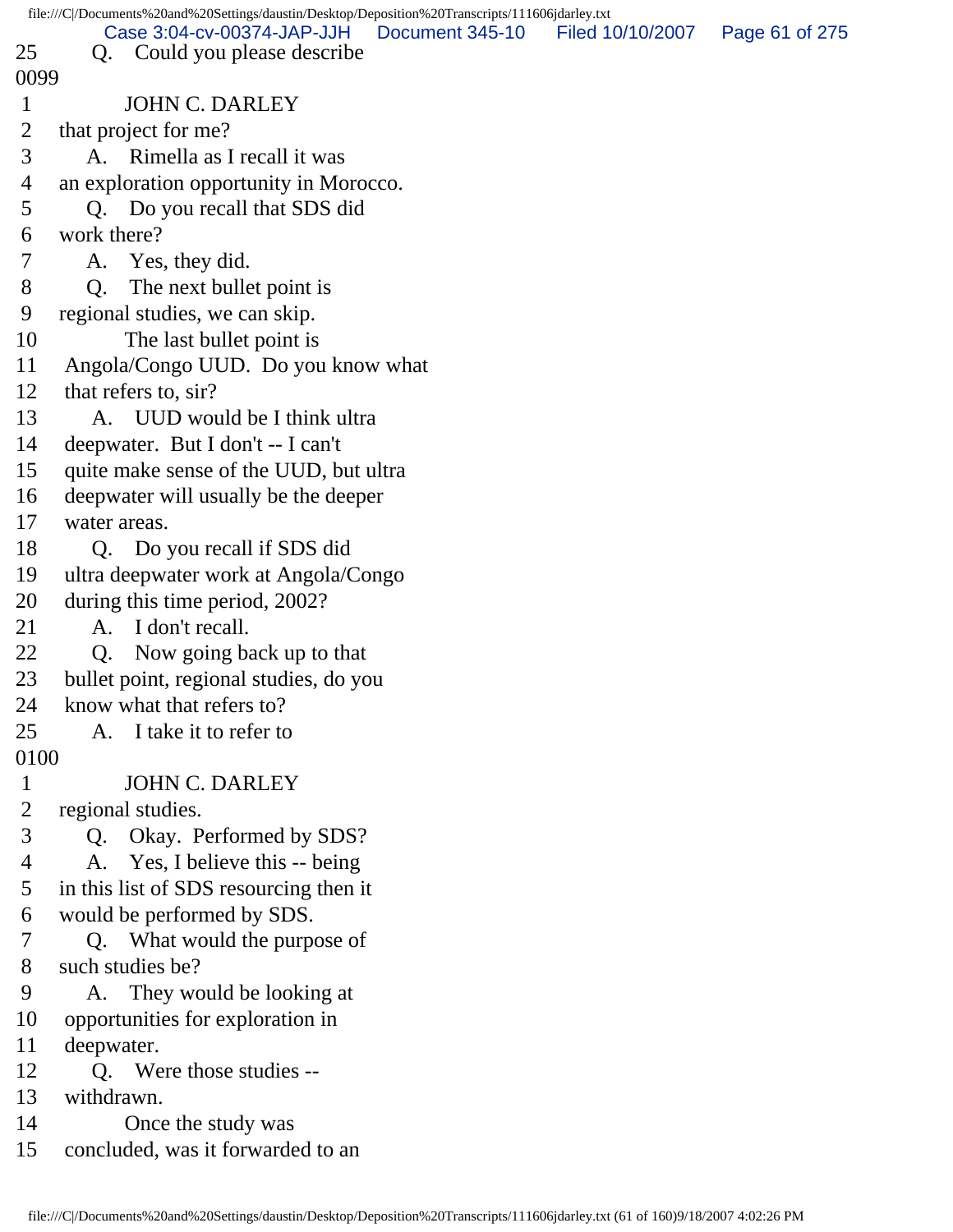file:///C|/Documents%20and%20Settings/daustin/Desktop/Deposition%20Transcripts/111606jdarley.txt 16 operating unit or at least some -- 17 withdrawn. 18 Once a study was concluded 19 by SDS regarding such opportunities, 20 was it reviewed within EP? 21 A. Depends. It was reviewed 22 within EP, yes. Providing that the 23 study looked worthwhile. We didn't 24 review studies that showed that there 25 were no opportunities. 0101 1 JOHN C. DARLEY 2 Q. Understood. If such a study 3 showed there was an opportunity, were 4 they typically discussed at ExCom 5 meetings? 6 A. Again, it would depend on 7 the size of the opportunity, the 8 confidence in the study, etcetera. Not 9 every study would have gone to ExCom, 10 no? 11 Q. If you go over now to the 12 extreme right column on that same page, 13 you'll see a column that's -- the top 14 of which appears "Allows optional 15 projects (unfirm and SDS plan)." And 16 it gives examples. The first bullet 17 point is, I believe that's a reference 18 to Gulf of Mexico region; is that 19 correct? 20 A. Yes. 21 Q. The second bullet point is 22 "Great White followup." Do you know 23 what that is, sir? 24 A. Great White was an 25 exploration discovery in the Gulf of 0102 1 JOHN C. DARLEY 2 Mexico. 3 Q. How about the next bullet 4 point, OPL 219? 5 A. OPL 219 refers to an 6 offshore exploration block in deepwater Case 3:04-cv-00374-JAP-JJH Document 345-10 Filed 10/10/2007 Page 62 of 275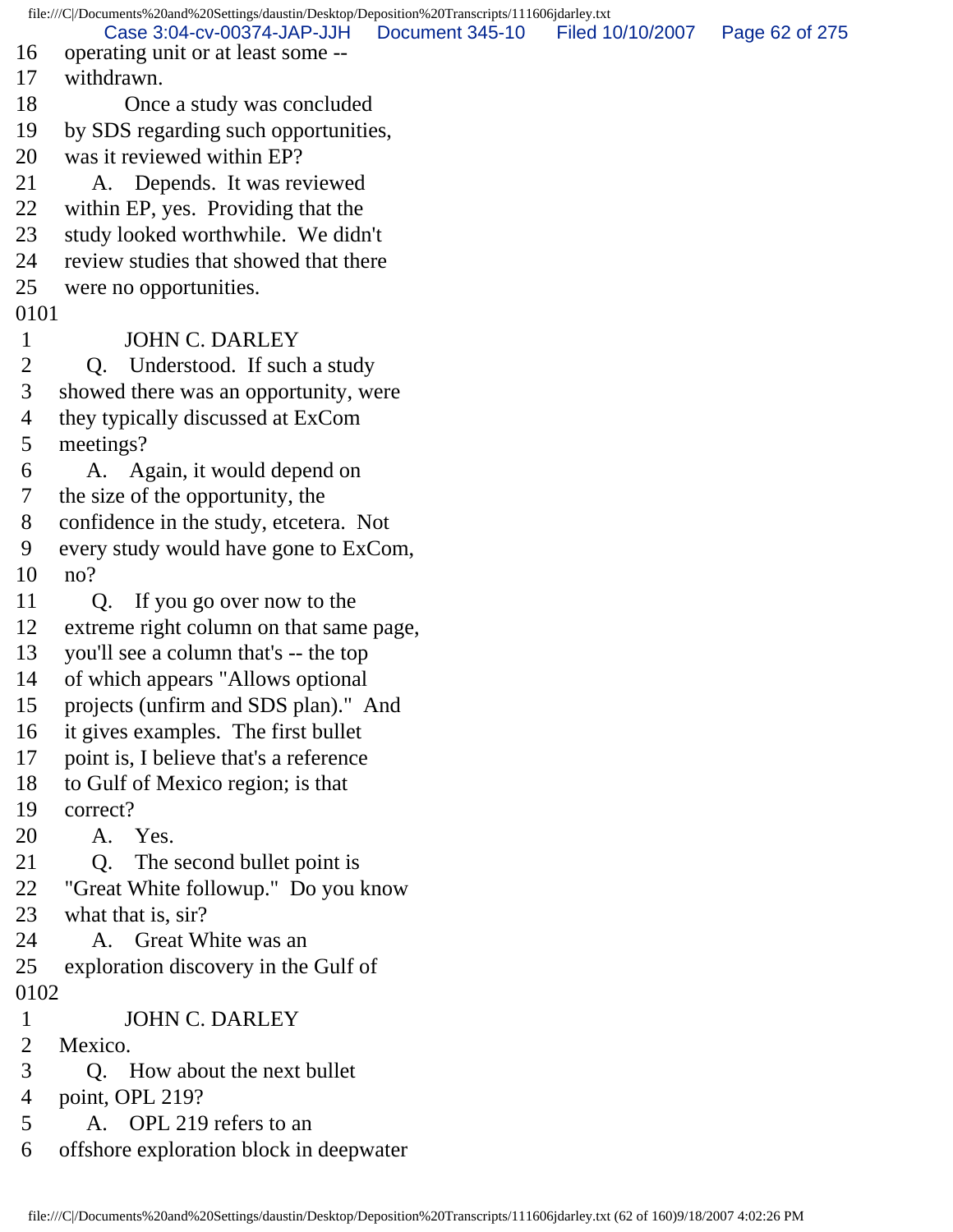file:///C|/Documents%20and%20Settings/daustin/Desktop/Deposition%20Transcripts/111606jdarley.txt 7 Nigeria. 8 Q. I take it then that SDS 9 performed work there; is that correct, 10 sir? 11 A. I don't recall. 12 MR. TUTTLE: Objection to 13 form. 14 A. I don't recall. 15 Q. Rhino I believe you 16 indicated earlier you weren't sure? 17 A. That's correct. 18 Q. And the next bullet point is 19 Brunei EEZ. Do you see that, sir? 20 A. Yes, I do. 21 Q. Can you tell me what this 22 reference is? 23 A. This refers to the Brunei 24 and deepwater area. 25 Q. And SDS did work in the 0103 1 JOHN C. DARLEY 2 Brunei deepwater area? 3 MR. TUTTLE: Objection to 4 form. 5 A. SDS were asked by Brunei 6 Shell at that time to support their 7 work, the work of Brunei Shell in 8 looking for opportunities in the 9 deepwater. 10 Q. Do you recall that SDS did 11 too? 12 A. Yes, they did. 13 Q. SDS identify any deepwater 14 opportunities in Brunei? 15 A. Yes, I believe they did. 16 Q. Do you recall approximately 17 when this was? 18 A. No, that's why I hesitated 19 on the last question. I couldn't 20 recall whether it was in this time 21 frame or somewhat later. Certainly in 22 the period 2003/four opportunities were 23 identified. Case 3:04-cv-00374-JAP-JJH Document 345-10 Filed 10/10/2007 Page 63 of 275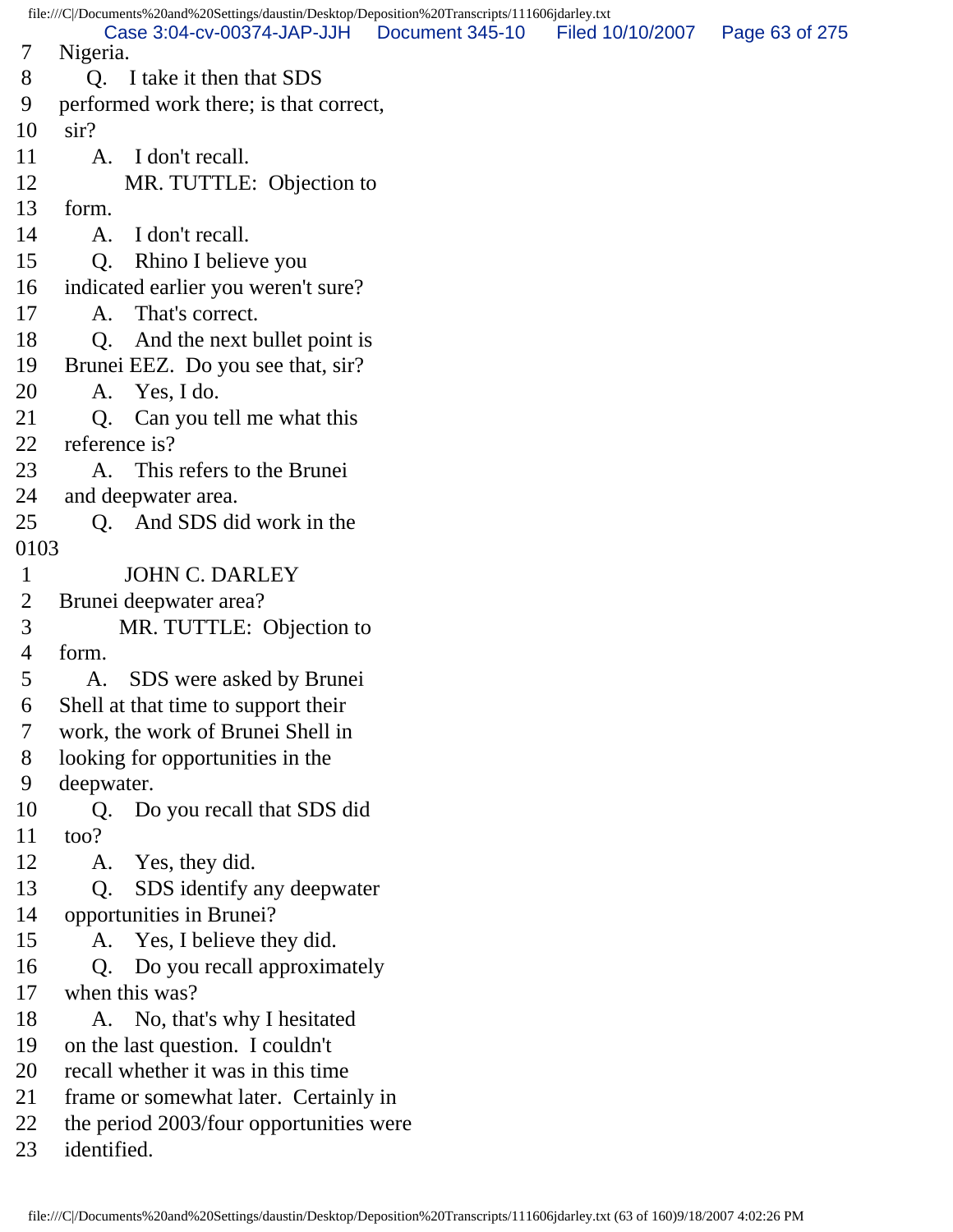file:///C|/Documents%20and%20Settings/daustin/Desktop/Deposition%20Transcripts/111606jdarley.txt 24 Q. Just so I'm clear, those 25 opportunities were identified by SDS; 0104 1 JOHN C. DARLEY 2 is that correct? 3 A. They would have been 4 identified probably jointly between SDS 5 and staff in Brunei Shell, and I don't 6 recall the detail now of -- of the 7 respective contributions, but 8 exploration professionals in Brunei 9 would have also been working on these 10 activities. 11 Q. Okay. Mr. Darley, if I 12 could ask you now to turn to page 13 ending in Bates number 715, it's a few 14 pages in. At the top of the page 15 appears the title "Project 'Seahorse' 16 renewal." Do you see that, sir? 17 A. I see that. 18 Q. Do you know what that refers 19 to? 20 A. No. I have an idea, but I 21 don't think it would be useful to 22 speculate. 23 Q. Okay. Beneath that appears 24 the caption traditional operator/ 25 nonoperator enhancements followed by a 0105 1 JOHN C. DARLEY 2 series of bullet points, the first of 3 which references something called 4 BC-10. Do you see that, sir? 5 A. Yes. 6 Q. Do you know what that's 7 referring to? 8 A. BC-10 is one of the 9 exploration blocks in Brazil deepwater. 10 O. And we discussed the work 11 that SDS did in Brazil generally. Do 12 you recall if they did work 13 specifically in connection with BC-10? 14 A. I don't recall. Case 3:04-cv-00374-JAP-JJH Document 345-10 Filed 10/10/2007 Page 64 of 275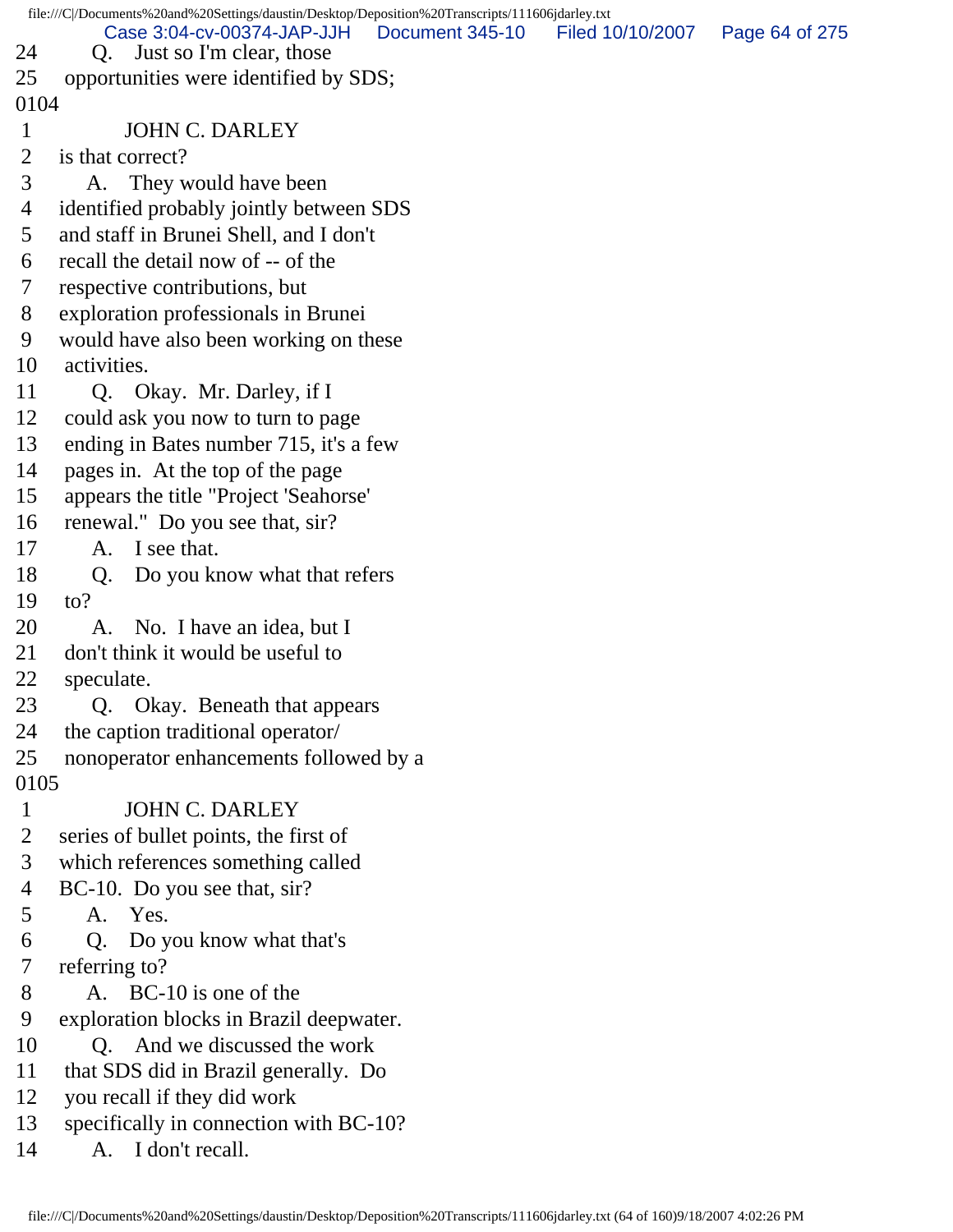file:///C|/Documents%20and%20Settings/daustin/Desktop/Deposition%20Transcripts/111606jdarley.txt 15 Q. Before we go further, I'm 16 sorry, you see there are handwritten 17 notations on this page. Do you 18 recognize that handwriting? 19 A. I don't think so, no. I 20 wondered if some of it was mine, but I 21 don't recognize all of it, no, so I 22 don't recognize it. 23 Q. With regard to what -- 24 withdrawn. 25 Directing your attention now 0106 1 JOHN C. DARLEY 2 to the second bullet point, "Unlocking 3 oil and monetizing gas in West Africa." 4 Do you see that, sir? 5 A. Yes, I do. 6 Q. It references utilizing 7 FONG/FLNG. Okay. Do you know what 8 those are, sir? 9 A. Yes, I do. 10 Q. And could you describe those 11 for me? 12 A. Yes. The F in this 13 terminology refers to floating. So 14 floating LNG, floating oil and natural 15 gas developments. What this is is the 16 technology which would take an LNG 17 plant and locate it on an offshore 18 floating structure. 19 Q. Did that fall within -- 20 withdrawn. 21 Was SEPTAR involved in FONGs 22 or FLNGs? 23 A. No, I don't think so. 24 Q. How about SDS? 25 A. No, I don't -- I don't think 0107 1 JOHN C. DARLEY 2 so. I think that work was done by 3 Shell Global Solutions. 4 Q. Okay. And when you say that 5 work, are you referring to the work Case 3:04-cv-00374-JAP-JJH Document 345-10 Filed 10/10/2007 Page 65 of 275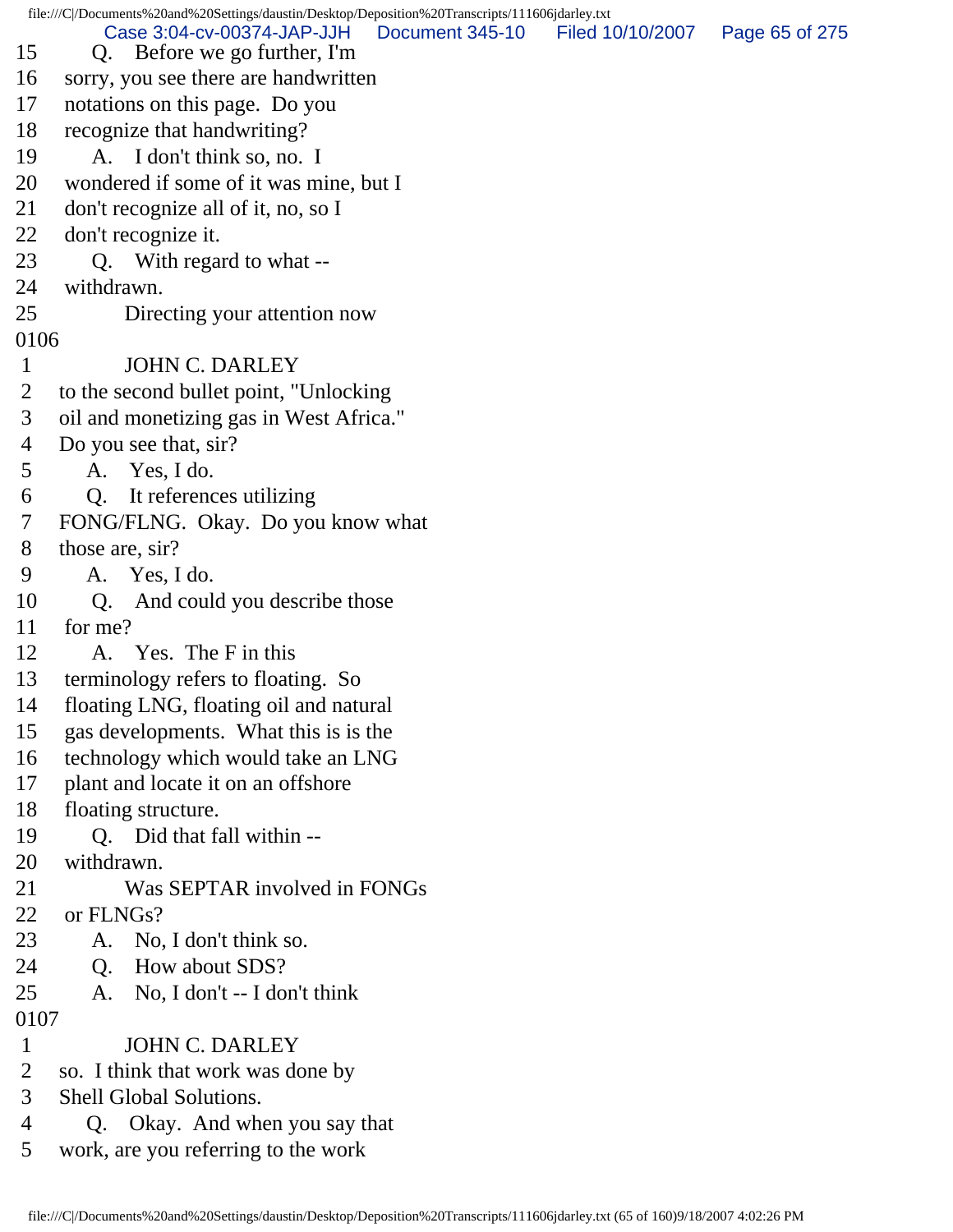file:///C|/Documents%20and%20Settings/daustin/Desktop/Deposition%20Transcripts/111606jdarley.txt 6 specifically in Nigeria, sir, or the 7 work here? There are several 8 references, one is to West Africa, one 9 is to Nigeria, one is to Namibia. 10 A. Yes. 11 Q. I just want to try and pin 12 it down, when you say you think SDS did 13 that work, is there a specific project 14 or projects identified there that 15 you're talking about? 16 MR. TUTTLE: Objection to 17 form. 18 A. What I -- what I should have 19 clarified is the work on the new -- the 20 new technology, which would have been 21 new technology of floating LNG, was 22 generic, so a floating LNG system or 23 structure was a piece of leading edge 24 technology which would then enable 25 offshore gas accumulations to be 0108 1 JOHN C. DARLEY 2 developed with a floating capability. 3 That generic work I believe 4 was done in SGS, that was my answer. 5 And then the application of that 6 technology to a particular field would 7 be taken up by one of the various study 8 teams. 9 Q. And that would be one of the 10 various study teams out of SEPTAR? 11 A. No, if it was deepwater it 12 would be a deepwater study team. 13 Q. I'm sorry, it would be SDS 14 then, correct? 15 A. Yes. 16 Q. Okay. 17 MR. MacFALL: Why don't we 18 go off the record. 19 THE VIDEO OPERATOR: We'll 20 go off the record, it's 12:17, this is 21 the end of tape number 1. 22 (A recess was taken.) Case 3:04-cv-00374-JAP-JJH Document 345-10 Filed 10/10/2007 Page 66 of 275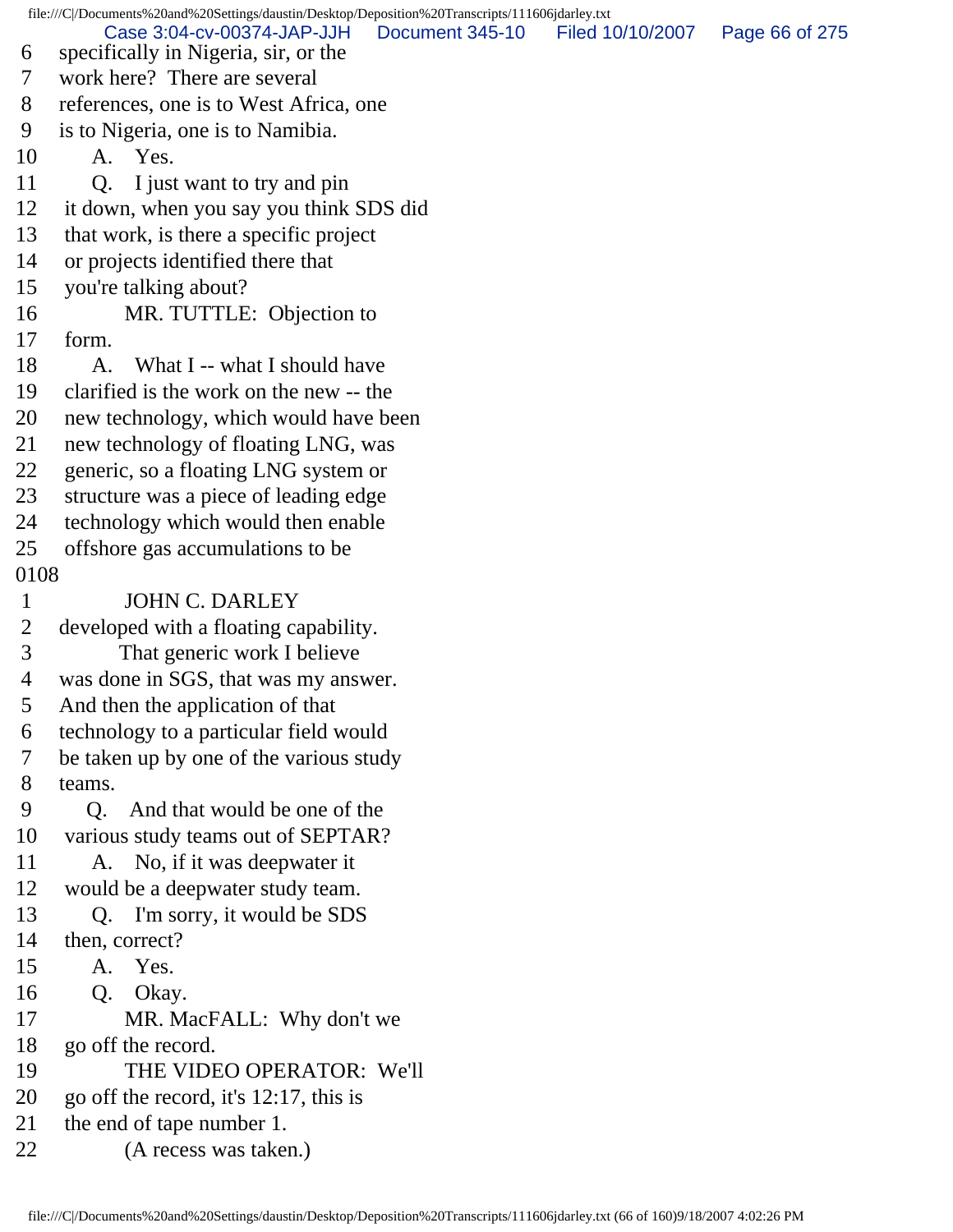file:///C|/Documents%20and%20Settings/daustin/Desktop/Deposition%20Transcripts/111606jdarley.txt 23 THE VIDEO OPERATOR: Back on 24 the record, it's 12:27, this is tape 2. 25 O. Mr. Darley, if I could ask 0109 1 JOHN C. DARLEY 2 you to turn your attention now, sir, to 3 the page ending in Bates number 718. 4 A. Yes, I have it. 5 Q. At the top of the page is a 6 caption "2001 deepwater business plan 7 projects for 2002." Do you see that, 8 sir? 9 A. Yes. 10 Q. Were you involved in the 11 creation of the deepwater business plan 12 during that same time period, 2001? 13 A. I was not involved directly 14 in the creation of the plan, no. 15 Q. Were you involved 16 indirectly? 17 A. I was involved in reviewing 18 the plan. 19 Q. Who prepared the deepwater 20 business plan? 21 A. The deepwater business 22 organization. 23 Q. Was that within SDS? 24 A. That's correct. 25 Q. Beneath that caption appears 0110 1 JOHN C. DARLEY 2 two categories, base and option. Do 3 you see that those, sir? 4 A. I do. 5 Q. Okay. Can you describe for 6 me the difference between those two? 7 A. I simply have to assume that 8 base is a base project and option is an 9 optional project. 10 Q. Under the base projects the 11 first country shown is Angola and there 12 are specific projects that are listed 13 beneath that. The first one is Block Case 3:04-cv-00374-JAP-JJH Document 345-10 Filed 10/10/2007 Page 67 of 275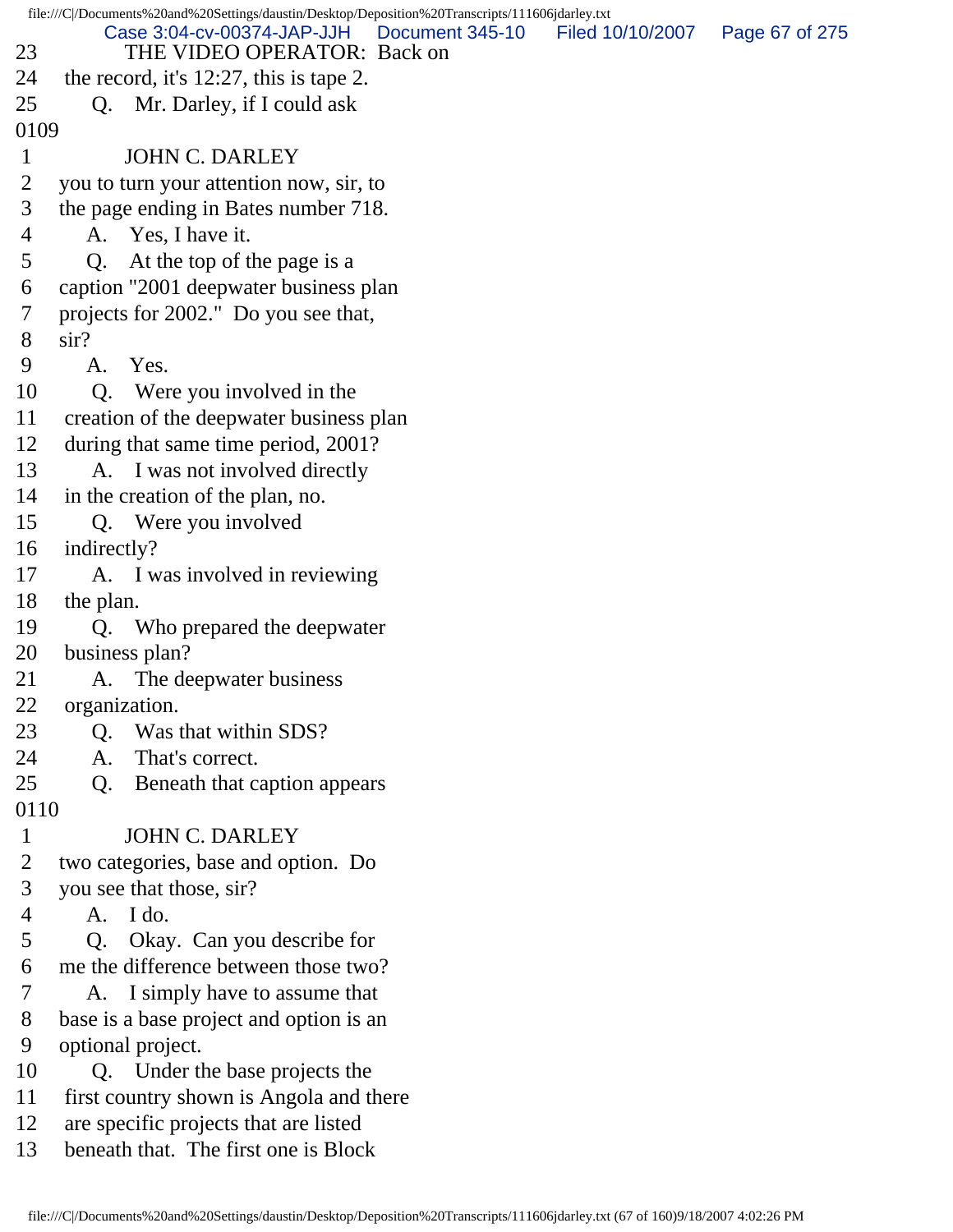file:///C|/Documents%20and%20Settings/daustin/Desktop/Deposition%20Transcripts/111606jdarley.txt 14 18 development, greater Plutonio area. 15 Do you see that, sir? 16 A. I do. 17 Q. Do you recall that project? 18 A. Yes, I do. 19 Q. It's also shown as under the 20 category of option. Do you see that, 21 sir? 22 A. Yes, I do. 23 Q. Do you know why it would be 24 shown in both places? 25 A. Well, under the Angola it's 0111 1 JOHN C. DARLEY 2 shown as Block 18 development. 3 Q. I see. 4 A. Under the option it's shown 5 as Block 18 outside the greater 6 Plutonio area. 7 Q. Thank you. The next one for 8 Angola is Block 34. Okay, and again, 9 it's shown in both places. And as an 10 option under the category options. Do 11 you recall the Block 34 project? 12 A. Not in any detail, no. 13 Q. Do you recall it generally? 14 A. It was one of the deepwater 15 blocks in Angola. 16 Q. So I take it then that you 17 don't have any further information 18 about those two listings? 19 A. No, I'm sorry. 20 Q. Okay. Brazil, slowly but 21 surely we're getting through the 22 various projects, I believe we talked 23 about BC-10. The first one shown under 24 Brazil however is BC-2. Do you see 25 that, sir? 0112 1 JOHN C. DARLEY 2 A. Yes, I do. 3 Q. Do you recall that being a 4 SDS project? Withdrawn. Case 3:04-cv-00374-JAP-JJH Document 345-10 Filed 10/10/2007 Page 68 of 275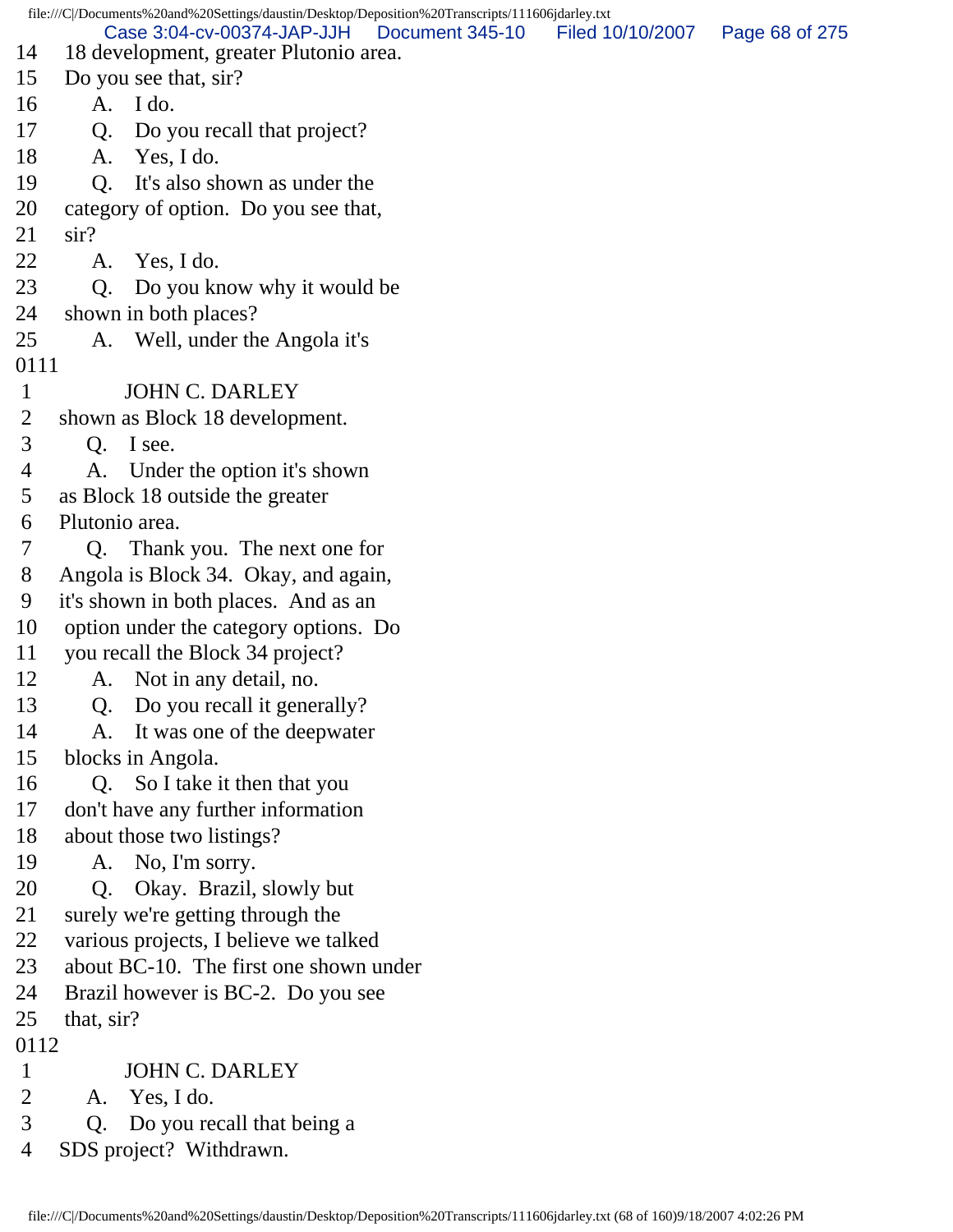file:///C|/Documents%20and%20Settings/daustin/Desktop/Deposition%20Transcripts/111606jdarley.txt 5 Do you recall that being a 6 project in Brazil that SDS worked on? 7 A. I don't recall -- 8 MR. TUTTLE: Objection to 9 form. 10 A. Sorry. I don't recall the 11 specifics of the project, no. 12 Q. Do you recall the project 13 generally? 14 A. That there were a number of 15 blocks as I've mentioned earlier in the 16 Brazil deepwater of which SDS worked on 17 the exploration opportunities in those 18 blocks. I can take it that this was 19 one of them, but I don't remember the 20 specifics of this -- of this block. 21 Q. And instead of going through 22 each of them separately, is your answer 23 with respect to the remaining blocks in 24 Brazil the same as it would have been 25 BC-2 -- the same as it was for BC-2, 0113 1 JOHN C. DARLEY 2 I'm sorry? 3 A. Again, I don't recall what 4 each of these blocks are, particularly 5 the Cousteau High, it doesn't ring a 6 bell at all. And SBEP corporate, I'm 7 not sure what that would cover, whether 8 there are particular blocks that would 9 be blocks in the Brazilian offshore in 10 the deepwater, those would have been 11 worked by SDS. 12 Q. The next country shown is 13 Egypt and it says NEMED Firm. Do you 14 see that, sir? 15 A. I do. 16 Q. Do you recall that project? 17 A. Yes, I recall the project. 18 Q. Do you recall that SDS 19 worked on that project? 20 A. Yes, SDS worked on the NEMED 21 project. Case 3:04-cv-00374-JAP-JJH Document 345-10 Filed 10/10/2007 Page 69 of 275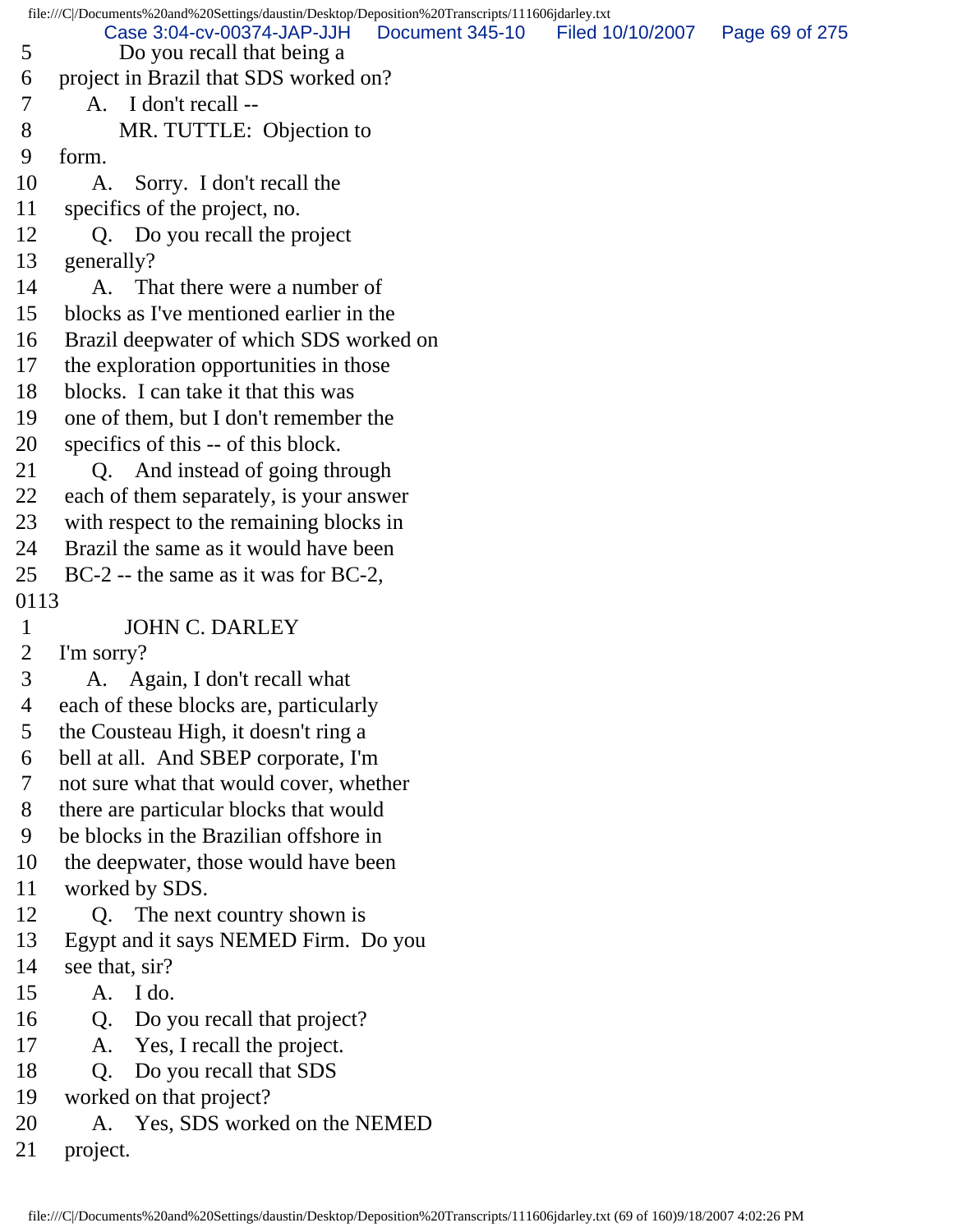file:///C|/Documents%20and%20Settings/daustin/Desktop/Deposition%20Transcripts/111606jdarley.txt 22 Q. Could you describe for me 23 the work that SDS did in connection 24 with the NEMED project? 25 A. This is 2001-2002. At that 0114 1 JOHN C. DARLEY 2 time the project was in the exploration 3 phase, so the work of SDS would have 4 been identifying opportunities, 5 locations to drill exploration wells. 6 Q. Do you recall if there was 7 any production subsequently out of the 8 NEMED field? 9 A. No, there is no production 10 as yet from NEMED, to my knowledge. 11 Q. The next country shown is 12 Gabon and it shows several different 13 projects. The first one is AM2000 UCF. 14 Do you see that, sir? 15 A. I do. 16 Q. Do you recall that project? 17 A. I'm sorry, I don't recall 18 any of those Gabon projects. 19 Q. Fair enough. Next country 20 shown is Malaysia and the various 21 projects shown beneath there, one of 22 which is Rhino. The first one is Block 23 G: Limbayong. Do you see that? 24 A. I do. 25 Q. Do you recall SDS working on 0115 1 JOHN C. DARLEY 2 that project, sir? 3 A. No. 4 Q. How about the next one, 5 Block G: Morongo? 6 A. No. 7 Q. We talked about Rhino a 8 little bit earlier and I take it you 9 have no recollection of that? 10 A. No. 11 Q. The next one is Morocco 12 Rimella which we talked about a little Case 3:04-cv-00374-JAP-JJH Document 345-10 Filed 10/10/2007 Page 70 of 275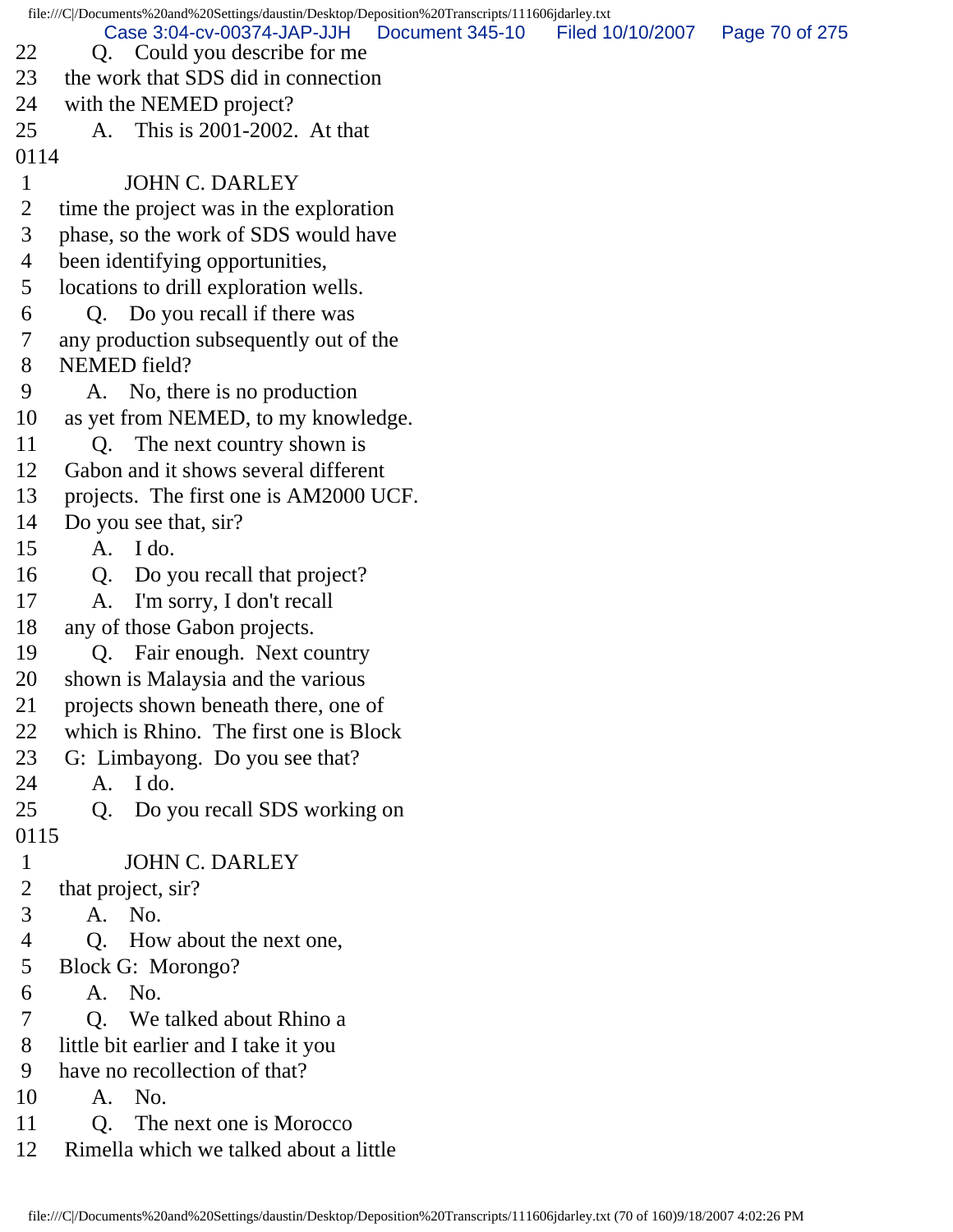|                |                | file:///C//Documents%20and%20Settings/daustin/Desktop/Deposition%20Transcripts/111606jdarley.txt |                 |                  |                |
|----------------|----------------|--------------------------------------------------------------------------------------------------|-----------------|------------------|----------------|
| 13             | bit.           | Case 3:04-cv-00374-JAP-JJH                                                                       | Document 345-10 | Filed 10/10/2007 | Page 71 of 275 |
| 14             | A.             | Mm-hmm.                                                                                          |                 |                  |                |
| 15             | Q.             | Do you recall if reserves                                                                        |                 |                  |                |
| 16             |                | were ultimately booked in Rimella?                                                               |                 |                  |                |
| 17             |                | A. No, they were not, because                                                                    |                 |                  |                |
| 18             |                | the exploration wells did not find                                                               |                 |                  |                |
| 19             |                | hydrocarbons, or did not find                                                                    |                 |                  |                |
| 20             |                | commercial hydrocarbons.                                                                         |                 |                  |                |
| 21             | Q.             | The next country beneath                                                                         |                 |                  |                |
| 22             |                | Morocco is Nigeria, specifically                                                                 |                 |                  |                |
| 23             |                | SNEPCO, which is one of the two OUs in                                                           |                 |                  |                |
| 24             |                | Nigeria, correct?                                                                                |                 |                  |                |
| 25             |                | A. Yes.                                                                                          |                 |                  |                |
| 0116           |                |                                                                                                  |                 |                  |                |
| $\mathbf{1}$   |                | <b>JOHN C. DARLEY</b>                                                                            |                 |                  |                |
| $\overline{2}$ |                | Q. We've talked about most of                                                                    |                 |                  |                |
| 3              |                | these projects, but there are a few,                                                             |                 |                  |                |
| 4              |                | which I don't believe we have.                                                                   |                 |                  |                |
| 5              | A.             | Right.                                                                                           |                 |                  |                |
| 6              | Q.             | First there's a distinction                                                                      |                 |                  |                |
| 7              |                | here between Erha Deep and Erha South.                                                           |                 |                  |                |
| 8              |                | Do you see that, sir?                                                                            |                 |                  |                |
| 9              |                | $A.$ I do.                                                                                       |                 |                  |                |
| 10             |                | Q. Were those two separate                                                                       |                 |                  |                |
| 11             |                | fields or projects?                                                                              |                 |                  |                |
| 12             |                | A. I believe they were separate                                                                  |                 |                  |                |
| 13             | fields, yes.   |                                                                                                  |                 |                  |                |
| 14             |                | Q. Do you recall the work that                                                                   |                 |                  |                |
| 15             |                | SDS did on those fields?                                                                         |                 |                  |                |
| 16             |                | A. I think as I mentioned                                                                        |                 |                  |                |
| 17             |                | earlier, SDS would do work in support                                                            |                 |                  |                |
| 18             |                | of SNEPCO as the operator to allow                                                               |                 |                  |                |
| 19             |                | SNEPCO to exercise its joint venture                                                             |                 |                  |                |
| 20             |                | activities in the Erha joint venture.                                                            |                 |                  |                |
| 21             | Q.             | How about Oberan?                                                                                |                 |                  |                |
| 22             | A.             | Oberan I don't recall.                                                                           |                 |                  |                |
| 23             | Q.             | And ultra deepwater block                                                                        |                 |                  |                |
| 24             | <b>OPL245?</b> |                                                                                                  |                 |                  |                |
| 25             |                | A. I do recall there was a                                                                       |                 |                  |                |
| 0117           |                |                                                                                                  |                 |                  |                |
| $\mathbf{1}$   |                | <b>JOHN C. DARLEY</b>                                                                            |                 |                  |                |
| $\overline{2}$ |                | block in the Nigerian deepwater OPL245,                                                          |                 |                  |                |
| 3              | yes.           |                                                                                                  |                 |                  |                |
|                |                |                                                                                                  |                 |                  |                |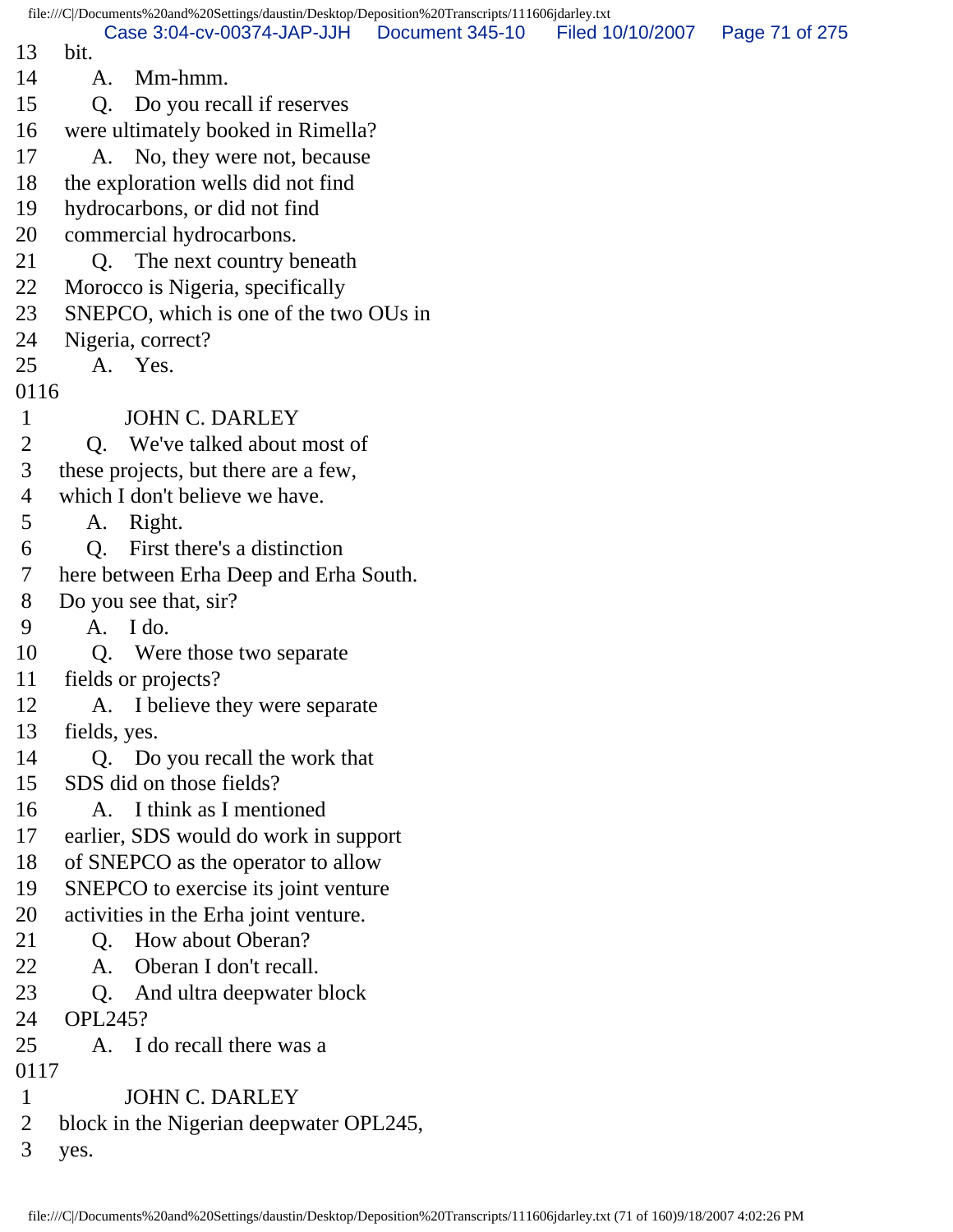file:///C|/Documents%20and%20Settings/daustin/Desktop/Deposition%20Transcripts/111606jdarley.txt 4 Q. Do you recall the work that 5 SDS did in connection with that block 6 -- with that project, I'm sorry? 7 A. No. 8 Q. The next listing is 9 unallocated overheads. Do you see 10 that, sir? 11 A. I do. 12 Q. Do you know what that refers 13 to? 14 A. No. 15 Q. Actually, I guess above it 16 I'm not sure if it's part of the 17 reference to OPL245 or not, there's a 18 word acquisition. Do you know what 19 that refers to? 20 A. I don't know. 21 Q. On the right-hand column 22 underneath Nigeria appears Bolia. Do 23 you see that, sir? 24 A. I do. 25 Q. Are you familiar with that 0118 1 JOHN C. DARLEY 2 project? 3 A. Reasonably familiar. 4 Q. And could you describe it 5 generally for me? 6 A. It's a deepwater project 7 offshore Nigeria. 8 Q. And SDS -- withdrawn. Did 9 SDS do work in connection with that 10 project? 11 A. SDS worked on Bolia, yes. 12 Q. Could you describe generally 13 again what kind of work they did in 14 connection with Bolia? 15 A. Yes. They were working 16 again in support of requests from 17 SNEPCO in the development planning of 18 Bolia. As I recall, Shell SNEPCO was 19 not the operator of Bolia, and 20 therefore, the work was done to allow Case 3:04-cv-00374-JAP-JJH Document 345-10 Filed 10/10/2007 Page 72 of 275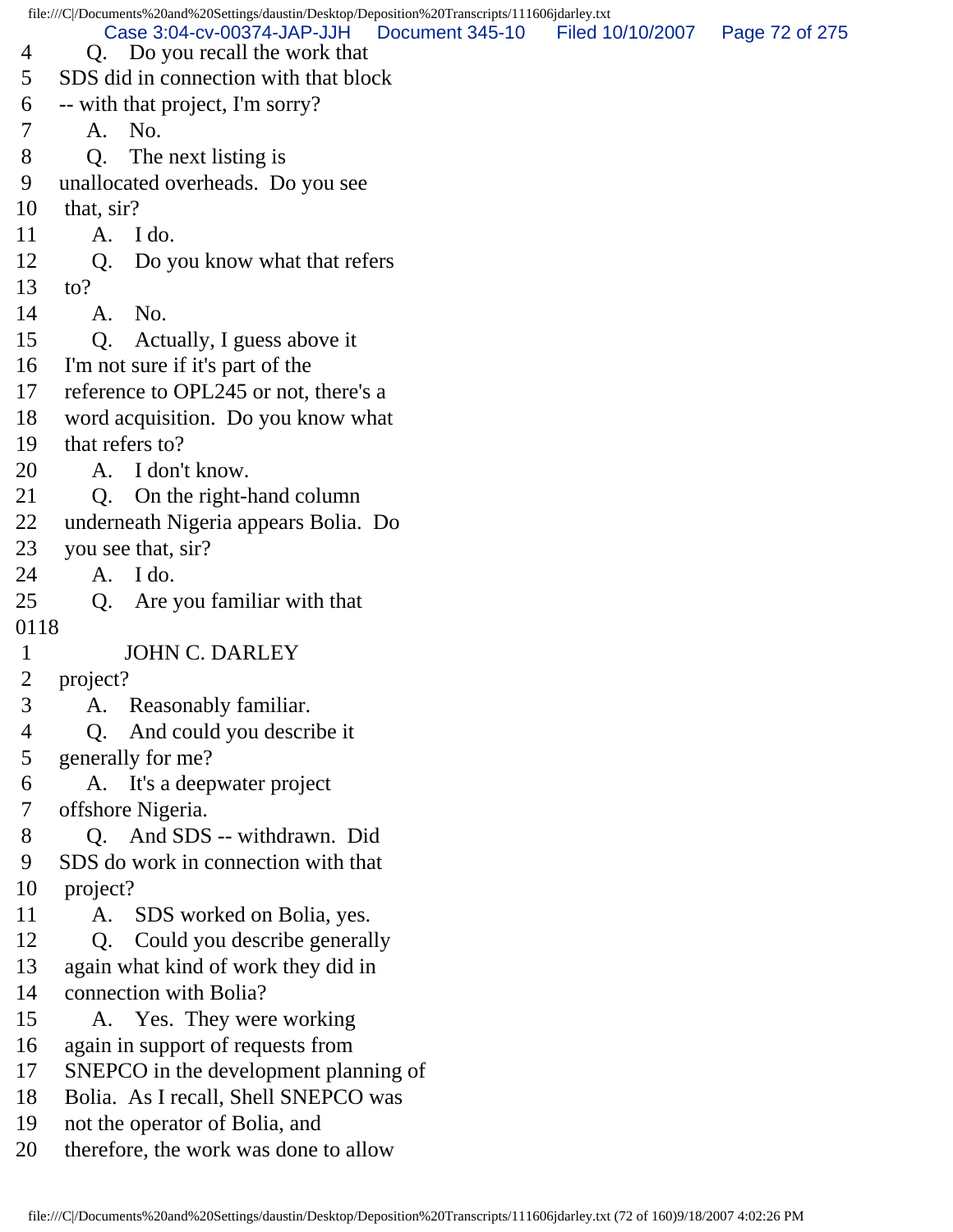|                | file:///C /Documents%20and%20Settings/daustin/Desktop/Deposition%20Transcripts/111606jdarley.txt |                  |                |
|----------------|--------------------------------------------------------------------------------------------------|------------------|----------------|
| 21             | Case 3:04-cv-00374-JAP-JJH<br>Document 345-10<br>SNEPCO to exercise its joint venture            | Filed 10/10/2007 | Page 73 of 275 |
| 22             | accountability.                                                                                  |                  |                |
| 23             | Q. Do you recall if SDS                                                                          |                  |                |
| 24             | actually drafted a field development                                                             |                  |                |
| 25             | plan in connection with Bolia?                                                                   |                  |                |
| 0119           |                                                                                                  |                  |                |
| $\mathbf{1}$   | <b>JOHN C. DARLEY</b>                                                                            |                  |                |
| $\overline{2}$ | A. I don't recall.                                                                               |                  |                |
| 3              | How about Bonga West as<br>Q.                                                                    |                  |                |
| 4              | opposed to Bonga Southwest, do you                                                               |                  |                |
| 5              | remember that project, sir?                                                                      |                  |                |
| 6              | Bonga West is a separate<br>A.                                                                   |                  |                |
| 7              | accumulation.                                                                                    |                  |                |
| 8              | SDS work on that project?<br>Q.                                                                  |                  |                |
| 9              | MR. TUTTLE: Objection to                                                                         |                  |                |
| 10             | form.                                                                                            |                  |                |
| 11             | MR. MacFALL: I could say                                                                         |                  |                |
| 12             | did SDS.                                                                                         |                  |                |
| 13             | MR. TUTTLE: I thought you                                                                        |                  |                |
| 14             | just said SDS worked on that project.                                                            |                  |                |
| 15             | MR. MacFALL: I'm sorry, my                                                                       |                  |                |
| 16             | voice trailed off. Withdrawn.                                                                    |                  |                |
| 17             | Q. Did SDS work on that                                                                          |                  |                |
| 18             | project?                                                                                         |                  |                |
| 19             | MR. TUTTLE: I wasn't sure                                                                        |                  |                |
| 20             | that was a question.                                                                             |                  |                |
| 21             | A. Yes.                                                                                          |                  |                |
| 22             | Q <sub>r</sub><br>I thought that might be it.                                                    |                  |                |
| 23             | Thank you.                                                                                       |                  |                |
| 24             | MR. TUTTLE: I was going to                                                                       |                  |                |
| 25             | swear you in.                                                                                    |                  |                |
| 0120           |                                                                                                  |                  |                |
| $\mathbf{1}$   | <b>JOHN C. DARLEY</b>                                                                            |                  |                |
| $\overline{2}$ | Q. Look at the next one, Doro                                                                    |                  |                |
| 3              | floating LNG. Was that one of the                                                                |                  |                |
| 4              | FLNGs that we were speaking about                                                                |                  |                |
| 5              | earlier?                                                                                         |                  |                |
| 6              | That is correct.<br>A.                                                                           |                  |                |
| 7              | The next one is Doro<br>O.                                                                       |                  |                |
| 8              | South-East (oil rims). Do you recall                                                             |                  |                |
| 9              | that, sir?                                                                                       |                  |                |
| 10             | A. I recall in general terms a                                                                   |                  |                |
| 11             | Doro accumulation in the deepwater                                                               |                  |                |
|                |                                                                                                  |                  |                |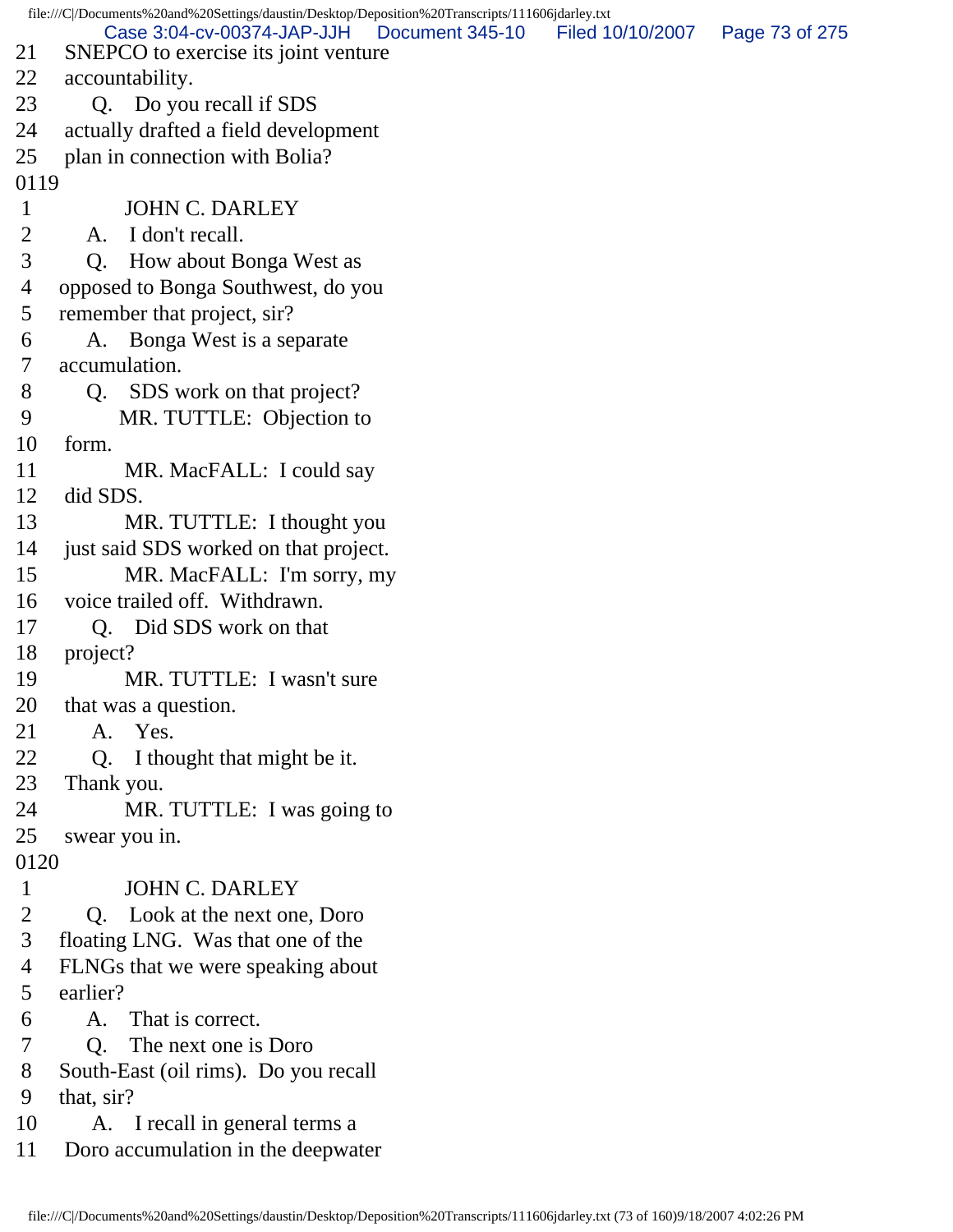file:///C|/Documents%20and%20Settings/daustin/Desktop/Deposition%20Transcripts/111606jdarley.txt 12 offshore Nigeria. I don't recall the 13 detail. 14 Q. Do you recall if SDS did 15 work in connection with that project? 16 A. Yes, they did. 17 Q. Again, I'm not sure, I 18 believe these are together, it says 19 ultra deepwater block and then I 20 believe it continues OPL 248/OPL 256 21 acquisition. Do you see that, sir? Do 22 you recall those two -- 23 A. Not the specifics of those 24 two blocks, no. 25 Q. How about the next one, 0121 1 JOHN C. DARLEY 2 ultra deepwater OPL 250? 3 A. Again, these are offshore 4 Nigeria deepwater blocks, but I don't 5 recall specifics. 6 Q. Okay. The next country 7 shown is Norway. And it says new E&A 8 deepwater licenses. Do you see that, 9 sir? Do you recall if SDS did work in 10 connection with Norway? 11 A. Not -- not to my 12 recollection. Not to my recollection. 13 Q. Are you familiar with a 14 reference to E&A Open Area SH3? 15 A. No. 16 MR. MacFALL: Why don't we 17 go off the record. 18 THE VIDEO OPERATOR: We'll 19 go off the record, it's 12:38, this is 20 tape 2. 21 (Lunch recess: 12:38 p.m.) 22 23 24 25 0122 1 JOHN C. DARLEY 2 A F T E R N O O N S E S S I O N Case 3:04-cv-00374-JAP-JJH Document 345-10 Filed 10/10/2007 Page 74 of 275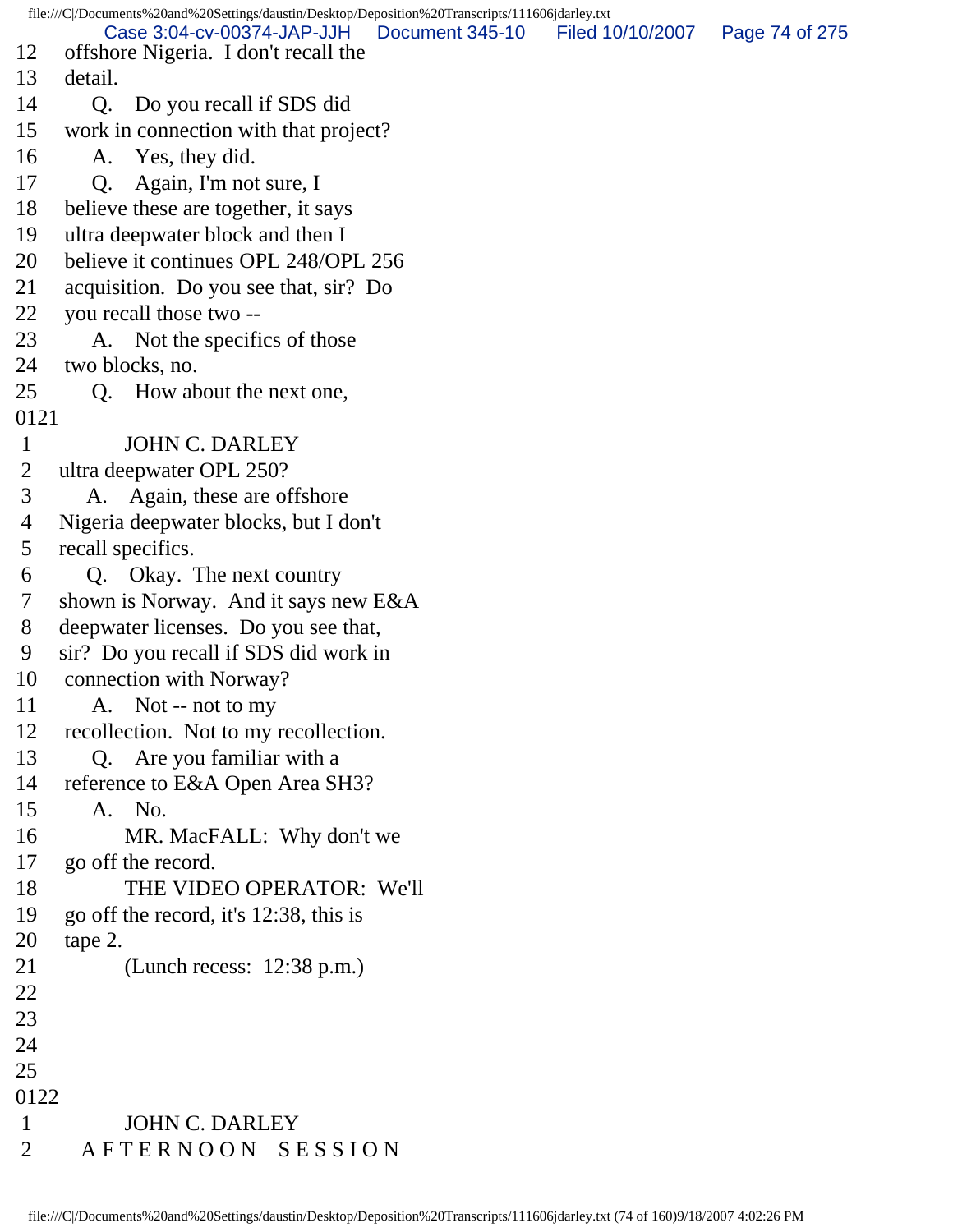file:///C|/Documents%20and%20Settings/daustin/Desktop/Deposition%20Transcripts/111606jdarley.txt 3 1:32 p.m. 4 THE VIDEO OPERATOR: Back on 5 the record, it's 1:32, this is tape 2. 6 JOHN C. DARLEY, 7 resumed, having been previously duly 8 sworn, was examined and testified 9 further as follows: 10 CONTINUED EXAMINATION 11 BY MR. MacFALL: 12 Q. Good afternoon, Mr. Darley. 13 A. Good afternoon. 14 Q. I'd like to ask you a few 15 followup questions if I might about the 16 structure and organization of various 17 businesses or entities within EPT. Now 18 you had mentioned that SEPTAR 19 maintained two offices, one in Rijswijk 20 and one in Houston. Was there somebody 21 who was the head of or was in charge of 22 SEPTAR as an organization? 23 A. Yes, there was. 24 Q. And during the time period 25 2001 to 2004 could you identify that 0123 1 JOHN C. DARLEY 2 individual or those individuals for me? 3 A. Initially Paul Sullivan was 4 the manager of SEPTAR. And following 5 Paul, Paul Ching took over, but that 6 was at the time that we then made the 7 change that I mentioned earlier where 8 the study teams were brought into a 9 group called EPT Solutions, so when 10 that happened, Paul Ching took on the 11 R&D organization and a gentleman by the 12 name of Karl Stigter took on the EPT 13 Solutions group. 14 Q. Because they were in 15 geographically disparate locations, was 16 there somebody who was the head of or 17 in charge of the Houston and Rijswijk 18 office? Let me rephrase that. Was 19 there somebody who was the head of the Case 3:04-cv-00374-JAP-JJH Document 345-10 Filed 10/10/2007 Page 75 of 275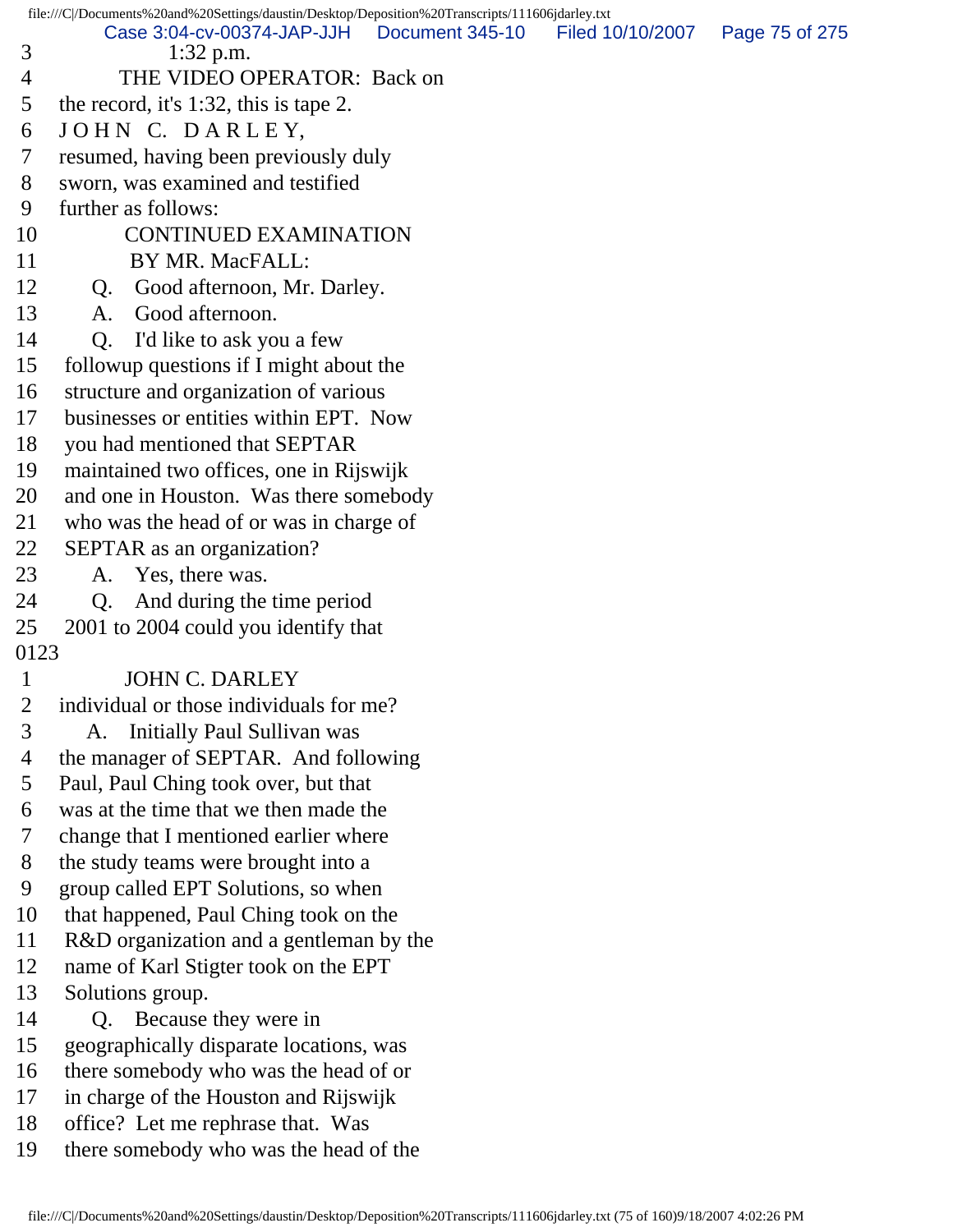file:///C|/Documents%20and%20Settings/daustin/Desktop/Deposition%20Transcripts/111606jdarley.txt 20 Rijswijk office? 21 A. In 2001 Paul Sullivan had 22 his office in Rijswijk, so he was 23 looking after the activities of SEPTAR 24 in Rijswijk. But he spent quite some 25 time in the Houston office too where he 0124 1 JOHN C. DARLEY 2 would also look after the activities of 3 SEPTAR in Houston. 4 Q. Are you familiar with an 5 individual named Ian Percival? 6 A. Yes. 7 Q. Could you identify Mr. 8 Percival for me? 9 A. In 2001 Ian Percival was, or 10 shortly thereafter was the manager 11 responsible for the study group which 12 came under the acronym AGI, if I recall 13 correctly, which was the study group 14 based in Rijswijk. 15 Q. Did Mr. Percival have a 16 counterpart in Houston? 17 A. I'm trying to recall because 18 it was a group in Houston, a study 19 group in Houston. I can't recall who 20 the manager of that group was, I'm 21 sorry. 22 Q. Are you familiar with an 23 individual named Lyle Henderson? 24 A. Yes. 25 Q. Could you please identify 0125 1 JOHN C. DARLEY 2 Mr. Henderson for me? 3 A. Yes, Lyle Henderson was a 4 senior reservoir engineer in the 5 Houston Bellaire organization. 6 Q. When you say the Bellaire 7 organization, you're referring to the 8 Bellaire Technology Center? 9 A. The Bellaire Technology 10 Center, yes. Case 3:04-cv-00374-JAP-JJH Document 345-10 Filed 10/10/2007 Page 76 of 275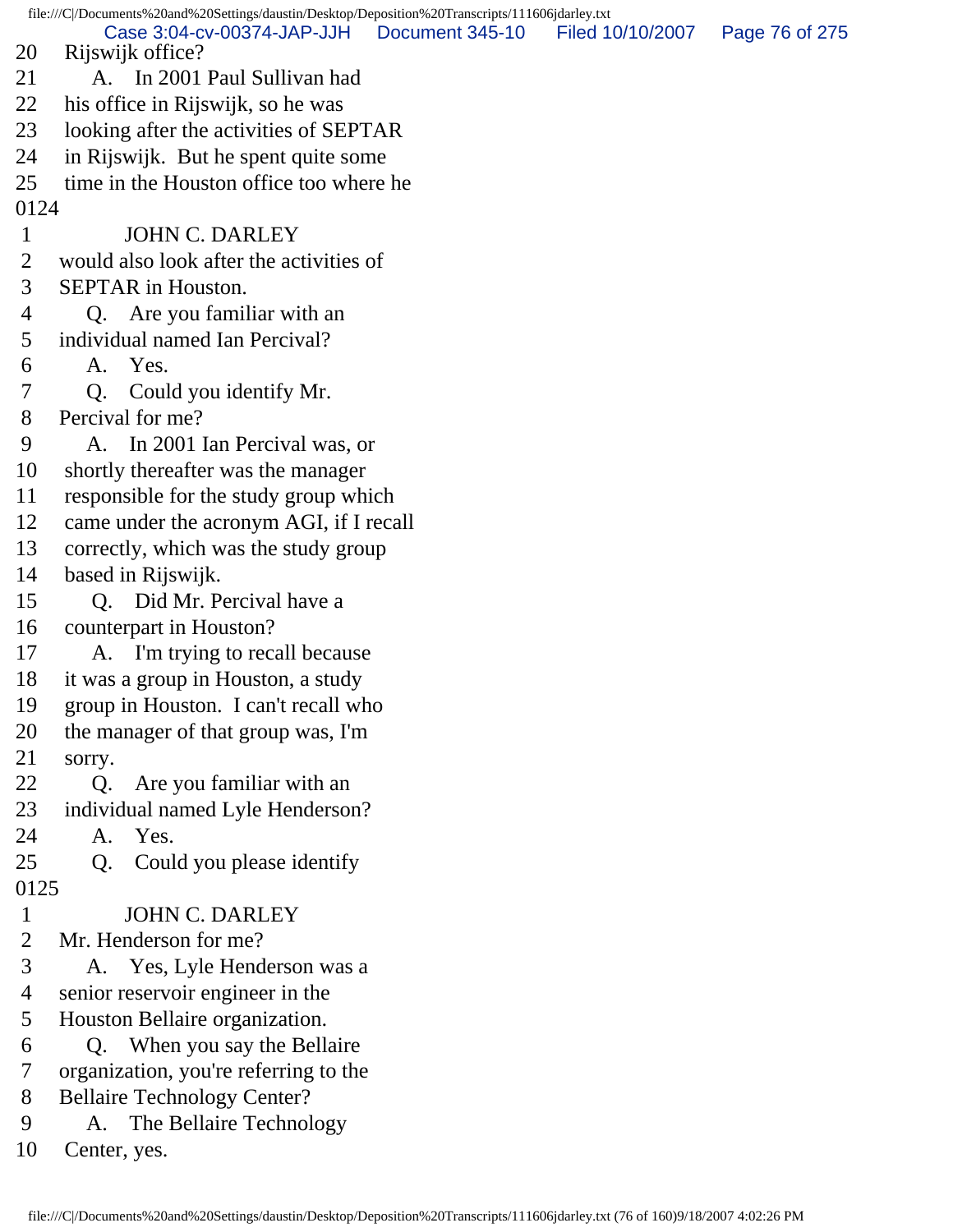file:///C|/Documents%20and%20Settings/daustin/Desktop/Deposition%20Transcripts/111606jdarley.txt 11 Q. Did Mr. Henderson hold any 12 title within SEPTAR other than senior 13 petroleum engineer? 14 A. Reservoir engineer. 15 Q. Reservoir engineer, I'm 16 sorry. 17 A. I'm trying to recall whether 18 or not he was at that time managing the 19 activities of the Bellaire study group, 20 and I just don't recall to be quite 21 honest. 22 Q. Do you remember if there 23 came a time -- withdrawn. 24 By at that time are you 25 referring specifically to 2001 or -- 0126 1 JOHN C. DARLEY 2 A. Correct, 2001, yes. 3 Q. Do you recall if there came 4 a time when Mr. Henderson did manage 5 the study group in Houston? 6 A. No. He was the leader of 7 some of the studies. 8 Q. I see. 9 A. But whether he ever managed 10 the group as a totality, I just don't 11 recall. 12 Q. Okay. Thank you. 13 Do you recall specifically 14 any of the studies that Mr. Henderson 15 worked on? 16 A. Yes, I can recall some of 17 the studies that he worked on. 18 Q. Could you identify those for 19 me, please. 20 A. The one that comes most 21 immediately to mind was a study that 22 was done on the tight gas reservoirs in 23 the United States. 24 O. Any others? 25 A. Mr. Henderson I think was 0127 1 JOHN C. DARLEY Case 3:04-cv-00374-JAP-JJH Document 345-10 Filed 10/10/2007 Page 77 of 275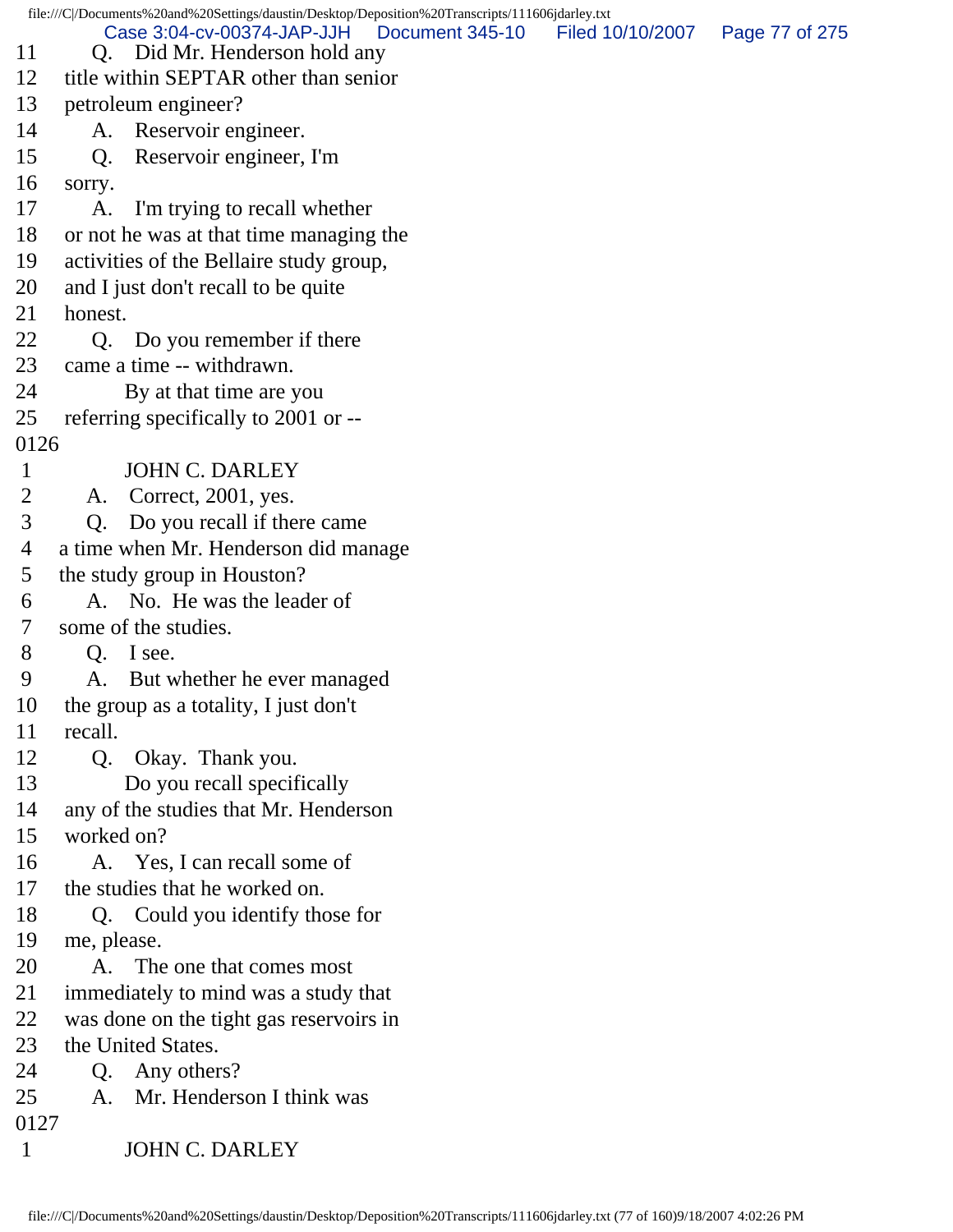file:///C|/Documents%20and%20Settings/daustin/Desktop/Deposition%20Transcripts/111606jdarley.txt 2 also involved in some of the enhanced 3 oil recovery studies which were 4 undertaken in Oman which I mentioned. 5 Q. In addition to the two that 6 you've identified, can you recall any 7 others? 8 A. No, I can't recall any other 9 studies. 10 Q. Okay. Specifically with 11 respect to the enhanced oil recovery 12 studies done in Oman, I believe you 13 said you thought that Mr. Henderson was 14 involved in some of those studies. Do 15 you recall that he was involved in more 16 than one? 17 A. There was a program of work 18 which was undertaken for Oman which 19 looked at the opportunities for 20 enhanced oil recovery in Oman. I think 21 that was a project which came under the 22 acronym T 50, being the target to 23 recover 50 percent of the hydrocarbons 24 in place. 25 There were a number of 0128 1 JOHN C. DARLEY 2 studies undertaken within that 3 framework, a number of fields were 4 studied within that framework. 5 Those studies of course were 6 all, as is the nature of enhanced oil 7 recovery studies I explained this 8 morning, were very much long-term 9 studies, looking at the future 10 development of those resources in the 11 five, ten, 20, 30 year time frame. 12 Expertise in those areas I think was 13 vested with Lyle Henderson and he was 14 able to advise on those. 15 Q. Do you recall any of the 16 specific projects or fields that were 17 the subject of the EOR studies 18 conducted by Mr. Henderson amongst Case 3:04-cv-00374-JAP-JJH Document 345-10 Filed 10/10/2007 Page 78 of 275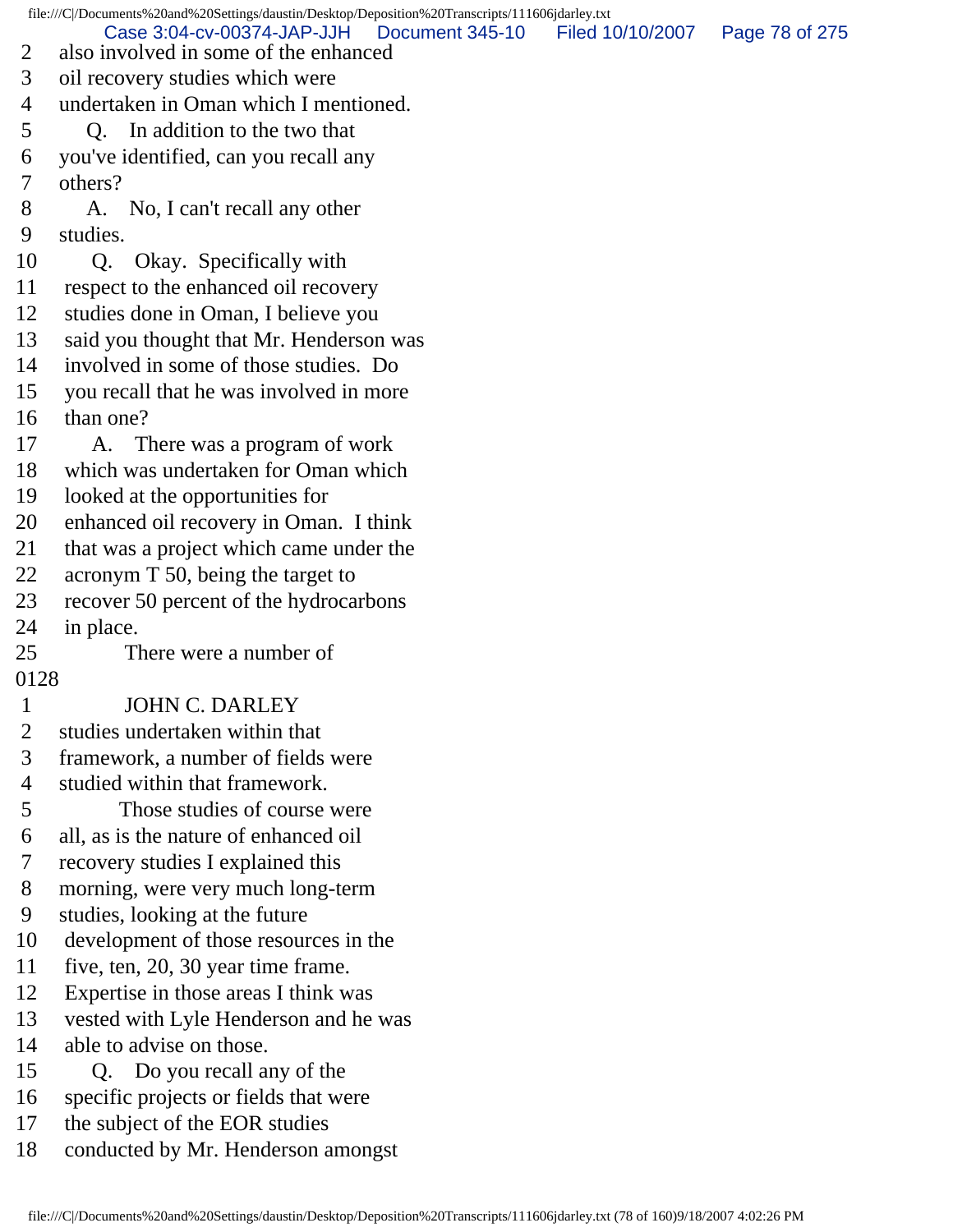file:///C|/Documents%20and%20Settings/daustin/Desktop/Deposition%20Transcripts/111606jdarley.txt 19 others? 20 A. No, I'm sorry, I wouldn't 21 know -- I can recall a number of the 22 fields that were studied, but I 23 wouldn't be able to say whether Lyle 24 Henderson was involved in that 25 particular field study. 0129 1 JOHN C. DARLEY 2 Q. Do you recall approximately 3 when the studies involving EOR 4 techniques in PDO were initiated? 5 A. The studies on an enhanced 6 oil recovery in Oman have been 7 undertaken a number of occasions over 8 many, many years. I as a reservoir 9 engineer worked on such studies in the 10 1970s and 1980s. So if you're 11 referring to the current studies where 12 Mr. Lyle Henderson was involved, they 13 would have evolved from earlier work 14 programs, so it's difficult to say that 15 at this point these studies started. 16 I mentioned this morning 17 that enhanced oil recovery studies 18 require a long period of gestation 19 where research work is done in 20 laboratories, analysis and sometimes 21 pilot studies are done and this was the 22 case in Oman, for example, pilot 23 projects were run in the 1980s. And 24 the results of that work then lead to 25 subsequent studies and subsequent study 0130 1 JOHN C. DARLEY 2 programs. 3 Q. Do you recall if any of the 4 EOR studies conducted in connection 5 with PDO stemmed from the falloff in 6 production, oil production in PDO? 7 A. No, I don't believe so. 8 Because as I mentioned, EOR studies 9 were initiated in the 1970s and 1980s. Case 3:04-cv-00374-JAP-JJH Document 345-10 Filed 10/10/2007 Page 79 of 275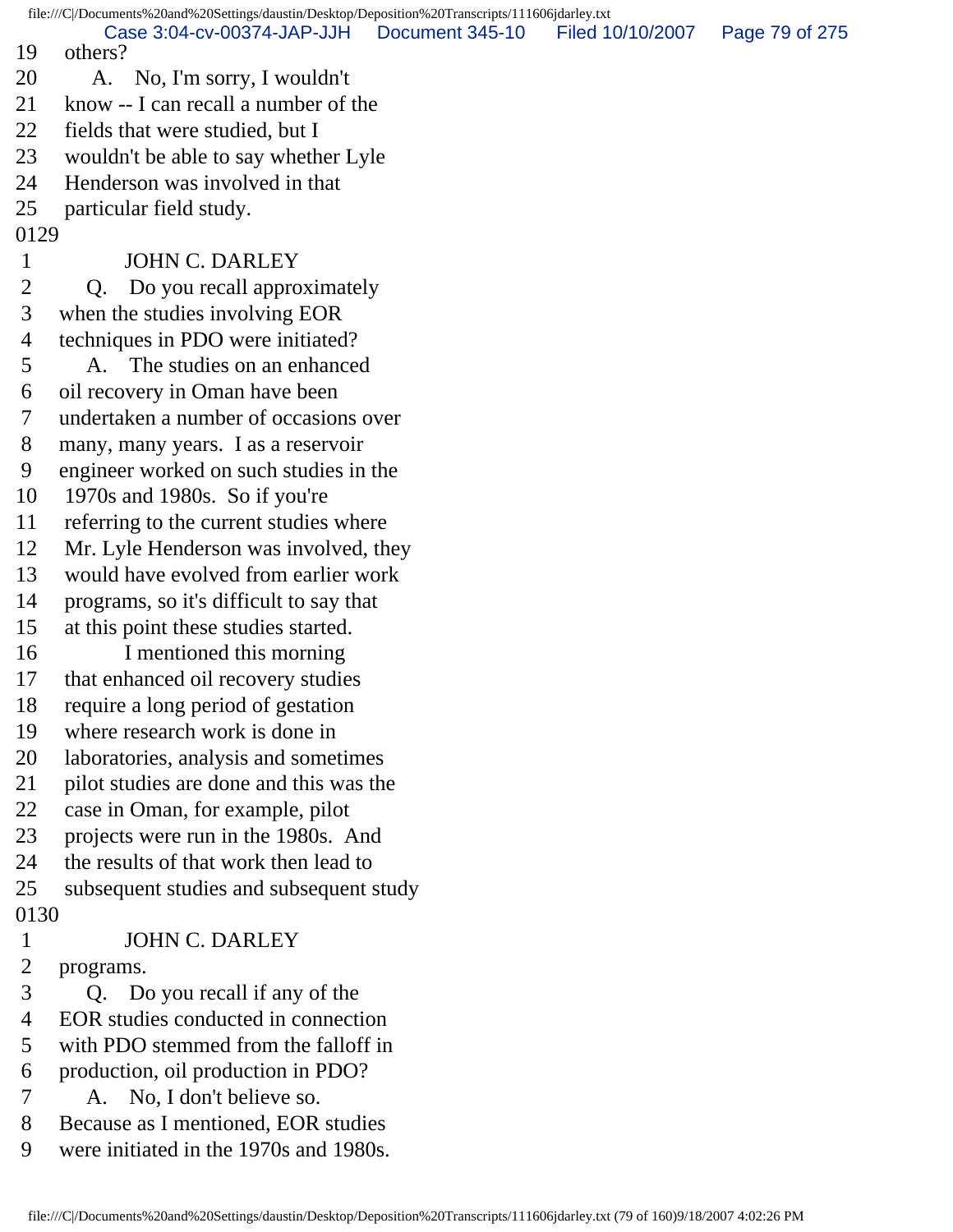file:///C|/Documents%20and%20Settings/daustin/Desktop/Deposition%20Transcripts/111606jdarley.txt 10 And through the period 1970, 1980, 11 1990, PDO did not have production 12 problems, production was growing. The 13 EOR studies were done to look at the 14 longer term opportunities for resource 15 development in the Oman fields well 16 into -- into the decades of the 21st 17 Century. So those studies were well 18 advanced over -- over many years. 19 Q. Were there additional 20 studies that were initiated at PDO, 21 additional EOR studies initiated in PDO 22 in or about -- 23 MR. TUTTLE: Objection -- 24 I'm sorry. 25 Q. I'm sorry. 0131 1 JOHN C. DARLEY 2 MR. TUTTLE: I didn't know 3 you weren't done with the question. 4 Q. In or about 2002 to 2004? 5 A. There would have been 6 additional work done in that period EOR 7 studies. But not in response to 8 production difficulties that were 9 encountered in Oman because again, as I 10 mentioned, those are studies with a 11 long-term horizon. So you certainly 12 cannot address a short-term production 13 problem by an EOR study. 14 Q. I believe you indicated that 15 as a member of ExCom, and even prior to 16 that you were aware of production 17 difficulties at PDO, correct? 18 A. I -- 19 MR. TUTTLE: Objection to 20 the form and characterization. 21 A. I mentioned that I was aware 22 of the studies, not prior to ExCom, but 23 not only in my role as ExCom, but also 24 in my role as EPT, I was made aware of 25 the study -- of the challenges in 0132 Case 3:04-cv-00374-JAP-JJH Document 345-10 Filed 10/10/2007 Page 80 of 275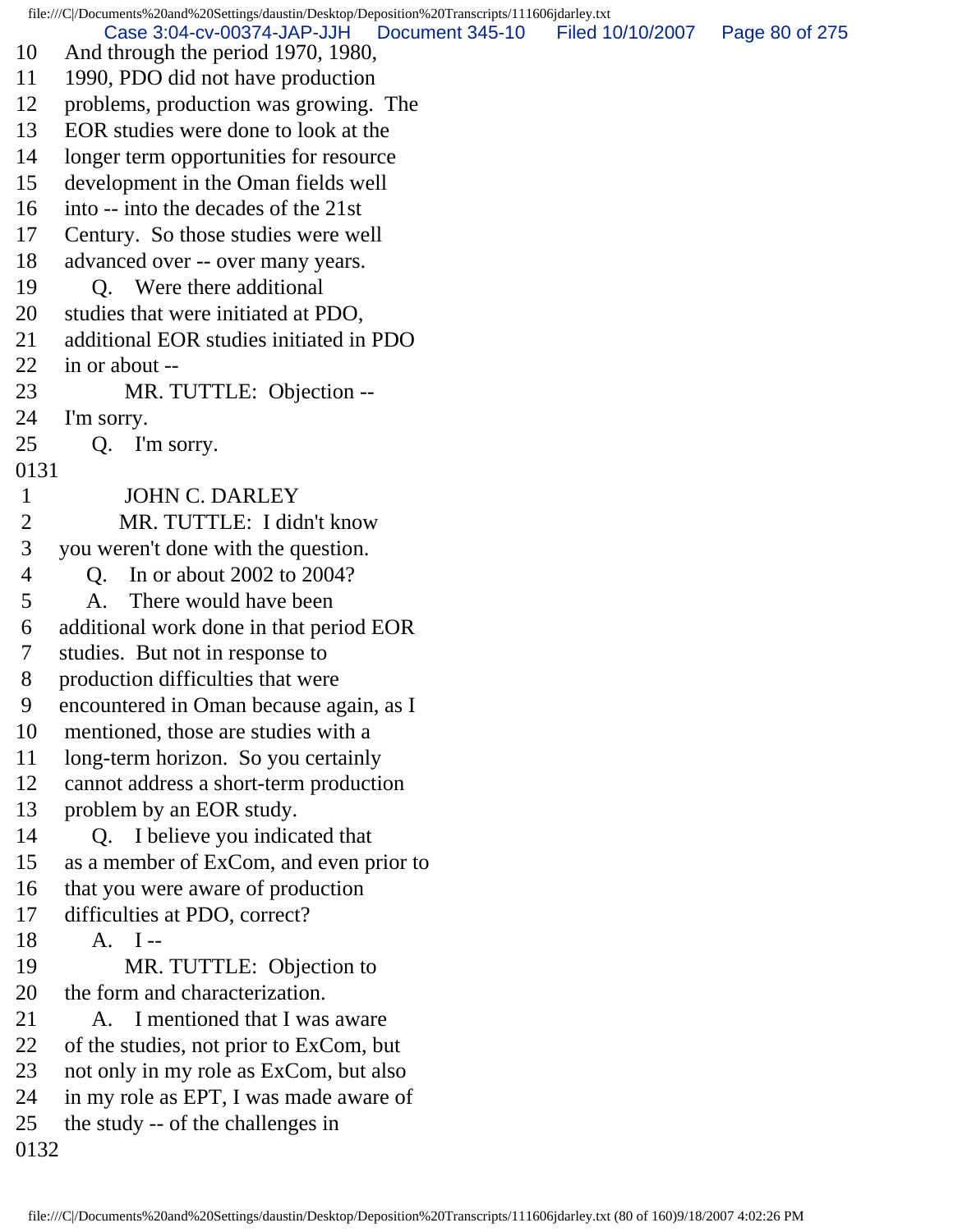file:///C|/Documents%20and%20Settings/daustin/Desktop/Deposition%20Transcripts/111606jdarley.txt 1 JOHN C. DARLEY 2 production in Oman. 3 Q. Thank you. Was EPT called 4 on to engage in any activities in an 5 effort to increase production at PDO 6 during the time period 2001 and 2004? 7 A. Yes, they were. 8 Q. Okay. And could you 9 describe those activities by EPT for 10 me? 11 A. At the beginning of 2003 a 12 number of studies were undertaken in 13 Oman itself. We deployed study teams 14 to Oman to look at opportunities for 15 shorter term developments, which would 16 have helped Oman to sustain its 17 production levels. A number of groups 18 were involved in those studies, a 19 number of individuals, both from Shell 20 but also from external consultants. 21 And those studies were undertaken in 22 the first half of 2003 and led then to 23 a further program of work. 24 Q. The work that was done by 25 Shell employees, do you recall what 0133 1 JOHN C. DARLEY 2 organization within EPT they were from? 3 A. I think they came from 4 across EPT, a number of organizations, 5 but not just organizational units so 6 much, the individuals were deployed and 7 worked in Oman. 8 Q. Do you recall if individuals 9 from the Rijswijk office of SEPTAR were 10 involved in those shorter term studies? 11 A. Yes, they were. 12 O. Okay. How about from the 13 Houston office of SEPTAR? 14 A. I believe that individuals 15 from the Houston office were also asked 16 to join those study programs in Oman, 17 yes. Case 3:04-cv-00374-JAP-JJH Document 345-10 Filed 10/10/2007 Page 81 of 275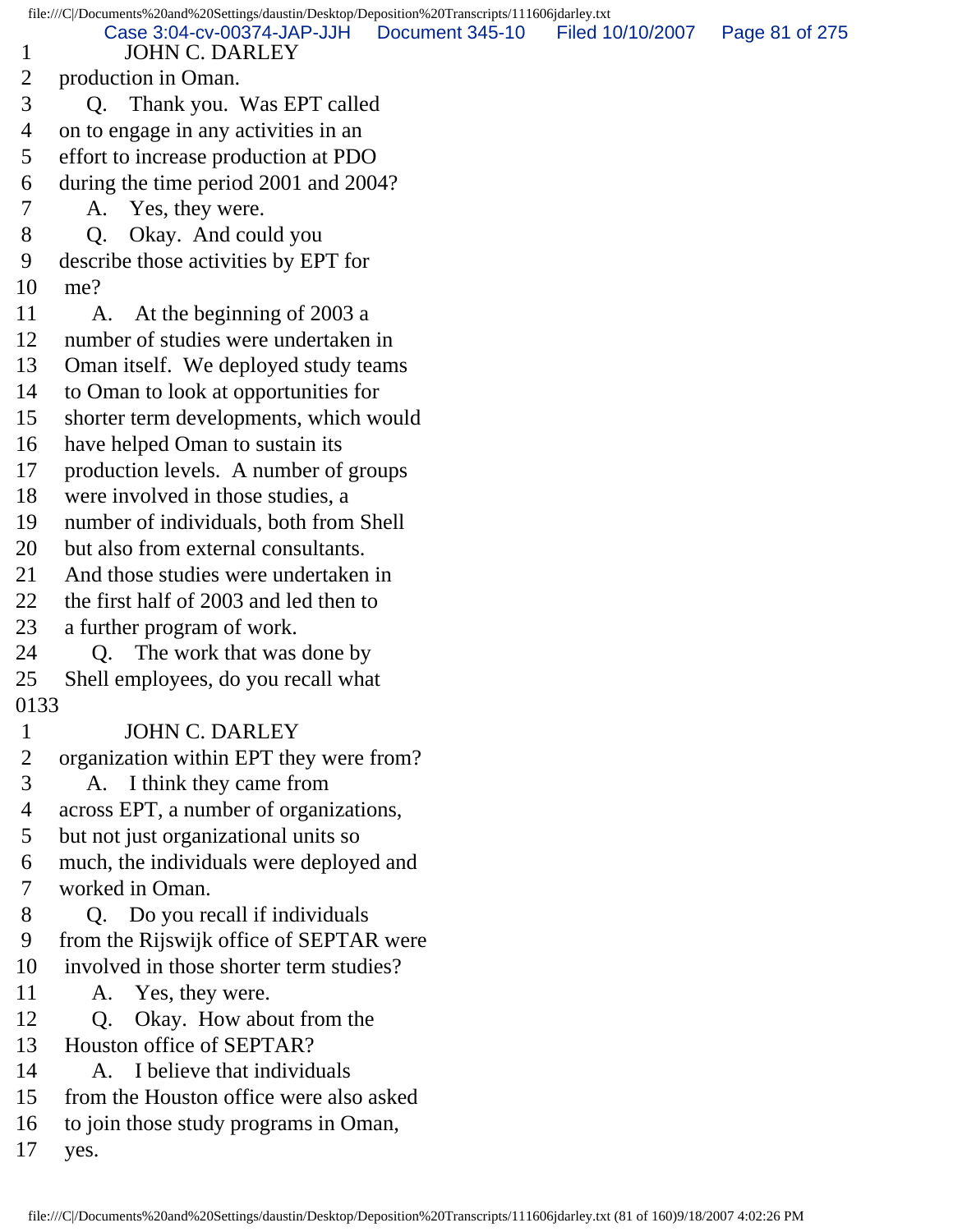|              | file:///C/Documents%20and%20Settings/daustin/Desktop/Deposition%20Transcripts/111606jdarley.txt |                 |                  |                |
|--------------|-------------------------------------------------------------------------------------------------|-----------------|------------------|----------------|
| 18           | Case 3:04-cv-00374-JAP-JJH<br>Q. Do you recall in total                                         | Document 345-10 | Filed 10/10/2007 | Page 82 of 275 |
| 19           | approximately how many Shell employees                                                          |                 |                  |                |
| 20           | were involved in those study programs?                                                          |                 |                  |                |
| 21           | A. I'm sorry, I don't, I don't                                                                  |                 |                  |                |
| 22           | recall that.                                                                                    |                 |                  |                |
| 23           | Do you recall approximately<br>Q.                                                               |                 |                  |                |
| 24           | how many teams were deployed to Oman?                                                           |                 |                  |                |
| 25           | My recollection is that we<br>A.                                                                |                 |                  |                |
| 0134         |                                                                                                 |                 |                  |                |
| $\mathbf{1}$ | <b>JOHN C. DARLEY</b>                                                                           |                 |                  |                |
| 2            | had three teams working in Oman at that                                                         |                 |                  |                |
| 3            | time on different parts of the Oman                                                             |                 |                  |                |
| 4            | fields portfolio.                                                                               |                 |                  |                |
| 5            | Q. Could you describe the                                                                       |                 |                  |                |
| 6            | actual activities that were being                                                               |                 |                  |                |
| 7            | studied in order to increase production                                                         |                 |                  |                |
| 8            | over the short term in PDO?                                                                     |                 |                  |                |
| 9            | MR. TUTTLE: Objection to                                                                        |                 |                  |                |
| 10           | form.                                                                                           |                 |                  |                |
| 11           | A.<br>The study teams were                                                                      |                 |                  |                |
| 12           | divided, as I say I think there were                                                            |                 |                  |                |
| 13           | three, perhaps four, looking at the                                                             |                 |                  |                |
| 14           | portfolio of fields in Oman and north                                                           |                 |                  |                |
| 15           | of the country, the center, the south                                                           |                 |                  |                |
| 16           | of the country. There were a large                                                              |                 |                  |                |
| 17           | number of fields and reservoirs in                                                              |                 |                  |                |
| 18           | Oman.                                                                                           |                 |                  |                |
| 19           | The teams identified within                                                                     |                 |                  |                |
| 20           | their part of the portfolio opportunities                                                       |                 |                  |                |
| 21           | for additional development, perhaps                                                             |                 |                  |                |
| 22           | opportunities to inject water, to sustain                                                       |                 |                  |                |
| 23           | pressures in the fields and augment                                                             |                 |                  |                |
| 24           | production. Opportunities for what are                                                          |                 |                  |                |
| 25           | called reservoir monitoring, that is                                                            |                 |                  |                |
| 0135         |                                                                                                 |                 |                  |                |
| $\mathbf{1}$ | <b>JOHN C. DARLEY</b>                                                                           |                 |                  |                |
| 2            | surveillance and monitoring of the wells                                                        |                 |                  |                |
| 3            | which allows better appreciation of the                                                         |                 |                  |                |
| 4            | production characteristics and allows the                                                       |                 |                  |                |
| 5            | field production to be optimized. That's                                                        |                 |                  |                |
| 6            | also the kind of activity that they would                                                       |                 |                  |                |
| 7            | have undertaken. So there were a number                                                         |                 |                  |                |
| 8            | of different activities that the teams                                                          |                 |                  |                |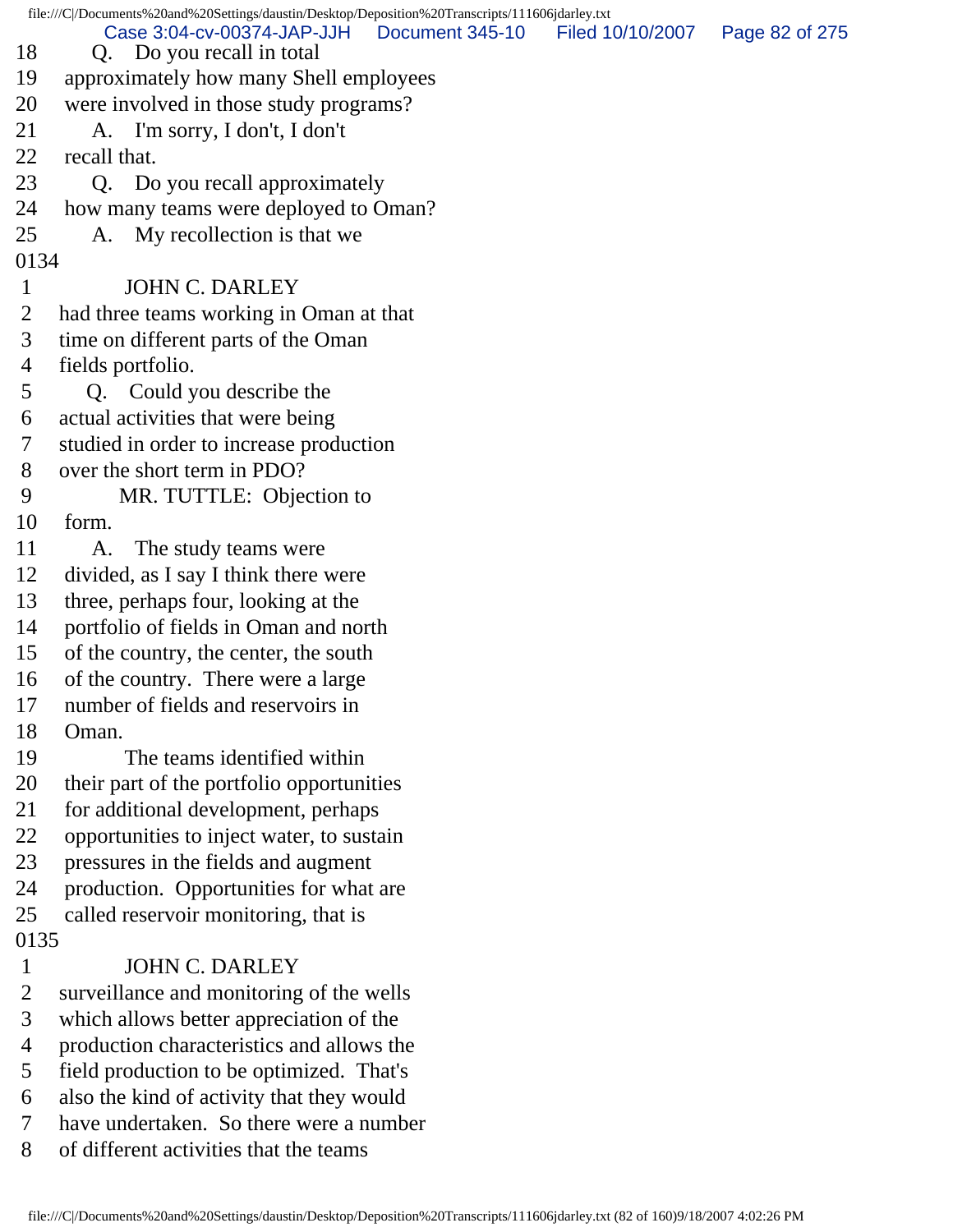file:///C|/Documents%20and%20Settings/daustin/Desktop/Deposition%20Transcripts/111606jdarley.txt 9 would have identified in their portfolio 10 and the opportunities then to implement 11 those activities were assessed and ranked 12 by PDO themselves. 13 O. In addition to SEPTAR, were 14 there other Shell organizations, or 15 individuals from other Shell 16 organizations involved in these studies? 17 MR. TUTTLE: Objection to 18 form. 19 A. I believe that there were 20 individuals from -- from other parts of 21 the organization, yes. 22 O. Do you recall what any of 23 those other parts of the organization 24 were? 25 A. No. I'm trying to recall 0136 1 JOHN C. DARLEY 2 because we were always tight for 3 resources, trying to mobilize people 4 who could be made available at very 5 short notice to work on the Oman fields 6 in 2003, but I don't -- I don't 7 remember specifically where all the 8 individuals came from. 9 Q. Okay. With respect to those 10 individuals that came from SEPTAR, do 11 you recall any of the specific 12 individuals involved? 13 A. No, I'm sorry, I don't. Not 14 with sufficient certainty to say. I 15 can kind of guess who would have been 16 involved, but I don't think that's 17 helpful. 18 Q. Was there any individual who 19 had overall supervisory responsibility 20 for the study teams in Oman at that time? 21 A. Yes, Stuart Evans was 22 running that program. 23 Q. Is Mr. Evans a Shell 24 employee? 25 A. Yes, he is. Case 3:04-cv-00374-JAP-JJH Document 345-10 Filed 10/10/2007 Page 83 of 275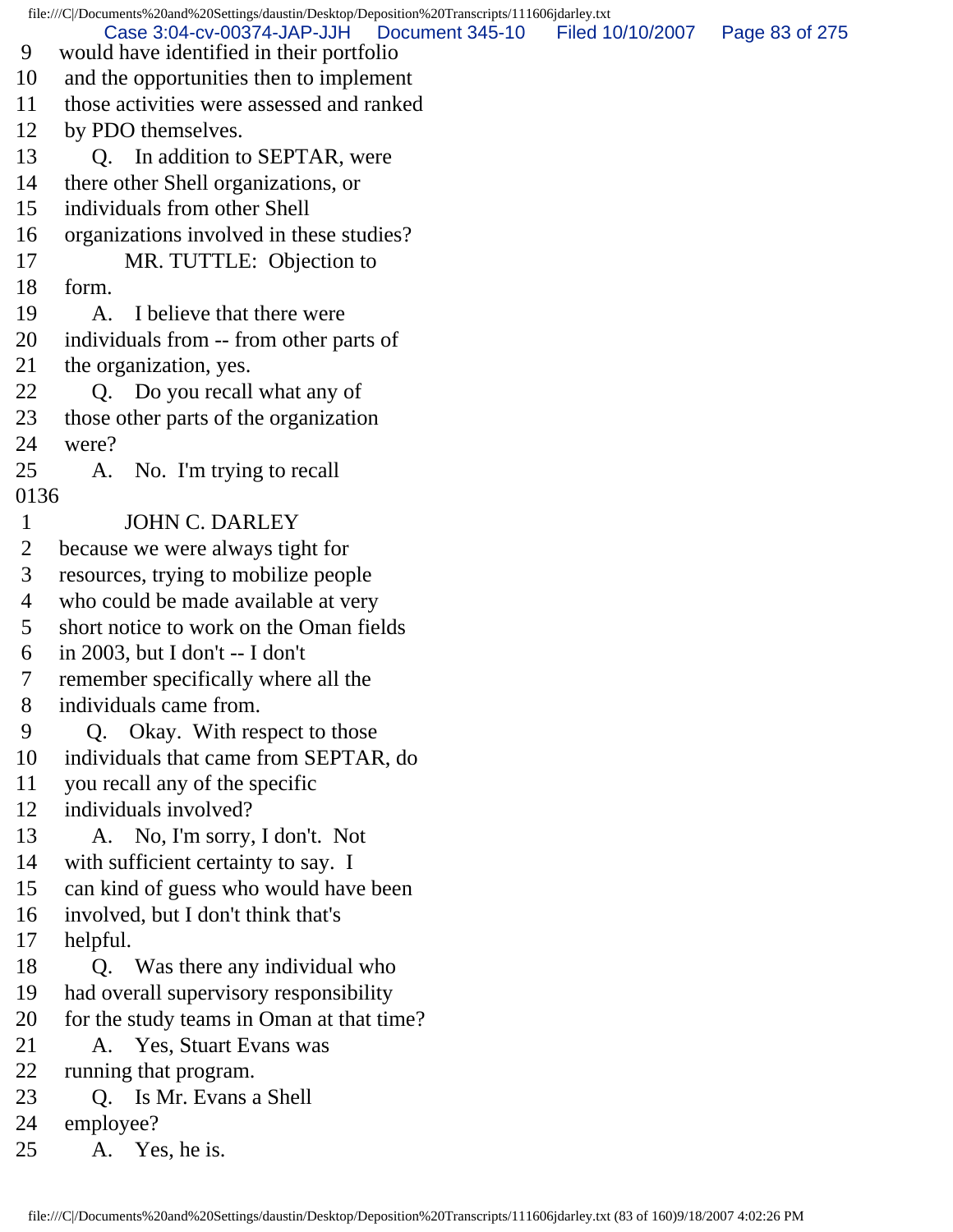|                | file:///C /Documents%20and%20Settings/daustin/Desktop/Deposition%20Transcripts/111606jdarley.txt |                 |                  |                |
|----------------|--------------------------------------------------------------------------------------------------|-----------------|------------------|----------------|
| 0137           | Case 3:04-cv-00374-JAP-JJH                                                                       | Document 345-10 | Filed 10/10/2007 | Page 84 of 275 |
| $\mathbf{1}$   | <b>JOHN C. DARLEY</b>                                                                            |                 |                  |                |
| 2              | And do you know where Mr.<br>Q.                                                                  |                 |                  |                |
| 3              | Evans, what organization Mr. Evans                                                               |                 |                  |                |
| 4              | worked for during that time period?                                                              |                 |                  |                |
| 5              | A. Yes, he worked for PDO, the                                                                   |                 |                  |                |
| 6              | Oman operating company.                                                                          |                 |                  |                |
| $\tau$         | Q. Do you know what position he                                                                  |                 |                  |                |
| 8              | held at PDO?                                                                                     |                 |                  |                |
| 9              | He was a senior reservoir<br>A.                                                                  |                 |                  |                |
| 10             | engineer, or reservoir engineering                                                               |                 |                  |                |
| 11             | consultant.                                                                                      |                 |                  |                |
| 12             | Q. Do you know why the studies                                                                   |                 |                  |                |
| 13             | to enhance -- withdrawn.                                                                         |                 |                  |                |
| 14             | Do you know why the studies                                                                      |                 |                  |                |
| 15             | you just referenced in 2003 were                                                                 |                 |                  |                |
| 16             | undertaken?                                                                                      |                 |                  |                |
| 17             | A. Yes.                                                                                          |                 |                  |                |
| 18             | Okay. And could you<br>$Q_{\rm{c}}$                                                              |                 |                  |                |
| 19             | describe for me why they were                                                                    |                 |                  |                |
| 20             | undertaken at that time?                                                                         |                 |                  |                |
| 21             | A. Yes. What had been observed                                                                   |                 |                  |                |
| 22             | in the PDO fields in production over a                                                           |                 |                  |                |
| 23             | number of years was steady growth in                                                             |                 |                  |                |
| 24             | production, almost a monotonic growth                                                            |                 |                  |                |
| 25             | in production since the start of the                                                             |                 |                  |                |
| 0138           |                                                                                                  |                 |                  |                |
| $\mathbf{1}$   | <b>JOHN C. DARLEY</b>                                                                            |                 |                  |                |
| $\overline{2}$ | venture. By the late 1990s and into                                                              |                 |                  |                |
| 3              | the year 2000, 2001, the fields were                                                             |                 |                  |                |
| $\overline{4}$ | maturing, and some of the production                                                             |                 |                  |                |
| 5              | performance of those fields was                                                                  |                 |                  |                |
| 6              | declining, and therefore, the overall                                                            |                 |                  |                |
| 7              | production from Oman was starting to                                                             |                 |                  |                |
| 8              | decline; so a reversal of the historic                                                           |                 |                  |                |
| 9              | trend.                                                                                           |                 |                  |                |
| 10             | In order to address the                                                                          |                 |                  |                |
| 11             | question what can be done to arrest the                                                          |                 |                  |                |
| 12             | decline and optimize the development of                                                          |                 |                  |                |
| 13             | the fields for the longer term and the                                                           |                 |                  |                |
| 14             | future of the company and the country,                                                           |                 |                  |                |
| 15             | those study teams were put in place.                                                             |                 |                  |                |
| 16             | Q. Were you generally aware of                                                                   |                 |                  |                |
|                |                                                                                                  |                 |                  |                |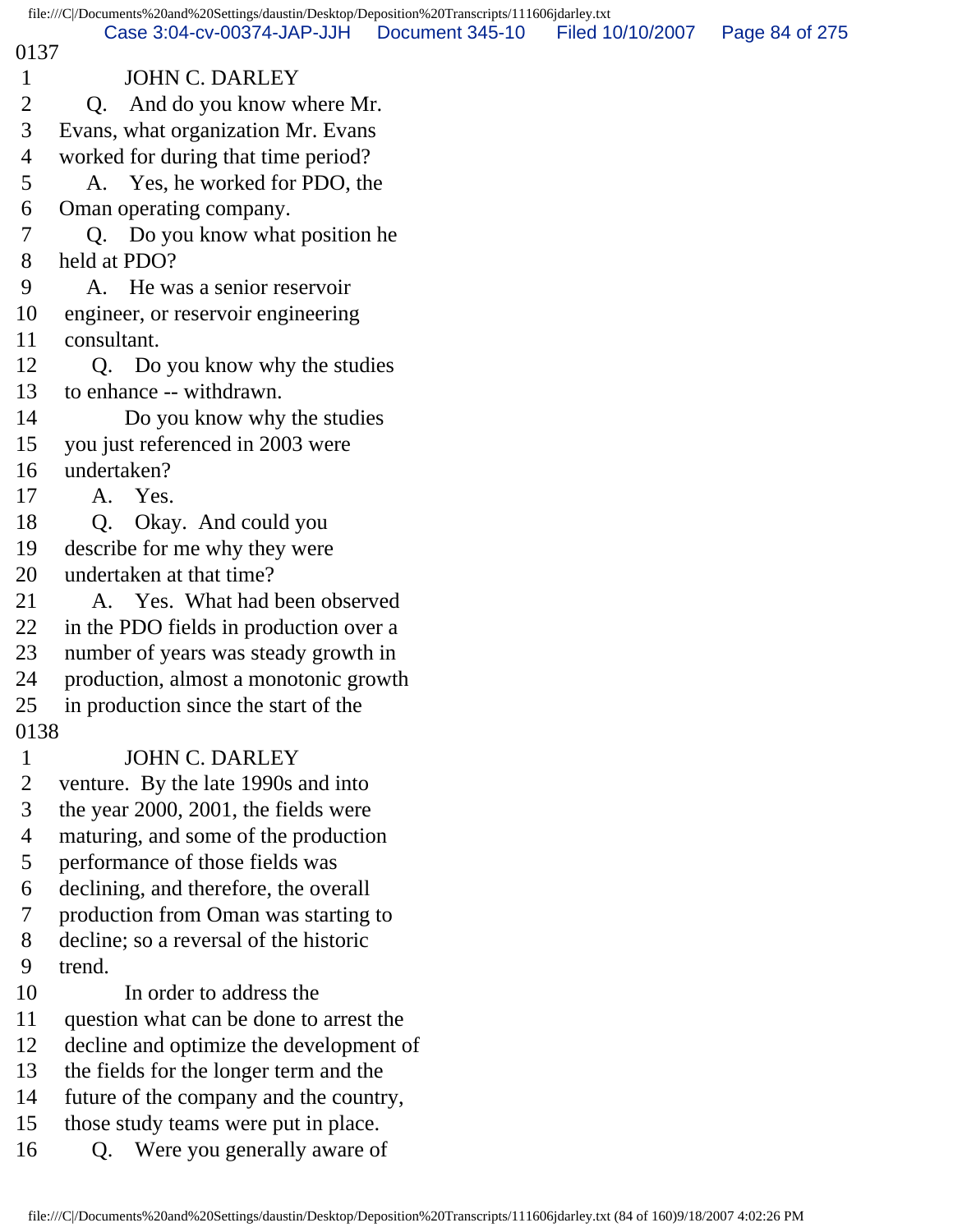file:///C|/Documents%20and%20Settings/daustin/Desktop/Deposition%20Transcripts/111606jdarley.txt 17 -- withdrawn. 18 Were you aware of any issues 19 involving PDO's proved reserves at or 20 about 2003? 21 MR. TUTTLE: The entire 22 year? 23 MR. MacFALL: Yes. 24 A. I became -- I became aware 25 of issues with PDO's proved reserves in 0139 1 JOHN C. DARLEY 2 the course of 2003, towards the end of 3 2003. When a report, an audit report 4 on PDO was presented in November I 5 think of that year. 6 Q. Do you recall if there was a 7 STOIIP, S-T-O-I-I-P, on reserves review 8 conducted in PDO? 9 A. Yes, I do. 10 O. Was EPT involved in the 11 conduct of that study? 12 A. Yes, we were. 13 Q. Do you recall if that review 14 identified issues relating to PDO's 15 proved reserves? 16 A. No, I don't recall. As you 17 said, this was a STOIIP on reserves 18 review, and the issues at that time 19 looked at the hydrocarbons in place, 20 and the reserves associated with the 21 production profiles, and those reserves 22 then would be the expectation reserves. 23 I just don't recall whether 24 that review went further to look at 25 proved reserves. 0140 1 JOHN C. DARLEY 2 Q. Do you recall if you were 3 aware of any license expiry issues in 4 connection with PDO during the 5 2001-2004 time frame? 6 A. I recall that the PDO 7 license extension for discussions were Case 3:04-cv-00374-JAP-JJH Document 345-10 Filed 10/10/2007 Page 85 of 275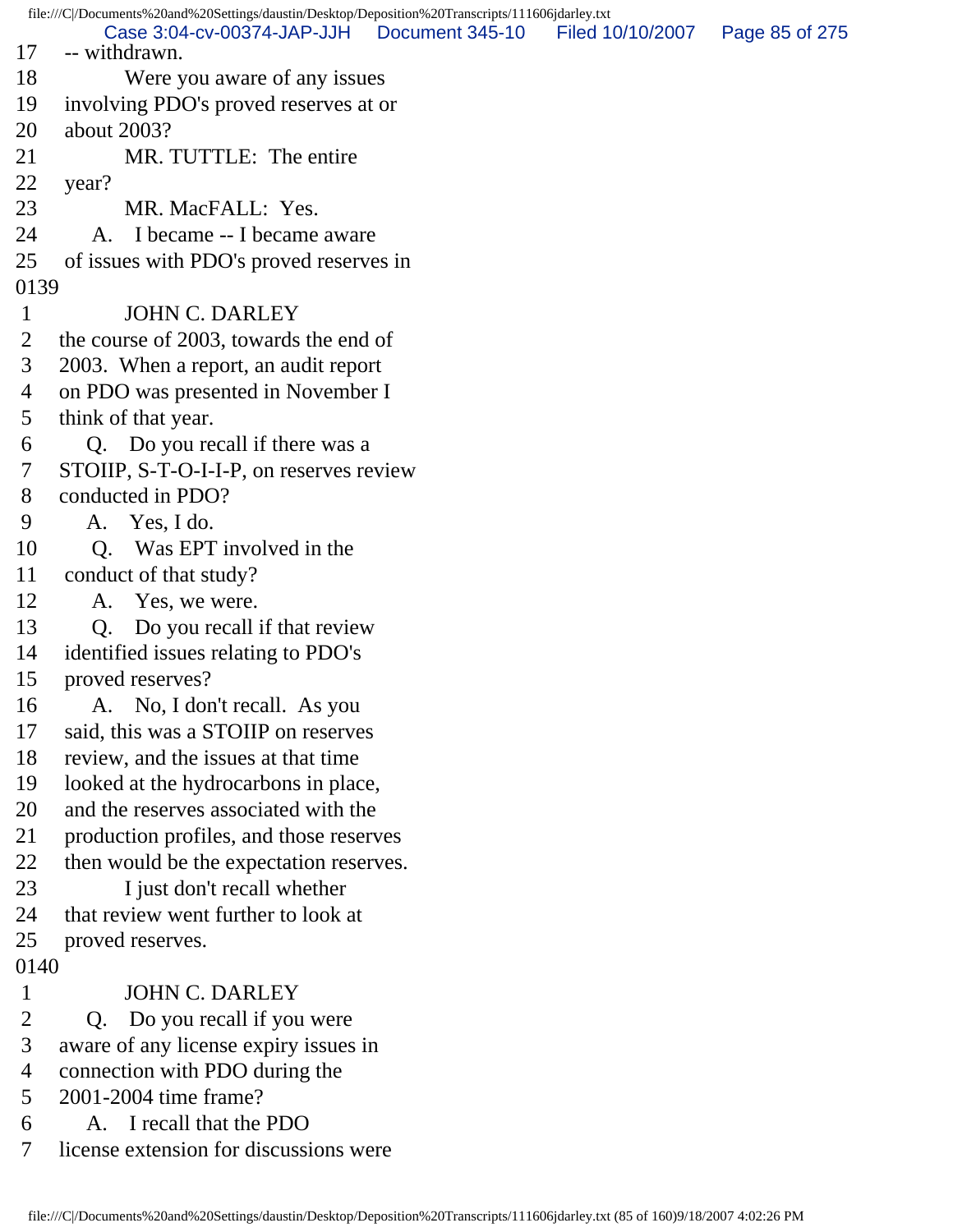file:///C|/Documents%20and%20Settings/daustin/Desktop/Deposition%20Transcripts/111606jdarley.txt 8 underway. I don't recall issues with 9 the license extension. 10 Q. Do you recall when it was 11 that you first learned of the 12 discussions concerning the extension of 13 the PDO concession license? 14 A. No, I don't recall when I 15 first learned of those discussions. 16 Q. Do you recall if there was 17 ever discussion of the connection 18 between the expiry of PDO's concession 19 and its proved reserves? 20 MR. TUTTLE: Objection to 21 form. 22 A. I don't recall a specific 23 discussion between the expiry of the 24 license and the proved reserves in the 25 case of Oman. 0141 1 JOHN C. DARLEY 2 Q. Was the topic of the proved 3 reserves at PDO ever discussed at any 4 ExCom meetings between the period 2001 5 to 2003? 6 A. It was certainly discussed 7 at the end of 2003 when we obtained the 8 audit report. I don't recall whether 9 the issue of the proved reserves had 10 been discussed at any other point in 11 that period. 12 Q. We're going to go over sort 13 of reserves related issues probably 14 tomorrow, but since we've touched on 15 the topic, Mr. van de Vijver was the 16 head of EP at the time -- 17 A. Yes. 18 Q. -- that you were there, 19 correct, sir? 20 A. Yes. 21 Q. Do you recall ever having 22 discussions with Mr. van de Vijver 23 separate and apart from any Project 24 Rockford related discussions concerning Case 3:04-cv-00374-JAP-JJH Document 345-10 Filed 10/10/2007 Page 86 of 275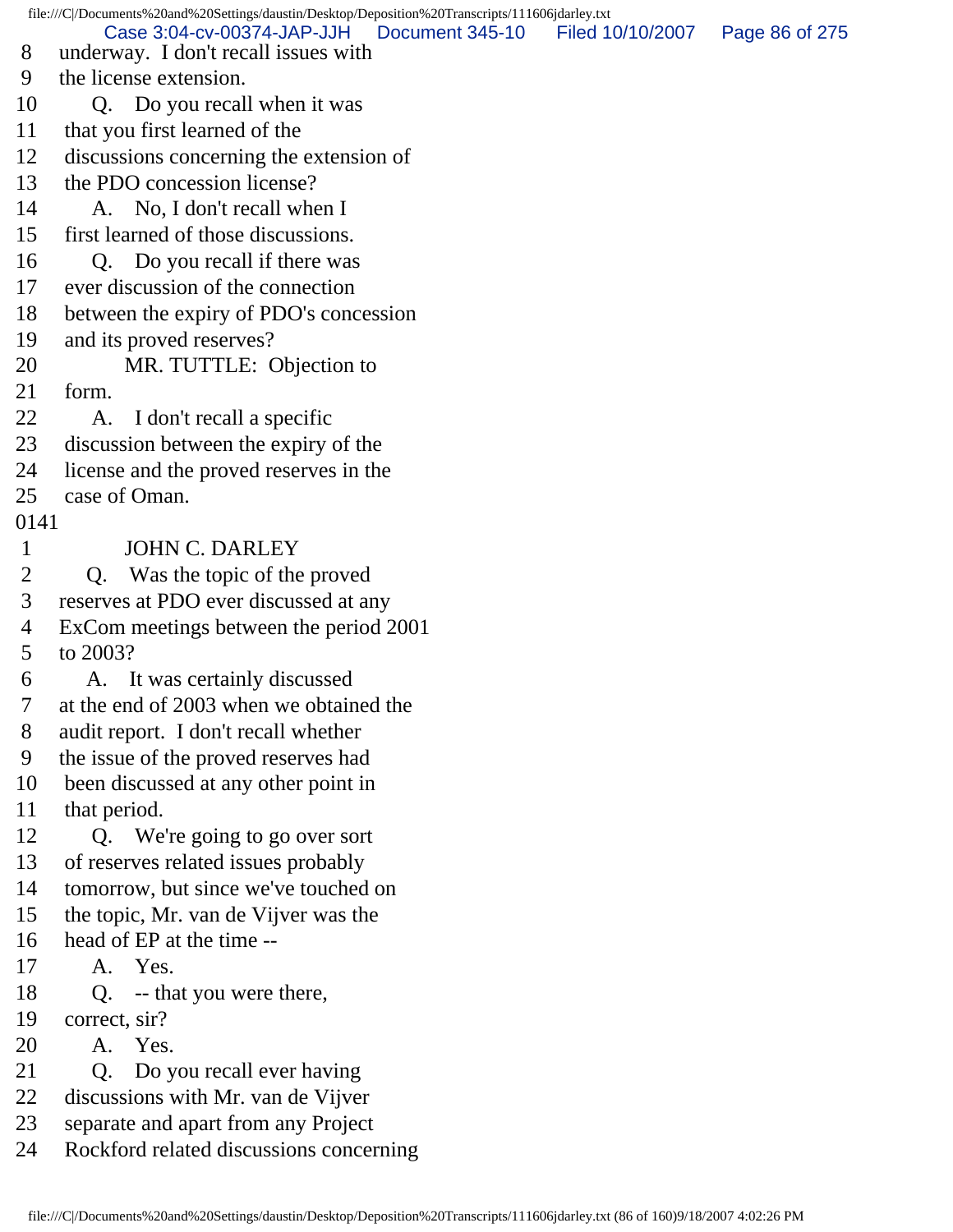|                | file:///C//Documents%20and%20Settings/daustin/Desktop/Deposition%20Transcripts/111606jdarley.txt |                 |                  |                |
|----------------|--------------------------------------------------------------------------------------------------|-----------------|------------------|----------------|
| 25             | Case 3:04-cv-00374-JAP-JJH<br>problems with proved reserves?                                     | Document 345-10 | Filed 10/10/2007 | Page 87 of 275 |
| 0142           |                                                                                                  |                 |                  |                |
| $\mathbf{1}$   | <b>JOHN C. DARLEY</b>                                                                            |                 |                  |                |
| $\overline{2}$ | In the case of Oman?<br>A.                                                                       |                 |                  |                |
| 3              | Q. Let's start with Oman and                                                                     |                 |                  |                |
| 4              | then we can spread out from there. Do                                                            |                 |                  |                |
| 5              | you recall any discussions concerning                                                            |                 |                  |                |
| 6              | Oman with Mr. van de Vijver?                                                                     |                 |                  |                |
| 7              | A. Prior to the Rockford                                                                         |                 |                  |                |
| 8              | exercise?                                                                                        |                 |                  |                |
| 9              | Q. Yes.                                                                                          |                 |                  |                |
| 10             | In the case of Oman. No, I<br>A.                                                                 |                 |                  |                |
| 11             | don't think so.                                                                                  |                 |                  |                |
| 12             | Q. Do you recall having                                                                          |                 |                  |                |
| 13             | discussions with Mr. van de Vijver with                                                          |                 |                  |                |
| 14             | respect to proved reserves issues at                                                             |                 |                  |                |
| 15             | SPDC, excluding any discussions arising                                                          |                 |                  |                |
| 16             | in connection with Project Rockford?                                                             |                 |                  |                |
| 17             | A. Prior to the Rockford                                                                         |                 |                  |                |
| 18             | discussions, I don't recall any.                                                                 |                 |                  |                |
| 19             | Q. Well generally, do you                                                                        |                 |                  |                |
| 20             | recall if Mr. van de Vijver ever                                                                 |                 |                  |                |
| 21             | expressed to you his belief that                                                                 |                 |                  |                |
| 22             | premature bookings of proved reserves                                                            |                 |                  |                |
| 23             | prior to his tenure as head of EP were                                                           |                 |                  |                |
| 24             | causing problems during his tenure as                                                            |                 |                  |                |
| 25             | head of EP?                                                                                      |                 |                  |                |
| 0143           |                                                                                                  |                 |                  |                |
| $\mathbf{1}$   | <b>JOHN C. DARLEY</b>                                                                            |                 |                  |                |
| $\overline{2}$ | MR. TUTTLE: Objection to                                                                         |                 |                  |                |
| 3              | form; foundation.                                                                                |                 |                  |                |
| 4              | There were discussions at an<br>A.                                                               |                 |                  |                |
| 5              | ExCom level related to the challenges                                                            |                 |                  |                |
| 6              | that we had as an EP business to                                                                 |                 |                  |                |
| 7              | demonstrate both reserve, proved                                                                 |                 |                  |                |
| 8              | reserve bookings, as well as investment                                                          |                 |                  |                |
| 9              | decisions and overall business                                                                   |                 |                  |                |
| 10             | performance. And Mr. van de Vijver did                                                           |                 |                  |                |
| 11             | express frustration in those areas in                                                            |                 |                  |                |
| 12             | connection with the fact that reserve,                                                           |                 |                  |                |
| 13             | proved reserve bookings had been made                                                            |                 |                  |                |
| 14             | prior to final investment decisions                                                              |                 |                  |                |
| 15             | being taken on certain projects.                                                                 |                 |                  |                |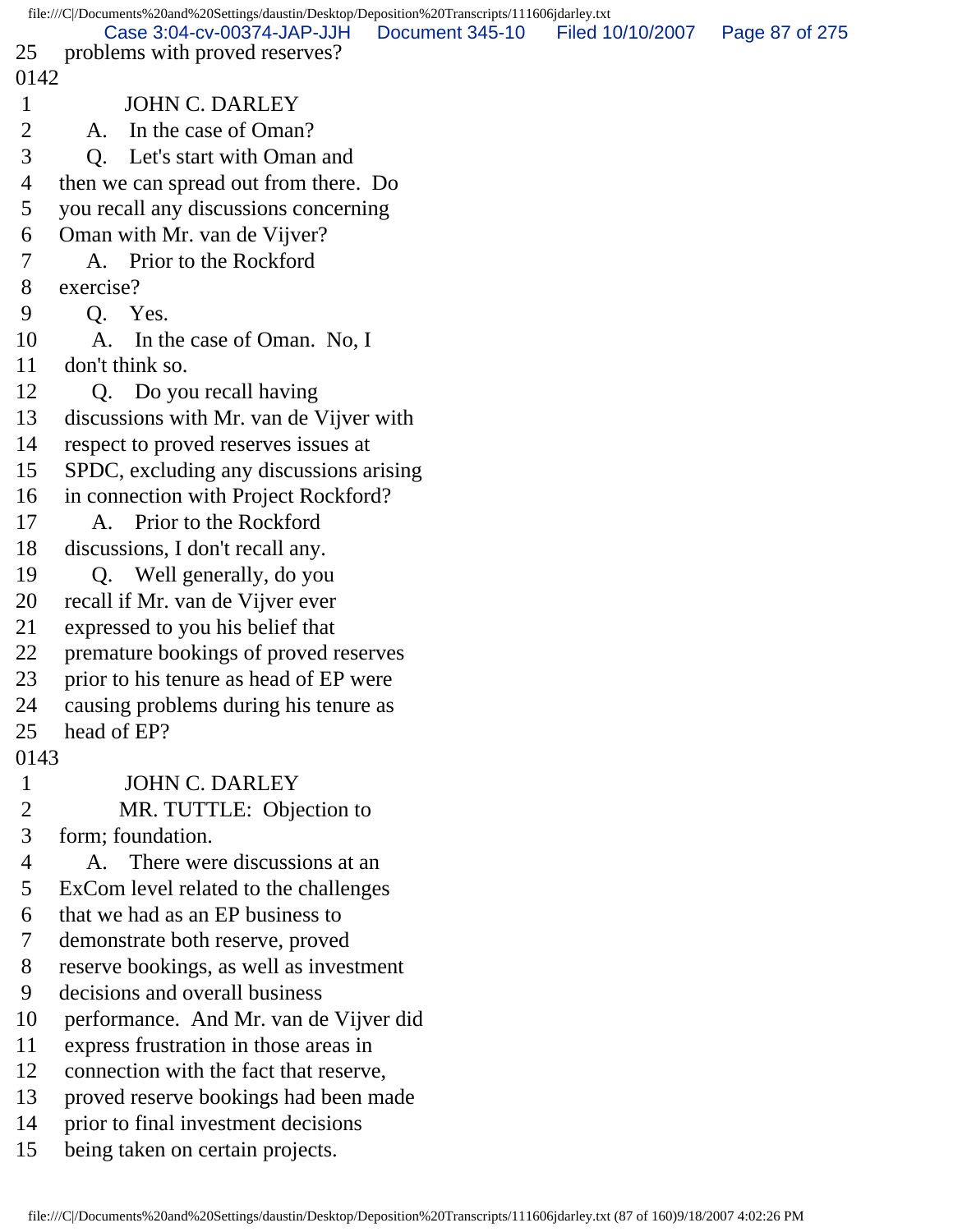file:///C|/Documents%20and%20Settings/daustin/Desktop/Deposition%20Transcripts/111606jdarley.txt 16 Q. Do you recall when the first 17 of those discussions at the ExCom level 18 arose? 19 A. No, I don't recall the date. 20 Q. Do you recall the specific 21 projects that Mr. van de Vijver 22 expressed frustration about? 23 MR. TUTTLE: Objection to 24 form. 25 A. I don't recall the specific 0144 1 JOHN C. DARLEY 2 projects, no. 3 Q. Do you recall if Gorgon was 4 ever mentioned in that connection? 5 A. No, I don't -- I don't 6 recall a discussion of Gorgon in that 7 connection in -- with Mr. van de 8 Vijver. 9 Q. Do you recall Gorgon being 10 discussed at the ExCom level? 11 A. Prior to the Rockford 12 discussions? 13 Q. Yes, thank you, sir. 14 A. No, I -- not specifically. 15 And part of my difficulty here is that 16 once I became involved with Rockford a 17 lot of this information came to my 18 attention, and being able to separate 19 had I already discussed it before or 20 was it only with Rockford I'm afraid is 21 proving quite difficult for me. 22 Q. I understand totally. 23 Do you recall any discussions 24 in connection with -- withdrawn. 25 Do you recall if Mr. van de 0145 1 JOHN C. DARLEY 2 Vijver actually identified specific 3 projects that he was frustrated about 4 in terms of the premature booking of 5 proved reserves? 6 MR. TUTTLE: Objection to Case 3:04-cv-00374-JAP-JJH Document 345-10 Filed 10/10/2007 Page 88 of 275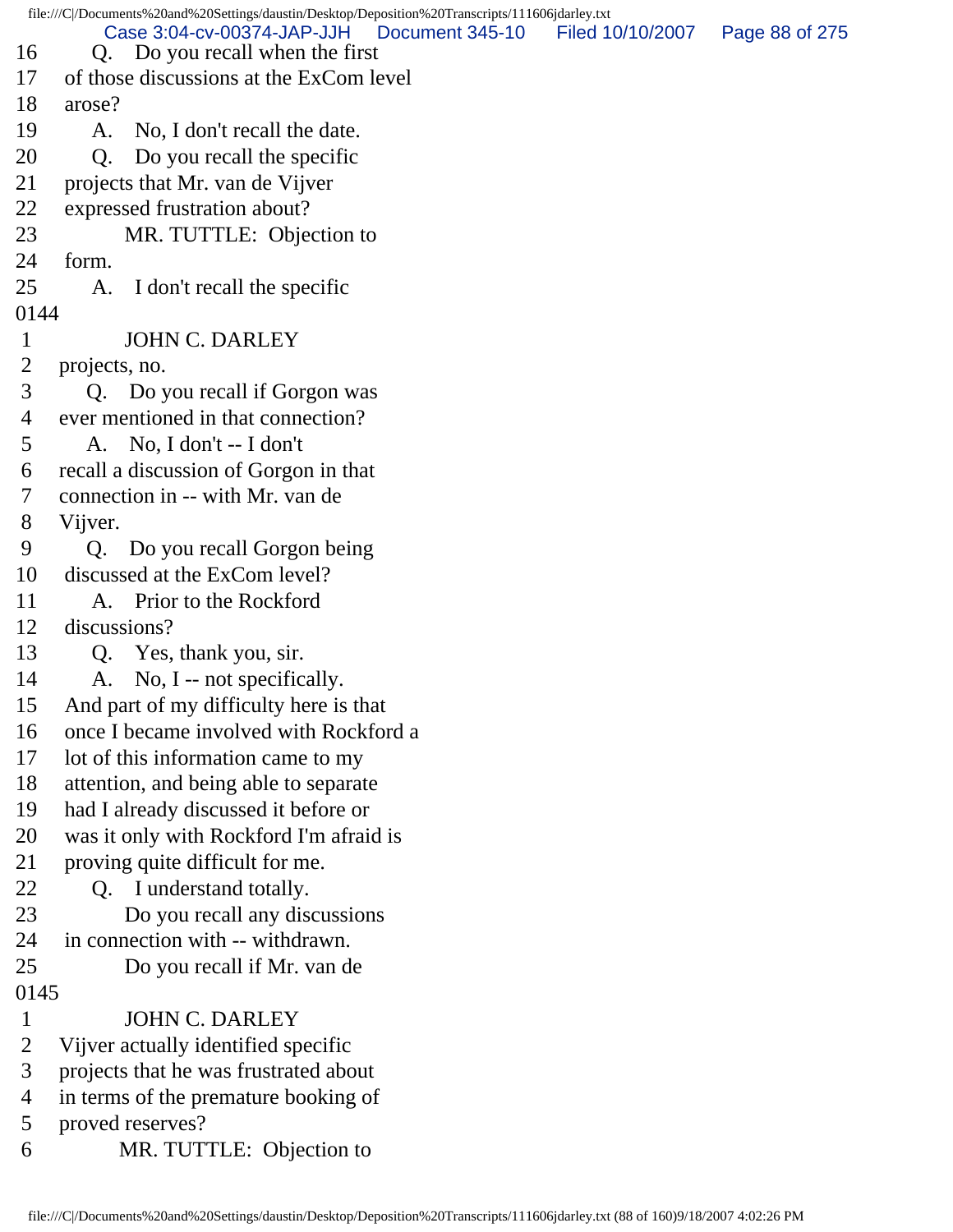file:///C|/Documents%20and%20Settings/daustin/Desktop/Deposition%20Transcripts/111606jdarley.txt 7 form. 8 MR. FERRARA: And when? 9 Q. During the time period 10 2001-2004, excluding any Project 11 Rockford discussions. 12 MR. TUTTLE: Same objection. 13 A. I -- again, I have the same 14 qualifier that I was involved in 15 Rockford. But I do recall a discussion 16 about some of the deepwater Nigeria 17 project bookings which had then to be 18 de-booked as -- in 2002, 2003 I think, 19 reflecting the need to adjust a 20 premature booking and the frustration 21 that that brought. 22 Q. Do you recall when it was 23 that the proved reserves that you were 24 just discussing in Nigeria deepwater, 25 in Nigerian deepwater, were booked? 0146 1 JOHN C. DARLEY 2 A. No, I'm sorry. Off the top 3 of my head I don't -- I don't recall. 4 Q. Do you recall if that was 5 prior to your tenure at EP? 6 MR. TUTTLE: At EP? 7 A. At EPT? 8 Q. At EPT, I'm sorry, thank 9 you. 10 A. Prior to February 2001. I 11 believe it was, but I -- my belief is 12 based on my knowledge of the Rockford 13 work. 14 MR. MacFALL: Can I have 15 that marked, please. 16 (Darley Exhibit 5 for 17 identification, Bates stamped RJW 18 00301261 through 00301265.) 19 Q. Mr. Darley, you've just been 20 handed a document marked as Darley 21 Exhibit 5 for identification. I ask 22 you to take a look at that, sir, and 23 tell me if you recognize it. Case 3:04-cv-00374-JAP-JJH Document 345-10 Filed 10/10/2007 Page 89 of 275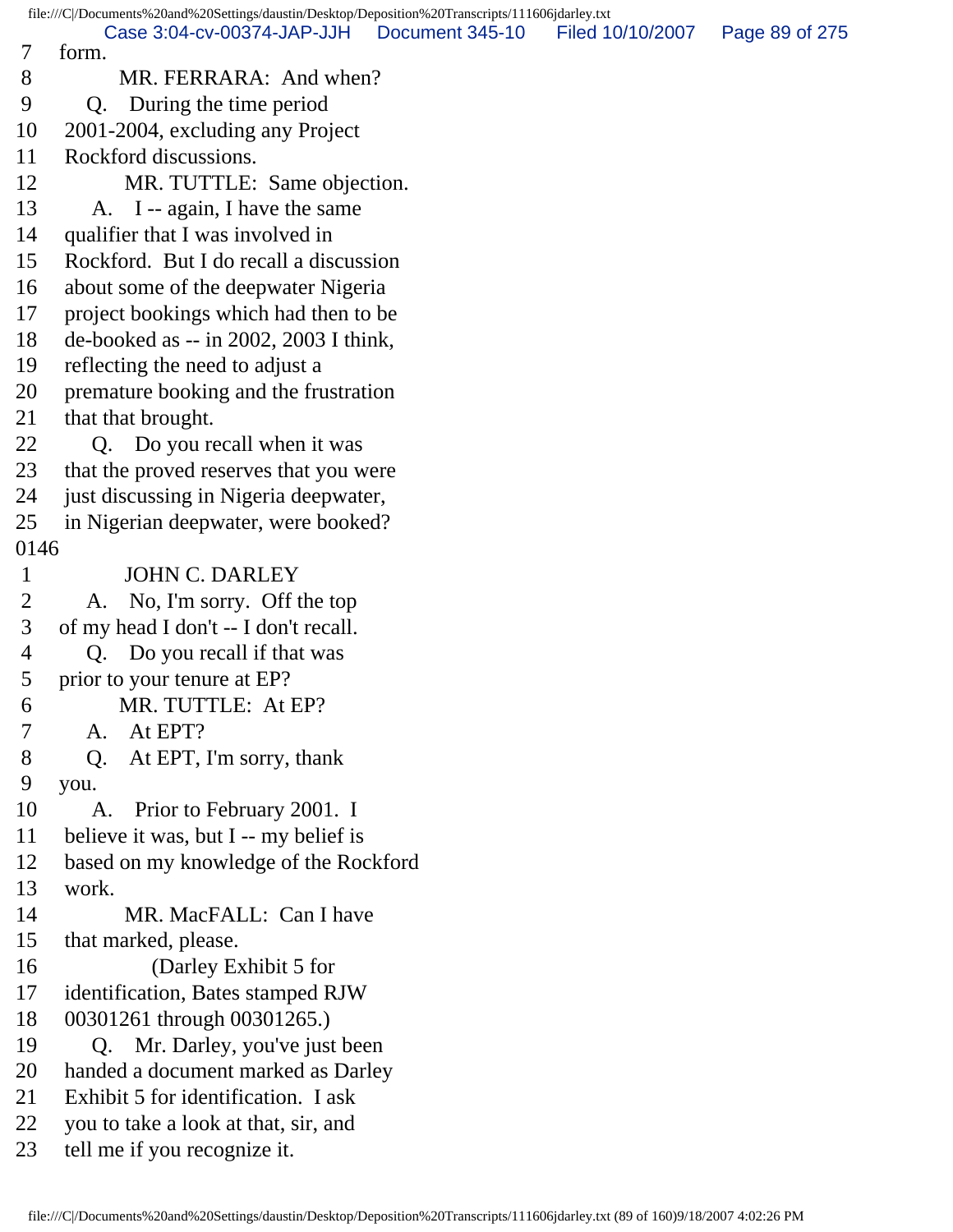file:///C|/Documents%20and%20Settings/daustin/Desktop/Deposition%20Transcripts/111606jdarley.txt 24 A. Well I haven't read it all, 25 but I recognize the note, yes. I don't 0147 1 JOHN C. DARLEY 2 recall seeing it previously. I clearly 3 will have done so, it was sent to me, 4 but I just don't recall it. 5 Q. That's fine. For the 6 record, the document is an email from 7 Jerry Vertal to you and Paul Sullivan 8 regarding SPDC production optimization. 9 The date is October 20th, 2001. Could 10 you identify Mr. Vertal for me, sir? 11 A. Yes. Jerry Vertal was one 12 of the I think you call vice presidents 13 at that time working in SEPTAR, 14 reporting to Paul Sullivan. His area 15 of responsibility was drilling 16 activity. 17 Q. Directing your attention 18 specifically to the second sentence of 19 the first paragraph that reads "SPDC 20 and EPG." Do you see that, sir? I'm 21 sorry, the first paragraph beneath 22 "John and Paul." 23 A. Yes, SPDC and EPG? 24 Q. Yes, sir. 25 A. Yes. 0148 1 JOHN C. DARLEY 2 Q. And it discusses a one week 3 SPDC EPG, EPT workshop to take place. 4 Do you recall if that workshop actually 5 occurred? 6 A. I'm sorry, I don't know. 7 Q. Do you recall if -- 8 withdrawn. You previously testified I 9 believe that SEPTAR had done some work 10 to enhance production at SPDC; is that 11 correct, sir? 12 MR. TUTTLE: Object to the 13 form, characterization. 14 A. I testified earlier that I Case 3:04-cv-00374-JAP-JJH Document 345-10 Filed 10/10/2007 Page 90 of 275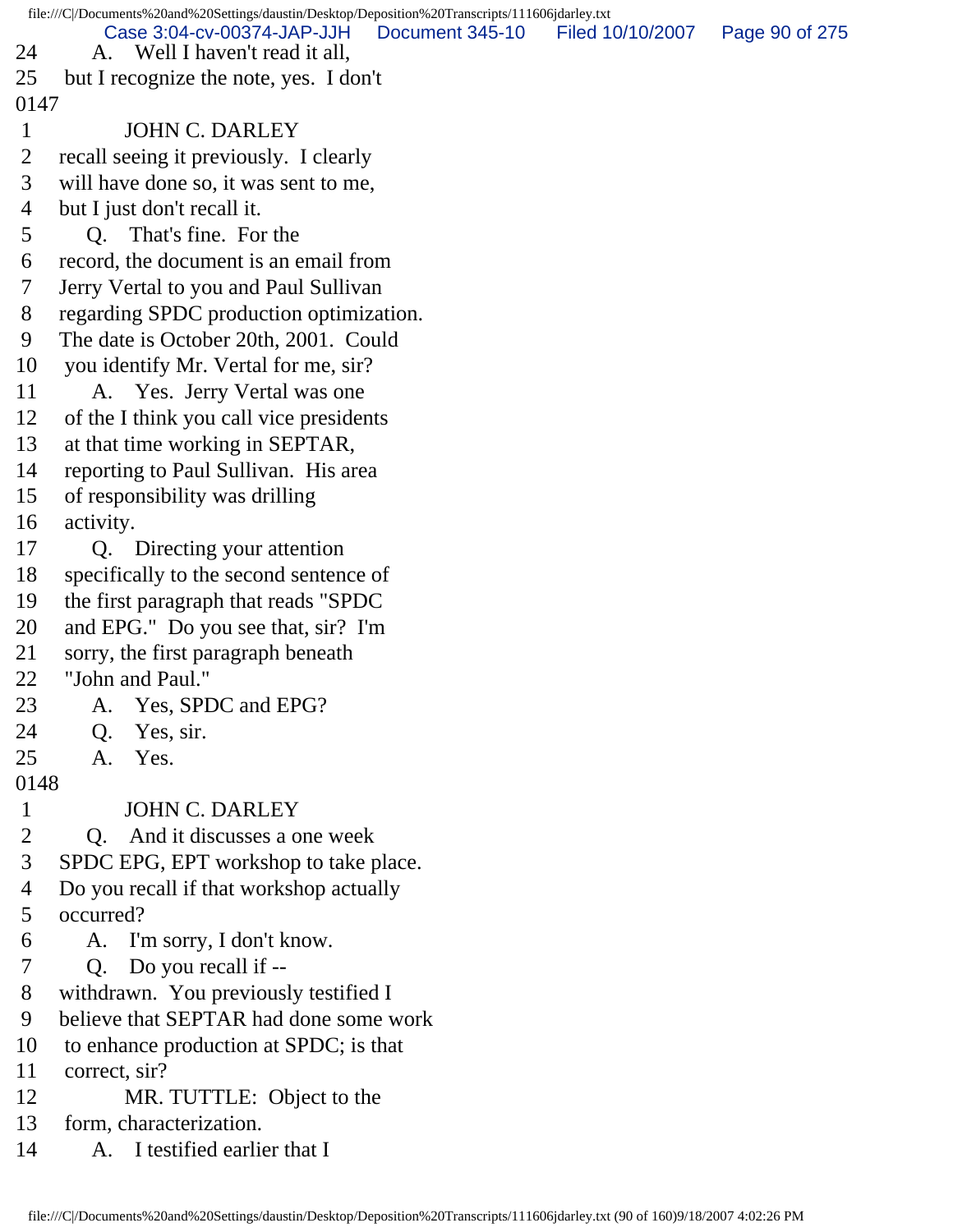file:///C|/Documents%20and%20Settings/daustin/Desktop/Deposition%20Transcripts/111606jdarley.txt 15 think in response to a question about 16 the activities of SEPTAR that there 17 were a number of areas of activity that 18 were being undertaken including field 19 development planning, production 20 optimization, well engineering 21 activities. So within that context of 22 activities then yes, SEPTAR will have 23 looked at opportunities to improve 24 production in SPDC. 25 Q. Do you recall if SEPTAR 0149 1 JOHN C. DARLEY 2 undertook any studies in connection 3 with improving production at SPDC? 4 A. Yes, they did. 5 Q. Okay. Do you recall the 6 approximate time frame for these 7 studies? 8 A. I think I need to -- we both 9 need to understand what we mean by 10 studies to improve production. The 11 studies that were done in SEPTAR as 12 I've described could include field 13 development plan studies, they could be 14 well engineering kind of studies, they 15 could be production optimization 16 studies. Almost any of those studies 17 by virtue of the study will lead to 18 improvements in production. So you're 19 asking now when were studies done to 20 improve production in Nigeria fields 21 SPDC. That would have been a process 22 that was ongoing over quite an extended 23 period. As I mentioned earlier, the 24 SPDC studies were ongoing when I 25 arrived in the job and continued 0150 1 JOHN C. DARLEY 2 throughout. 3 So there were a number of 4 studies ongoing. 5 Q. Were there any new studies Case 3:04-cv-00374-JAP-JJH Document 345-10 Filed 10/10/2007 Page 91 of 275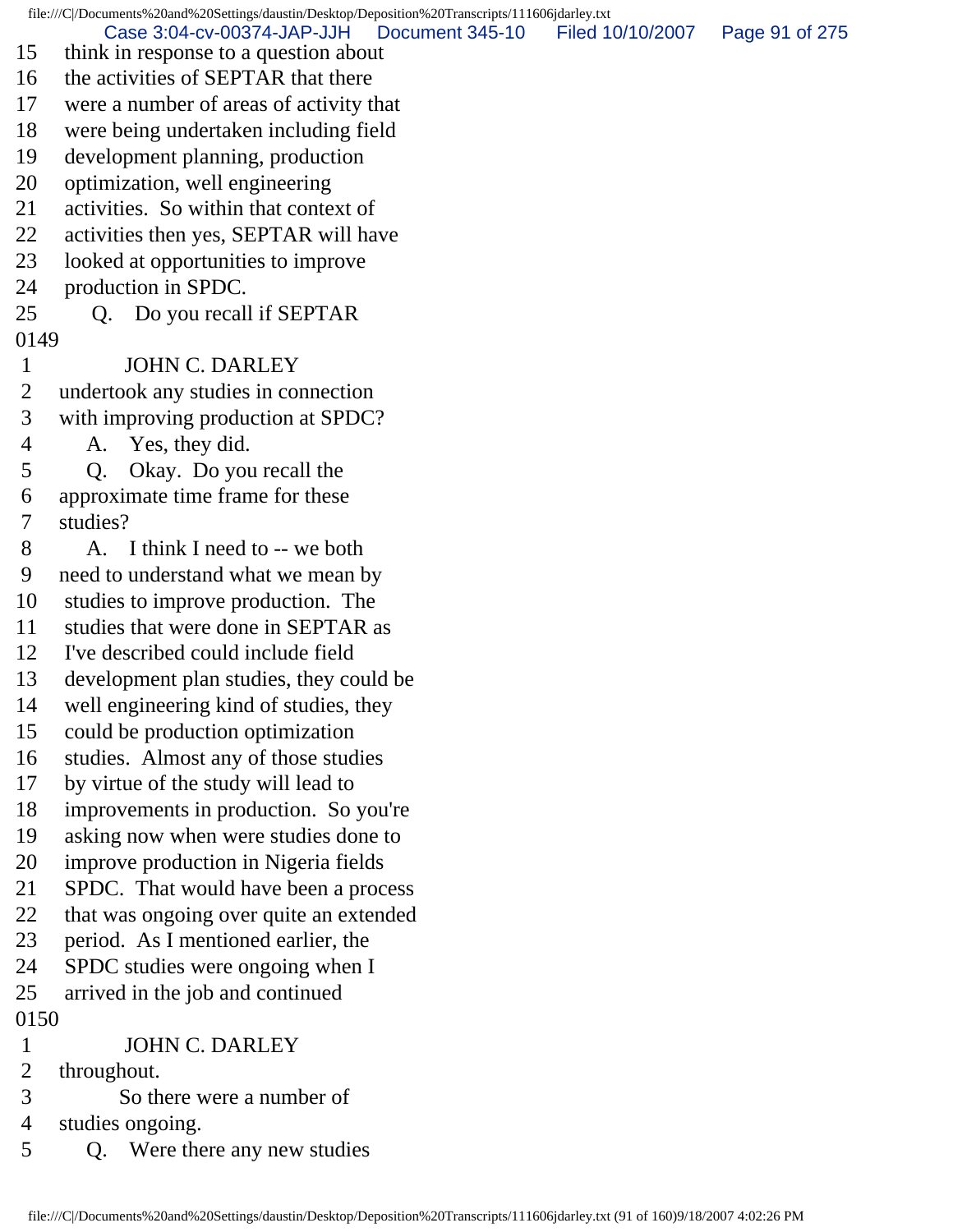file:///C|/Documents%20and%20Settings/daustin/Desktop/Deposition%20Transcripts/111606jdarley.txt 6 conducted by SEPTAR in connection with 7 SPDC during the 2001-2004 time frame? 8 A. I believe there would have 9 been, but I cannot recall specifically 10 what they were. 11 Q. Do you recall the 12 approximate number of such studies 13 being conducted during that time 14 period? 15 A. No, I'm sorry, I don't. And 16 again, it would -- you would need I 17 think to understand what comprised a 18 study in that sense. So a field with a 19 number of wells may require a study on 20 each of the wells or it may require a 21 study on the totality of the field. If 22 you call each of the wells a study, 23 then of course there are many more such 24 studies. So we need to be careful how 25 we -- how we characterize a study in 0151 1 JOHN C. DARLEY 2 this sense. 3 Q. You previously testified 4 about some of the study work that was 5 done at PDO in an effort to over the 6 short term increase production. 7 A. Mm-hmm. 8 Q. Do you recall if similar 9 efforts were undertaken in connection 10 with SPDC? 11 A. Not on the same scale in the 12 same effort, no. So I described in the 13 case of Oman where teams were deployed 14 into Oman to -- to look very quickly at 15 the opportunities. That focused approach 16 was not adopted to my knowledge in SPDC. 17 Q. Do you recall if anyone from 18 EPT -- withdrawn. 19 Do you recall if any EPT 20 teams were sent to SPDC to conduct work 21 during the 2001-2004 time frame in an 22 effort to increase productivity over Case 3:04-cv-00374-JAP-JJH Document 345-10 Filed 10/10/2007 Page 92 of 275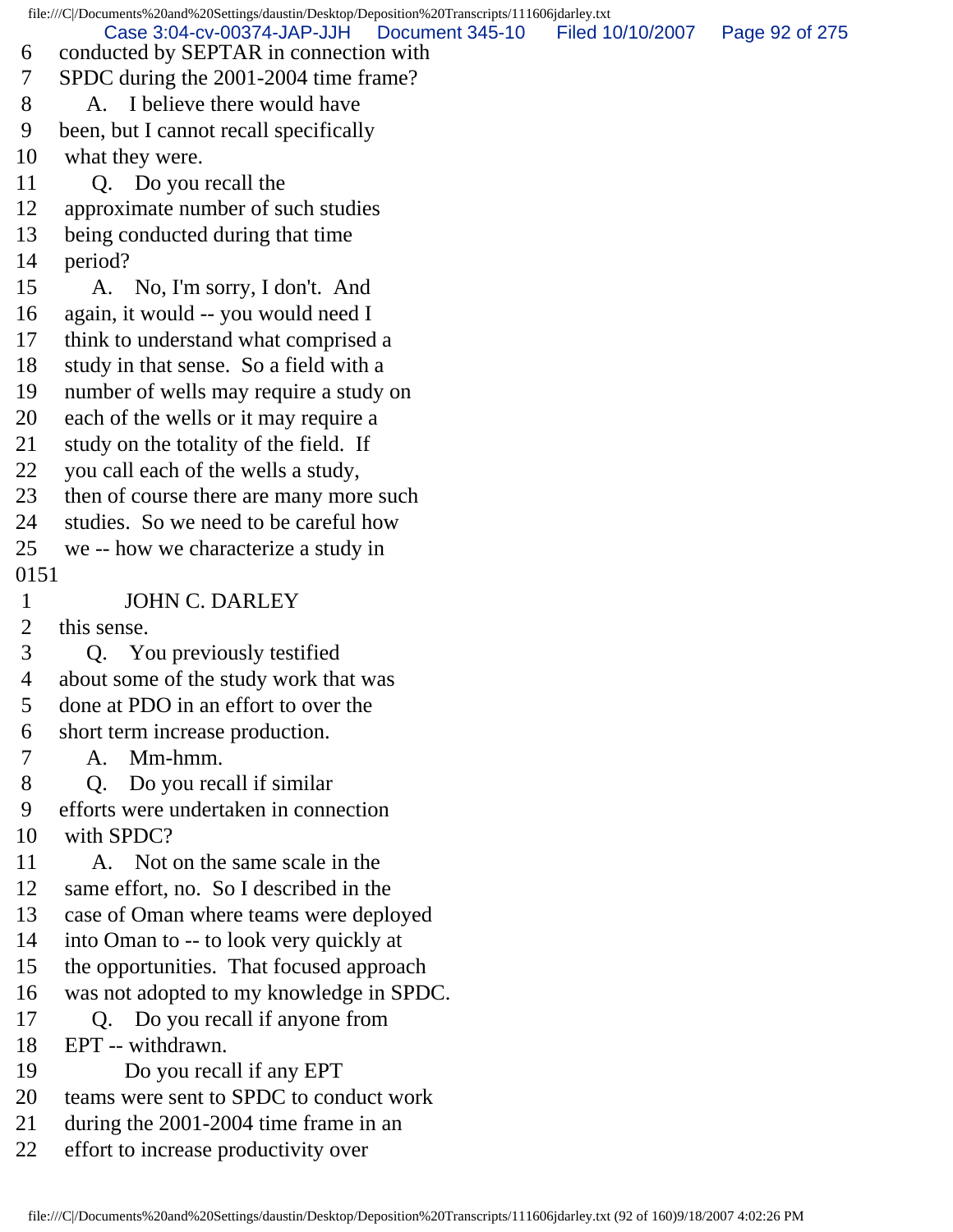file:///C|/Documents%20and%20Settings/daustin/Desktop/Deposition%20Transcripts/111606jdarley.txt 23 the short term? 24 A. And perhaps related, 25 although I haven't read the whole note 0152 1 JOHN C. DARLEY 2 here, but related to this particular 3 document that you've put forward, in 4 addition to his role as vice president 5 in SEPTAR, Jerry Vertal also had the 6 role of the liaison between EPT and 7 SPDC in Nigeria, in the area of 8 production optimization, that's why he 9 is sent this particular note. 10 In that context, a number of 11 activities would have been identified, 12 such as realizing the limit that we 13 spoke about this morning, which would 14 have required engineers from SEPTAR to 15 have supported or worked in Nigeria to 16 help the SPDC production efforts. 17 Q. Do you have any specific 18 recollection of the individuals from 19 SEPTAR who actually performed work in 20 that regard at SPDC? 21 A. No, I'm sorry, I don't  $- I$ 22 don't recall who they were. 23 Q. Do you recall what office, 24 and by that I mean either Rijswijk or 25 Houston, those individuals were from? 0153 1 JOHN C. DARLEY 2 A. They would certainly have 3 been from the Rijswijk office. 4 Q. And why is it that you say 5 they would certainly be from the 6 Rijswijk office? 7 A. Because the RTL consultants 8 were based in Rijswijk. So if we're 9 talking about realizing the limit type 10 of work, then that was sourced from 11 Rijswijk. 12 In addition, as I mentioned 13 earlier, the SPDC study teams were also Case 3:04-cv-00374-JAP-JJH Document 345-10 Filed 10/10/2007 Page 93 of 275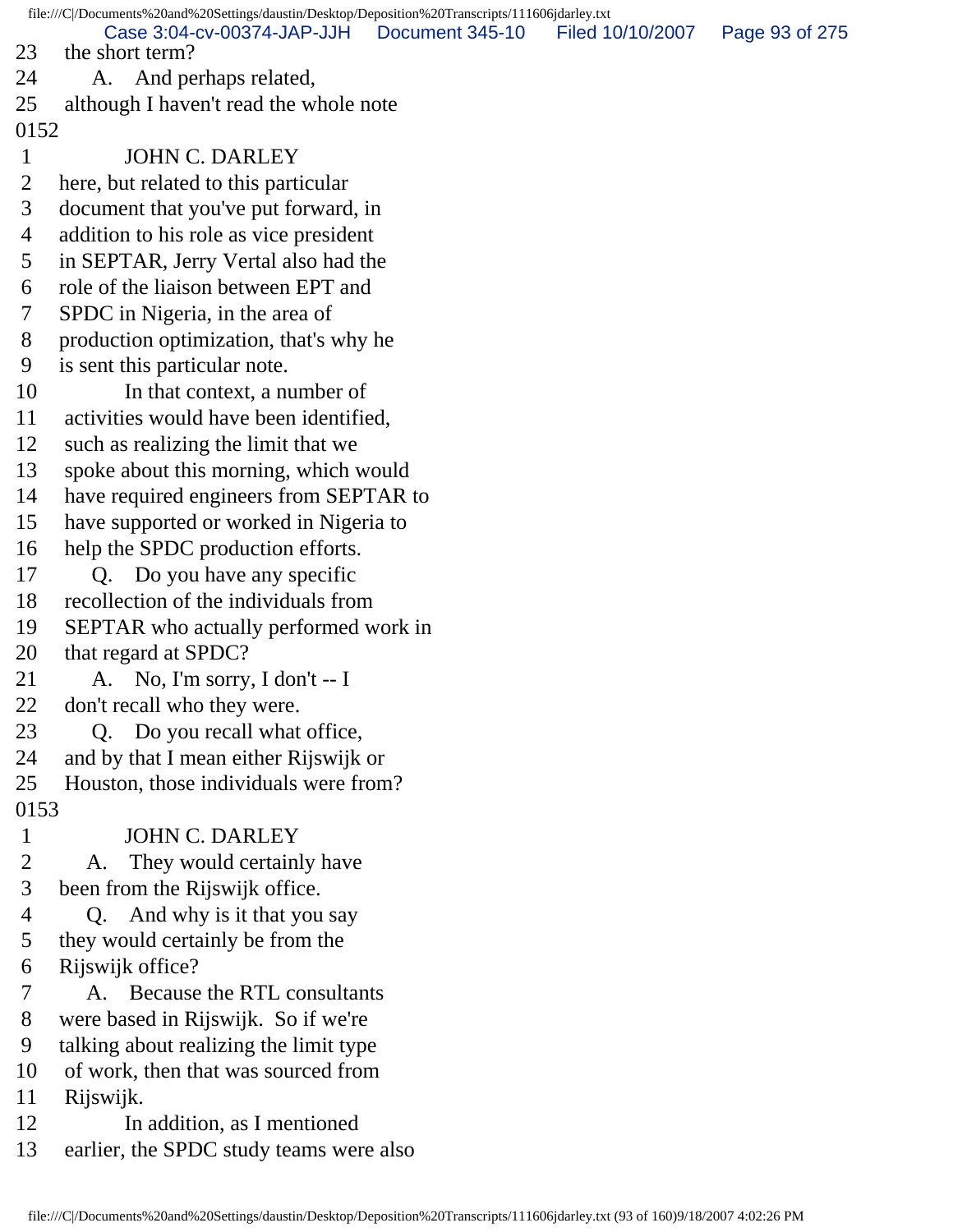file:///C|/Documents%20and%20Settings/daustin/Desktop/Deposition%20Transcripts/111606jdarley.txt 14 based in Rijswijk, and it may be that 15 members of those study teams were asked 16 to support the Nigeria work, and again, 17 they would then be from Rijswijk. 18 There may have been exceptions, but by 19 and large that's where it would be 20 from. 21 MR. FERRARA: Tim, do you 22 suppose you could speak just a little 23 bit louder? 24 MR. MacFALL: I will. 25 MR. FERRARA: That's coming 0154 1 JOHN C. DARLEY 2 from the fella with laryngitis. 3 MR. MacFALL: Sure. 4 Q. Do you recall where Mr. 5 Vertal -- withdrawn. 6 Where was Mr. Vertal based 7 during this time period? 8 A. He was based in Rijswijk. 9 Q. I'd like to direct your 10 attention to the first page of the 11 document in front of you, sir, Exhibit 12 5. This signature block that appears 13 beneath the very first, or the 14 uppermost portion addressed to John and 15 Paul, and it says "Thanks, Jerry 16 Vertal," and it includes two phone 17 numbers, one in paren NL. Is that a 18 Netherlands phone number, sir? 19 A. That is correct. 20 Q. There is also a US phone 21 number that appears next to that, area 22 code 713. Do you see that? 23 A. Yes, I do. 24 Q. Do you know if Mr. Vertal 25 maintained offices in the United 0155 1 JOHN C. DARLEY 2 States? 3 A. Yes, this was similar to the 4 setup I mentioned earlier with Paul Case 3:04-cv-00374-JAP-JJH Document 345-10 Filed 10/10/2007 Page 94 of 275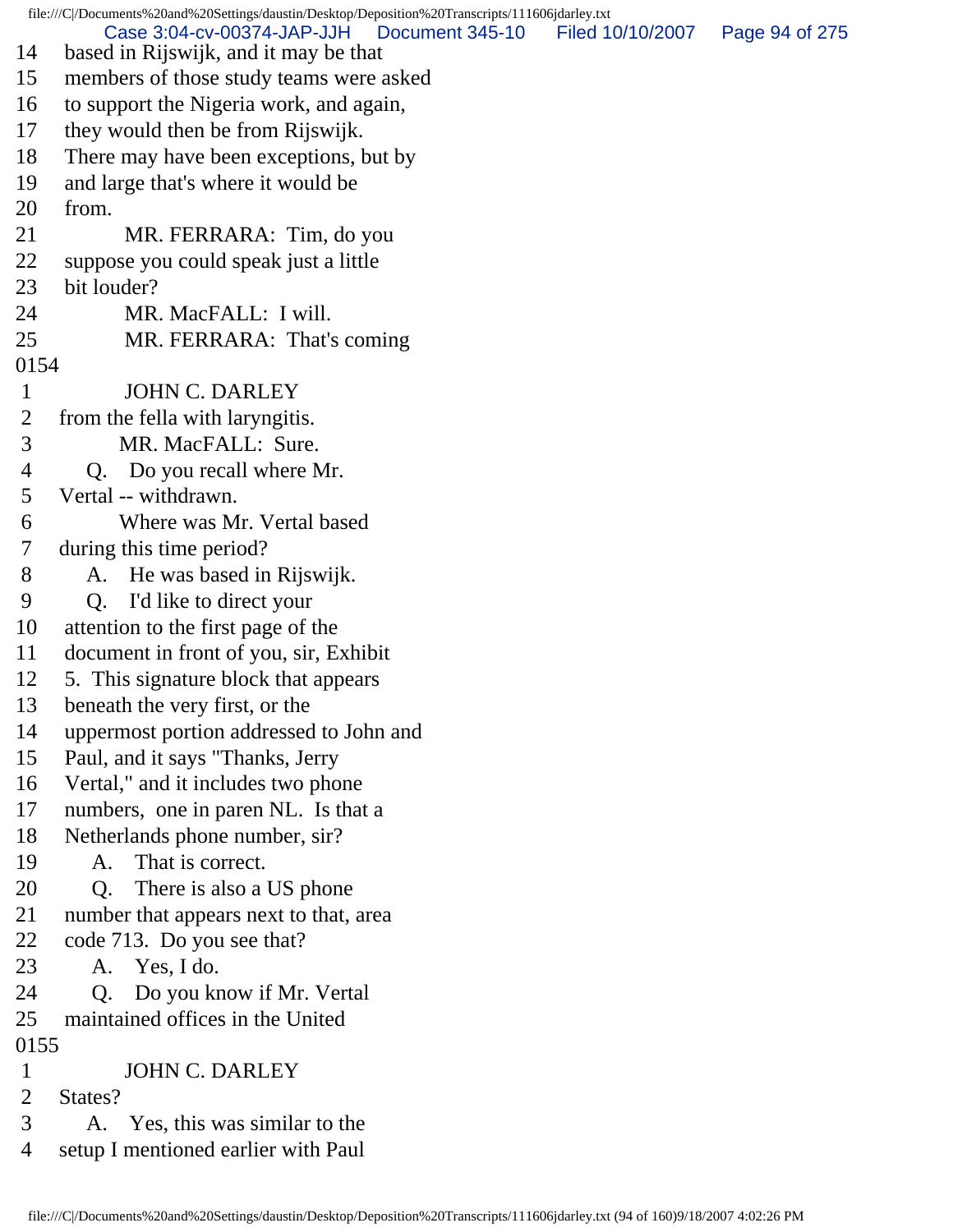file:///C|/Documents%20and%20Settings/daustin/Desktop/Deposition%20Transcripts/111606jdarley.txt Case 3:04-cv-00374-JAP-JJH Document 345-10 Filed 10/10/2007 Page 95 of 275

- 5 Sullivan, where Paul Sullivan and a
- 6 number of his vice presidents were
- 7 based in Rijswijk, but visited, because
- 8 their teams spanned both Rijswijk and
- 9 Houston, visited Houston periodically,
- 10 and that is -- that is the case here
- 11 for Mr. Jerry Vertal.
- 12 Q. Do you have any --
- 13 withdrawn.
- 14 Do you have any knowledge of
- 15 how frequently Mr. Sullivan visited the
- 16 United States from his office in
- 17 Rijswijk?
- 18  $\quad$  A. No, I don't have a -- I
- 19 don't have a record of it, I don't
- 20 remember the record. Approximately --
- 21 my recollection then is because he
- 22 reported to me so I knew when he was
- 23 and was not in Rijswijk. I would guess
- 24 six times per year or so he would be in
- 25 Houston. It's just a guess.
- 0156

## 1 JOHN C. DARLEY

- 2 Q. And I realize it probably
- 3 varied, but was there an approximate
- 4 duration of those visits generally?
- 5 A. I think -- and we tried to
- 6 reduce the travel so it may have
- 7 changed over time, but to make it
- 8 worthwhile, then he would spend a week
- 9 in Houston or perhaps ten days or so.
- 10 Q. How about Mr. Vertal, do you
- 11 have any understanding or recollection
- 12 of how often he traveled to Houston
- 13 during the 2001-2004 time period?
- 14 A. No, I'm afraid I don't, and
- 15 the reason is he didn't report to me
- 16 and therefore I have less insights into
- 17 his travel frequency schedule.
- 18 Q. Thank you.
- 19 MR. MacFALL: Can I have
- 20 this marked, please.
- 21 (Darley Exhibit 6 for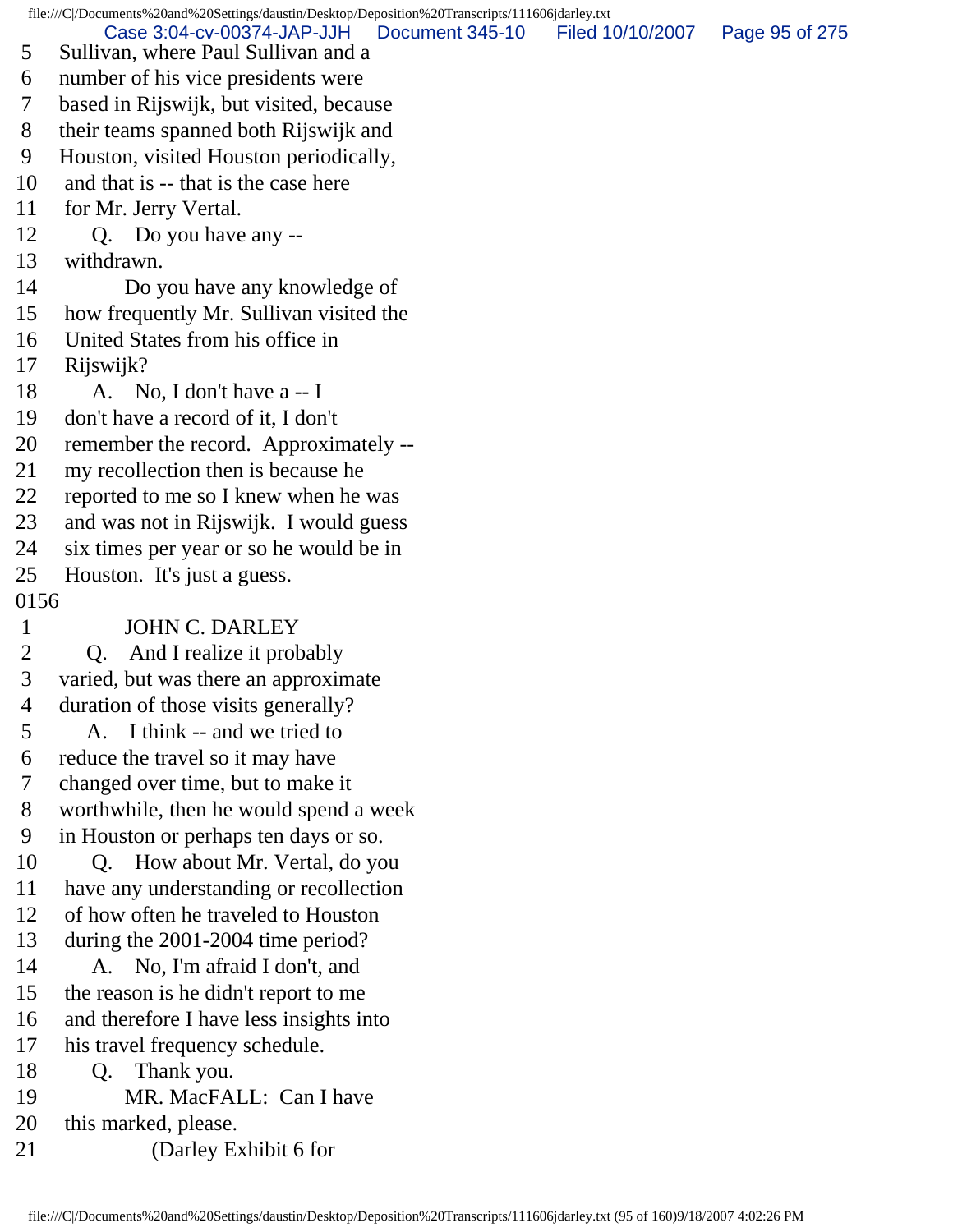file:///C|/Documents%20and%20Settings/daustin/Desktop/Deposition%20Transcripts/111606jdarley.txt 22 identification, Shell Brasil EP 23 technology plan.) 24 Q. Mr. Darley, you've just been 25 handed a document that has been marked 0157 1 JOHN C. DARLEY 2 as Darley Exhibit 6 for identification. 3 I'd like you to take a look at that, 4 sir, and tell me if you recognize that 5 one. 6 A. I -- yes, I see it is the 7 Shell Brasil EP technology plan. I 8 don't recall seeing it before, but I 9 will have seen it since it was sent to 10 me. 11 Q. Do you know who prepared 12 this plan, sir? 13 A. This will have been prepared 14 in the Shell Deepwater organization 15 working together with individuals in 16 Brazil. And the -- in the Shell -- 17 Shell Brasil organization. 18 Q. Do you know who in -- 19 withdrawn. 20 I take it by Shell Deepwater 21 organization you're referring to SDS? 22 A. That's correct. 23 Q. Okay. Do you know who at 24 SDS was involved in the preparation of 25 this plan? 0158 1 JOHN C. DARLEY 2 A. No, I don't. 3 Q. Do you know who in Shell 4 Brasil was involved in the preparation 5 of it? 6 A. No, I don't. 7 Q. I'd like to direct your 8 attention to the page -- I'm sorry -- 9 to the second page of the plan itself. 10 It's captioned "Summary" at the top. 11 And it says "Shell Brasil E&P (SBEP) is 12 an NVO based in Rio de Janeiro," and Case 3:04-cv-00374-JAP-JJH Document 345-10 Filed 10/10/2007 Page 96 of 275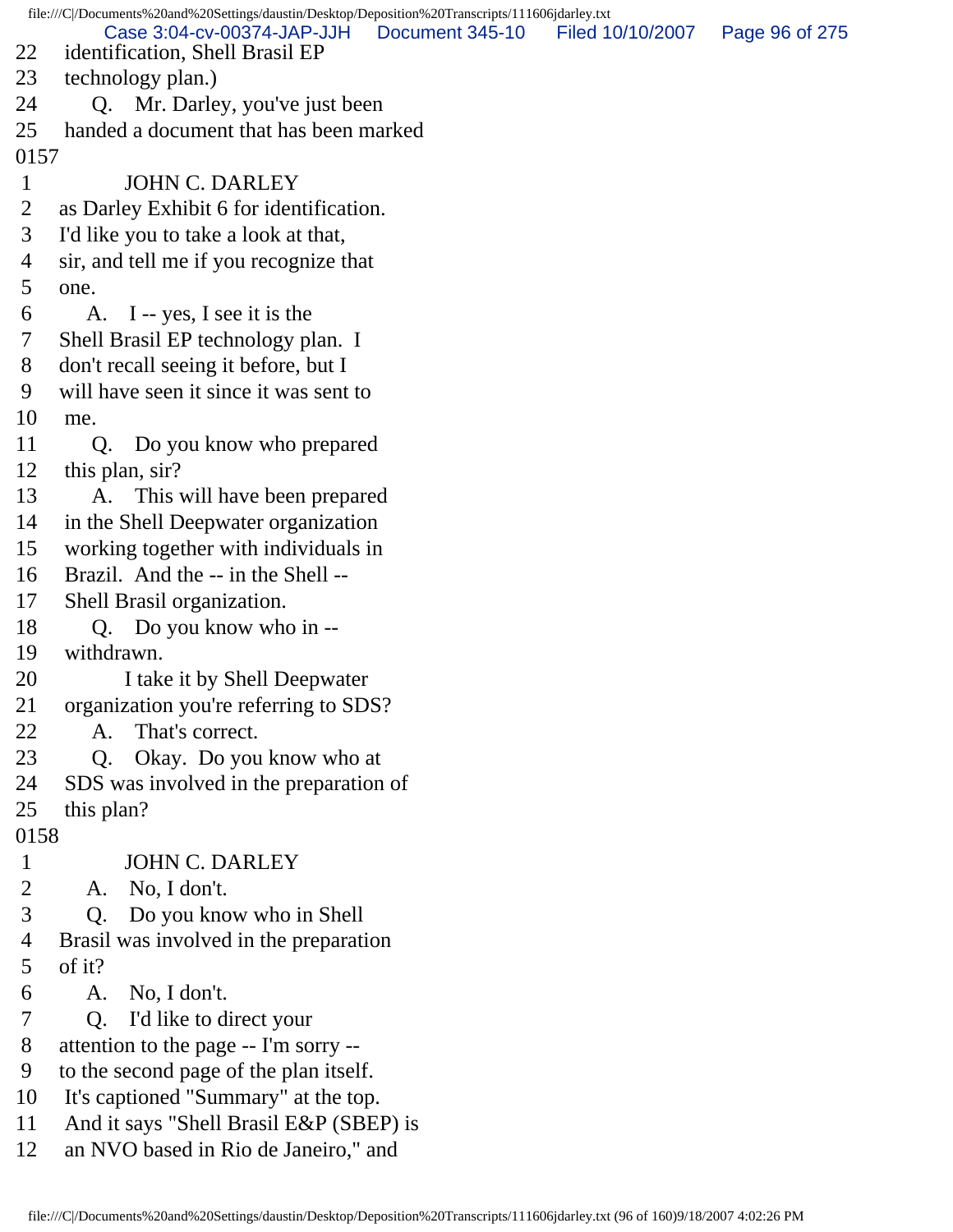file:///C|/Documents%20and%20Settings/daustin/Desktop/Deposition%20Transcripts/111606jdarley.txt 13 then it continues. My first question 14 is can you tell me what NVO is? 15 A. I don't recall. I thought 16 the acronym was an NOV which was a 17 nonoperated venture. But NVO I'm 18 afraid has left me a little nonplussed. 19 Q. That's fine, sir. 20 A. I may be missing a block 21 here, but I'm sorry, I just don't know. 22 O. That's fine. The sentence 23 then continues with technical support 24 provided by SDS in Houston. 25 A. Yes. 0159 1 JOHN C. DARLEY 2 Q. Do you recall the nature of 3 the technical support that was provided 4 by SDS in connection with Brazil at or 5 about this time period? 6 MR. TUTTLE: Objection; 7 asked and answered. 8 A. I believe, as I mentioned 9 earlier, that the work was very much 10 around the exploration activities of 11 Shell Brasil E&P, that was exploration 12 in deepwater offshore Brazil, and the 13 activities were then assessing 14 opportunities to drill exploration 15 wells to acquire seismic data, 16 activities of that nature. 17 Q. Mr. Darley, could you please 18 turn to, and I apologize, this document 19 came from the native drive and 20 therefore bears no Bates numbers, but 21 you'll see it's Page 6 of 26. The 22 caption at the top is "Technology 23 planning process." Do you see that, 24 sir? 25 A. I do. 0160 1 JOHN C. DARLEY 2 Q. Number 2, technology 3 planning process, it states, "The SBEP Case 3:04-cv-00374-JAP-JJH Document 345-10 Filed 10/10/2007 Page 97 of 275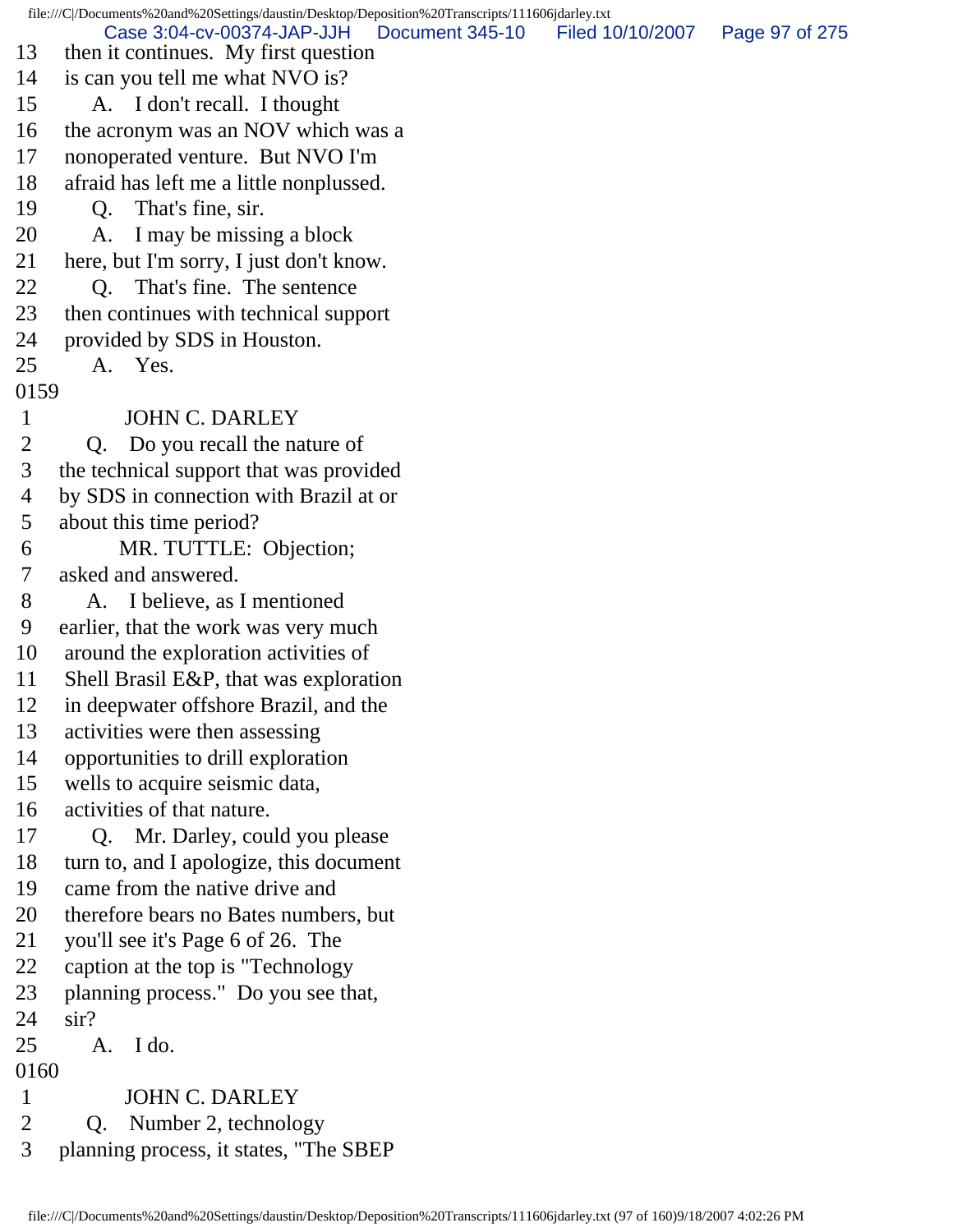file:///C|/Documents%20and%20Settings/daustin/Desktop/Deposition%20Transcripts/111606jdarley.txt 4 organization has been structured on a 5 global staffing model with minimum 6 staffing in Brazil and with the 7 technical work carried out by SDS based 8 in Houston." 9 A. Yes. 10 Q. "These technical activities 11 are executed in numerous locations, 12 e.g. Houston, New Orleans, Rijswijk." 13 Now I believe you indicated 14 that the primary activities conducted 15 by SDS with regard to Brazil were 16 exploratory, correct? 17 A. That's correct. 18 Q. What kind of work, if you 19 know, was then being provided or being 20 conducted, I'm sorry -- let me try that 21 again. 22 Do you know what kind of 23 work was actually being conducted by 24 SDS in the Houston, New Orleans, and 25 Rijswijk locations? 0161 1 JOHN C. DARLEY 2 A. First of all, there would 3 not be SDS work in Rijswijk. To my 4 knowledge. SDS were not Rijswijk 5 based. I mentioned earlier I think 6 that SDS comprised units in both 7 Houston and New Orleans. So the 8 engineering group, for example, was 9 based in New Orleans, whereas the 10 subsurface petroleum engineering and 11 exploration teams were based in 12 Houston. So that covers I think where 13 the work was done. 14 Q. If I could direct your 15 attention now to number 2.1, 16 administration. Do you have that, sir? 17 The fourth line down in that paragraph 18 there's a sentence that begins "SDS 19 will provide." Do you see that, sir? 20 A. Yes, I do. Case 3:04-cv-00374-JAP-JJH Document 345-10 Filed 10/10/2007 Page 98 of 275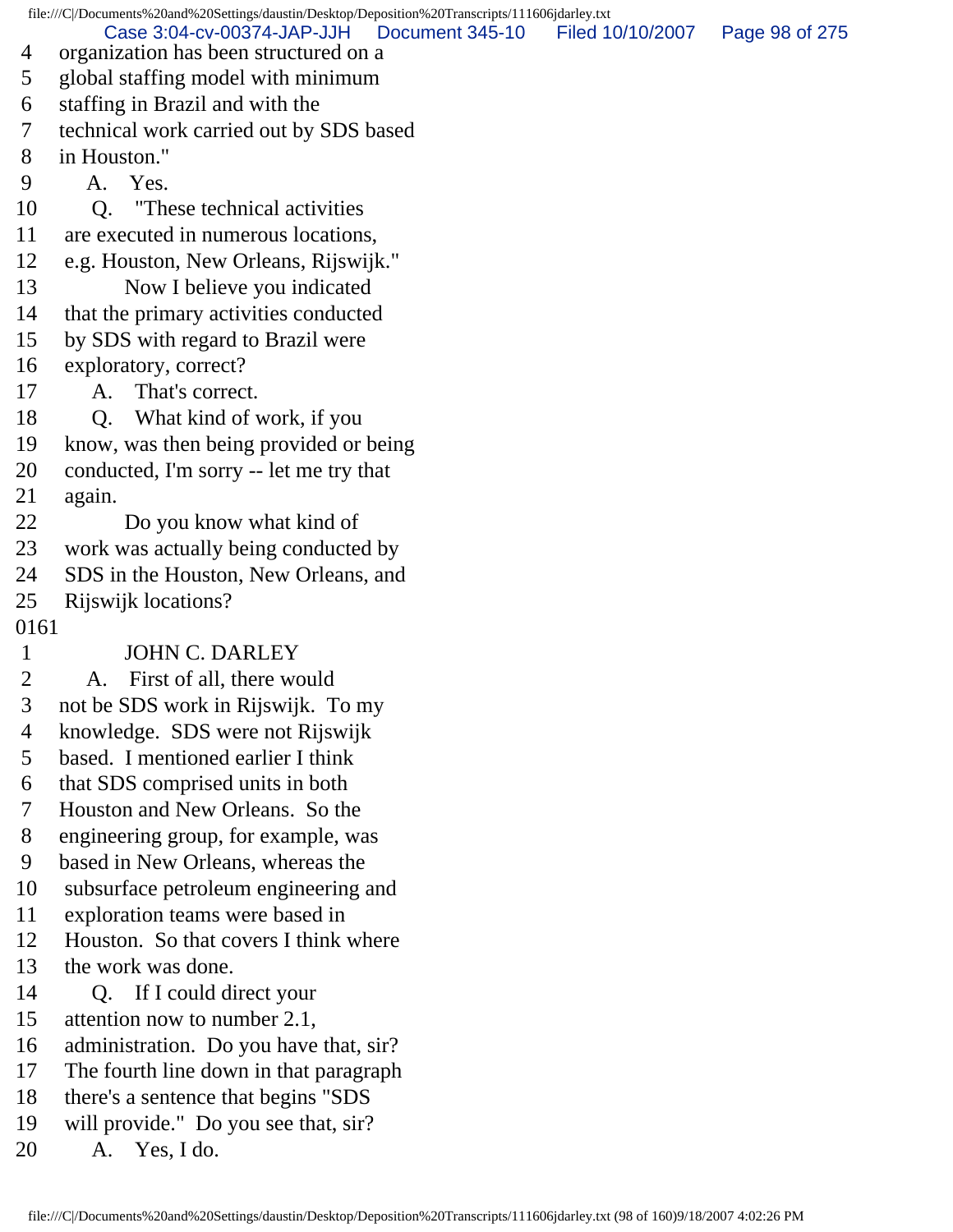file:///C|/Documents%20and%20Settings/daustin/Desktop/Deposition%20Transcripts/111606jdarley.txt 21 O. And then it continues on. 22 Part of what that sentence states is 23 that "SDS will act as 'project 24 execution manager.'" Do you see that? 25 A. Yes, I do. 0162 1 JOHN C. DARLEY 2 Q. Can you tell me what that 3 means? 4 A. Yes. So a piece of work 5 will be commissioned by Shell Brasil as 6 it says here, SDS will provide 7 requested technical support, so Shell 8 Brasil would request a piece of work to 9 be done and it would be done according 10 to a cost, time and resources agreement 11 as I mentioned earlier, being the 12 agreement between the operating company 13 in Brazil and -- and EPT. 14 Here, SDS will act as a 15 project execution manager for the 16 agreed scope of work means that if that 17 work then is defined, so an exploration 18 well is to be identified and drilled, a 19 team in SDS then will execute that 20 piece of work and report the results 21 then to Shell Brasil who will take the 22 decision and carry on with the 23 activity. 24 Q. The sentence continues that 25 "SDS Brazil team being a virtual 0163 1 JOHN C. DARLEY 2 department for Shell Brasil." Do you 3 see that, sir? 4 A. Yes. 5 Q. Could you describe for me or 6 explain to me what that means? 7 A. The way the teams is working 8 is that there are individuals in 9 Brazil, but not very many, and most of 10 the work is done in SDS, either in 11 Houston or in New Orleans. But there Case 3:04-cv-00374-JAP-JJH Document 345-10 Filed 10/10/2007 Page 99 of 275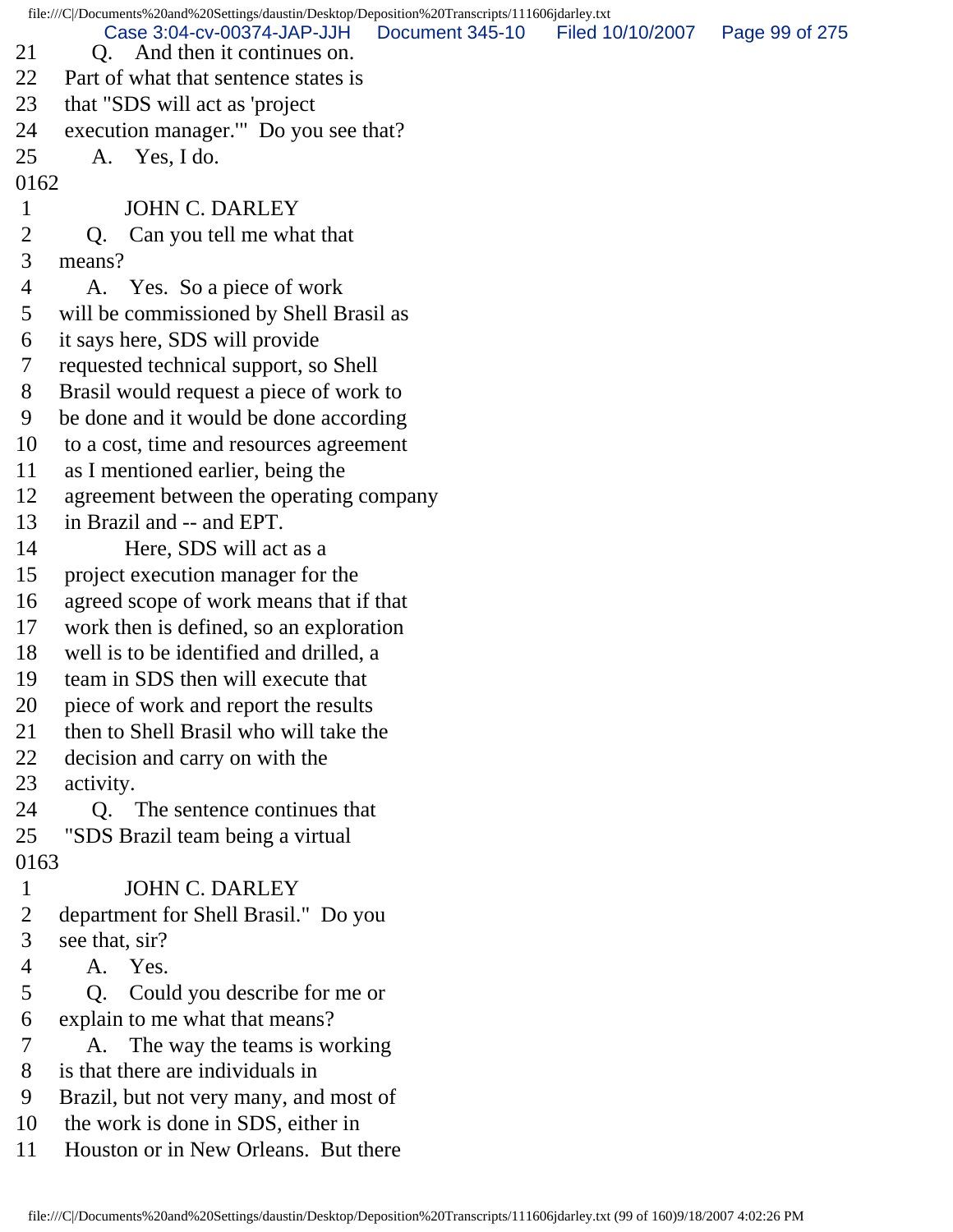file:///C|/Documents%20and%20Settings/daustin/Desktop/Deposition%20Transcripts/111606jdarley.txt 12 is nevertheless an important element of 13 the team as part of Shell Brasil. 14 O. The next sentence reads, 15 "SDS will have audit verified business 16 controls including HSC-MS to carry out 17 this role." Could you explain for me 18 what is being conveyed in that 19 sentence? 20 A. I'm sorry, I don't -- I 21 don't think I can because when I read 22 it I'm struggling a little bit with it 23 myself. 24 Q. Do you recall if this was a 25 -- withdrawn. 0164 1 JOHN C. DARLEY 2 Do you recall actually 3 reviewing this plan at the time that it 4 was disseminated? 5 A. No. 6 Q. I'm sorry? 7 A. No, sorry. 8 Q. I'm sorry. 9 A. My answer was no. 10 Q. Thank you. Are you aware if 11 reserves were ever booked in connection 12 with Shell Brasil? 13 MR. TUTTLE: Objection. Is 14 there a time frame? 15 MR. MacFALL: I'm sorry, 16 yes, 2001-2004. 17 A. I'm aware that reserves were 18 booked in Shell Brasil following the 19 acquisition of the Bijupira and Salema 20 fields in offshore deepwater Brazil, 21 those were the fields being developed 22 by Enterprise, and when Shell acquired 23 the Enterprise company those assets 24 were then transferred to Shell Brasil 25 and expectation reserves and proved 0165 1 JOHN C. DARLEY 2 reserves were carried for those Case 3:04-cv-00374-JAP-JJH Document 345-10 Filed 10/10/2007 Page 100 of 275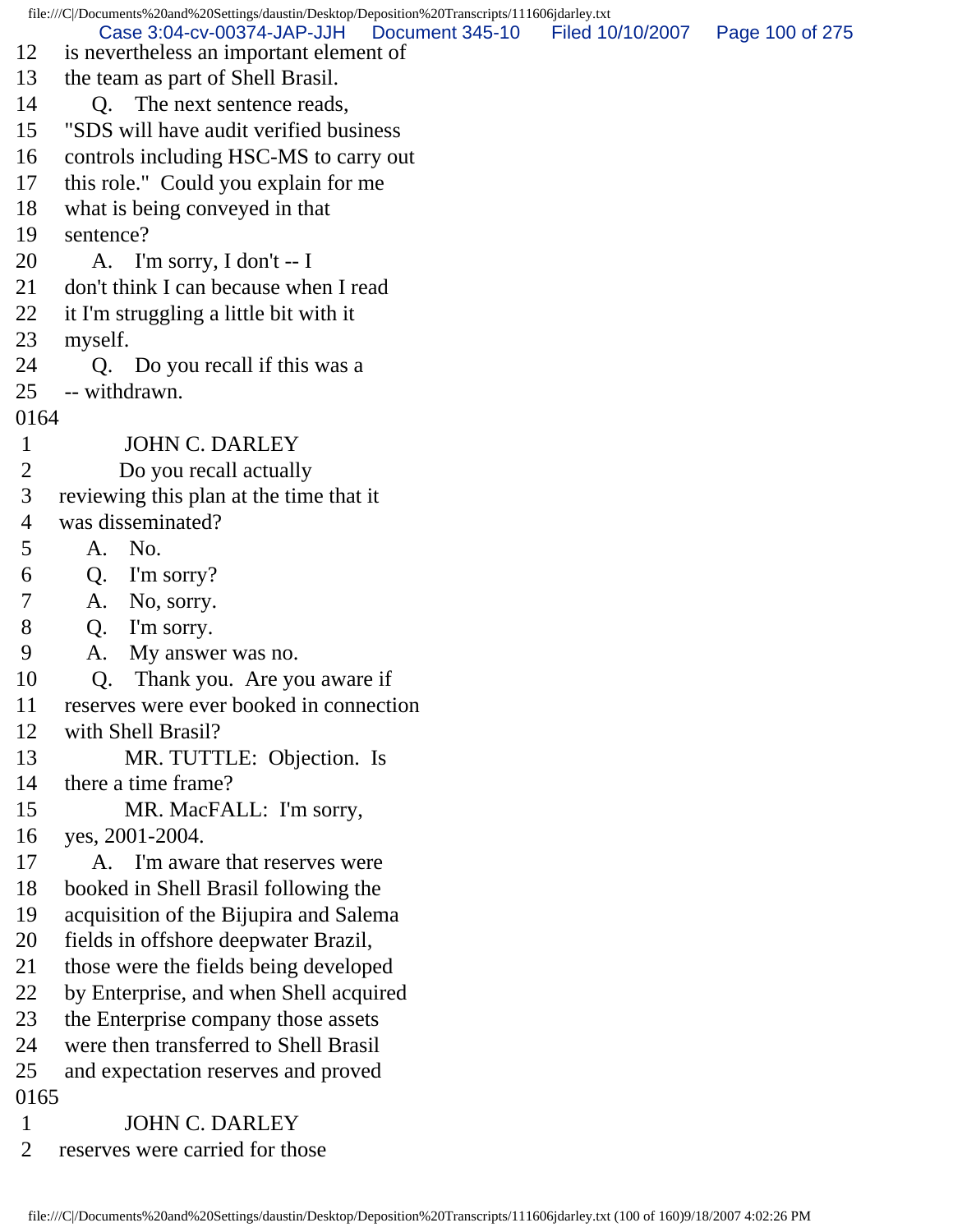file:///C|/Documents%20and%20Settings/daustin/Desktop/Deposition%20Transcripts/111606jdarley.txt 3 accumulations. 4 Q. Do you recall approximately 5 the volume of proved reserves that were 6 carried for that accumulation? 7 A. Proved reserves, no, I'm 8 sorry, I don't recall. I -- I will 9 give you, if it's useful, a very 10 broadbrush estimate. I'm talking a 11 hundred million barrels, of that 12 nature, but I don't recall with a 13 better precision plus or minus a large 14 number around that. 15 Q. That's fine, sir. Are you 16 aware if any of those proved reserves 17 were recategorized in connection with 18 Project Rockford? 19 A. I think -- I think they 20 were, but again, I would have to 21 refresh my -- my memory by looking at 22 the Project Rockford files. But these 23 were reserves that had been, as I say, 24 brought over as part of the acquisition 25 of Enterprise Oil. I think we had done 0166 1 JOHN C. DARLEY 2 then a separate review but I think 3 there was still a recategorization 4 required, yes. 5 Q. Do you recall approximately 6 when the Enterprise acquisition 7 occurred? 8 A. I'm struggling to know 9 whether it was 2002. I think it was 10 about 2002. 11 Q. Thank you. 12 A. Or 2002, 2003, of that 13 nature. 14 O. Okay. 15 MR. MacFALL: Mark this, 16 please. 17 (Darley Exhibit 7 for 18 identification, Bates stamped RJW 19 00321848 through 00321850.) Case 3:04-cv-00374-JAP-JJH Document 345-10 Filed 10/10/2007 Page 101 of 275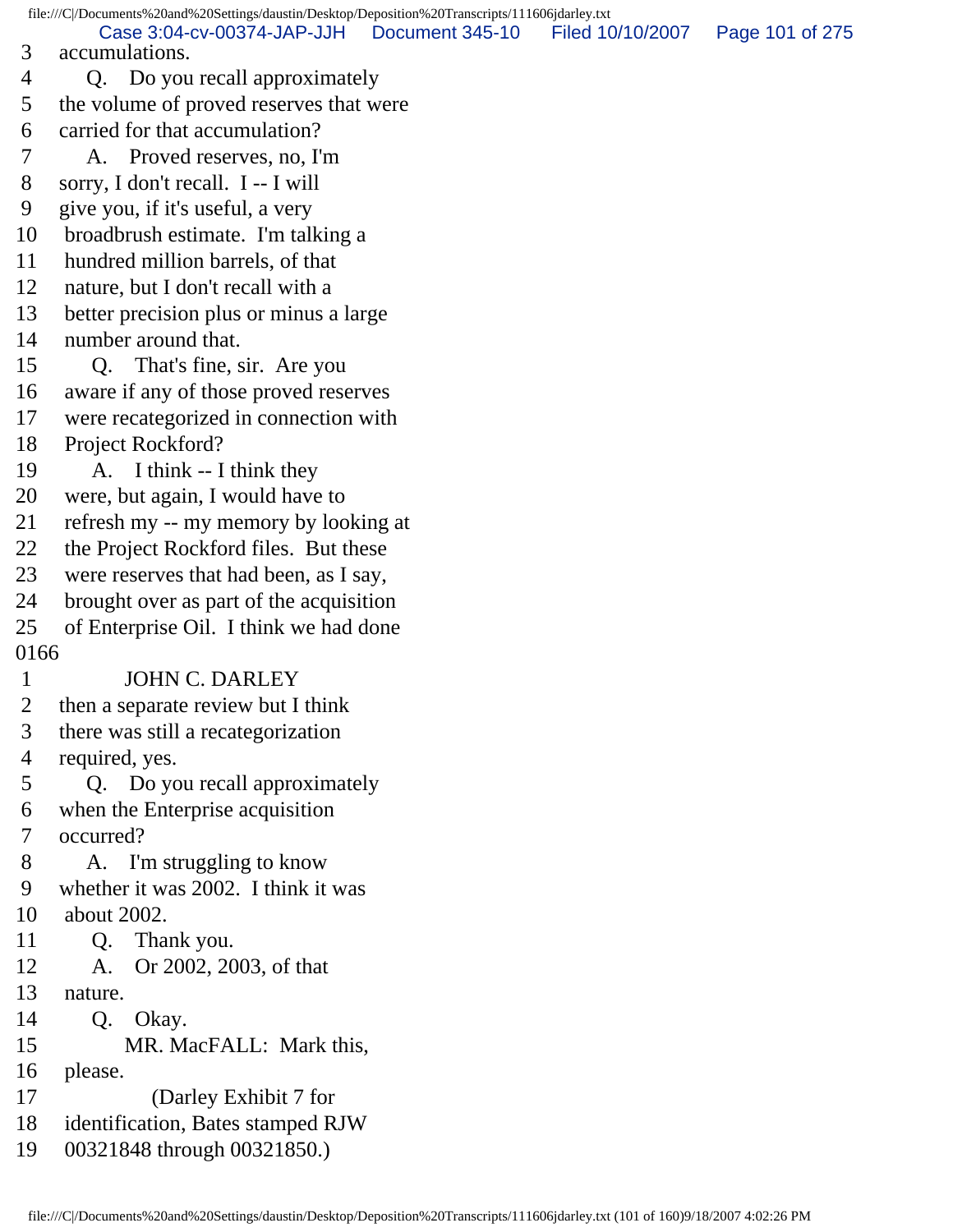|              | file:///C /Documents%20and%20Settings/daustin/Desktop/Deposition%20Transcripts/111606jdarley.txt |                  |                 |
|--------------|--------------------------------------------------------------------------------------------------|------------------|-----------------|
| 20           | Case 3:04-cv-00374-JAP-JJH<br>Document 345-10<br>Q. Mr. Darley, you've just been                 | Filed 10/10/2007 | Page 102 of 275 |
| 21           | handed a document marked as Darley                                                               |                  |                 |
| 22           | Exhibit 7 for identification. I'd like                                                           |                  |                 |
| 23           | you to take a look at that, sir, and                                                             |                  |                 |
| 24           | tell me if you recognize it.                                                                     |                  |                 |
| 25           | A. Yes, I recognize the                                                                          |                  |                 |
| 0167         |                                                                                                  |                  |                 |
| $\mathbf{1}$ | <b>JOHN C. DARLEY</b>                                                                            |                  |                 |
| 2            | document.                                                                                        |                  |                 |
| 3            | And tell me what it is, sir.<br>Q.                                                               |                  |                 |
| 4            | It's a note for discussion<br>A.                                                                 |                  |                 |
| 5            | to the EP executive committee                                                                    |                  |                 |
| 6            | describing a proposal to create a                                                                |                  |                 |
| 7            | center of excellence for project                                                                 |                  |                 |
| 8            | management and execution.                                                                        |                  |                 |
| 9            | Q. Do you recall whether or not                                                                  |                  |                 |
| 10           | that center of excellence as proposed                                                            |                  |                 |
| 11           | in this document was actually created?                                                           |                  |                 |
| 12           | A. Yes, it was.                                                                                  |                  |                 |
| 13           | Do you recall who --<br>Q.                                                                       |                  |                 |
| 14           | withdrawn.                                                                                       |                  |                 |
| 15           | Do you know who drafted this                                                                     |                  |                 |
| 16           | note?                                                                                            |                  |                 |
| 17           | I was involved in the<br>A.                                                                      |                  |                 |
| 18           | drafting of the note together with                                                               |                  |                 |
| 19           | members of the team who were putting it                                                          |                  |                 |
| 20           | together.                                                                                        |                  |                 |
| 21           | Q. Could you identify the                                                                        |                  |                 |
| 22           | members of that team for me?                                                                     |                  |                 |
| 23           | A. They are listed on the                                                                        |                  |                 |
| 24           | second page of the note, Mahdi Hasan                                                             |                  |                 |
| 25           | and others that you see there. I think                                                           |                  |                 |
| 0168         |                                                                                                  |                  |                 |
| $\mathbf{1}$ | <b>JOHN C. DARLEY</b>                                                                            |                  |                 |
| 2            | I worked on it primarily with Mahdi                                                              |                  |                 |
| 3            | Hasan.                                                                                           |                  |                 |
| 4            | Q. The initiative to create                                                                      |                  |                 |
| 5            | this center of excellence that's                                                                 |                  |                 |
| 6            | referenced in the document, is that                                                              |                  |                 |
| 7            | something that originated with you,                                                              |                  |                 |
| 8            | $\sin$ ?                                                                                         |                  |                 |
| 9            | A. Yes. We looked at that                                                                        |                  |                 |
| 10           | document this morning. If I can refer                                                            |                  |                 |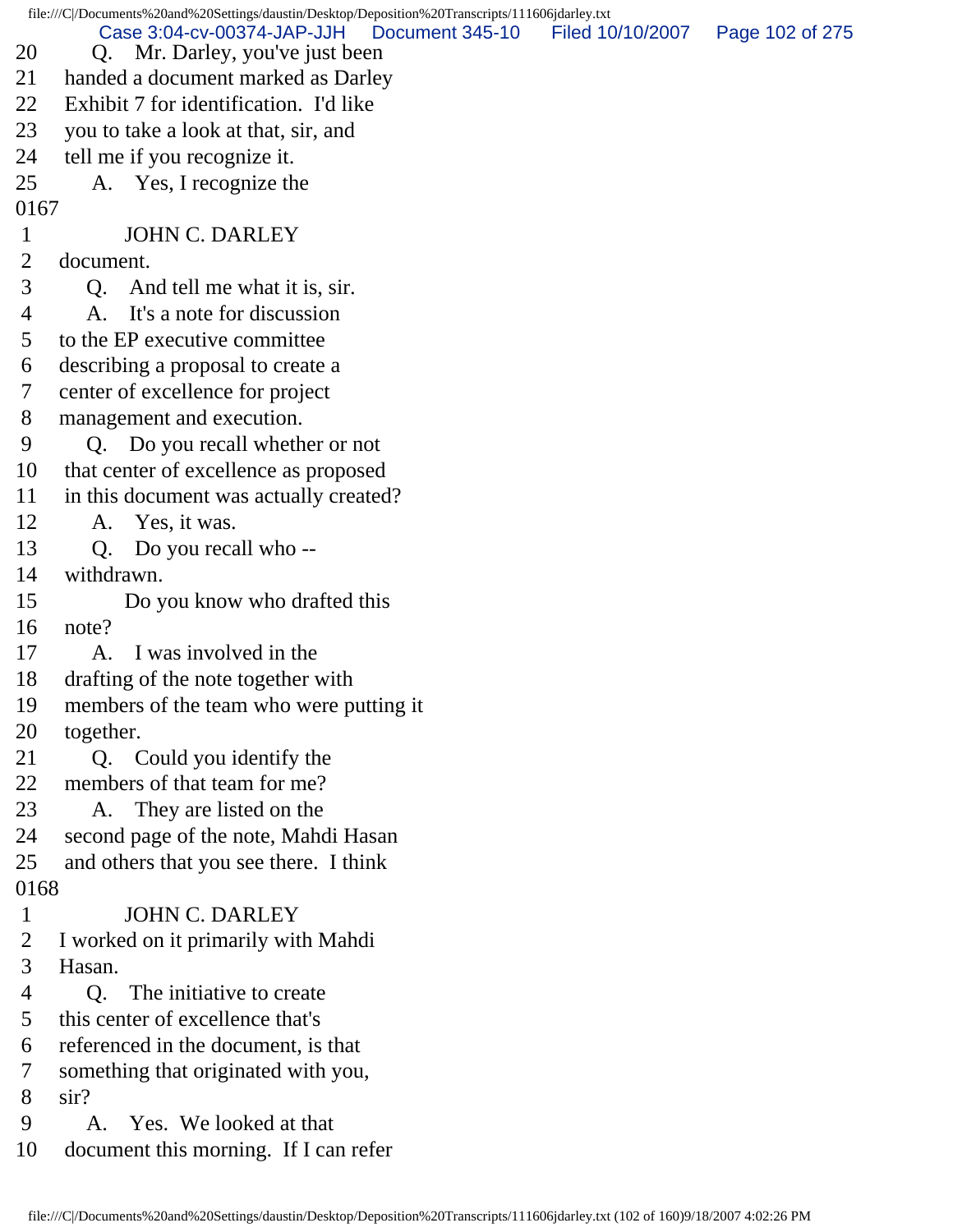file:///C|/Documents%20and%20Settings/daustin/Desktop/Deposition%20Transcripts/111606jdarley.txt 11 back to it. 12 Q. Yes, absolutely. 13 A. We -- we had it here as 14 document number 3 I believe which was 15 the terms of reference for a study to 16 improve project delivery. And as a 17 result of that study, this proposal was 18 then put forward. 19 Q. And based on the creation of 20 that center of excellence I take it 21 that the proposal was approved by the 22 ExCom; is that correct? 23 A. That is correct. 24 Q. I'd like to direct your 25 attention to the first page of the 0169 1 JOHN C. DARLEY 2 document underneath the caption global 3 EP Projects. Do you see that, sir? 4 A. Yes, I see it. 5 Q. If you go down to the fourth 6 paragraph there, beginning with the 7 words "In October last year." Do you 8 see that? 9 A. Yes, I do. 10 Q. It says "A dedicated (mini 11 FRD) team was commissioned." Could you 12 tell me what a mini FRD team is? 13 A. Yes. A focus result 14 delivery team, FRD, is a business 15 improvement team which takes on a 16 specific piece of business, activity, 17 process, and will within a very fixed 18 and so a focused, short time frame, 19 come forward with a business 20 improvement plan. 21 An FRD is typically a 90 day 22 exercise with milestones at 30 and 60 23 days. This mini FRD implies it was 24 probably run on an even faster time 25 frame. 0170 1 JOHN C. DARLEY Case 3:04-cv-00374-JAP-JJH Document 345-10 Filed 10/10/2007 Page 103 of 275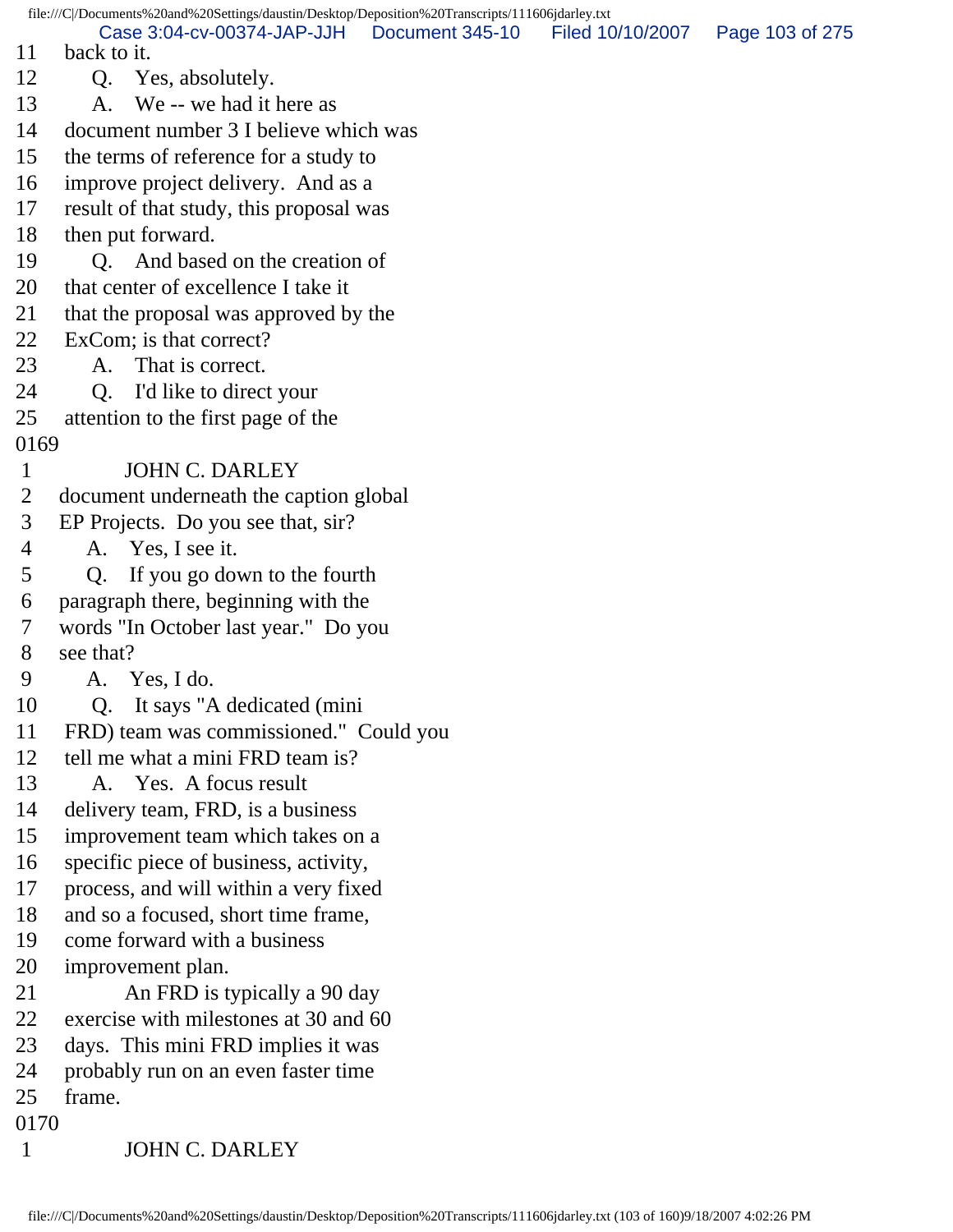file:///C|/Documents%20and%20Settings/daustin/Desktop/Deposition%20Transcripts/111606jdarley.txt 2 Q. Directing your attention now 3 to the next paragraph, there's a Case 3:04-cv-00374-JAP-JJH Document 345-10 Filed 10/10/2007 Page 104 of 275

4 sentence that says "The rationale for

5 the recommendation was based on the

- 6 following considerations" and it's
- 7 followed by a series of bullet points.
- 8 The last bullet point which references
- 9 the two preceding ones states "The
- 10 model has been successfully deployed
- 11 for US deepwater projects and most
- 12 recently in Nigeria where Shell
- 13 Deepwater Services 'development/
- 14 execution' SDS/DE organization has
- 15 determined" and then it continues.
- 16 Was the center of excellence
- 17 being proposed in this note for
- 18 discussion modeled on SDS?
- 19 MR. TUTTLE: Objection to
- 20 form. The document speaks for itself.
- 21 You can answer.
- 22 A. To a certain degree, because
- 23 if you'll read on in that paragraph
- 24 you'll see that the note recognizes
- 25 that further work will be required to
- 0171

## 1 JOHN C. DARLEY

- 2 assess the degree to which that model
- 3 can be applied. So whereas it may have
- 4 formed a foundation, it certainly
- 5 wasn't the end of the story.
- 6 Q. If I could direct your
- 7 attention to the second page of that
- 8 document, sir. About a quarter of the
- 9 way down appears the heading "Impact on
- 10 SDS." Do you see that, sir?
- 11 A. Yes, I do.
- 12 Q. And it states that the
- 13 global EP Projects organization --
- 14 well, withdrawn.
- 15 It talks about reemployment
- 16 of SDS/DE. Do you see that, sir?
- 17 A. I do.
- 18 Q. Was that redeployment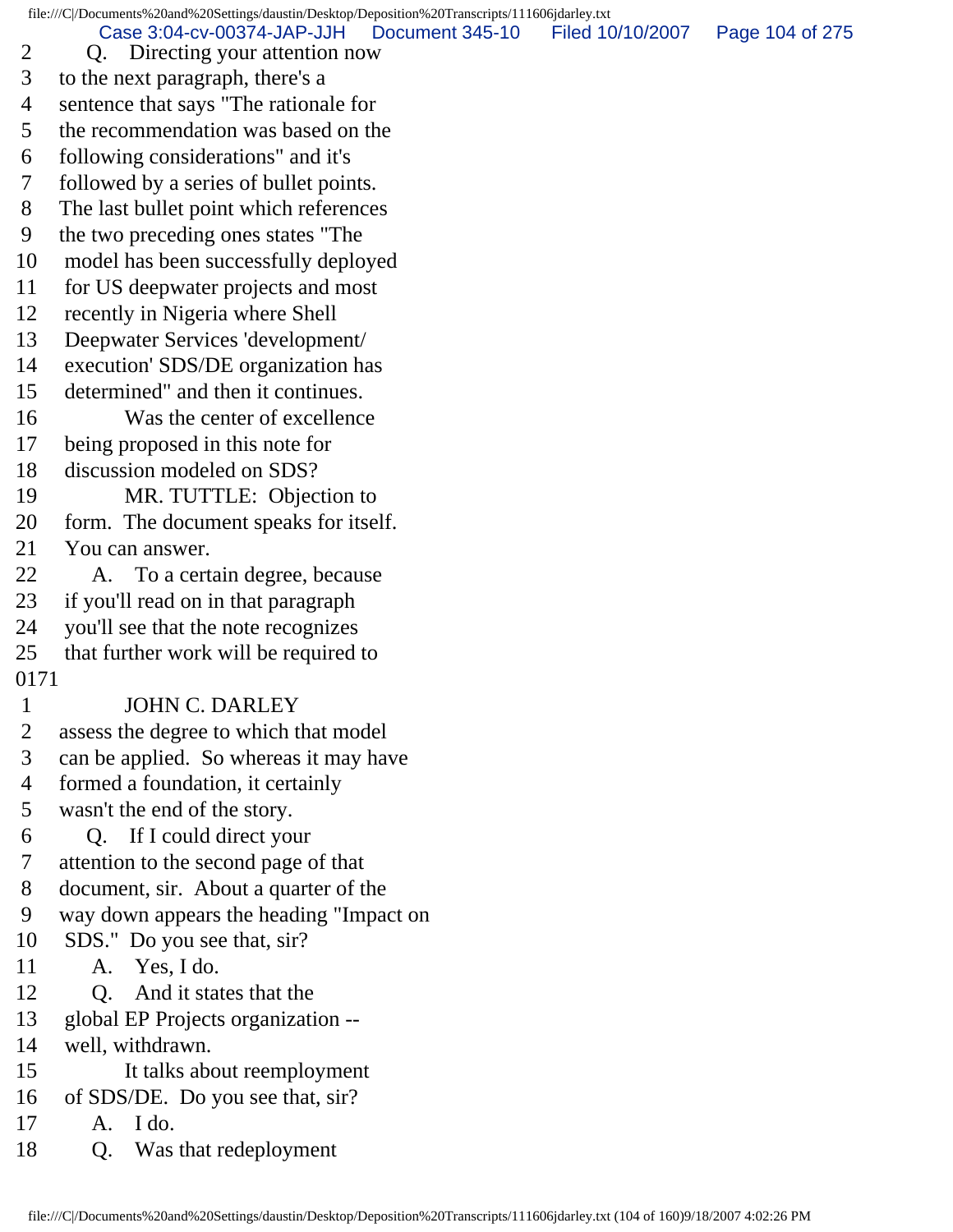|              | file:///C /Documents%20and%20Settings/daustin/Desktop/Deposition%20Transcripts/111606jdarley.txt |                 |                  |                 |
|--------------|--------------------------------------------------------------------------------------------------|-----------------|------------------|-----------------|
| 19           | Case 3:04-cv-00374-JAP-JJH<br>actually carried out?                                              | Document 345-10 | Filed 10/10/2007 | Page 105 of 275 |
| 20           | A. Yes, yes, it was, in a                                                                        |                 |                  |                 |
| 21           | phased manner.                                                                                   |                 |                  |                 |
| 22           | Q. Okay. Could you describe                                                                      |                 |                  |                 |
| 23           | that redeployment for me?                                                                        |                 |                  |                 |
| 24           | So I mentioned earlier I<br>$A_{1}$                                                              |                 |                  |                 |
| 25           | think that part of the SEPTAR group                                                              |                 |                  |                 |
| 0172         |                                                                                                  |                 |                  |                 |
| $\mathbf{1}$ | <b>JOHN C. DARLEY</b>                                                                            |                 |                  |                 |
| 2            | that was concerned with studies had                                                              |                 |                  |                 |
| 3            | been reallocated to a unit called EPT                                                            |                 |                  |                 |
| 4            | Solutions. So in terms of the SDS work                                                           |                 |                  |                 |
| 5            | the subsurface groups in SDS were                                                                |                 |                  |                 |
| 6            | redeployed as part of EPT Solutions,                                                             |                 |                  |                 |
| 7            | and the engineering groups in SDS were                                                           |                 |                  |                 |
| 8            | deployed as part of EP Projects. So                                                              |                 |                  |                 |
| 9            | within EPT we've created two                                                                     |                 |                  |                 |
| 10           | organizational units, one called EPT                                                             |                 |                  |                 |
| 11           | Solutions which dealt with subsurface                                                            |                 |                  |                 |
| 12           | evaluation, and one called EP Projects                                                           |                 |                  |                 |
| 13           | which dealt with project delivery.                                                               |                 |                  |                 |
| 14           | Where were these two<br>O.                                                                       |                 |                  |                 |
| 15           | organizations based?                                                                             |                 |                  |                 |
| 16           | They were based between a<br>A.                                                                  |                 |                  |                 |
| 17           | number of locations, Rijswijk,                                                                   |                 |                  |                 |
| 18           | Aberdeen, Houston, and New Orleans.                                                              |                 |                  |                 |
| 19           | Q. Were members of both                                                                          |                 |                  |                 |
| 20           | organizations at each of those four                                                              |                 |                  |                 |
| 21           | locations?                                                                                       |                 |                  |                 |
| 22           | A. I can't recall in each                                                                        |                 |                  |                 |
| 23           | location if that was the case, but I                                                             |                 |                  |                 |
| 24           | think so, yes. Certainly over time it                                                            |                 |                  |                 |
| 25           | evolved to that, yes. Whether that was                                                           |                 |                  |                 |
| 0173         |                                                                                                  |                 |                  |                 |
| $\mathbf{1}$ | <b>JOHN C. DARLEY</b>                                                                            |                 |                  |                 |
| 2            | the case in 2002 when we started, I                                                              |                 |                  |                 |
| 3            | don't -- I don't remember.                                                                       |                 |                  |                 |
| 4            | Q. Do you recall approximately                                                                   |                 |                  |                 |
| 5            | how long the redeployment took?                                                                  |                 |                  |                 |
| 6            | A. Yes, we commenced in the                                                                      |                 |                  |                 |
| 7            | middle of 2002 with the creation of EP                                                           |                 |                  |                 |
| 8            | Projects. And it took some time to                                                               |                 |                  |                 |
| 9            | create the Rijswijk end of that                                                                  |                 |                  |                 |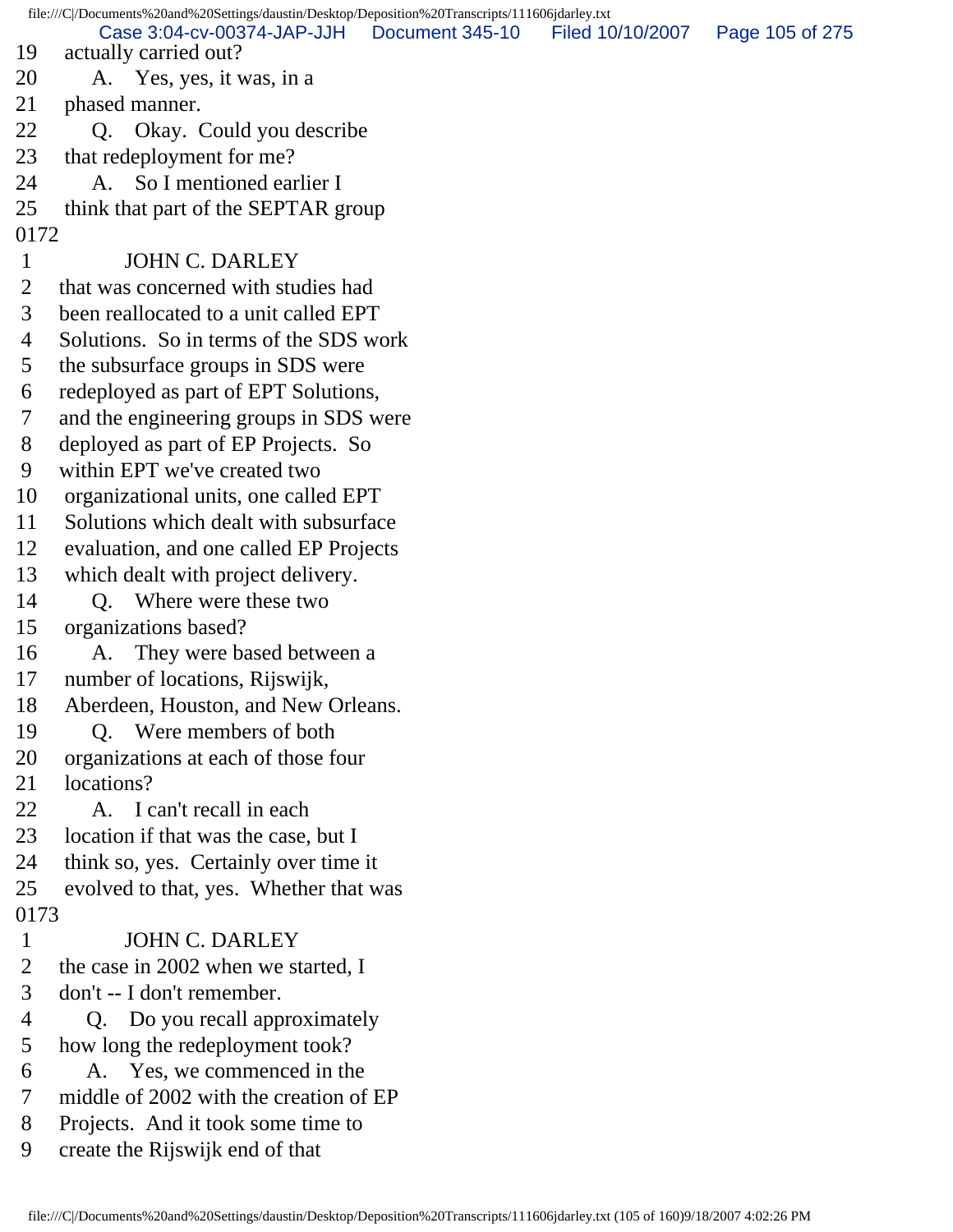file:///C|/Documents%20and%20Settings/daustin/Desktop/Deposition%20Transcripts/111606jdarley.txt 10 organization since we were starting 11 from scratch. And it was only in the 12 course of 2003 I mentioned earlier that 13 EPT Solutions came into -- into 14 formation. 15 Q. The next caption reads, 16 "Impact on SGSI." Do you see that, 17 sir? 18 A. I do. 19 Q. Can you tell me what SGSI 20 is? 21 A. This is the Shell Global 22 Solutions organization that we spoke 23 about earlier this morning. 24 Q. I believe you stated that 25 that organization was not part of EPT; 0174 1 JOHN C. DARLEY 2 is that correct? 3 A. That is correct. 4 Q. Okay. Beneath that caption 5 the document reads "The SEPTAR surface 6 cluster was integrated into Shell 7 Global Solutions in January 2001" and 8 then it continues. I realize that was 9 prior to the time that you started with 10 EPT, but do you have any knowledge of 11 the SEPTAR service cluster being made 12 part of SGS? 13 A. Yes, I do. 14 MR. TUTTLE: Surface. 15 A. Surface. 16 MR. MacFALL: I'm sorry. 17 A. Yes, I do. So up until 18 January 2001 there was a group in 19 SEPTAR which was called the surface 20 cluster, which dealt with surface 21 engineering, that being pipelines, 22 separation -- separator facilities, 23 gathering facilities, so on, 24 engineering work, if you like. And in 25 January of that year that group was 0175 Case 3:04-cv-00374-JAP-JJH Document 345-10 Filed 10/10/2007 Page 106 of 275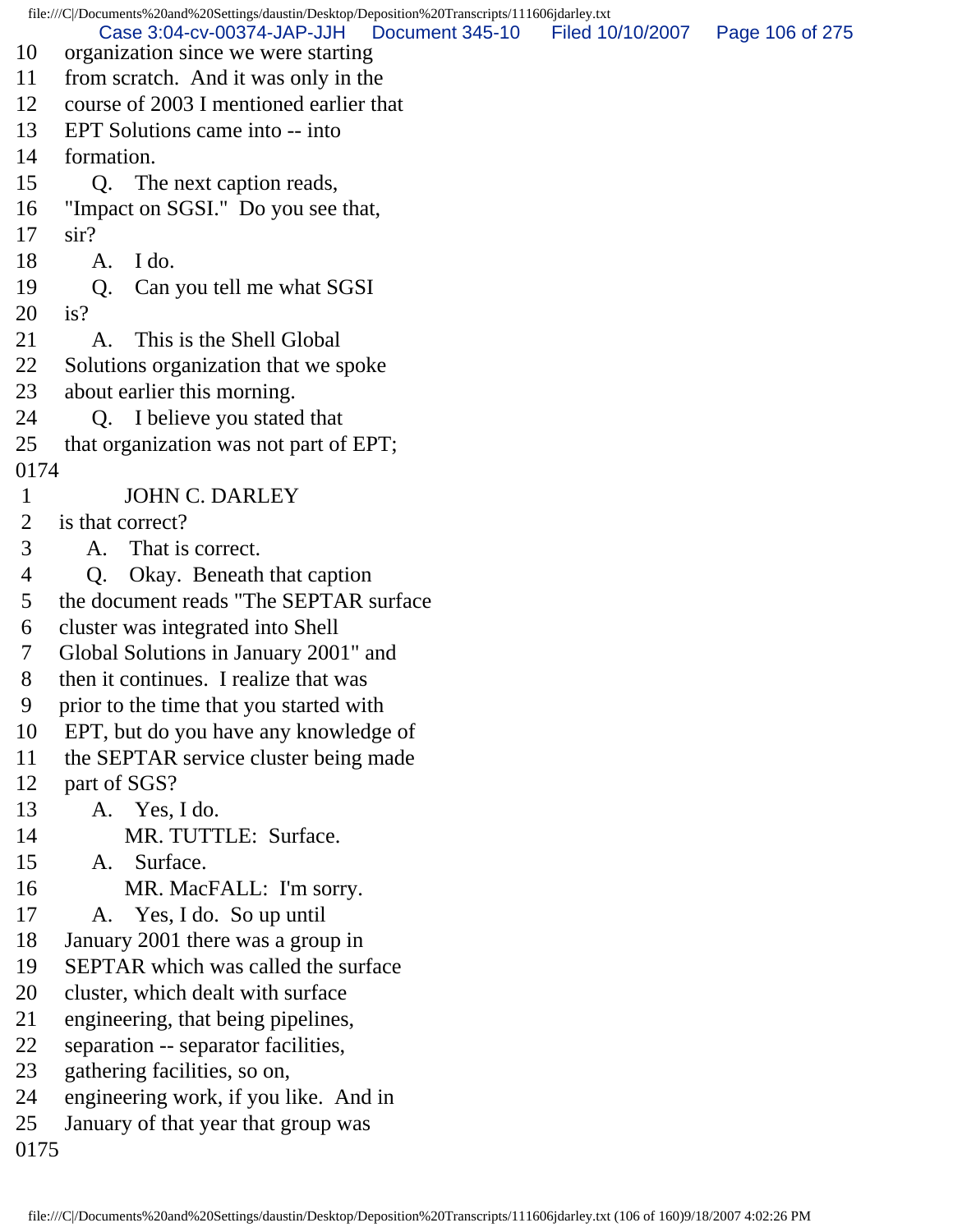file:///C|/Documents%20and%20Settings/daustin/Desktop/Deposition%20Transcripts/111606jdarley.txt 1 JOHN C. DARLEY 2 taken out of SEPTAR and moved into 3 Shell Global Solutions. 4 Q. Do you have any familiarity 5 with the work performed by the SEPTAR 6 surface cluster prior to its 7 integration with SGS? 8 A. No, I'm -- well, I -- I only 9 have knowledge insofar as I was working 10 in Brunei before I joined EPT, and on 11 occasion that surface cluster would do 12 work for us on pipelines and such 13 matters. 14 Q. Do you have any knowledge as 15 to where the SEPTAR surface cluster was 16 located? 17 A. It was located both in 18 Rijswijk as well as in Houston. 19 Q. Do you know how many 20 individuals were in that cluster? 21 MR. TUTTLE: Time period? 22 Q. Immediately prior to its 23 integration into SGS. 24 A. No, I don't know at that 25 time. Subsequently when I had more 0176 1 JOHN C. DARLEY 2 involvement I think there were the 3 order of 150 people, so. 4 Q. Do you have any knowledge as 5 to whether or not the SEPTAR surface 6 cluster did work in Nigeria at SPDC? 7 A. Prior to January 2001? 8 Q. Right, yes, sir. 9 A. No, I'm sorry, I don't -- I 10 don't have any knowledge of that. 11 Q. Excluding Brunei about which 12 you just testified, do you have any 13 knowledge concerning any work that was 14 performed by the SEPTAR surface cluster 15 prior to January of 2001? 16 A. No, I don't. 17 Q. Okay, that sentence Case 3:04-cv-00374-JAP-JJH Document 345-10 Filed 10/10/2007 Page 107 of 275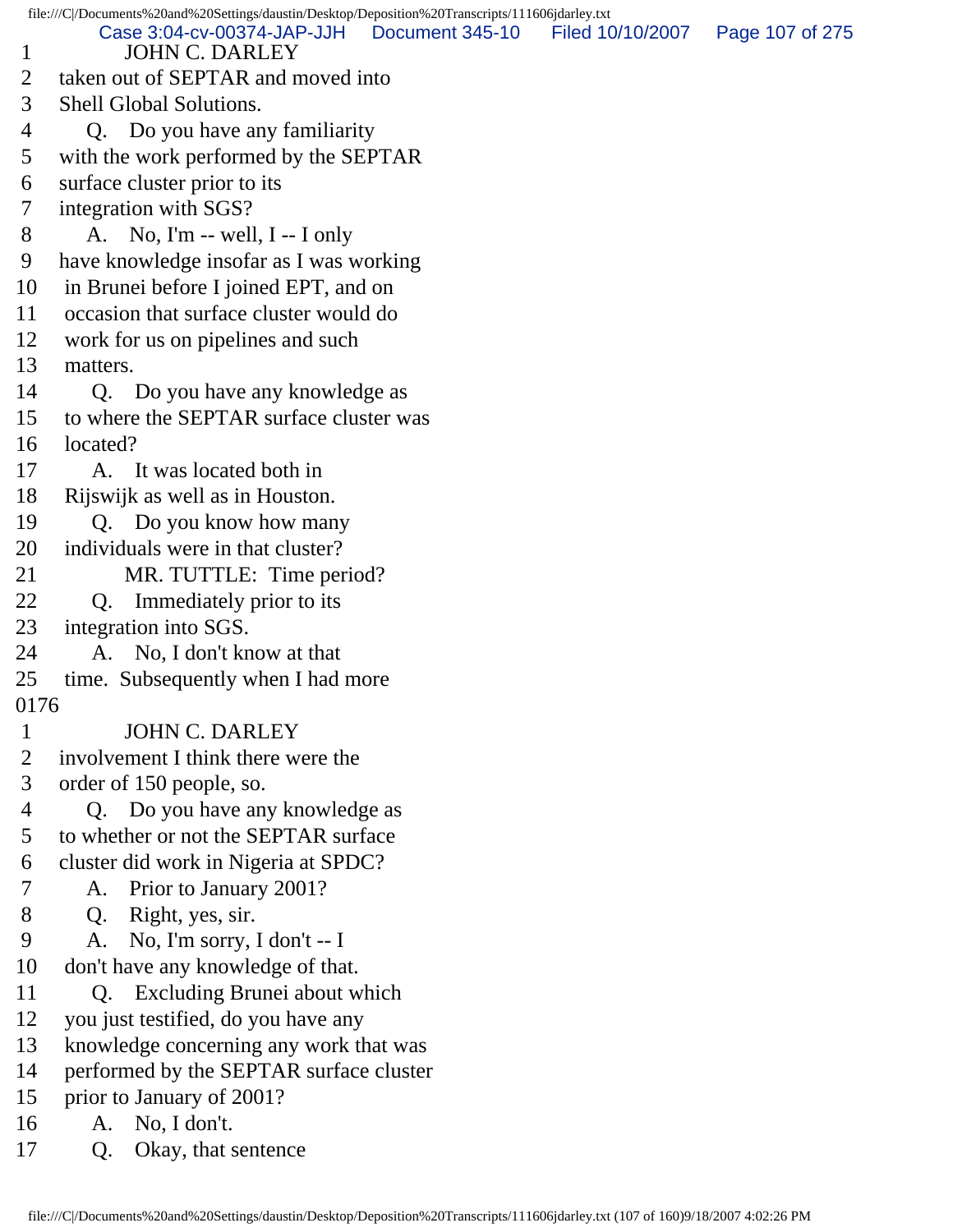file:///C|/Documents%20and%20Settings/daustin/Desktop/Deposition%20Transcripts/111606jdarley.txt 18 continues that subsequent to the 19 integration that engineering surface 20 capability designated OGU. Do you see 21 that, sir? 22 A. Yes. 23 Q. Can you tell me if the 24 makeup of OGU is substantially the same 25 as the makeup of the SEPTAR surface 0177 1 JOHN C. DARLEY 2 cluster prior to its integration into 3 SGS? 4 MR. TUTTLE: Objection to 5 form. 6 A. Yes, I -- I believe that the 7 group that was called the surface 8 cluster was -- was moved into Shell 9 Global Solutions as stated here. But 10 whether or not it then took on 11 additional members who were already in 12 Shell Global Solutions to comprise the 13 totality of OGU, or whether it moved 14 certain of its capabilities into other 15 parts of OG, I just don't know. So I'm 16 afraid I can't -- I can't really help 17 you on that. 18 Q. Do you know if OGU still -- 19 withdrawn. 20 Do you know if OGU 21 maintained offices in both Rijswijk and 22 Houston during the 2001-2004 time 23 frame? 24 A. Yes, they did. 25 Q. Now the second sentence -- 0178 1 JOHN C. DARLEY 2 I'm sorry, the second paragraph beneath 3 impact on SGSI indicates that OGU 4 provided services to various OUs 5 including SPDC in Nigeria. Do you have 6 any knowledge of OGU's activities with 7 SPDC in Nigeria, sir? 8 A. Yes. That's the situation Case 3:04-cv-00374-JAP-JJH Document 345-10 Filed 10/10/2007 Page 108 of 275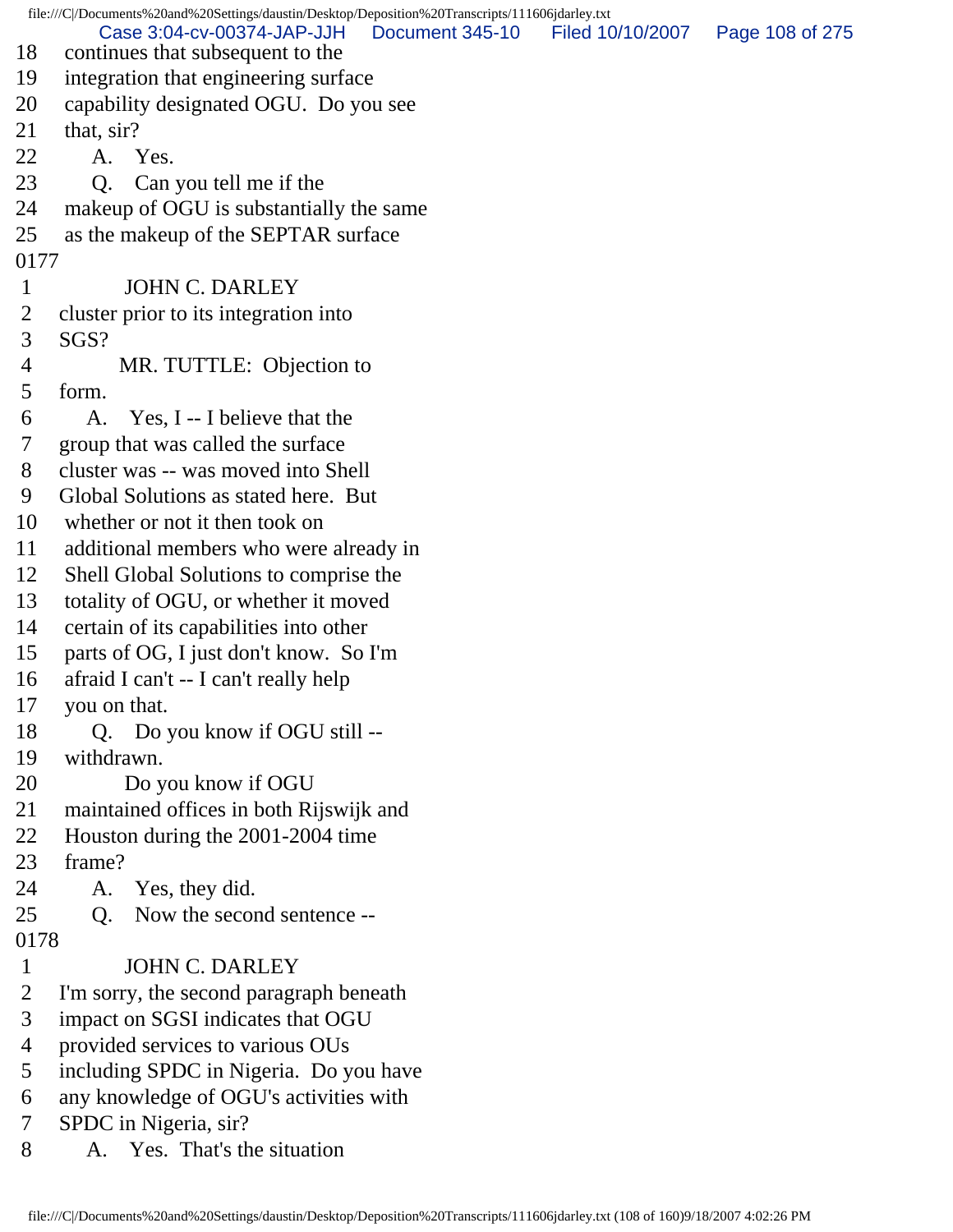file:///C|/Documents%20and%20Settings/daustin/Desktop/Deposition%20Transcripts/111606jdarley.txt 9 that I described this morning where field 10 development planning work was done by 11 SEPTAR, and as part of that field 12 development plan, once the subsurface 13 development aspects have been defined and 14 the optimal development has been 15 identified, the work on the surface 16 activities, so laying of pipelines, 17 gathering stations, that kind of work is 18 undertaken by OGU, as I mentioned 19 earlier. So that that's the work that is 20 referred to here. 21 Q. Do you know which OGU office 22 provided, or did work in connection 23 with SPDC in Nigeria? 24 A. No, I don't know. 25 Q. That sentence continues in 0179 1 JOHN C. DARLEY 2 referencing other EP projects, Sakhalin, 3 Kudu and Bonga. Do you see that, sir? 4 A. Yes, I do. 5 Q. Are you familiar with OGU 6 activities in Sakhalin? 7 A. Not particularly, no. 8 Q. Are you generally aware of 9 their activities? 10 A. Yes. 11 Q. Could you describe that to 12 me, sir? 13 A. Yes, it was support to the 14 Sakhalin organization in respect of 15 areas of expertise in the areas of, for 16 example, pipeline, metallurgical 17 capabilities, design of separation, 18 those -- those kind of activities. 19 Q. Do you know which OGU office 20 supported the work -- performed the 21 work in Sakhalin? 22 A. No, I don't. 23 Q. Okay. What about with 24 regard to the next project identified, 25 Kudu? Case 3:04-cv-00374-JAP-JJH Document 345-10 Filed 10/10/2007 Page 109 of 275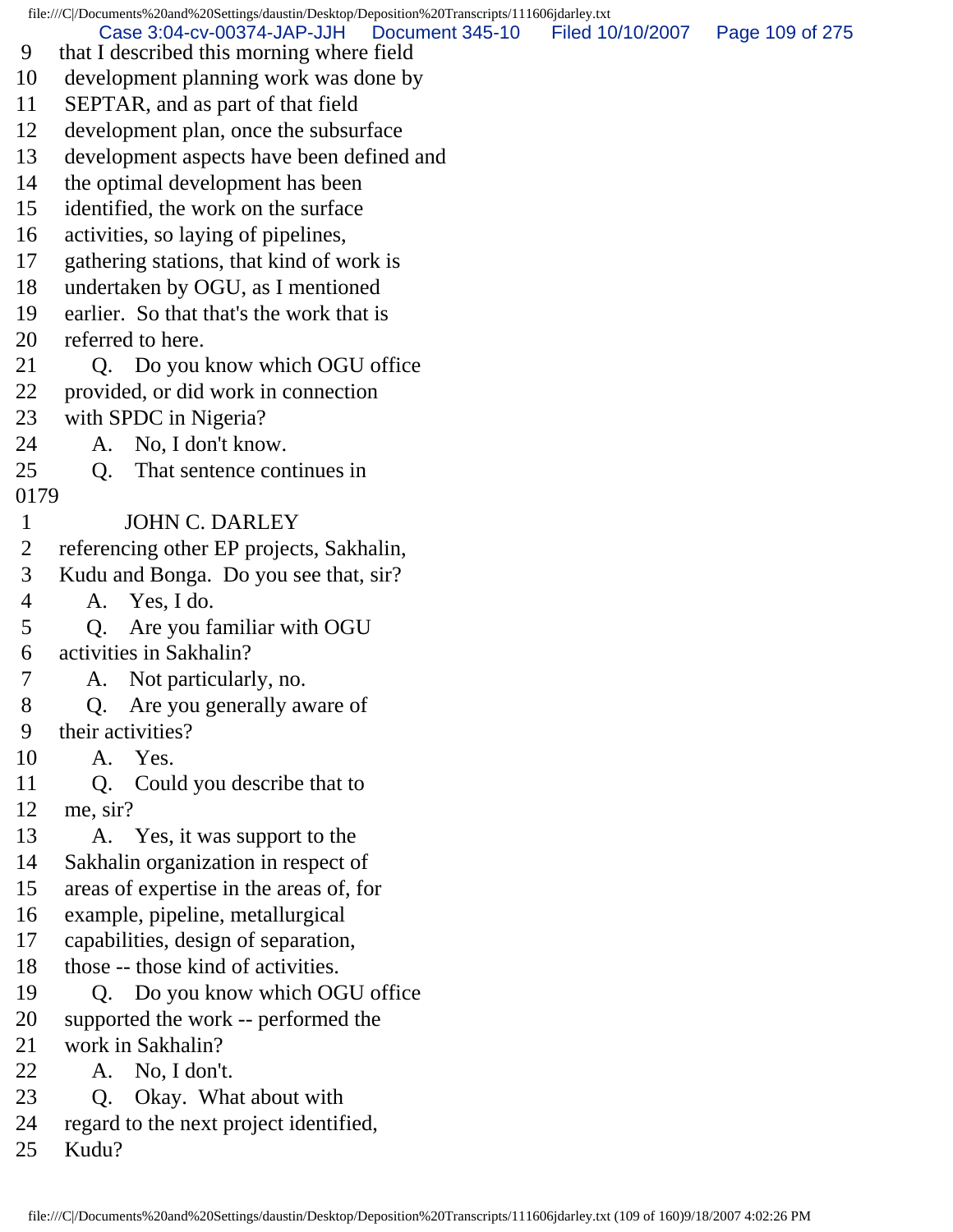| file:///C /Documents%20and%20Settings/daustin/Desktop/Deposition%20Transcripts/111606jdarley.txt |                                                                |                 |                  |                 |  |
|--------------------------------------------------------------------------------------------------|----------------------------------------------------------------|-----------------|------------------|-----------------|--|
| 0180                                                                                             | Case 3:04-cv-00374-JAP-JJH                                     | Document 345-10 | Filed 10/10/2007 | Page 110 of 275 |  |
| $\mathbf{1}$                                                                                     | <b>JOHN C. DARLEY</b>                                          |                 |                  |                 |  |
| $\overline{2}$                                                                                   | Kudu we spoke about also<br>A.                                 |                 |                  |                 |  |
| 3                                                                                                | this morning, and the work would be                            |                 |                  |                 |  |
| 4                                                                                                | similar to that which I have just                              |                 |                  |                 |  |
| 5                                                                                                | described in terms of designing the                            |                 |                  |                 |  |
| 6                                                                                                | facilities to gather and produce the                           |                 |                  |                 |  |
| 7                                                                                                | oil and gas.                                                   |                 |                  |                 |  |
| 8                                                                                                | Q. Do you have any knowledge                                   |                 |                  |                 |  |
| 9                                                                                                | with regard to which OGU office                                |                 |                  |                 |  |
| 10                                                                                               | performed work at Kudu?                                        |                 |                  |                 |  |
| 11                                                                                               | A. I mentioned I think this                                    |                 |                  |                 |  |
| 12                                                                                               | morning that the Kudu project was a                            |                 |                  |                 |  |
| 13                                                                                               | special team that -- that was formed                           |                 |                  |                 |  |
| 14                                                                                               | with experts deployed into that team.                          |                 |                  |                 |  |
| 15                                                                                               | And as I think I mentioned primarily,                          |                 |                  |                 |  |
| 16                                                                                               | I'm under the impression that they were                        |                 |                  |                 |  |
| 17                                                                                               | based from Rijswijk, but there may be                          |                 |                  |                 |  |
| 18                                                                                               | exceptions.                                                    |                 |                  |                 |  |
| 19                                                                                               | Q. And by exceptions do you                                    |                 |                  |                 |  |
| 20                                                                                               | mean there might be individuals from                           |                 |                  |                 |  |
| 21                                                                                               | Houston?                                                       |                 |                  |                 |  |
| 22                                                                                               | There could have been.<br>A.                                   |                 |                  |                 |  |
| 23                                                                                               | Okay. We discussed Bonga a<br>Q.                               |                 |                  |                 |  |
| 24                                                                                               | little bit earlier today. I guess my                           |                 |                  |                 |  |
|                                                                                                  | 25<br>-- I do have a question though with                      |                 |                  |                 |  |
| 0181                                                                                             |                                                                |                 |                  |                 |  |
| $\mathbf{1}$<br>$\overline{2}$                                                                   | <b>JOHN C. DARLEY</b>                                          |                 |                  |                 |  |
| 3                                                                                                | regard to the surface work done in                             |                 |                  |                 |  |
| 4                                                                                                | connection with Bonga. Bonga is a<br>deepwater field, correct? |                 |                  |                 |  |
| 5                                                                                                | That's correct.<br>А.                                          |                 |                  |                 |  |
| 6                                                                                                | O.<br>Could you describe for me                                |                 |                  |                 |  |
| 7                                                                                                | what kind of surface work would be or                          |                 |                  |                 |  |
| 8                                                                                                | would have been done in connection with                        |                 |                  |                 |  |
| 9                                                                                                | Bonga?                                                         |                 |                  |                 |  |
| 10                                                                                               | A. Yes. In connection with the                                 |                 |                  |                 |  |
| 11                                                                                               | reorganization of OG, or the move if                           |                 |                  |                 |  |
| 12                                                                                               | you like of the surface cluster into                           |                 |                  |                 |  |
| 13                                                                                               | OG, certain areas of expertise were                            |                 |                  |                 |  |
| 14                                                                                               | taken with that. One such example, at                          |                 |                  |                 |  |
| 15                                                                                               | the risk of losing anybody, is vortex                          |                 |                  |                 |  |
| 16                                                                                               | induced vibration. Vortex induced                              |                 |                  |                 |  |
|                                                                                                  |                                                                |                 |                  |                 |  |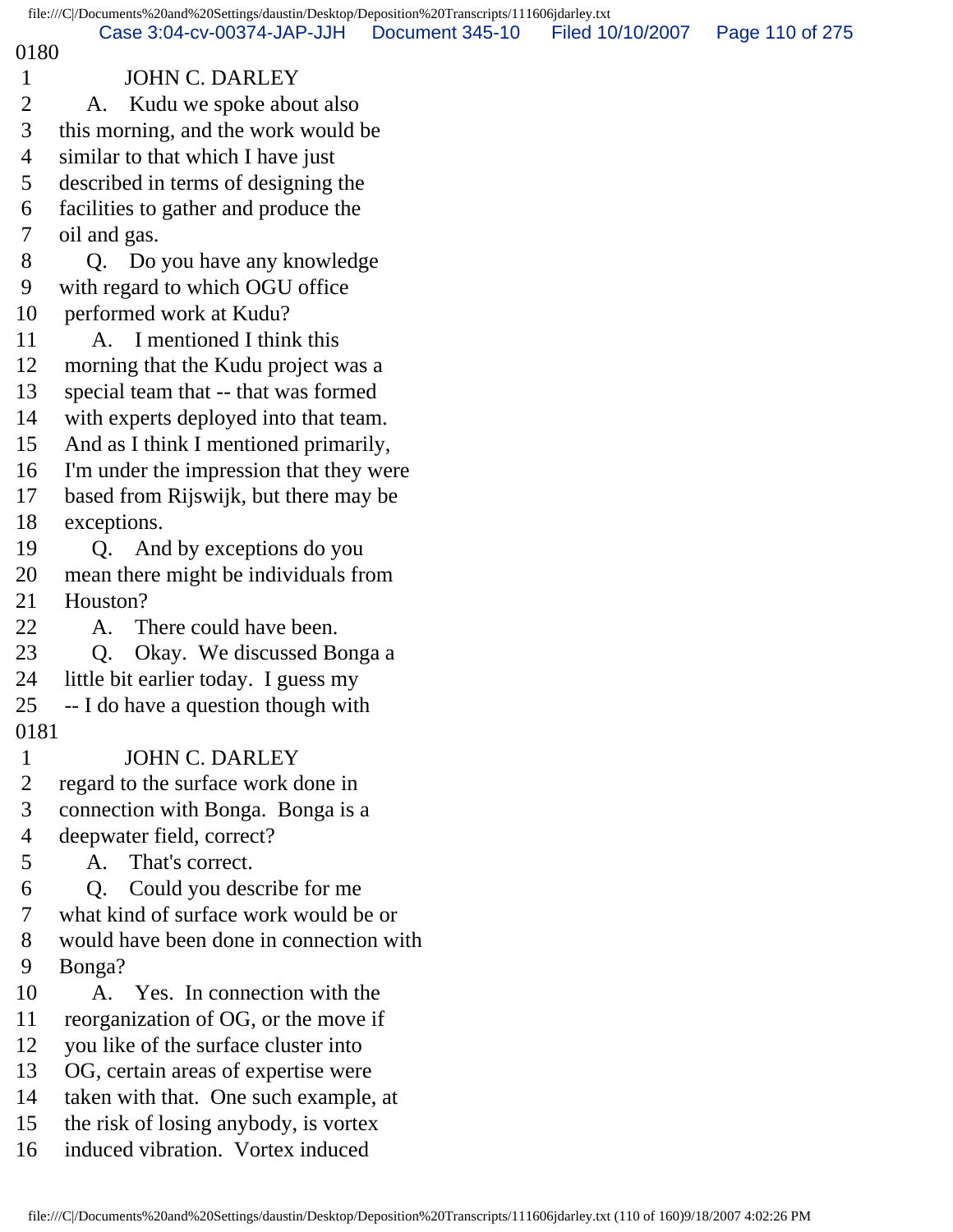file:///C|/Documents%20and%20Settings/daustin/Desktop/Deposition%20Transcripts/111606jdarley.txt 17 vibration refers to the movement of the 18 pipes and structure between the seabed 19 and the surface in very deep waters, 20 large currents run through deepwater 21 and those currents create eddies and 22 those eddies in turn cause vibration 23 and movement in the pipes. It's a 24 special area of expertise. That area 25 of expertise was then moved into the 0182 1 JOHN C. DARLEY 2 OGU group, so they provided, if you 3 like, that service of making those 4 calculations to the -- to the deepwater 5 group. 6 Q. Thank you. If I could 7 direct your attention now to the final 8 heading on that page, way forward. Do 9 you see that, sir? 10 A. Yes, I do. 11 Q. Specifically with regard to 12 the section we discussed earlier 13 identifying the various members of the 14 team that worked on this, the third 15 bullet point indicates two 16 representatives from the Malampaya 17 project? 18 A. Yes. 19 Q. M. Thomas and C. Macara. Do 20 you know why -- withdrawn. 21 Can you identify M. Thomas 22 for me? 23 A. Mike Thomas was a project 24 engineer. 25 Q. Was he an employee of 0183 1 JOHN C. DARLEY 2 SEPTAR? 3 A. No. He was an employee at 4 that time of the Malampaya project. 5 Q. And how about C. Macara? 6 A. Cam Macara was similarly an 7 employee of the Malampaya project. Case 3:04-cv-00374-JAP-JJH Document 345-10 Filed 10/10/2007 Page 111 of 275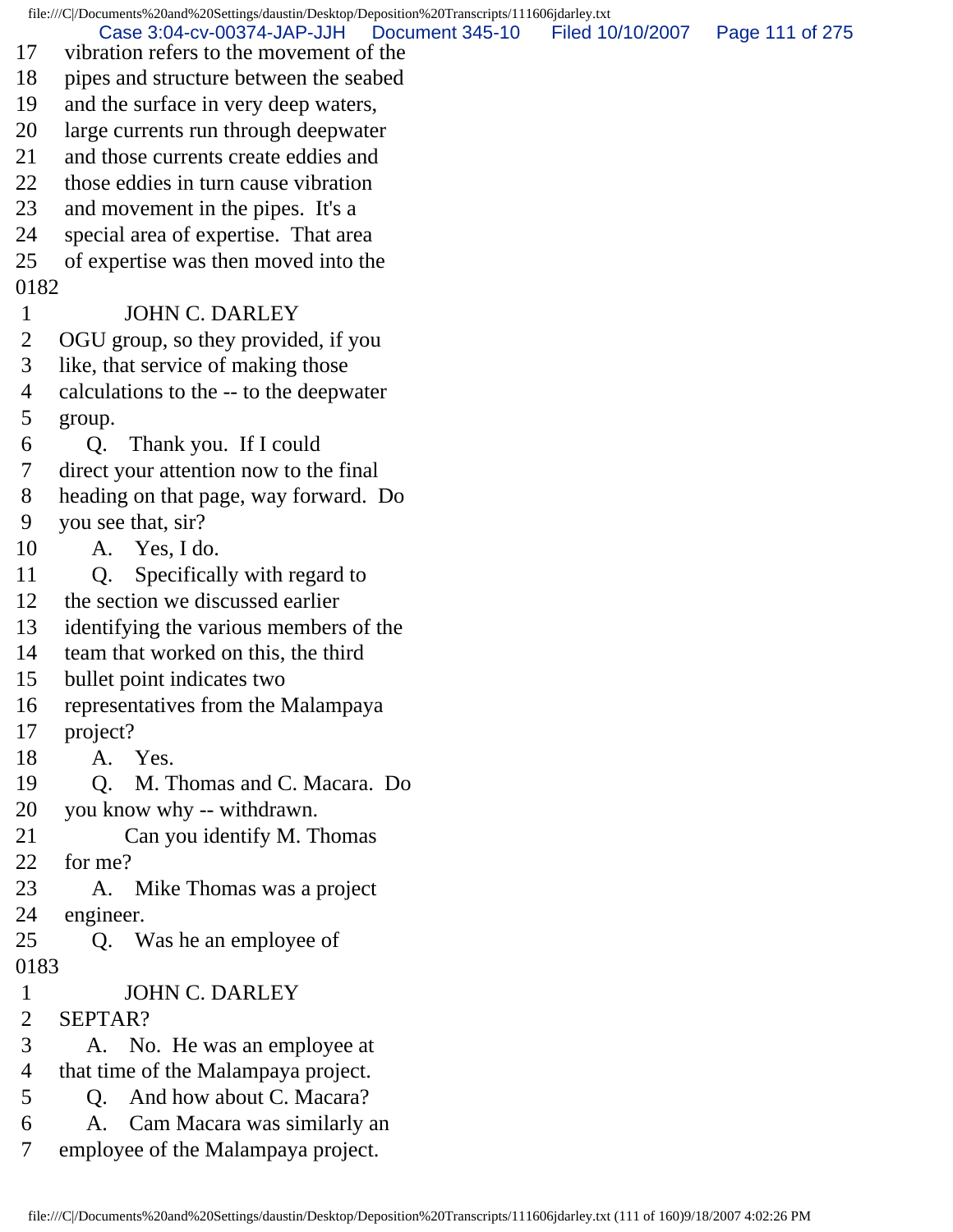file:///C|/Documents%20and%20Settings/daustin/Desktop/Deposition%20Transcripts/111606jdarley.txt 8 Q. You can put that aside, sir. 9 MR. TUTTLE: Take a couple 10 of minutes. 11 MR. MacFALL: Why don't we 12 take about 15 if that's okay. 13 THE VIDEO OPERATOR: We'll 14 go off the record 3:43, this is the end 15 of tape 2. 16 (A recess was taken.) 17 THE VIDEO OPERATOR: Back on 18 the record, it's 3:10, tape 3. 19 Q. Mr. Darley, I have a couple 20 of followups with regard to the, again, 21 the organization structure of SEPTAR. 22 You identified Paul Sullivan as the 23 individual who's the head of SEPTAR 24 during some portion at least of the 25 period 2001-2004. 0184 1 JOHN C. DARLEY 2 A. That's right. 3 Q. You indicated that Mr. 4 Sullivan maintained his primary office 5 in Rijswijk. With regard to those 6 times when Mr. Sullivan was not present 7 in Houston, was there someone there who 8 was responsible for overseeing the 9 day-to-day running of that office? 10 A. Yes. The -- within SEPTAR 11 there were a number of vice presidents. 12 Jerry Vertal was one of those vice 13 presidents, we mentioned his name 14 earlier. There were also one or two 15 vice presidents who were based in 16 Houston, in the Bellaire office in 17 Houston. Fred Hoffman I believe was 18 the vice president who would normally 19 be the most senior individual in the 20 Houston office. Fred had 21 responsibility for one of the divisions 22 within SEPTAR and he was based in 23 Houston and he spent then some time in 24 Rijswijk. Case 3:04-cv-00374-JAP-JJH Document 345-10 Filed 10/10/2007 Page 112 of 275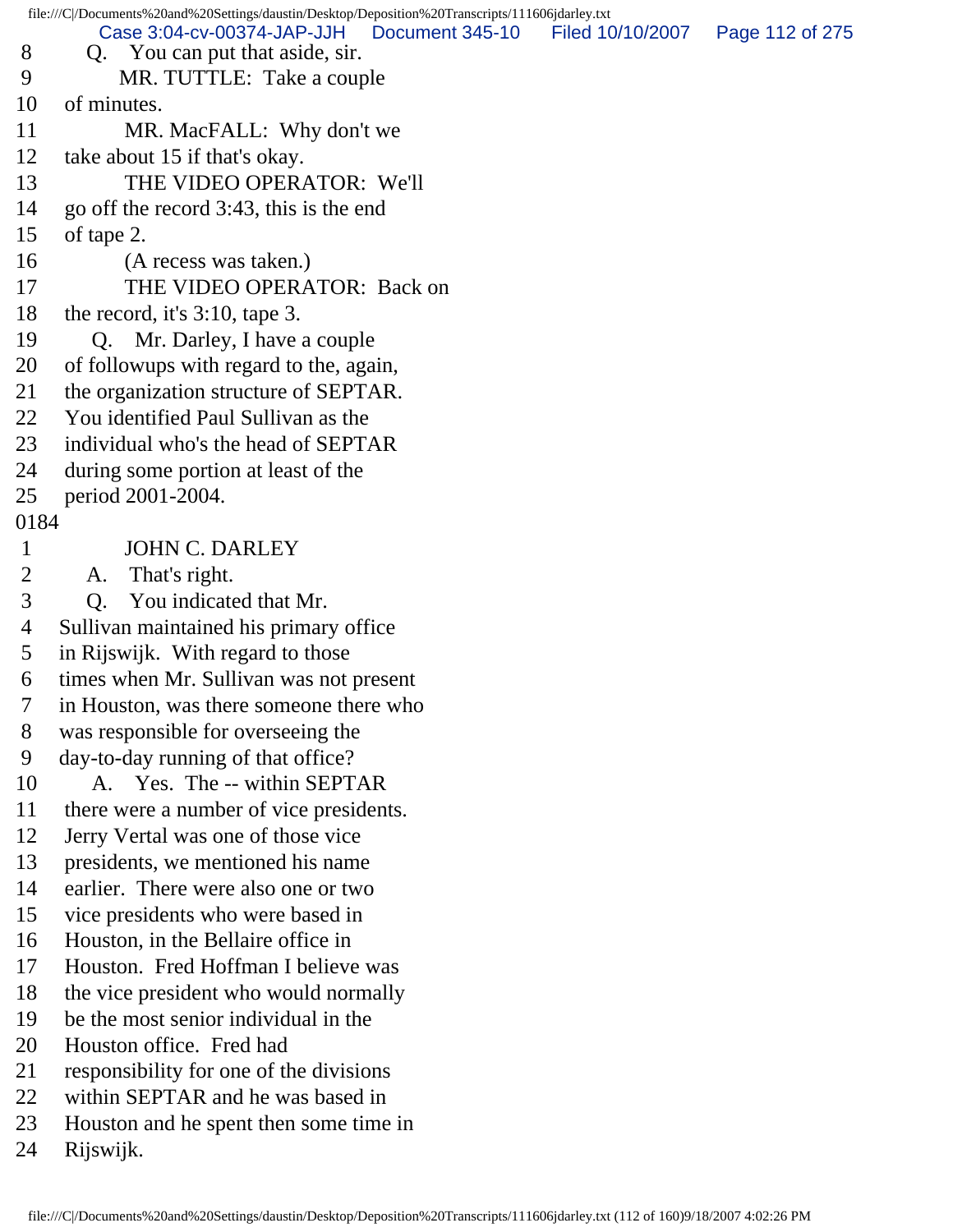|                | file:///C /Documents%20and%20Settings/daustin/Desktop/Deposition%20Transcripts/111606jdarley.txt |  |                 |                  |                 |  |
|----------------|--------------------------------------------------------------------------------------------------|--|-----------------|------------------|-----------------|--|
| 25             | Case 3:04-cv-00374-JAP-JJH<br>Mr. Hoffman would be the                                           |  | Document 345-10 | Filed 10/10/2007 | Page 113 of 275 |  |
| 0185           | Q.                                                                                               |  |                 |                  |                 |  |
| $\mathbf{1}$   | <b>JOHN C. DARLEY</b>                                                                            |  |                 |                  |                 |  |
|                |                                                                                                  |  |                 |                  |                 |  |
| $\overline{2}$ | individual who was primarily                                                                     |  |                 |                  |                 |  |
| 3              | responsible for the day-to-day                                                                   |  |                 |                  |                 |  |
| 4              | activities when Mr. Sullivan was not                                                             |  |                 |                  |                 |  |
| 5              | present in Houston?                                                                              |  |                 |                  |                 |  |
| 6              | A. Not so much for the                                                                           |  |                 |                  |                 |  |
| 7              | day-to-day activities because each of                                                            |  |                 |                  |                 |  |
| 8              | those teams were running their own                                                               |  |                 |                  |                 |  |
| 9              | programs of activities. So it isn't                                                              |  |                 |                  |                 |  |
| 10             | that Mr. Hoffman managed that total                                                              |  |                 |                  |                 |  |
| 11             | portfolio. But if there were such                                                                |  |                 |                  |                 |  |
| 12             | things as administrative duties,                                                                 |  |                 |                  |                 |  |
| 13             | receiving of important visitors, making                                                          |  |                 |                  |                 |  |
| 14             | sure that the overall safety of the                                                              |  |                 |                  |                 |  |
| 15             | organization was well taken care of,                                                             |  |                 |                  |                 |  |
| 16             | those kind of responsibilities would                                                             |  |                 |                  |                 |  |
| 17             | fall to Mr. Hoffman. And I say Mr.                                                               |  |                 |                  |                 |  |
| 18             | Hoffman. I think he was the most                                                                 |  |                 |                  |                 |  |
| 19             | senior vice president at that time. I                                                            |  |                 |                  |                 |  |
| 20             | could -- I could be wrong, but I think                                                           |  |                 |                  |                 |  |
| 21             | he was.                                                                                          |  |                 |                  |                 |  |
| 22             | Now for that same time.<br>O.                                                                    |  |                 |                  |                 |  |
| 23             | period, 2001-2004, we've talked about                                                            |  |                 |                  |                 |  |
| 24             | the work performed for certain OUs by                                                            |  |                 |                  |                 |  |
| 25             | SEPTAR, including SPDC and PDO. At                                                               |  |                 |                  |                 |  |
|                | 0186                                                                                             |  |                 |                  |                 |  |
| $\mathbf{1}$   | <b>JOHN C. DARLEY</b>                                                                            |  |                 |                  |                 |  |
| $\overline{2}$ | least with respect to SPDC you said                                                              |  |                 |                  |                 |  |
| 3              | that that work was primarily performed                                                           |  |                 |                  |                 |  |
| 4              | out of the Rijswijk office of SEPTAR,                                                            |  |                 |                  |                 |  |
| 5              | correct?                                                                                         |  |                 |                  |                 |  |
| 6              | MR. TUTTLE: Objection to                                                                         |  |                 |                  |                 |  |
| 7              | form; characterization. You can                                                                  |  |                 |                  |                 |  |
| 8              | answer.                                                                                          |  |                 |                  |                 |  |
| 9              | That is what I said.<br>А.                                                                       |  |                 |                  |                 |  |
| 10             | During that same time<br>Q <sub>1</sub>                                                          |  |                 |                  |                 |  |
| 11             | period, do you have any specific                                                                 |  |                 |                  |                 |  |
| 12             | recollection of the work performed in                                                            |  |                 |                  |                 |  |
| 13             | the Houston office of SEPTAR for non-US                                                          |  |                 |                  |                 |  |
| 14             | based OUs within Shell?                                                                          |  |                 |                  |                 |  |
|                |                                                                                                  |  |                 |                  |                 |  |
| 15             | We mentioned this morning<br>A.                                                                  |  |                 |                  |                 |  |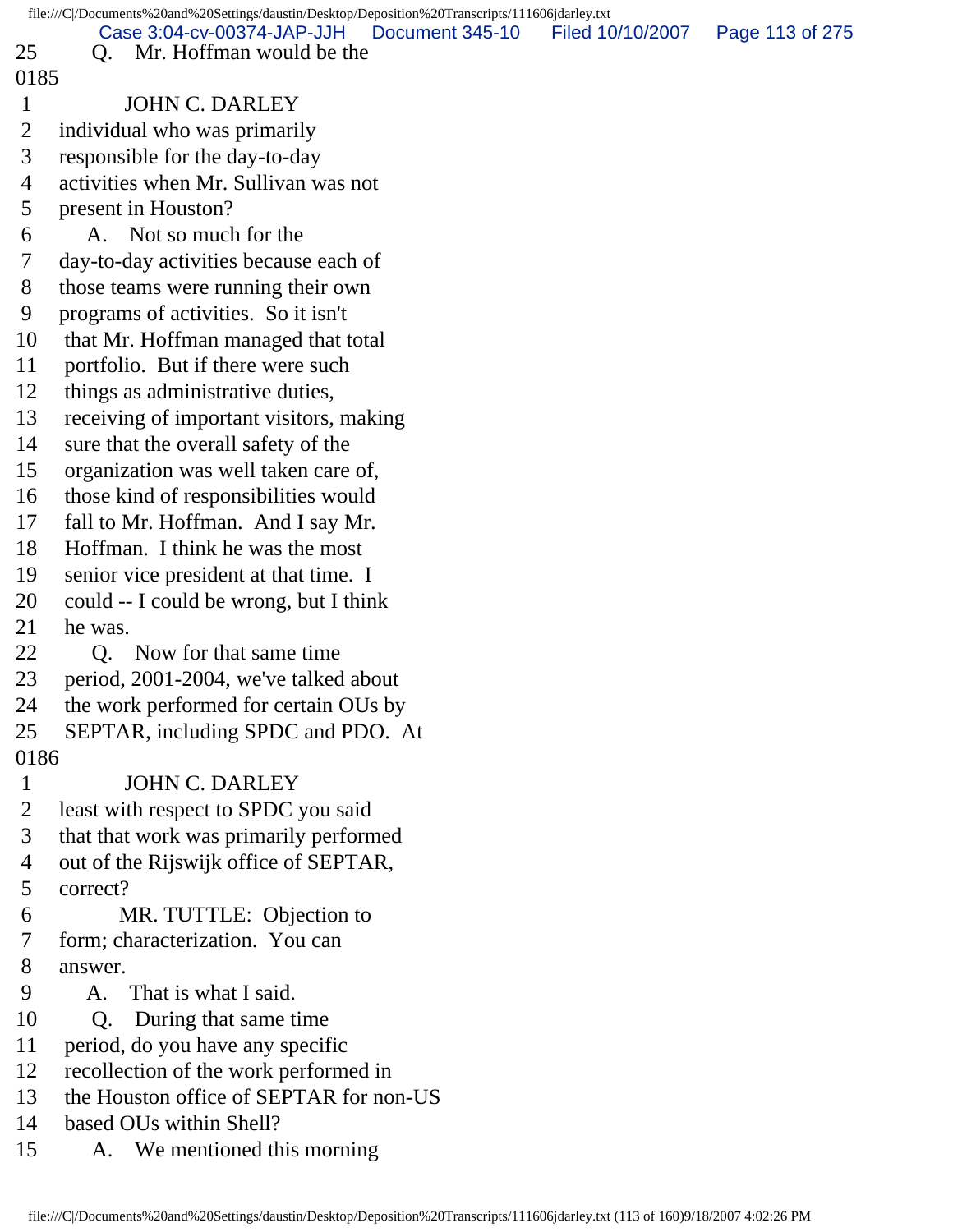file:///C|/Documents%20and%20Settings/daustin/Desktop/Deposition%20Transcripts/111606jdarley.txt 16 the Lekhwair field in Oman. Work was 17 also done for Venezuela out of the 18 Houston office. And we talked about 19 the EOR projects which were being done 20 in -- for Oman in connection with Lyle 21 Henderson's activities in Houston. 22 I don't recall specifically 23 other -- other studies, not to say that 24 there were not, but I just don't recall 25 them. 0187 1 JOHN C. DARLEY 2 Q. Can you identify for me an 3 individual or individuals who would be 4 familiar with the activities or the 5 work performed at SEPTAR Houston during 6 the time period 2001-2004 for non-US 7 based OUs? 8 A. Lyle Henderson, who we 9 mentioned earlier, would certainly have 10 been familiar with some of that work 11 over some of that period. I don't 12 think he worked in EPT for the totality 13 of that period. He moved to work in 14 SEPCO. 15 Gwen Anson is currently the 16 manager of that responsible group. 17 It's now in EPT Solutions. I just 18 don't recall whether Gwen was involved 19 earlier in that period. 20 Q. How about Mr. Sullivan, 21 would he be familiar with the work 22 performed out of the Houston office in 23 connection with non-US based OUs? 24 A. He may, but as the overall 25 manager for SEPTAR he wasn't 0188 1 JOHN C. DARLEY 2 necessarily focused on the study 3 programs. It would have been more Mr. 4 Percival who we mentioned again earlier 5 today. 6 And Mr. Hoffman who I Case 3:04-cv-00374-JAP-JJH Document 345-10 Filed 10/10/2007 Page 114 of 275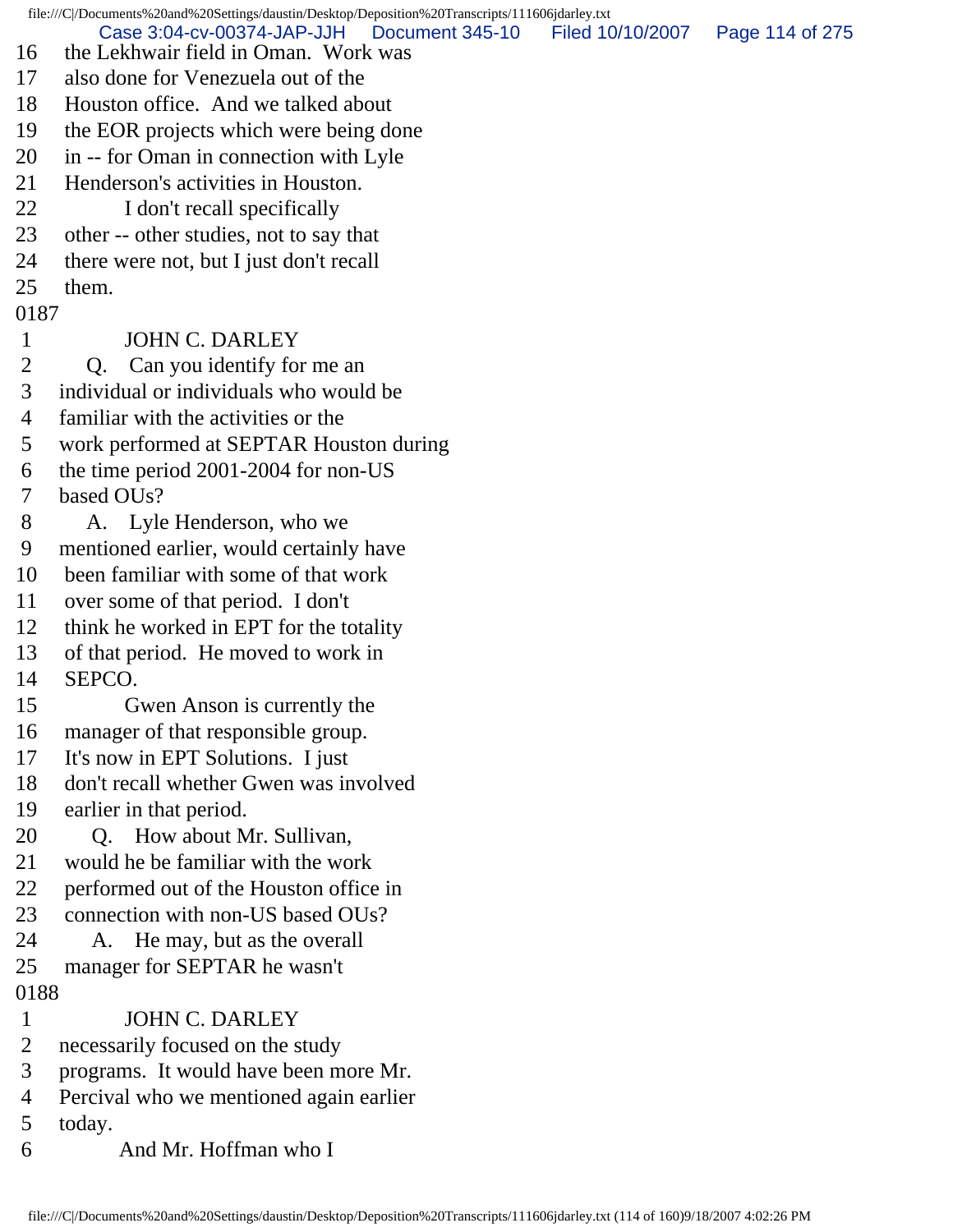file:///C|/Documents%20and%20Settings/daustin/Desktop/Deposition%20Transcripts/111606jdarley.txt 7 mentioned as the most senior vice 8 president probably was not familiar 9 with the study work that was done 10 because he was -- his vice president 11 role was very much in the research and 12 development area and not in the studies 13 area. 14 Q. I just want to confirm this, 15 so Lyle Henderson, possibly Gwen Anson 16 and Ian Percival would be people we 17 might speak to about the activities of 18 Houston SEPTAR in connection with 19 non-US based OUs, correct? 20 A. Yes. With the qualification 21 that I've given earlier that I'm not 22 sure whether Gwen Anson was involved in 23 that period and Lyle Henderson was 24 certainly not involved in the totality 25 of the period. But they are three 0189 1 JOHN C. DARLEY 2 individuals who were over that period 3 involved in some of the work. 4 Q. Okay, thank you. 5 Another followup with 6 respect to the Enterprise acquisition. 7 You had previously referenced the 8 proved reserves that were booked -- 9 withdrawn. 10 The proved reserves that -- 11 in connection with Brazil as a result 12 of the Enterprise acquisition, I just 13 wanted to clarify. Did Shell -- 14 withdrawn. 15 Were those proved reserves 16 already booked by Enterprise at the 17 time that it was acquired by Shell? 18 A. I'm afraid I don't know. 19 Q. Are you aware if any proved 20 reserves in Brazil were booked by Shell 21 during the period from the time of the 22 acquisition through 2004? Case 3:04-cv-00374-JAP-JJH Document 345-10 Filed 10/10/2007 Page 115 of 275

23 A. Other than the Enterprise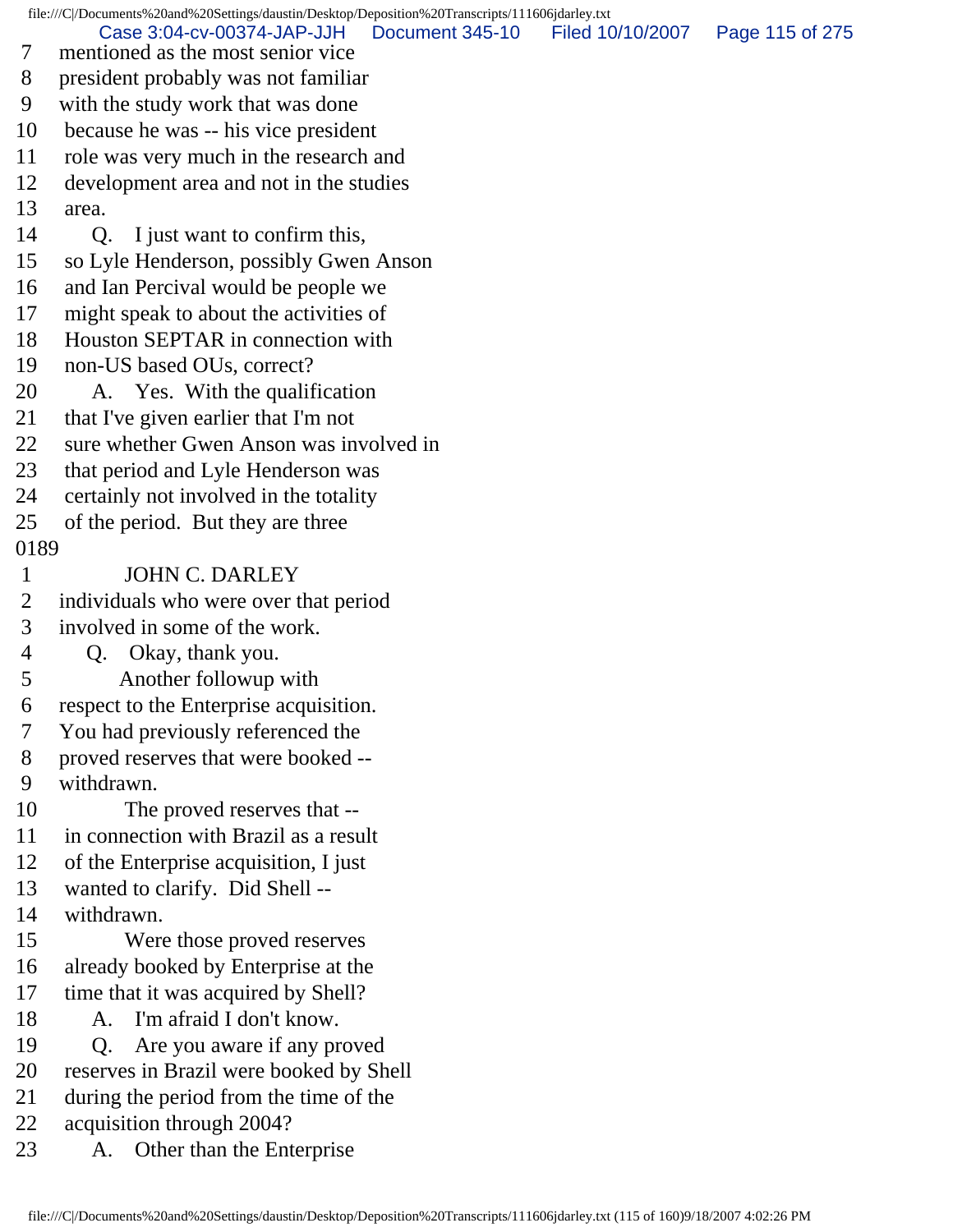```
file:///C|/Documents%20and%20Settings/daustin/Desktop/Deposition%20Transcripts/111606jdarley.txt
24 acquisition reserves?
25 Q. Yes.
0190
1 JOHN C. DARLEY
 2 A. Okay. Other than the
 3 Enterprise acquisition --
 4 Q. Other than the proved
 5 reserves that had been previously
 6 booked by Enterprise.
 7 A. Well, as I say, I'm not sure
 8 --
 9 Q. All right, let me rephrase
10 the question. Clearly I'm causing some
11 difficulty.
12 In connection with Brazil
13 specifically, are you aware if Shell,
14 as opposed to Enterprise, booked any
15 proved reserves subsequent to the time
16 that Shell acquired Enterprise?
17 MR. TUTTLE: Objection to
18 form.
19 A. Shell will have booked
20 proved reserves for the fields which it
21 acquired from Enterprise. That's --
22 O. I think I see the problem so
23 I'm going to try it one more time. I'm
24 sorry, it's not your fault, it is
25 clearly mine.
0191
1 JOHN C. DARLEY
 2 Separate from those proved
 3 reserves booked by Shell as a
 4 consequence of acquiring Enterprise,
 5 are you aware if Shell booked
 6 additional proved reserves in Brazil
 7 following the acquisition?
 8 MR. TUTTLE: In different
 9 fields?
10 MR. MacFALL: In the same
11 fields, in different fields, yes.
12 A. I'm pretty sure that Shell
13 did not book reserves in Brazil outside
14 those fields that had been acquired
        Case 3:04-cv-00374-JAP-JJH Document 345-10 Filed 10/10/2007 Page 116 of 275
```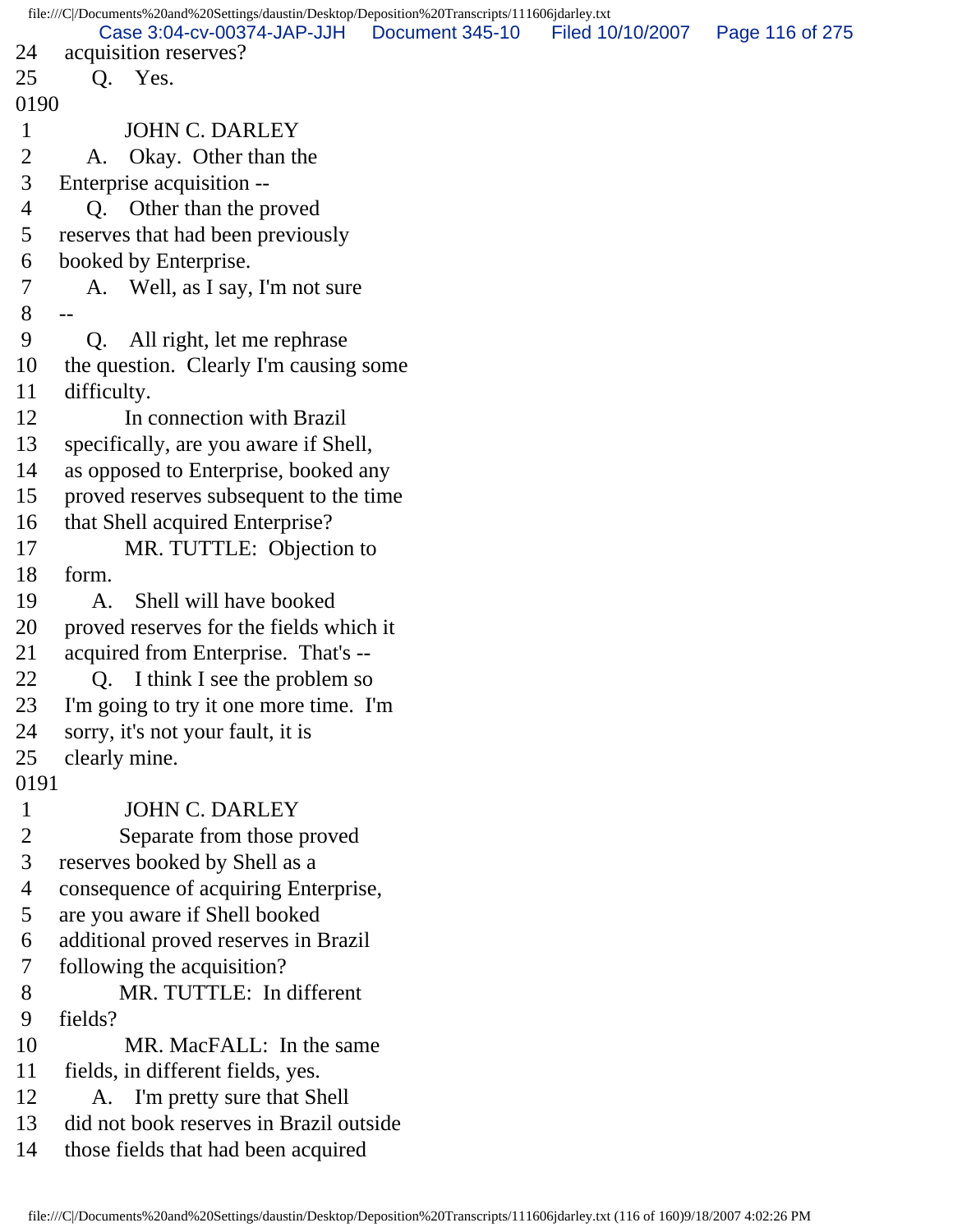file:///C|/Documents%20and%20Settings/daustin/Desktop/Deposition%20Transcripts/111606jdarley.txt 15 from Enterprise. That was the Bijupira 16 and Salema fields. 17 Q. Just so I'm clear, the 18 reserves that had been booked by Shell, 19 were those reserves proved reserves 20 that had been previously booked by 21 Enterprise at those fields? 22 A. As I mentioned earlier, I 23 don't know whether Enterprise had 24 actually booked those reserves. I 25 would assume that they had since the 0192 1 JOHN C. DARLEY 2 project had passed FID. But those were 3 the fields, Bijupira and Salema fields, 4 for which Shell booked proved reserves 5 in Brazil. 6 Q. Do you recall if SDS 7 performed work in connection with both 8 of those fields? 9 A. SDS performed work in 10 connection with both those fields in 11 terms of looking at the development 12 plans, some of the drilling activity, 13 and those kind of activities. 14 Q. The development plans with 15 regard to those two fields, were they 16 created by Enterprise or were they 17 created by Shell? 18 A. They were created by 19 Enterprise because when Shell made the 20 acquisition, the development was 21 already well underway, and as part of 22 the acquisition Shell acquired the 23 floating vessel which was to go on 24 location on the field to produce those 25 reserves. 0193 1 JOHN C. DARLEY 2 I don't recall whether all 3 the wells had been drilled prior to the 4 acquisition, but certainly the field 5 development plan had been defined, the Case 3:04-cv-00374-JAP-JJH Document 345-10 Filed 10/10/2007 Page 117 of 275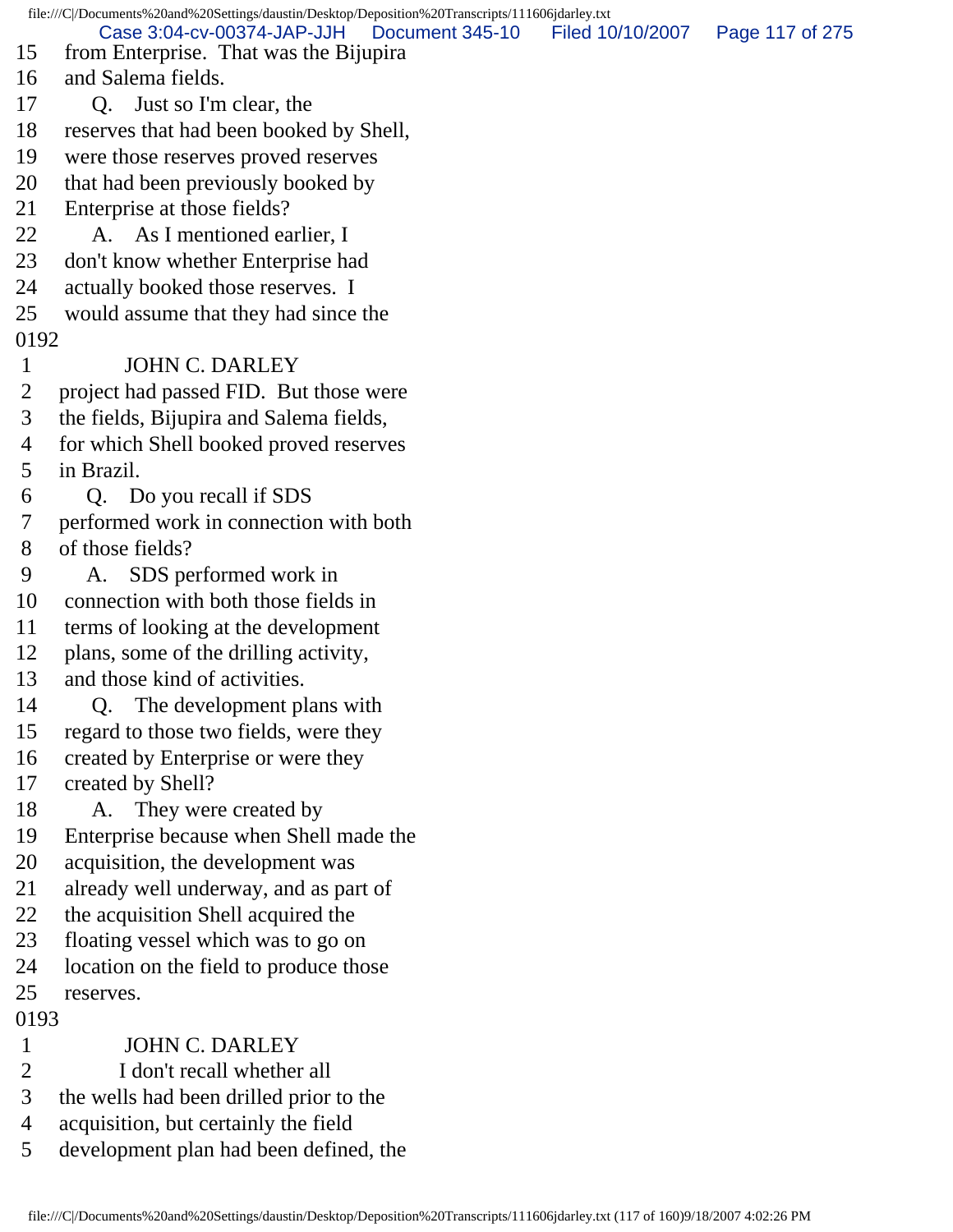file:///C|/Documents%20and%20Settings/daustin/Desktop/Deposition%20Transcripts/111606jdarley.txt 6 well locations had been defined, the 7 infrastructure was being put in place. 8 Q. Could you provide me with 9 more specific detail with regard to 10 SDS's work in connection with the 11 development plans at those two fields? 12 A. At that time? 13 Q. At that time. 14 A. No, I'm afraid I can't. I 15 just don't recall the detail. 16 Q. Do you recall if it was more 17 than one team from SDS that worked on 18 those two fields in Brazil? 19 A. I just don't recall, I'm 20 sorry. 21 Q. That's fine. 22 Do you recall any of the 23 specific individuals involved in that 24 review work? 25 A. No, not -- not with 0194 1 JOHN C. DARLEY 2 sufficient confidence to be able to 3 give names here. 4 Q. Separate and apart from the 5 review work involving the development 6 plans, are you aware of any other work 7 performed by SDS in connection with the 8 Brazil fields acquired as a result of 9 the Enterprise acquisition? 10 MR. TUTTLE: Objection to 11 form. You can answer. 12 A. Yes, I -- I'm trying to 13 recall whether or not the acquisition 14 included both the producing fields that 15 were under development and also 16 additional exploration opportunities 17 which I think it did, and that being 18 the case, then SDS would have worked on 19 the exploration opportunities as part 20 of their deepwater support to Shell 21 Brasil. 22 Q. Do you know if any of those Case 3:04-cv-00374-JAP-JJH Document 345-10 Filed 10/10/2007 Page 118 of 275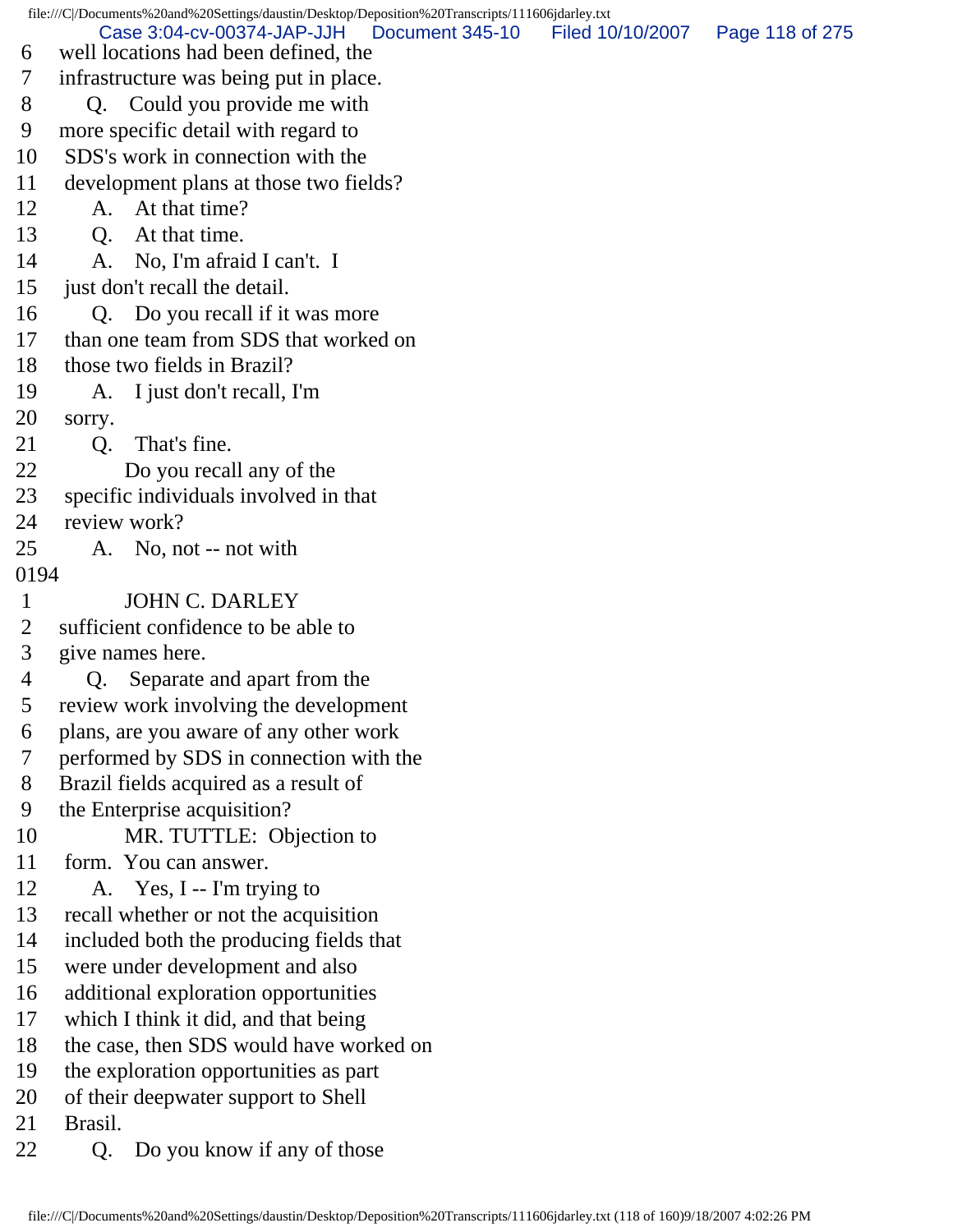| Case 3:04-cv-00374-JAP-JJH<br>Document 345-10<br>Filed 10/10/2007<br>Page 119 of 275<br>23<br>other deepwater opportunities at Brazil<br>were ultimately developed by Shell?<br>24<br>25<br>To date, no, no further<br>A.<br>0195<br><b>JOHN C. DARLEY</b><br>$\mathbf{1}$<br>$\overline{2}$<br>fields have been developed apart from<br>3<br>the Bijupira and Salema fields. And to<br>my knowledge, no further reserves have<br>4<br>been booked in Brazil with the<br>5<br>exception of the Bijupira and Salema<br>6<br>fields that we acquired from<br>7<br>8<br>Enterprise.<br>9<br>Q. Thank you.<br>MR. MacFALL: Mark this,<br>10<br>11<br>please. |  |
|----------------------------------------------------------------------------------------------------------------------------------------------------------------------------------------------------------------------------------------------------------------------------------------------------------------------------------------------------------------------------------------------------------------------------------------------------------------------------------------------------------------------------------------------------------------------------------------------------------------------------------------------------------|--|
|                                                                                                                                                                                                                                                                                                                                                                                                                                                                                                                                                                                                                                                          |  |
|                                                                                                                                                                                                                                                                                                                                                                                                                                                                                                                                                                                                                                                          |  |
|                                                                                                                                                                                                                                                                                                                                                                                                                                                                                                                                                                                                                                                          |  |
|                                                                                                                                                                                                                                                                                                                                                                                                                                                                                                                                                                                                                                                          |  |
|                                                                                                                                                                                                                                                                                                                                                                                                                                                                                                                                                                                                                                                          |  |
|                                                                                                                                                                                                                                                                                                                                                                                                                                                                                                                                                                                                                                                          |  |
|                                                                                                                                                                                                                                                                                                                                                                                                                                                                                                                                                                                                                                                          |  |
|                                                                                                                                                                                                                                                                                                                                                                                                                                                                                                                                                                                                                                                          |  |
|                                                                                                                                                                                                                                                                                                                                                                                                                                                                                                                                                                                                                                                          |  |
|                                                                                                                                                                                                                                                                                                                                                                                                                                                                                                                                                                                                                                                          |  |
|                                                                                                                                                                                                                                                                                                                                                                                                                                                                                                                                                                                                                                                          |  |
|                                                                                                                                                                                                                                                                                                                                                                                                                                                                                                                                                                                                                                                          |  |
|                                                                                                                                                                                                                                                                                                                                                                                                                                                                                                                                                                                                                                                          |  |
|                                                                                                                                                                                                                                                                                                                                                                                                                                                                                                                                                                                                                                                          |  |
|                                                                                                                                                                                                                                                                                                                                                                                                                                                                                                                                                                                                                                                          |  |
|                                                                                                                                                                                                                                                                                                                                                                                                                                                                                                                                                                                                                                                          |  |
| (Darley Exhibit 8 for<br>12                                                                                                                                                                                                                                                                                                                                                                                                                                                                                                                                                                                                                              |  |
| identification, Bates stamped DB 29248<br>13                                                                                                                                                                                                                                                                                                                                                                                                                                                                                                                                                                                                             |  |
| through $29409$ .)<br>14                                                                                                                                                                                                                                                                                                                                                                                                                                                                                                                                                                                                                                 |  |
| Q. Mr. Darley, you've just<br>15                                                                                                                                                                                                                                                                                                                                                                                                                                                                                                                                                                                                                         |  |
| handed a document marked as Darley<br>16                                                                                                                                                                                                                                                                                                                                                                                                                                                                                                                                                                                                                 |  |
| Exhibit 9 for identification -- I'm<br>17                                                                                                                                                                                                                                                                                                                                                                                                                                                                                                                                                                                                                |  |
| sorry, Darley Exhibit 8 for<br>18                                                                                                                                                                                                                                                                                                                                                                                                                                                                                                                                                                                                                        |  |
| identification, thank you. I'd ask you<br>19                                                                                                                                                                                                                                                                                                                                                                                                                                                                                                                                                                                                             |  |
| to take a look at that, sir, and tell<br>20                                                                                                                                                                                                                                                                                                                                                                                                                                                                                                                                                                                                              |  |
| 21<br>me if you recognize it.                                                                                                                                                                                                                                                                                                                                                                                                                                                                                                                                                                                                                            |  |
| 22<br>A. Yes, I note the document.                                                                                                                                                                                                                                                                                                                                                                                                                                                                                                                                                                                                                       |  |
| 23<br>Do you recognize this<br>Q.                                                                                                                                                                                                                                                                                                                                                                                                                                                                                                                                                                                                                        |  |
| 24<br>document which I believe has several                                                                                                                                                                                                                                                                                                                                                                                                                                                                                                                                                                                                               |  |
| 25<br>different constituent parts?                                                                                                                                                                                                                                                                                                                                                                                                                                                                                                                                                                                                                       |  |
| 0196                                                                                                                                                                                                                                                                                                                                                                                                                                                                                                                                                                                                                                                     |  |
| <b>JOHN C. DARLEY</b><br>$\mathbf{1}$                                                                                                                                                                                                                                                                                                                                                                                                                                                                                                                                                                                                                    |  |
| $\overline{2}$<br>A. I'm not sure whether I                                                                                                                                                                                                                                                                                                                                                                                                                                                                                                                                                                                                              |  |
| 3<br>recognize, because it's a fairly thick                                                                                                                                                                                                                                                                                                                                                                                                                                                                                                                                                                                                              |  |
| document, all the constituent parts of<br>$\overline{4}$                                                                                                                                                                                                                                                                                                                                                                                                                                                                                                                                                                                                 |  |
| the document, but in general, yes, I<br>5                                                                                                                                                                                                                                                                                                                                                                                                                                                                                                                                                                                                                |  |
| recognize that it's pre-reading for a<br>6                                                                                                                                                                                                                                                                                                                                                                                                                                                                                                                                                                                                               |  |
| 7<br>meeting that I attended.                                                                                                                                                                                                                                                                                                                                                                                                                                                                                                                                                                                                                            |  |
| 8<br>Q. Okay. We'll go through                                                                                                                                                                                                                                                                                                                                                                                                                                                                                                                                                                                                                           |  |
| 9<br>specific portions of it.                                                                                                                                                                                                                                                                                                                                                                                                                                                                                                                                                                                                                            |  |
| 10<br>A. Okay.                                                                                                                                                                                                                                                                                                                                                                                                                                                                                                                                                                                                                                           |  |
| And you can tell me if you<br>11<br>Q.                                                                                                                                                                                                                                                                                                                                                                                                                                                                                                                                                                                                                   |  |
| 12<br>recall seeing this. The document is                                                                                                                                                                                                                                                                                                                                                                                                                                                                                                                                                                                                                |  |
| entitled "EP leadership forum, The<br>13                                                                                                                                                                                                                                                                                                                                                                                                                                                                                                                                                                                                                 |  |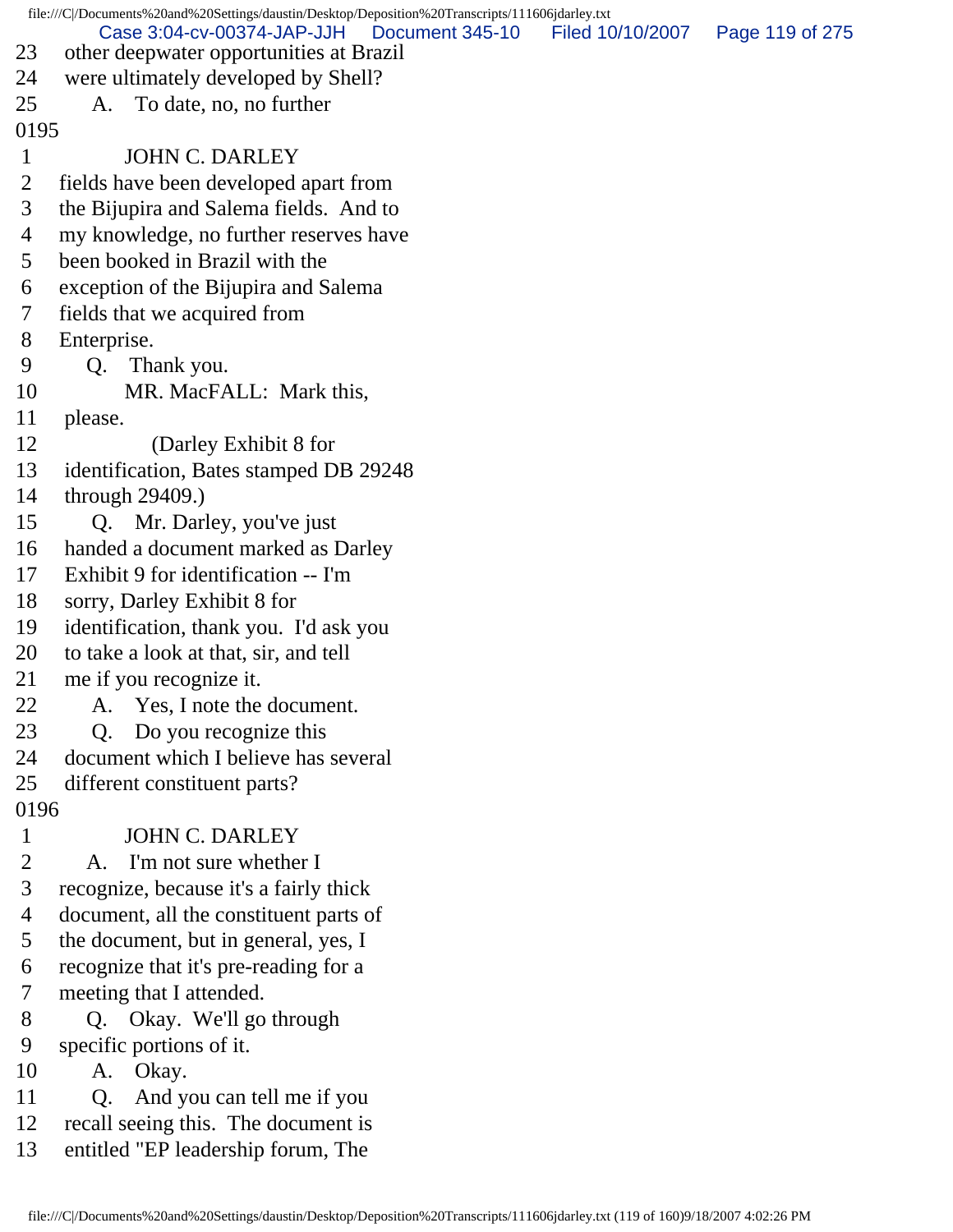|                | file:///C /Documents%20and%20Settings/daustin/Desktop/Deposition%20Transcripts/111606jdarley.txt |                  |                 |
|----------------|--------------------------------------------------------------------------------------------------|------------------|-----------------|
| 14             | Case 3:04-cv-00374-JAP-JJH<br>Document 345-10<br>Woodlands, May 23rd and 24th of 2002."          | Filed 10/10/2007 | Page 120 of 275 |
| 15             | Do you recall attending that forum,                                                              |                  |                 |
| 16             | $\sin$ ?                                                                                         |                  |                 |
| 17             | I don't recall specifically<br>A.                                                                |                  |                 |
| 18             | attending it, but I attended those                                                               |                  |                 |
| 19             | forum meetings so I guess that I would                                                           |                  |                 |
| 20             | have attended.                                                                                   |                  |                 |
| 21             | The reference to The<br>Q.                                                                       |                  |                 |
| 22             | Woodlands, is that where the leadership                                                          |                  |                 |
| 23             | forum was conducted, do you know?                                                                |                  |                 |
| 24             | Yes, I believe so.<br>A.                                                                         |                  |                 |
| 25             | Do you know where The<br>Q <sub>1</sub>                                                          |                  |                 |
| 0197           |                                                                                                  |                  |                 |
| 1              | <b>JOHN C. DARLEY</b>                                                                            |                  |                 |
| 2              | Woodlands is?                                                                                    |                  |                 |
| 3              | It is close to Houston.<br>А.                                                                    |                  |                 |
| 4              | Does Shell have a facility<br>Q.                                                                 |                  |                 |
| 5              | there?                                                                                           |                  |                 |
| 6              | Yes.<br>A.                                                                                       |                  |                 |
| 7              | $\overline{O}$ .<br>Is that -- I'm sorry. What                                                   |                  |                 |
| 8              | kind of facility does Shell have at The                                                          |                  |                 |
| 9              | Woodlands?                                                                                       |                  |                 |
| 10             | Shell has a learning and<br>A.                                                                   |                  |                 |
| 11             | development and a conference facility.                                                           |                  |                 |
| 12             | Mr. Darley, if I could<br>Q.                                                                     |                  |                 |
| 13             | specifically direct your attention to                                                            |                  |                 |
| 14             | the page ending in Bates number 273 of                                                           |                  |                 |
| 15             | the document.                                                                                    |                  |                 |
| 16             | 273. Yes.<br>A.                                                                                  |                  |                 |
| 17             | Q. This document is an extended                                                                  |                  |                 |
| 18             | EPLF which I take it is EP leadership                                                            |                  |                 |
| 19             | forum?                                                                                           |                  |                 |
| 20             | That's correct.<br>A.                                                                            |                  |                 |
| 21             | Dated May 23rd, 2002,<br>Q.                                                                      |                  |                 |
| 22<br>23       | agenda. I'd like to direct your<br>attention to the bottom third of the                          |                  |                 |
| 24             | page, there's a caption there, "The                                                              |                  |                 |
| 25             | technological future." Do you see                                                                |                  |                 |
| 0198           |                                                                                                  |                  |                 |
| $\mathbf{1}$   | <b>JOHN C. DARLEY</b>                                                                            |                  |                 |
| $\overline{2}$ | that, sir?                                                                                       |                  |                 |
| 3              | A. Yes, I do.                                                                                    |                  |                 |
| 4              | And immediately beneath that<br>Q.                                                               |                  |                 |
|                |                                                                                                  |                  |                 |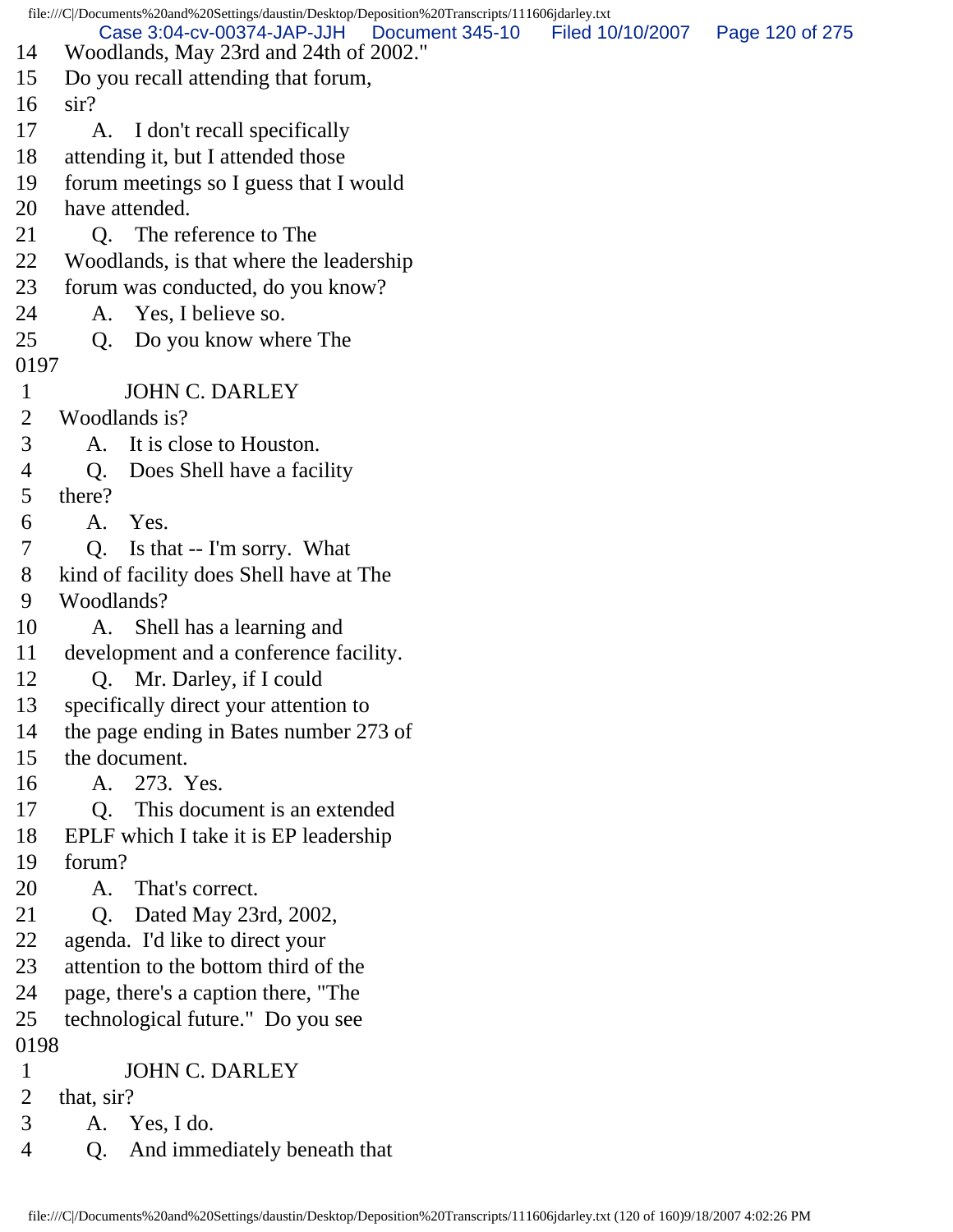file:///C|/Documents%20and%20Settings/daustin/Desktop/Deposition%20Transcripts/111606jdarley.txt 5 appears from 15:45 to 16:15 global 6 changes in technology, John Darley. Do 7 you see that, sir? 8 A. Yes, I do. 9 Q. Does that refresh your 10 recollection as to whether or not you 11 attended this particular leadership 12 forum? 13 A. Oh, I certainly attended. 14 As I said earlier, I would have been 15 there. 16 Q. Do you have any 17 recollection, I realize this is some 18 time ago, of what you spoke about 19 during this particular forum? 20 A. No, I -- I'm afraid I don't. 21 These were events which happened over 22 six months or so. I don't recall the 23 particular content and presentation 24 that I gave at this one. 25 Q. If I could direct your 0199 1 JOHN C. DARLEY 2 attention, sir, to Page 281 of the 3 document. Near the top of the page 4 you'll see a bold faced caption, "The 5 new core of Shell EP of the future." 6 Do you see that, sir? 7 A. Yes, I do. 8 Q. That paragraph discusses 9 amongst other things technological 10 advances in deepwater gas solutions, 11 etcetera? 12 A. Yes, it does. 13 Q. Do you -- it then goes on 14 the talk, I'm sorry, about deployment 15 of VP staff to various hubs. Do you 16 know what the EP business hubs 17 referenced in this paragraph in Houston 18 and The Hague are, what that reference 19 is to? 20 A. Yes, I believe it references 21 the existing centers in Houston and The Case 3:04-cv-00374-JAP-JJH Document 345-10 Filed 10/10/2007 Page 121 of 275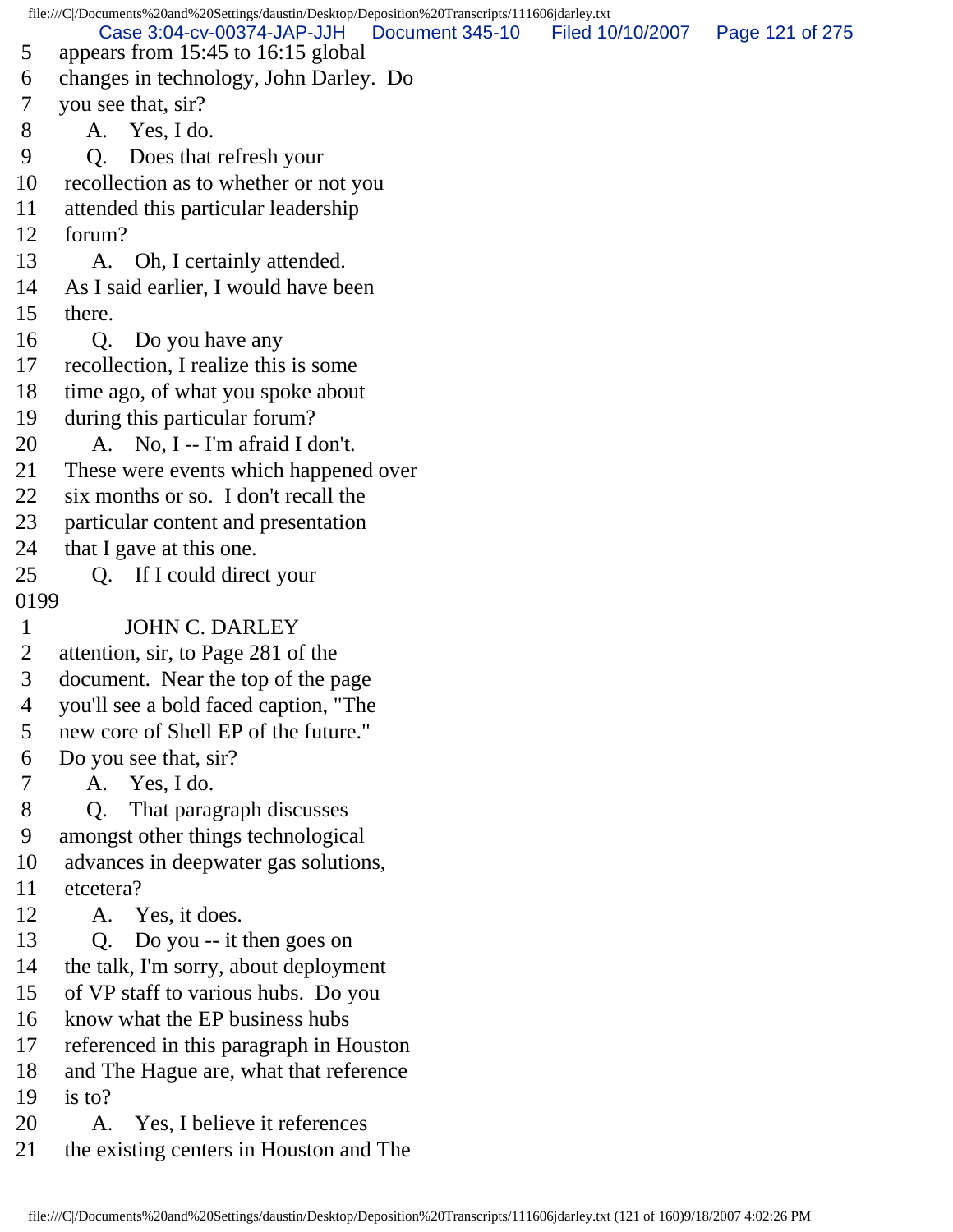| file:///C /Documents%20and%20Settings/daustin/Desktop/Deposition%20Transcripts/111606jdarley.txt |                                                              |                 |                  |                 |  |
|--------------------------------------------------------------------------------------------------|--------------------------------------------------------------|-----------------|------------------|-----------------|--|
| 22                                                                                               | Case 3:04-cv-00374-JAP-JJH<br>Hague which were staffed by EP | Document 345-10 | Filed 10/10/2007 | Page 122 of 275 |  |
| 23                                                                                               | professionals.                                               |                 |                  |                 |  |
| 24                                                                                               | Specifically are you talking<br>Q.                           |                 |                  |                 |  |
| 25                                                                                               | about the, for example, the SEPTAR                           |                 |                  |                 |  |
| 0200                                                                                             |                                                              |                 |                  |                 |  |
| $\mathbf 1$                                                                                      | <b>JOHN C. DARLEY</b>                                        |                 |                  |                 |  |
| $\overline{2}$                                                                                   | offices?                                                     |                 |                  |                 |  |
| 3                                                                                                | A. Yes.                                                      |                 |                  |                 |  |
| 4                                                                                                | Q. Were there others besides                                 |                 |                  |                 |  |
| 5                                                                                                | the Rijswijk and Houston offices of                          |                 |                  |                 |  |
| 6                                                                                                | <b>SEPTAR</b> that are referenced in that                    |                 |                  |                 |  |
| 7                                                                                                | business hub reference?                                      |                 |                  |                 |  |
| 8                                                                                                | MR. TUTTLE: Object to form.                                  |                 |                  |                 |  |
| 9                                                                                                | A. The -- there are a number of                              |                 |                  |                 |  |
| 10                                                                                               | groups working in The Hague and working                      |                 |                  |                 |  |
| 11                                                                                               | in Houston, including the Deepwater                          |                 |                  |                 |  |
| 12                                                                                               | Services people who worked in SDS, who                       |                 |                  |                 |  |
| 13                                                                                               | worked in Houston, we've mentioned                           |                 |                  |                 |  |
| 14                                                                                               | those other of course. And I mentioned                       |                 |                  |                 |  |
| 15                                                                                               | I think earlier also the changes that                        |                 |                  |                 |  |
| 16                                                                                               | we made in, or were planning to make in                      |                 |                  |                 |  |
| 17                                                                                               | EPT with the R&D and the EPT Solutions                       |                 |                  |                 |  |
| 18                                                                                               | organizations, etcetera. So those are                        |                 |                  |                 |  |
| 19                                                                                               | also based in Rijswijk, but Rijswijk                         |                 |                  |                 |  |
| 20                                                                                               | and The Hague are sometimes seen                             |                 |                  |                 |  |
| 21                                                                                               | synonymously, as well as in Houston.                         |                 |                  |                 |  |
| 22                                                                                               | Q. If I could direct your                                    |                 |                  |                 |  |
| 23                                                                                               | attention now to the page ending in                          |                 |                  |                 |  |
| 24                                                                                               | Bates number 306, sir, specifically in                       |                 |                  |                 |  |
| 25                                                                                               | the column on the left-hand side of the                      |                 |                  |                 |  |
| 0201                                                                                             |                                                              |                 |                  |                 |  |
| $\mathbf{1}$                                                                                     | <b>JOHN C. DARLEY</b>                                        |                 |                  |                 |  |
| $\overline{2}$                                                                                   | page about almost halfway down you see                       |                 |                  |                 |  |
| 3                                                                                                | the caption "Exploration clustering"?                        |                 |                  |                 |  |
| 4                                                                                                | Do you have that, sir?                                       |                 |                  |                 |  |
| 5                                                                                                | A. Yes.                                                      |                 |                  |                 |  |
| 6                                                                                                | Q. The material here discusses                               |                 |                  |                 |  |
| 7                                                                                                | amongst other things SDS and then goes                       |                 |                  |                 |  |
| 8                                                                                                | on to talk about certain initiatives                         |                 |                  |                 |  |
| 9                                                                                                | predicated on SDS. And I guess I'd                           |                 |                  |                 |  |
| 10                                                                                               | like to direct your attention                                |                 |                  |                 |  |
| 11                                                                                               | specifically to the right-hand column                        |                 |                  |                 |  |
| 12                                                                                               | beneath the two bullet points, okay,                         |                 |                  |                 |  |
|                                                                                                  |                                                              |                 |                  |                 |  |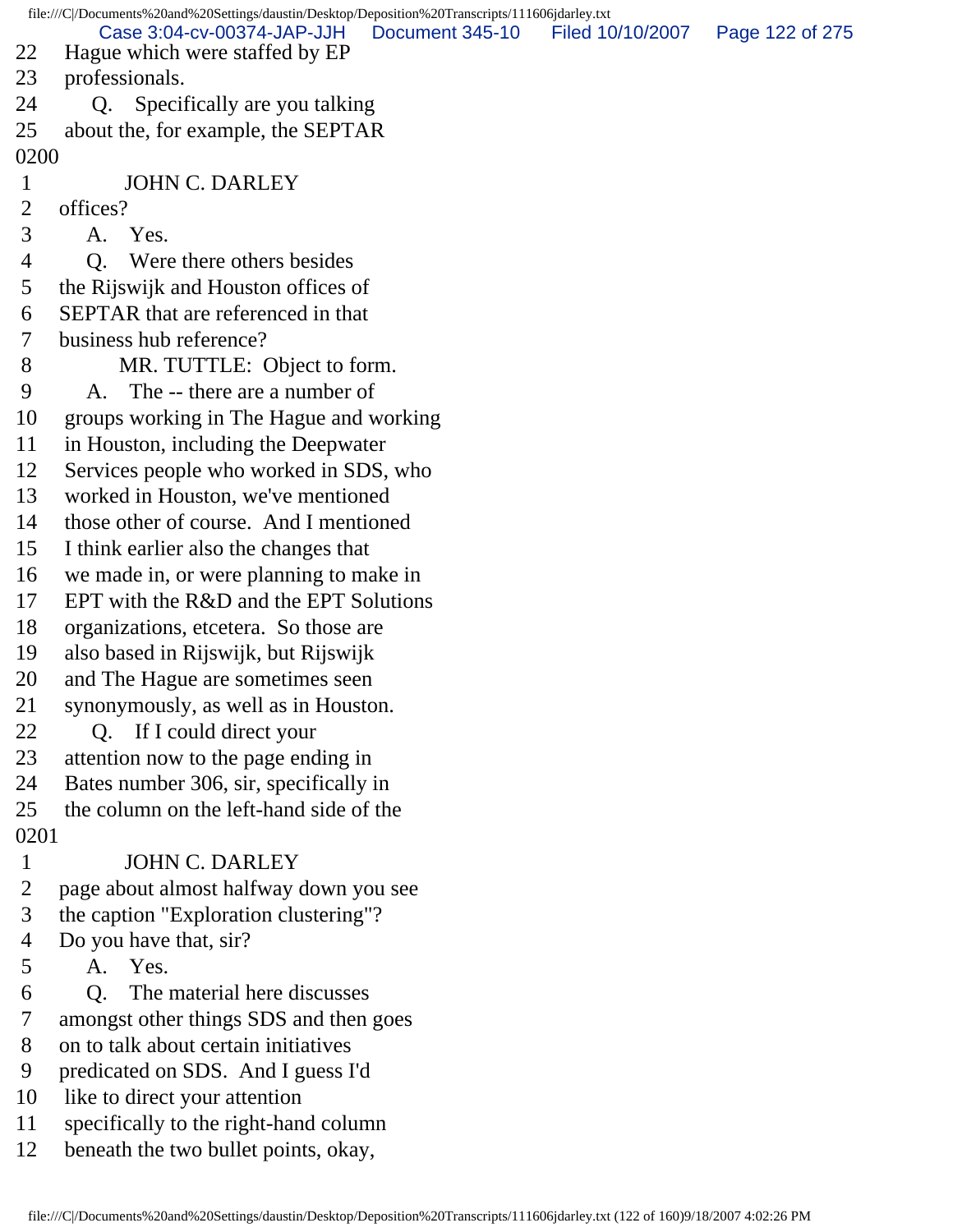file:///C|/Documents%20and%20Settings/daustin/Desktop/Deposition%20Transcripts/111606jdarley.txt 13 the paragraph "The capabilities of the 14 SDS organization." Do you see that, 15 sir? 16 A. Yes, I do. 17 Q. It references exploration 18 activities in the Asia-Pacific region 19 co-located in Houston. Do you see 20 that? 21 A. Yes, I do. 22 Q. Do you know what that 23 reference is to? 24 A. I think it would reference 25 the Malampaya activity and the Brunei 0202 1 JOHN C. DARLEY 2 deepwater activity. That's -- that's 3 an assumption if you like. I -- I 4 don't recall the detail at this time, 5 but that would seem to me to be 6 appropriate. 7 Q. Thank you. If I could now 8 ask you to turn your attention to Page 9 308. At the top of the page appears a 10 caption "Technical and operational 11 excellence." Do you see that, sir? 12 A. Yes, I do. 13 Q. Could you please describe 14 for me -- withdrawn. 15 Was the technical and 16 operational excellence part of a 17 program or initiative instituted by 18 Shell in 2002? 19 A. It -- it was an initiative 20 which built on earlier initiatives 21 around the value assurance processes 22 and around the realize the limit 23 activities that we spoke about this 24 morning, and were captured under the 25 heading technical and operational 0203 1 JOHN C. DARLEY 2 excellence which was both an 3 organizational unit as well as a Case 3:04-cv-00374-JAP-JJH Document 345-10 Filed 10/10/2007 Page 123 of 275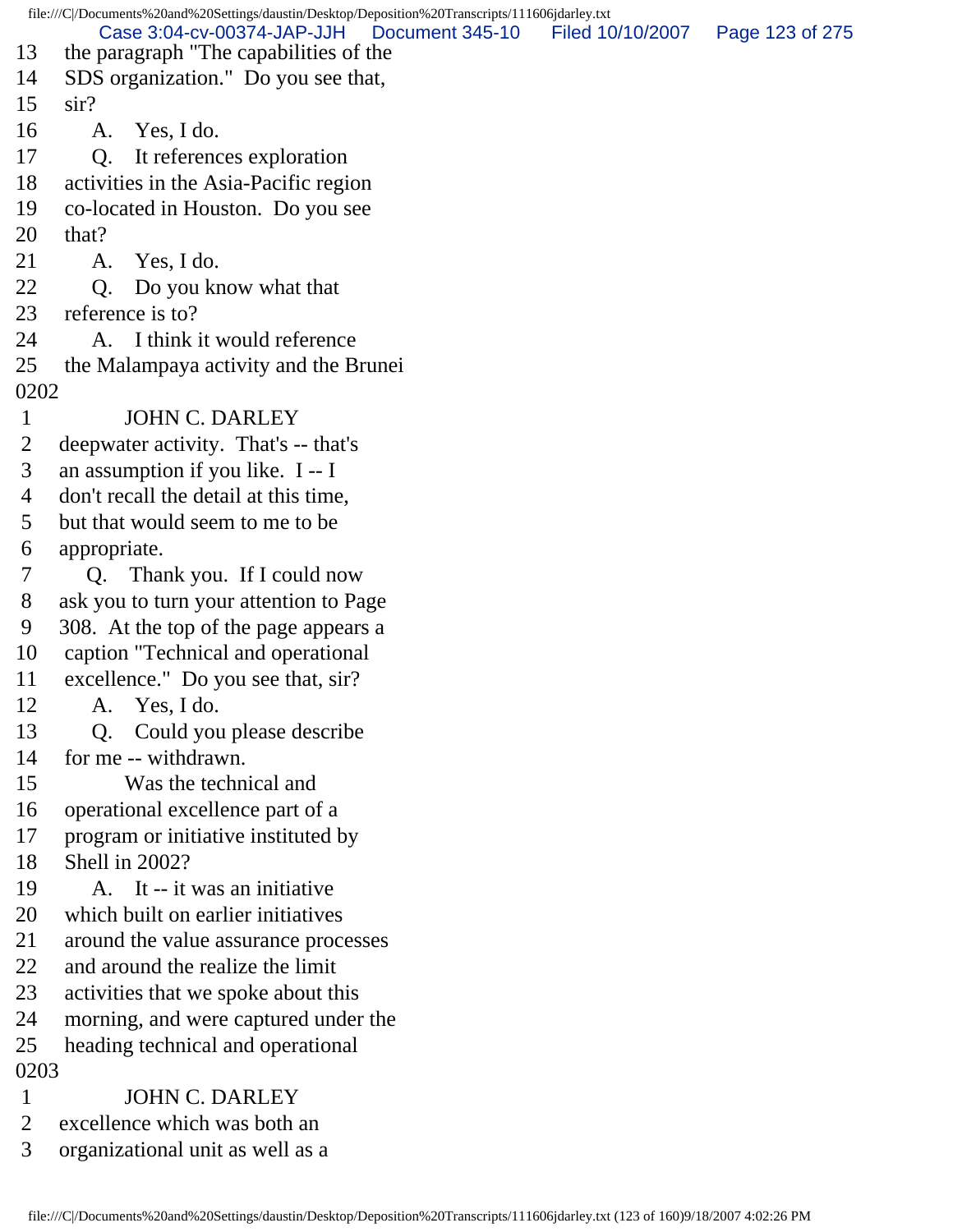file:///C|/Documents%20and%20Settings/daustin/Desktop/Deposition%20Transcripts/111606jdarley.txt 4 process improvement and business 5 improvement exercise. 6 Q. Were you involved in that 7 initiative? 8 A. I was involved in the 9 creation of technical and operational 10 excellence group, yes. 11 Q. Could you describe how it 12 was that you were involved in the 13 creation of that? 14 A. Yes. I think in the course 15 of 2001 and early in 2002 an assessment 16 of the Shell EP business identified 17 opportunities to improve, and while 18 these were already being captured to 19 some degree by the realize the limit 20 initiatives, it was felt that an even 21 stronger focus was required, and that 22 the creation of a new group, this 23 group, would help to achieve that 24 improvement. 25 Q. With respect to the 0204 1 JOHN C. DARLEY 2 improvement, or potential for 3 improvement that was identified, could 4 you be a little more specific in terms 5 of what areas that involved? 6 A. Yes. What we were seeing I 7 think in early in the decade were some 8 of the consequences of reorganizations 9 that had been undertaken in earlier 10 years in Shell. And some of those 11 reorganizations had provided additional 12 focus to the bottom line, the business 13 of the company, but in the area of 14 technical and operational work, we felt 15 that we had lost some of the rigor. 16 So, for example, the need for a 17 baseline set of minimum standards by 18 which operational activities could be 19 undertaken was no longer clearly 20 available. Operating units in Case 3:04-cv-00374-JAP-JJH Document 345-10 Filed 10/10/2007 Page 124 of 275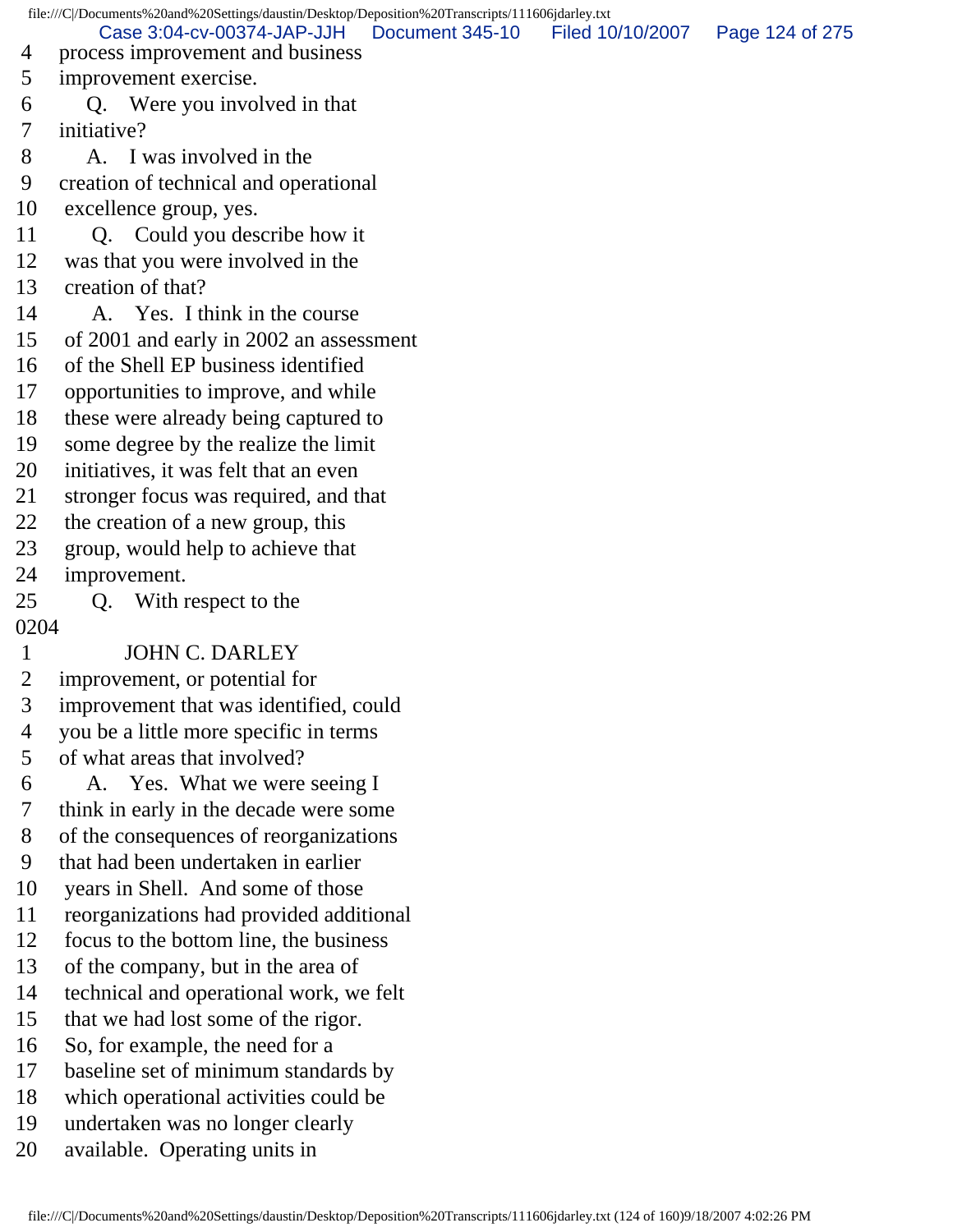file:///C|/Documents%20and%20Settings/daustin/Desktop/Deposition%20Transcripts/111606jdarley.txt 21 different parts of the world have their 22 own standards and would adhere to those 23 very carefully, but a uniform worldwide 24 standard was -- was not something that 25 was very quick to obtain. 0205 1 JOHN C. DARLEY 2 Similarly, process 3 improvements were being undertaken in 4 various parts of the business to 5 improve the way that activities were 6 undertaken. And again, those, we felt, 7 would be better achieved if they could 8 be streamlined and worked as a central 9 organization, single process for a 10 given activity. 11 The processes were being 12 followed, again, by individual 13 operating units in their own sphere of 14 operation. So the technical and 15 operational excellence objective was to 16 try and improve the approach by which 17 the EP business was being run by 18 bringing in those kind of improvement 19 steps. 20 Q. I believe you indicated that 21 it was both an initiative and an 22 organization; is that correct, sir? 23 A. That is correct. 24 Q. Were you a member of that 25 organization as well? 0206 1 JOHN C. DARLEY 2 A. No. When the organization 3 was formed in 2002, it took groups that 4 had been part of EPT, in particular the 5 realize the limit groups and the value 6 assurance groups, and it moved them 7 under one of my colleagues, Brian Ward, 8 who was then leader of that 9 organization. 10 Q. As part of the T&OE 11 initiative, was there an effort to have Case 3:04-cv-00374-JAP-JJH Document 345-10 Filed 10/10/2007 Page 125 of 275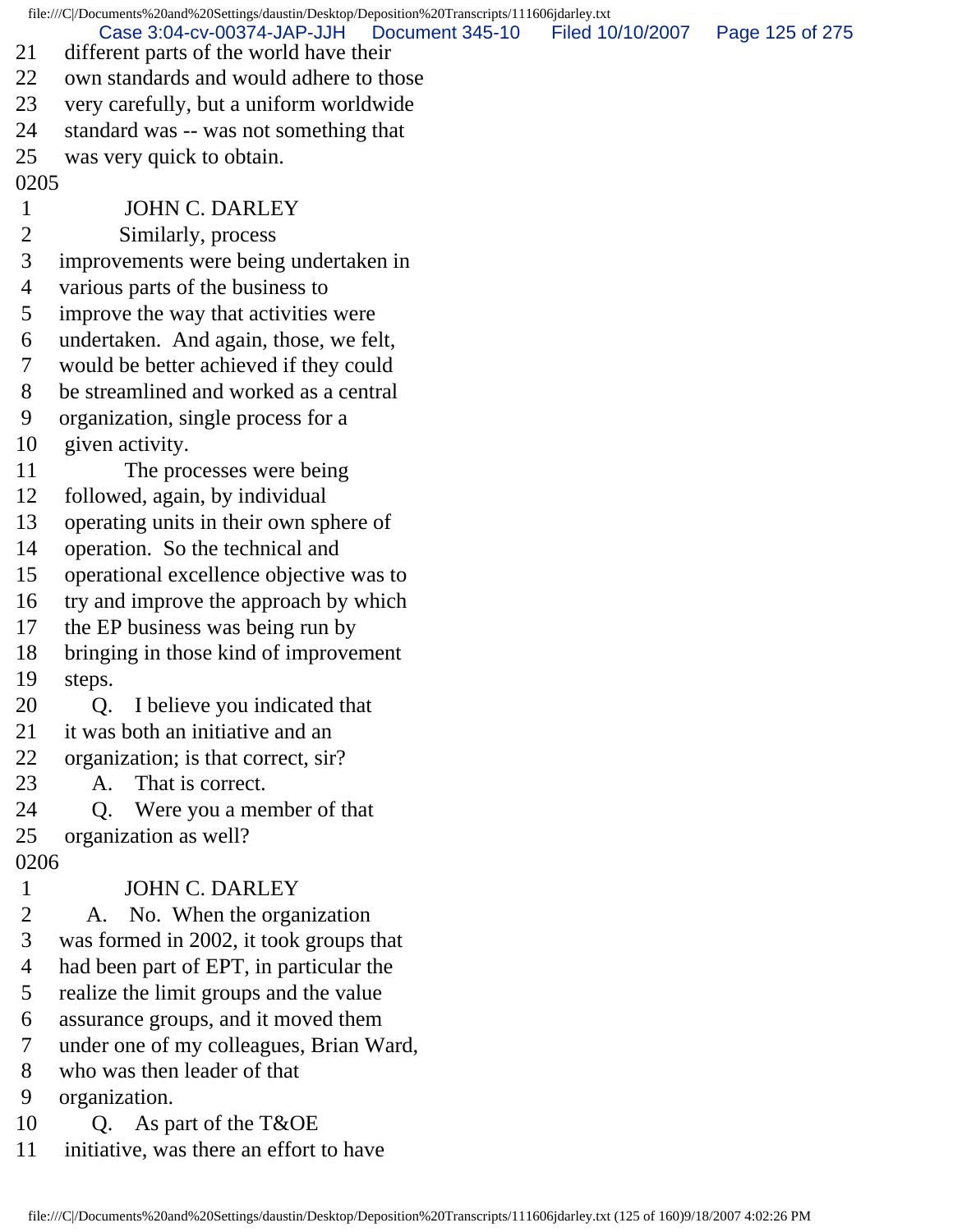file:///C|/Documents%20and%20Settings/daustin/Desktop/Deposition%20Transcripts/111606jdarley.txt 12 the various OUs adopt a single standard 13 with respect to certain -- withdrawn. 14 I believe you indicated that 15 the OUs often utilized differing 16 standards or base lines in connection 17 with their operations. As part of the 18 T&OE initiative, was there an effort to 19 standardize those across EP? 20 MR. TUTTLE: Objection to 21 form. 22 A. As I mentioned earlier, the 23 objective was to improve the business, 24 and a number of measures were put in 25 place to improve the business. One of 0207 1 JOHN C. DARLEY 2 those measures was -- was to define 3 minimum standards. Another would be to 4 identify best practices. Another would 5 be to define recommended processes. 6 The implementation of those 7 minimum standards and recommended 8 processes was then indeed to be taken 9 up by operating units around the world. 10 O. Do you recall first with 11 respect to the minimum standards that 12 were being promulgated, how were those 13 disseminated to the various OUs? 14 A. I can speculate, but I'm 15 sorry, I cannot give you a clear 16 definite answer. I don't -- I don't 17 know. 18 Q. Okay. How about in terms of 19 the best practices, do you recall how 20 that information was disseminated to 21 the various OUs? 22 A. Yes, I do. They were 23 largely disseminated through workshops 24 and visits from the T&OE consultants 25 who would communicate the best practice 0208 1 JOHN C. DARLEY 2 from -- from one area to another area. Case 3:04-cv-00374-JAP-JJH Document 345-10 Filed 10/10/2007 Page 126 of 275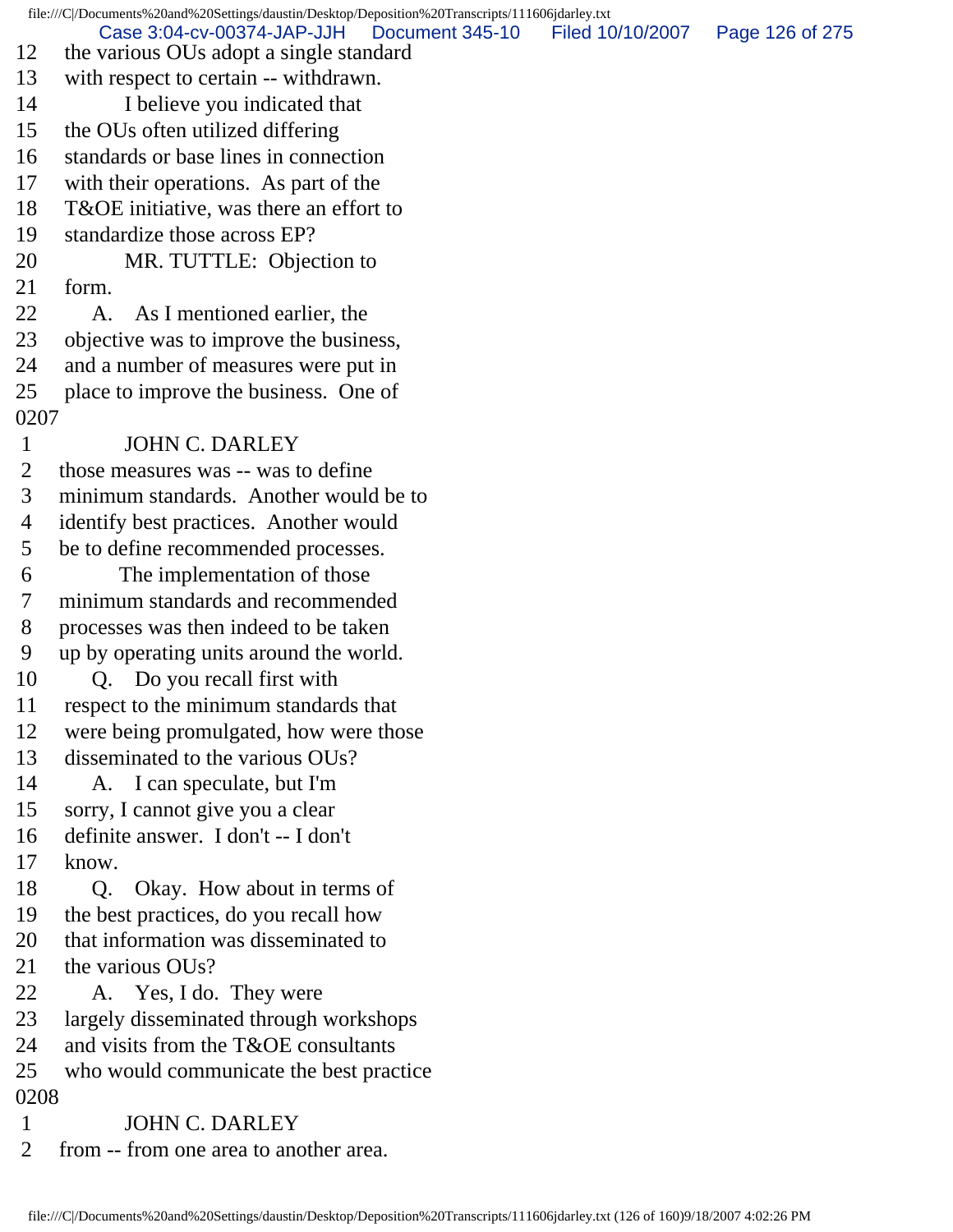file:///C|/Documents%20and%20Settings/daustin/Desktop/Deposition%20Transcripts/111606jdarley.txt 3 Q. Same thing with the 4 recommended processes? 5 A. The -- if you're talking 6 about the dissemination of the -- 7 Q. Yes, I am, I'm sorry. 8 A. Recommended global 9 processes. In the first instance it 10 was necessary to define a process and 11 the definition of the process then 12 involved each of the operating units 13 around the world working on a given 14 process for a given activity, 15 facilitated by T&OE consultants, to 16 come to an agreed process, and that was 17 based on global input. 18 Having then agreed that 19 process, indeed it was up to the 20 operating units to adopt the agreed 21 process. 22 O. Do you recall if any of 23 either the standards, best practices or 24 recommended processes being advocated 25 by T&OE involved the booking of proved 0209 1 JOHN C. DARLEY 2 reserves? 3 MR. TUTTLE: Object to form 4 and characterization. 5 A. A number of the global 6 processes deal with the whole area of 7 field development planning, hydrocarbon 8 maturation, and part of that includes 9 the estimation of scope for recovery, 10 expectation reserves and proved 11 reserves. So in that context, part of 12 the global processes covered the 13 recommended approach to proved 14 reserves. 15 Q. Do you have any specific 16 recollection about what that 17 recommended approach was? 18 A. No, I don't have a specific 19 recollection of an approach to proved Case 3:04-cv-00374-JAP-JJH Document 345-10 Filed 10/10/2007 Page 127 of 275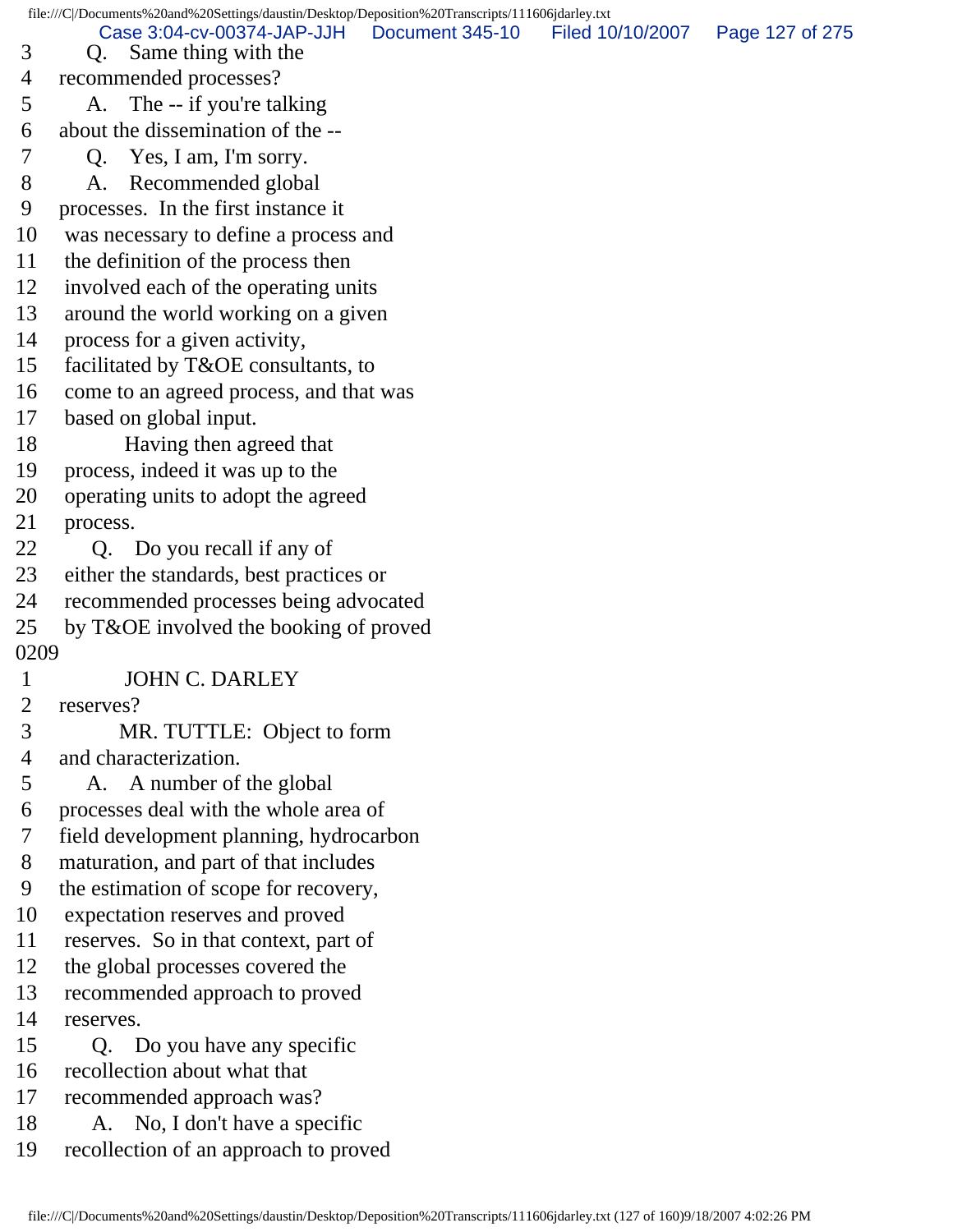file:///C|/Documents%20and%20Settings/daustin/Desktop/Deposition%20Transcripts/111606jdarley.txt 20 reserves I think is your question. 21 The overall processes, there 22 were a number of processes which looked 23 at development planning and maturation 24 of hydrocarbons from exploration 25 through to development, and within 0210 1 JOHN C. DARLEY 2 those processes a subset of those 3 processes would deal with proved 4 reserves, but I don't recall the 5 details of them. 6 Q. The T&OE organization, did 7 it maintain a central office in Shell? 8 A. Yes. 9 Q. Do you recall where that 10 was, sir? 11 A. Yes, it was in Rijswijk. 12 Q. Okay. Do you recall 13 approximately how many individuals were 14 part of the T&OE organization? 15 A. My guess would be of the 16 order of 40. And that's a reasonable 17 guess but it may have been 30 or 60, 18 but of that order, 40, 40-ish people at 19 that time. 20 Q. Were any of the individuals 21 employed by T&OE former SEPTAR 22 employees? 23 A. Yes, some were former SEPTAR 24 employees. 25 Q. Do you have any specific 0211 1 JOHN C. DARLEY 2 recollection of who those individuals 3 were? 4 A. I can recall one. We 5 encountered him this morning. If you 6 recall when we looked at the document 7 from Mr. Ad VanderSchoot, I first 8 identified him as a consultant for RTL 9 or T&OE, and subsequently I remember 10 that he was in fact a business Case 3:04-cv-00374-JAP-JJH Document 345-10 Filed 10/10/2007 Page 128 of 275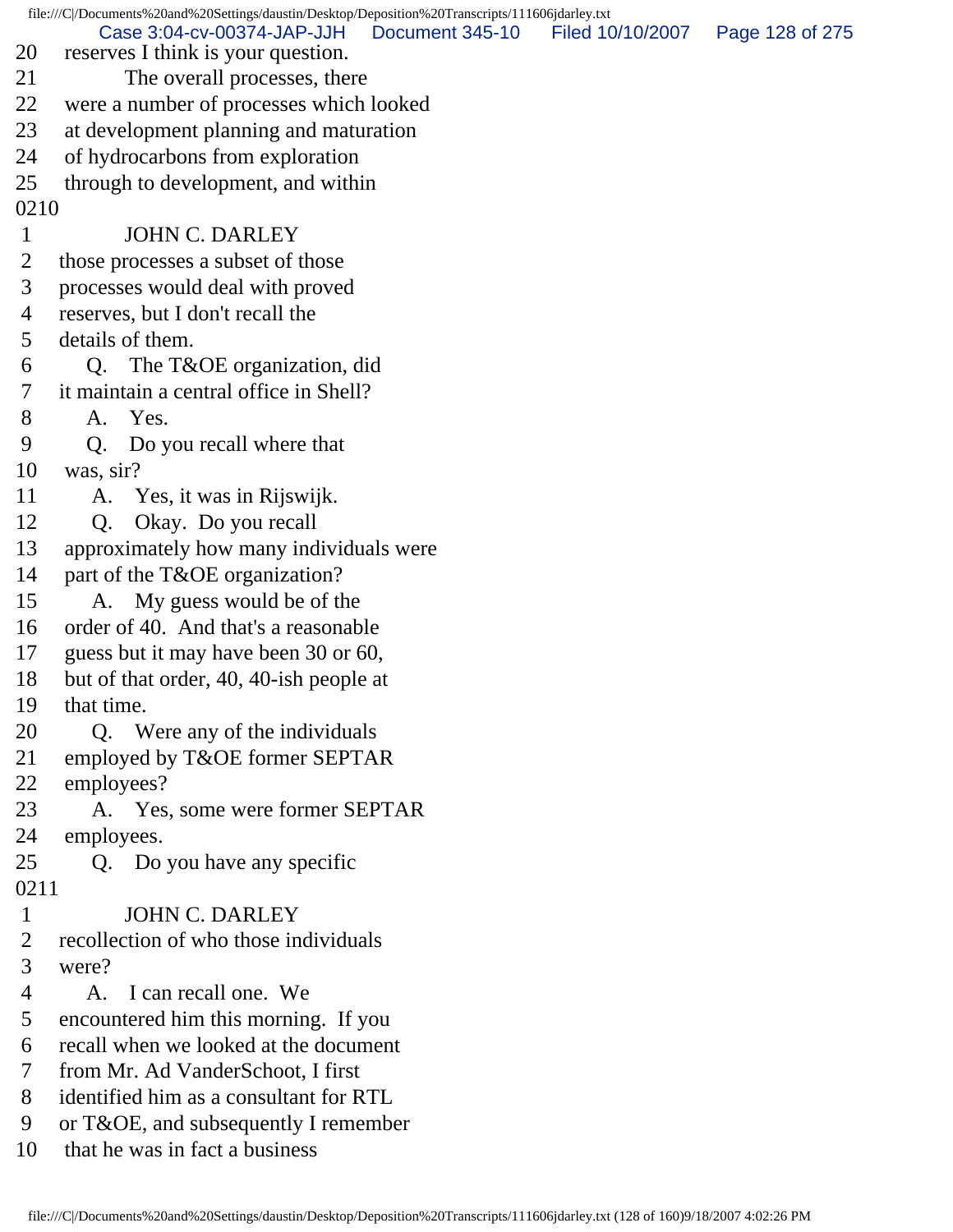file:///C|/Documents%20and%20Settings/daustin/Desktop/Deposition%20Transcripts/111606jdarley.txt 11 interface manager, but he moved from 12 being a SEPTAR business interface 13 manager to being the head of the 14 geophysical group in T&OE looking after 15 geophysical processes. So that is one 16 example. I can't remember all of the 17 examples. 18 Q. Any others, that's fine. 19 (Darley Exhibit 9 for 20 identification, visit note.) 21 Q. Mr. Darley, you've just been 22 handed a document that has been marked 23 as Darley Exhibit number 9 for 24 identification. I ask you to take a 25 look at that, sir, and tell me if you 0212 1 JOHN C. DARLEY 2 recognize it. 3 A. I don't recall ever seeing 4 it, but I see that it is a visit note 5 from my staff. But I don't recall it. 6 Q. For the record, the first 7 page of this document is an email from 8 Ceri Powell to Walter van de Vijver, 9 dated July 26th, 2002, the subject, 10 summary notes from MGDWV visit to SDS 11 July 2002. Do you recall Mr. van de 12 Vijver visiting SDS in 2002? 13 A. No, I don't. 14 Q. Do you recall Mr. van de 15 Vijver visiting SDS at all during your 16 tenure at EPT? 17 A. I don't recall a specific 18 occasion, but at the same time, Mr. van 19 de Vijver will have visited many of the 20 activities in his EP visit and I'm sure 21 he will have visited SDS. 22 Q. Directing your attention 23 again on that same page, if you look a 24 couple of sentences above the signature 25 block that appears in the bottom of the 0213 1 JOHN C. DARLEY Case 3:04-cv-00374-JAP-JJH Document 345-10 Filed 10/10/2007 Page 129 of 275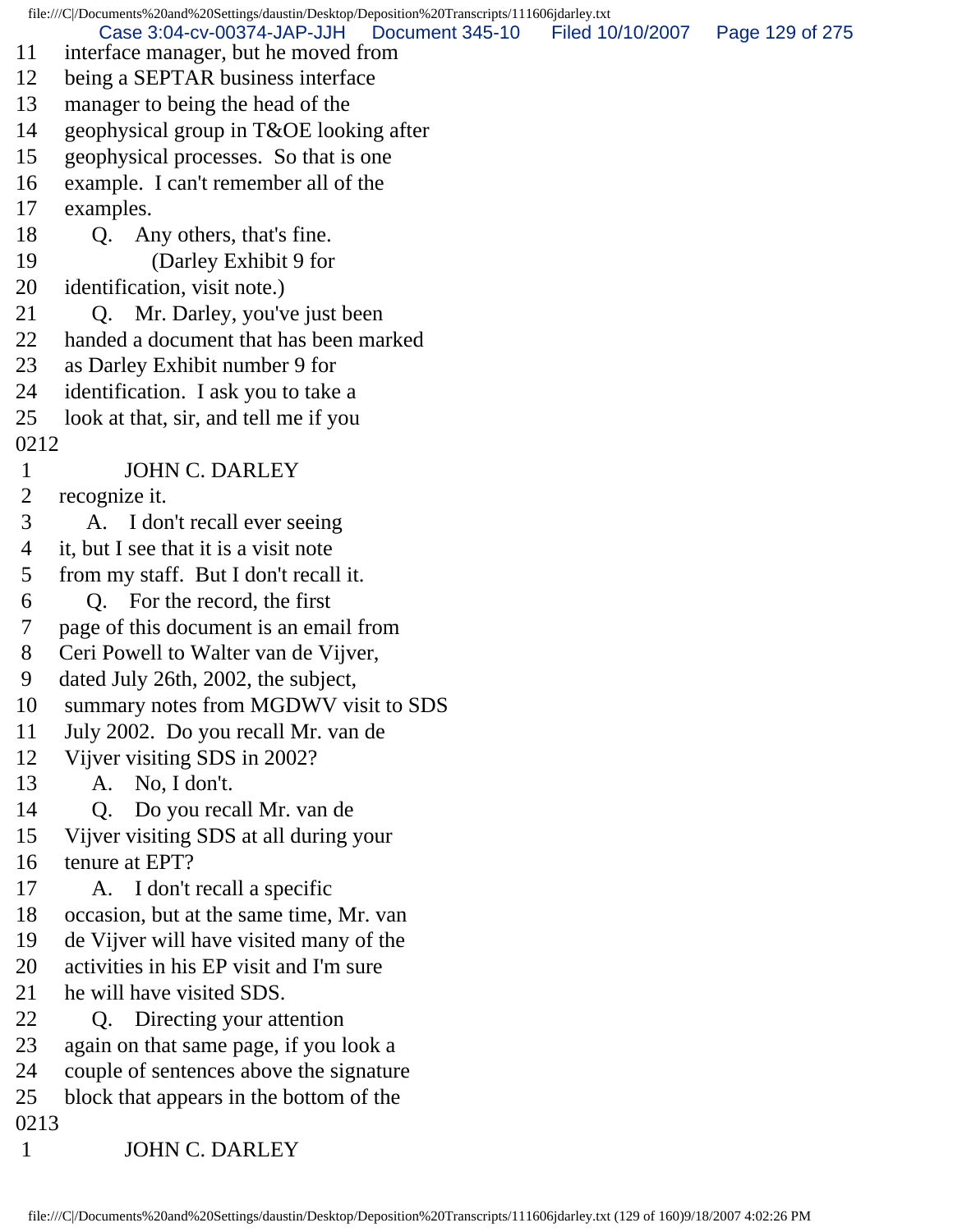file:///C|/Documents%20and%20Settings/daustin/Desktop/Deposition%20Transcripts/111606jdarley.txt 2 page it indicates "John Darley has been 3 sent an identical document." Do you 4 see that, sir? 5 A. Yes, I see that. 6 Q. Do you know why it is that 7 you would have been forwarded such a 8 document, a visit note? 9 A. Yes. 10 MR. TUTTLE: Object to form. 11 Sorry. You can answer. 12 A. Yes. The SDS organization 13 reported to myself as EPT, so a visit 14 from Mr. van de Vijver and the notes 15 from his visit would have been of 16 interest to me. 17 Q. Now if I could ask you to 18 turn to the second page of that 19 document, sir, captioned "Executive 20 summary and key forward actions, SDS 21 (Shell Deepwater Services)." 22 A. Yes. 23 Q. Specifically directing your 24 attention to the next to last sentence 25 in the first paragraph, beginning with 0214 1 JOHN C. DARLEY 2 the words "The current workload." Do 3 you see that, sir? 4 A. Yes. 5 Q. Okay. It goes on to state 6 "The current workload for SDS is 7 Nigeria 30 percent and SEPCO 50 8 percent." Is that consistent with your 9 recollection of the division of SDS's 10 workload in or about July of 2002? 11 A. I believe it is. A heavy 12 part of that load was in support of the 13 Gulf of Mexico activities, the Nakika 14 field, perhaps even the Brutus field 15 would have been in development at that 16 time which consumed quite some 17 resources. Whether 30 and 50 are the 18 appropriate numbers I don't know, but Case 3:04-cv-00374-JAP-JJH Document 345-10 Filed 10/10/2007 Page 130 of 275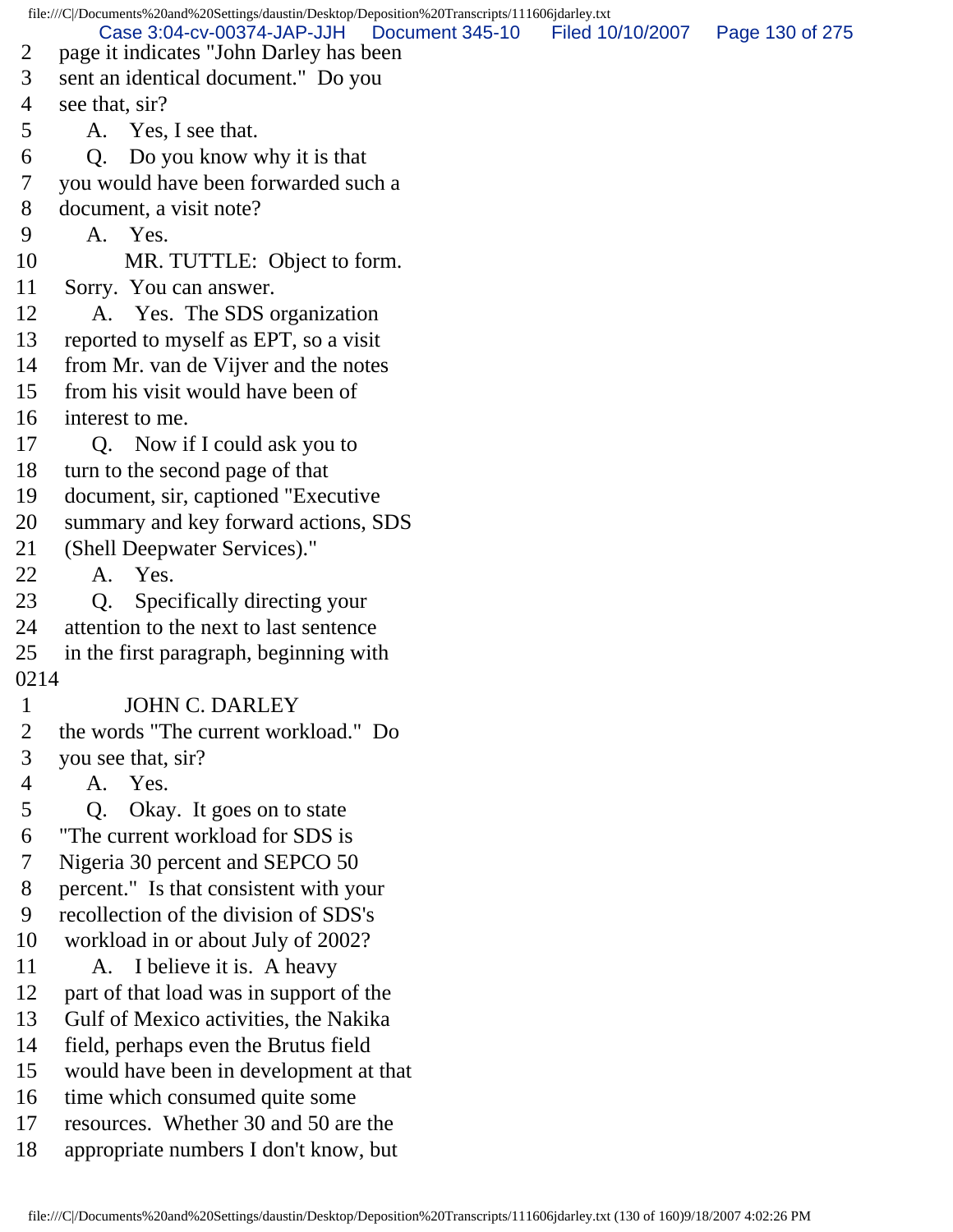|                                | file:///C /Documents%20and%20Settings/daustin/Desktop/Deposition%20Transcripts/111606jdarley.txt |                  |                 |
|--------------------------------|--------------------------------------------------------------------------------------------------|------------------|-----------------|
| 19                             | Case 3:04-cv-00374-JAP-JJH<br>Document 345-10<br>that a dominant part was in SEPCO and           | Filed 10/10/2007 | Page 131 of 275 |
| 20                             | another part in Nigeria, yes, that                                                               |                  |                 |
| 21                             | makes sense.                                                                                     |                  |                 |
| 22                             |                                                                                                  |                  |                 |
|                                | In connection with the work<br>O.                                                                |                  |                 |
| 23                             | performed in Nigeria, do you recall if                                                           |                  |                 |
| 24                             | that was work primarily in connection                                                            |                  |                 |
| 25                             | with Bonga, Bonga Southwest?                                                                     |                  |                 |
| 0215                           | <b>JOHN C. DARLEY</b>                                                                            |                  |                 |
| $\mathbf{1}$<br>$\overline{2}$ | A. Yes, at this time it would                                                                    |                  |                 |
|                                |                                                                                                  |                  |                 |
| 3                              | have been primarily Bonga, Bonga                                                                 |                  |                 |
| 4                              | Southwest.                                                                                       |                  |                 |
| 5                              | Q. Can you think of any other                                                                    |                  |                 |
| 6                              | projects or fields in Nigeria that SDS                                                           |                  |                 |
| 7                              | was working on in or about this time?                                                            |                  |                 |
| 8                              | And I know we've looked at documents                                                             |                  |                 |
| 9                              | that have identified some of the others                                                          |                  |                 |
| 10                             | such as Bolia?                                                                                   |                  |                 |
| 11                             | A. Yes. Those are the ones, we                                                                   |                  |                 |
| 12                             | looked at them this morning. There                                                               |                  |                 |
| 13                             | were a number of exploration blocks                                                              |                  |                 |
| 14                             | which were being evaluated in the                                                                |                  |                 |
| 15                             | deepwater Nigeria and SDS would have                                                             |                  |                 |
| 16                             | been involved in those studies.                                                                  |                  |                 |
| 17                             | Do you recall if SDS was<br>Q.                                                                   |                  |                 |
| 18                             | performing any work for SPDC in or                                                               |                  |                 |
| 19                             | about July of 2002?                                                                              |                  |                 |
| 20                             | MR. TUTTLE: Objection;                                                                           |                  |                 |
| 21                             | asked and answered. You can tell him                                                             |                  |                 |
| 22                             | again.                                                                                           |                  |                 |
| 23                             | I think I mentioned I would<br>A.                                                                |                  |                 |
| 24                             | have been very surprised. In fact, I                                                             |                  |                 |
| 25                             | can almost categorically state that                                                              |                  |                 |
| 0216                           |                                                                                                  |                  |                 |
| $\mathbf{1}$                   | <b>JOHN C. DARLEY</b>                                                                            |                  |                 |
| $\overline{2}$                 | they would not.                                                                                  |                  |                 |
| 3                              | Q. We touched on a little bit                                                                    |                  |                 |
| 4                              | earlier, at least I've asked you about                                                           |                  |                 |
| 5                              | the EA shallow water field in SPDC. Do                                                           |                  |                 |
| 6                              | you have any understanding of who,                                                               |                  |                 |
| 7                              | besides SPDC, performed work in                                                                  |                  |                 |
| 8                              | connection with that field?                                                                      |                  |                 |
| 9                              | No. I think I mentioned<br>A.                                                                    |                  |                 |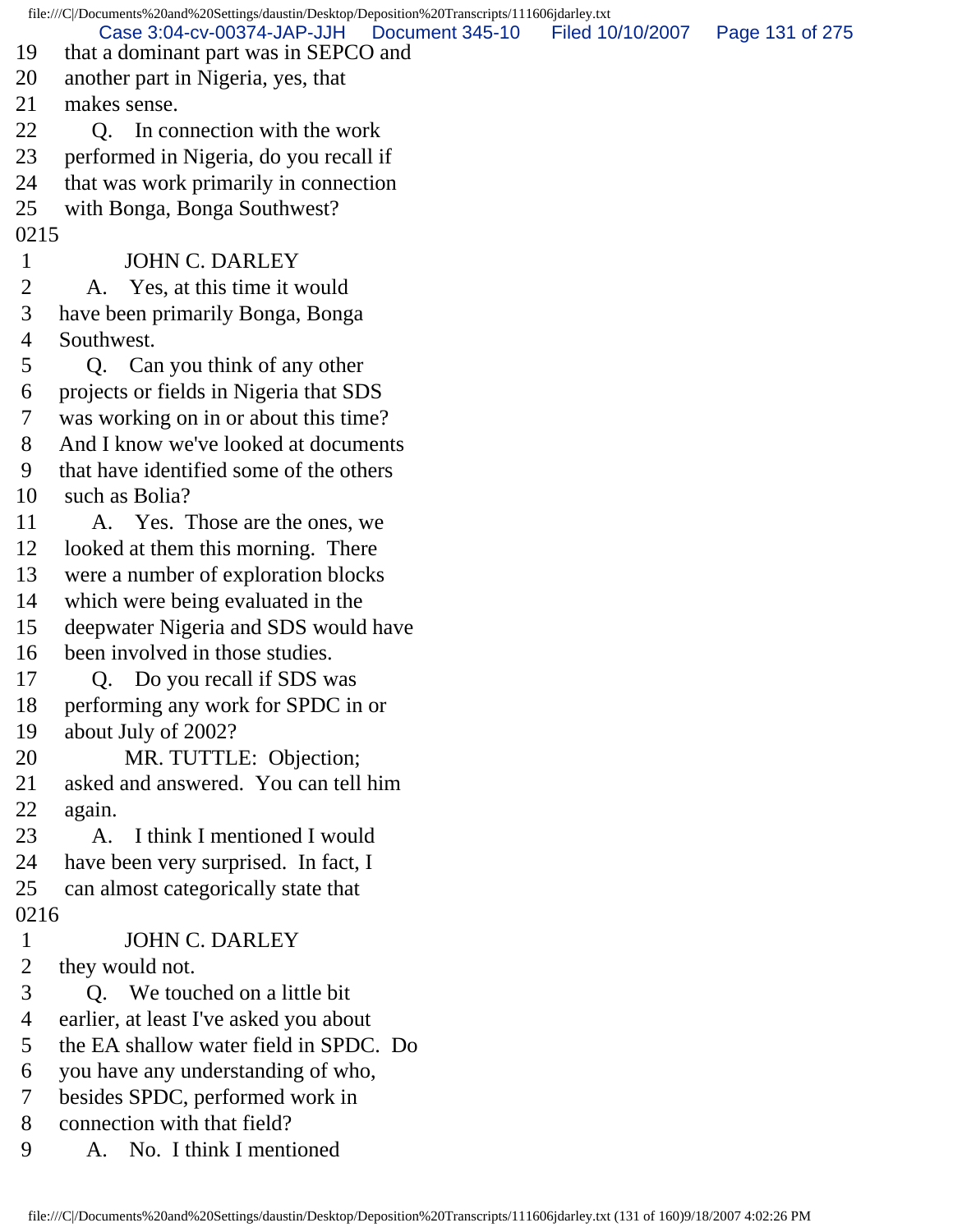file:///C|/Documents%20and%20Settings/daustin/Desktop/Deposition%20Transcripts/111606jdarley.txt 10 this morning when we looked at EA that 11 I couldn't remember -- recall exactly 12 who was -- was working on it, but that 13 I was -- I think I was of the opinion 14 that SDS was not -- was not involved in 15 that -- in that work. 16 Q. Was there an organization 17 within Shell that did work in 18 connection with -- withdrawn. 19 Was there an organization 20 within Shell that had particular 21 expertise in shallow water projects? 22 A. No. There was no similar 23 organizational group that looked at 24 shallow water in the same way that 25 deepwater fields were looked at. 0217 1 JOHN C. DARLEY 2 Q. Are you aware if SPDC had 3 any expertise in the development of 4 shallow water fields? 5 A. Yes, they did because SPDC 6 fields comprise a number of areas 7 within Nigeria including land and 8 swamp, and swamp is very shallow water. 9 Moving then into -- into slightly 10 deeper water in the close offshore, 11 some of the technologies and approaches 12 that are used in those fields are -- 13 are not dissimilar from development 14 work that can be done in the shallower 15 -- in the swamp areas and therefore 16 SPDC did have expertise. 17 Q. Is there anybody within -- 18 withdrawn. 19 Was there anybody who was 20 part of SEPTAR in 2001-2002 who would 21 be familiar with the work performed by 22 SEPTAR in connection with SPDC? 23 A. Yes. I think we mentioned 24 earlier Ian Percival's name in that 25 context. And I think Ian would be 0218 Case 3:04-cv-00374-JAP-JJH Document 345-10 Filed 10/10/2007 Page 132 of 275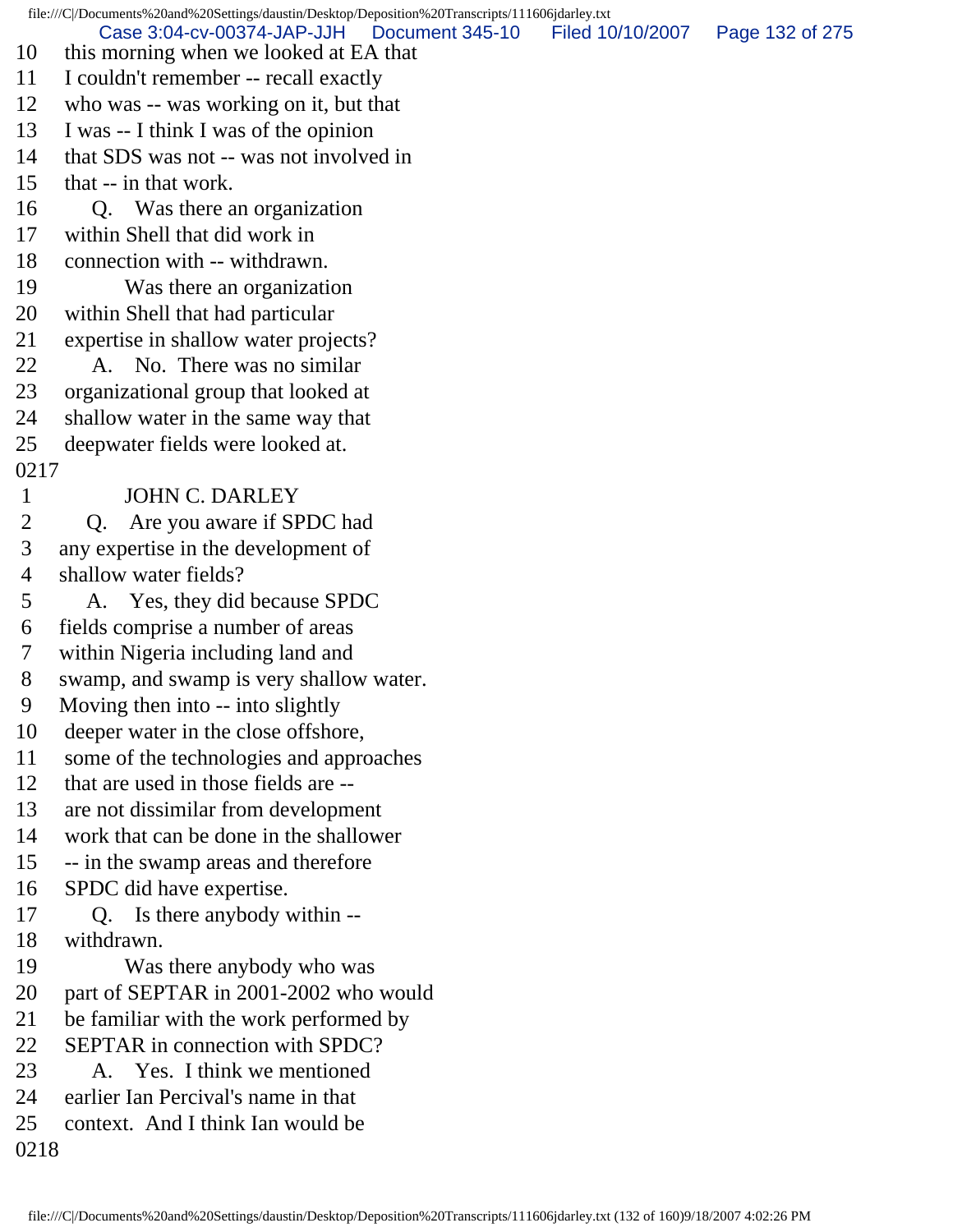file:///C|/Documents%20and%20Settings/daustin/Desktop/Deposition%20Transcripts/111606jdarley.txt 1 JOHN C. DARLEY 2 familiar with SEPTAR's work for SPDC. 3 Q. Are you aware if there are 4 any SPDC personnel who were assigned to 5 work in Houston during the -- 6 A. I'm not aware of any at that 7 period. 8 Q. Okay. And by that period 9 you're referring to? 10 A. 2001 to 2004 years. 11 Q. How about earlier than 2001, 12 were you aware of any? And I limited 13 it to that period initially because 14 that's when you were at EPT, but if you 15 have any knowledge separate and apart 16 from that. 17 A. No, I don't have any 18 separate knowledge. 19 Q. I'd like now to direct your 20 attention to the next sentence of that 21 same paragraph, well, where the note 22 indicates "from an external visitor 23 perspective the organization appears 24 very large." Where was -- withdrawn. 25 SDS's actual Houston offices 0219 1 JOHN C. DARLEY 2 were located where? Was it at the 3 Bellaire Technology Center? 4 A. No, they were located at 5 Woodcreek. 6 Q. I know we've discussed the 7 number of people I believe in the 8 United States versus those in the 9 Netherlands who were members of SDS. 10 But do you recall how many people were 11 in SDS's Houston office versus New 12 Orleans? 13 A. My guess at that time would 14 be that perhaps one to 200 in New 15 Orleans and the balance, then 400 or 16 so, 300 to 400 perhaps in Woodcreek. 17 O. I do want to make a Case 3:04-cv-00374-JAP-JJH Document 345-10 Filed 10/10/2007 Page 133 of 275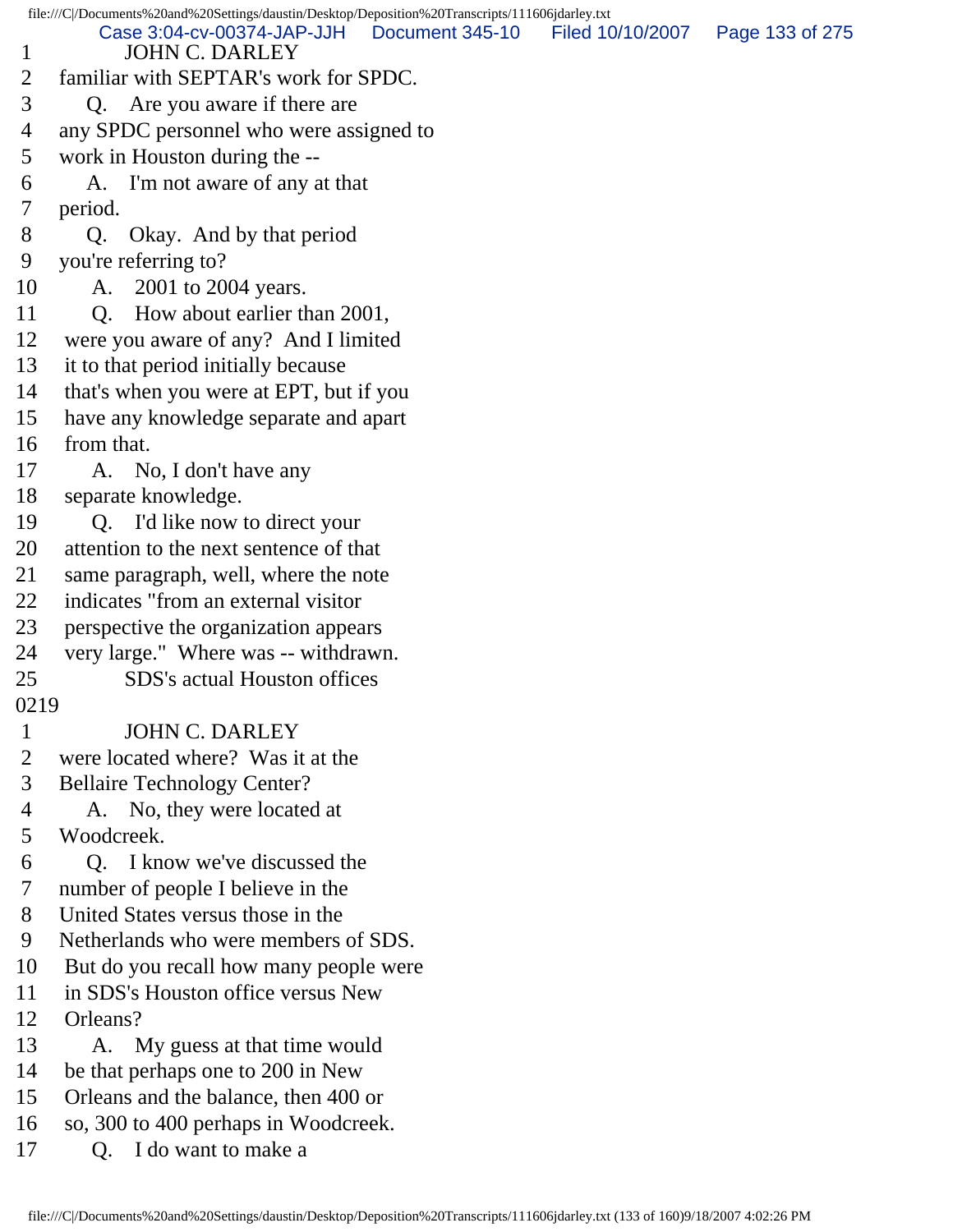file:///C|/Documents%20and%20Settings/daustin/Desktop/Deposition%20Transcripts/111606jdarley.txt 18 correction. I said Rijswijk and I 19 realize I'm confusing that with SEPTAR. 20 Thank you. 21 If I could direct your 22 attention now to the five bullet points 23 appearing at the bottom, well, at the 24 end of that page, the third one from 25 the bottom under the caption "Forward 0220 1 JOHN C. DARLEY 2 key actions" references "dedicated team 3 on Block 18, to ensure that the 4 critical control points for Shell being 5 are being appropriately dealt with by 6 the operator." Do you understand what 7 that means, sir? 8 A. Yes, I believe so. 9 Q. And can you please explain 10 that for me. 11 A. There's a message here from 12 Mr. van de Vijver from his visit that a 13 dedicated team needs to be available to 14 work on Block 18 to make sure that the 15 critical control points are being 16 appropriately dealt with. 17 Q. Okay. Could you tell me 18 what -- withdrawn. 19 Do you have an understanding 20 of what Mr. van de Vijver or the author 21 of this document was referencing with 22 the term critical control points? 23 A. No, I wouldn't know what the 24 author was referring to. 25 Q. As the head of EPT, do you 0221 1 JOHN C. DARLEY 2 recall if you had any talks with Mr. 3 van de Vijver after this visit 4 concerning the creation of a dedicated 5 team on Block 18? 6 A. No, I don't recall such a 7 conversation. 8 Q. Is it your understanding Case 3:04-cv-00374-JAP-JJH Document 345-10 Filed 10/10/2007 Page 134 of 275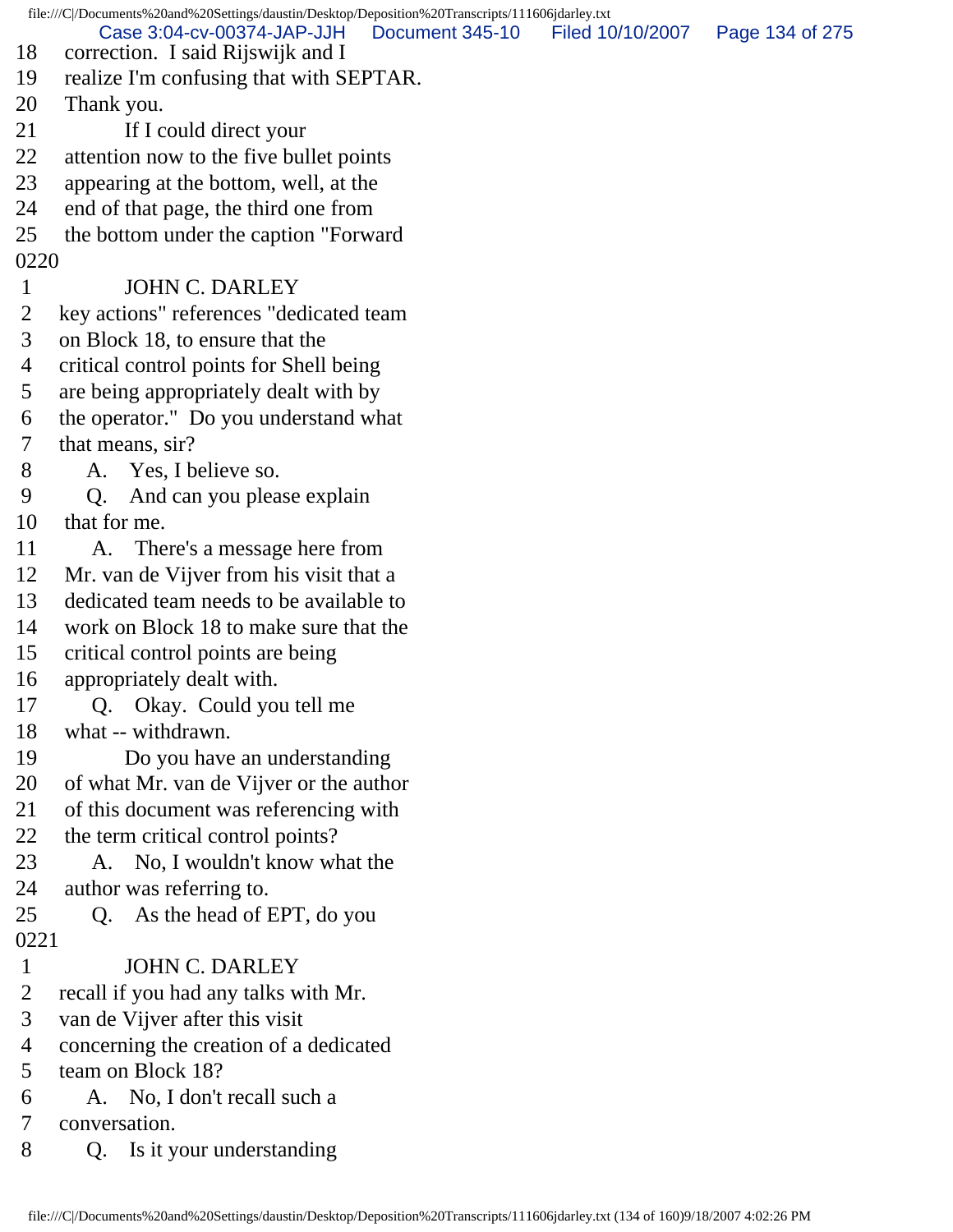file:///C|/Documents%20and%20Settings/daustin/Desktop/Deposition%20Transcripts/111606jdarley.txt 9 that Block 18, or the reference to 10 Block 18 is a reference to Block 18 11 Angola? 12 A. That is what I would assume. 13 O. I'd like to direct your 14 attention now to the next page, sir. 15 If I can -- 16 MR. FERRARA: You're on the 17 third page? I didn't hear. 18 MR. MacFALL: I'm sorry, the 19 next page and the following page. 20 MR. FERRARA: The last page? 21 MR. TUTTLE: No, the second 22 to last. 23 MR. MacFALL: Second to 24 last. Thank you. 25 Q. The bottom third of the page 0222 1 JOHN C. DARLEY 2 there's a caption "Specific deepwater 3 basins." Do you see that, sir? 4 A. Yes, I do. 5 Q. Next to the first check mark 6 that appears in that page the sentence 7 "Regional studies offshore Sabah kept 8 the oil play in the shallow-deepwater 9 transitional alive," and then it 10 continues. Could you identify that 11 project for me, Sabah? 12 A. Sabah is one of the federal 13 states of Malaysia. 14 Q. Do you know who performed 15 those regional studies in Sabah? 16 A. Yes, I believe that they 17 were undertaken by Shell Deepwater 18 Services. 19 Q. The reference to KBB-3, 20 could you explain that for me, sir? 21 A. KBB-3 from the context and 22 from my reading would seem to be a well 23 which has been drilled which has 24 demonstrated the presence of oil. 25 Q. Do you have any familiarity Case 3:04-cv-00374-JAP-JJH Document 345-10 Filed 10/10/2007 Page 135 of 275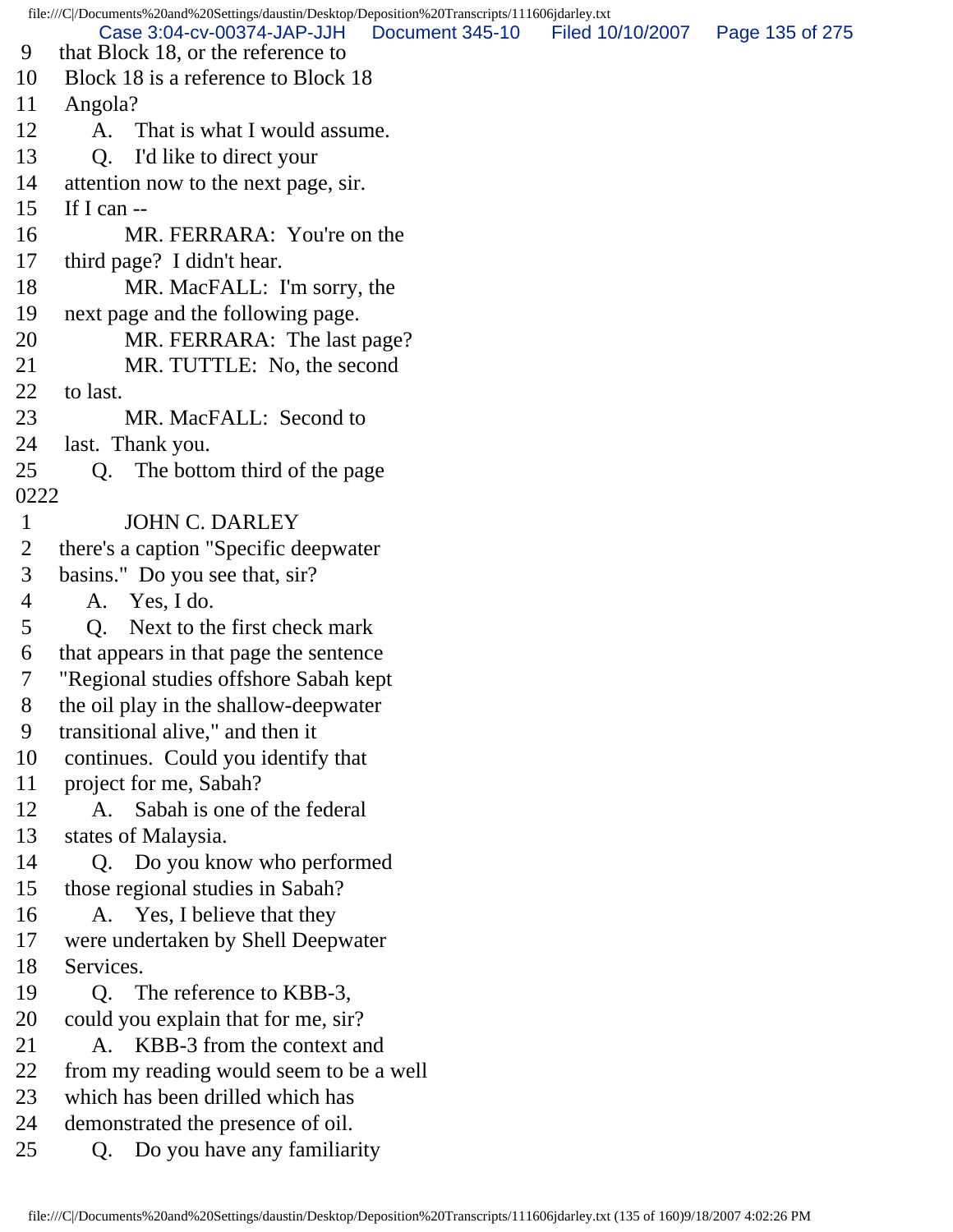file:///C|/Documents%20and%20Settings/daustin/Desktop/Deposition%20Transcripts/111606jdarley.txt 0223 1 JOHN C. DARLEY 2 with that separate and apart from the 3 reference in this document? 4 A. I recall it in very general 5 terms, but not in sufficient detail to 6 be able to comment. 7 Q. If you can go down now to 8 the hyphen that appears beneath that 9 sentence, there's discussion of the 10 Brazil portfolio. There is a reference 11 here to BS-4 and it just having passed 12 VAR 2. Was BS-4 one of the projects 13 that was acquired from Enterprise, do 14 you recall? 15 A. I'm sorry, I don't recall. 16 I don't believe so because I think the 17 work was going on before the Enterprise 18 acquisition. So I think it was already 19 in the portfolio before that. 20 Q. And by portfolio you're 21 referencing Shell's portfolio? 22 A. In the Brazil portfolio that 23 is referred to here. 24 Q. How about BC-10, was that 25 part of the Shell portfolio or was that 0224 1 JOHN C. DARLEY 2 acquired as part of the Enterprise 3 acquisition? 4 A. No, I think that was also an 5 earlier exploration block. 6 Q. With regard to the VAR 2s 7 that are referenced for BS-4 and BC-10, 8 do you recall if SDS was involved in 9 those reviews? 10 A. I don't recall, but the way 11 that our work structure was set up SDS 12 would be involved, yes. 13 Q. Now I realize you can't 14 speak specifically since you said you 15 don't recall about these two projects, 16 but could you describe typically how Case 3:04-cv-00374-JAP-JJH Document 345-10 Filed 10/10/2007 Page 136 of 275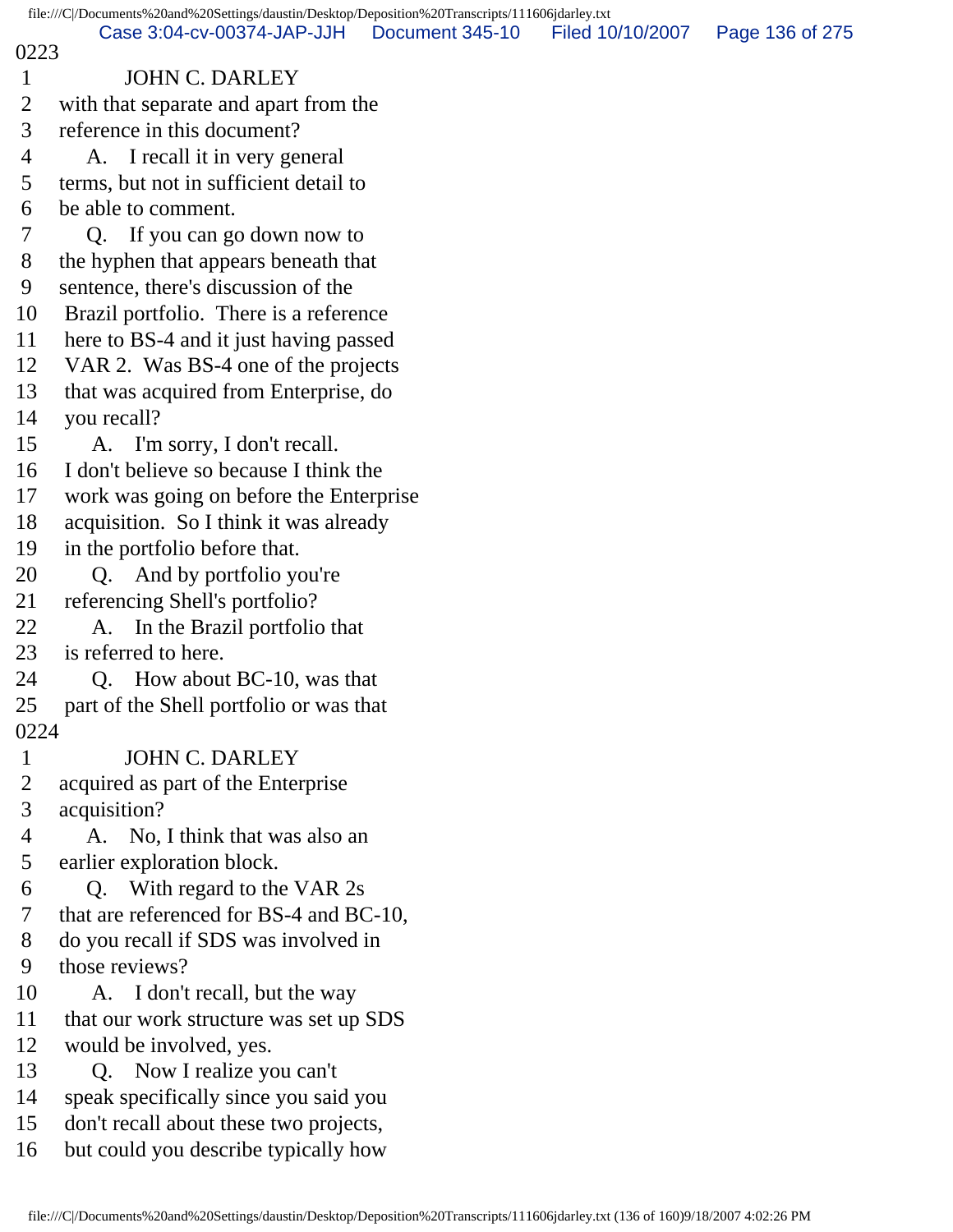file:///C|/Documents%20and%20Settings/daustin/Desktop/Deposition%20Transcripts/111606jdarley.txt 17 SDS, or SDS's involvement in a VAR 18 review? 19 A. In a? 20 Q. V-A-R. 21 A. In a VAR review? 22 Q. Right. 23 A. Okay. First I think we need 24 to understand the VAR process before we 25 can talk about the involvement in a VAR 0225 1 JOHN C. DARLEY 2 review. So the value assurance review 3 process goes through a number of stage 4 gates, one, two, three and four. And 5 these are on the path from initial 6 exploration discovery of a hydrocarbon 7 accumulation through the identification 8 of an opportunity through the selection 9 of possible development options through 10 the development of a field development 11 plan and then finally to investment 12 decision. Those are the stage gates of 13 the VAR process. 14 In connection with the 15 projects that we're talking about here 16 or any other projects, VAR 2 is a 17 milestone on that -- in that stage gate 18 process. The preparation of the work 19 for any of those VARs would be done by 20 a study team, a development study team, 21 and SDS would be -- would be involved 22 in that work. So it may be exploration 23 -- sorry, a geological definition, 24 assessment of the opportunities to 25 produce and develop the accumulation, 0226 1 JOHN C. DARLEY 2 estimation of production forecasts and 3 so on. 4 Q. SDS's involvement in the VAR 5 process, was that limited to deepwater 6 projects? 7 A. I'm sorry, I should have Case 3:04-cv-00374-JAP-JJH Document 345-10 Filed 10/10/2007 Page 137 of 275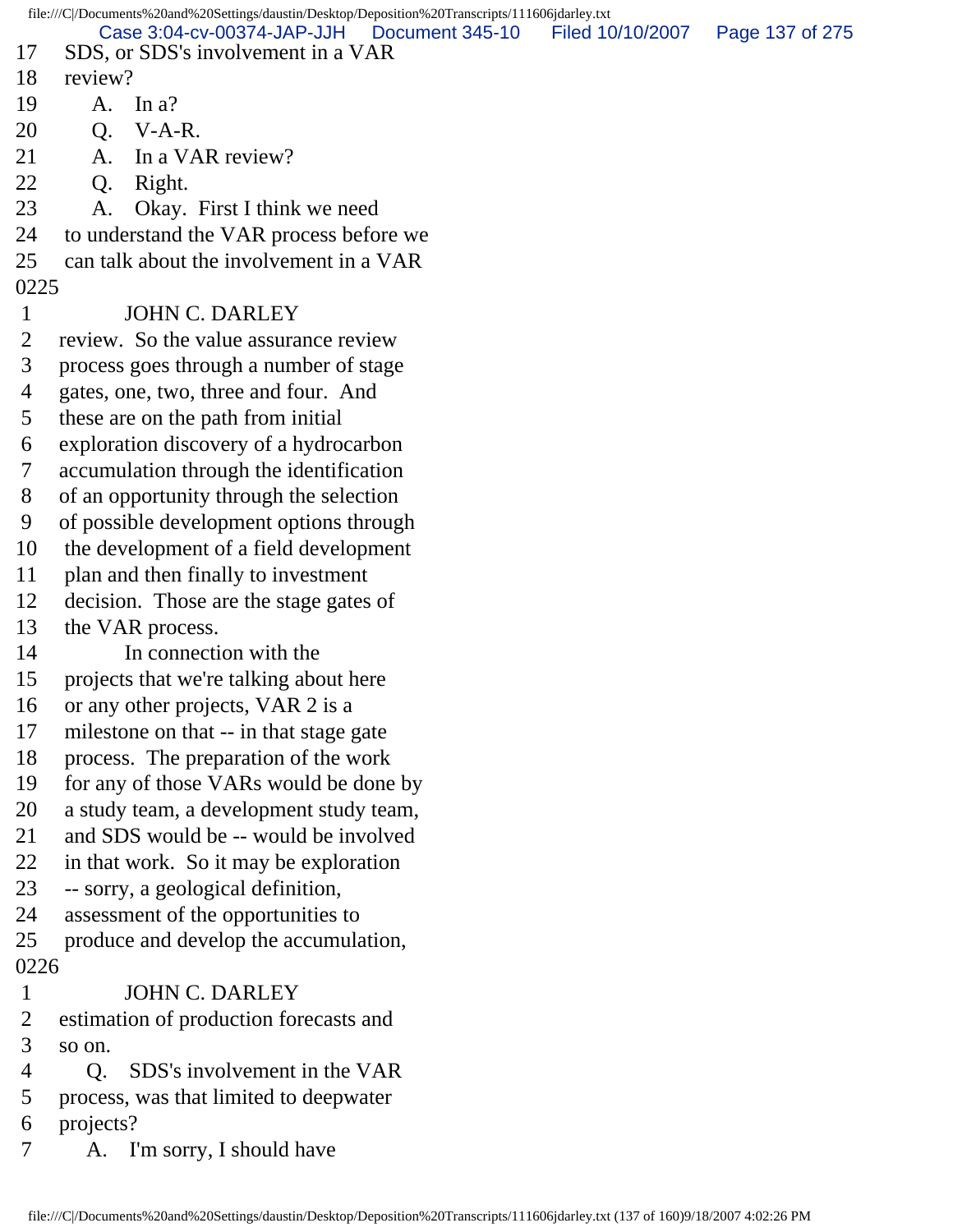file:///C|/Documents%20and%20Settings/daustin/Desktop/Deposition%20Transcripts/111606jdarley.txt 8 perhaps distinguished. So SDS was not 9 -- when you say involvement in the VAR 10 process, so the VAR review is 11 undertaken by an independent group, so 12 the independent group will look at the 13 work that has been done in connection 14 with these fields and will assess then 15 the readiness to proceed to the next 16 stage gate. 17 So SDS's involvement will be 18 in the preparation of the work as I 19 described. The value assurance review 20 team will then review that work from 21 SDS and make recommendations as to the 22 maturity or the need for additional 23 work or the missed opportunities, 24 etcetera. 25 So SDS is of course involved 0227 1 JOHN C. DARLEY 2 because they respond to the inquiries 3 of the review team, but they are not 4 involved, if you like, in that they are 5 running the value assurance review. 6 Q. Thank you. 7 MR. FERRARA: Take a short 8 break? 9 MR. MacFALL: Sure, why 10 don't we do that. 11 THE VIDEO OPERATOR: We'll 12 go off the record, 4:01, tape 3. 13 (A recess was taken.) 14 THE VIDEO OPERATOR: We're 15 back on the record, it's 4:18, tape 3. 16 MR. MacFALL: May I have 17 that marked, please. 18 (Darley Exhibit 10 for 19 identification, Bates stamped RJW 20 00761791 through 761795.) 21 Q. Mr. Darley, you've just been 22 handed a document marked for 23 identification as Darley Exhibit 10. I 24 ask you to take a look at that, sir, Case 3:04-cv-00374-JAP-JJH Document 345-10 Filed 10/10/2007 Page 138 of 275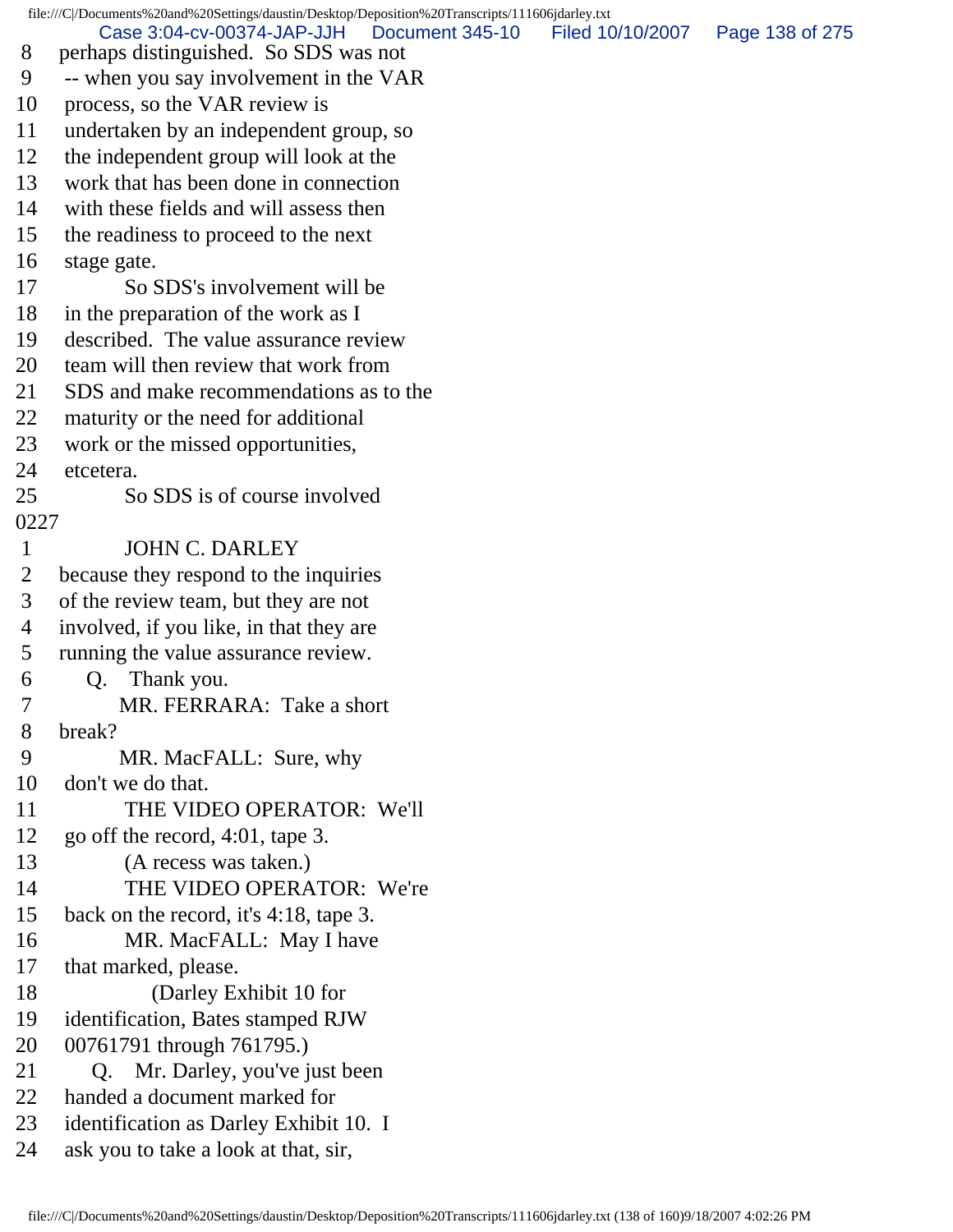file:///C|/Documents%20and%20Settings/daustin/Desktop/Deposition%20Transcripts/111606jdarley.txt 25 and tell me if you recognize it. 0228 1 JOHN C. DARLEY 2 A. Yes, I do. 3 Q. Mr. Darley, what is this 4 document? 5 A. The document is an email 6 from Rob Willis to myself dated -- I'm 7 looking for the date which I'm 8 struggling to see to be quite honest. 9 Q. I actually don't see it here 10 either, sir. 11 A. That's what it is. 12 Q. Okay. 13 A. So I'm not quite sure when 14 it was -- when it was sent. Regarding 15 PDO studies and a briefing note. 16 Q. We talked a little bit 17 earlier, or actually throughout the day 18 about the SEPTAR studies at PDO. 19 A. Yes. 20 Q. Okay. Before we get down to 21 the email itself, could you identify 22 Mr. Willis for me? 23 A. Yes, Rob Willis worked in 24 one of the teams in SEPTAR, in 25 Rijswijk. 0229 1 JOHN C. DARLEY 2 Q. Did Mr. Willis do work in 3 connection with PDO? 4 A. Yes, he did. 5 Q. Okay. I'd like now to 6 direct your attention to the body of 7 the email. If you go down a couple of 8 sentences -- I'm sorry. If you go down 9 past the "Regards, Rob," the first part 10 of it, you'll see it says closed out 11 studies and it's underscored. Do you 12 see that, sir? 13 A. Yes, I do. 14 O. The document references 15 three SEPTAR studies in connection with Case 3:04-cv-00374-JAP-JJH Document 345-10 Filed 10/10/2007 Page 139 of 275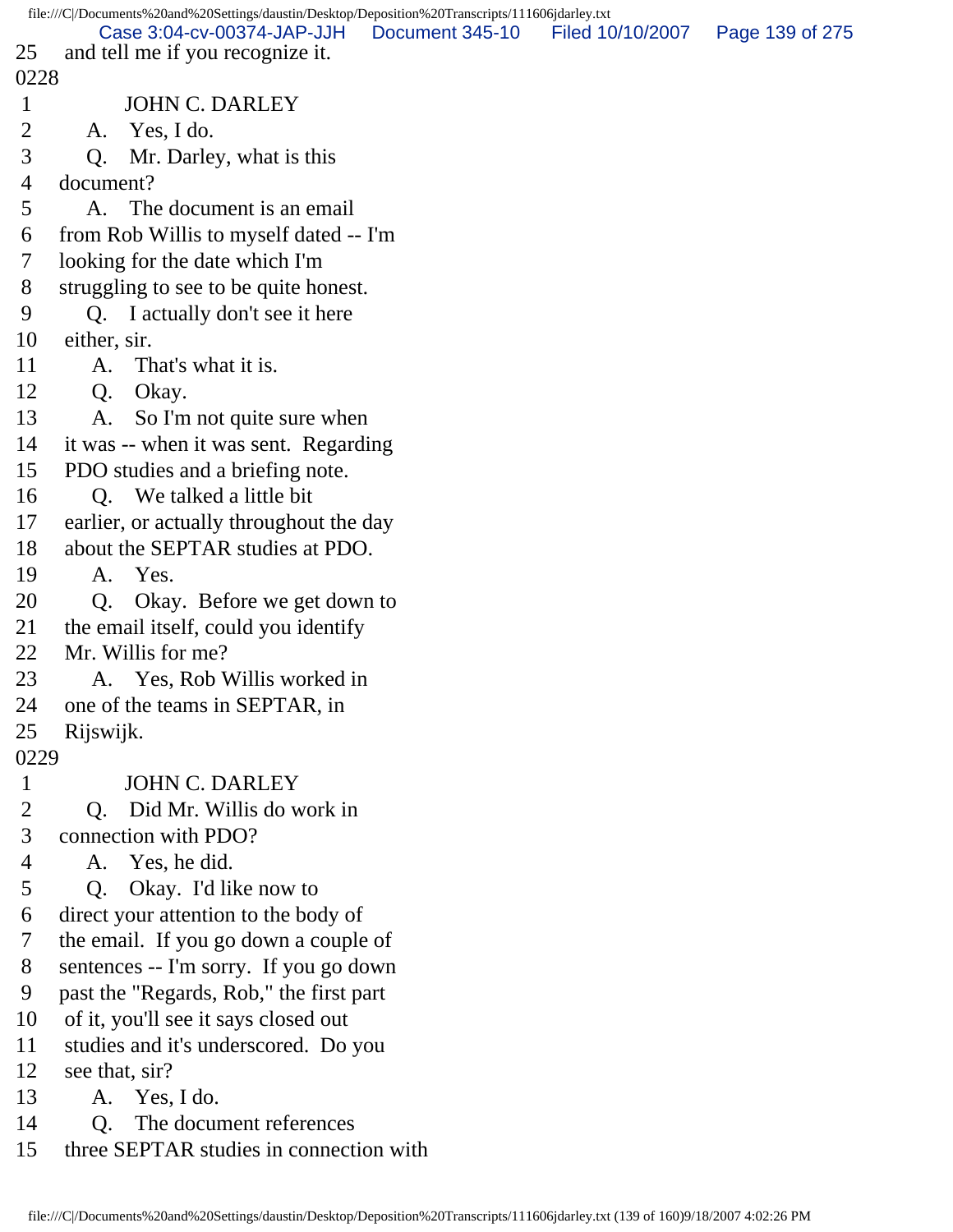file:///C|/Documents%20and%20Settings/daustin/Desktop/Deposition%20Transcripts/111606jdarley.txt 16 various fields, the first of which is 17 Al Burj. Do you recall that study, 18 sir? 19 A. No, I'm sorry. 20 Q. Next to Al Burj it says 21 "Implement WI." Am I correct that that 22 stands for water injection? 23 A. That would be correct. 24 O. After that it states "Plus 25 reserves booking" and there's a 0230 1 JOHN C. DARLEY 2 parenthetical 2.3MMm3, close paren. Do 3 you know what that reference is to, 4 sir? 5 A. I don't I'm afraid, no. 6 Q. The next study or the next 7 project reference is the Karim West 8 field. Do you see that, sir? 9 A. Yes, I do. 10 Q. Are you familiar with that 11 project? 12 A. No. 13 Q. A couple lines down is the 14 Harweel Cluster, which is stated twice. 15 Are you familiar with the study 16 involving that project, sir? 17 A. Yes, I'm more familiar with 18 that. That was a rather unique study. 19 Q. And could you describe that 20 for me, sir. 21 A. Yes, the Harweel Cluster is 22 a deep high pressured accumulation in 23 the south of Oman which required 24 particularly -- particular technology 25 to -- to allow the hydrocarbons to be 0231 1 JOHN C. DARLEY 2 developed. 3 Q. Do you recall who was 4 involved in that study? By that I mean 5 the specific individuals. 6 A. No, I'm sorry, I don't. I Case 3:04-cv-00374-JAP-JJH Document 345-10 Filed 10/10/2007 Page 140 of 275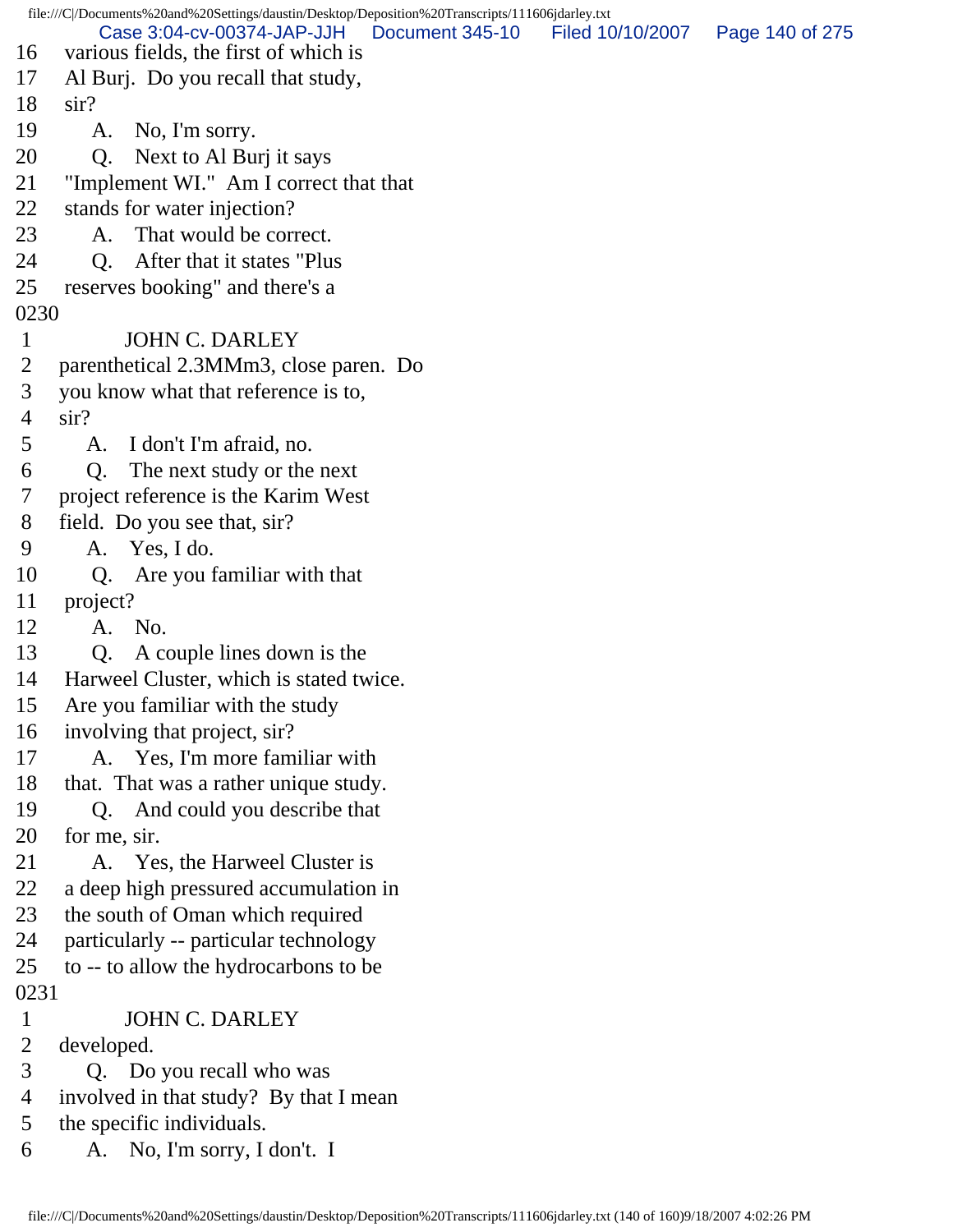file:///C|/Documents%20and%20Settings/daustin/Desktop/Deposition%20Transcripts/111606jdarley.txt 7 don't recall that. 8 Q. Do you recall which office 9 of SEPTAR was involved in that study? 10 A. No, I don't. 11 O. The next portion of that 12 document is captioned "Status of 13 current studies." Do you see that, 14 sir? 15 A. Yes, I do. 16 Q. The first sentence says "The 17 ongoing SEPTAR (AGI/H) PDO studies are 18 on track" and then continues. My first 19 question, the denomination AGI/H does 20 that refer to the Houston office of 21 SEPTAR? 22 A. Yes, I think it does. 23 Whether -- yes, AGI/H was the -- AGI 24 was the indicator for the totality of 25 the study group. I'm sorry that I 0232 1 JOHN C. DARLEY 2 can't confirm that AGI/H would be the 3 Houston office. It's likely, but I 4 can't say more than that. 5 Q. Okay. Well the sentence, or 6 the document then continues referencing 7 specific projects. 8 A. Yes. 9 Q. One of which is Lekhwair 10 which we discussed earlier? 11 A. That's right, yes. 12 Q. Does that help you in terms 13 of ascertaining whether or not the 14 reference here is to the Houston 15 office? 16 A. Not really, and that was the 17 reason for my hesitation. Because I 18 didn't think that those other studies 19 were done in Houston, and there are a 20 list of studies there. I could be 21 wrong because it's a long time ago, but 22 that's why I didn't recall that all 23 those studies were done in Houston. Case 3:04-cv-00374-JAP-JJH Document 345-10 Filed 10/10/2007 Page 141 of 275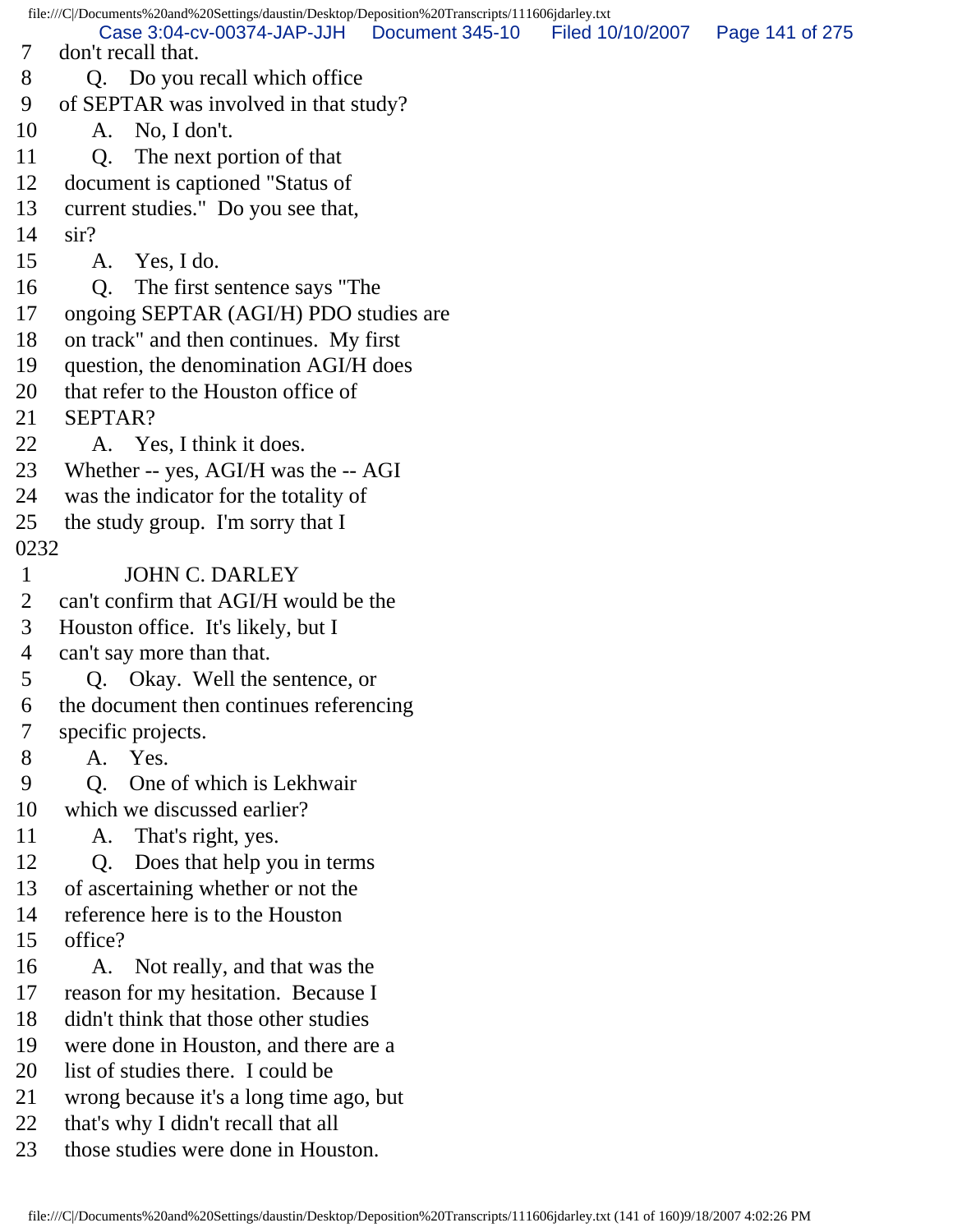file:///C|/Documents%20and%20Settings/daustin/Desktop/Deposition%20Transcripts/111606jdarley.txt 24 Q. Let's go through the 25 projects that are identified. 0233 1 JOHN C. DARLEY 2 Mukhaizna, are you familiar with that 3 project? 4 A. Yes. 5 Q. Okay. And could you 6 describe the study that was conducted 7 in connection with that project? 8 A. Yes. That was a part one of 9 those enhanced oil recovery studies 10 that I mentioned earlier. And that's a 11 little bit the reason for my hesitation 12 because a large part of that work was 13 definitely done in Rijswijk. That 14 there were elements of it done in 15 Houston is probably correct, but also a 16 large part was done in Rijswijk. 17 Q. With respect to -- 18 withdrawn. 19 The next project identified 20 is Rahab. Do you see that, sir? 21 A. Yes. 22 Q. Are you familiar with that 23 project? 24 A. No. 25 Q. We've talked about Lekhwair. 0234 1 JOHN C. DARLEY 2 Do you recall -- withdrawn. 3 Was that also an EOR study? 4 A. Lekhwair was not, no. 5 Lekhwair was a conventional recovery 6 study, if you like. 7 Q. And could you please explain 8 for me what you mean by conventional 9 recovery study? 10 A. It did not involve enhanced 11 oil recovery techniques. 12 Q. Would that have been one of 13 the studies we discussed earlier that 14 were intended to increase productivity Case 3:04-cv-00374-JAP-JJH Document 345-10 Filed 10/10/2007 Page 142 of 275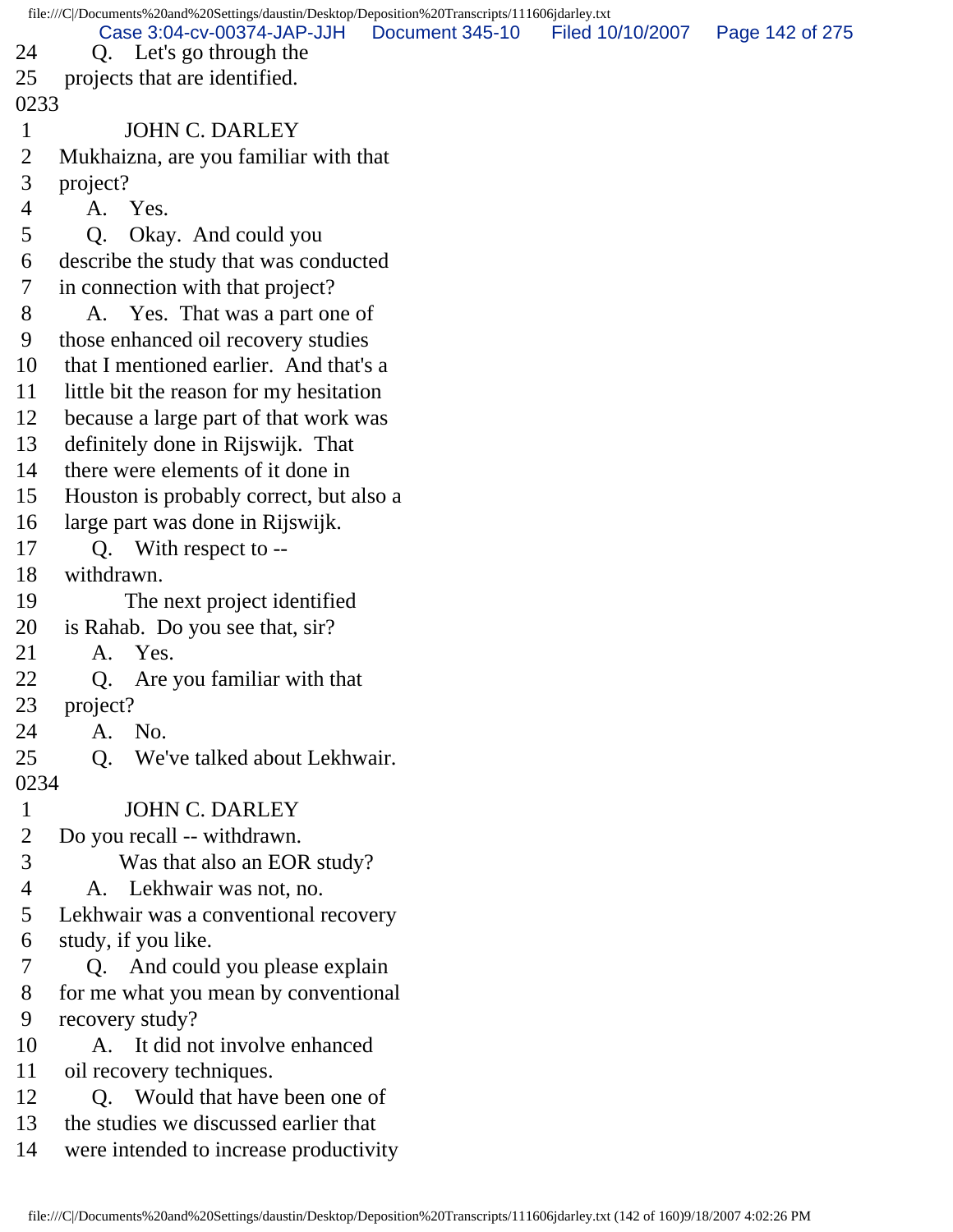file:///C|/Documents%20and%20Settings/daustin/Desktop/Deposition%20Transcripts/111606jdarley.txt 15 over the short term at PDO? 16 MR. TUTTLE: Objection to 17 form; characterization. 18 A. Not necessarily, because the 19 nature of a water injection study, 20 conventional improved recovery study, 21 also requires quite some lead time 22 before it is implemented. In other 23 words, it isn't a question of simply 24 doing a study and then you will improve 25 recovery. You then will need to make 0235 1 JOHN C. DARLEY 2 the investments in water injection 3 facilities, pumps, flow lines, pipes, 4 etcetera. So yes, it will give 5 improved recovery and improved 6 production performance, but over a 7 longer time frame than we were speaking 8 of this morning. 9 Q. And Lekhwair was a water 10 injection project, sir? 11 A. Yes, it was a water 12 injection project. 13 O. The next project specified, 14 Al Huwaisah, are you familiar with that 15 one, sir? 16 A. I'm not -- I'm familiar with 17 the field. I'm not familiar with this 18 project. 19 Q. And by project, are you 20 referring to the specific study that 21 was conducted? 22 A. This list year here, yes. 23 Q. The next one shown is Amin? 24 A. Again, I know of the field, 25 but I don't know what the work was in 0236 1 JOHN C. DARLEY 2 connection with this particular list. 3 Q. Okay. And the next field, 4 Nimr G? 5 A. Similarly. Case 3:04-cv-00374-JAP-JJH Document 345-10 Filed 10/10/2007 Page 143 of 275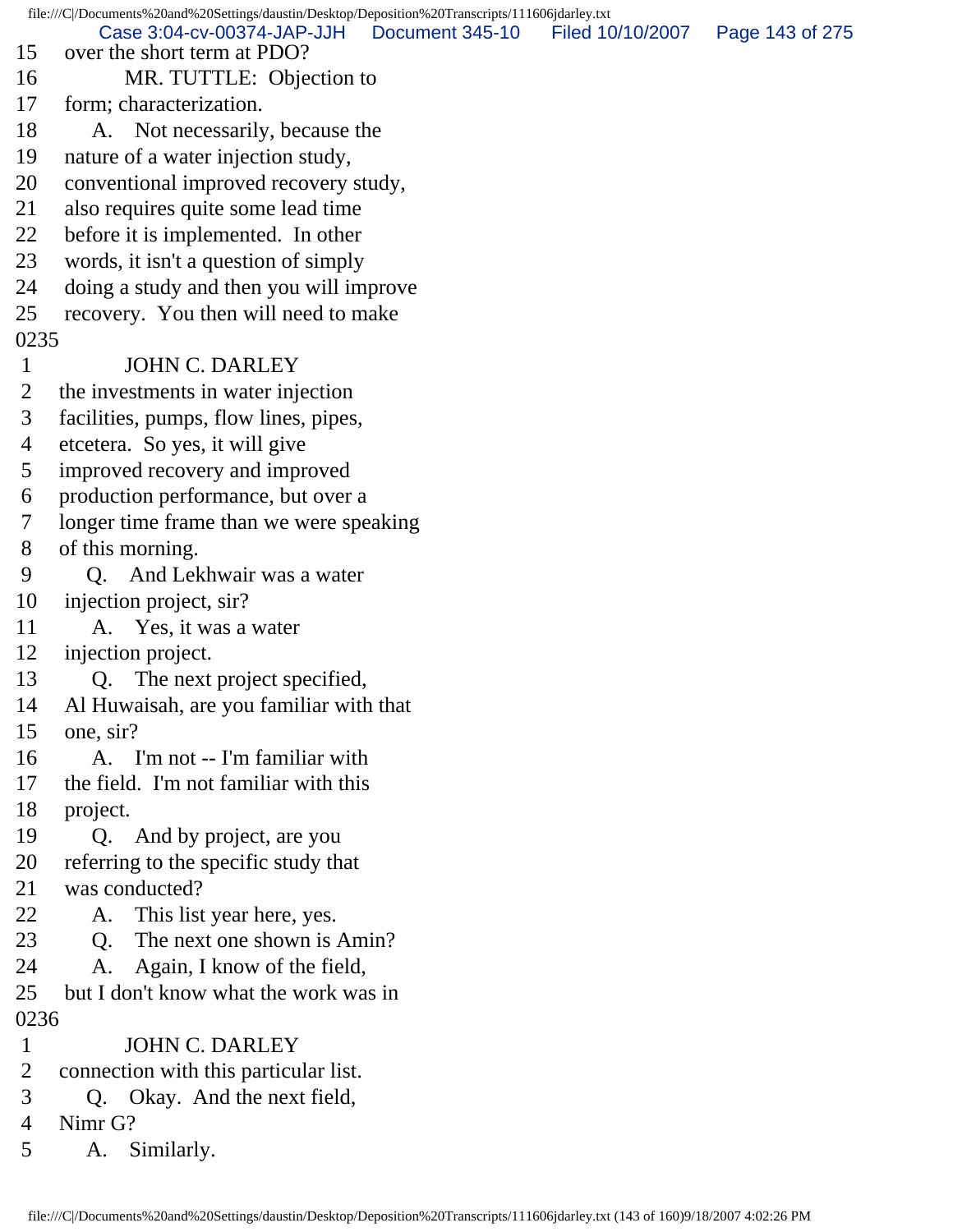file:///C|/Documents%20and%20Settings/daustin/Desktop/Deposition%20Transcripts/111606jdarley.txt 6 Q. And how about the last one? 7 A. And Zauliyah, I'm aware of 8 those fields, I know they are Oman 9 fields. I have no recollection of the 10 work that was done in SEPTAR on those 11 particular fields. 12 Q. The next sentence in that 13 paragraph indicates that there was 14 what's referred here to as an ongoing 15 effort to roll interim results back 16 into PDO's program. Do you know what 17 that is in reference to, sir? 18 A. Yes. Each year PDO would 19 put together an annual program of 20 activity, investment activity, 21 including drilling activity, and as a 22 result of studies, it is sometimes 23 possible to adjust that program to take 24 advantage of results of studies and in 25 the short term not complete the 0237 1 JOHN C. DARLEY 2 implementation, but begin the 3 implementation of some of these 4 recommendations. 5 Q. The last sentence in that 6 paragraph states, "Quick wins 7 identified" and the reference is the 8 Amin field. Do you see that, sir? 9 A. Yes, I do. 10 Q. Do you recall whether or not 11 -- well, withdrawn. What is, if you 12 know, the reference to quick wins? 13 A. I don't know. 14 Q. Okay. 15 A. But in the parentheses here 16 you see Amin 500 meter cube per day 17 risked gains and I can then assume that 18 a quick win is defined by the 500 meter 19 cube per day. 20 Q. The "quick," does that 21 refer, do you know, to production or 22 recovery? Case 3:04-cv-00374-JAP-JJH Document 345-10 Filed 10/10/2007 Page 144 of 275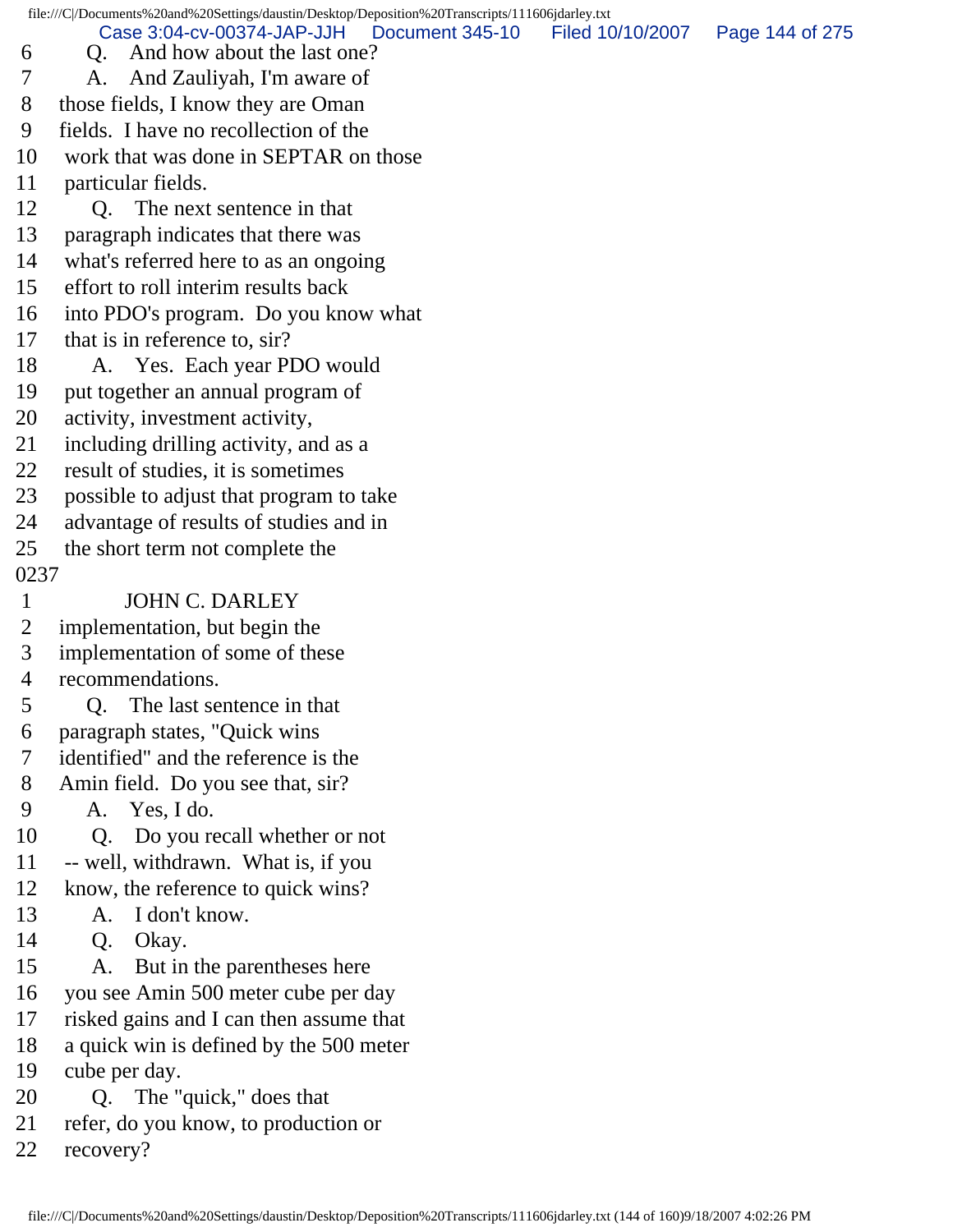|                                     | file:///C /Documents%20and%20Settings/daustin/Desktop/Deposition%20Transcripts/111606jdarley.txt                                                                                                                                                                     |                  |                 |
|-------------------------------------|----------------------------------------------------------------------------------------------------------------------------------------------------------------------------------------------------------------------------------------------------------------------|------------------|-----------------|
|                                     | Case 3:04-cv-00374-JAP-JJH<br>Document 345-10                                                                                                                                                                                                                        | Filed 10/10/2007 | Page 145 of 275 |
| 23<br>24                            | MR. TUTTLE: Objection to                                                                                                                                                                                                                                             |                  |                 |
|                                     | form.                                                                                                                                                                                                                                                                |                  |                 |
| 25                                  | This, when you see a<br>A.                                                                                                                                                                                                                                           |                  |                 |
| 0238                                |                                                                                                                                                                                                                                                                      |                  |                 |
| $\mathbf{1}$                        | <b>JOHN C. DARLEY</b>                                                                                                                                                                                                                                                |                  |                 |
| 2                                   | definition of cubic meters per day,                                                                                                                                                                                                                                  |                  |                 |
| 3                                   | that is rate, production rate, and                                                                                                                                                                                                                                   |                  |                 |
| $\overline{4}$                      | therefore it is a production measure.                                                                                                                                                                                                                                |                  |                 |
| 5                                   | The next paragraph indicates<br>Q.                                                                                                                                                                                                                                   |                  |                 |
| 6                                   | that a portfolio review of PDO fields                                                                                                                                                                                                                                |                  |                 |
| 7                                   | was to be completed by June 2002. Do                                                                                                                                                                                                                                 |                  |                 |
| 8                                   | you see that, sir?                                                                                                                                                                                                                                                   |                  |                 |
| 9                                   | A. Yes, I do.                                                                                                                                                                                                                                                        |                  |                 |
| 10                                  | Q <sub>r</sub><br>It references the assignment                                                                                                                                                                                                                       |                  |                 |
| 11                                  | of three SEPTAR staff to that project.                                                                                                                                                                                                                               |                  |                 |
| 12                                  | Do you recall if SEPTAR staff were in                                                                                                                                                                                                                                |                  |                 |
| 13                                  | fact assigned to the conduct of that                                                                                                                                                                                                                                 |                  |                 |
| 14                                  | portfolio review?                                                                                                                                                                                                                                                    |                  |                 |
| 15                                  | A. I don't recall this                                                                                                                                                                                                                                               |                  |                 |
| 16                                  | particular one. I think we discussed                                                                                                                                                                                                                                 |                  |                 |
| 17                                  | earlier today that there have been                                                                                                                                                                                                                                   |                  |                 |
| 18                                  | reviews done where SEPTAR staff were                                                                                                                                                                                                                                 |                  |                 |
| 19                                  | involved. Whether that's this                                                                                                                                                                                                                                        |                  |                 |
| 20                                  | particular one I just don't know.                                                                                                                                                                                                                                    |                  |                 |
| 21                                  | And what we had discussed<br>Q.                                                                                                                                                                                                                                      |                  |                 |
| 22                                  | earlier today, that was the STOIIP and                                                                                                                                                                                                                               |                  |                 |
| 23                                  | reserves review; is that correct?                                                                                                                                                                                                                                    |                  |                 |
| 24                                  | The STOIIP and reserves<br>A.                                                                                                                                                                                                                                        |                  |                 |
| 25                                  | review was the one we discussed earlier                                                                                                                                                                                                                              |                  |                 |
| 0239                                |                                                                                                                                                                                                                                                                      |                  |                 |
| $\mathbf 1$                         | <b>JOHN C. DARLEY</b>                                                                                                                                                                                                                                                |                  |                 |
| $\overline{2}$                      | today.                                                                                                                                                                                                                                                               |                  |                 |
| 3                                   | The last sentence in that<br>Q.                                                                                                                                                                                                                                      |                  |                 |
| $\overline{4}$                      | paragraph indicates that the review                                                                                                                                                                                                                                  |                  |                 |
| 5                                   | will aim to create a funnel schematic                                                                                                                                                                                                                                |                  |                 |
| 6                                   | and then it goes on. Could you                                                                                                                                                                                                                                       |                  |                 |
|                                     |                                                                                                                                                                                                                                                                      |                  |                 |
|                                     |                                                                                                                                                                                                                                                                      |                  |                 |
|                                     |                                                                                                                                                                                                                                                                      |                  |                 |
|                                     |                                                                                                                                                                                                                                                                      |                  |                 |
|                                     |                                                                                                                                                                                                                                                                      |                  |                 |
|                                     |                                                                                                                                                                                                                                                                      |                  |                 |
|                                     |                                                                                                                                                                                                                                                                      |                  |                 |
| 7<br>8<br>9<br>10<br>11<br>12<br>13 | describe for me what that is, sir?<br>A. Yes. A funnel schematic is<br>a time chart to show over which period<br>activities, studies in this particular<br>case, will be undertaken.<br>Do you recall if the STOIIP<br>Q.<br>and reserves review that we discussed a |                  |                 |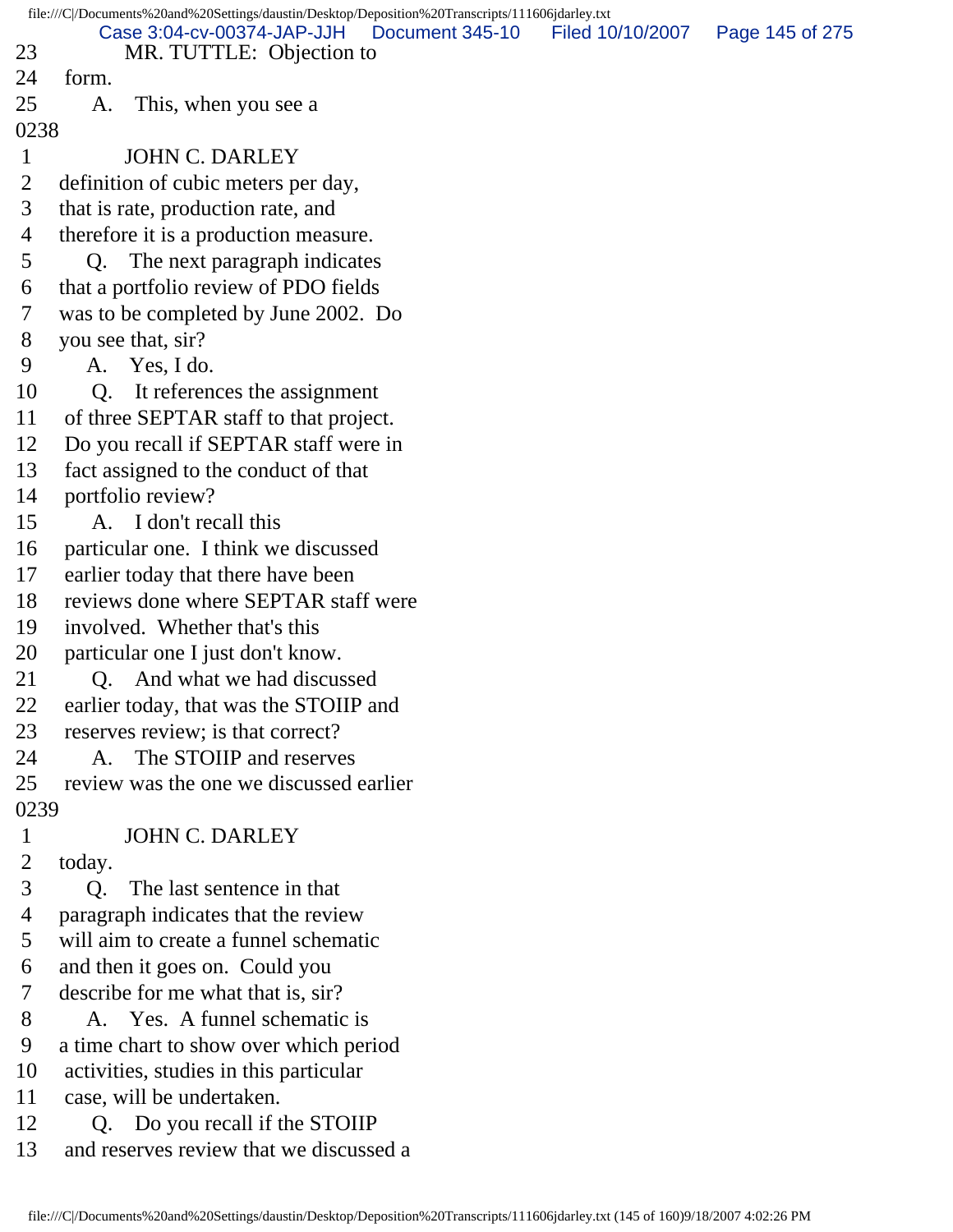file:///C|/Documents%20and%20Settings/daustin/Desktop/Deposition%20Transcripts/111606jdarley.txt 14 little bit earlier today actually had 15 information regarding the timing of the 16 various studies at PDO? 17 A. I'm sorry, I just don't 18 recall. 19 Q. That's fine. I'd like you 20 now to go down to the bottom of the 21 page. The last caption at the bottom 22 of the page says start-up of new 23 studies. Do you see that, sir? 24 A. Yes. 25 Q. The first sentence beneath 0240 1 JOHN C. DARLEY 2 that caption references the Marmul al 3 Khalata field project. 4 A. Yes. 5 Q. Are you familiar with that 6 project, sir? 7 A. No, not in this time frame. 8 Again, I'm quite familiar with the Oman 9 field and I know the Marmul al Khalata 10 field, but I don't recall the details 11 of this project in this time frame. 12 O. I take it then that you are 13 unfamiliar with the SEPTAR personnel 14 that were involved in that project; is 15 that correct? 16 A. That's correct. 17 Q. How about the second 18 paragraph under that caption references 19 a Natih framing exercise. Do you see 20 that, sir? 21 A. Yes, I do. 22 Q. Are you familiar with the 23 Natih project? 24 A. Again, not in this time 25 frame, no. 0241 1 JOHN C. DARLEY 2 Q. Beneath that is Natih B 3 thermal conduction project. Are you 4 familiar with that project, sir? Case 3:04-cv-00374-JAP-JJH Document 345-10 Filed 10/10/2007 Page 146 of 275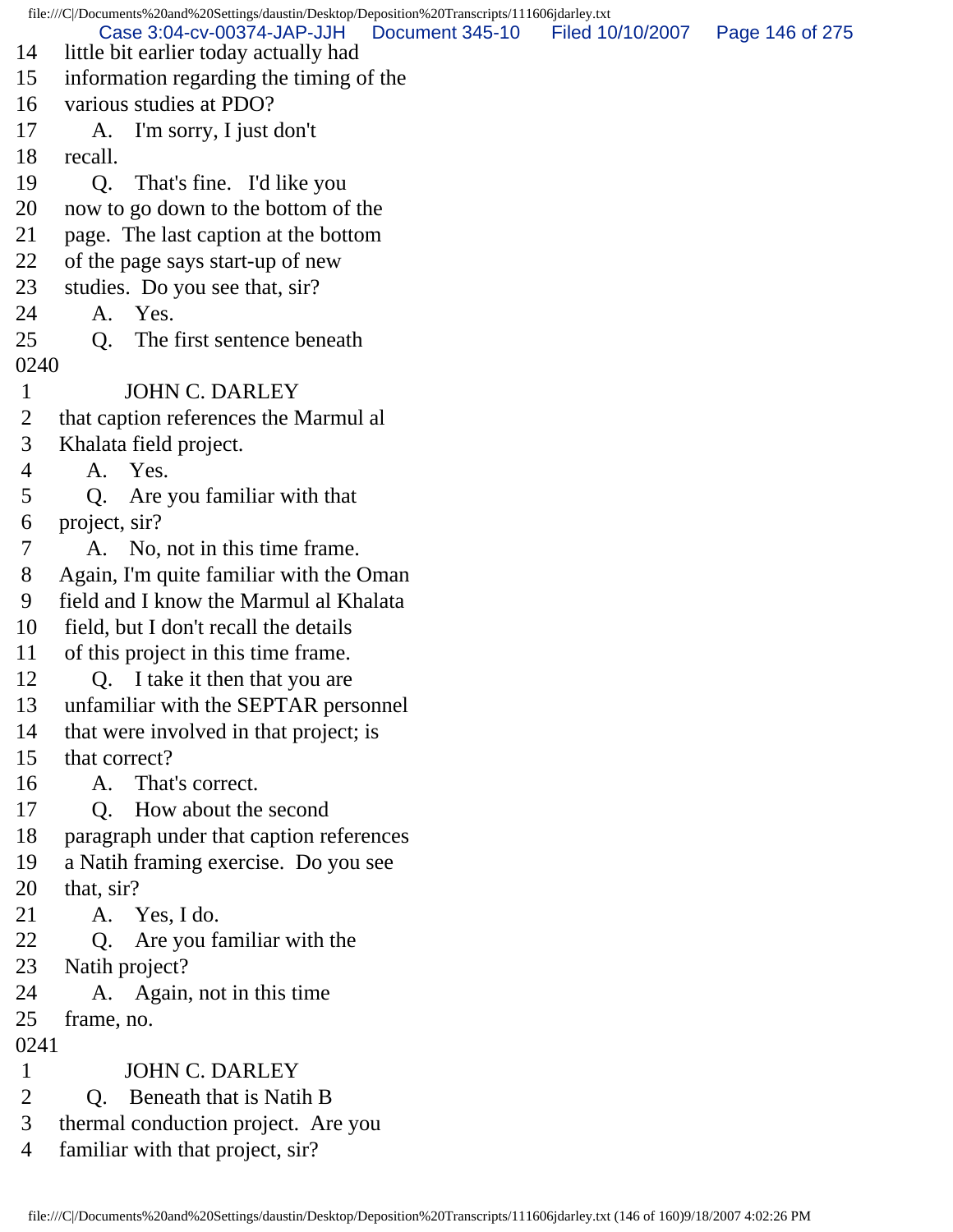Case 3:04-cv-00374-JAP-JJH Document 345-10 Filed 10/10/2007 Page 147 of 275

5 A. Yes, I am. It was a rather

6 unusual project and therefore I do

- 7 recall that one.
- 8 Q. Did SEPTAR perform work in
- 9 connection with that project?
- 10 A. Yes, I believe they did.
- 11 Q. Could you please describe
- 12 the work performed by SEPTAR in
- 13 connection with that project?
- 14 A. This is a thermal conduction
- 15 project which is a project to assess
- 16 the opportunity to heat the rock and
- 17 the fluid in the rock which is
- 18 extremely heavy oil, and to test
- 19 whether or not such heating would expel
- 20 the heavy hydrocarbon and allow it to
- 21 be produced so it's a rather -- that's
- 22 why I remember it. It's a rather
- 23 unusual approach, and that work was
- 24 undertaken by SEPTAR.
- 

25 Q. Do you recall who at SEPTAR

0242

1 JOHN C. DARLEY

2 undertook that work?

- 3 A. No, I don't recall who.
- 4 Q. Do you recall which office
- 5 was responsible for that study?
- 6 A. Yes, that -- that work was
- 7 done in the Houston office because
- 8 that's where that expertise was vested.
- 9 But by nature of that particular work,
- 10 this is very embryonic kind of
- 11 research, so it would be, if you like,
- 12 testing whether or not this technique
- 13 might at all ever in the next 50 years
- 14 become viable in the case of the Natih
- 15 B reservoir. So it had little to do
- 16 with the short term production gains
- 17 that you were speaking of earlier and
- 18 the issues in Oman. This was -- this
- 19 was really the long term basic research
- 20 into long-term opportunities.
- 21 O. I'd like now to direct your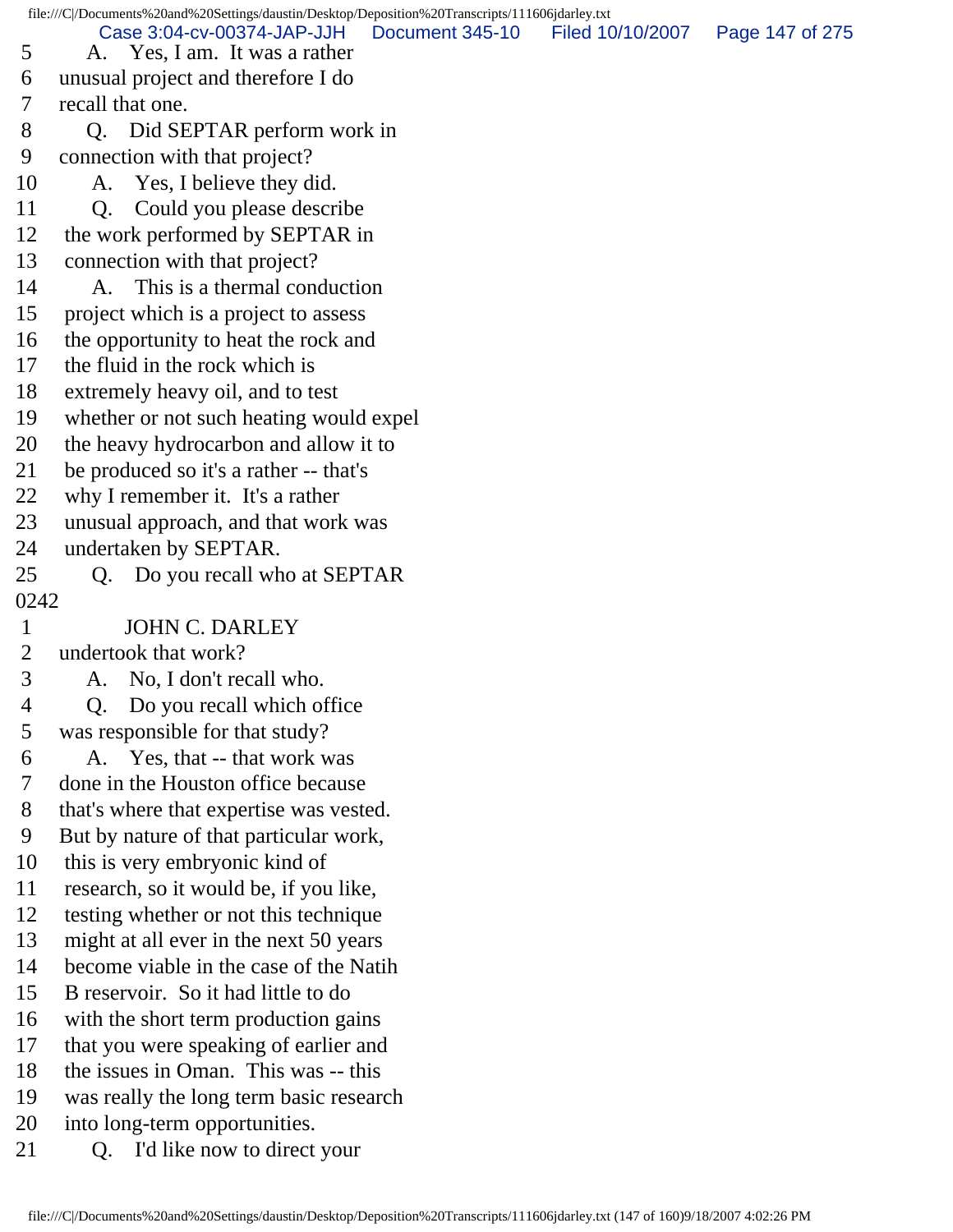file:///C|/Documents%20and%20Settings/daustin/Desktop/Deposition%20Transcripts/111606jdarley.txt 22 attention to the second page of the 23 document. The paragraph appearing at 24 the top of the page basically indicates 25 -- well, withdrawn -- states "As SEPTAR 0243 1 JOHN C. DARLEY 2 staff close-out ongoing studies, the 3 plan is to roll them onto the next 4 studies." Do you recall approximately 5 how many SEPTAR staff were involved in 6 the conduct of the studies referenced 7 here or the planned studies? 8 A. No, I don't recall that. 9 Q. The next sentence reads, "We 10 are therefore available to pick up the 11 next tranche of studies in July (AGH) 12 and October (AGI)." The denomination 13 here appears a little bit different, 14 there's no slash, it's also not AGI/H, 15 but is the AGH a reference to Houston, 16 do you know? 17 A. Yes. And this -- this is 18 now more familiar to me. And my 19 recollection was that AGH was a 20 denomination of the Houston-based group 21 and AGI was the denomination of the 22 Rijswijk-based group. So I think 23 earlier when we saw AGI/H it referred 24 to the activities of both groups and 25 not uniquely to the Houston group, and 0244 1 JOHN C. DARLEY 2 that's why my conclusion about those 3 studies being done in Houston now 4 becomes a little clearer. It wasn't an 5 indication that those were all studies 6 done in Houston, it was simply those 7 were the studies done for Oman between 8 the two groups, AGH and AGI. 9 Q. Okay. And here it's your 10 understanding based on what you just 11 stated that the July studies would be Case 3:04-cv-00374-JAP-JJH Document 345-10 Filed 10/10/2007 Page 148 of 275

12 performed by the Houston office of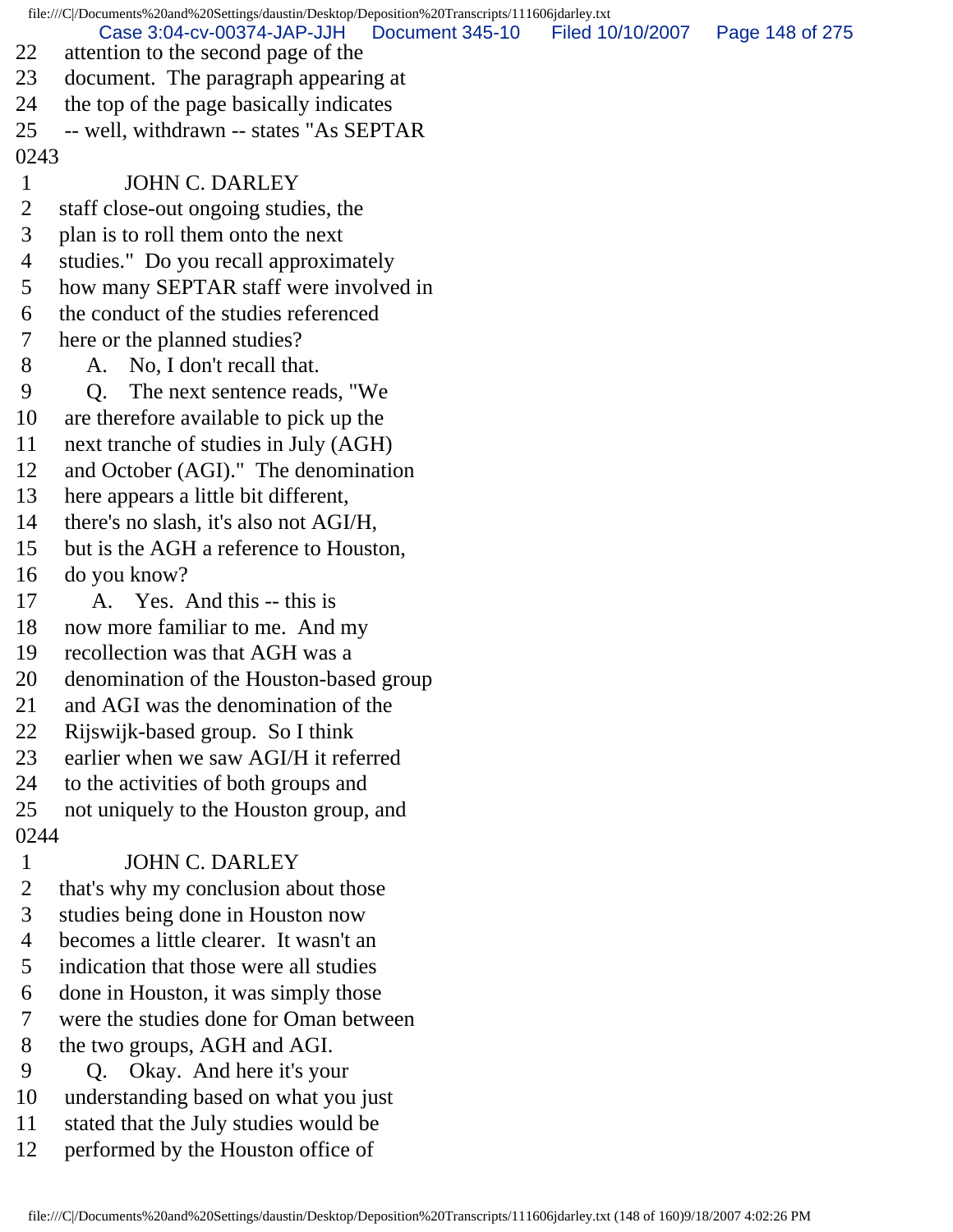file:///C|/Documents%20and%20Settings/daustin/Desktop/Deposition%20Transcripts/111606jdarley.txt 13 SEPTAR, or at least that was planned, 14 and the October studies by the 15 Rijswijk? 16 A. That's what I read. 17 MR. TUTTLE: Objection to 18 form. 19 A. That's what I read in this 20 note. 21 Q. Do you specifically recall 22 that happening? 23 A. No, I don't. 24 Q. I'd like now to direct your 25 attention to the second paragraph 0245 1 JOHN C. DARLEY 2 appearing on that page, specifically 3 the fourth line down at the very end of 4 that paragraph, the fourth line you'll 5 see reference to Paul Mann, RBA. Do 6 you see that, sir? 7 A. Yes, I do. 8 Q. And it indicates that Mr. 9 Mann was attempting to identify SEPTAR 10 staff who could possibly work on this 11 initiative and that initiative is a 12 reservoir management FRD. The 13 paragraph goes on to discuss the issue 14 being in part one of availability of 15 high quality SEPTAR staff. First, with 16 respect to that specific project, the 17 reservoir management FRD, do you recall 18 that work being performed at PDO? 19 A. No, I'm sorry, I don't -- I 20 don't recall it. 21 Q. What is an FRD? 22 A. We spoke about it earlier 23 today, it was a focused result delivery 24 exercise in which a particular area of 25 the business would be subject to 0246 1 JOHN C. DARLEY 2 business improvement assessment. 3 Q. Do you recall if there was Case 3:04-cv-00374-JAP-JJH Document 345-10 Filed 10/10/2007 Page 149 of 275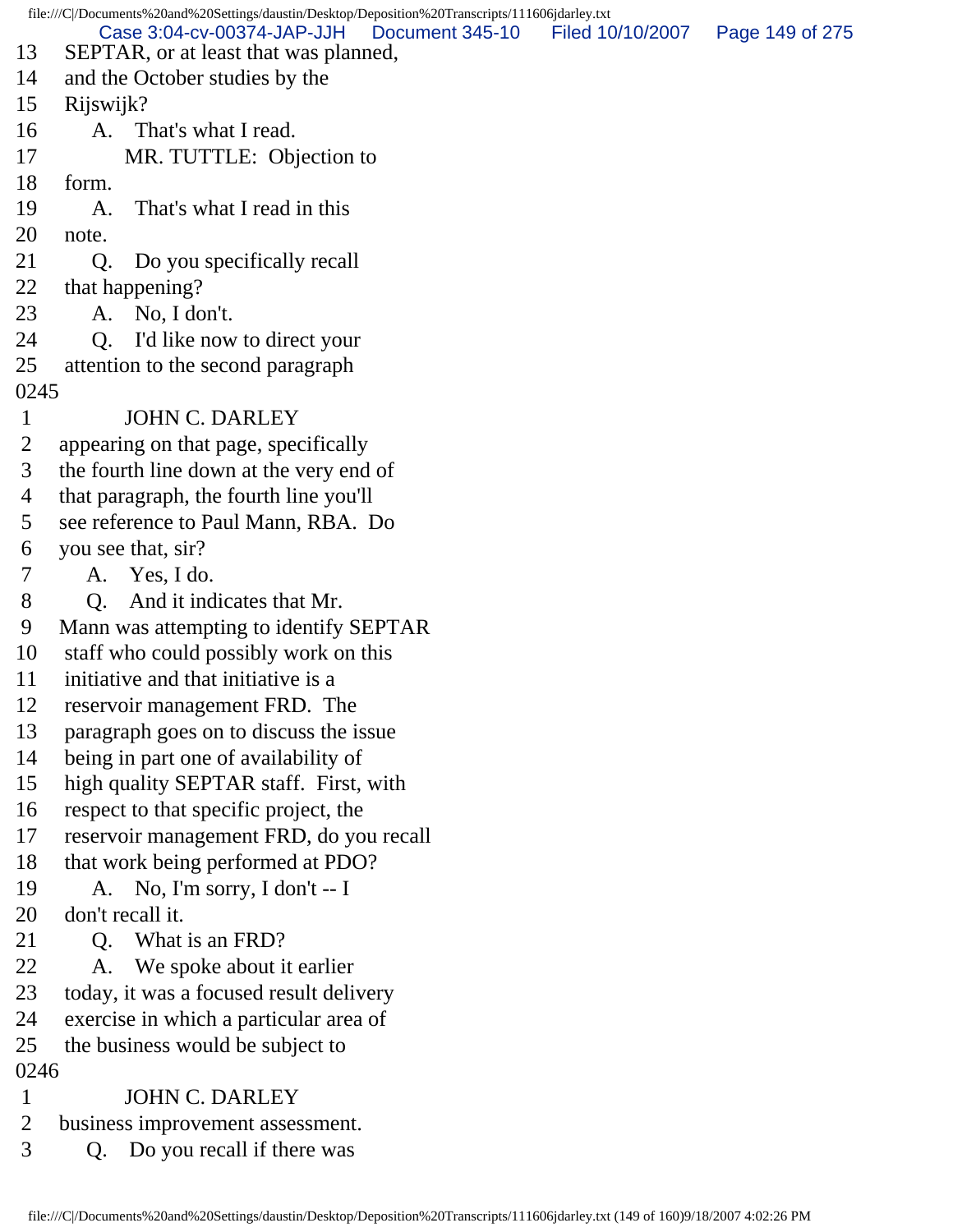file:///C|/Documents%20and%20Settings/daustin/Desktop/Deposition%20Transcripts/111606jdarley.txt 4 an issue -- withdrawn. 5 Were there any problems 6 supplying all of the SEPTAR, qualified 7 SEPTAR personnel required to work at 8 PDO? 9 A. Over this time period? 10 Q. Yes. 11 A. Which I take it to be 2002, 12 even though we couldn't see the date on 13 the email. Resourcing study team 14 activity reflects a constant allocation 15 of resources against demand 16 requirements. We did not work with 17 dedicated full-time teams assigned 18 uniquely to PDO, for example. We 19 worked with a large group of people who 20 were working on the reservoir studies. 21 So the constant optimization 22 that is required is to resource one 23 particular study versus another study. 24 And that tension, if you like, or the 25 challenge that you see referred to here 0247 1 JOHN C. DARLEY 2 is something that is always with a 3 study group. You don't have people 4 sitting on the bench waiting to go -- 5 to go and do a study. 6 So you are always required 7 to find staff to -- to work on this one 8 as against another piece of work. 9 Q. With respect to the physical 10 location of the work that was performed 11 in connection with the PDO studies, was 12 that work performed at the various 13 SEPTAR offices or at the PDO? 14 A. Both, both. We would -- we 15 would deploy people to Oman for some of 16 this work, but a great majority of it 17 would have been done in Rijswijk I 18 believe, with the exception of those 19 studies that we mentioned that would be 20 done in Houston. Case 3:04-cv-00374-JAP-JJH Document 345-10 Filed 10/10/2007 Page 150 of 275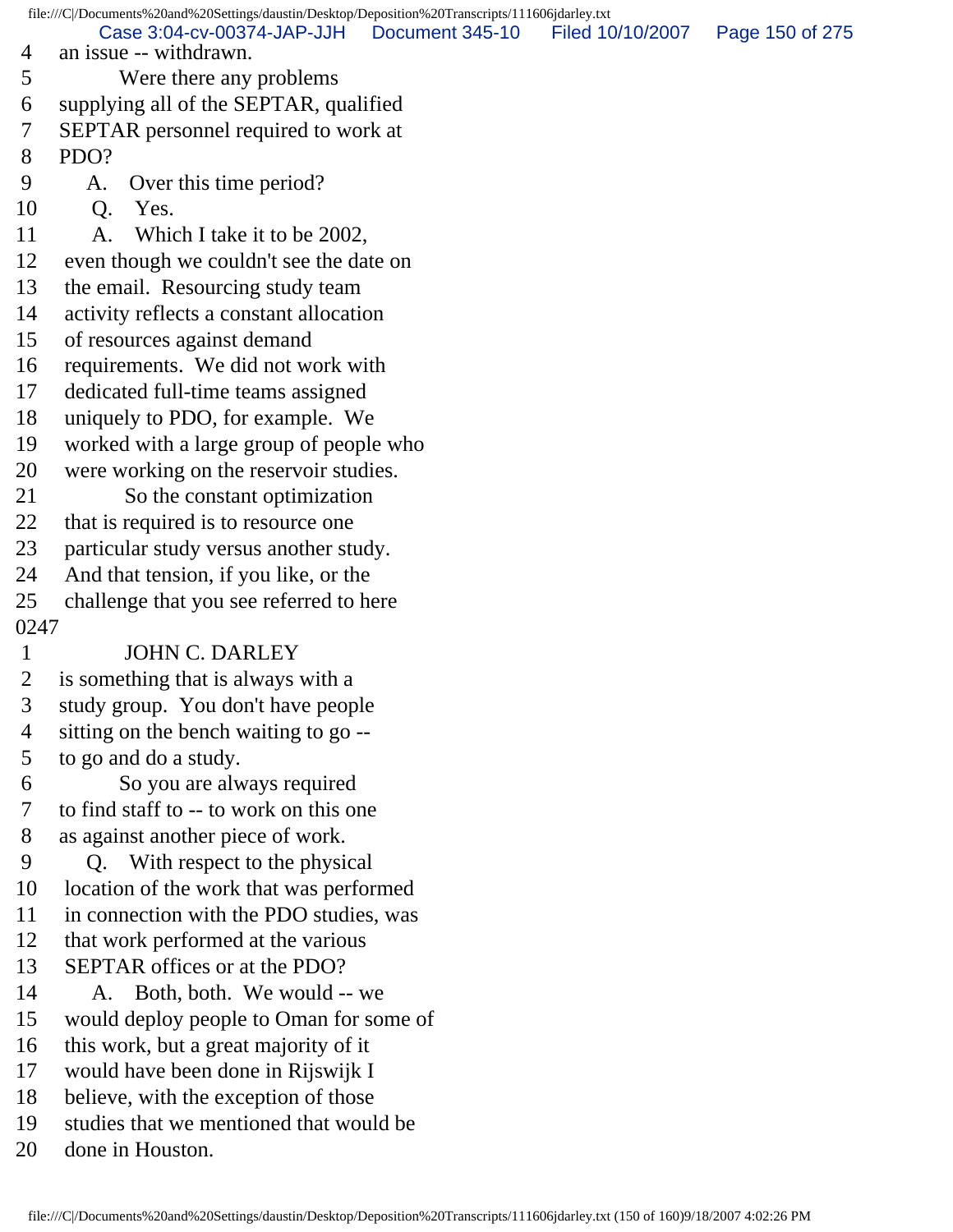file:///C|/Documents%20and%20Settings/daustin/Desktop/Deposition%20Transcripts/111606jdarley.txt 21 Q. Could you generally explain 22 for me the difference between, if any, 23 the type of work that was actually done 24 on site at the PDO versus that work 25 done back at SEPTAR's offices? 0248 1 JOHN C. DARLEY 2 A. The work that would be done 3 in Oman would be typically hands-on 4 kind of work, so going to the field to 5 identify opportunities to change the 6 setup of the production system, or to 7 assess the opportunity to optimize flow 8 through the pipelines and flow line 9 systems which typically will require 10 data to be gathered in the field and 11 advice to be given to staff in the 12 field. In those instances clearly 13 SEPTAR staff would go to Oman. 14 The work that was done in 15 Rijswijk and in Houston would be study 16 work where the data would be provided, 17 and that would be subsurface data, 18 geological data, for example, which 19 would then be interpreted in the study 20 teams and the results of that work 21 would then be communicated to the 22 operator. Don't forget this work is 23 always done on behalf of the operator. 24 PDO, in this particular instance, is 25 always the party that requests and 0249 1 JOHN C. DARLEY 2 funds the activity of the study team. 3 SEPTAR is not of themselves deciding 4 which studies to do. They're decided 5 by Oman. 6 So when the work is done in 7 Rijswijk or in Houston then the results 8 of that work are again communicated in 9 Oman and the teams or representatives 10 of the teams will often go to Oman to 11 present the results of their work back Case 3:04-cv-00374-JAP-JJH Document 345-10 Filed 10/10/2007 Page 151 of 275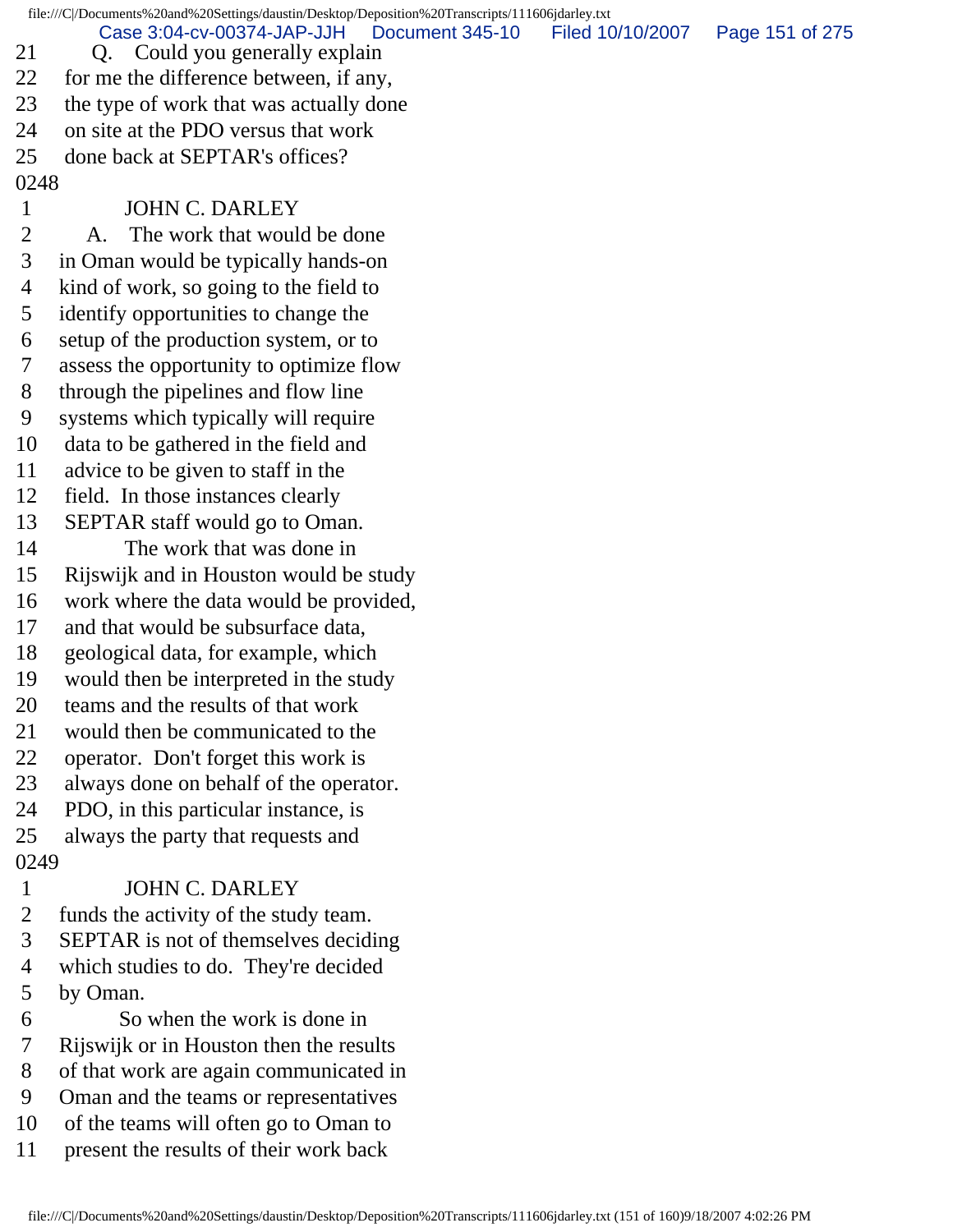file:///C|/Documents%20and%20Settings/daustin/Desktop/Deposition%20Transcripts/111606jdarley.txt 12 to the commissioning operating unit. 13 Q. Now, with regard to the data 14 that was analyzed by the study teams at 15 the SEPTAR offices, who provided that 16 data to those study teams? 17 A. The data would usually be 18 acquired in, almost exclusively 19 acquired in Oman. So the PDO, the 20 operating company would supply the 21 data. 22 Q. If you go down to the next 23 to last caption on that page, planning/ 24 process, there is a reference here, 25 "PDO (Lamki)." Do you know what that 0250 1 JOHN C. DARLEY 2 reference is to there, sir? 3 A. Yes. 4 Q. Could you please explain it 5 to me? 6 A. Mr. Abdulla Lamki was the 7 technical manager in Oman. 8 Q. The paragraph goes on to 9 state that he's requested SEPTAR 10 studies effort of some 38 persons till 11 mid-2003, then it indicates then 12 ramping down to around 10. Do you 13 recall if 38 SEPTAR employees were 14 actually involved in studies of PDO 15 during this time period? 16 A. I don't recall whether that 17 precise number was -- was involved, but 18 of that order was certainly involved, 19 yes. 20 Q. Okay. If you go down to the 21 bottom of the paragraph, the next to 22 last sentence references PDO asset 23 teams. Do you see that, sir? 24 Actually, I guess it's not the next to 25 the last, it's the third from last. 0251 1 JOHN C. DARLEY 2 A. Yes. Case 3:04-cv-00374-JAP-JJH Document 345-10 Filed 10/10/2007 Page 152 of 275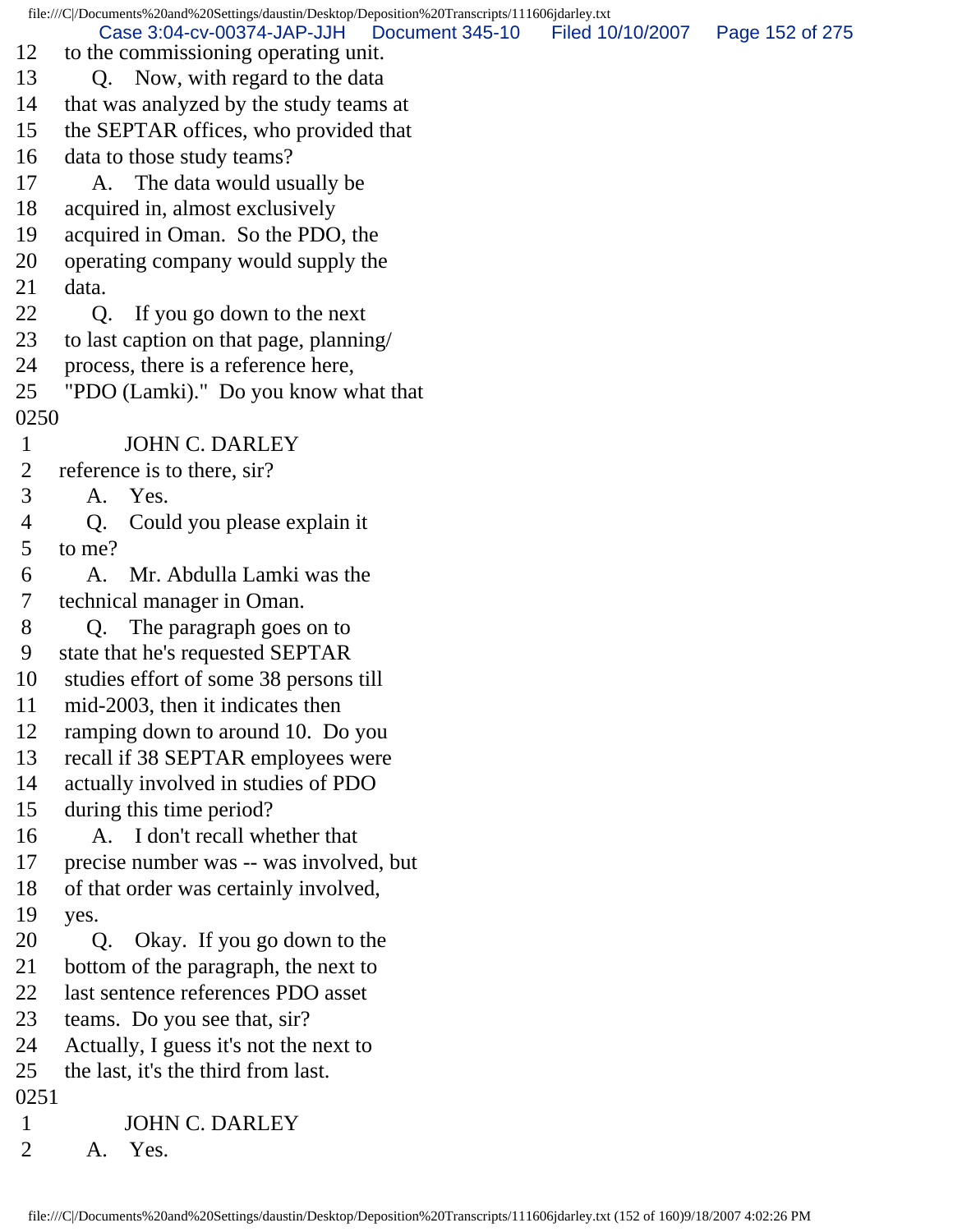file:///C|/Documents%20and%20Settings/daustin/Desktop/Deposition%20Transcripts/111606jdarley.txt 3 Q. Directly requesting SEPTAR 4 support. Could you explain, if you 5 know, what kind of support SEPTAR would 6 provide to PDO asset teams? 7 A. Yes. The kind of support 8 that I mentioned earlier. So in Oman 9 asset teams looking after either the 10 northern or central or southern assets 11 in Oman may identify problems in 12 production performance, for example, 13 and they would be aware that there was 14 expertise in Rijswijk that would be 15 available to help them solve that 16 problem and they would request it of 17 the SEPTAR organization. 18 Q. The next sentence references 19 PDO's request for a "focus (controlled) 20 effort in terms of SEPTAR technology 21 thrusts into PDO." Do you know what 22 that's a reference to, sir, what that 23 means? 24 MR. TUTTLE: Object to form. 25 A. This relates to the 0252 1 JOHN C. DARLEY 2 deployment of technology as opposed to 3 study work in -- in Oman. And you see 4 later on Stuart Evans, whose name we 5 mentioned earlier today, would liaise 6 with Keith Eastwood and Keith Eastwood 7 was the business interface manager for 8 Oman, to make sure that the transfer of 9 technology was as smooth and effective 10 as possible. And what is called here a 11 seamless team concept was discussed 12 whereby representatives from PDO and 13 from SEPTAR would work jointly to 14 identify which technologies would add 15 value and make sure that they were 16 deployed as effectively as possible. 17 Q. The technologies that were 18 under consideration for deployment at 19 PDO, were those technologies developed Case 3:04-cv-00374-JAP-JJH Document 345-10 Filed 10/10/2007 Page 153 of 275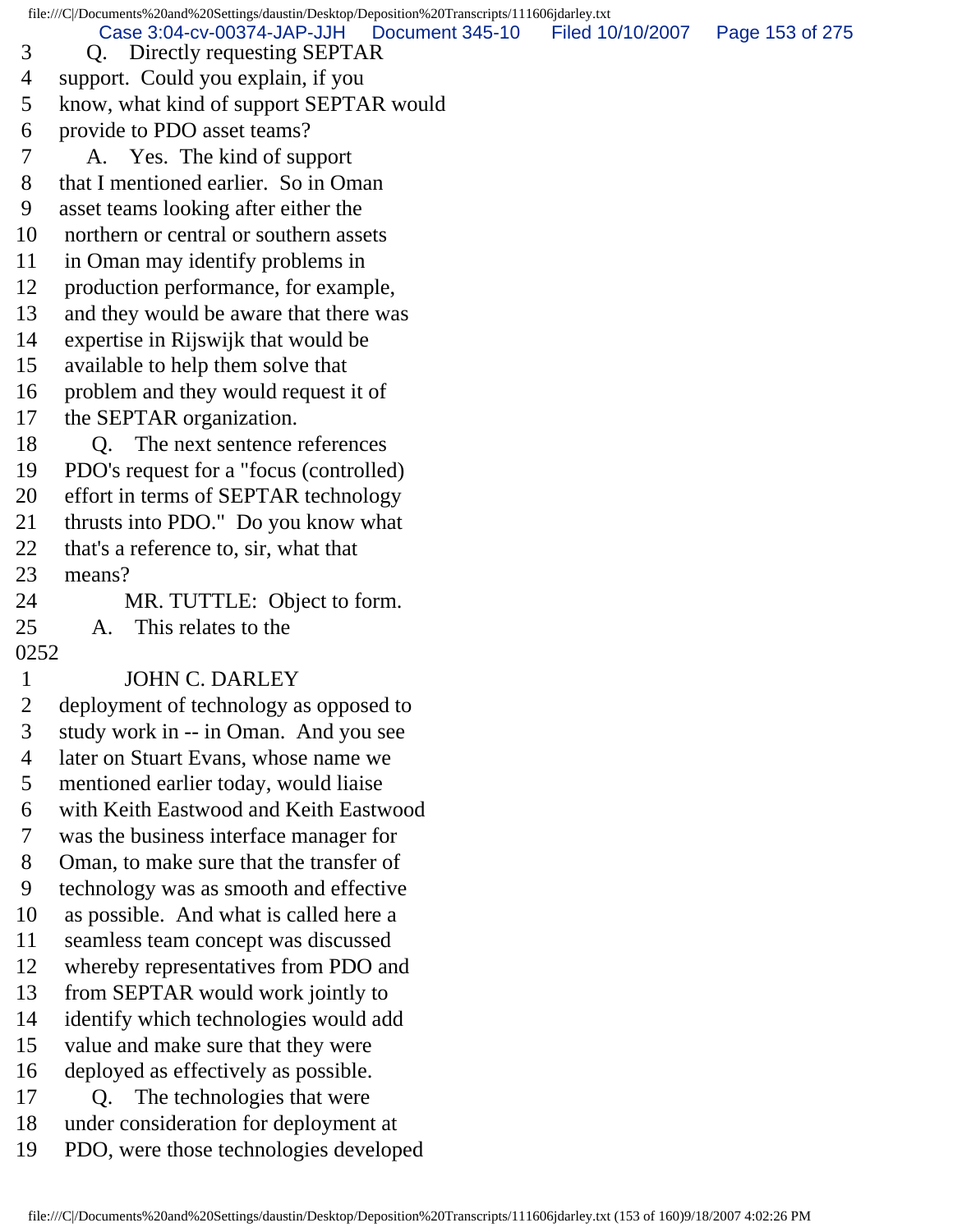file:///C|/Documents%20and%20Settings/daustin/Desktop/Deposition%20Transcripts/111606jdarley.txt 20 by SEPTAR? 21 A. Not uniquely. There may 22 also be third party technologies. The 23 role of SEPTAR was indeed in its R&D 24 form to research new technologies, but 25 it was also to provide advice on 0253 1 JOHN C. DARLEY 2 developments in the industry which may 3 be of benefit to companies like PDO. 4 That advice would also be given. 5 Q. I'm sorry, I believe you did 6 testify about this earlier, I just 7 don't recall the answer. The R&D group 8 at SEPTAR, where were they physically 9 located? 10 A. There were groups both in 11 Rijswijk as well as in Houston. 12 Q. Do you recall which of those 13 -- withdrawn. 14 Do you recall if technology 15 from SEPTAR was actually provided to 16 PDO during this time period pursuant to 17 this request? 18 A. Yes, it most certainly was. 19 Q. Do you recall specifically 20 what kinds of technology? 21 A. Oh, a range of technologies 22 were provided. For example, tubulars 23 which were allowed to expand to allow 24 oil production was one technology that 25 was provided successfully to PDO. 0254 1 JOHN C. DARLEY 2 Technologies to interpret the 3 subsurface seismic data were provided 4 to Oman. There were a large range of 5 technologies provided. 6 Q. Were those technologies 7 primarily related to the increase in 8 production over the short term? 9 MR. TUTTLE: Objection to 10 form. Case 3:04-cv-00374-JAP-JJH Document 345-10 Filed 10/10/2007 Page 154 of 275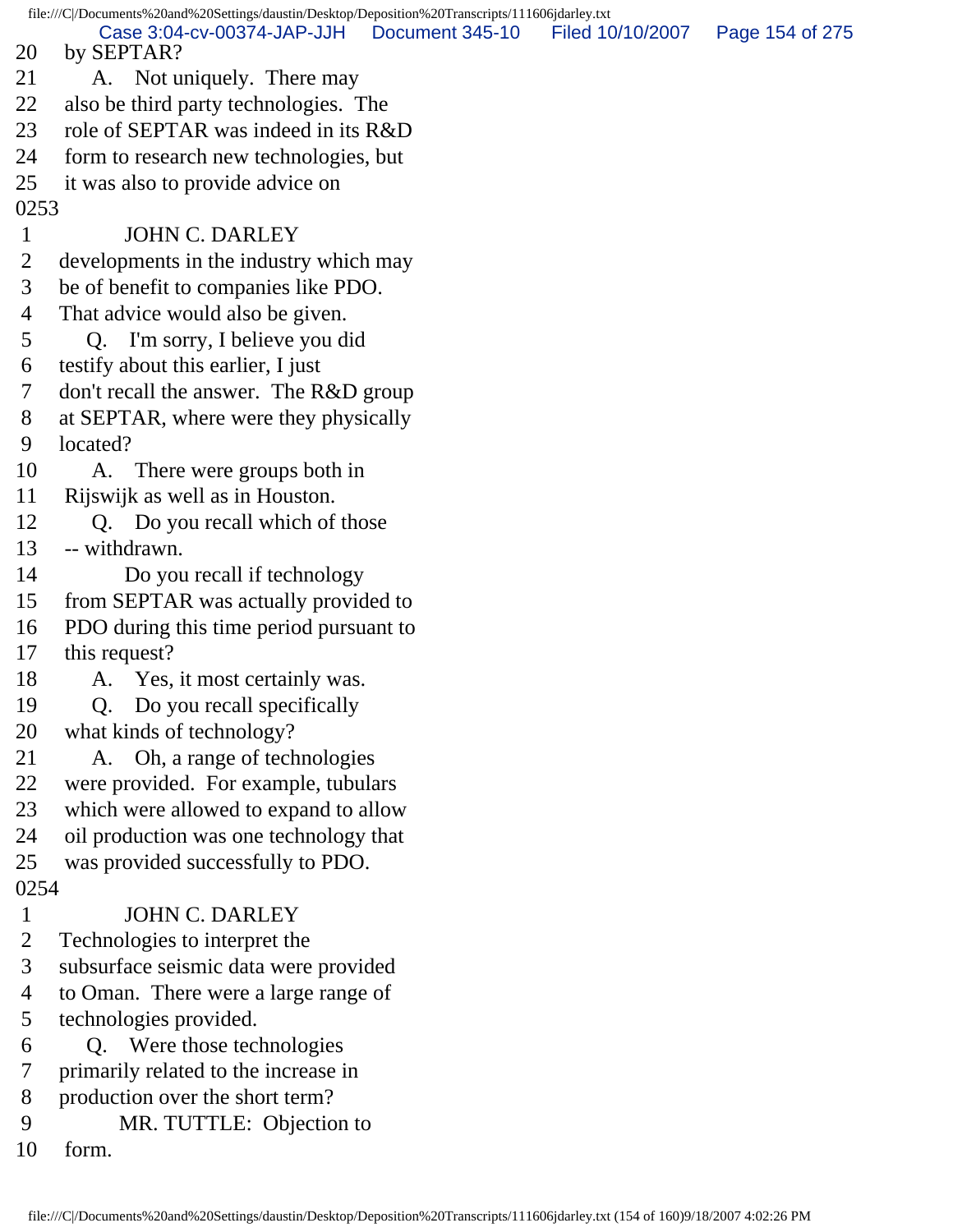file:///C|/Documents%20and%20Settings/daustin/Desktop/Deposition%20Transcripts/111606jdarley.txt 11 A. Some were. Some were, if 12 you look at technologies for the 13 subsurface interpretation there will 14 typically be for longer term gain. 15 Technologies which look to increase 16 production in the short term would 17 indeed satisfy that request, but a 18 range of technologies were being 19 provided for short term, medium term 20 and longer term application in Oman. 21 Q. And I'm sorry, do you recall 22 that actually happening in the case of 23 PDO? 24 A. Yes. 25 MR. TUTTLE: Object to form. 0255 1 JOHN C. DARLEY 2 A. I've given -- I've given a 3 couple of examples of the technologies 4 and there were many more. 5 Q. The last caption appearing 6 on that page is a reference to -- well, 7 it states MOG. Do you know what that 8 refers to, sir? 9 A. It's the Ministry of Oil and 10 Gas. 11 Q. The document indicates that 12 technical advisors from the Ministry of 13 Oil and Gas were involved in study 14 milestone visits both in PDO and 15 SEPTAR. Do you recall that occurring, 16 sir? 17 A. No, I'm sorry. 18 Q. The document concludes that 19 those individuals were comfortable with 20 SEPTAR's effort to date. Do you recall 21 receiving that feedback from the 22 Ministry of Oil and Gas at or about 23 this time? 24 MR. TUTTLE: Object to form. 25 A. I don't recall conversations 0256 1 JOHN C. DARLEY Case 3:04-cv-00374-JAP-JJH Document 345-10 Filed 10/10/2007 Page 155 of 275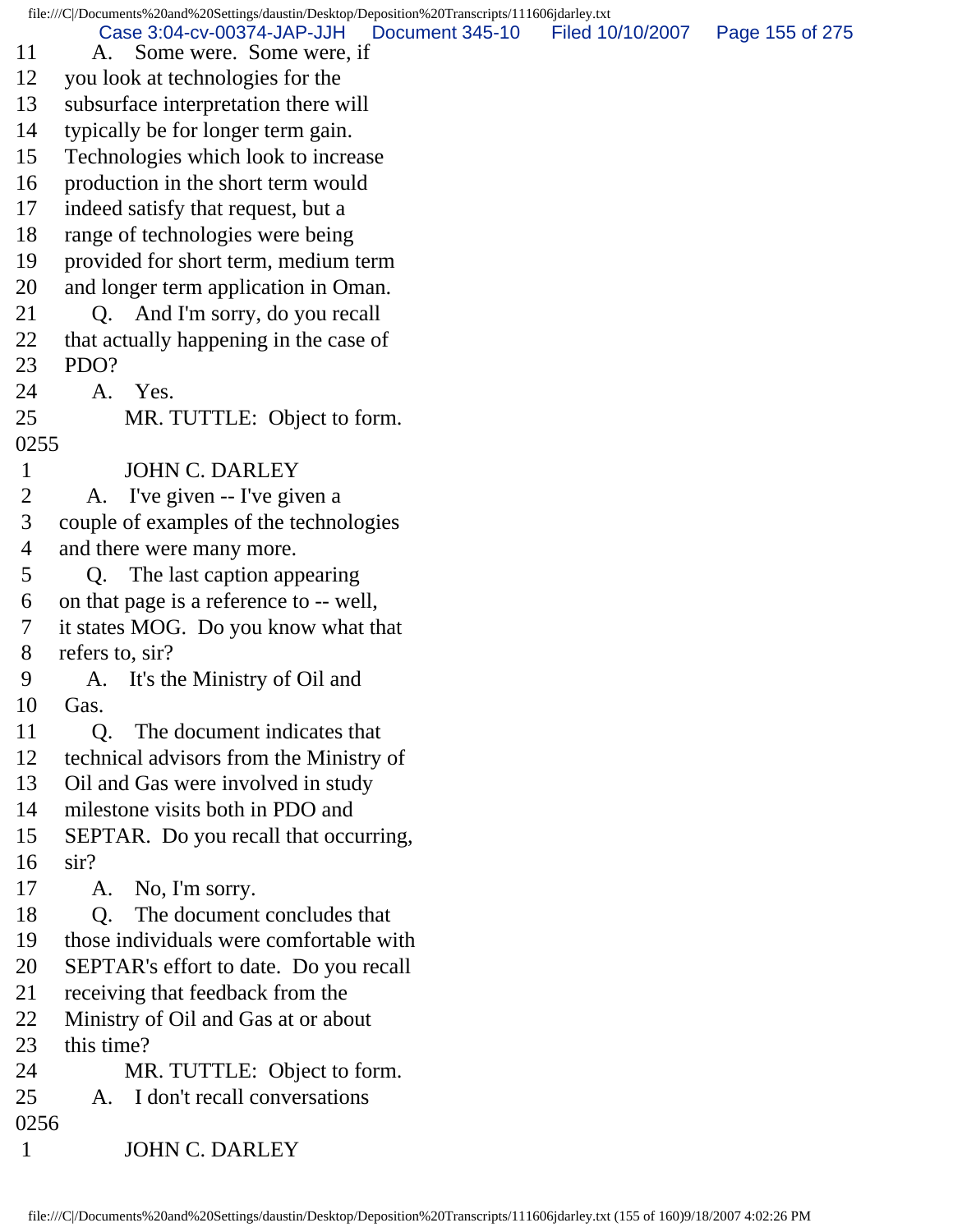file:///C|/Documents%20and%20Settings/daustin/Desktop/Deposition%20Transcripts/111606jdarley.txt 2 with the Ministry of Oil and Gas at 3 this -- at this time. 4 Q. Do you recall getting 5 feedback from anybody who did have 6 communications with individuals at the 7 Ministry of Oil and Gas in Oman 8 concerning their opinion of SEPTAR's 9 efforts? 10 A. I had a number of contacts 11 with the Ministry of Oil and Gas as 12 director of EPT over this period. And in 13 some of those circumstances -- some of 14 those discussions we reviewed the work of 15 SEPTAR, and on some occasions there were 16 issues raised, understandably, and 17 addressed. But by and large, at this 18 time I think as the note suggests here, 19 the work was appreciated in Oman and by 20 the Ministry of Oil and Gas. 21 Q. Was that actually conveyed 22 to you in some way by officials from 23 the Oman Ministry of Oil and Gas? 24 A. Are you talking about this 25 time in particular? 0257 1 JOHN C. DARLEY 2 Q. Or at any time. 3 A. Okay. At any time the 4 method of communication would be my own 5 meetings with the minister of oil and 6 gas in Oman. 7 Q. Do you recall at any time 8 individuals from the Ministry of Oil 9 and Gas conveying to you an opinion 10 with regard to the effort expended at 11 PDO by SEPTAR? 12 A. Yes. 13 O. Okay. Could you tell me 14 when the -- that expression -- 15 withdrawn. 16 When did that communication 17 occur? 18 A. There were annual reviews Case 3:04-cv-00374-JAP-JJH Document 345-10 Filed 10/10/2007 Page 156 of 275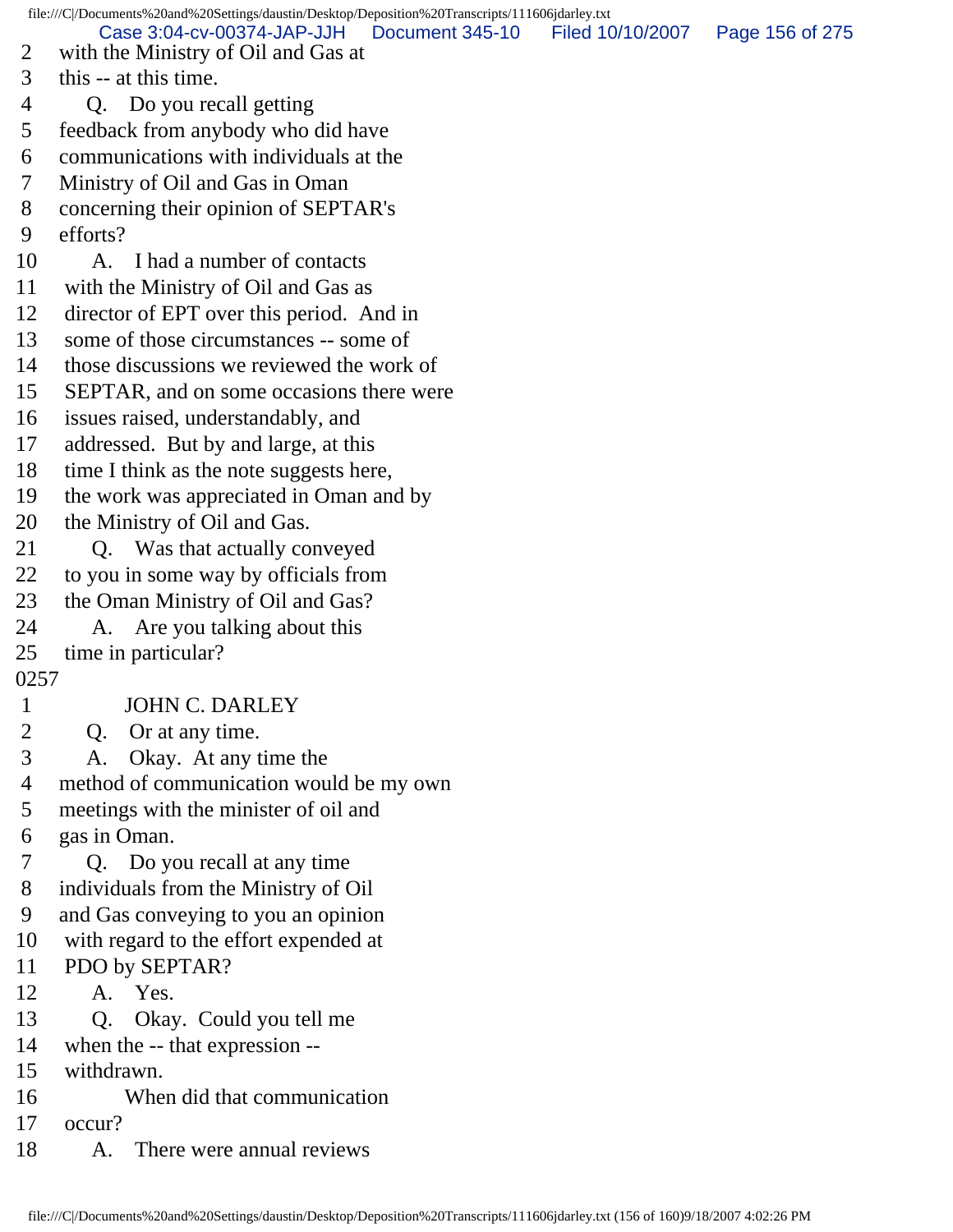file:///C|/Documents%20and%20Settings/daustin/Desktop/Deposition%20Transcripts/111606jdarley.txt 19 with -- with PDO, between PDO and 20 myself and EPT in which we would review 21 progress and plans for the study work 22 that was undertaken, and during some of 23 those reviews comments were made as to 24 the appreciation or otherwise of the 25 work that was being done in SEPTAR on 0258 1 JOHN C. DARLEY 2 behalf of PDO. 3 MR. MacFALL: Why don't we 4 adjourn for the day. We can pick up 5 tomorrow morning. 6 THE VIDEO OPERATOR: We'll 7 go off the record. It's 4:51. This is 8 the end of tape 3, Volume 1. 9 (Time noted: 4:51 p.m.) 10 11 12 \_\_\_\_\_\_\_\_\_\_\_\_\_\_\_\_\_\_\_\_\_\_\_ 13 JOHN C. DARLEY 14 15 Subscribed and sworn to before me 16 this \_\_\_\_\_\_ day of \_\_\_\_\_\_\_\_\_, 2006. 17 18 \_\_\_\_\_\_\_\_\_\_\_\_\_\_\_\_\_\_\_\_\_\_\_\_\_\_\_\_\_\_\_\_\_\_ 19 20 21 22 23 24 25 0259 1 2 STATE OF NEW YORK ) Pg of Pgs 3 ss: 4 COUNTY OF NEW YORK ) 5 I wish to make the following changes, 6 for the following reasons: 7 PAGE LINE 8 \_\_\_\_ \_\_\_\_ CHANGE: \_\_\_\_\_\_\_\_\_\_\_\_\_\_\_\_\_\_\_\_\_\_\_ 9 REASON: \_\_\_\_\_\_\_\_\_\_\_\_\_\_\_\_\_\_\_\_\_\_\_ Case 3:04-cv-00374-JAP-JJH Document 345-10 Filed 10/10/2007 Page 157 of 275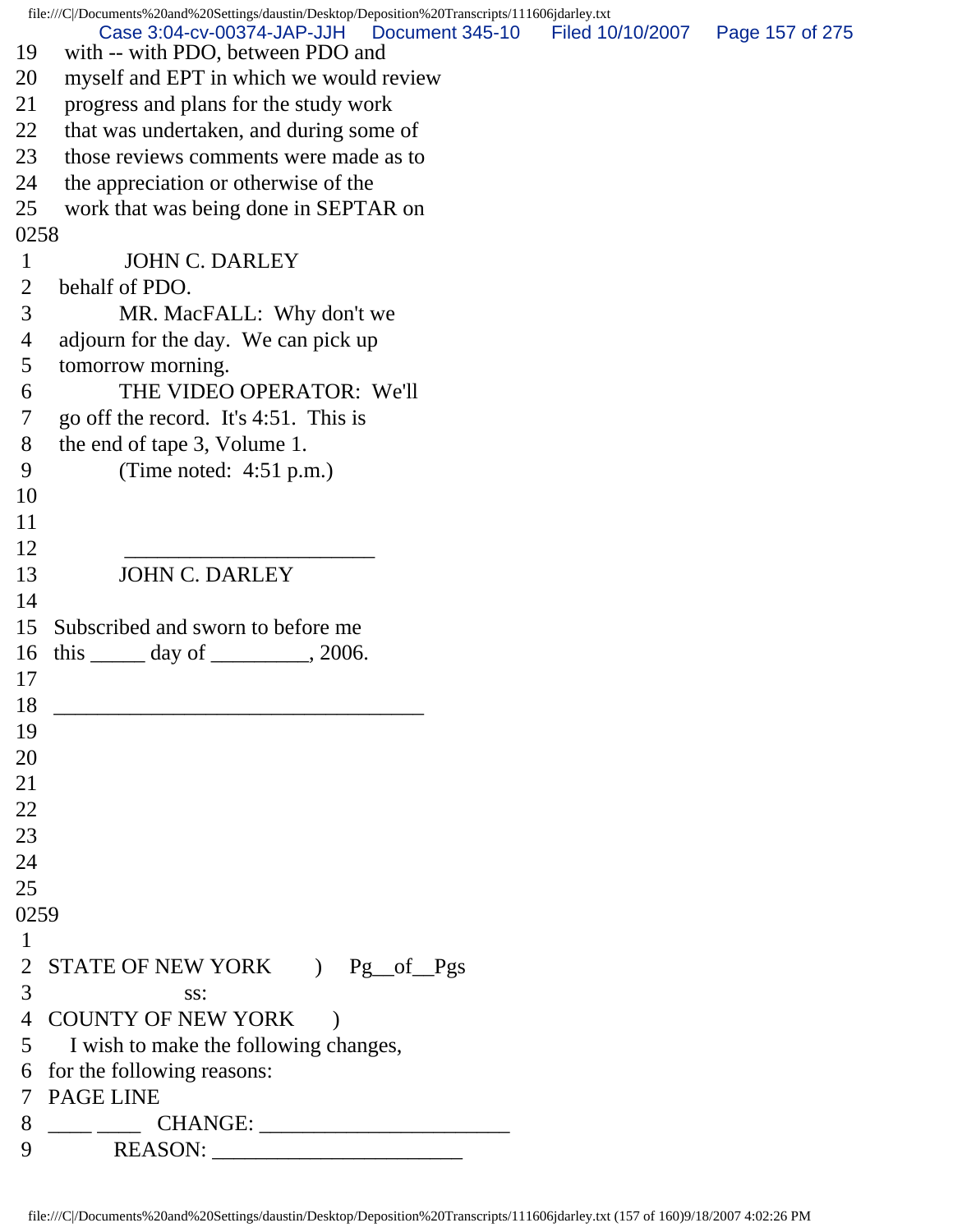file:///C|/Documents%20and%20Settings/daustin/Desktop/Deposition%20Transcripts/111606jdarley.txt

|      | file:///C/Documents%20and%20Settings/daustin/Desktop/Deposition%20Transcripts/111606jdarley.txt         |  |                 |
|------|---------------------------------------------------------------------------------------------------------|--|-----------------|
| 10   | Case 3:04-cv-00374-JAP-JJH  Document 345-10  Filed 10/10/2007                                           |  | Page 158 of 275 |
| 11   |                                                                                                         |  |                 |
| 12   |                                                                                                         |  |                 |
| 13   |                                                                                                         |  |                 |
| 14   |                                                                                                         |  |                 |
| 15   | REASON:                                                                                                 |  |                 |
| 16   | $\frac{1}{\sqrt{2\pi}}\left(\frac{1}{\sqrt{2\pi}}\right)^{1/2}\left(\frac{1}{\sqrt{2\pi}}\right)^{1/2}$ |  |                 |
| 17   | REASON:                                                                                                 |  |                 |
| 18   |                                                                                                         |  |                 |
| 19   |                                                                                                         |  |                 |
| 20   |                                                                                                         |  |                 |
| 21   |                                                                                                         |  |                 |
| 22   | CHANGE:                                                                                                 |  |                 |
| 23   |                                                                                                         |  |                 |
| 24   |                                                                                                         |  |                 |
| 25   |                                                                                                         |  |                 |
| 0260 |                                                                                                         |  |                 |
| 1    |                                                                                                         |  |                 |
| 2    | CERTIFICATE                                                                                             |  |                 |
| 3    | STATE OF NEW YORK )                                                                                     |  |                 |
|      | $:$ SS.                                                                                                 |  |                 |
| 4    | <b>COUNTY OF NEW YORK</b> )                                                                             |  |                 |
| 5    | I, GAIL F. SCHORR, a Certified                                                                          |  |                 |
| 6    | <b>Shorthand Reporter, Certified Realtime</b>                                                           |  |                 |
|      | Reporter and Notary Public within and for                                                               |  |                 |
|      | 8 the State of New York, do hereby certify:                                                             |  |                 |
| 9    | That JOHN C. DARLEY, the witness                                                                        |  |                 |
| 10   | whose deposition is hereinbefore set forth,                                                             |  |                 |
| 11   | was duly sworn by me and that such                                                                      |  |                 |
| 12   | deposition is a true record of the testimony                                                            |  |                 |
| 13   | given by the witness.                                                                                   |  |                 |
| 14   | I further certify that I am not                                                                         |  |                 |
| 15   | related to any of the parties to this action                                                            |  |                 |
| 16   | by blood or marriage, and that I am in no                                                               |  |                 |
| 17   | way interested in the outcome of this                                                                   |  |                 |
| 18   | matter.                                                                                                 |  |                 |
| 19   | IN WITNESS WHEREOF, I have                                                                              |  |                 |
| 20   | hereunto set my hand this _____ day of                                                                  |  |                 |
| 21   | , 2006.                                                                                                 |  |                 |
| 22   |                                                                                                         |  |                 |
| 23   |                                                                                                         |  |                 |
| 24   |                                                                                                         |  |                 |
| 25   | GAIL F. SCHORR, C.S.R., C.R.R.                                                                          |  |                 |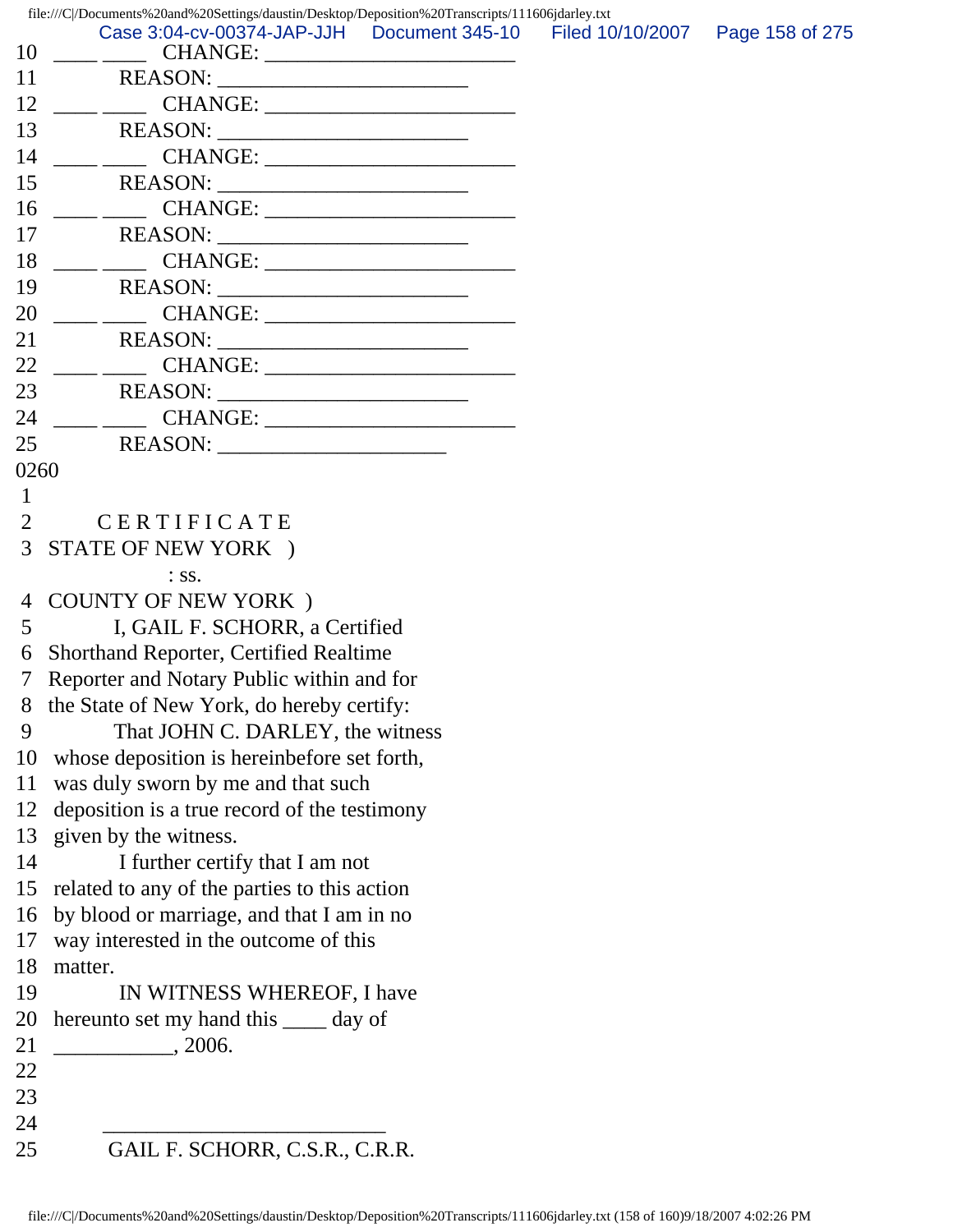file:///C|/Documents%20and%20Settings/daustin/Desktop/Deposition%20Transcripts/111606jdarley.txt 0261 Case 3:04-cv-00374-JAP-JJH Document 345-10 Filed 10/10/2007 Page 159 of 275

| 1               | EXHIBITS                                              |      |             |
|-----------------|-------------------------------------------------------|------|-------------|
| $\overline{2}$  | <b>DESCRIPTION</b>                                    | PAGE | <b>LINE</b> |
| 3               | (Darley Exhibit 1 for                                 | 32   | 16          |
| $\overline{4}$  | identification, email from                            |      |             |
| 5               | Ms. VanBaren to                                       |      |             |
| 6               | distribution.)                                        |      |             |
| $7\overline{ }$ | (Darley Exhibit 2 for                                 | 51   | 25          |
| 8               | identification, Bates                                 |      |             |
| 9               | stamped Darley 0020 through                           |      |             |
| 10              | 0031.)                                                |      |             |
| 11              | (Darley Exhibit 3 for                                 | 77   | 25          |
| 12              | identification, Bates                                 |      |             |
| 13              | stamped RJW 00221173 through                          |      |             |
| 14              | 221180.)                                              |      |             |
| 15              | (Darley Exhibit 4 for                                 | 94   | 8           |
| 16              | identification, Bates                                 |      |             |
| 17              | stamped RJW 00650711 through                          |      |             |
| 18              | 650720.)                                              |      |             |
| 19              | (Darley Exhibit 5 for                                 | 146  | 16          |
| 20              | identification, Bates                                 |      |             |
| 21              | stamped RJW 00301261 through                          |      |             |
| 22              | 00301265.)                                            |      |             |
| 23              |                                                       |      |             |
| 24              |                                                       |      |             |
| 25<br>0262      |                                                       |      |             |
|                 |                                                       |      |             |
| 1               | (Darley Exhibit 6 for                                 | 156  | 21          |
| 2<br>3          | identification, Shell Brasil                          |      |             |
| $\overline{4}$  | EP technology plan.)                                  | 166  | 17          |
| 5               | (Darley Exhibit 7 for                                 |      |             |
| 6               | identification, Bates<br>stamped RJW 00321848 through |      |             |
| 7               | 00321850.)                                            |      |             |
| 8               | (Darley Exhibit 8 for                                 | 195  | 12          |
| 9               | identification, Bates                                 |      |             |
| 10              | stamped DB 29248 through                              |      |             |
| 11              | 29409.)                                               |      |             |
| 12              | (Darley Exhibit 9 for                                 | 211  | 19          |
| 13              | identification, visit note.)                          |      |             |
| 14              | (Darley Exhibit 10 for                                | 227  | 18          |
| 15              | identification, Bates                                 |      |             |
| 16              | stamped RJW 00761791 through                          |      |             |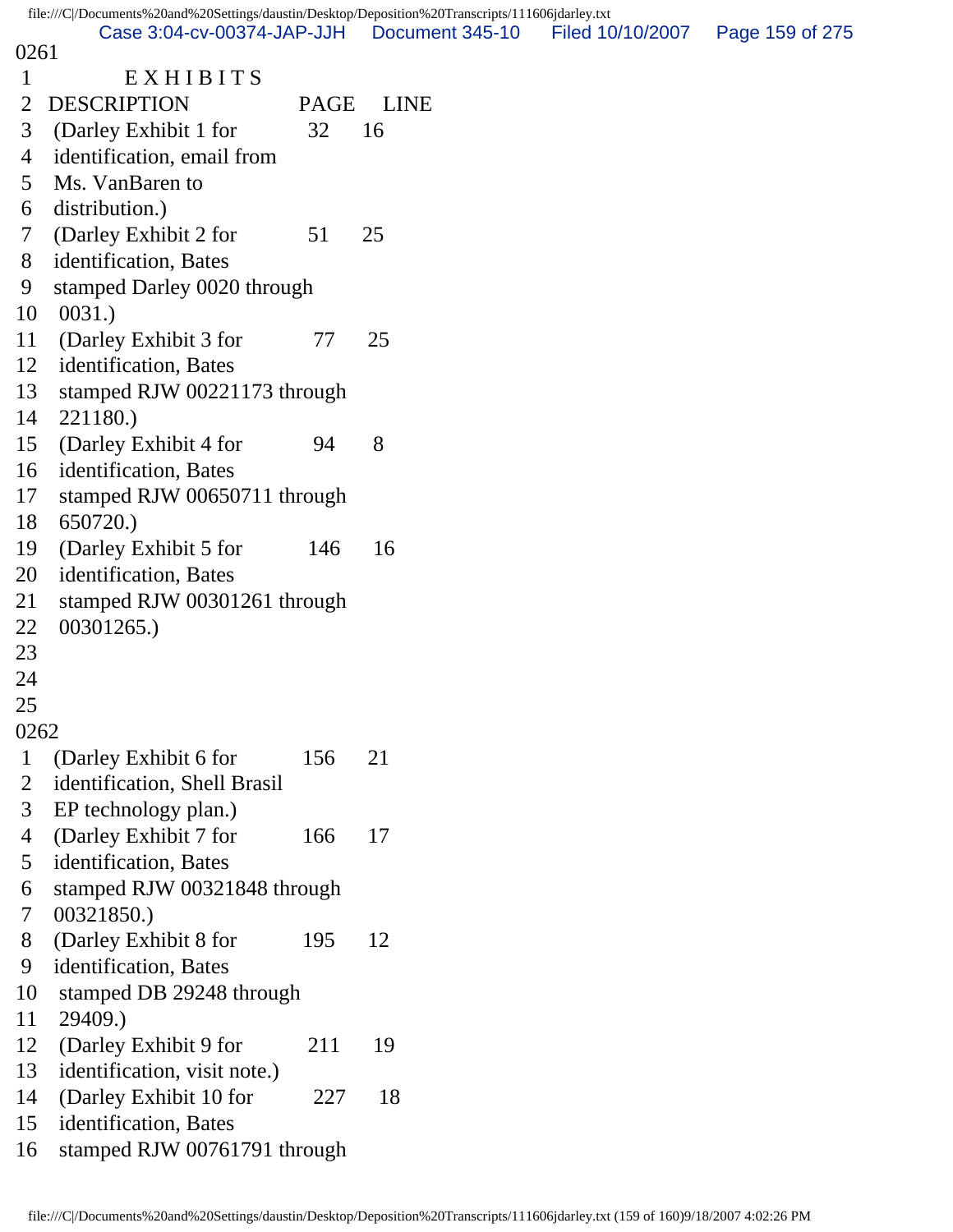|    | file:///C/Documents%20and%20Settings/daustin/Desktop/Deposition%20Transcripts/111606jdarley.txt |  |                 |
|----|-------------------------------------------------------------------------------------------------|--|-----------------|
|    | Case 3:04-cv-00374-JAP-JJH  Document 345-10  Filed 10/10/2007                                   |  | Page 160 of 275 |
|    | 17 761795.)                                                                                     |  |                 |
| 18 |                                                                                                 |  |                 |
| 19 |                                                                                                 |  |                 |
| 20 |                                                                                                 |  |                 |
| 21 |                                                                                                 |  |                 |

- 
- 
- 
- 
-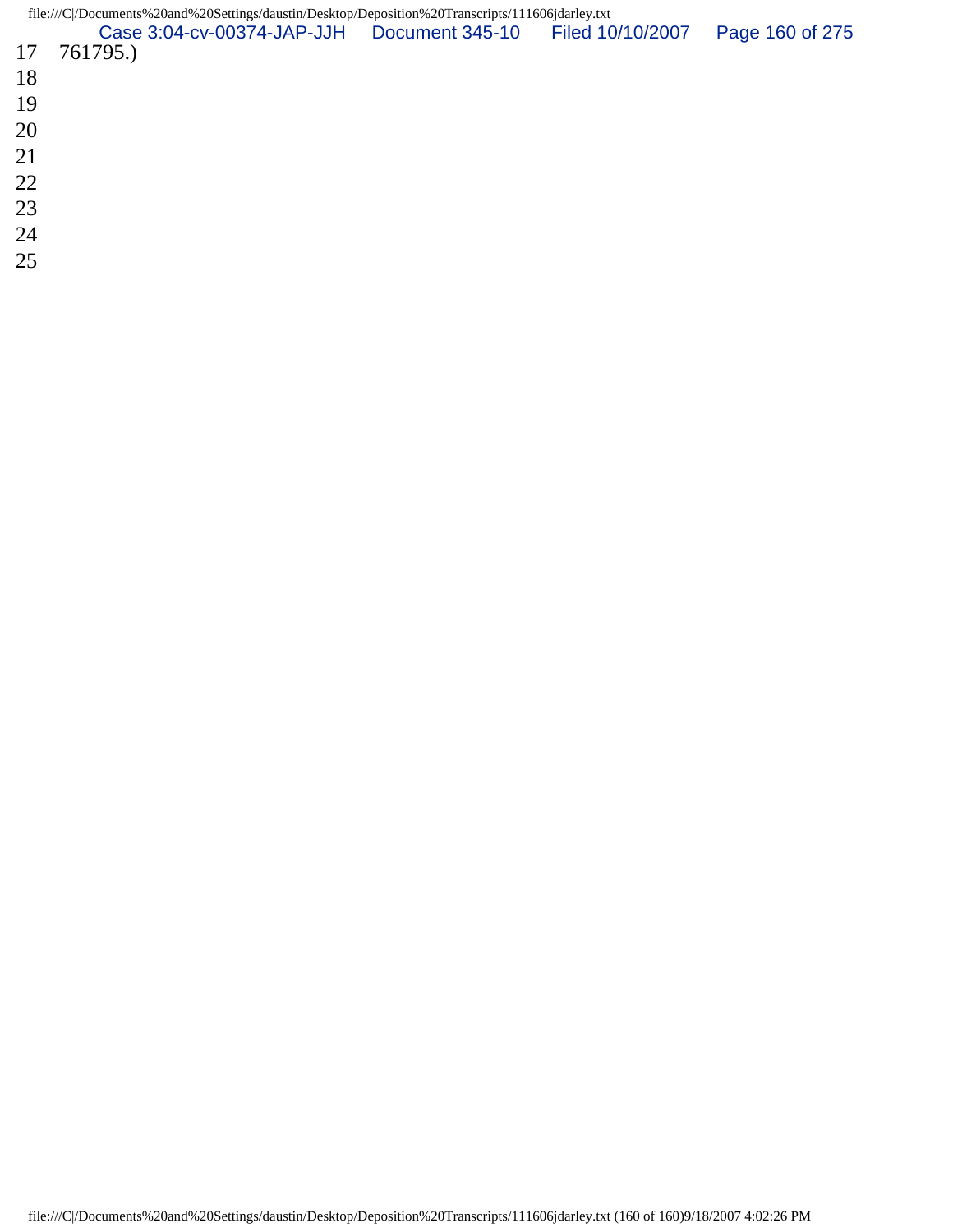| 0263                                                         |  |
|--------------------------------------------------------------|--|
| 1                                                            |  |
| IN THE UNITED STATES DISTRICT COURT<br>2                     |  |
| <b>DISTRICT OF NEW JERSEY</b><br>3                           |  |
| 4<br>------------------------------------X                   |  |
| IN RE ROYAL DUTCH/SHELL TRANSPORT Civil Action No.<br>5      |  |
| SECURITIES LITIGATION, 04-3749 (JAP)                         |  |
| <b>Consolidated Cases</b><br>6                               |  |
| $\tau$                                                       |  |
| 8<br>November 17, 2006                                       |  |
| $9:32$ a.m.                                                  |  |
| 9                                                            |  |
| 10                                                           |  |
| 11                                                           |  |
| Videotaped Continued Deposition of JOHN J. DARLEY,           |  |
| taken by Plaintiffs, pursuant to notice, at the<br>12        |  |
| offices of LeBoeuf, Lamb, Greene & MacRae, LLP,<br>13        |  |
| 125 West 55th Street, New York, New York, before<br>14       |  |
| <b>SUZANNE PASTOR, a Shorthand Reporter and Notary</b><br>15 |  |
| Public within and for the State of New York.<br>16           |  |
| 17                                                           |  |
| 18                                                           |  |
| 19                                                           |  |
| 20                                                           |  |
| 21                                                           |  |
| 22                                                           |  |
| 23                                                           |  |
| 24                                                           |  |
| 25                                                           |  |
| 0264                                                         |  |
| 1                                                            |  |
| $\overline{2}$<br>APPEARANCES                                |  |
| 3<br>BERNSTEIN, LIEBHARD & LIFSHITZ, LLP                     |  |
| <b>Attorneys for Lead Class Plaintiff</b>                    |  |
| 10 East 40th Street<br>4                                     |  |
| New York, New York 10016                                     |  |
| 5                                                            |  |
| BY: TIMOTHY MacFALL, ESQ.                                    |  |
| AND: LAURA K. HUGHES, ESQ.<br>6                              |  |
| AND: JEFFREY M. HABER, ESQ.                                  |  |
| 7                                                            |  |
| 8<br>DEBEVOISE & PLIMPTON, LLP                               |  |
| <b>Attorneys for Royal Dutch/Shell Transport</b>             |  |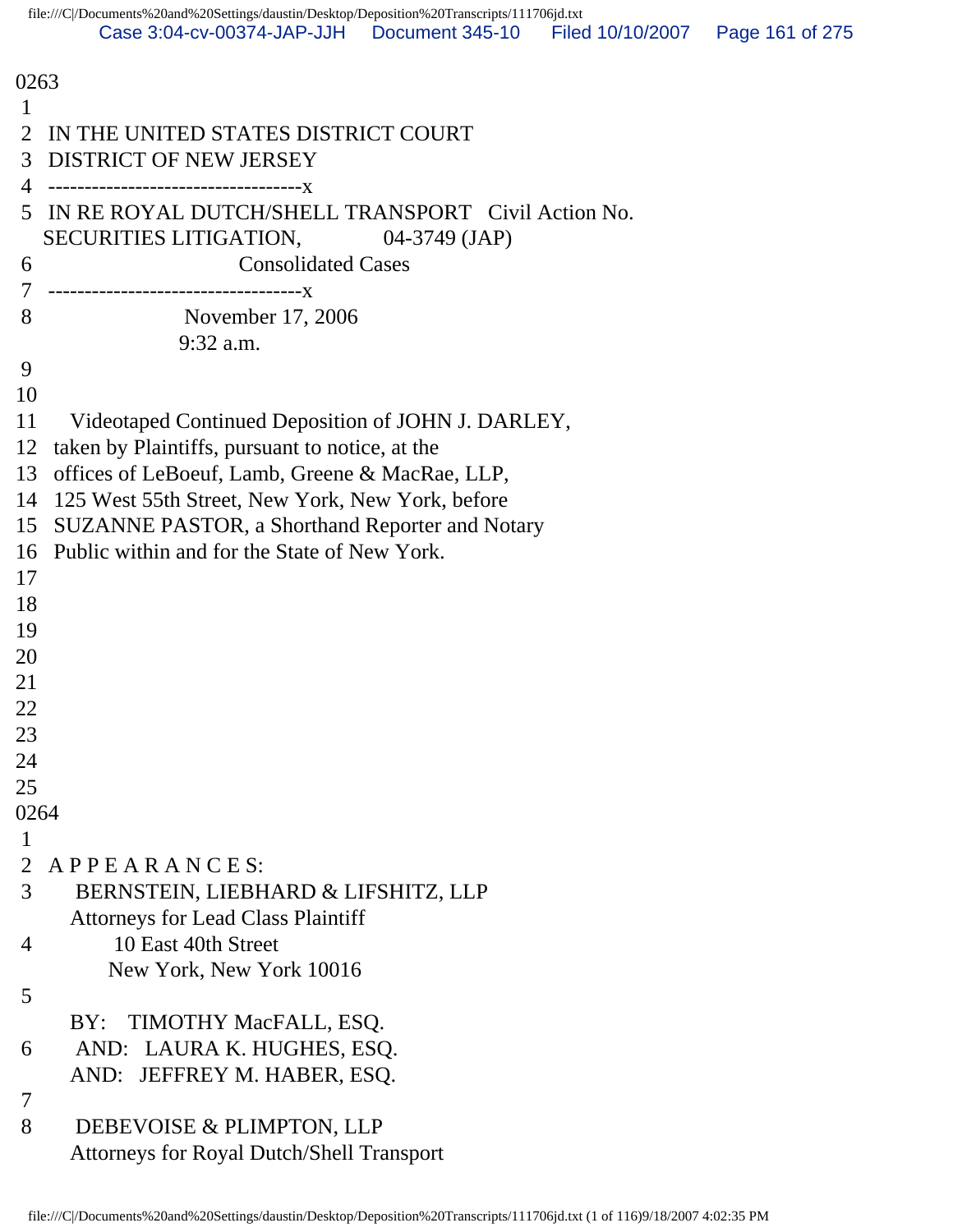|                | file:///C//Documents%20and%20Settings/daustin/Desktop/Deposition%20Transcripts/111706jd.txt |                 |                  |                 |
|----------------|---------------------------------------------------------------------------------------------|-----------------|------------------|-----------------|
| 9              | Case 3:04-cv-00374-JAP-JJH<br>555 13th Street, Northwest                                    | Document 345-10 | Filed 10/10/2007 | Page 162 of 275 |
|                | Washington, D.C. 20004                                                                      |                 |                  |                 |
| 10             |                                                                                             |                 |                  |                 |
|                | JONATHAN TUTTLE, ESQ.<br>BY:                                                                |                 |                  |                 |
| 11             | AND: LORI WAGNER, ESQ.                                                                      |                 |                  |                 |
| 12             | -and-                                                                                       |                 |                  |                 |
| 13             | LeBOEUF, LAMB, GREENE & MacRAE, LLP                                                         |                 |                  |                 |
|                | 1875 Connecticut Avenue, Northwest                                                          |                 |                  |                 |
| 14             | Washington, D.C. 20009                                                                      |                 |                  |                 |
| 15             | RALPH FERRARA, ESQ.<br>BY:                                                                  |                 |                  |                 |
| 16             |                                                                                             |                 |                  |                 |
| 17             |                                                                                             |                 |                  |                 |
| 18             |                                                                                             |                 |                  |                 |
| 19             |                                                                                             |                 |                  |                 |
| 20             |                                                                                             |                 |                  |                 |
| 21             |                                                                                             |                 |                  |                 |
| 22             |                                                                                             |                 |                  |                 |
| 23             |                                                                                             |                 |                  |                 |
| 24             |                                                                                             |                 |                  |                 |
| 25             |                                                                                             |                 |                  |                 |
| 0265           |                                                                                             |                 |                  |                 |
| $\mathbf{1}$   |                                                                                             |                 |                  |                 |
| $\overline{2}$ | APPEARANCES OF COUNSEL (CONTINUED)                                                          |                 |                  |                 |
| 3              | HUGHES, HUBBARD & REED, LLP                                                                 |                 |                  |                 |
|                | <b>Attorneys for PriceWaterhouseCoopers</b>                                                 |                 |                  |                 |
| 4              | One Battery Park Plaza                                                                      |                 |                  |                 |
|                | New York, New York 10004-1482                                                               |                 |                  |                 |
| 5              |                                                                                             |                 |                  |                 |
|                | SAVVAS A. FOUKAS, ESQ.<br>BY:                                                               |                 |                  |                 |
| 6              |                                                                                             |                 |                  |                 |
| 7              | HOGAN & HARTSON, LLP                                                                        |                 |                  |                 |
|                | Attorneys for KPMG Accountants NV                                                           |                 |                  |                 |
| 8              | 875 Third Avenue                                                                            |                 |                  |                 |
|                | New York, New York 10022                                                                    |                 |                  |                 |
| 9              |                                                                                             |                 |                  |                 |
|                | NICHOLAS CORSON, ESQ.<br>BY:                                                                |                 |                  |                 |
| 10             |                                                                                             |                 |                  |                 |
| 11             | FOLEY & LARDNER, LLP                                                                        |                 |                  |                 |
|                | <b>Attorneys for Judith Boynton</b>                                                         |                 |                  |                 |
| 12             | 777 East Wisconsin Avenue                                                                   |                 |                  |                 |
|                | Milwaukee, Wisconsin 53202-5306                                                             |                 |                  |                 |
| 13             |                                                                                             |                 |                  |                 |
|                | REBECCA E. WICKHEM, ESQ.<br>BY:                                                             |                 |                  |                 |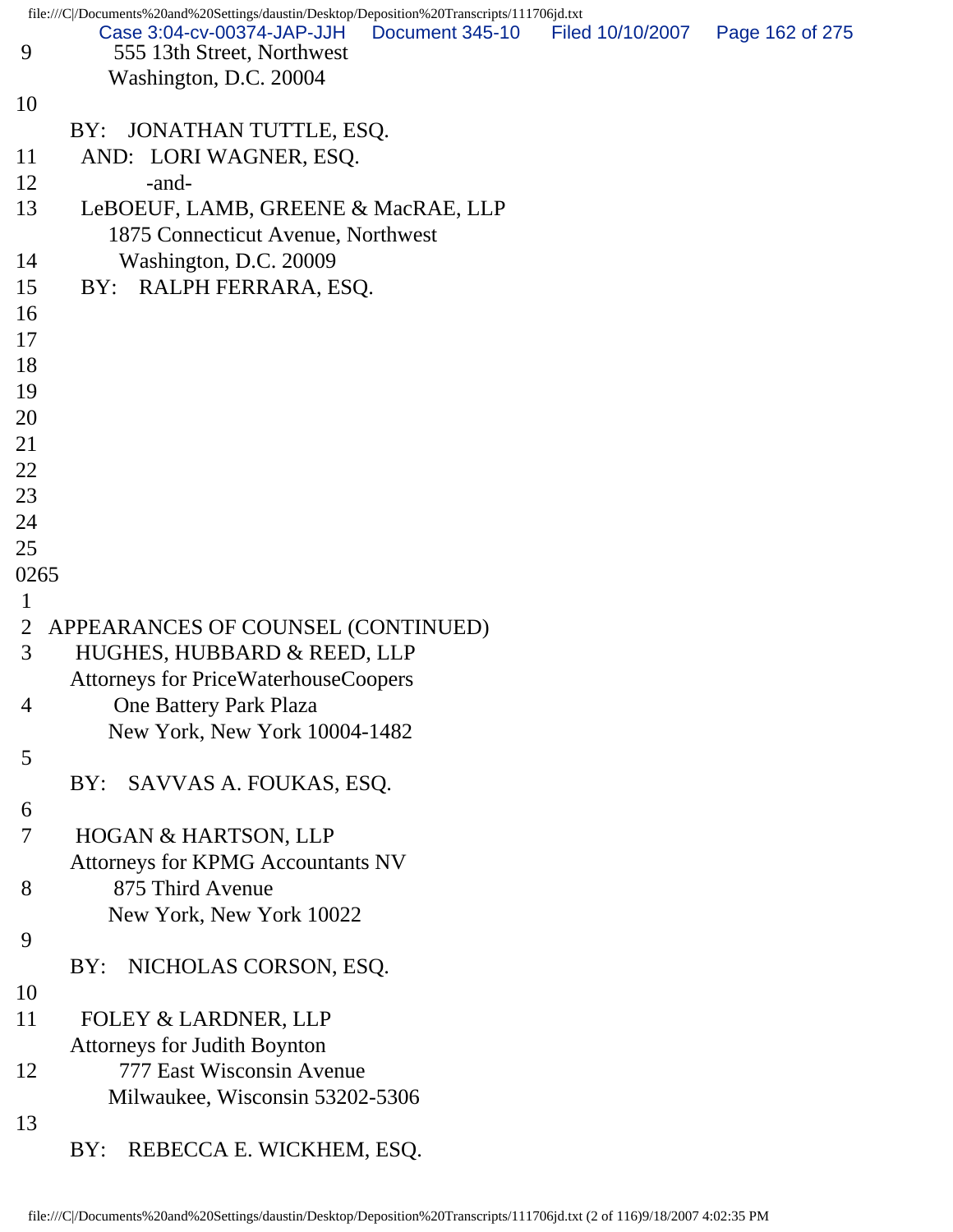file:///C|/Documents%20and%20Settings/daustin/Desktop/Deposition%20Transcripts/111706jd.txt 14 15 MAYER, BROWN, ROWE & MAW, LLP Attorneys for Sir Philip Watts 16 1909 K Street, N.W. Washington, D.C. 20006-1101 17 BY: ADRIAEN M. MORSE, JR. 18 AND: SHARAN E. LIEBERMAN, ESQ. 19 20 21 ALSO PRESENT: 22 NICO MINERVA, Grant & Eisenhofer 23 24 25 0266 1 JOHN J. DARLEY 2 THE VIDEOGRAPHER: Today's date is 3 November 17th, 2006. The time is 9:32. This is 4 the continuation of the deposition of Mr. Darley, 5 tape 4, volume 2. 6 JOHN J. DARLEY, 7 resumed, having been previously duly sworn, was 8 examined and testified further as follows: 9 CONTINUED EXAMINATION 10 BY MR. MacFALL: 11 Q. Good morning, Mr. Darley. 12 A. Good morning. 13 Q. Mr. Darley, in your capacity as the 14 head of EPT, did you have occasion to make 15 analysts presentations on behalf of Shell? 16 A. Yes, I did. 17 Q. What was the purpose of those analyst 18 presentations? 19 A. The purpose was to explain the role 20 that technology, Shell's technology and 21 capability, in terms of support to the business 22 to explain to the analyst community how our 23 leading edge technologies would enable Shell to 24 take positions, to develop fields, to be 25 effective as a business in which investments Case 3:04-cv-00374-JAP-JJH Document 345-10 Filed 10/10/2007 Page 163 of 275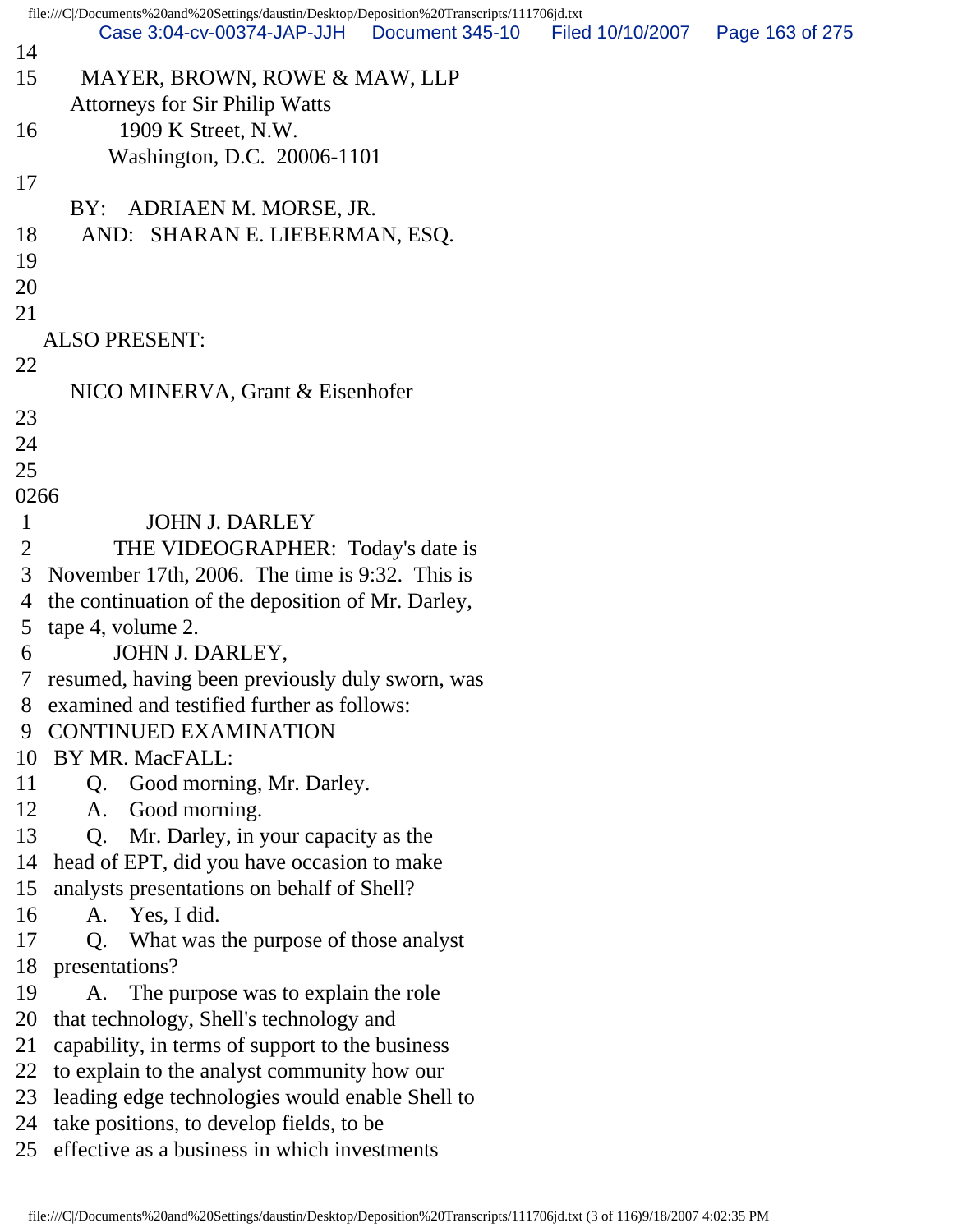|                | file:///C /Documents%20and%20Settings/daustin/Desktop/Deposition%20Transcripts/111706jd.txt |                  |                 |
|----------------|---------------------------------------------------------------------------------------------|------------------|-----------------|
| 0267           | Case 3:04-cv-00374-JAP-JJH   Document 345-10                                                | Filed 10/10/2007 | Page 164 of 275 |
| $\mathbf{1}$   | <b>JOHN J. DARLEY</b>                                                                       |                  |                 |
| 2              | would be successful.                                                                        |                  |                 |
| 3              | Q. Were those presentations made in                                                         |                  |                 |
| 4              | Europe as well as the United States?                                                        |                  |                 |
| 5              | A. Yes, they were.                                                                          |                  |                 |
| 6              | Q. Do you recall approximately -- this                                                      |                  |                 |
| 7              | is somewhat difficult, approximately how many                                               |                  |                 |
| 8              | presentations you made during the period                                                    |                  |                 |
| 9              | 2001-2004?                                                                                  |                  |                 |
| 10             | A. Very approximately, in the order of                                                      |                  |                 |
| 11             | five to ten.                                                                                |                  |                 |
| 12             | (Darley Exhibit 11 for                                                                      |                  |                 |
|                | 13 identification, E-mail from Mr. Darley and                                               |                  |                 |
| 14             | Attached A.G. Edwards Analyst Report.)                                                      |                  |                 |
| 15             | Q. Mr. Darley, you've just been handed a                                                    |                  |                 |
|                | 16 document that has been marked for identification                                         |                  |                 |
| 17             | as Darley Exhibit 11. I'd like you to take a                                                |                  |                 |
| 18             | look at it, sir, and tell me if you recognize                                               |                  |                 |
|                | 19 it.                                                                                      |                  |                 |
| 20             | A. I recognize the e-mail. I don't                                                          |                  |                 |
| 21             | recall seeing it before. The attachment is a                                                |                  |                 |
| 22             | report from A.G. Edwards, which I don't recall                                              |                  |                 |
| 23             | seeing before at all.                                                                       |                  |                 |
| 24             | Q. Do you recall speaking at --                                                             |                  |                 |
| 25             | withdrawn.                                                                                  |                  |                 |
| 0268           |                                                                                             |                  |                 |
| 1              | <b>JOHN J. DARLEY</b>                                                                       |                  |                 |
| $\overline{2}$ | For the record, the document is an                                                          |                  |                 |
| 3              | e-mail from you to Mark Leonard and Barry Knight,                                           |                  |                 |
| 4              | cc'd to various individuals, dated September 22,                                            |                  |                 |
| 5              | 2002. The subject is "forward A.G. Edwards"                                                 |                  |                 |
| 6              | analyst meeting." That e-mail forwards an e-mail                                            |                  |                 |
| 7              | from David Sexton to you, again, concerning the                                             |                  |                 |
| 8              | A.G. Edwards analyst meeting.                                                               |                  |                 |
| 9              | Could you identify Mr. Sexton for me,                                                       |                  |                 |
| 10             | $\sin$ ?                                                                                    |                  |                 |
| 11             | Mr. Sexton at that time I think was<br>A.                                                   |                  |                 |
| 12             | responsible for investor relations in the United                                            |                  |                 |
| 13             | States.                                                                                     |                  |                 |
| 14             | I'd like to direct your attention to<br>Q.                                                  |                  |                 |
| 15             | the first paragraph of the e-mail from Mr. Sexton                                           |                  |                 |
| 16             | beginning with the words "again, my thanks." In                                             |                  |                 |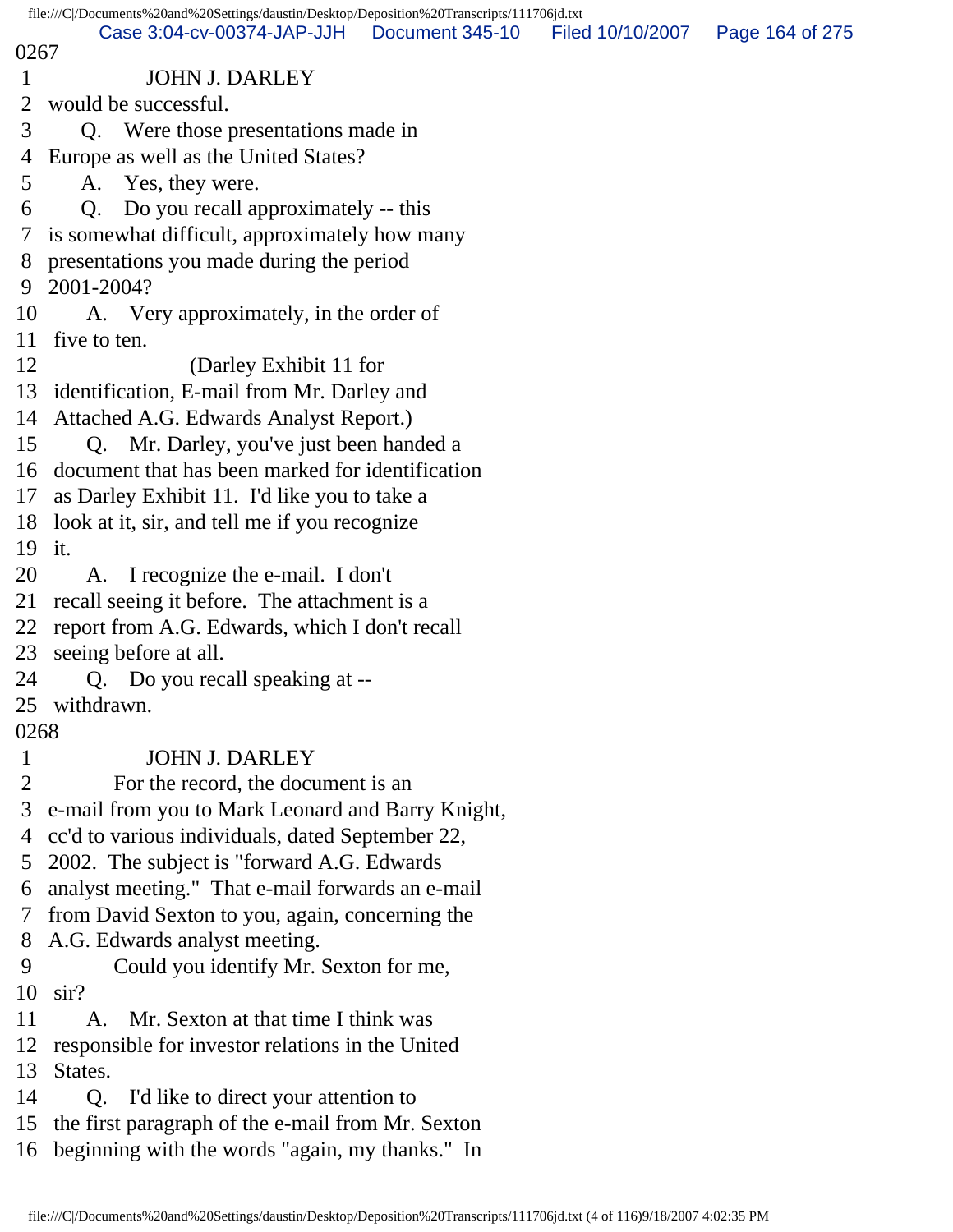file:///C|/Documents%20and%20Settings/daustin/Desktop/Deposition%20Transcripts/111706jd.txt 17 that sentence Mr. Sexton thanks you for agreeing 18 to speak at the A.G. Edwards conference in 19 Boston. 20 Do you recall speaking at that 21 conference, sir? 22 A. Yes, I do. 23 Q. Did Mr. Sexton invite you to speak at 24 that conference? 25 A. I don't recall whether it was 0269 1 JOHN J. DARLEY 2 Mr. Sexton personally or whether it came via 3 another source, to be quite honest. 4 Q. Do you recall if you were provided 5 with any guidance as to the topics to be 6 discussed at that A.G. Edwards conference in 7 Boston? 8 A. I don't recall. 9 Q. I'd like you to turn the page, sir, 10 and direct your attention to the attachment, 11 which is an A.G. Edwards analyst report dated 12 September 19th, 2002. According to the covering 13 e-mail from Mr. Sexton, this is a report that 14 resulted from the talk you gave at the A.G. 15 Edwards conference. 16 A. Yes. 17 Q. If you look, sir, at the text of the 18 report, you'll see the caption "The original 19 pioneer of the Deepwater." Do you see that, 20 sir? 21 A. Yes, I do. 22 Q. Do you recall speaking about Shell's 23 Deepwater activities at that conference? 24 A. I don't recall exactly what I spoke 25 of at this conference, but in my capacity as 0270 1 JOHN J. DARLEY 2 director of EPT, I spoke on the Deepwater area at 3 a number of conferences. 4 Q. What was the purpose of your 5 discussions concerning Shell's Deepwater 6 activities at those various conferences? 7 A. It was to explain Shell's capability Case 3:04-cv-00374-JAP-JJH Document 345-10 Filed 10/10/2007 Page 165 of 275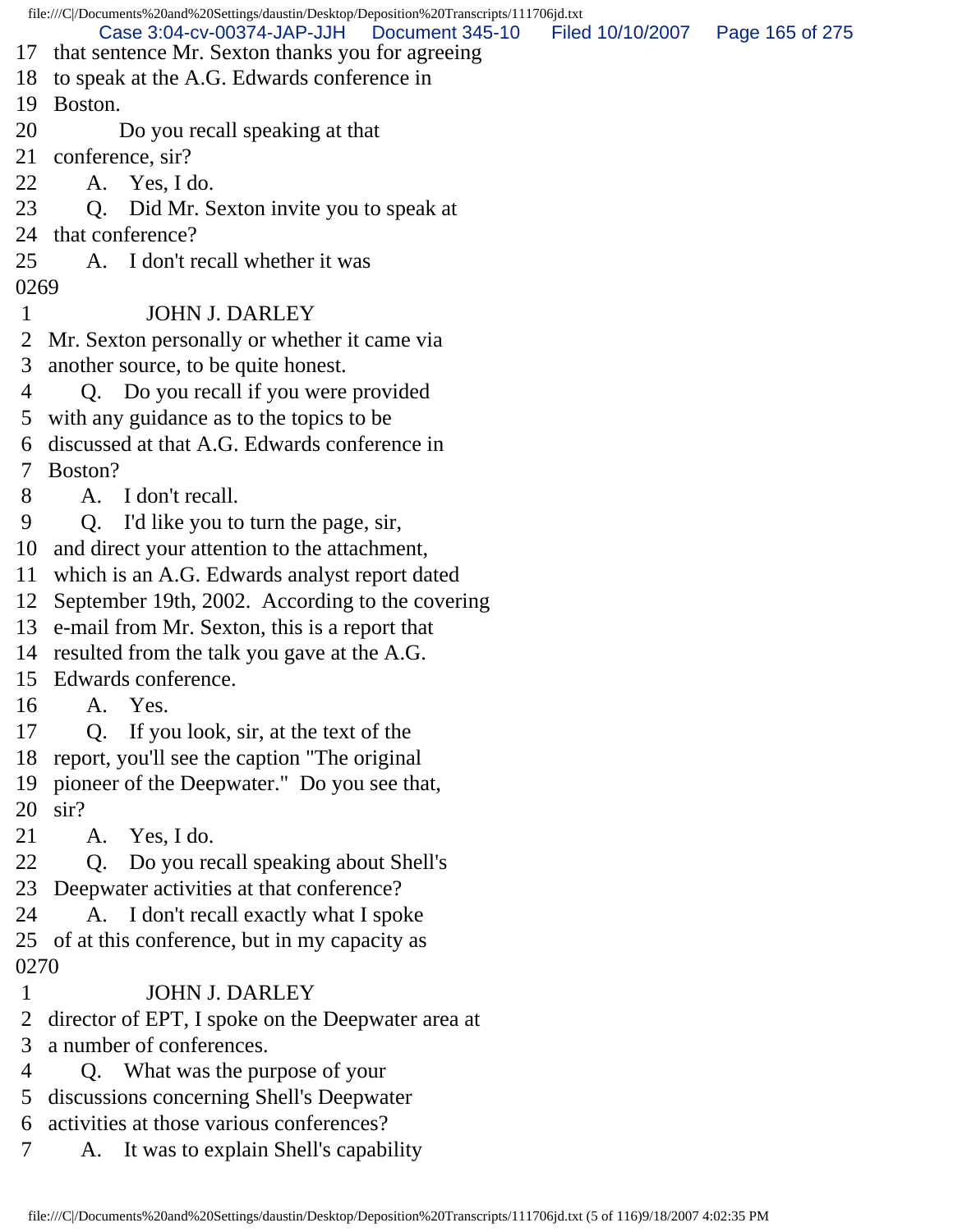file:///C|/Documents%20and%20Settings/daustin/Desktop/Deposition%20Transcripts/111706jd.txt 8 in the development of Deepwater fields. 9 Q. Was that capability something Shell 10 was attempting to highlight for the investing 11 market? 12 MR. TUTTLE: Objection to form. 13 A. In terms of these analyst 14 presentations, there were always a number of 15 aspects of capability which we try to explain to 16 the analyst community. Capability in Deepwater, 17 capability in well engineering, capability in 18 subsurface interpretation. All of these aspects 19 would be important we believe from a 20 technological perspective in helping the analyst 21 community understand the nature of our technical 22 business. 23 Q. The Deepwater capability that's 24 discussed in the A.G. Edwards report, was that 25 specifically referring to the activities of SDS? 0271 1 JOHN J. DARLEY 2 A. I would have to read the report to 3 remind myself exactly what we covered, to be 4 quite honest. 5 Q. If you would like to take a moment 6 you can do that. 7 A. If I look at the text of the report, 8 I see it covers the Gulf of Mexico but also West 9 Africa and Nigeria and Brazil. So I take it 10 those were the areas that were covered in the 11 presentation. 12 Q. Those were areas that SDS operated 13 in -- let me try that again. Withdrawn. 14 Those specific geographic areas were 15 areas in which SDS operated deepwater -- or 16 conducted its deepwater activities, correct? 17 MR. TUTTLE: Objection to form. 18 A. Yes. I think it's important here to 19 remind ourselves that SDS did not operate 20 activities in the deepwater. SDS executed 21 activities on behalf of an operating company. So 22 if we talk about the Gulf of Mexico, SEPCO was 23 the operating company. If we talk about Shell 24 Brazil, Nigeria in the Deepwater was SNEPCO. Case 3:04-cv-00374-JAP-JJH Document 345-10 Filed 10/10/2007 Page 166 of 275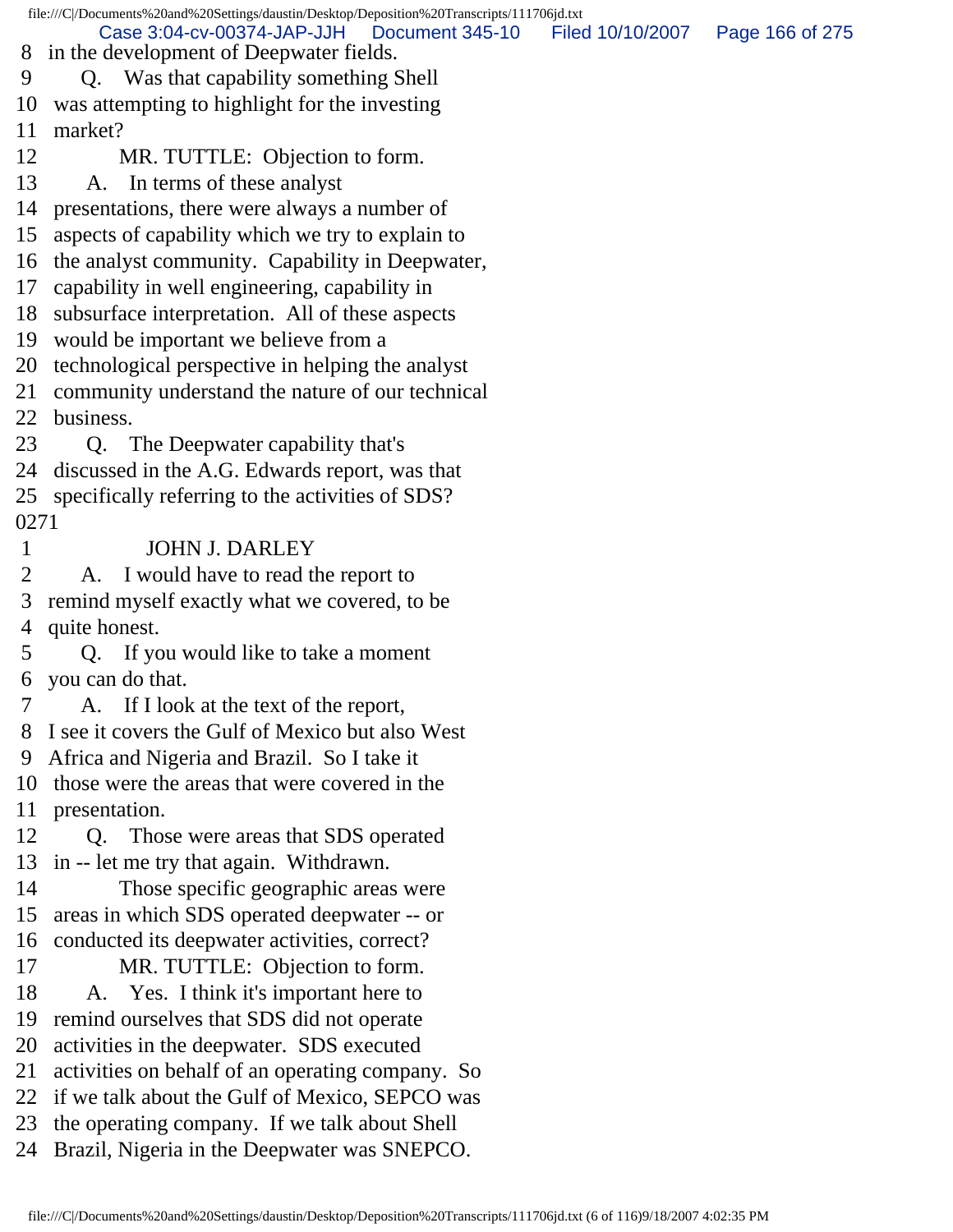|                | file:///C//Documents%20and%20Settings/daustin/Desktop/Deposition%20Transcripts/111706jd.txt |  |                                   |  |  |  |
|----------------|---------------------------------------------------------------------------------------------|--|-----------------------------------|--|--|--|
|                | Case 3:04-cv-00374-JAP-JJH   Document 345-10                                                |  | Filed 10/10/2007  Page 167 of 275 |  |  |  |
| 25             | So the work of SDS was very much in                                                         |  |                                   |  |  |  |
| 0272           |                                                                                             |  |                                   |  |  |  |
| $\mathbf{1}$   | <b>JOHN J. DARLEY</b>                                                                       |  |                                   |  |  |  |
| 2              | support of the activities of those operating                                                |  |                                   |  |  |  |
| 3              | units. So when we talk about Deepwater                                                      |  |                                   |  |  |  |
| 4              | activities and the execution of those and the                                               |  |                                   |  |  |  |
| 5              | operation of those activities, yes, SDS played a                                            |  |                                   |  |  |  |
|                | 6 role in support, advice and conduct of particular                                         |  |                                   |  |  |  |
| 7              | studies. But the operation of those activities                                              |  |                                   |  |  |  |
| 8              | was always the responsibility of the local                                                  |  |                                   |  |  |  |
| 9              | operating company.                                                                          |  |                                   |  |  |  |
| 10             | Q. The emphasis of this report, however,                                                    |  |                                   |  |  |  |
|                | 11 is on Shell's deepwater expertise, correct?                                              |  |                                   |  |  |  |
| 12             | MR. TUTTLE: Objection;                                                                      |  |                                   |  |  |  |
|                | 13 argumentative.                                                                           |  |                                   |  |  |  |
| 14             | A. Yes. As I read the report of the                                                         |  |                                   |  |  |  |
|                | 15 analyst presentation, it appears to demonstrate                                          |  |                                   |  |  |  |
|                | 16 Shell's deepwater capabilities.                                                          |  |                                   |  |  |  |
| 17             | Q. And the geographic areas that were                                                       |  |                                   |  |  |  |
|                | 18 identified in the report, the Gulf of Mexico,                                            |  |                                   |  |  |  |
|                | 19 West Africa, it identifies specific fields as                                            |  |                                   |  |  |  |
|                | 20 well; Bonga for example. Those were fields where                                         |  |                                   |  |  |  |
|                | 21 SDS operated, correct?                                                                   |  |                                   |  |  |  |
| 22             | MR. TUTTLE: Objection; form.                                                                |  |                                   |  |  |  |
|                | 23<br>A. If I look at the fields that are                                                   |  |                                   |  |  |  |
|                | 24 listed as a list of fields which goes back to                                            |  |                                   |  |  |  |
|                | 25 1979 and Cognac, Bullwinkle, Auger. SDS were not                                         |  |                                   |  |  |  |
| 0273           |                                                                                             |  |                                   |  |  |  |
| $\mathbf{1}$   | <b>JOHN J. DARLEY</b>                                                                       |  |                                   |  |  |  |
| $\overline{2}$ | involved in the earlier fields. They were                                                   |  |                                   |  |  |  |
| 3              | involved in the more recent developments. But                                               |  |                                   |  |  |  |
| 4              | they certainly were not -- SDS as an entity did                                             |  |                                   |  |  |  |
| 5              | not exist in those earlier years.                                                           |  |                                   |  |  |  |
| 6              | So the full capability that is                                                              |  |                                   |  |  |  |
| 7              | described here is Shell's capability over an                                                |  |                                   |  |  |  |
| 8              | extended period of time. The SDS entity was only                                            |  |                                   |  |  |  |
| 9              | in the latter part of the '90s in existence. And                                            |  |                                   |  |  |  |
| 10             | therefore it is much wider than simply an SDS                                               |  |                                   |  |  |  |
| 11             | capability that is demonstrated. It's Shell's                                               |  |                                   |  |  |  |
| 12             | capability in deepwater.                                                                    |  |                                   |  |  |  |
| 13             | Q. I'd like to direct your attention to                                                     |  |                                   |  |  |  |
| 14             | page 6 of the report, sir.                                                                  |  |                                   |  |  |  |
| 15             | Mm-hmm.<br>A.                                                                               |  |                                   |  |  |  |
|                |                                                                                             |  |                                   |  |  |  |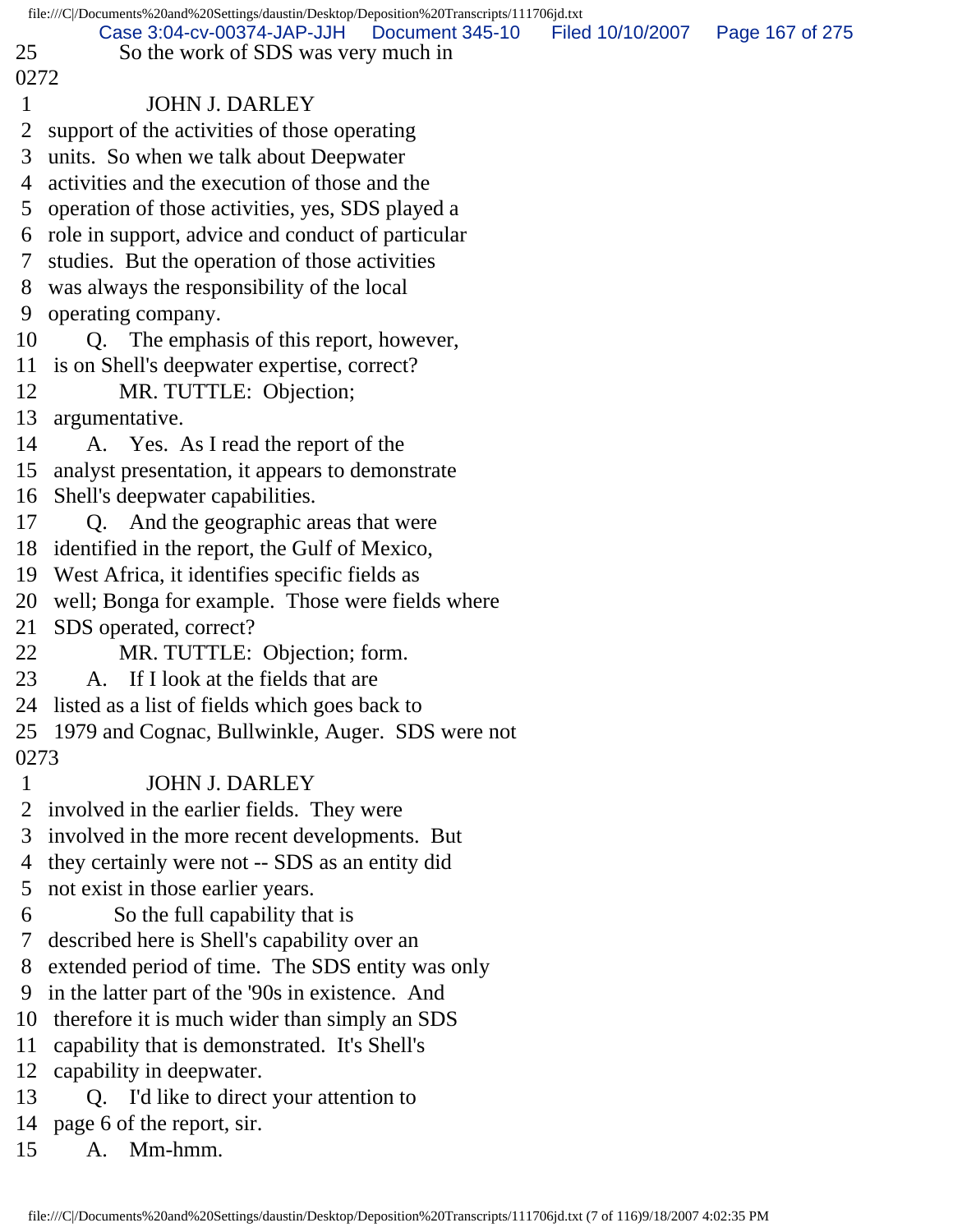file:///C|/Documents%20and%20Settings/daustin/Desktop/Deposition%20Transcripts/111706jd.txt 16 Q. Do you see at the top of the page the 17 caption figure 5, "Nigeria, major oil and gas 18 fields"? Do you see that, sir? 19 A. Yes, I do. 20 Q. It lists the various fields in 21 Nigeria that presumably are, based on the subject 22 of this report, deepwater areas. Let me ask as I 23 go through them. Bonga Main, did SDS operate 24 there, sir? 25 MR. MORSE: Object to the form. 0274 1 JOHN J. DARLEY 2 MR. TUTTLE: Same objection. 3 A. SDS, as I mentioned earlier, was not 4 the operator for these activities. 5 Q. I'll rephrase the question then. Did 6 SDS conduct activities at the behest of SNEPCO at 7 Bonga Main? 8 A. In connection with the Bonga Main 9 development, SDS were providing support, advice 10 and study work to SNEPCO, yes, that is correct. 11 Q. Did they also provide support to 12 SNEPCO in connection with Ehra? 13 A. Yes, they did. 14 Q. Bonga Southwest? 15 MR. TUTTLE: Objection to form. 16 Q. Did they provide such support to 17 Bonga Southwest? 18 A. Yes, they provided support to SNEPCO 19 in connection with Bonga Southwest. 20 Q. Did they provide such support to 21 Doro? I'm sorry, to SNEPCO at Doro. 22 A. Yes, they did. 23 Q. At the time of this report did SDS 24 provide such support to SNEPCO at Bolia? 25 A. Yes, they did. 0275 1 JOHN J. DARLEY 2 Q. And the next project identified sir, 3 Ngolo, did SNEPCO provide support in connection 4 with? 5 A. I'm sorry, I can't recall Ngolo field 6 and I can't comment. Case 3:04-cv-00374-JAP-JJH Document 345-10 Filed 10/10/2007 Page 168 of 275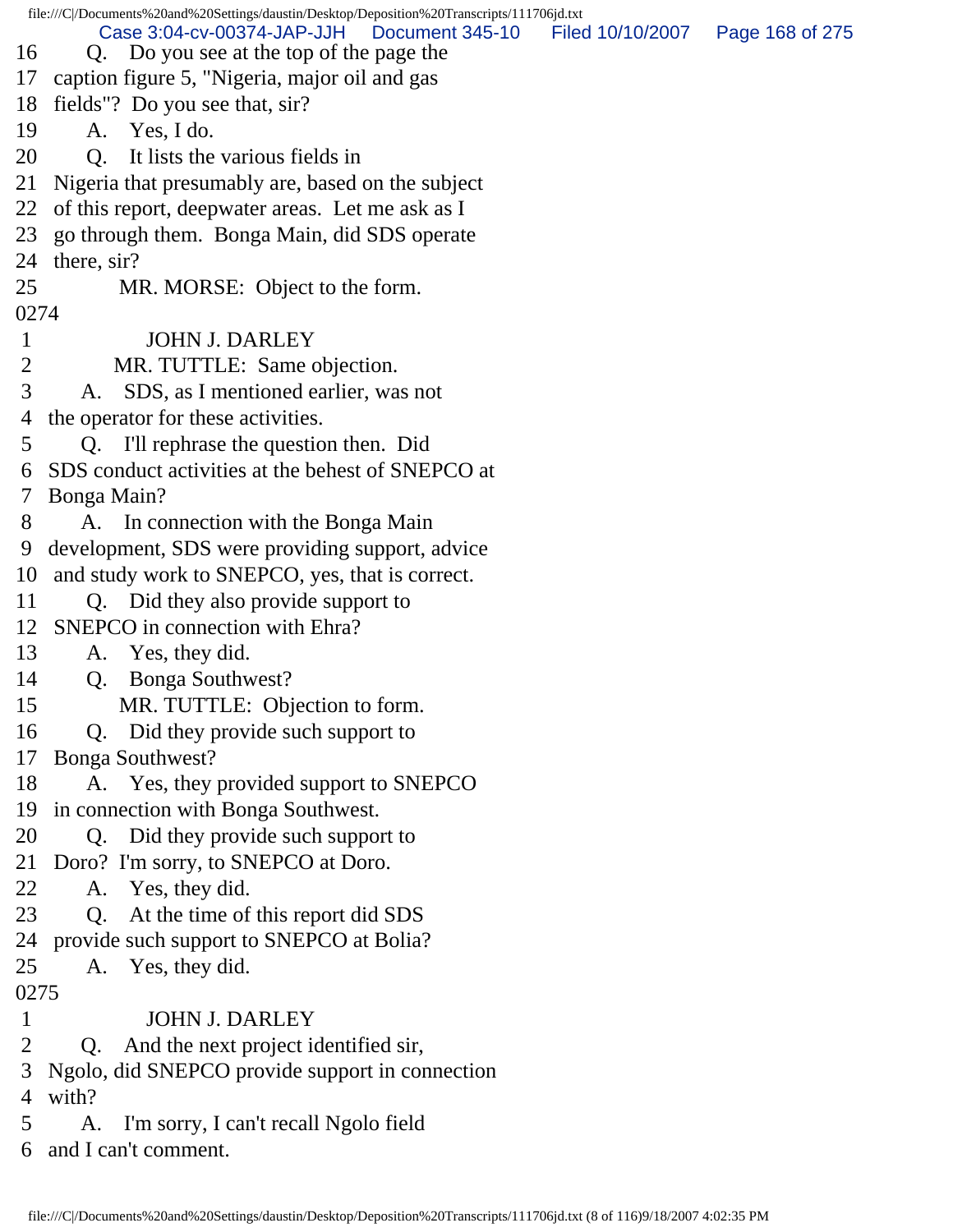file:///C|/Documents%20and%20Settings/daustin/Desktop/Deposition%20Transcripts/111706jd.txt 7 Q. How about with respect to the Bosi 8 project, did SDS provide supporting activities or 9 work with next with Bosi? 10 A. Yes. SNEPCO was a partner in the 11 Bosi field. And Shell Deepwater Services 12 provided support to SNEPCO in connection with 13 that field. 14 Q. Beneath that is a caption figure 6, 15 "Angola." And it lists various projects or 16 fields there as well. The first one -- the first 17 field shown is Plutonia Block 18. Are you aware 18 if SDS provided technical work or support in 19 connection with the activities of Block 18 in 20 Angola? 21 A. Yes. SDS provided support to the 22 operating company, the Shell operating company in 23 Angola who were partners in the Plutonia 24 development. 25 Q. Without going through them one by 0276 1 JOHN J. DARLEY 2 one, there are a series of fields listed there. 3 If you could just go through them, sir, and let 4 me know to the best of your recollection during 5 this time period, did SDS provide supporting 6 activities or services to the operator at those 7 fields in Angola? 8 A. I'm sorry, I don't recall all of the 9 names there. Cobalto I think I recall in Block 10 18. The others I just don't recall and therefore 11 I can't say whether or not they provided 12 support. 13 Q. That's fine, sir. 14 If I could ask you to turn to the 15 next page, sir. The next page deals with 16 Brazil. And you'll see a caption there figure 7, 17 "Brazil major oil and gas fields." There are 18 two identified. Bijupira and Campos. 19 Do you recall during this time period 20 SDS provided supporting activity or work in 21 connection with the operation of those two 22 fields? 23 A. I recall the work in connection with Case 3:04-cv-00374-JAP-JJH Document 345-10 Filed 10/10/2007 Page 169 of 275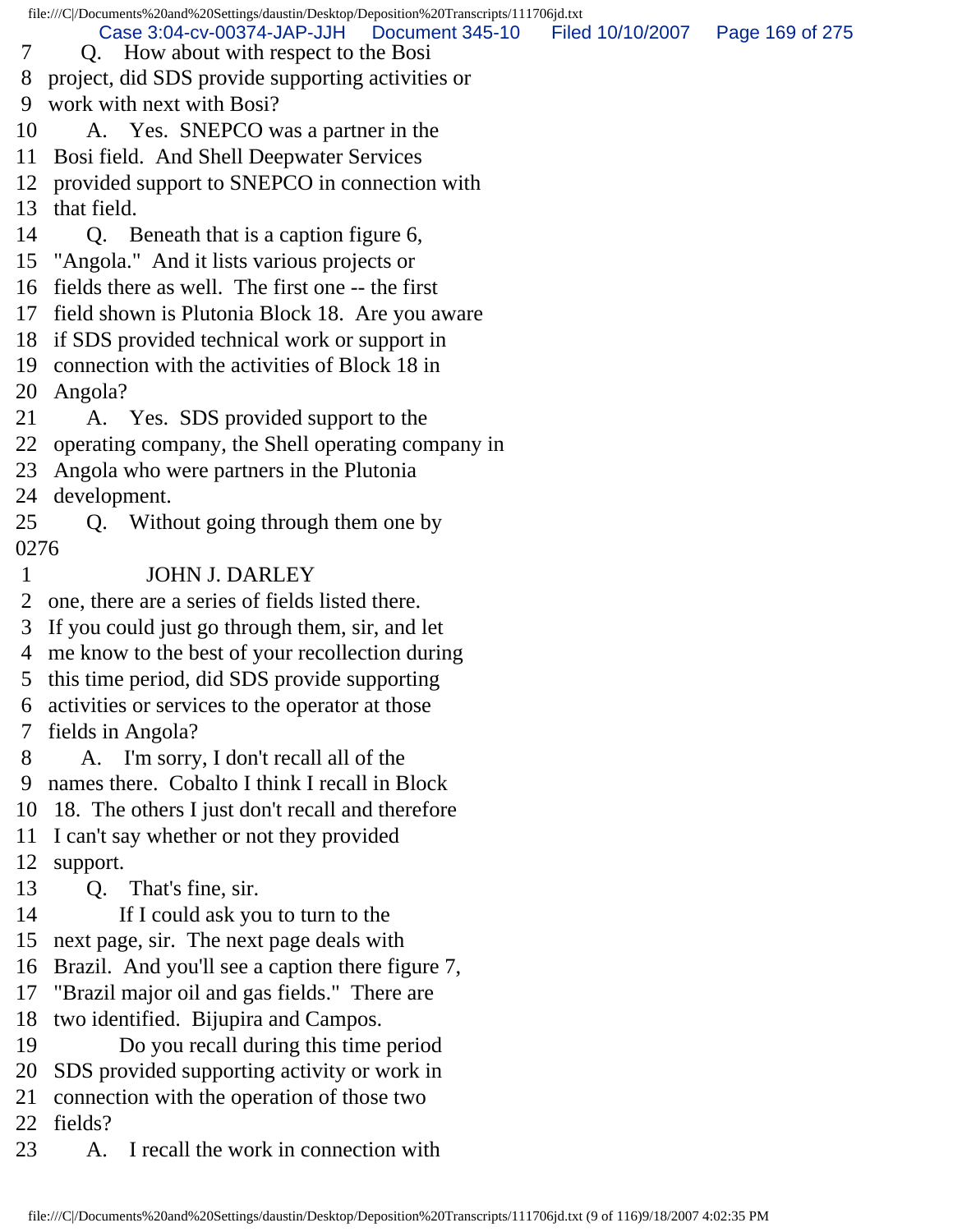file:///C|/Documents%20and%20Settings/daustin/Desktop/Deposition%20Transcripts/111706jd.txt 24 Bijupira that was provided by SDS in support of 25 the Shell operating company in Brazil. Campos, 0277 1 JOHN J. DARLEY 2 I'm sorry, I don't recall specifically. 3 Q. Are you aware of how the analyst for 4 A.G. Edwards who prepared this report obtained 5 the information concerning the various fields 6 identified in the report? 7 A. No, I'm not. 8 Q. If I could direct your attention, I'm 9 sorry, to the first page again of that Exhibit 10 11. If you'll look at the very bottom of the 11 e-mail from David Sexton to you, it then says "on 12 to Houston.. David." Do you know what that's a 13 reference to? 14 A. Reading it now and in the context of 15 this e-mail, it probably refers to further 16 analyst presentations that would be given in 17 Houston. 18 Q. In fact, do you recall if you 19 attended something called the analyst field day 20 in or about October in Houston? 21 A. Yes, I do. 22 Q. Did you give a presentation at that 23 analyst field day? 24 A. Yes, I did. 25 Q. Could you describe for me that 0278 1 JOHN J. DARLEY 2 event? Was it a single day event? 3 A. As I recall, it was a single day 4 event in Houston, yes. 5 Q. Did analysts attend that event as 6 indicated by the title? 7 A. Yes, I believe they did. 8 Q. Do you recall approximately how 9 many? 10 A. My recollection from the presentation 11 and the environment, the room in which we gave 12 the presentation, would be a guess, in the range 13 of perhaps 40 people in the room, of that order. Case 3:04-cv-00374-JAP-JJH Document 345-10 Filed 10/10/2007 Page 170 of 275

14 Q. Are you aware if the analysts who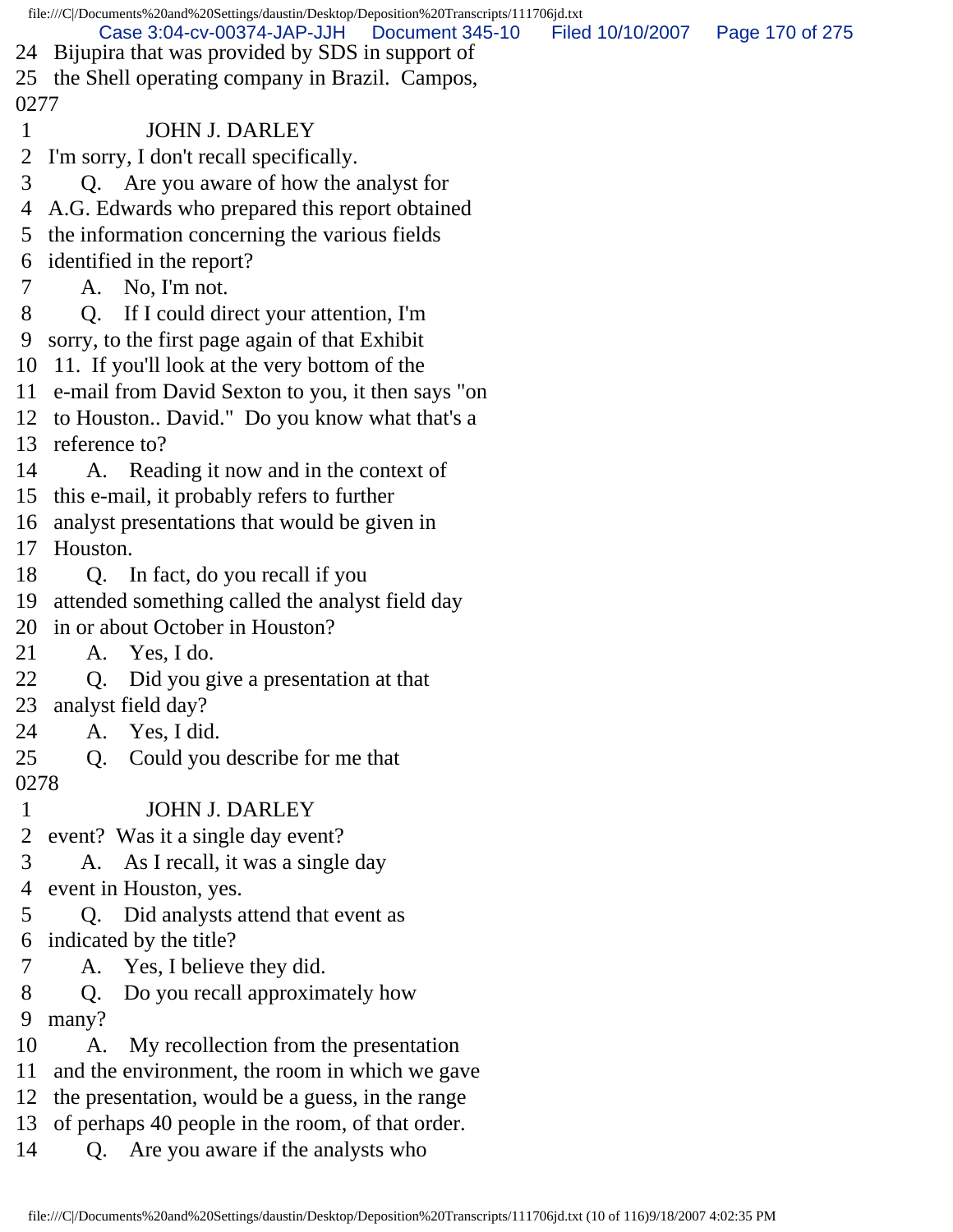file:///C|/Documents%20and%20Settings/daustin/Desktop/Deposition%20Transcripts/111706jd.txt 15 attended that event were from both the United 16 States and Europe? 17 MR. TUTTLE: Objection to form. 18 A. I don't recall exactly, to be quite 19 honest, where they were from. So I can't say 20 with enough category where they were from, enough 21 confidence that I can say yes they were or no 22 they were not. I just don't know. 23 Q. At that event, do you recall 24 approximately how long it lasted? 25 A. I seem to recall when you asked me 0279 1 JOHN J. DARLEY 2 earlier if it was a one-day event, it was a 3 one-day event. But I thought that the whole 4 exercise also involved an engagement with 5 activities in the field somewhere. And I can't 6 recall where, but I thought there was -- as well 7 as a presentation in an office environment, which 8 I attended. I believe that the group also went 9 to some field location. So I wasn't involved 10 with that part of the event. 11 O. Did you work with somebody from 12 Shell's investor relations office in connection 13 with that event? 14 A. Not directly, no. 15 Q. Do you recall approximately how many 16 speakers made presentations at that event? 17 A. I think about five. 18 Q. Do you recall who they were? 19 A. I recall Raoul Astucci making a 20 presentation. I'm sorry, I don't recall any 21 other names. 22 Q. And you made a presentation at that 23 event, is that correct, sir? 24 A. Yes, it is. 25 Q. Do you recall approximately how long 0280 1 JOHN J. DARLEY 2 that lasted? 3 A. These presentations would normally be 4 of the order of half an hour or so. 5 (Darley Exhibit 12 for Case 3:04-cv-00374-JAP-JJH Document 345-10 Filed 10/10/2007 Page 171 of 275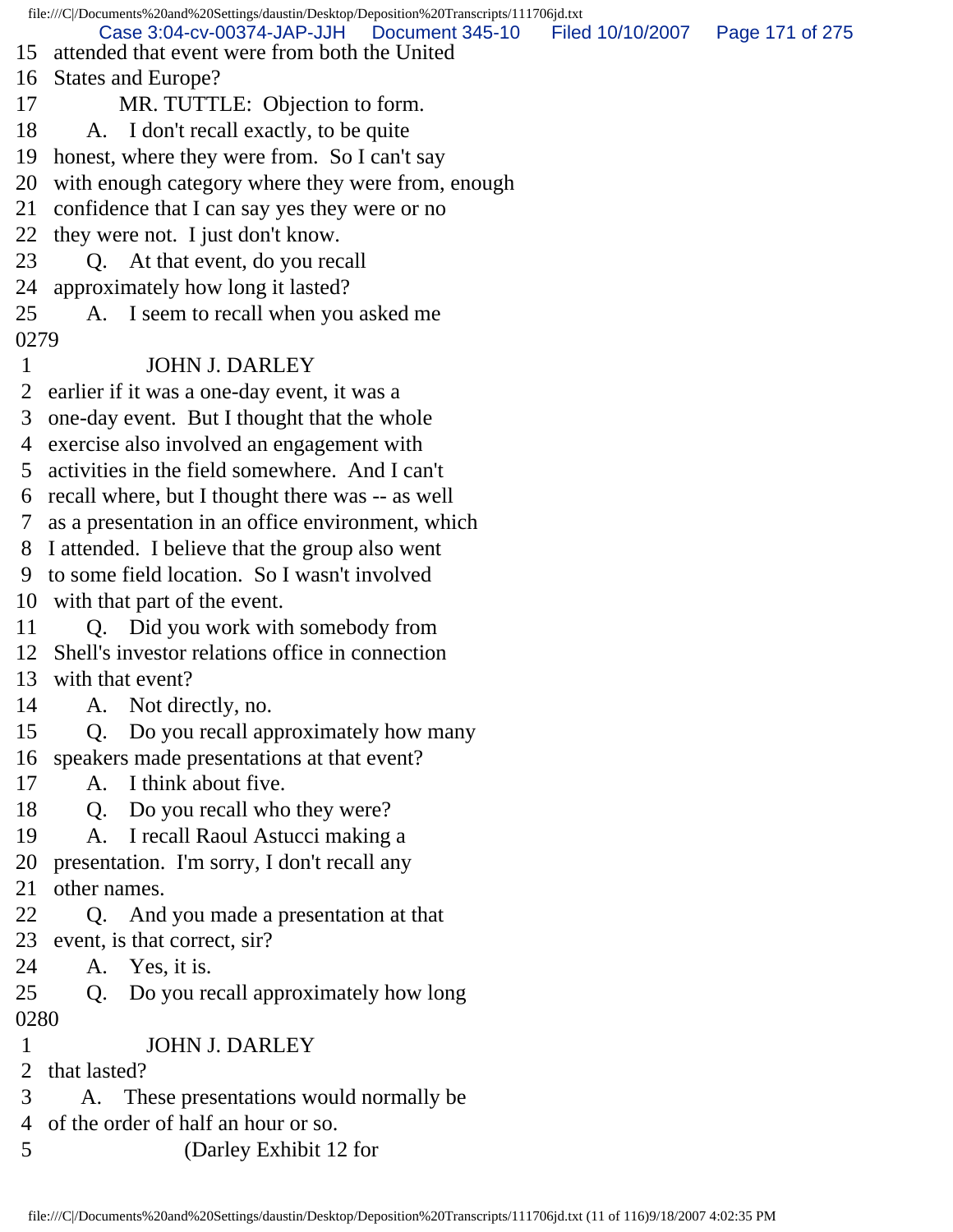file:///C|/Documents%20and%20Settings/daustin/Desktop/Deposition%20Transcripts/111706jd.txt 6 identification, document bearing Bates production 7 number SMJ 00035555 through SMJ 00035564.) 8 Q. Mr. Darley, you've just been handed a 9 document marked as Darley Exhibit 12 for 10 identification. I ask you to look at that, sir, 11 and tell me if you recognize it. 12 A. Yes, I see it is the notes from my 13 presentation for the analyst field day. 14 Q. Do you know who prepared these? 15 A. Yes. My style was normally to 16 prepare these notes myself. 17 Q. Were these notes that you prepared 18 prior to the actual presentation, or were these 19 prepared subsequent to the presentation? 20 A. Again, my approach to these events 21 was usually to prepare a set of notes before the 22 presentation, which I would then use not 23 necessarily to read from but simply as a style, 24 as a pro forma if you like, to allow me to give 25 the speech. 0281 1 JOHN J. DARLEY 2 O. And based on the format of these 3 notes, it appears that there were slides that 4 accompanied that presentation. Do you recall 5 that, sir? 6 A. Yes, we would use slides. 7 Q. If I may, directing your attention to 8 the first page, what would be under the 9 caption -- or next to the caption for slide 3, 10 "technology for profitability and growth," do 11 you see that, sir? 12 A. Yes, I do. 13 Q. The first sentence there you 14 discuss -- or the document discusses technology 15 EP organizations, EP businesses around the 16 world. It then goes on to discuss the prime 17 locations in Houston and the Netherlands. 18 With respect to the locations in 19 Houston, what were you specifically referring to, 20 if you recall? 21 A. Hmm, maybe it's useful here just to 22 recap again the structure of EPT so that we can Case 3:04-cv-00374-JAP-JJH Document 345-10 Filed 10/10/2007 Page 172 of 275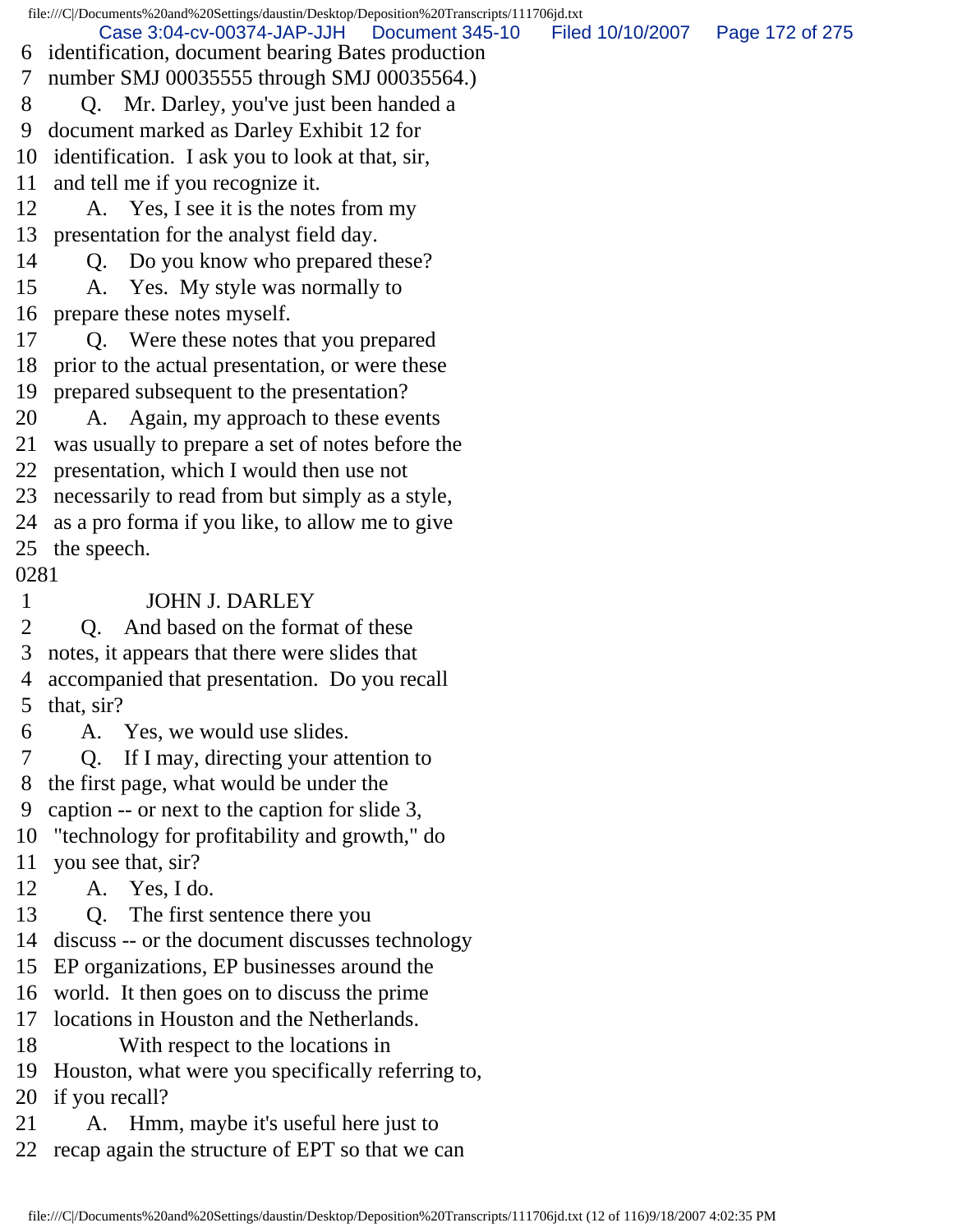file:///C|/Documents%20and%20Settings/daustin/Desktop/Deposition%20Transcripts/111706jd.txt 23 understand the context of this particular 24 quotation. I explained it yesterday but perhaps 25 it's useful again to go through it. 0282 1 JOHN J. DARLEY 2 So EP technology, EPT, was the 3 descriptor for the EP technology organization. 4 Within EP technology there are a number of units 5 which were providing support to the operating 6 units around the world. Those units were the 7 SepTAR organization, the SDS organization, Shell 8 Technology Ventures organization we encountered 9 yesterday, the commercial group in EPT which we 10 encountered yesterday and HR support 11 organization. 12 If we look to each of those 13 organizations, and they have the acronyms then 14 SepTAR, SDS, STV, EPH, et cetera, if we look then 15 within each of those groups we can understand who 16 is involved and where they are. So we look first 17 at the group SepTAR. SepTAR, as I explained 18 yesterday, was both an organization undertaking 19 research, research and development work in 20 support of the Shell EP operating companies as 21 well as study work. And again, as I explained 22 yesterday, that study work would be done either 23 in Houston or in Rijswijk, depending on the 24 nature of the study and the requirement of the 25 operating units. 0283 1 JOHN J. DARLEY 2 Research and development and study 3 work would then be done both in Rijswijk as well 4 as in Houston. 5 SDS, the Deepwater Services Group, 6 was located in New Orleans and in Houston and did 7 not have an entity in Europe. 8 The STV organization was also a 9 global organization. 10 So that's in summary how those groups 11 work. 12 Now, within SepTAR we had the 13 research and development, but then the study Case 3:04-cv-00374-JAP-JJH Document 345-10 Filed 10/10/2007 Page 173 of 275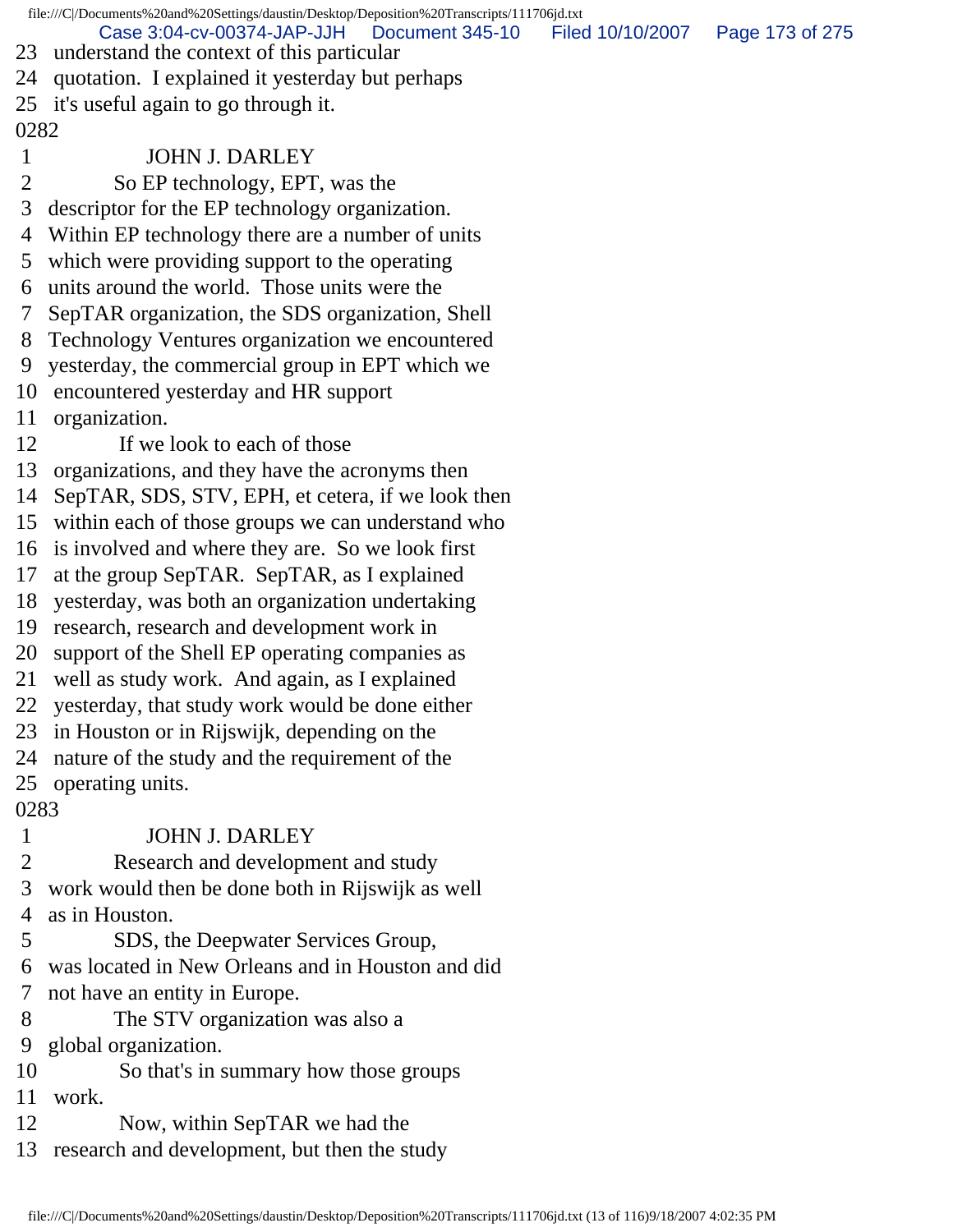file:///C|/Documents%20and%20Settings/daustin/Desktop/Deposition%20Transcripts/111706jd.txt 14 groups. And those studies groups looked at 15 studies in different parts of the organization, 16 so the Middle East, the Far East, Africa, et 17 cetera. Some of those studies were done in 18 Rijswijk and others in Houston. 19 So when we start to talk here in this 20 particular extract that you have drawn your 21 attention to about the prime locations in Houston 22 and the Netherlands, really what I was describe 23 was that capability of EPT to work from both 24 those locations depending on the requirements and 25 the studies. 0284 1 JOHN J. DARLEY 2 Q. That's fine, thank you. The gist of 3 my question was essentially were you referring to 4 SepTAR, SDS, STV, the other organizations that we 5 had discussed at some length yesterday. And you 6 just indicated that you were referring to them in 7 this document at least. 8 MR. TUTTLE: Objection to form. 9 A. I was to them in this document. And 10 I was also I believe encompassing the activities 11 which were undertaken by sister organizations. 12 ODU is a sister organization, if you like the 13 term. It isn't part of EPT but it was an 14 organization which provided support to the EP 15 business around the world. And again, EPT and 16 ODU often worked in tandem, as we looked 17 yesterday at various activities. 18 Q. Do you recall if you actually in 19 substance said the words that are indicated in 20 these notes? And the reason I ask is that you 21 indicated they were notes as opposed to a 22 script. 23 A. So I don't recall, would be the 24 answer. I prepared the notes but I rarely, if 25 ever, read the notes. I had not memorized them 0285 1 JOHN J. DARLEY Case 3:04-cv-00374-JAP-JJH Document 345-10 Filed 10/10/2007 Page 174 of 275

- 2 verbatim, but I had memorized the sequence that I
- 3 wanted to -- and the points that I wanted to
- 4 cover. But no, I don't recall whether I used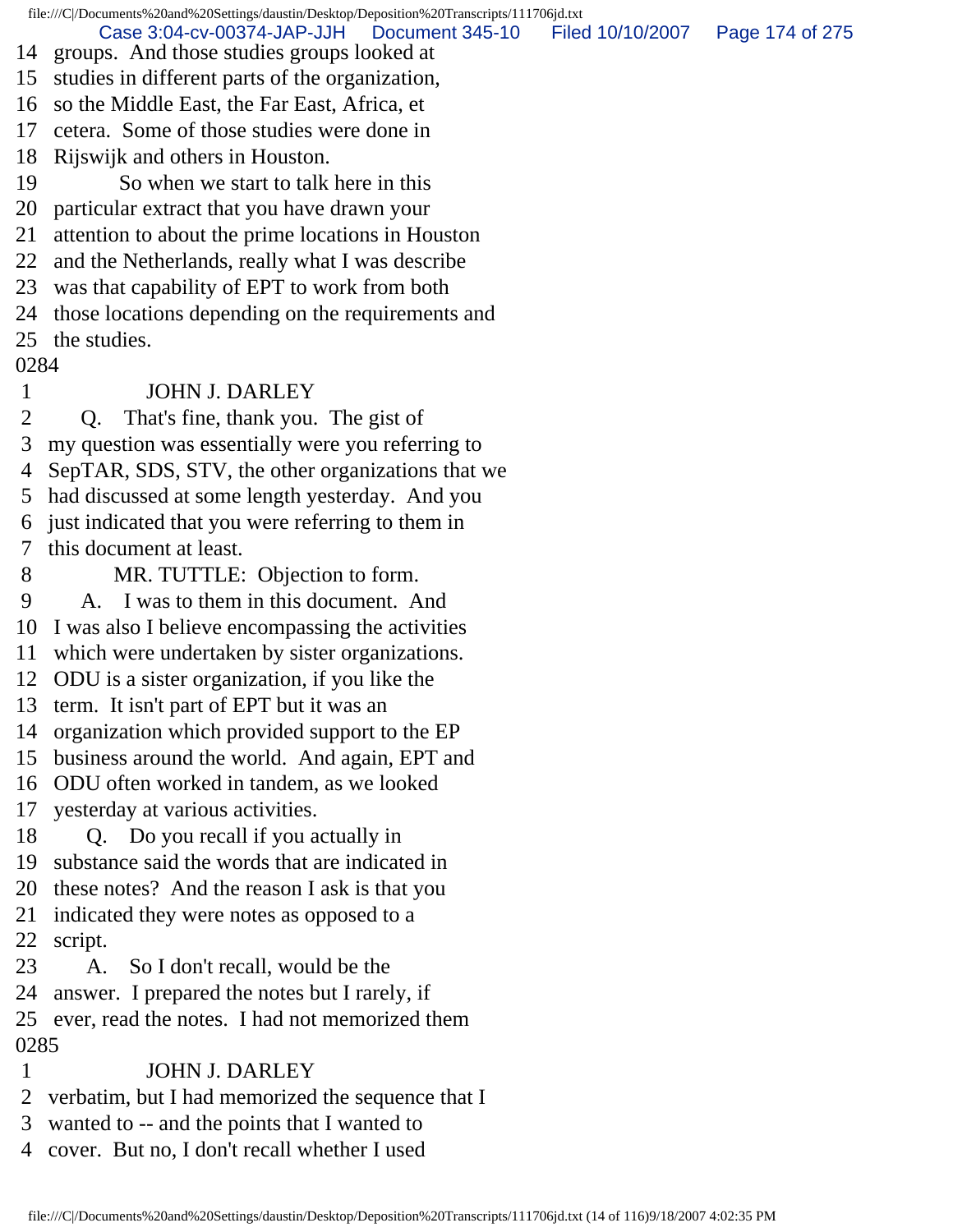file:///C|/Documents%20and%20Settings/daustin/Desktop/Deposition%20Transcripts/111706jd.txt 5 these words. 6 Q. Okay. Mr. Darley, if I could direct 7 your attention now to the next page, if you look 8 at the bottom of the page, there's a reference to 9 slide 6, technologies: Identify more reserves. 10 Then it continues. 11 Do you recall what, if anything, you 12 said in connection with technology and the 13 identification of reserves at that analyst 14 event? 15 A. I don't recall exactly what I said, 16 no. I read the notes that you have drawn our 17 attention to, but it's fairly generic in terms of 18 the context of the text there. 19 Q. If you could turn now to the next 20 page, sir, next to slide 7, there's a 21 reference -- I'm sorry, the caption said "Oman 22 improved oil recovery." Do you see that? 23 A. Yes, I do. 24 O. We discussed this a little bit 25 yesterday and one of the things referenced in 0286 1 JOHN J. DARLEY 2 that paragraph is the program that as indicated 3 here is aspirationally T50. We discussed 4 yesterday that the 50 refers to projected 5 production level I believe. 6 Do you recall discussing that at the 7 analyst event? 8 A. May I first of all make a comment? 9 You say it refers to production level. I did not 10 refer to production yesterday. Yesterday I made 11 the point it refers to recovery level. 12 Q. I'm sorry, thank you for that 13 clarification. 14 A. I don't recall making the comments, 15 but I see here in the notes that that was part of 16 the presentation. 17 Q. The T50 program, that was the shorter 18 term program as distinguished from the EOR 19 efforts that we discussed, is that correct? 20 MR. TUTTLE: Object to form. 21 A. No, I'm sorry, that's not correct. Case 3:04-cv-00374-JAP-JJH Document 345-10 Filed 10/10/2007 Page 175 of 275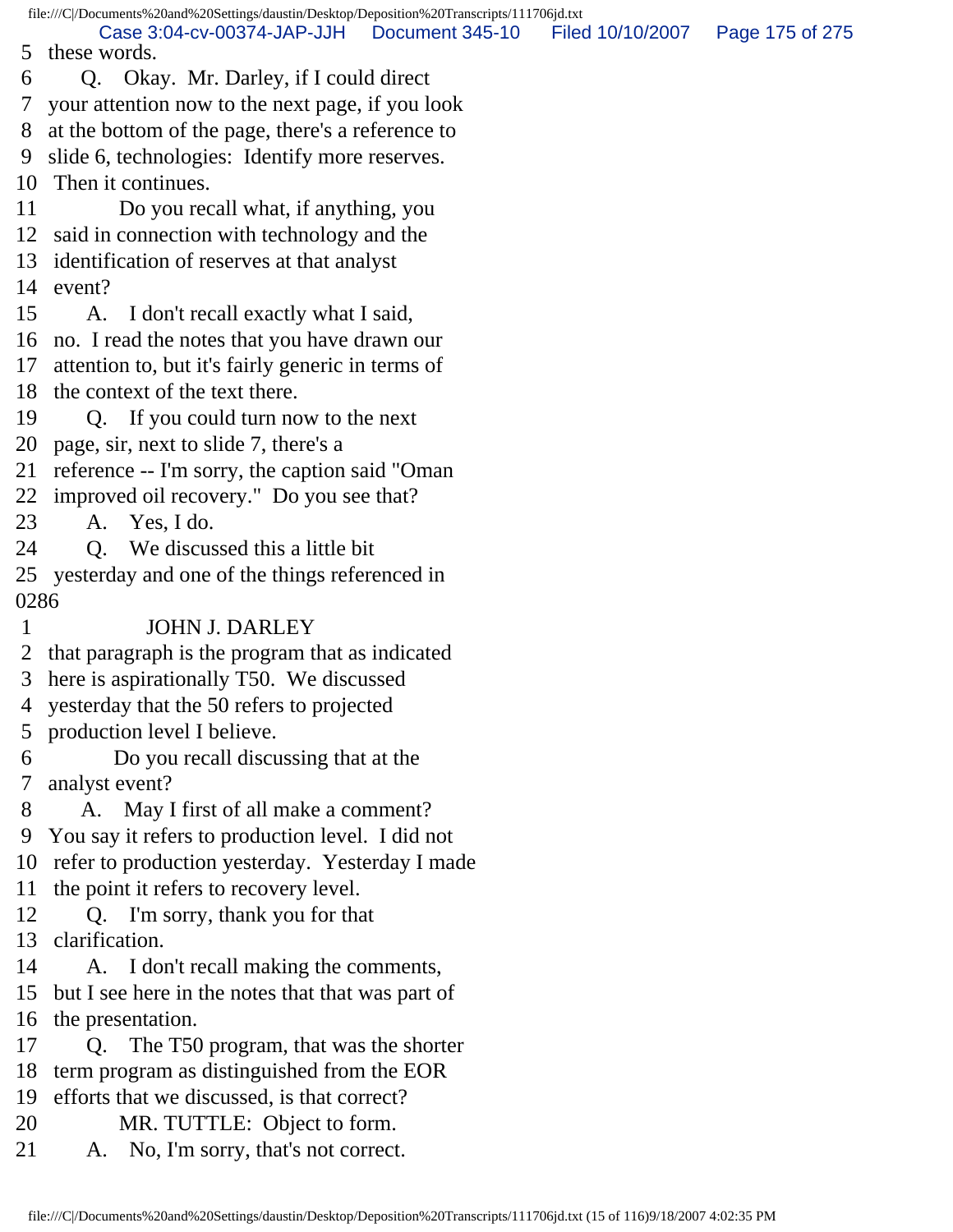file:///C|/Documents%20and%20Settings/daustin/Desktop/Deposition%20Transcripts/111706jd.txt 22 Q. Okay. 23 A. T50 was looking at EOR. 24 Q. I'm sorry. 25 A. Because the only way that you can -- 0287 1 JOHN J. DARLEY 2 not the only way, but the most likely way that 3 you can significantly raise the level of recovery 4 to 50 percent is by application of enhanced oil 5 recovery. EOR. 6 Q. Thank you, I'm sorry, I was 7 confused. In fact, if you go down two 8 paragraphs, the one beginning "a specific element 9 here," do you see that, sir? 10 A. Yes, I do. 11 Q. It says, "A specific element here 12 will be to deploy enhanced oil recovery 13 techniques applied in the United States during 14 the past 20 years to the Oman reservoirs." It 15 then goes on, "Our technical specialist based in 16 the Houston technology center together with our 17 colleagues in the Netherlands are employing their 18 experience and skills to raise the recovery 19 performance of the oil fields in Oman." 20 My question is with regard to the EOR 21 techniques referenced here, what specifically 22 were you referring to? What EOR techniques? 23 A. The techniques that were referred to 24 here covered thermal techniques. I think I 25 mentioned briefly yesterday the opportunity to 0288 1 JOHN J. DARLEY 2 use the application of heat to produce oil from 3 the reservoirs. 4 They would also be referring to what 5 were called miscible technologies, which is the 6 injection of miscible gases to release oil from 7 the reservoir. 8 And they may also have included, I 9 don't recall, chemical technologies. But I feel 10 that is less likely than are directly applicable 11 to Oman. 12 Q. As indicated here, were those Case 3:04-cv-00374-JAP-JJH Document 345-10 Filed 10/10/2007 Page 176 of 275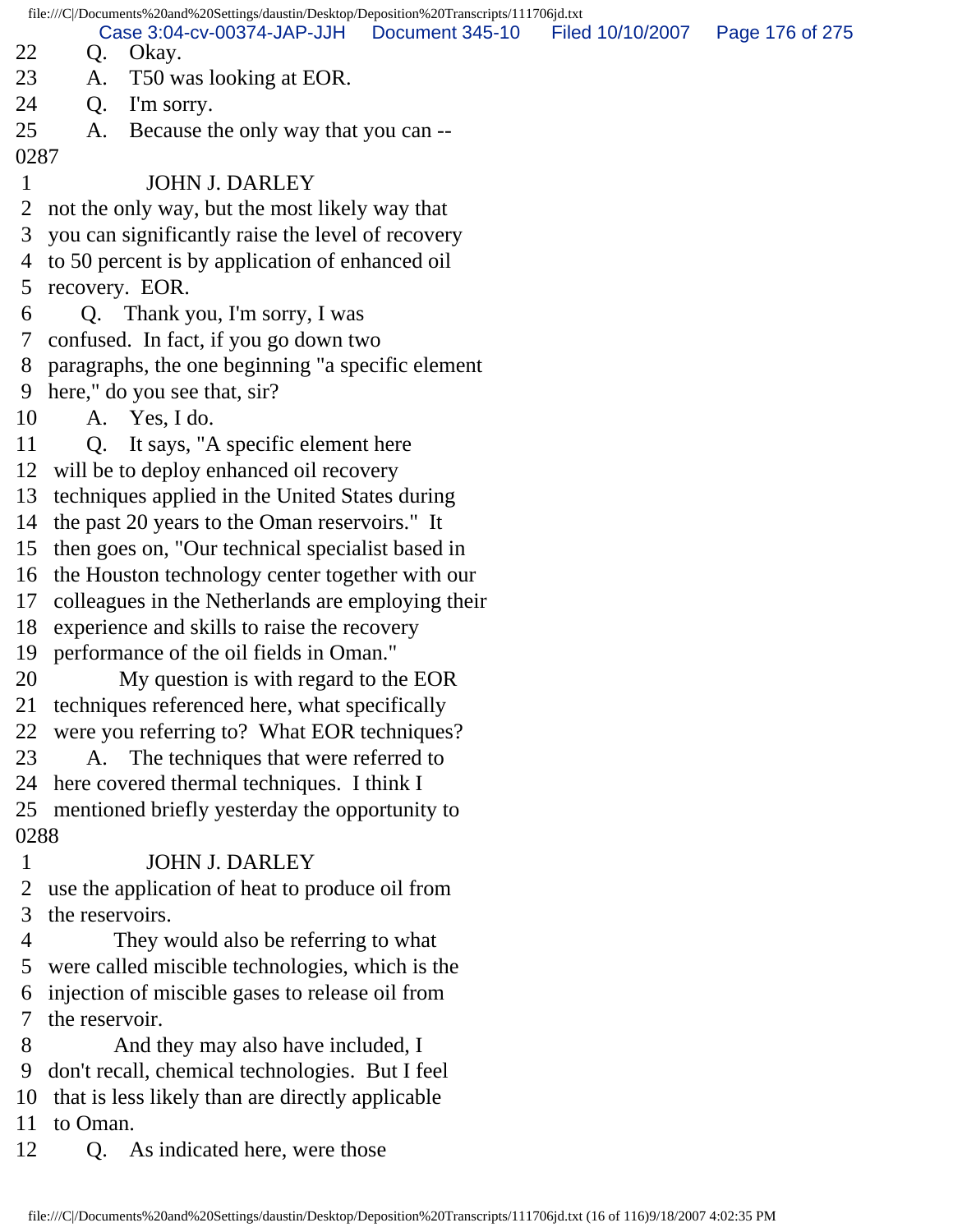|      | file:///C /Documents%20and%20Settings/daustin/Desktop/Deposition%20Transcripts/111706jd.txt       |                  |                 |
|------|---------------------------------------------------------------------------------------------------|------------------|-----------------|
| 13   | Case 3:04-cv-00374-JAP-JJH<br>Document 345-10<br>technologies that had been applied in the United | Filed 10/10/2007 | Page 177 of 275 |
| 14   | States during the past 20 years, do you recall?                                                   |                  |                 |
| 15   | MR. TUTTLE: Object to form.                                                                       |                  |                 |
| 16   | Those were technologies that had been<br>A.                                                       |                  |                 |
| 17   | applied in a number of areas around the world.                                                    |                  |                 |
| 18   | In Europe, in South America, in the Far East, as                                                  |                  |                 |
| 19   | well as in Oman in earlier years. As well as in                                                   |                  |                 |
| 20   | the United States.                                                                                |                  |                 |
| 21   | So the technologies, thermal                                                                      |                  |                 |
| 22   | technologies for example, had been used in Oman                                                   |                  |                 |
| 23   | in the mid '80s. Steam had been injected in the                                                   |                  |                 |
| 24   | fields. Chemical technologies had been used both                                                  |                  |                 |
|      | 25 in Brunei as an experimental phase as well as in                                               |                  |                 |
| 0289 |                                                                                                   |                  |                 |
| 1    | <b>JOHN J. DARLEY</b>                                                                             |                  |                 |
| 2    | Oman. Again, in the earlier decades.                                                              |                  |                 |
| 3    | Thermal techniques have been long                                                                 |                  |                 |
| 4    | used in Venezuela to improve recovery from the                                                    |                  |                 |
| 5    | heavy oil fields in Venezuela. So when we talk                                                    |                  |                 |
| 6    | about the technical specialist based in Houston                                                   |                  |                 |
| 7    | and the Netherlands, they were based in                                                           |                  |                 |
| 8    | technologies on a global appreciation of enhanced                                                 |                  |                 |
| 9    | oil recovery.                                                                                     |                  |                 |
| 10   | Why did you specify the United States<br>Q.                                                       |                  |                 |
| 11   | only there then?                                                                                  |                  |                 |
| 12   | A. Since I was in Houston.                                                                        |                  |                 |
| 13   | Do you recall if you actually --<br>Q.                                                            |                  |                 |
| 14   | withdrawn.                                                                                        |                  |                 |
| 15   | Do you have any recollection as to                                                                |                  |                 |
| 16   | what you actually stated to the analysts in this                                                  |                  |                 |
| 17   | regard in connection with specifically the EOR                                                    |                  |                 |
| 18   | techniques being applied?                                                                         |                  |                 |
| 19   | A. I'm sorry, I don't recall.                                                                     |                  |                 |
| 20   | If I could direct your attention,<br>Q <sub>r</sub>                                               |                  |                 |
| 21   | sir, to the page ending in Bates numbers -- there                                                 |                  |                 |
| 22   | are two Bates numbers here, I'll go with the one                                                  |                  |                 |
| 23   | SMJ, ending with number 562. If you look, the                                                     |                  |                 |
| 24   | next to last paragraph on that page references                                                    |                  |                 |
| 25   | Brunei and discusses the application of various                                                   |                  |                 |
| 0290 |                                                                                                   |                  |                 |
| 1    | <b>JOHN J. DARLEY</b>                                                                             |                  |                 |
| 2    | technologies in Brunei.                                                                           |                  |                 |
| 3    | Do you recall giving -- withdrawn.                                                                |                  |                 |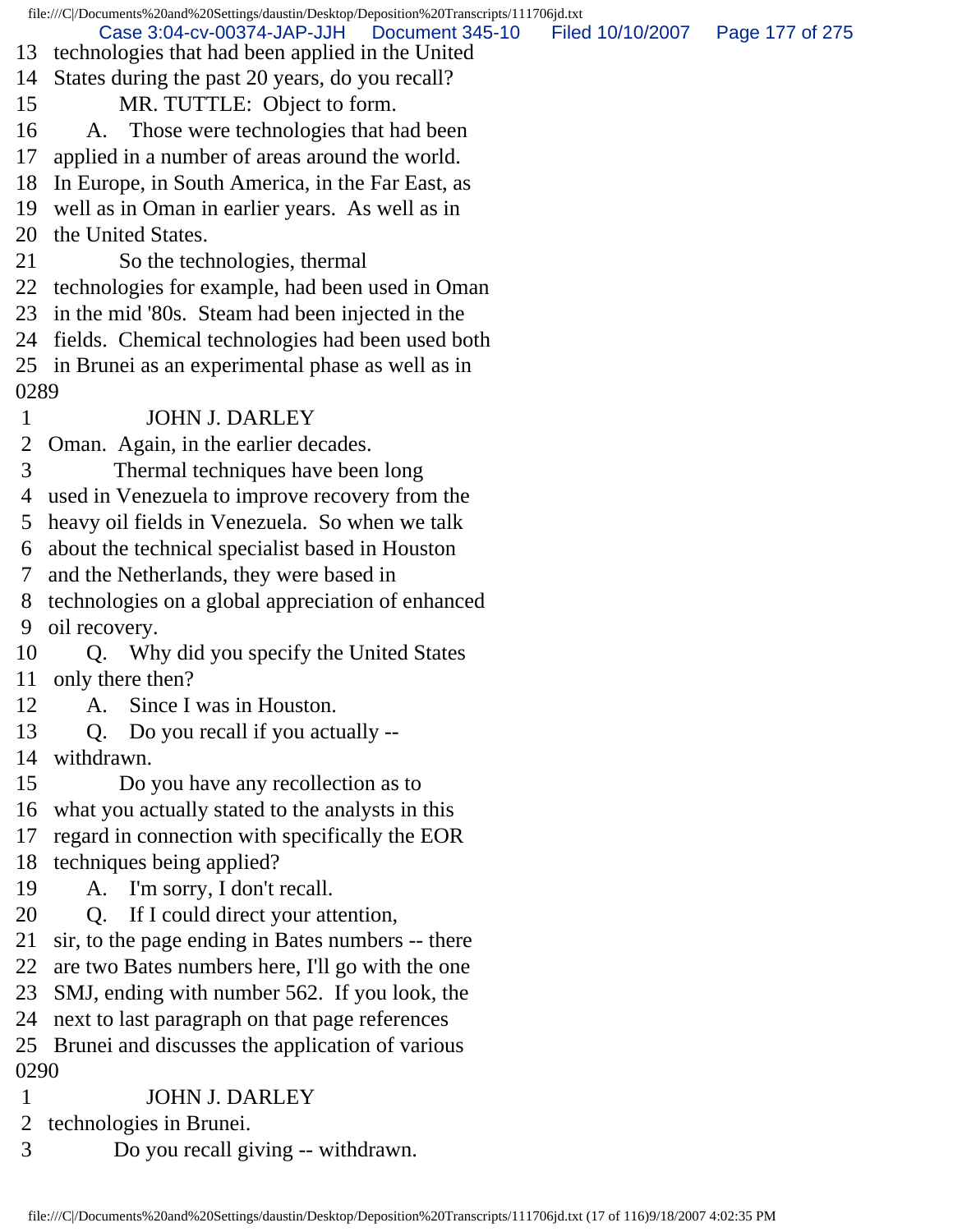file:///C|/Documents%20and%20Settings/daustin/Desktop/Deposition%20Transcripts/111706jd.txt 4 Do you recall what it was that you said in 5 connection with the application of the technology 6 in Brunei? 7 A. I don't recall exactly what I said, 8 but these notes would cover what I said. 9 Q. Prior to the time that you became 10 head of EPT, you were employed in the Brunei 11 operating unit, correct? 12 A. That is correct. 13 Q. What was your position there, sir? 14 A. I was a managing director of the 15 Brunei Shell Petroleum Company. 16 Q. And how long did you hold that 17 position? 18 A. I was there for almost four years. 19 Q. During your tenure in Brunei, were 20 there issues relating to production levels? 21 A. No. There were not issues, as you 22 call them, relating to production levels. There 23 were, as in any oil and gas operation, challenges 24 always to maintain production levels, even to 25 increase production levels where that was 0291 1 JOHN J. DARLEY 2 possible. And technology was used to achieve, or 3 to tackle some of those challenges and achieve 4 the goals of production. 5 Q. During the time that you were in 6 Brunei, was there -- withdrawn. 7 Are you familiar with the term 8 "legacy reserves"? 9 A. Yes, I am. 10 Q. Could you explain for me what that 11 term means? 12 A. In the context of the Brunei fields, 13 legacy reserves were reserves that had been held 14 on the books over very many years. Hence the 15 term "legacy reserves." 16 Q. Do you recall if there were -- 17 withdrawn. 18 I take it from your answer since you 19 put it in the context of Brunei that there were 20 legacy reserves in Brunei at the time that you Case 3:04-cv-00374-JAP-JJH Document 345-10 Filed 10/10/2007 Page 178 of 275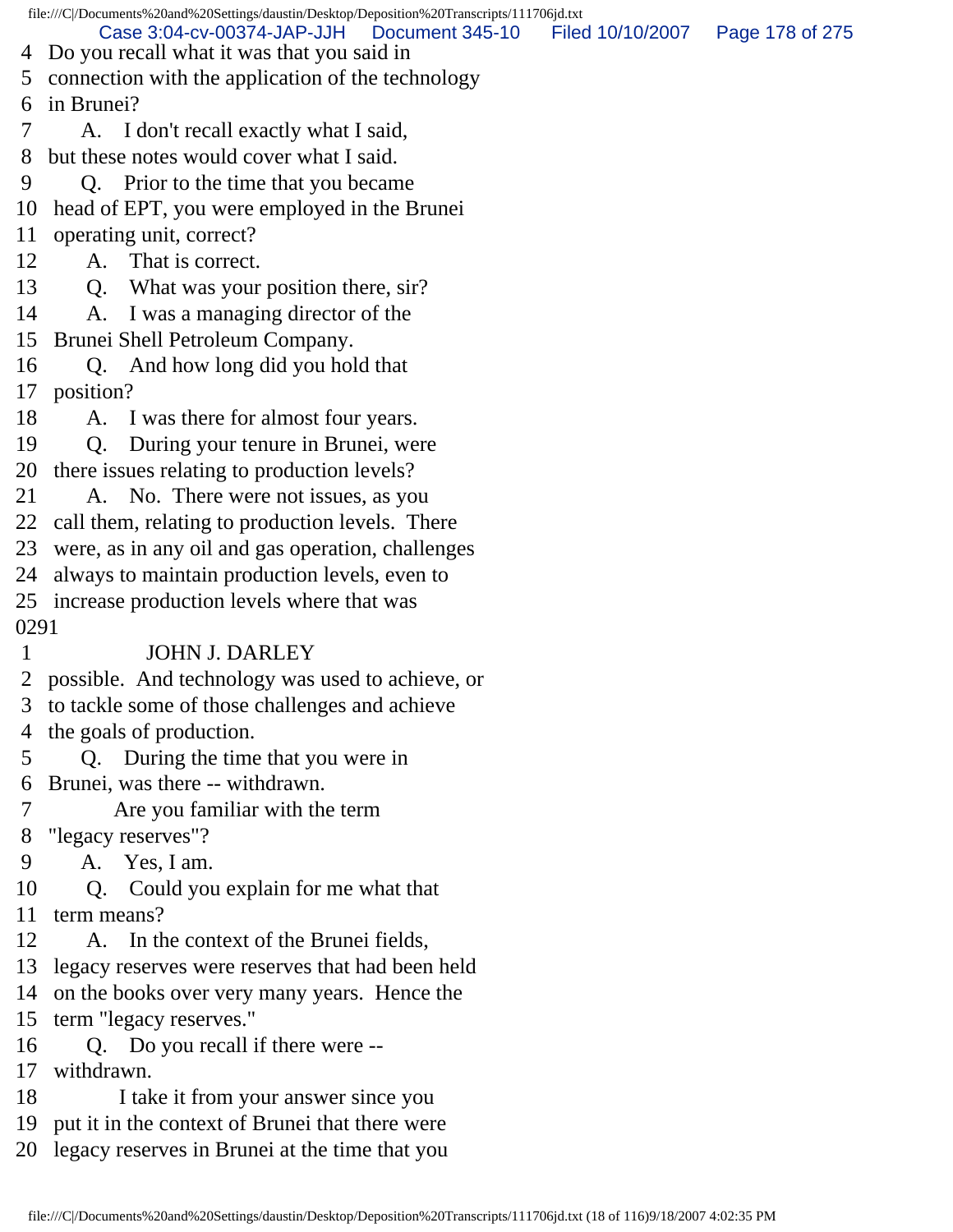|                | file:///C /Documents%20and%20Settings/daustin/Desktop/Deposition%20Transcripts/111706jd.txt |                  |                 |
|----------------|---------------------------------------------------------------------------------------------|------------------|-----------------|
| 21             | Case 3:04-cv-00374-JAP-JJH   Document 345-10<br>were there.                                 | Filed 10/10/2007 | Page 179 of 275 |
| 22             | Yes, there were.<br>A.                                                                      |                  |                 |
| 23             |                                                                                             |                  |                 |
|                | Were those proved reserves?<br>Q.<br>I don't recall.                                        |                  |                 |
| 24             | A.                                                                                          |                  |                 |
| 25             | Do you recall the approximate volume<br>Q.                                                  |                  |                 |
| 0292           |                                                                                             |                  |                 |
| $\mathbf{1}$   | <b>JOHN J. DARLEY</b>                                                                       |                  |                 |
| $\overline{2}$ | of the legacy reserves in Brunei?                                                           |                  |                 |
| 3              | A. No, I'm sorry, I don't.                                                                  |                  |                 |
| $\overline{4}$ | Q. Do you recall if there was any                                                           |                  |                 |
| 5              | discussion of difficulties in producing those                                               |                  |                 |
| 6              | legacy reserves while you were at Brunei?                                                   |                  |                 |
| 7              | A. Yes, there was. Because those                                                            |                  |                 |
| 8              | reserves covered hydrocarbons that were either in                                           |                  |                 |
| 9              | shallow reservoirs, so difficult to access                                                  |                  |                 |
|                | 10 sometimes, or heavier oils which flowed with more                                        |                  |                 |
|                | 11 difficulty. And therefore technologies were                                              |                  |                 |
|                | 12 needed to access and produce those volumes.                                              |                  |                 |
| 13             | Q. Were such technologies employed to                                                       |                  |                 |
|                | 14 produce those volumes during your tenure at                                              |                  |                 |
| 15             | Brunei?                                                                                     |                  |                 |
| 16             | A. Yes, some technologies were used to                                                      |                  |                 |
|                | 17 produce some of those volumes while I was in                                             |                  |                 |
|                | 18 Brunei. But there were also additional                                                   |                  |                 |
|                | 19 opportunities which were still being produced                                            |                  |                 |
| 20             | after I left.                                                                               |                  |                 |
| 21             | Q. Do you recall separate and apart from                                                    |                  |                 |
| 22             | your work on Project Rockford, was there any                                                |                  |                 |
| 23             | discussion of debooking any of the legacy                                                   |                  |                 |
| 24             | reserves in Brunei while you were there?                                                    |                  |                 |
| 25             | I don't recall any discussion on<br>A.                                                      |                  |                 |
| 0293           |                                                                                             |                  |                 |
| $\mathbf{1}$   | <b>JOHN J. DARLEY</b>                                                                       |                  |                 |
| $\overline{2}$ | debooking the legacy reserves, no.                                                          |                  |                 |
| 3              | You can put that aside, sir.<br>Q.                                                          |                  |                 |
| $\overline{4}$ | Thank you.<br>A.                                                                            |                  |                 |
| 5              | (Darley Exhibit 13 for                                                                      |                  |                 |
| 6              | identification, E-mail from Mr. Darley and                                                  |                  |                 |
| 7              | <b>Attached Affiliate Services Presentation.)</b>                                           |                  |                 |
| 8              | Q. Mr. Darley, you've just been handed a                                                    |                  |                 |
| 9              | document marked for identification as Darley                                                |                  |                 |
| 10             | Exhibit 13. I ask you to look at that, sir, and                                             |                  |                 |
| 11             | tell me if you recognize it.                                                                |                  |                 |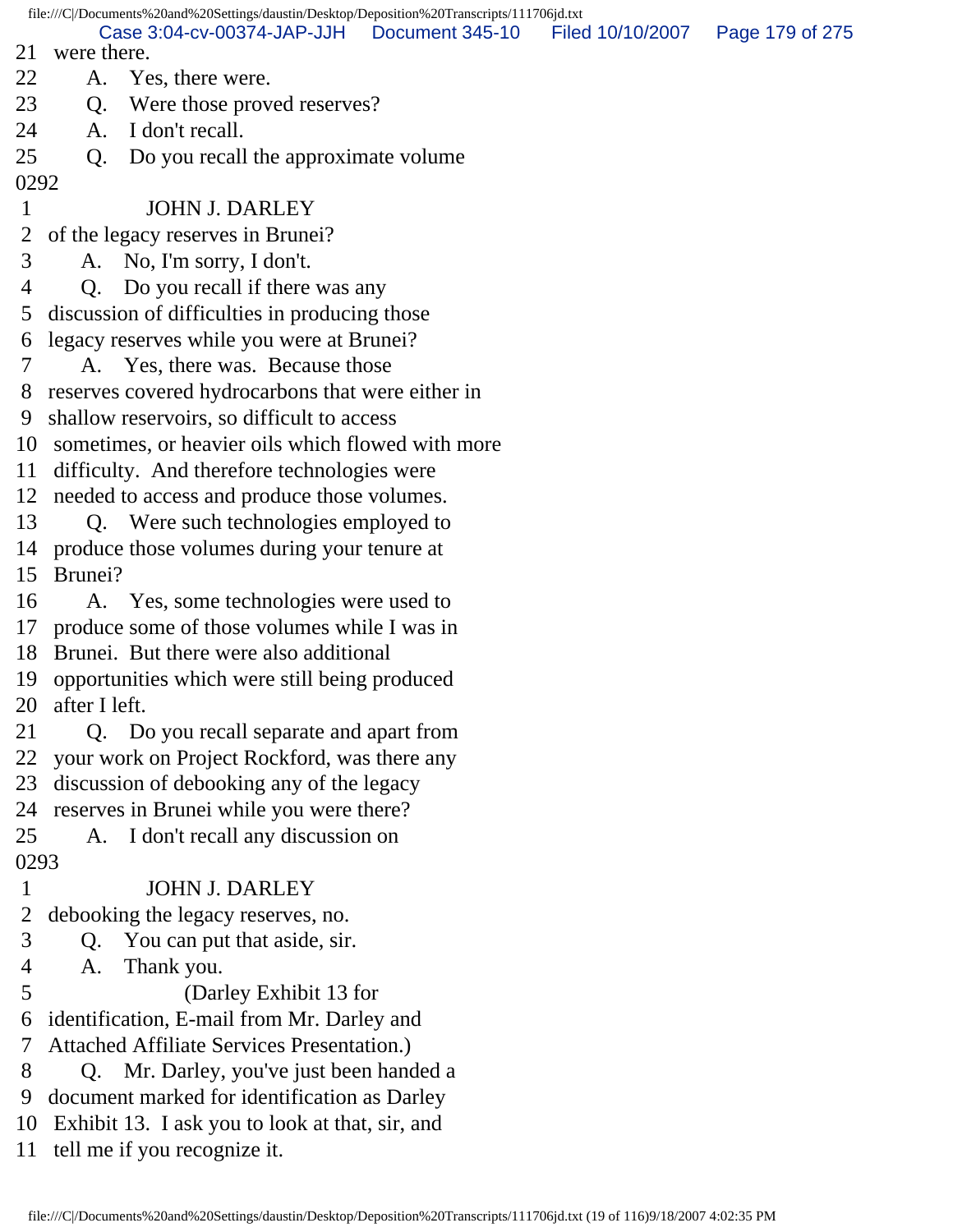file:///C|/Documents%20and%20Settings/daustin/Desktop/Deposition%20Transcripts/111706jd.txt 12 A. Yes, I see it's an e-mail which I 13 sent to Brian Ward with an attachment that had 14 come from SDS. 15 Q. If I could direct your attention down 16 to the last e-mail that appears on that first 17 page, it's from Barry Knight to Mark Leonard, 18 Richard Sears and others. It indicates that this 19 is the current version of an SDS affiliate 20 services presentation that Mr. Knight was 21 planning to give. 22 Are you familiar with that 23 presentation? Withdrawn. Do you know why 24 Mr. Barry Knight was making that presentation? 25 A. No, I don't. 0294 1 JOHN J. DARLEY 2 Q. Do you know to whom he was making 3 that presentation? 4 A. No, I don't. 5 Q. If I could direct your attention now, 6 sir, to the attachment itself, specifically the 7 third page of the attachment, you'll see a 8 caption at the top "Shell Deepwater Services." 9 Do you see that, sir? 10 A. Yes, I do. 11 Q. The last bullet point on that page 12 states "SDS is fully integrated with SNEPCO. 13 SNEPCO teams and SDS are an extension of 14 SNEPCO." 15 Do you recall that there were SNEPCO 16 employees who were temporarily assigned and 17 seconded to SDS? 18 MR. TUTTLE: Objection to form. 19 A. There were a number of Nigerian staff 20 working in SDS. My recollection is that some of 21 them were transferred to SDS, so they became SDS 22 staff. And others may have gone on short-term 23 assignments to work together with the study teams 24 in Houston or in New Orleans. 25 So in answer to your question, yes, I 0295 1 JOHN J. DARLEY 2 recall that Nigerian staff were present there Case 3:04-cv-00374-JAP-JJH Document 345-10 Filed 10/10/2007 Page 180 of 275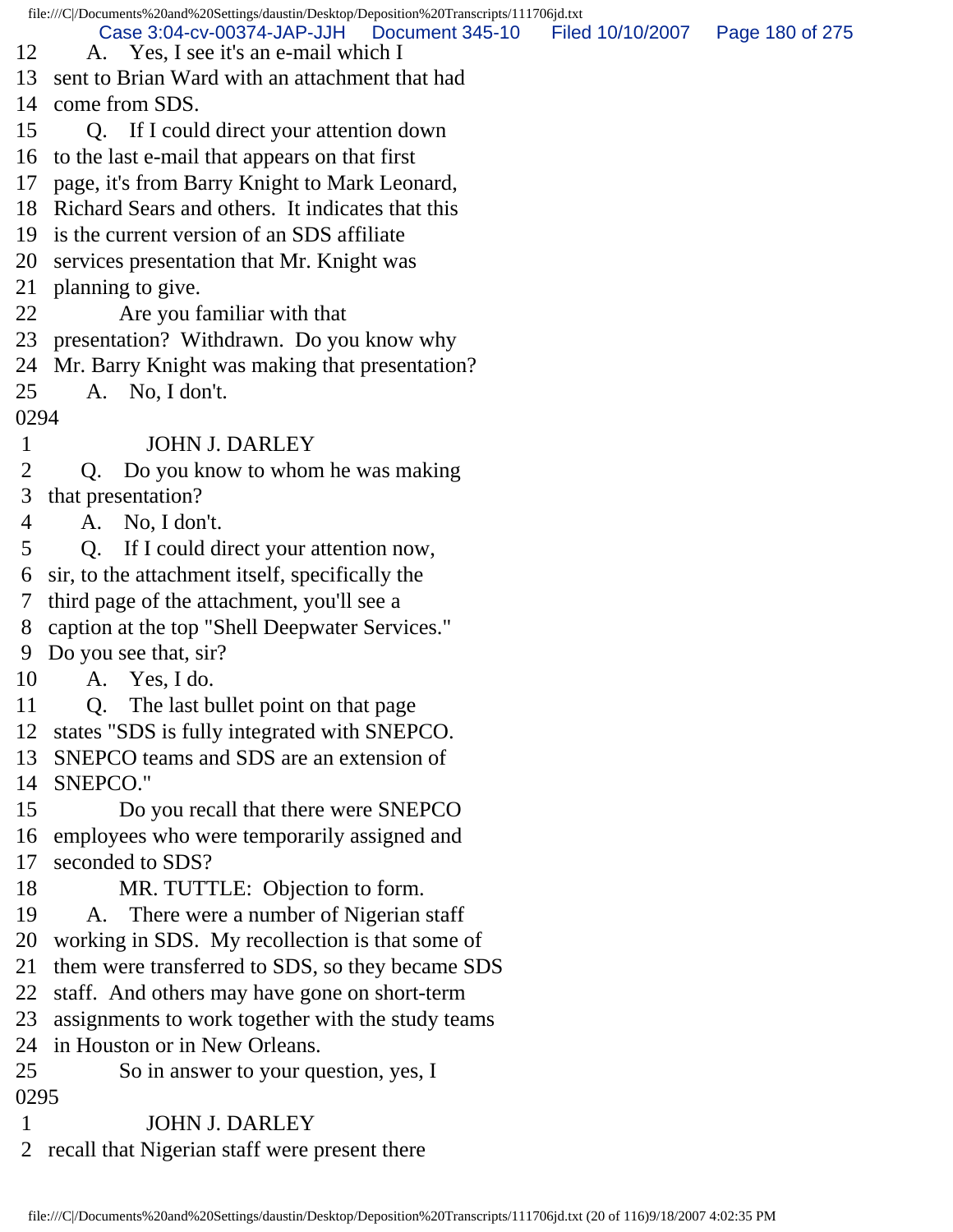|      | file:///C /Documents%20and%20Settings/daustin/Desktop/Deposition%20Transcripts/111706jd.txt                    |                 |
|------|----------------------------------------------------------------------------------------------------------------|-----------------|
| 3    | Case 3:04-cv-00374-JAP-JJH   Document 345-10<br>Filed 10/10/2007<br>from SNEPCO, but on what basis would vary. | Page 181 of 275 |
| 4    | Q. If I could direct your attention --                                                                         |                 |
| 5    | I'm sorry, this is going to be somewhat                                                                        |                 |
| 6    | cumbersome because of the lack of page numbers.                                                                |                 |
| 7    | A. Okay, we'll find it.                                                                                        |                 |
| 8    | Q. To three pages after the page we just                                                                       |                 |
| 9    | looked at. You'll see a caption "Nigerian staff                                                                |                 |
| 10   | within SDS."                                                                                                   |                 |
| 11   | A. Yes.                                                                                                        |                 |
| 12   | This page is a graphic showing three<br>Q.                                                                     |                 |
| 13   | columns, SDS skills, Nigeria staff, and roles and                                                              |                 |
| 14   | SDS.                                                                                                           |                 |
| 15   | In addition to the specific work on                                                                            |                 |
| 16   | particular fields in Nigeria, were Nigerian staff                                                              |                 |
| 17   | assigned to SDS in order to develop a particular                                                               |                 |
| 18   | expertise in deepwater which they would then be                                                                |                 |
| 19   | able to take back?                                                                                             |                 |
| 20   | MR. TUTTLE: Object to form.                                                                                    |                 |
| 21   | A. The Nigerian staff worked on the                                                                            |                 |
| 22   | various projects which SDS were undertaking for                                                                |                 |
| 23   | SNEPCO. And in the course of that work they                                                                    |                 |
| 24   | would develop capabilities which would allow them                                                              |                 |
| 25   | to develop as individuals.                                                                                     |                 |
| 0296 |                                                                                                                |                 |
|      | <b>JOHN J. DARLEY</b>                                                                                          |                 |
| 2    | Q. I again apologize for this, if you                                                                          |                 |
| 3    | could go in an additional seven pages and there's                                                              |                 |
| 4    | a caption at the top "SDS WDU global leverage of                                                               |                 |
| 5    | knowledge transfer." Do you see that, sir?                                                                     |                 |
| 6    | A. Yes, I do see that.                                                                                         |                 |
| 7    | Can you tell me what WDU stands for?<br>Q.                                                                     |                 |
| 8    | I'm sorry, I don't recall, if I ever<br>A.                                                                     |                 |
| 9    | knew.                                                                                                          |                 |
| 10   | Q <sub>r</sub><br>There are two boxes that appear, the                                                         |                 |
| 11   | one on the left-hand side under the map says                                                                   |                 |
| 12   | "examples," and it indicates various skillsets                                                                 |                 |
| 13   | of -- various bullet points, I'm sorry. The map                                                                |                 |
| 14   | itself, the graphic, do you have an understanding                                                              |                 |
| 15   | of what is being conveyed by means of the arrows,                                                              |                 |
|      | 16 the United States and the arrow coming out of it                                                            |                 |

17 pointing to Nigeria?

- 18 A. I can only surmise that this is a
- 19 graphic which shows how knowledge transfer is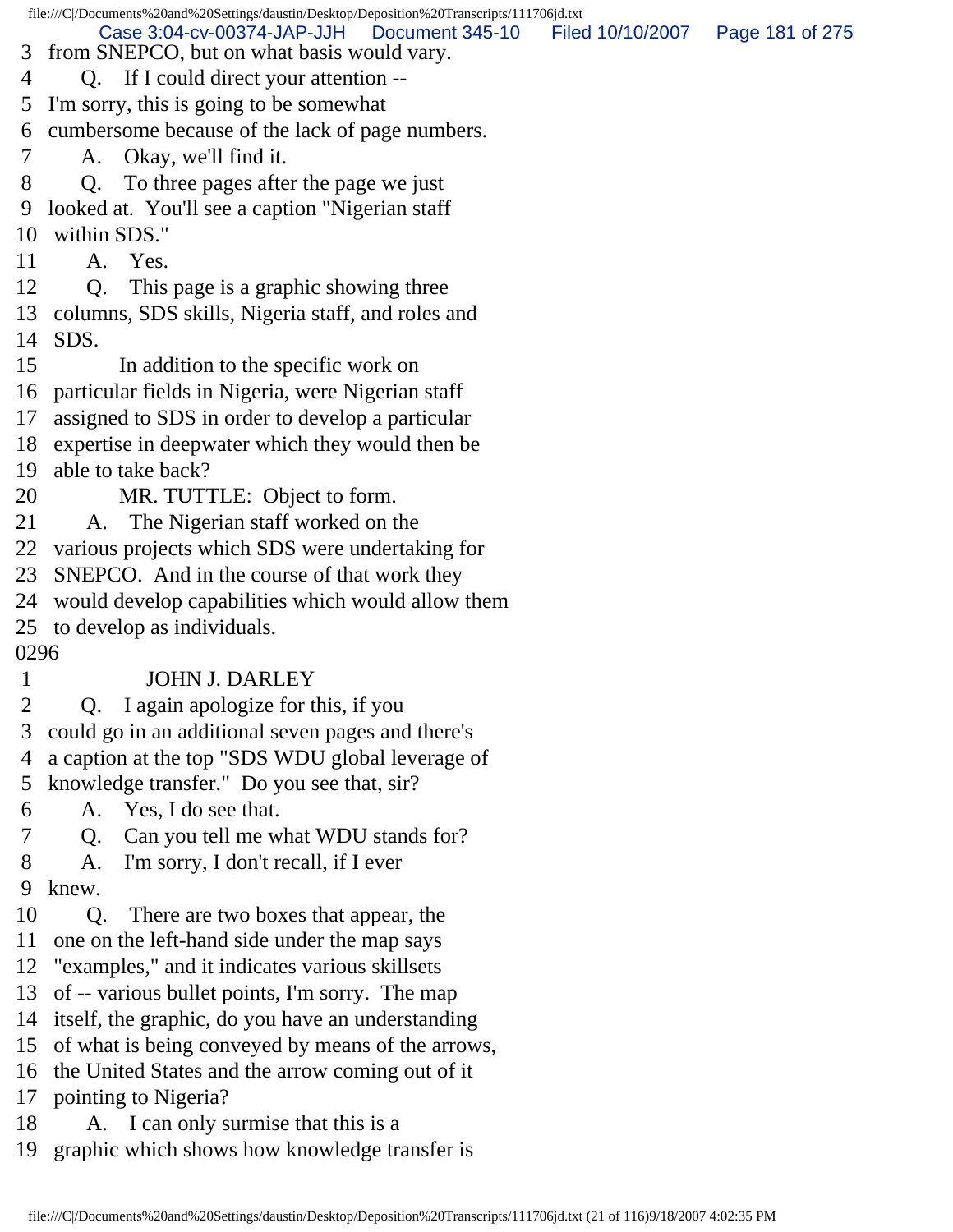file:///C|/Documents%20and%20Settings/daustin/Desktop/Deposition%20Transcripts/111706jd.txt 20 working. 21 Q. And that would be consistent with the 22 caption "global leverage of knowledge transfer," 23 correct? 24 A. That's the basis for my answer. 25 Q. The box on the right-hand side 0297 1 JOHN J. DARLEY 2 captioned "methods" is followed by a series of 3 bullet points. Do you know what those bullet 4 points reference in that they indicate live link, 5 SDS conferences, et cetera? Do you know what 6 those are referring to, sir? 7 A. Some of them, yes. 8 Q. Were those methods by which 9 information was disseminated or knowledge was 10 transferred around the world? 11 MR. TUTTLE: Objection to form. 12 A. These were among the methods that 13 were used to disseminate knowledge, yes. 14 Q. If I could ask you to turn to the 15 next page, sir. That page is captioned "SNEPCO 16 service dollars in SDS." If you go down to the 17 next to last bullet point on the page it says, 18 "23 million equivalent to CA 100 full-time 19 staff." Do you know what that means, sir? 20 A. Other than what is stated here, no. 21 I take it to mean that \$23 million is equivalent 22 to around 100 full-time staff. 23 Q. Do you have any understanding of what 24 that bullet point means in connection with SNEPCO 25 and SDS? 0298 1 JOHN J. DARLEY 2 MR. TUTTLE: Objection to form. 3 A. No, I don't. 4 Q. You can put that aside, sir. 5 A. Thank you. 6 (Darley Exhibit 14 for 7 identification, document bearing Bates production 8 number HAG 00161603 through HAD 00161608.) 9 Q. Mr. Darley, you've just been handed a 10 document marked as Darley Exhibit 14 for Case 3:04-cv-00374-JAP-JJH Document 345-10 Filed 10/10/2007 Page 182 of 275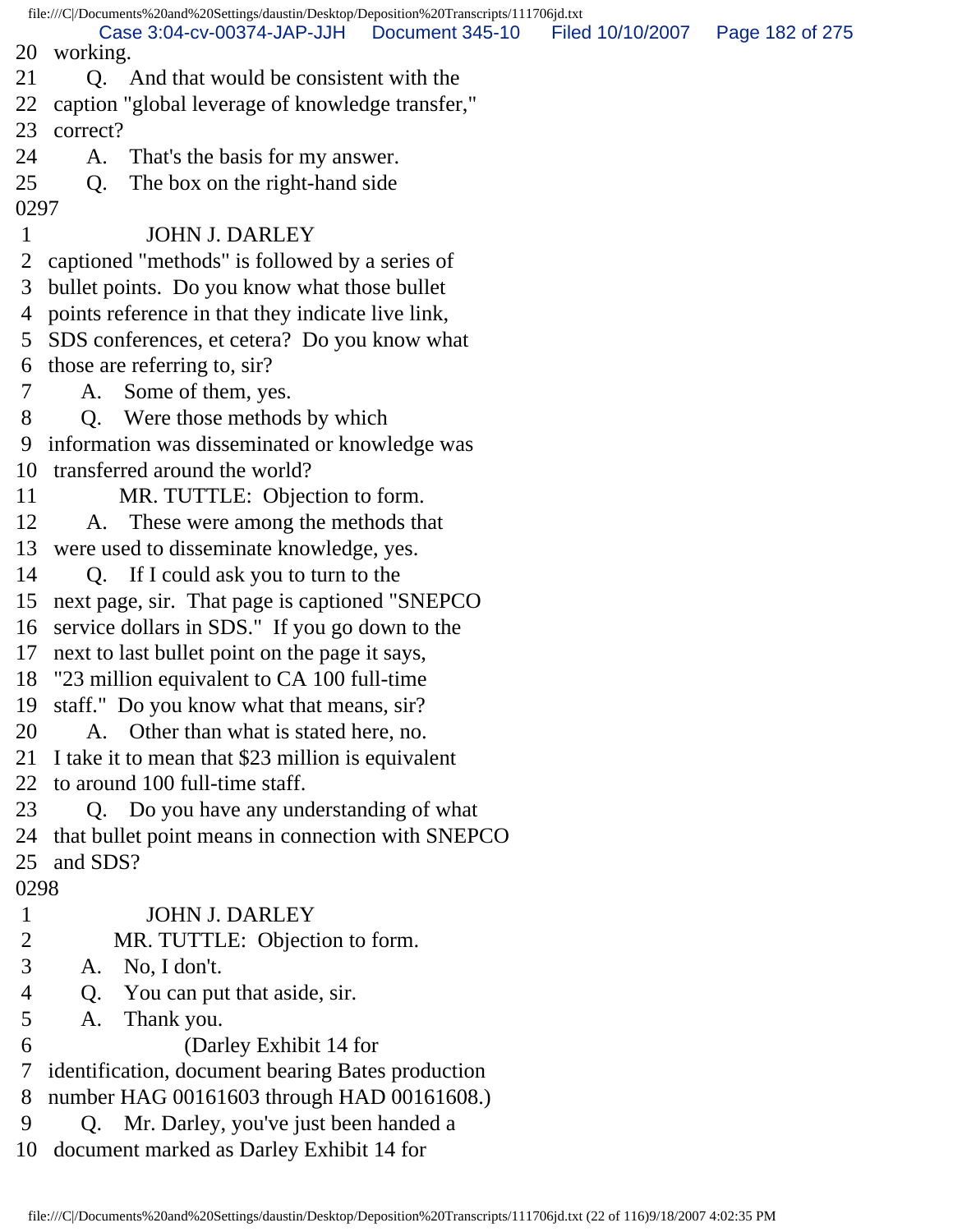file:///C|/Documents%20and%20Settings/daustin/Desktop/Deposition%20Transcripts/111706jd.txt 11 identification. I'd like you to take a look at 12 that, sir, and tell me if you recognize it. 13 A. I see that it is a note from EPM to 14 the EP ExCom referring to the PDO program and 15 budget for 2003. 16 Q. Do you recall receiving this note as 17 a member of ExCom? 18 A. I'm sorry, I don't recall it, no. 19 Q. At the bottom of the first page 20 appears the name Dim Megat. And it's dated 6 21 November 2002. Can you identify Mr. Megat for 22 me? 23 A. Yes. Mr. Megat was the regional 24 director with responsibility for the Middle East 25 in the EP business. 0299 1 JOHN J. DARLEY 2 Q. The date that appears there, is that 3 the date of the document, as far as you know? 4 A. I don't know. 5 Q. I'd like specifically to direct your 6 attention to the fourth paragraph on the first 7 page. The last two sentences in that paragraph, 8 if you could just read those to yourself, sir. 9 A. Mm-hmm. Yes. 10 Q. The gentleman identified there whose 11 name I'm almost guaranteed to mispronounce, 12 Dan -- 13 A. Antheunis. 14 Q. Antheunis, thank you. It indicates 15 in this document that he was vice president of 16 SepTAR and would be leading the Shell side 17 coordinating technical focus areas. 18 Do you recall that Mr. Antheunis 19 actually did that? 20 A. Yes, he did. 21 Q. Mr. Antheunis is -- withdrawn. Where 22 was Mr. Antheunis based out of? Was that Houston 23 or Rijswijk? 24 A. No, he was based in Rijswijk. 25 Q. If I could ask you to turn, sir, to 0300 1 JOHN J. DARLEY Case 3:04-cv-00374-JAP-JJH Document 345-10 Filed 10/10/2007 Page 183 of 275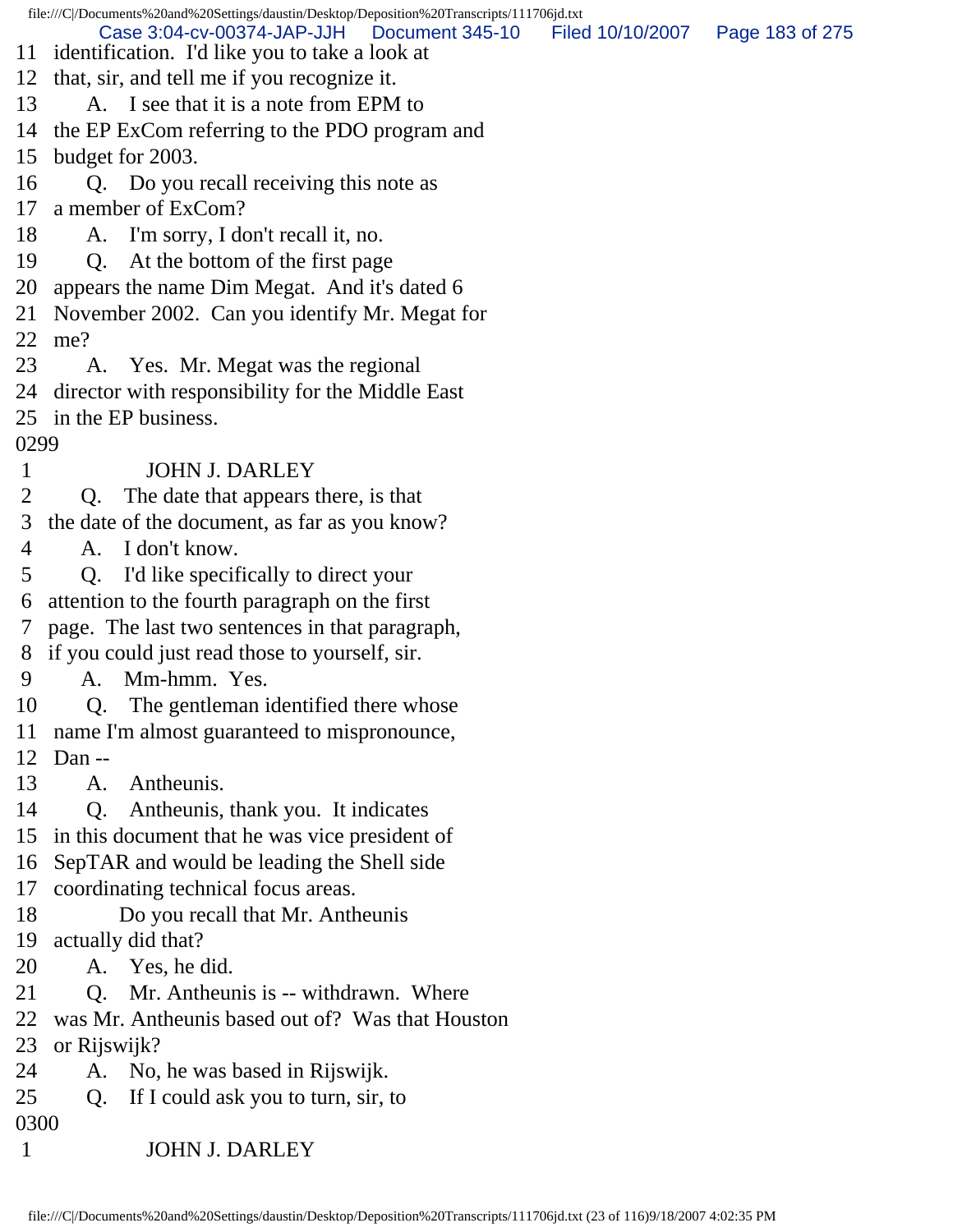file:///C|/Documents%20and%20Settings/daustin/Desktop/Deposition%20Transcripts/111706jd.txt 2 the last page of that document. You'll see at 3 the top of the page a caption "reserves." 4 A. Mm-hmm. 5 Q. We had discussed the PDO -- or 6 activities of PDO a little yesterday. I don't 7 recall if I asked whether or not reserves came 8 up, but according to this document at least, it 9 appears that it was discussed at an ExCom level. 10 Do you recall such discussions 11 occurring? 12 MR. TUTTLE: Objection to form. 13 A. First of all, this was a note for 14 information to EP ExCom, which only on an 15 exception basis would be discussed. And 16 therefore I don't recall whether we discussed PDO 17 reserves in connection with this note. 18 Q. Was it your practice as a member of 19 ExCom to read the notes that were provided to 20 you? 21 A. It was my practice to try to cover 22 the material that was provided to me. But there 23 were considerable numbers of notes coming from 24 Shell's EP business around the world. And it 25 wasn't always possible to cover all those notes 0301 1 JOHN J. DARLEY 2 in every detail that I would have liked. 3 Q. Directing your attention specifically 4 to the November 2002 time frame. Was increasing 5 recovery at PDO a priority at ExCom at that 6 time? 7 A. I'm sorry, I just don't recall. 8 Q. We discussed at some length yesterday 9 some of the resources that were committed by EPT 10 to attempt to improve recovery at PDO. Do you 11 recall if -- withdrawn. 12 Was increased recovery at PDO a 13 priority for EPT during this time period? 14 A. What we discussed yesterday, if I 15 recall correctly, were some of the challenges 16 around production levels in Oman and the need to 17 deploy resources to help production. I think I 18 described how the production history in Oman had Case 3:04-cv-00374-JAP-JJH Document 345-10 Filed 10/10/2007 Page 184 of 275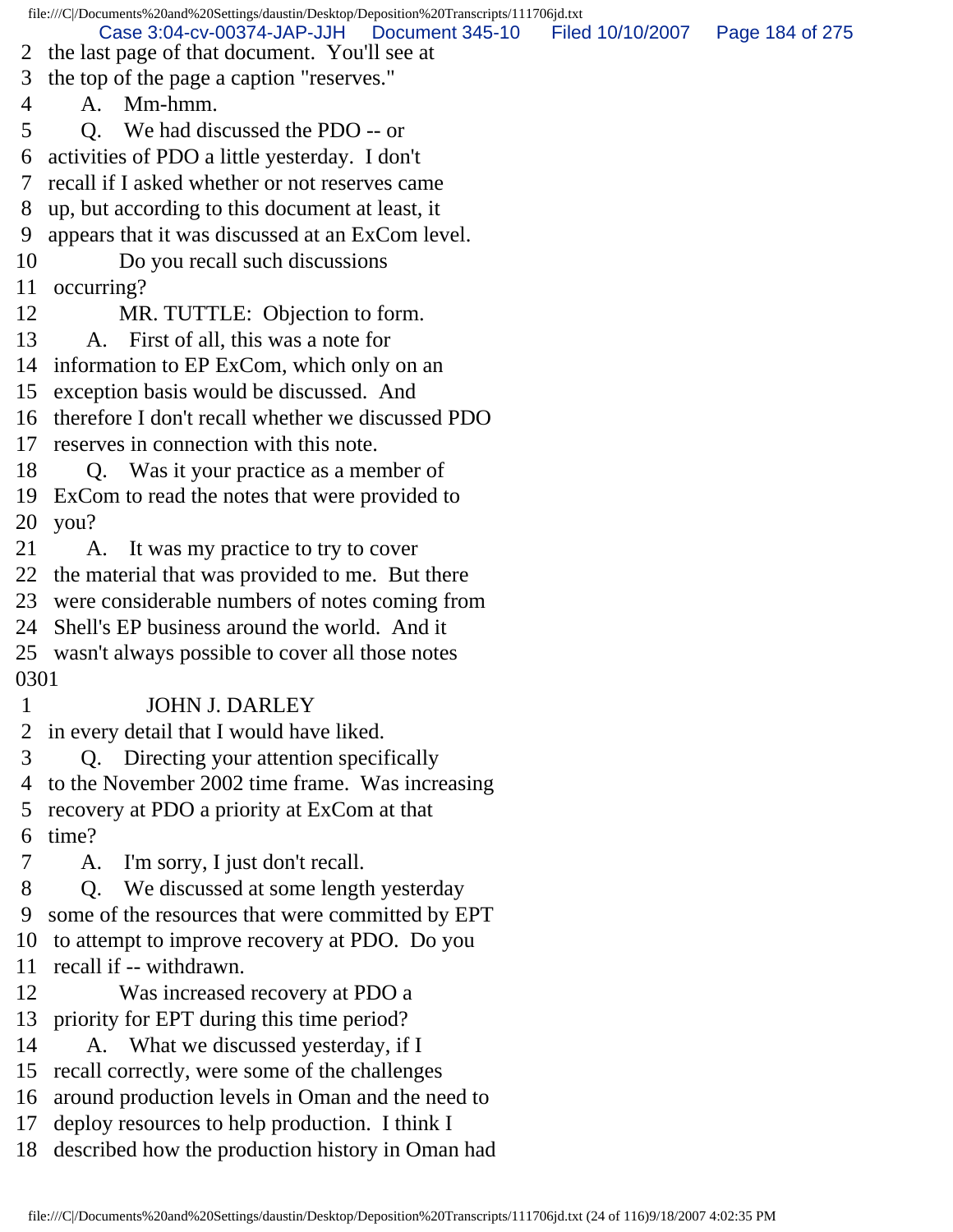|            | file:///C//Documents%20and%20Settings/daustin/Desktop/Deposition%20Transcripts/111706jd.txt         |                  |                 |
|------------|-----------------------------------------------------------------------------------------------------|------------------|-----------------|
|            | Case 3:04-cv-00374-JAP-JJH<br>Document 345-10<br>19 been one of generally increasing to significant | Filed 10/10/2007 | Page 185 of 275 |
| 20         | plateau level and the company was then                                                              |                  |                 |
| 21         | experiencing declines.                                                                              |                  |                 |
| 22         | So the focus was very much on                                                                       |                  |                 |
| 23         | production. I think I also mentioned that                                                           |                  |                 |
| 24         |                                                                                                     |                  |                 |
|            | there's an ongoing effort to take the necessary                                                     |                  |                 |
| 25<br>0302 | study measures to look at the longer term. So                                                       |                  |                 |
|            | <b>JOHN J. DARLEY</b>                                                                               |                  |                 |
|            |                                                                                                     |                  |                 |
| 2<br>3     | not only at short term production but also at the                                                   |                  |                 |
|            | longer term ultimate recovery of the                                                                |                  |                 |
| 4          | hydrocarbons. In that sense indeed work was                                                         |                  |                 |
| 5          | being done in both of those areas.                                                                  |                  |                 |
| 6          | Q. Was PDO a -- withdrawn.                                                                          |                  |                 |
|            | Within EP, was PDO considered an                                                                    |                  |                 |
| 8<br>9     | important OU?                                                                                       |                  |                 |
| 10         | MR. TUTTLE: Objection to form.<br>A. Within the EP business I think we had                          |                  |                 |
| 11         |                                                                                                     |                  |                 |
|            | something in the order of 12 to 15 very                                                             |                  |                 |
| 12         | significant producing areas around the world and                                                    |                  |                 |
| 13         | a number of exploration opportunities around the                                                    |                  |                 |
| 14<br>15   | world and perhaps some smaller joint venture<br>activities.                                         |                  |                 |
| 16         |                                                                                                     |                  |                 |
| 17         | A number of companies were of                                                                       |                  |                 |
| 18         | importance. PDO was one of those.                                                                   |                  |                 |
| 19         | Q. EPT's efforts to support PDO by<br>conducting the various studies, both EOR and                  |                  |                 |
| 20         |                                                                                                     |                  |                 |
| 21         | shorter term, did those efforts tax the resources<br>of EPT?                                        |                  |                 |
| 22         | MR. MORSE: Objection to form.                                                                       |                  |                 |
| 23         | Again, I think I explained yesterday<br>A.                                                          |                  |                 |
| 24         | in terms of resourcing the various study programs                                                   |                  |                 |
| 25         | and study activities, there was always a                                                            |                  |                 |
| 0303       |                                                                                                     |                  |                 |
| 1          | <b>JOHN J. DARLEY</b>                                                                               |                  |                 |
| 2          | challenge to find the resources to meet any                                                         |                  |                 |
| 3          | particular study requirement. We were never                                                         |                  |                 |
| 4          | overresourced and we didn't have people, as I                                                       |                  |                 |
| 5          | said yesterday, I think sitting on the bench                                                        |                  |                 |
| 6          | waiting for the next piece of work.                                                                 |                  |                 |
|            | So there was across Shell's global                                                                  |                  |                 |
| 8          | portfolio of activities and study activities                                                        |                  |                 |
| 9          | within EPT the need to constantly prioritize and                                                    |                  |                 |
|            |                                                                                                     |                  |                 |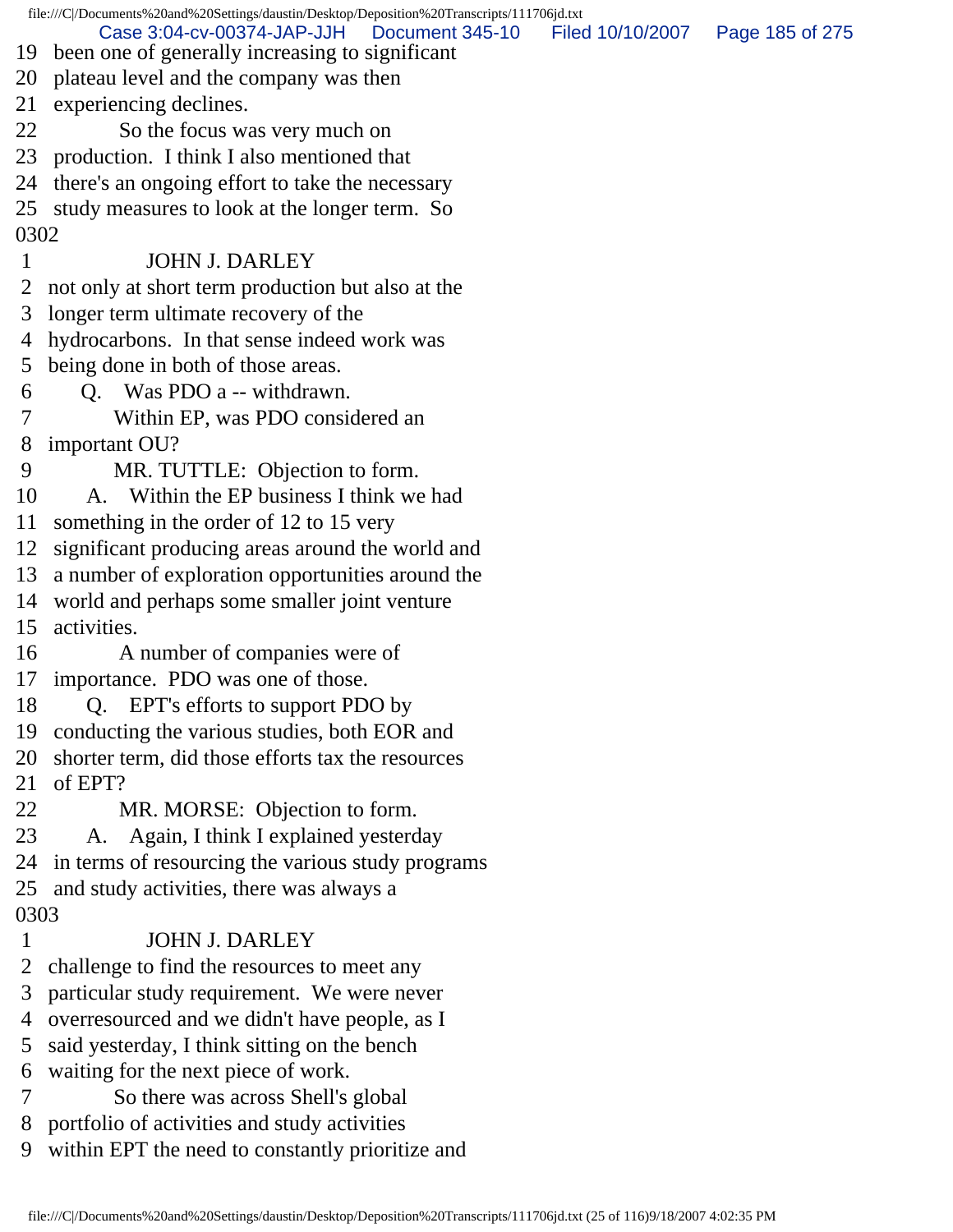file:///C|/Documents%20and%20Settings/daustin/Desktop/Deposition%20Transcripts/111706jd.txt 10 allocate the resources in the most effective way. 11 Q. In light of that need to prioritize 12 and allocate resources, would you characterize 13 the effort of PDO as significant? 14 MR. TUTTLE: Objection to form. 15 A. The study programs for PDO involved a 16 number of staff. But so did the study programs 17 for other companies around the world. So PDO was 18 certainly not unique in that sense. 19 Q. Do you recall that during 2002/2003 20 time period more EPT -- withdrawn. 21 Relative to other OUs, were more EPT 22 personnel assigned to work on PDO during the 23 2002/2003 time frame? 24 MR. TUTTLE: Objection to form. 25 A. I just don't recall the relative 0304 1 JOHN J. DARLEY 2 numbers for all the studies around the globe, I'm 3 sorry. 4 Q. Again, if I could direct your 5 attention to the document in front of you, sir, 6 under the caption "reserves," the first sentence 7 is -- I'm sorry, the first sentence references a 8 downward trend in volumes to be booked. It then 9 goes on and references apparent difficulty over 10 recent years converting booked reserves to 11 production. 12 Do you have an understanding as to 13 whether the reserves referenced here include both 14 expectation and proved reserves? 15 A. I don't know. I'm sorry. My 16 understanding in reading this note is that it 17 would cover the reserves as quoted in Oman, which 18 are the expectation reserves. 19 Q. The document then continues, 20 "Nevertheless, ensuring future reserves bookings 21 at least replace annual production remains a 22 shared aspiration for both government and PSH," 23 and then continues. 24 Do you know what the PSH is a 25 reference to? 0305 Case 3:04-cv-00374-JAP-JJH Document 345-10 Filed 10/10/2007 Page 186 of 275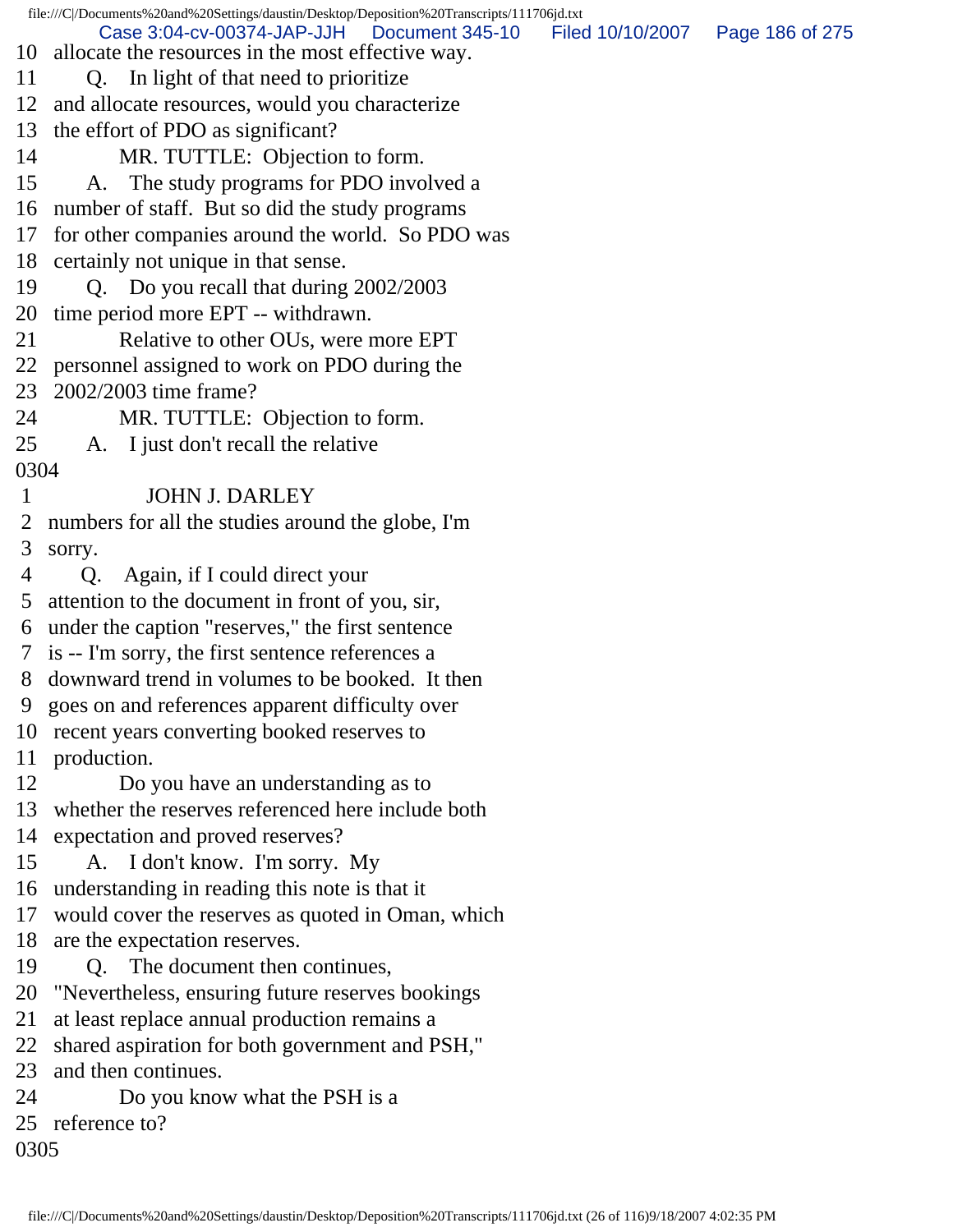file:///C|/Documents%20and%20Settings/daustin/Desktop/Deposition%20Transcripts/111706jd.txt 1 JOHN J. DARLEY 2 A. Yes. That is the private 3 shareholders in Oman, in PDO. 4 Q. Does that include Shell? 5 A. Yes, it does. 6 Q. Shell as a group reported its 7 reserves on a proved basis as opposed to an 8 expectation basis, correct? 9 MR. TUTTLE: Objection to form. 10 A. In terms of the annual reports in the 11 Form 20-F, the volumes that were reported in that 12 form were proved reserves. 13 Shell also held internal documents 14 which reported the scope for recovery volumes, 15 the expectation volumes as well as the proved 16 volumes. 17 Q. The reference here to replacing 18 annual production with future reserves bookings, 19 do you have an understanding as to whether or not 20 from Shell's perspective or the group's 21 perspective that referenced proved reserves? 22 A. No, I don't. 23 Q. Thank you. 24 (Darley Exhibit 15 for 25 identification, document bearing Bates production 0306 1 JOHN J. DARLEY 2 number RJW 00271560 through RJW 00271567.) 3 Q. Mr. Darley, you've just been handed a 4 document marked as Darley Exhibit 15 for 5 identification. I ask you to look at that, sir, 6 and tell me if you recognize it. 7 A. Yes, I see it to be the minutes of 8 the ExCom meeting from 11 November 2002. 9 Q. The minutes indicate that amongst 10 others, that you attended. If you look at that 11 first paragraph there, do you see that, sir? 12 A. Yes, I see that. 13 Q. I'd like to direct your attention to 14 the second page of that document. Appearing at 15 the top of the page is the caption "hydrocarbon 16 reserves outlook." Do you see that, sir? 17 A. Yes, I do. Case 3:04-cv-00374-JAP-JJH Document 345-10 Filed 10/10/2007 Page 187 of 275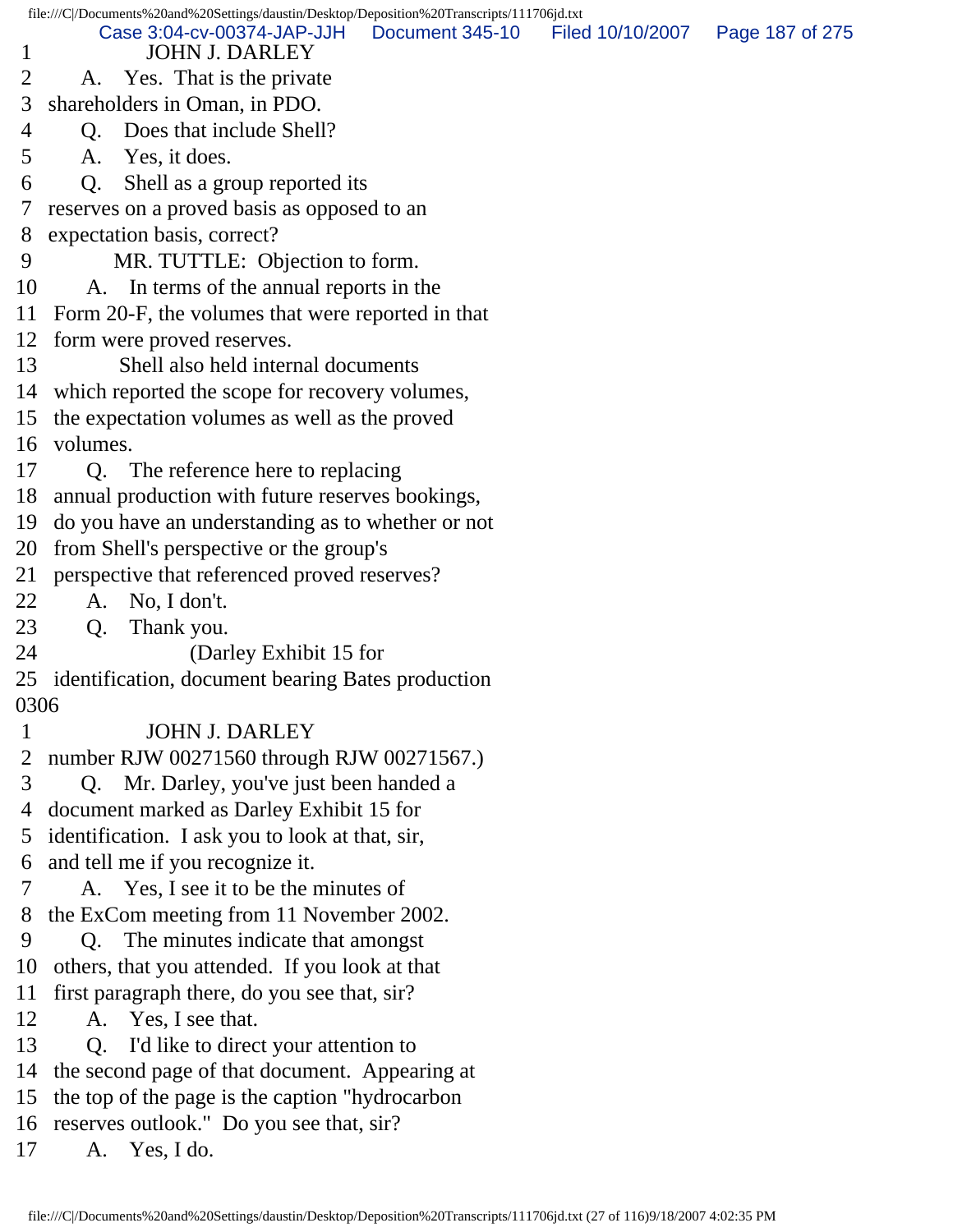file:///C|/Documents%20and%20Settings/daustin/Desktop/Deposition%20Transcripts/111706jd.txt 18 Q. The text beneath references a 19 presentation made by Mr. Pay concerning reserve 20 replacement in 2002-2003. 21 Do you recall that presentation by 22 Mr. Pay? 23 A. No, I'm sorry, I don't. 24 Q. The second paragraph indicates 25 reserves issues in Nigeria continue to be a 0307 1 JOHN J. DARLEY 2 matter of concern. 3 Do you recall the specific discussion 4 of the reserves issues at that ExCom meeting in 5 Nigeria -- withdrawn. Do you recall the 6 discussion of the reserves issue in Nigeria at 7 that ExCom meeting? 8 A. No, I don't, I'm sorry. 9 Q. It then continues that Brian Ward 10 noted certain issues raised in the recent 11 reserves audit of SNEPCO. 12 Do you recall any of those issues? 13 A. No, I'm sorry, it's quite a few years 14 ago. 15 Q. If I could ask you to turn to the 16 next page, sir. If you go down a little past 17 halfway down the page, number 5, it says, 18 "Managing the business. Notes for discussion." 19 Do you see that? 20 A. Yes. 21 Q. 5.1, "EP solutions organization." 22 Beneath that is text which indicates that you 23 proposed the creation of an EP solutions 24 organization. 25 Is that the reorganization that we 0308 1 JOHN J. DARLEY 2 touched on yesterday? 3 A. Yes, it is. 4 Q. The text indicates that "the 5 organization would provide product of 6 alignment" -- I'm sorry, "The organization will 7 be a product of alignment between SDS and SepTAR 8 (GIS structure)." Case 3:04-cv-00374-JAP-JJH Document 345-10 Filed 10/10/2007 Page 188 of 275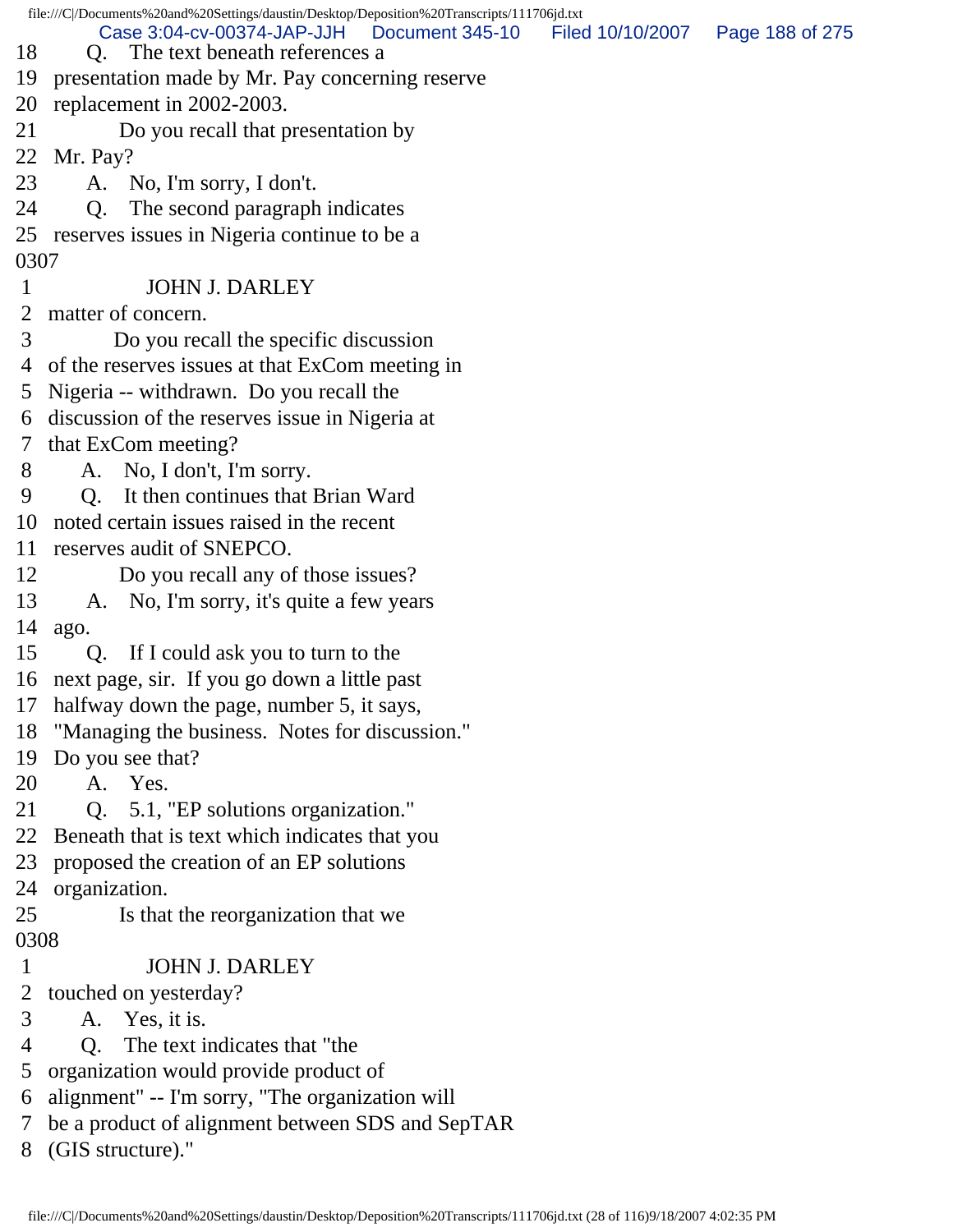|                 | file:///C /Documents%20and%20Settings/daustin/Desktop/Deposition%20Transcripts/111706jd.txt |                  |                 |
|-----------------|---------------------------------------------------------------------------------------------|------------------|-----------------|
| 9               | Case 3:04-cv-00374-JAP-JJH<br>Document 345-10<br>Could you explain to me what the           | Filed 10/10/2007 | Page 189 of 275 |
|                 | 10 reference to GIS is there?                                                               |                  |                 |
| 11              | A. Yes. I don't recall exactly what was                                                     |                  |                 |
| 12              | a GIS cluster, but the essence of the alignment                                             |                  |                 |
|                 | 13 here was to bring capabilities from the study                                            |                  |                 |
|                 | 14 teams that were in SepTAR that we spoke about                                            |                  |                 |
|                 | 15 yesterday, AGI and AGH, and to combine those and                                         |                  |                 |
|                 | 16 align those with the study teams in SDS to form                                          |                  |                 |
|                 | 17 the EPT Solutions organization.                                                          |                  |                 |
| 18              | Q. The next sentence indicates -- I'm                                                       |                  |                 |
| 19              | sorry, the next paragraph indicates that "the                                               |                  |                 |
|                 | 20 ExCom requests the proposal be shown in the                                              |                  |                 |
| 21              | context of the total organization redesign." And                                            |                  |                 |
|                 | 22 it indicates that were you responsible for that.                                         |                  |                 |
| 23              | Do you recall doing that, sir?                                                              |                  |                 |
| 24              | A. Yes, I do.                                                                               |                  |                 |
| 25              | 5.2, which appears beneath that, has<br>Q.                                                  |                  |                 |
| 0309            |                                                                                             |                  |                 |
| $\mathbf{1}$    | <b>JOHN J. DARLEY</b>                                                                       |                  |                 |
| $\overline{2}$  | the caption "EP global well delivery"                                                       |                  |                 |
| 3               | organization." Do you see that, sir?                                                        |                  |                 |
| 4               | A. Yes.                                                                                     |                  |                 |
| 5               | The text indicates that you proposed<br>Q.                                                  |                  |                 |
| 6               | the creation of an EP well delivery organization                                            |                  |                 |
| $7\overline{ }$ | combining such capabilities at SDS and SepTAR.                                              |                  |                 |
| 8               | Do you see that?                                                                            |                  |                 |
| 9               | A. Yes.                                                                                     |                  |                 |
| 10              | MR. TUTTLE: Objection to form.                                                              |                  |                 |
| 11              | Q. Could you explain for me --                                                              |                  |                 |
| 12              | withdrawn.                                                                                  |                  |                 |
| 13              | Was that proposed reorganization                                                            |                  |                 |
| 14              | similar to that which you had proposed for SDS                                              |                  |                 |
| 15              | and SepTAR in 5.1?                                                                          |                  |                 |
| 16              | A. I think I explained yesterday that                                                       |                  |                 |
| 17              | SepTAR when I arrived in EPT in 2001 was                                                    |                  |                 |
| 18              | something of a conglomerate of activities                                                   |                  |                 |
| 19              | comprising both the research and development as                                             |                  |                 |
| 20              | well as the study groups as well as oil                                                     |                  |                 |
| 21              | engineering capability.                                                                     |                  |                 |
| 22              | The proposal here was to streamline                                                         |                  |                 |
| 23              | and align those capabilities so that research and                                           |                  |                 |
| 24              | development would be separated from study                                                   |                  |                 |
|                 | 25 activity. And in the case of the wells                                                   |                  |                 |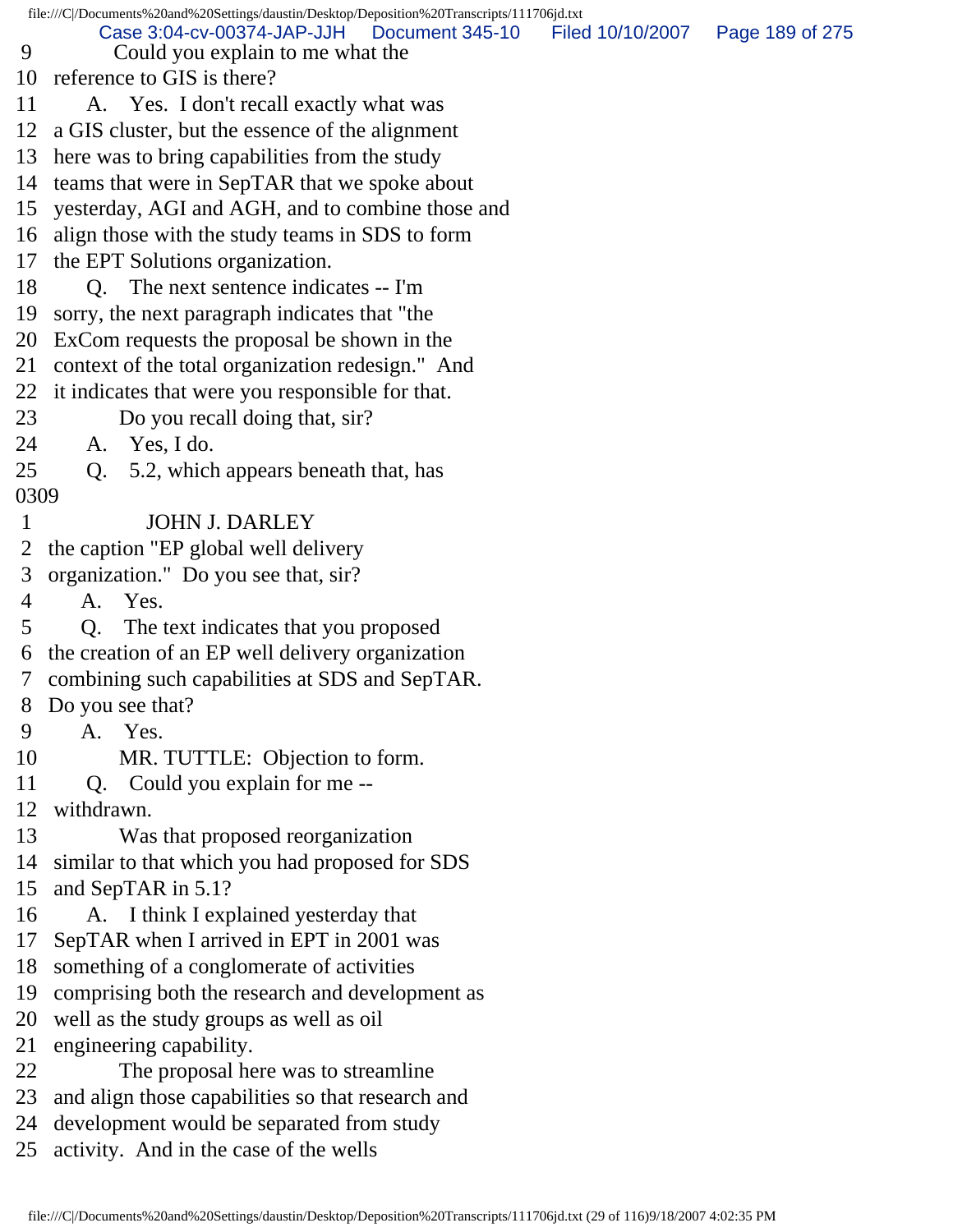file:///C|/Documents%20and%20Settings/daustin/Desktop/Deposition%20Transcripts/111706jd.txt 0310 1 JOHN J. DARLEY 2 organization, SepTAR wells group would work with 3 the Deepwater wells group to form one aligned 4 global entity in support of the EP business. 5 Q. Thank you. You can put that aside, 6 sir. 7 MR. TUTTLE: Good time to take a 8 break? 9 MR. MacFALL: We can take a break, 10 that's fine. 11 THE VIDEOGRAPHER: Off the record. 12 The time is 10:35, tape 4. 13 (Recess taken.) 14 THE VIDEOGRAPHER: Back on the 15 record, 10:53, this is tape 4. 16 BY MR. MacFALL: 17 Q. Mr. Darley, a little while ago you 18 had indicated that PDO was amongst 12 to 15 OUs 19 that were important to Shell. Could you identify 20 the others? 21 A. Let me try to list them if I may. So 22 a company in Brunei and Malaysia were important. 23 That was two. I'll stay with the Far East for 24 the moment. I'll try and cover them regionally. 25 Brunei and Malaysia in the Far East. Australia 0311 1 JOHN J. DARLEY 2 in the Far East. 3 If we move to the Middle East, at 4 that time Oman was important, Syria was 5 important, Egypt was important. There were joint 6 venture companies in some of the other areas; Abu 7 Dhabi for example, which was a smaller 8 shareholder and therefore less important. 9 In the European sector, the companies 10 in Holland, the NAM was important, the U.K. was 11 an important company, Denmark was an important 12 operation for us. 13 And then minor ones in Europe would 14 be in Austria, for example, which was, again, a 15 small shareholding. Africa, Nigeria, the two 16 companies there, the offshore company SNEPCO as Case 3:04-cv-00374-JAP-JJH Document 345-10 Filed 10/10/2007 Page 190 of 275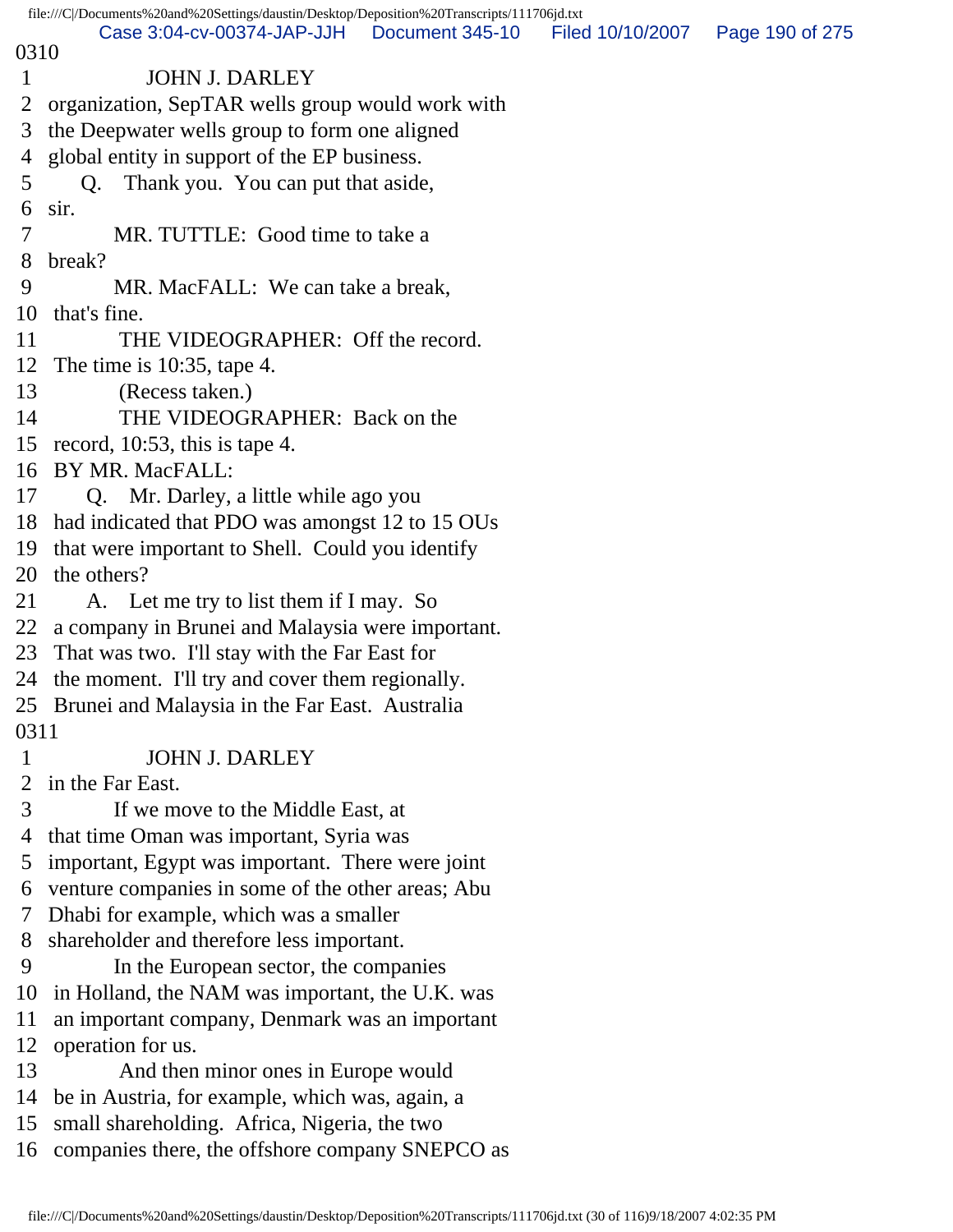file:///C|/Documents%20and%20Settings/daustin/Desktop/Deposition%20Transcripts/111706jd.txt 17 well as the onshore company. SBDC, Gabon was a 18 company with significant production in Africa. 19 And then going across to North 20 America, Canada, the United States themselves are 21 two companies which are important. Smaller 22 activities were perhaps in Latin America. That's 23 roughly speaking where we were. And I haven't 24 included the exploration activities which I 25 mentioned. 0312 1 JOHN J. DARLEY 2 Q. Thank you. 3 If I could ask you to turn back to 4 Exhibit 13 for one moment, sir. This is the one 5 that doesn't have page numbers so it's real 6 cumbersome. If I could ask you to turn to the 7 seventh page from the back of the document. I'm 8 sorry, I was just corrected. It's seven pages 9 from the front. 10 A. What's it headed? Maybe that's the 11 easiest way to get to it. 12 Q. That's probably the easiest way. 13 "Nigerian value creation from Deepwater." I 14 apologize for that. 15 A. No, that's fine. 16 Q. Looking at that page, sir, you'll see 17 there are two different sets of graphs. The top 18 graph says "Deepwater production by country." Do 19 you see that, sir? 20 A. Yes, I do. 21 Q. It's a little difficult to make this 22 graph out because it's in black and white, and 23 clearly the original was in color. But I think 24 you can kind of make out most of it. I take it 25 given the timeline that appears on the bottom of 0313 1 JOHN J. DARLEY 2 the graph these are projected production by 3 country, is that correct? 4 A. That's what I take from the graph, 5 yes. 6 Q. It appears that the lowest level of 7 production on this graph certainly between the Case 3:04-cv-00374-JAP-JJH Document 345-10 Filed 10/10/2007 Page 191 of 275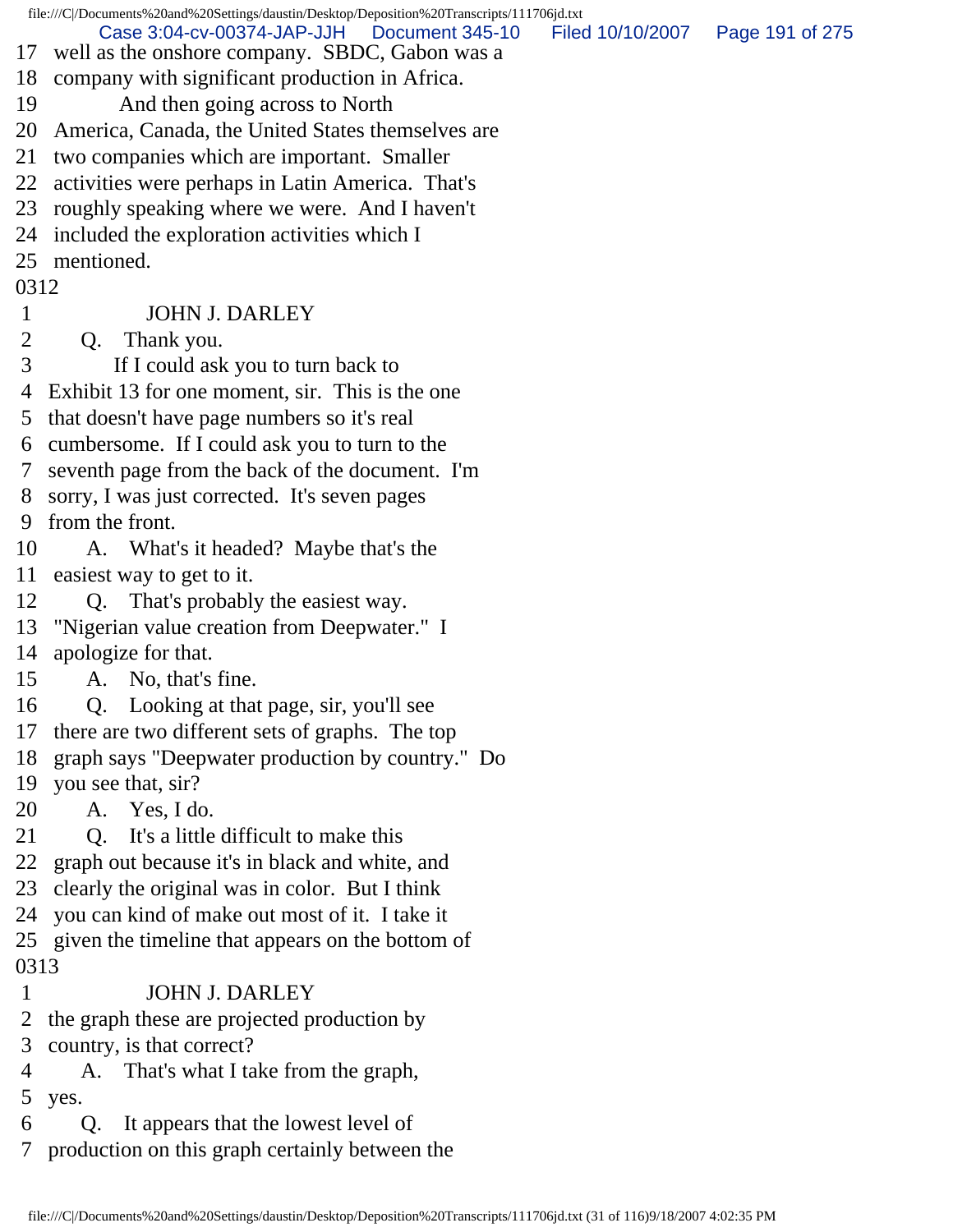file:///C|/Documents%20and%20Settings/daustin/Desktop/Deposition%20Transcripts/111706jd.txt 8 period of I guess it's -- well, actually from the 9 beginning of the graph to the end is the U.S.A., 10 correct? 11 A. The lower-most band would seem to be 12 the U.S.A. production, yes. 13 Q. Above that is Nigeria indicating a 14 greater projected production from Deepwater in 15 Nigeria, is that correct? 16 MR. TUTTLE: Objection to form. 17 MR. MORSE: Objection to form. 18 A. What the bar chart -- or sorry, what 19 the curves show is an increased production from 20 Nigeria, being the second banded color, increase 21 over the period 2004 to 2010 or so. 22 Q. And just so I understand the graph, 23 as it goes higher based on the vertical axis, 24 that indicates a greater production, is that 25 correct? 0314 1 JOHN J. DARLEY 2 MR. TUTTLE: Objection to form. 3 Q. Or greater projected production. 4 MR. TUTTLE: Same objection. 5 A. The way the graph works, on the 6 vertical axis are levels of oil production. 7 KBOEPD is an abbreviation for thousands of 8 barrels of oil equivalent per day. And you can 9 see that that scale runs from zero to 1600. 10 So indeed, reading across the graph 11 you're able to see at any given moment the 12 projected production from each of the bands on 13 the graph. 14 Q. Do you recall who prepared this 15 projection? 16 A. No. 17 Q. And by this, I don't mean this 18 specific graph. I mean the projection for 19 Deepwater production at EP. 20 MR. MORSE: Objection to form. 21 MR. TUTTLE: Same. 22 A. The preparation of production 23 forecasts, which is what this is, would typically 24 come from work from the study team. In the Case 3:04-cv-00374-JAP-JJH Document 345-10 Filed 10/10/2007 Page 192 of 275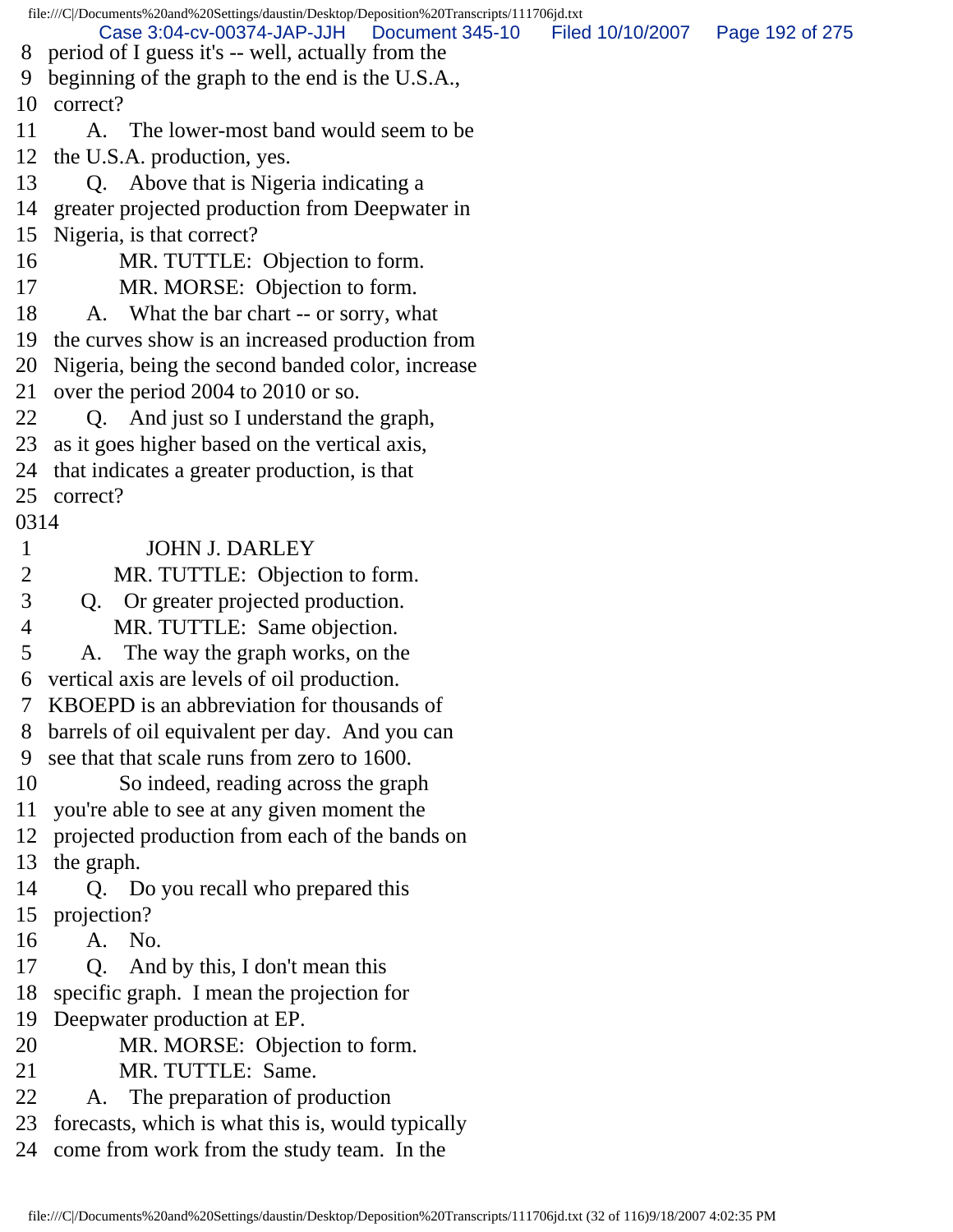|              | file:///C//Documents%20and%20Settings/daustin/Desktop/Deposition%20Transcripts/111706jd.txt |                  |                 |
|--------------|---------------------------------------------------------------------------------------------|------------------|-----------------|
|              | Case 3:04-cv-00374-JAP-JJH   Document 345-10<br>25 deepwater case, study teams in Deepwater | Filed 10/10/2007 | Page 193 of 275 |
| 0315         |                                                                                             |                  |                 |
| $\mathbf{1}$ | <b>JOHN J. DARLEY</b>                                                                       |                  |                 |
| 2            | services. But then depending on the way the                                                 |                  |                 |
| 3            | operating company would take that study, those                                              |                  |                 |
| 4            | data may or may not be adjusted because the study                                           |                  |                 |
| 5            | work in Shell Deepwater Services is simply a                                                |                  |                 |
| 6            | study of the reservoir capability and a projected                                           |                  |                 |
| 7            | production profile for a given field.                                                       |                  |                 |
| 8            | There are additional factors which                                                          |                  |                 |
| 9            | come into play in a production forecast such as                                             |                  |                 |
| 10           | the timing at which the field will be developed.                                            |                  |                 |
| 11           | And that was not the remit of Shell Deepwater                                               |                  |                 |
| 12           | Services to define. That was very much in the                                               |                  |                 |
| 13           | hands of the operating company.                                                             |                  |                 |
| 14           | So -- and I'm not sure because I                                                            |                  |                 |
| 15           | don't know the genesis of this particular plot                                              |                  |                 |
| 16           | whether this is simply the raw data from the                                                |                  |                 |
| 17           | study teams or whether it is data that has been                                             |                  |                 |
| 18           | taken by the operating units and given, if you                                              |                  |                 |
| 19           | like, a view as to the timing of the various                                                |                  |                 |
| 20           | activities.                                                                                 |                  |                 |
| 21           | Q. That's fine, thank you. You can put                                                      |                  |                 |
| 22           | that document aside. Hopefully we won't be                                                  |                  |                 |
|              | 23 coming back to it.                                                                       |                  |                 |
| 24           | A. Since we're back with the document,                                                      |                  |                 |
|              | 25 during the recess I did recall WDU because it                                            |                  |                 |
| 0316         |                                                                                             |                  |                 |
| 1            | <b>JOHN J. DARLEY</b>                                                                       |                  |                 |
| 2            | left me a little uncomfortable that I hadn't been                                           |                  |                 |
| 3            | able to remember it. It is the well delivery                                                |                  |                 |
| 4            | unit in SDS. So maybe as a clarification, that                                              |                  |                 |
| 5            | graph or chart that we looked at earlier                                                    |                  |                 |
| 6            | describes the way that well engineering                                                     |                  |                 |
| 7            | technology was transferred around the world.                                                |                  |                 |
| 8            | Q. Thank you very much.                                                                     |                  |                 |
| 9            | You also a short time ago                                                                   |                  |                 |
| 10           | discussed -- or mentioned Mr. Antheunis in                                                  |                  |                 |
| 11           | connection with PDO. You indicated that he was                                              |                  |                 |
| 12           | based out of Rijswijk. Do you know if                                                       |                  |                 |
| 13           | Mr. Antheunis also maintained offices in                                                    |                  |                 |
|              | 14 Houston?                                                                                 |                  |                 |

15 A. No, he didn't. Don Antheunis' role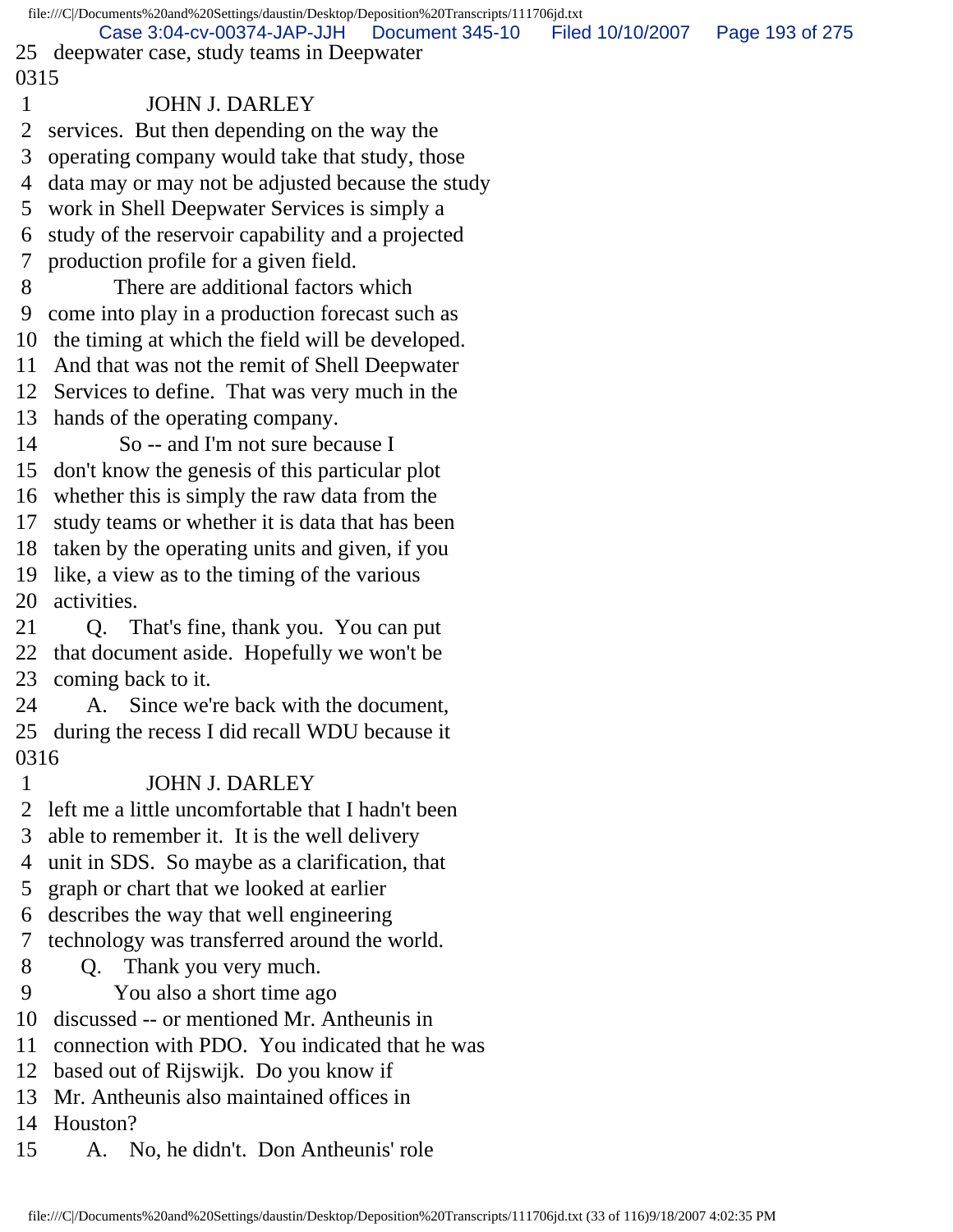file:///C|/Documents%20and%20Settings/daustin/Desktop/Deposition%20Transcripts/111706jd.txt 16 in Rijswijk at that time covered a lot of the 17 work of the RTL teams that we'd spoken about 18 yesterday. And we didn't have RTL teams in 19 Houston, and therefore he didn't have an office 20 in Houston. He may have visited Houston 21 occasionally, but he didn't have the same kind of 22 remit that we discussed for Paul Sullivan. 23 Q. Thank you. A little bit earlier we 24 discussed recovery versus production. And just 25 for my own edification, could you please explain 0317 1 JOHN J. DARLEY 2 the difference, if any, between recovery and 3 production of hydrocarbons? 4 A. Yes. Let me try. A given 5 hydrocarbon accumulation will have oil and gas 6 volumes sitting in the ground contained in the 7 reservoir. As the reservoir is developed, those 8 volumes are produced. In any given year a 9 certain volume will be produced, so that volume 10 in any given year can be equated to a daily 11 rate. And that is what we would typically call 12 the production rate. 13 So if we talk about a production rate 14 in 2002, as we've seen in the recent graph, or 15 2010 as a projected rate, that would be the total 16 volume of hydrocarbon extracted from that 17 reservoir over the period in question expressed 18 in barrels per day. 19 The recovery from the reservoir will 20 be the accumulation of each of those annual 21 recoveries from the reservoir. So over the 22 lifetime of the reservoir, each year a certain 23 volume of hydrocarbon will be produced until we 24 arrive at the end of the reservoir life when the 25 field is abandoned. So the total cumulative 0318 1 JOHN J. DARLEY 2 production of each year is summed to give the 3 total recovery of the reservoir. 4 So if we go to the T50 aspiration in Case 3:04-cv-00374-JAP-JJH Document 345-10 Filed 10/10/2007 Page 194 of 275

 5 the case of Oman, the aspiration is the end of 6 the life of the reservoir, or for many, many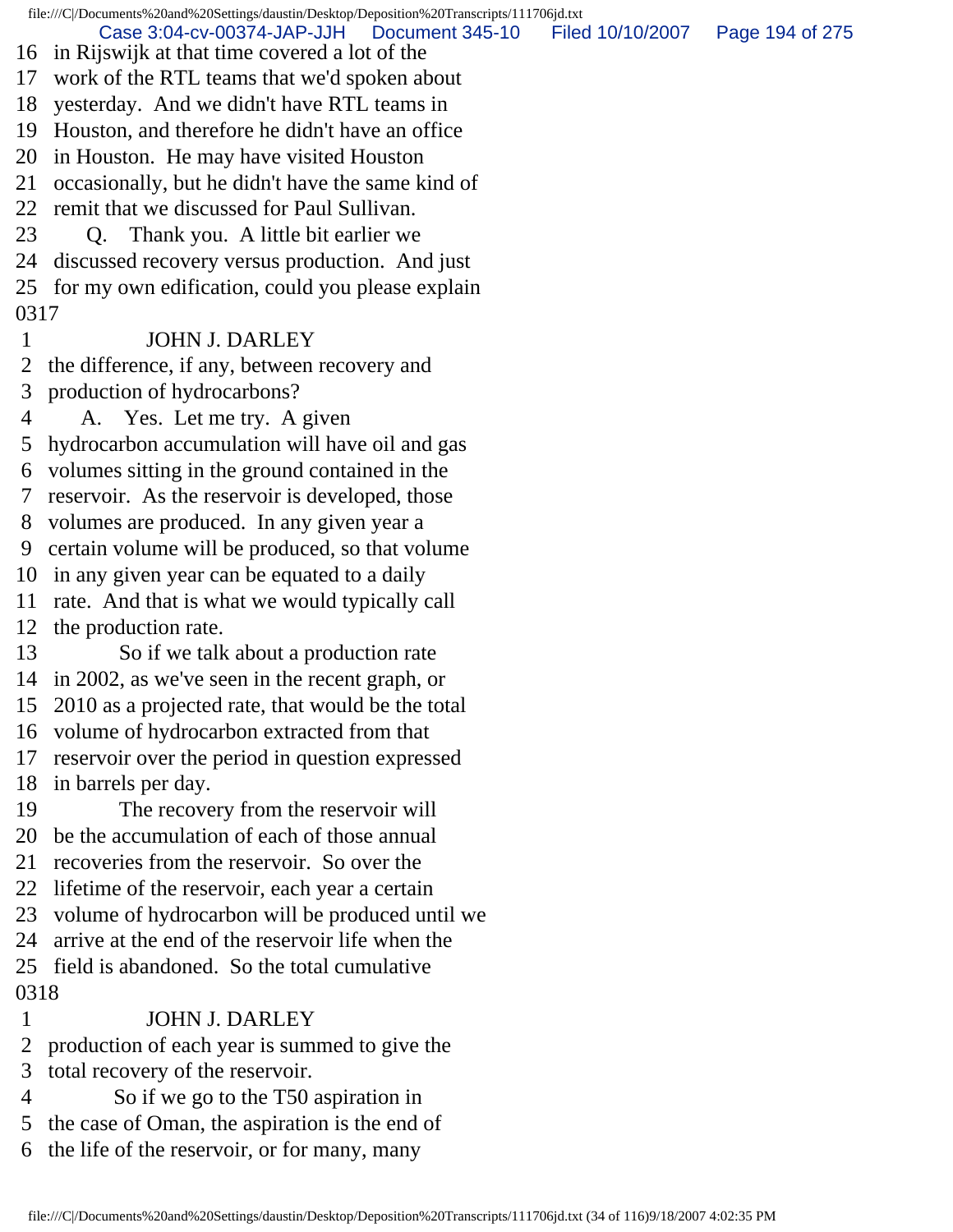file:///C|/Documents%20and%20Settings/daustin/Desktop/Deposition%20Transcripts/111706jd.txt 7 years, it would have been possible to project 8 recovery of 50 percent of the hydrocarbons that 9 were initially in place. 10 Thus the distinction between the 11 recovery over the full life of the reservoir as 12 opposed to the annual production. 13 Q. Thank you very much, Mr. Darley. 14 (Darley Exhibit 16 for 15 identification, document bearing Bates production 16 number SMJ 00013709 through SMJ 00013766.) 17 Q. Mr. Darley, you've just been handed a 18 document marked as Darley Exhibit 16 for 19 identification. It is a lengthy document, sir, 20 and I'm really just going to ask you about a 21 couple -- actually, one portion of it. But 22 please feel free to take as long as you like to 23 familiarize yourself with it. 24 A. Thank you, yes. 25 Q. The document, for the record, relates 0319 1 JOHN J. DARLEY 2 to a strategy presentation for exploration and 3 production of power and gas on March 27, 2003 4 conducted in New York. According to the cover 5 page of the document, Mr. van de Vijver, 6 Mr. Bichsel, yourself, Linda Cook and Malcolm 7 Brinded attended. 8 Do you recall that presentation, 9 sir? 10 A. Yes, I do. 11 Q. Do you recall actually giving a 12 presentation as part of that strategy 13 presentation? 14 A. Yes, I did. Yes. 15 Q. I'd like specifically to direct your 16 attention first to page ending in Bates number 17 725. You'll see, sir, about three-quarters of 18 the way down the page "EP strategy technical 19 excellence." Beneath that appears your name and 20 indicates that what follows I assume were remarks 21 that were made at the presentation. 22 A. Yes. I see the text. I don't know 23 whether this is a transcript of what was given or Case 3:04-cv-00374-JAP-JJH Document 345-10 Filed 10/10/2007 Page 195 of 275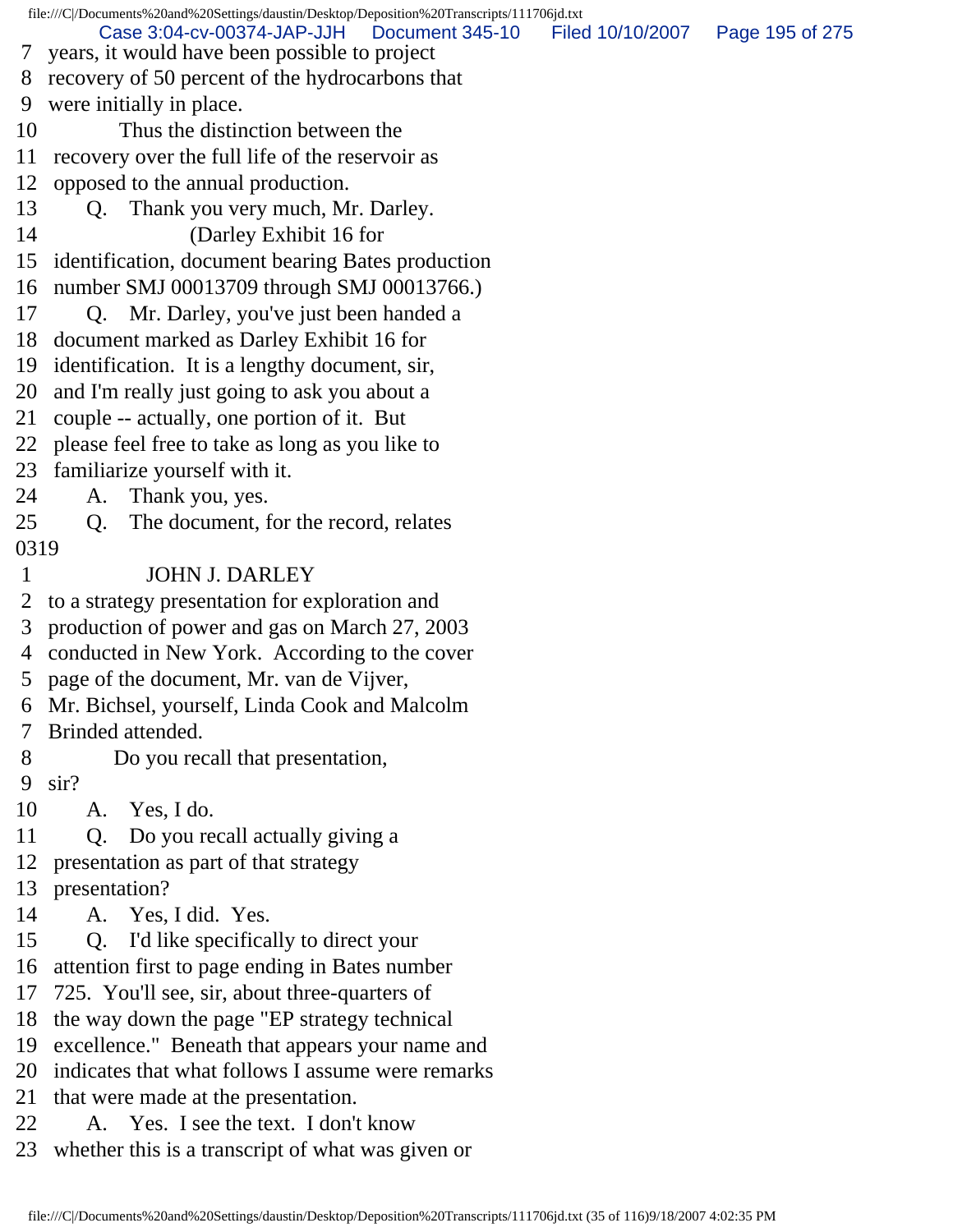file:///C|/Documents%20and%20Settings/daustin/Desktop/Deposition%20Transcripts/111706jd.txt 24 whether it's the notes that I prepared in 25 preparation for the presentation and then my 0320 1 JOHN J. DARLEY 2 comments would be similar to the comments I gave 3 about the A.G. Edwards presentation where I 4 prepared comments myself and may or may not have 5 given them verbatim. 6 Q. As you look -- well, hold on one 7 second. This may help. 8 A. Is this a transcript? 9 Q. I'm sorry, I believe it is a 10 transcript. And I was going to direct your 11 attention to the third page. You'll see there's 12 a welcome, it indicates that Mr. van de Vijver 13 spoke and it gives an overview. As you page 14 through, you'll see there are various speakers 15 indicated. 16 A. Yes. 17 Q. I would just note that on the first 18 page, if it helps, beneath the time and date and 19 place of the presentation it indicates that the 20 document was prepared by ETX Corporation. 21 A. I see that, thank you. 22 Q. So if that helps at all. 23 In any event, page 725 indicates that 24 you gave a presentation concerning EP strategy 25 and technical excellence. Do you recall that, 0321 1 JOHN J. DARLEY 2 sir? 3 A. Yes, I do. 4 Q. I won't ask you what the sum and 5 substance of it was since it's here, but if I 6 could ask you to turn to page ending in Bates 7 number 727, which I'll represent is still part of 8 your portion of the presentation. 9 The last full paragraph appearing on 10 that page, according to this transcript, you 11 stated "Our focus here is to take teams able to 12 take learning from one side of the world to the 13 other." And then it continues. And if you'd 14 like, please read as much of this as you need to Case 3:04-cv-00374-JAP-JJH Document 345-10 Filed 10/10/2007 Page 196 of 275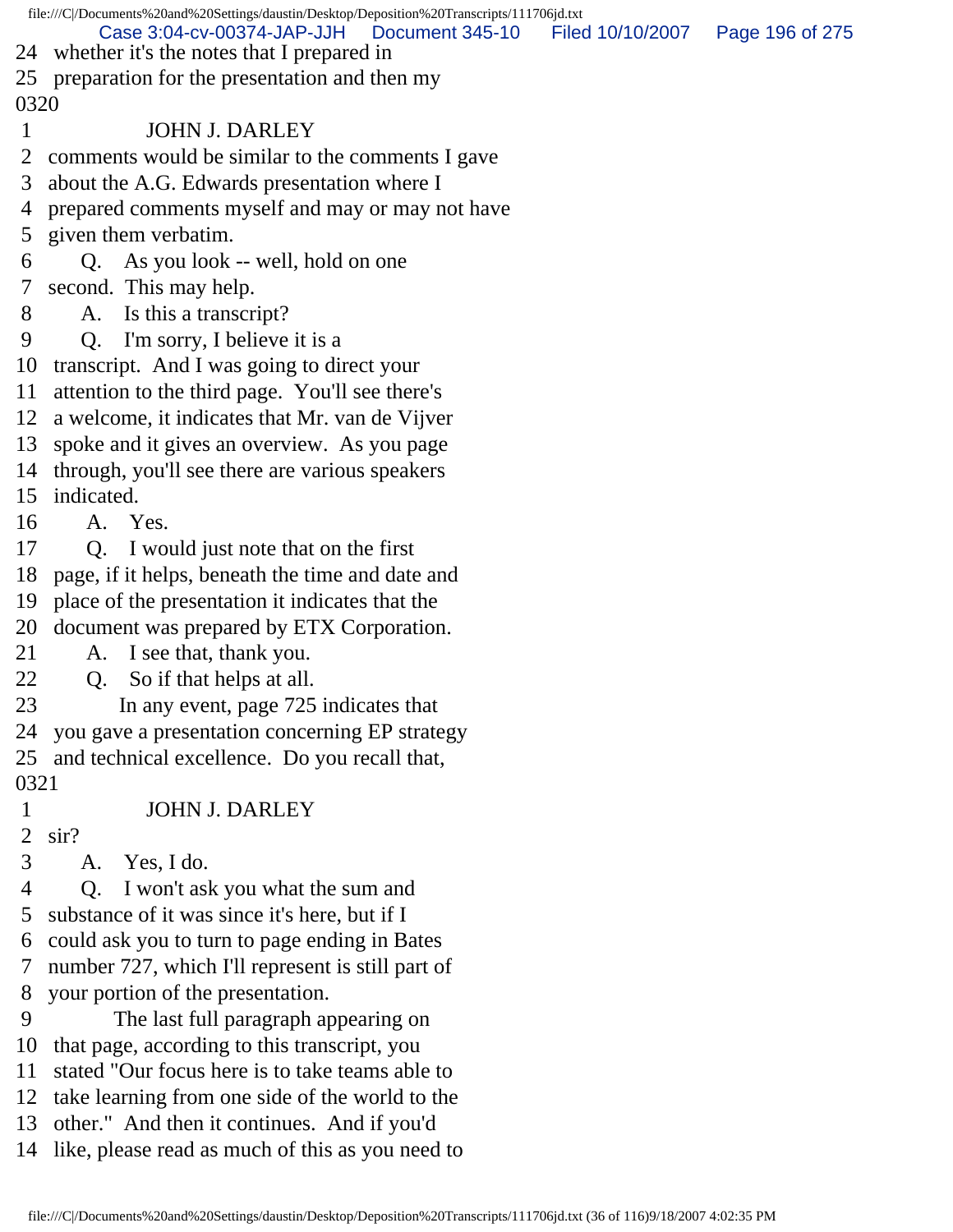|             | file:///C//Documents%20and%20Settings/daustin/Desktop/Deposition%20Transcripts/111706jd.txt         |                  |                 |
|-------------|-----------------------------------------------------------------------------------------------------|------------------|-----------------|
|             | Case 3:04-cv-00374-JAP-JJH<br>Document 345-10<br>15 for context, but my question to you is, what is | Filed 10/10/2007 | Page 197 of 275 |
|             | 16 it that you were trying to convey there?                                                         |                  |                 |
| 17          | MR. TUTTLE: Objection to form.                                                                      |                  |                 |
| 18          | A. The message here was around global                                                               |                  |                 |
| 19          | learning. So the opportunity that we had to take                                                    |                  |                 |
| 20          | experiences from one operating unit, experiences                                                    |                  |                 |
| 21          | perhaps from the Far East and use those in                                                          |                  |                 |
|             | 22 Europe, or from the Middle East and use them in                                                  |                  |                 |
|             | 23 Africa. Those were typical examples of the way                                                   |                  |                 |
|             | 24 that our teams were able to take learning from                                                   |                  |                 |
|             | 25 one side of the world to the other.                                                              |                  |                 |
| 0322        |                                                                                                     |                  |                 |
| $\mathbf 1$ | <b>JOHN J. DARLEY</b>                                                                               |                  |                 |
| 2           | Okay, thank you.<br>Q.                                                                              |                  |                 |
| 3           | Mr. Darley, I do have one follow-up                                                                 |                  |                 |
| 4           | with regard to the prior presentation that we                                                       |                  |                 |
| 5           | discussed which was made in Houston. I don't                                                        |                  |                 |
| 6           | know that it's necessary for you to get the                                                         |                  |                 |
| 7           | exhibit in front of you so I wouldn't worry about                                                   |                  |                 |
| 8           | it yet.                                                                                             |                  |                 |
| 9           | MR. FERRARA: Sorry, you're talking                                                                  |                  |                 |
| 10          | about Exhibit 13?                                                                                   |                  |                 |
| 11          | MR. MacFALL: Right now, no, I'm                                                                     |                  |                 |
|             | 12 actually talking about the other presentation                                                    |                  |                 |
|             | 13 without reference to the specific exhibit.                                                       |                  |                 |
| 14          | MR. FERRARA: The presentation                                                                       |                  |                 |
|             | $15$ that's --                                                                                      |                  |                 |
| 16          | MR. MacFALL: No, no, no, you know                                                                   |                  |                 |
|             | 17 what, why don't we get the exhibit in front of                                                   |                  |                 |
|             | 18 him, that may be easier. I believe it's Exhibit                                                  |                  |                 |
| 19          | 12. It was the Houston analyst field day                                                            |                  |                 |
| 20          | presentation.                                                                                       |                  |                 |
| 21          | A. Yes, I have it.                                                                                  |                  |                 |
| 22          | The note that appears on page ending<br>Q.                                                          |                  |                 |
|             | 23 in Bates number 557, and we did discuss this,                                                    |                  |                 |
|             | 24 it's the second from last paragraph -- second                                                    |                  |                 |
|             | 25 from last paragraph on the page which discusses                                                  |                  |                 |
| 0323        |                                                                                                     |                  |                 |
| $\mathbf 1$ | <b>JOHN J. DARLEY</b>                                                                               |                  |                 |
| 2           | EOR techniques.                                                                                     |                  |                 |
| 3           | I believe you had previously                                                                        |                  |                 |
|             | 4 indicated that you referenced the United States                                                   |                  |                 |

5 in that first sentence because the analyst event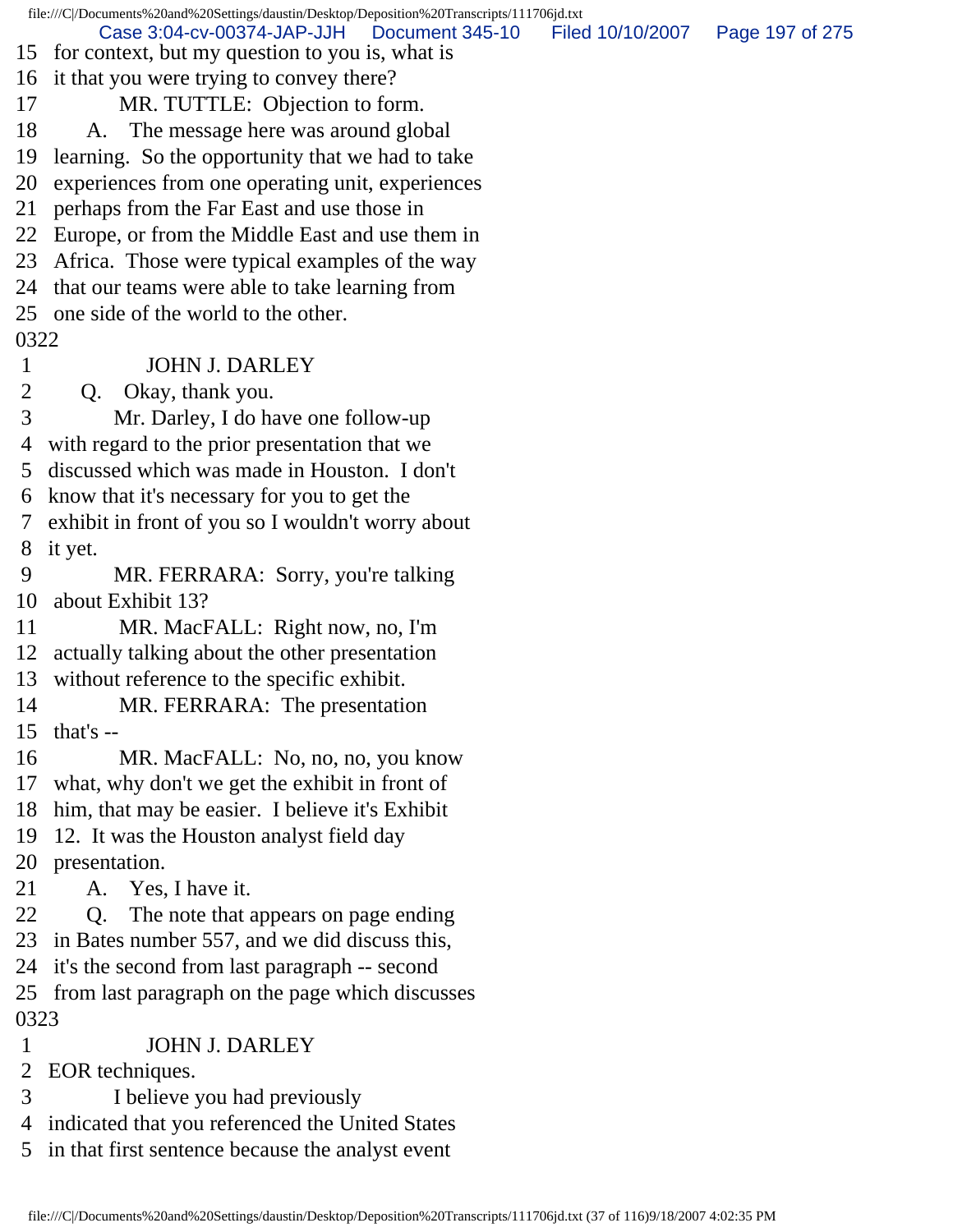file:///C|/Documents%20and%20Settings/daustin/Desktop/Deposition%20Transcripts/111706jd.txt 6 was occurring in Houston. Is that correct, sir? 7 A. That is what I said. As I said 8 earlier, I didn't recall all the comments that I 9 made during the presentation. You asked me why I 10 would have referred to the United States, and my 11 surmise was since I was sitting in Houston. 12 Q. My question is -- withdrawn. I 13 believe you had also indicated that you believed 14 these were notes that you had prepared in 15 anticipation of the presentation, correct? 16 A. That's correct. 17 Q. The EOR techniques that you were 18 discussing here, and you discussed at some length 19 previously, had those techniques been applied in 20 the United States within the last 20 years? 21 A. Yes, many of them had. 22 Q. So the statement here regarding those 23 EOR techniques being applied to the Oman 24 reservoirs being the same as those applied in the 25 United States in the last 20 years, that was an 0324 1 JOHN J. DARLEY 2 accurate statement, is that correct? 3 MR. TUTTLE: Objection to form. 4 Characterization. 5 A. Just if I may, I'll read again the 6 paragraph to make sure that we -- 7 Q. Yes, please. 8 A. The statement indeed is correct in 9 that we were to deploy or we were planning to 10 deploy enhanced oil recovery techniques which had 11 been applied in the United States in the last 20 12 years. And also in other parts of the world, as 13 I mentioned earlier, to the Oman reservoirs. 14 Q. Okay, thank you. You can put that 15 aside now. 16 (Darley Exhibit 17 for 17 identification, document bearing Bates production 18 number DARLEY 0256 through DARLEY 0310.) 19 Q. Mr. Darley, you've just been handed a 20 document marked as Darley Exhibit 17 for 21 identification. I'm going to ask you to take a 22 look at it, sir, it's a fairly lengthy document Case 3:04-cv-00374-JAP-JJH Document 345-10 Filed 10/10/2007 Page 198 of 275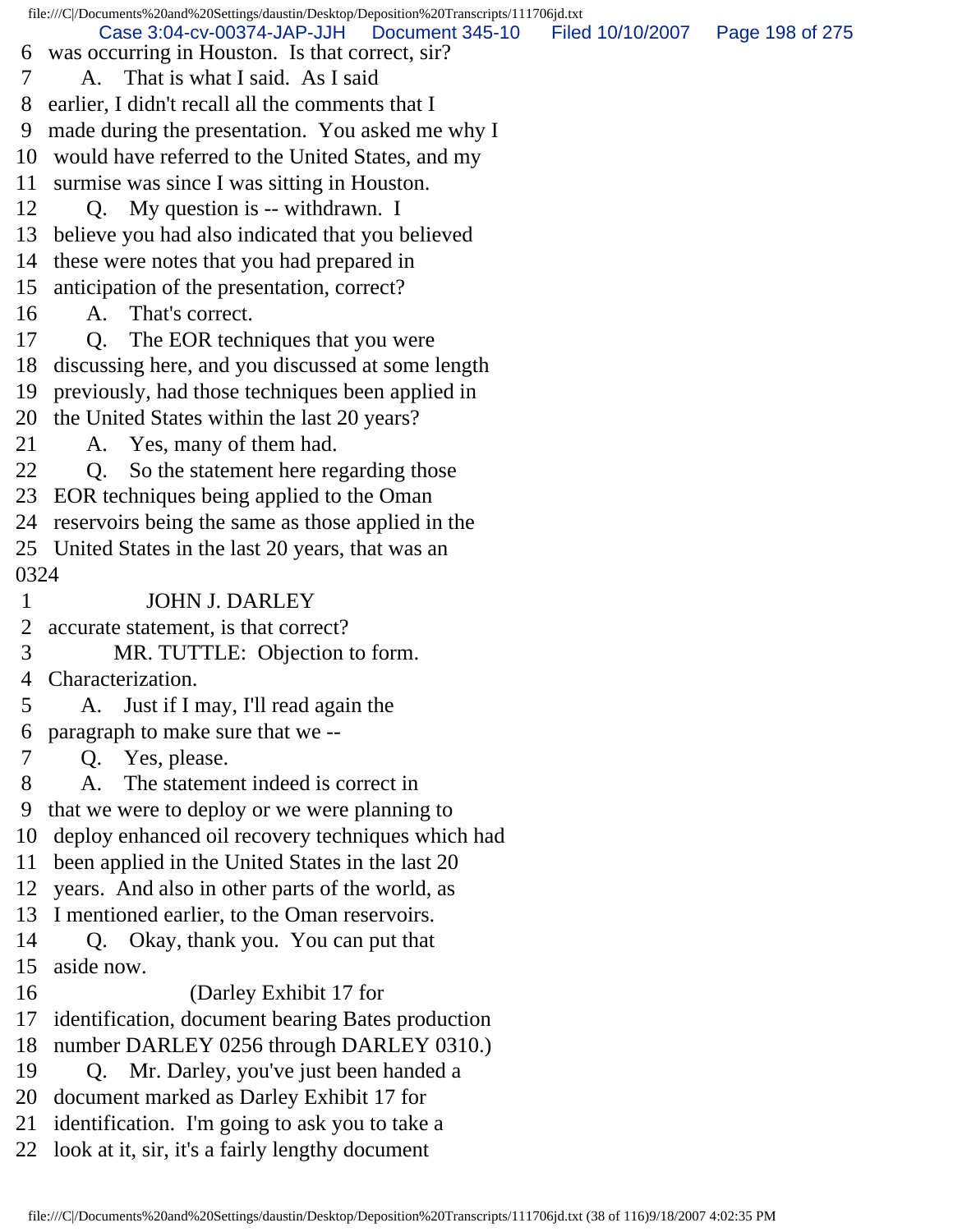file:///C|/Documents%20and%20Settings/daustin/Desktop/Deposition%20Transcripts/111706jd.txt 23 but take as long as you need. Let me know when 24 you're done, and if you recognize it. 25 A. Yes, I recognize the document. 0325 1 JOHN J. DARLEY 2 Q. We discussed yesterday the STOIIP and 3 reserves review at PDO. Is this in fact a copy 4 of the report as well as covering e-mail that was 5 issued as a result of that review, to the best of 6 your knowledge? 7 A. What I read from the covering e-mail 8 here is that the findings were to have been 9 discussed with PDO prior to finalizing the 10 report. So it would not appear to be the final 11 version of the report. 12 Q. Do you recall actually looking at 13 drafts of the report before it was finalized? 14 A. I don't recall it, but I would have 15 done so. 16 Q. I'd like to direct your attention 17 specifically to page ending in Bates number 263. 18 Again, there are several here but one is 19 specified Darley. At the top of the page appears 20 the word "summary." 21 A. Yes. 22 Q. Look about halfway down the page 23 you'll see a line, "the review team has concluded 24 that." Do you see that, sir, and it's followed 25 by a series of bullet points? 0326 1 JOHN J. DARLEY 2 A. I see that. 3 Q. The second bullet point indicates 4 that PDO's developed reserves are approximately 5 correct -- I'm sorry, that is the -- well, 6 actually, I do have a question. With respect to 7 that, do you know if the reserves referenced 8 there were expectation of proved reserves? 9 A. I don't know. But my surmise would 10 be that these are expectation reserves. Since 11 that was the general discussion in Oman, 12 certainly with PDO and with the government, it Case 3:04-cv-00374-JAP-JJH Document 345-10 Filed 10/10/2007 Page 199 of 275

13 was in relation to expectation reserves.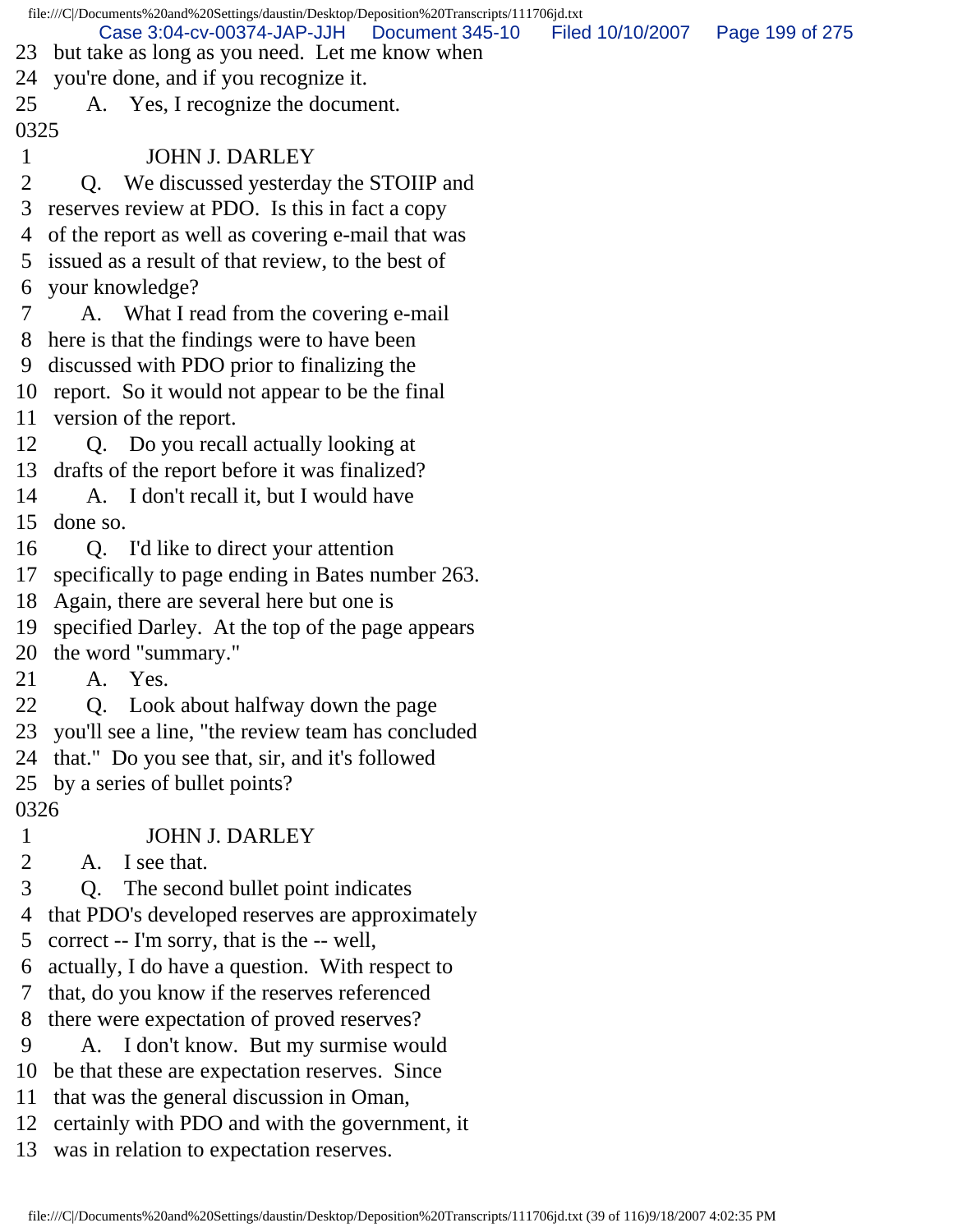|      | file:///C//Documents%20and%20Settings/daustin/Desktop/Deposition%20Transcripts/111706jd.txt |                  |                 |
|------|---------------------------------------------------------------------------------------------|------------------|-----------------|
| 14   | Case 3:04-cv-00374-JAP-JJH<br>Document 345-10<br>Q. The next bullet point discusses         | Filed 10/10/2007 | Page 200 of 275 |
| 15   | undeveloped reserves, indicating that they are                                              |                  |                 |
| 16   | overstated. It states "partly due to historical"                                            |                  |                 |
| 17   | overbooking and partly due to overestimation of                                             |                  |                 |
| 18   | maturity level."                                                                            |                  |                 |
| 19   | Do you recall that specific                                                                 |                  |                 |
| 20   | conclusion being reached as a result of this                                                |                  |                 |
| 21   | review?                                                                                     |                  |                 |
| 22   | MR. TUTTLE: Objection to form.                                                              |                  |                 |
| 23   | A. I recall in the context again of the                                                     |                  |                 |
| 24   | Rockford work which I subsequently was involved                                             |                  |                 |
|      | 25 with, that we discussed these issues in the case                                         |                  |                 |
| 0327 |                                                                                             |                  |                 |
| 1    | <b>JOHN J. DARLEY</b>                                                                       |                  |                 |
| 2    | of PDO. And you will note that this particular                                              |                  |                 |
| 3    | document was sent to me in November of 2003,                                                |                  |                 |
| 4    | which is very similar to the time frame in which                                            |                  |                 |
| 5    | we started the Rockford work. It's a little bit                                             |                  |                 |
| 6    | earlier than Rockford but very close.                                                       |                  |                 |
| 7    | So I don't recall whether I had a                                                           |                  |                 |
| 8    | separate sort of indication from this report or                                             |                  |                 |
| 9    | whether it was all part of my work at Rockford.                                             |                  |                 |
| 10   | Q. Do you recall who actually carried                                                       |                  |                 |
| 11   | out this particular review?                                                                 |                  |                 |
| 12   | A. Yes. This was undertaken by Stein                                                        |                  |                 |
| 13   | Christiansen and a small team.                                                              |                  |                 |
| 14   | Q. Can you identify the other members of                                                    |                  |                 |
| 15   | that team?                                                                                  |                  |                 |
| 16   | A. I don't recall, I'm afraid. I think                                                      |                  |                 |
| 17   | Stein was commissioned to lead the team.                                                    |                  |                 |
| 18   | Q. What organization within Shell did                                                       |                  |                 |
| 19   | Mr. Christiansen work for?                                                                  |                  |                 |
| 20   | A. At this time he was working I believe                                                    |                  |                 |
| 21   | in EPT Solutions, which was a new organization                                              |                  |                 |
| 22   | that we discussed.                                                                          |                  |                 |
| 23   | Q. Was Mr. Christiansen based in                                                            |                  |                 |
| 24   | Rijswijk?                                                                                   |                  |                 |
| 25   | A. I have a feeling -- I think he was                                                       |                  |                 |
| 0328 |                                                                                             |                  |                 |
| 1    | <b>JOHN J. DARLEY</b>                                                                       |                  |                 |
| 2    | based in Rijswijk at that time, but later he was                                            |                  |                 |
| 3    | deployed to work out of Dubai. And I'm not quite                                            |                  |                 |
|      | 4 sure at which point in time he worked out of                                              |                  |                 |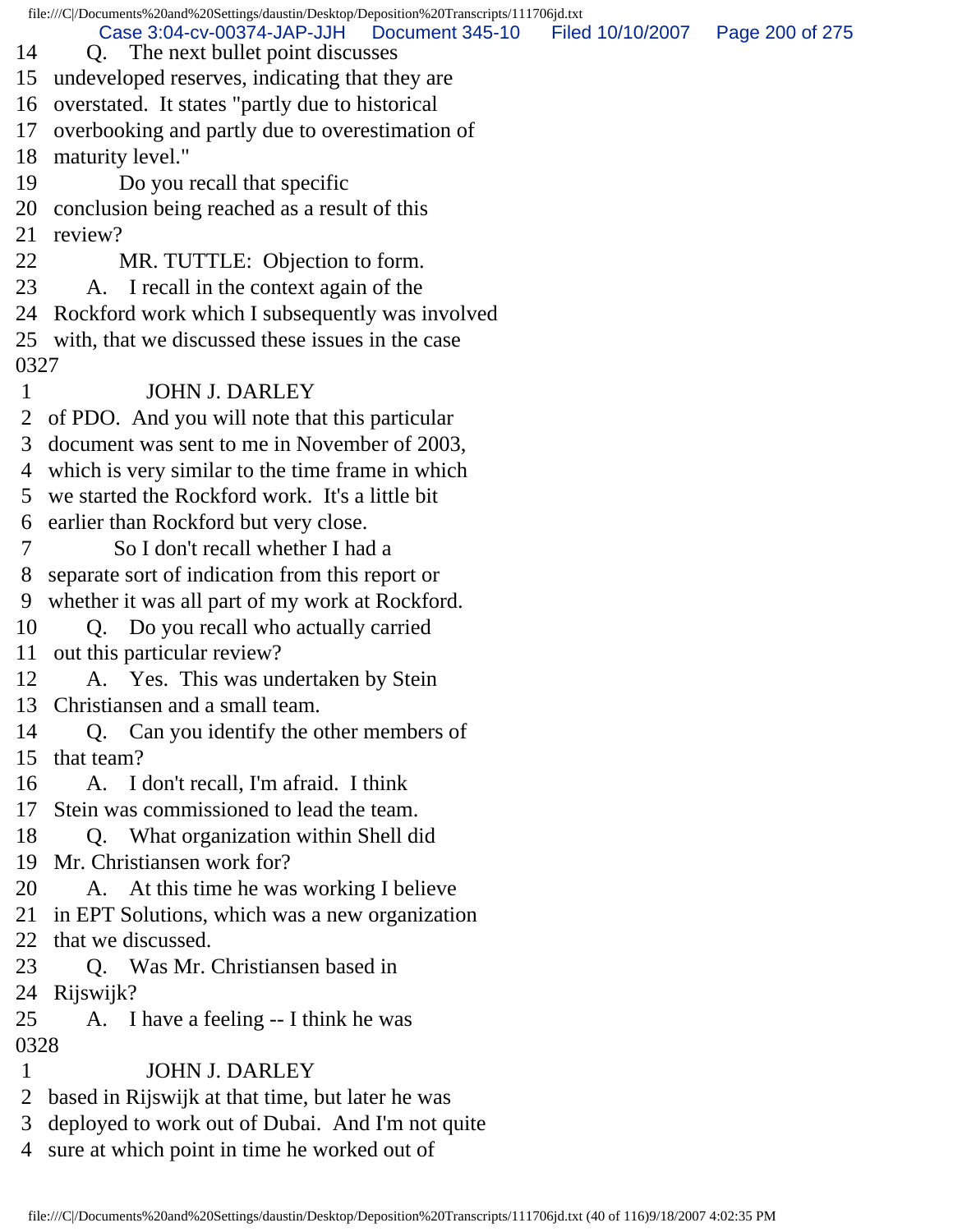file:///C|/Documents%20and%20Settings/daustin/Desktop/Deposition%20Transcripts/111706jd.txt 5 Rijswijk or Dubai. 6 Q. I believe you indicated that you 7 could not identify the other members of the 8 team. Do you recall which organizations within 9 Shell those team members were drawn from? 10 A. They would have been drawn from EPT 11 Solutions in all probability. 12 Q. You say all probability. I take it 13 you have no independent recollection. 14 A. Since I didn't know the individuals 15 and I can't recall them, then it's difficult to 16 say where they came from, but. 17 Q. Thank you. 18 A. And they may also have included staff 19 from PDO, from the operating company themselves. 20 Q. Do you recall if prior to the 21 preparation of the draft reports concerning the 22 STOIIP and reserve review at PDO you received any 23 updates concerning the status of that review 24 work? 25 A. I recall receiving periodic updates 0329 1 JOHN J. DARLEY 2 on the work. I don't recall the detail, but 3 since it was an important review, then I would 4 have, and I did, receive updates. 5 Q. Do you recall how those updates were 6 conveyed to you? 7 A. Sometimes they came as an e-mail from 8 Stein Christiansen. Occasionally they would come 9 as a presentation of the current status that 10 Stein would give to me. 11 Q. We may have discussed this yesterday, 12 if so I apologize, but do you recall when this 13 review was actually initiated? 14 A. I think it was initiated earlier in 15 2003. But I'm afraid I don't recall exactly the 16 date. 17 Q. Do you recall if you provided the 18 ExCom with periodic updates of the status of the 19 review work of PDO? 20 A. I don't think I would have done 21 because it would be a piece of work which was Case 3:04-cv-00374-JAP-JJH Document 345-10 Filed 10/10/2007 Page 201 of 275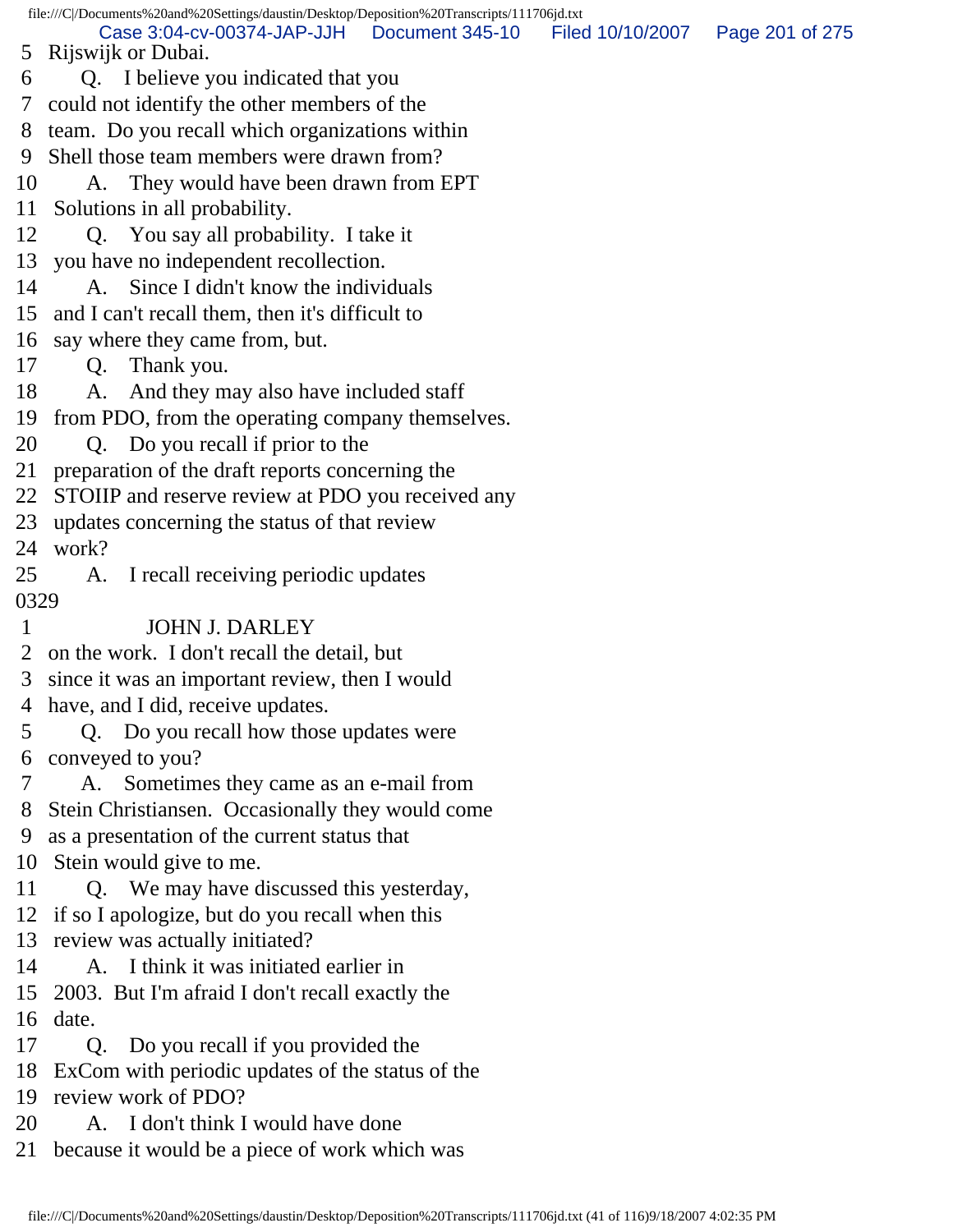file:///C|/Documents%20and%20Settings/daustin/Desktop/Deposition%20Transcripts/111706jd.txt 22 commissioned and executed by my organization. I 23 would have shared it with Mr. Din Megat, who was 24 the regional director responsible for the Middle 25 East. But I don't think there would have been a 0330 1 JOHN J. DARLEY 2 reason to share it more widely until the work was 3 complete and the conclusions were clear. 4 Q. Do you recall if you had any 5 discussions with Mr. van de Vijver concerning the 6 STOIIP reserve review in PDO prior to the time 7 that the review was completed? 8 A. I would probably have informed Walter 9 that the review was in progress. But I don't 10 think I reviewed any of the results with him 11 until we had the conclusions. I don't recall 12 doing so. 13 Q. Do you recall if Mr. van de Vijver 14 actually travelled to PDO during the pendency of 15 this review work? 16 A. I'm sorry, I don't remember. He 17 traveled to PDO on a number of occasions, but I 18 don't remember the dates. 19 Q. Do you recall if you accompanied 20 Mr. van de Vijver on any of those trips to PDO? 21 A. No, I don't think I did. I don't 22 recall. 23 Q. Did you visit PDO -- did you ever 24 visit PDO? 25 A. Yes, I did. 0331 1 JOHN J. DARLEY 2 Q. Do you recall if you visited PDO 3 within the 2002 to 2004 time frame? 4 A. Yes, I did. 5 Q. Do you recall approximately how many 6 times? 7 A. Perhaps four to six times. Perhaps 8 more but not a lot more. 9 Q. Do you recall the purpose or purposes 10 of those various visits? 11 A. Yes. The visits had a number of 12 purposes usually. I visited the teams when they Case 3:04-cv-00374-JAP-JJH Document 345-10 Filed 10/10/2007 Page 202 of 275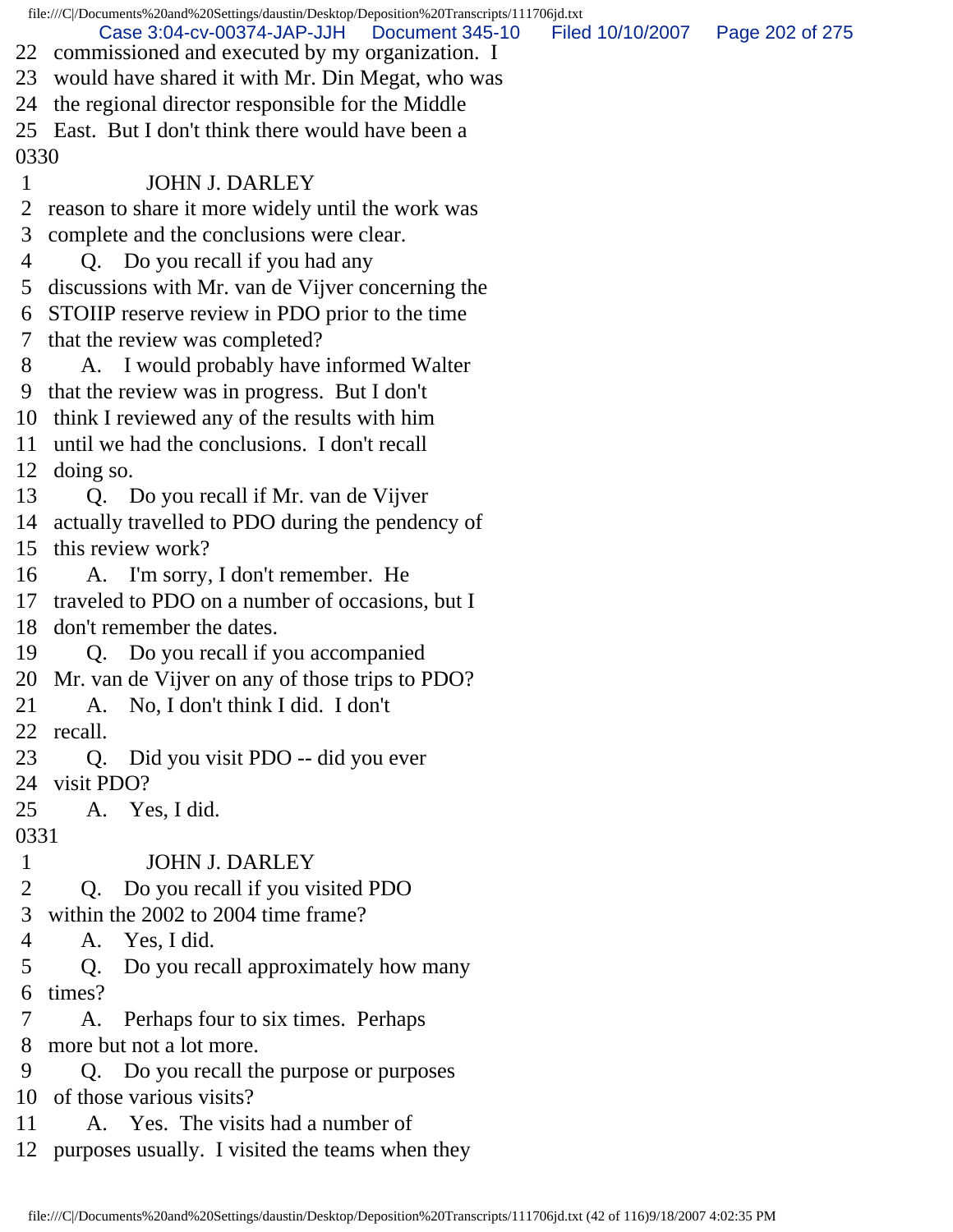file:///C|/Documents%20and%20Settings/daustin/Desktop/Deposition%20Transcripts/111706jd.txt 13 were undertaking the study work that we talked 14 about yesterday for example. I visited the 15 management of PDO management themselves to 16 discuss the work and the support that we were 17 providing from EPT. I discussed with the 18 minister of oil and gas on occasions the work 19 that we were undertaking in support of Oman. So 20 there were a number of reasons for various 21 visits. 22 Q. With respect to the discussions that 23 you had with management of PDO, could you 24 summarize for me the sum and substance of those 25 discussions? 0332 1 JOHN J. DARLEY 2 A. Mm-hmm. The discussions usually 3 covered the scope of work that was being 4 undertaken by EPT and the efficiency with which 5 we were providing the support that was needed in 6 Oman. 7 Q. Could you please summarize for me the 8 sum and substance of your discussions with the 9 minister of oil and gas? 10 A. Mm-hmm. The discussions with the 11 minister of oil and gas usually covered a wider 12 perspective of the activities of EPT, 13 particularly in the area of technology support 14 and the introduction of new technologies. 15 Q. Do you recall approximately how many 16 times you met with the minister of oil and gas? 17 A. Over the period 2000 -- 18 Q. I'm sorry, 2002 to 2004. 19 A. Probably about the same number of 20 times. I think usually when I visited Oman I 21 tried to arrange an appointment with his 22 excellency, the minister if he was available. 23 Q. Do you recall if Mr. Watts was on any 24 of the trips -- withdrawn. 25 Did any of your visits to Oman 0333 1 JOHN J. DARLEY 2 coincide with a visit by Mr. Watts to Oman? 3 A. No, I don't believe so. I don't Case 3:04-cv-00374-JAP-JJH Document 345-10 Filed 10/10/2007 Page 203 of 275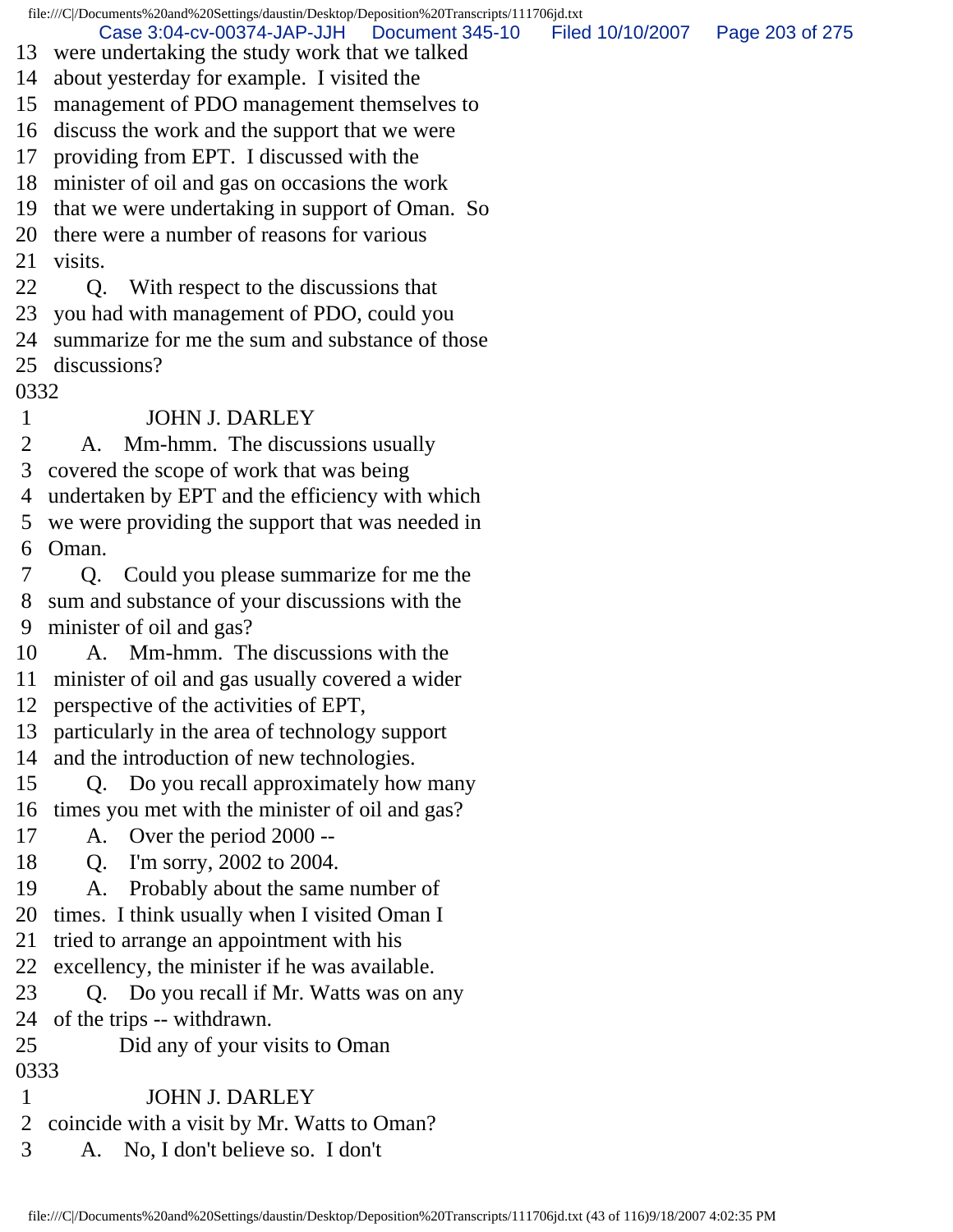file:///C|/Documents%20and%20Settings/daustin/Desktop/Deposition%20Transcripts/111706jd.txt 4 recall visiting together with Mr. Watts. 5 Q. If I could direct your attention 6 again back to the document, the same page that we 7 were looking at. 8 A. Mm-hmm. 9 Q. Beneath that bullet point that 10 references the undeveloped reserves there are 11 two -- three other bullet points, sort of 12 subsets, subbullet points. It discusses, amongst 13 other things, there being a match problem. 14 Are you aware of -- or do you know 15 what that means, sir? 16 MR. TUTTLE: Object to form. 17 A. I have a vague recollection since 18 it's some time ago of the match volume. 19 Q. Could you explain that for me, sir? 20 A. Since it's only a vague recollection, 21 then it's a recollection that there was a 22 difference between, as you see here reading in 23 the notes and that's what reminds me, the 24 reserves in the annual report on producing 25 resources, that's the ARPR, were not consistent 0334 1 JOHN J. DARLEY 2 with the business plan program build. And the 3 difference between those volumes then was 4 referred to as the match volume. 5 Q. And the booked reserves that are 6 being discussed there, specifically those that 7 were booked in the 1/1/2003 ARPR, those would 8 have been proved reserves, correct? 9 MR. TUTTLE: Objection, foundation. 10 Object to form. 11 A. No, it's quite unlikely that they 12 would have been proved reserves because the 13 business plan program build talks about 14 production forecasts and the data that underpin 15 the production forecasts are the expectation 16 reserves. 17 Q. Is the reference -- do you know what 18 an ARPR is? 19 A. Yes. 20 O. What is that, sir? Case 3:04-cv-00374-JAP-JJH Document 345-10 Filed 10/10/2007 Page 204 of 275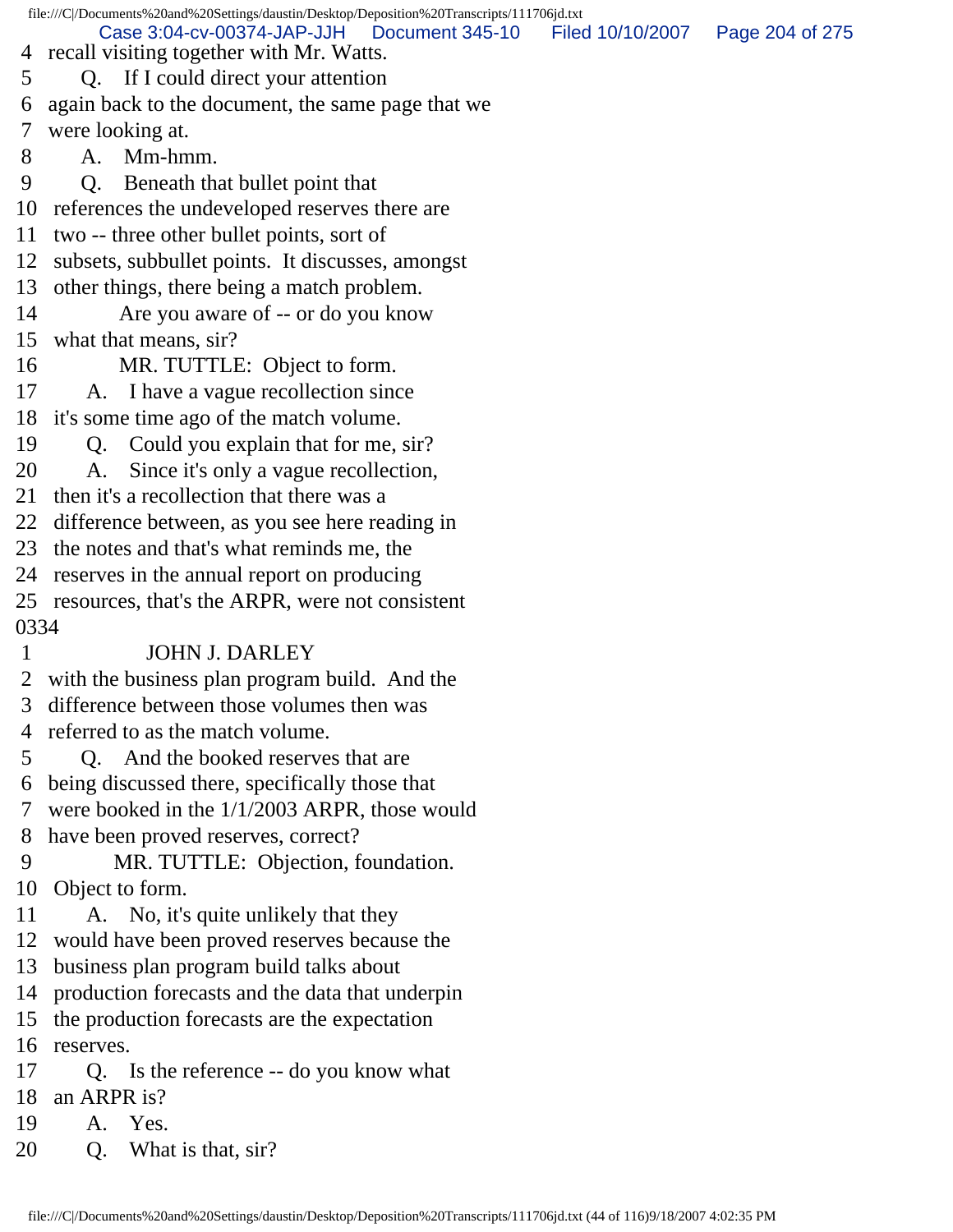|                | file:///C /Documents%20and%20Settings/daustin/Desktop/Deposition%20Transcripts/111706jd.txt |                 |                                   |  |
|----------------|---------------------------------------------------------------------------------------------|-----------------|-----------------------------------|--|
| 21             | Case 3:04-cv-00374-JAP-JJH<br>A. It's the annual report on producing                        | Document 345-10 | Filed 10/10/2007  Page 205 of 275 |  |
| 22             | resources.                                                                                  |                 |                                   |  |
| 23             |                                                                                             |                 |                                   |  |
|                | Q. Was that a -- the process that's                                                         |                 |                                   |  |
|                | 24 referred to here, is that a Shell or a PDO                                               |                 |                                   |  |
|                | 25 process?                                                                                 |                 |                                   |  |
| 0335           |                                                                                             |                 |                                   |  |
| $\mathbf{1}$   | <b>JOHN J. DARLEY</b>                                                                       |                 |                                   |  |
| $\overline{2}$ | Which process are you referring to,<br>A.                                                   |                 |                                   |  |
| 3              | please?                                                                                     |                 |                                   |  |
| 4              | Q. The ARPR.                                                                                |                 |                                   |  |
| 5              | The ARPR is a Shell process, which is<br>A.                                                 |                 |                                   |  |
|                | 6 then used by different operating companies around                                         |                 |                                   |  |
| $\tau$         | the world.                                                                                  |                 |                                   |  |
| 8              | Q. I believe you indicated earlier that                                                     |                 |                                   |  |
| 9              | Shell reported reserves based on -- withdrawn.                                              |                 |                                   |  |
| 10             | Was the ARPR process associated with                                                        |                 |                                   |  |
|                | 11 the booking of proved reserves?                                                          |                 |                                   |  |
| 12             | MR. TUTTLE: Object to form.                                                                 |                 |                                   |  |
| 13             | A. The ARPR process, as I recall,                                                           |                 |                                   |  |
|                | 14 covered the full spectrum of resources. That was                                         |                 |                                   |  |
|                | 15 why it was called a resource -- an annual report                                         |                 |                                   |  |
|                | 16 on producing resources and not on reserves. It                                           |                 |                                   |  |
|                | 17 was for that reason. So it covered the                                                   |                 |                                   |  |
|                | 18 hydrocarbons in place, so the STOIIP, if you                                             |                 |                                   |  |
|                | 19 like, it covered the scope for recovery. It                                              |                 |                                   |  |
|                | 20 covered the expectation volumes. And part of it                                          |                 |                                   |  |
| 21             | would also cover proved volumes. The ARPR was a                                             |                 |                                   |  |
|                | 22 far wider coverage in terms of the totality of                                           |                 |                                   |  |
| 23             | the resources that were available.                                                          |                 |                                   |  |
| 24             | Q. The reference to reserves that were                                                      |                 |                                   |  |
|                | 25 booked in connection with the January 1st, 2003                                          |                 |                                   |  |
| 0336           |                                                                                             |                 |                                   |  |
| $\mathbf 1$    | <b>JOHN J. DARLEY</b>                                                                       |                 |                                   |  |
| 2              | ARPR, does that indicate that it was proved                                                 |                 |                                   |  |
| 3              | reserves?                                                                                   |                 |                                   |  |
| 4              | MR. TUTTLE: Object to form.                                                                 |                 |                                   |  |
| 5              | A. No, it doesn't. When it says some of                                                     |                 |                                   |  |
| 6              | the booked reserves in the $1/1/2003$ ARPR, as I                                            |                 |                                   |  |
| 7              | mentioned earlier, PDO were not able to come up                                             |                 |                                   |  |
| 8              | with plans in the program build, and therefore                                              |                 |                                   |  |
| 9              | you had the matched volumes.                                                                |                 |                                   |  |
| 10             | Now, the program build is that                                                              |                 |                                   |  |
| 11             | summation of the production forecasts from each                                             |                 |                                   |  |
|                |                                                                                             |                 |                                   |  |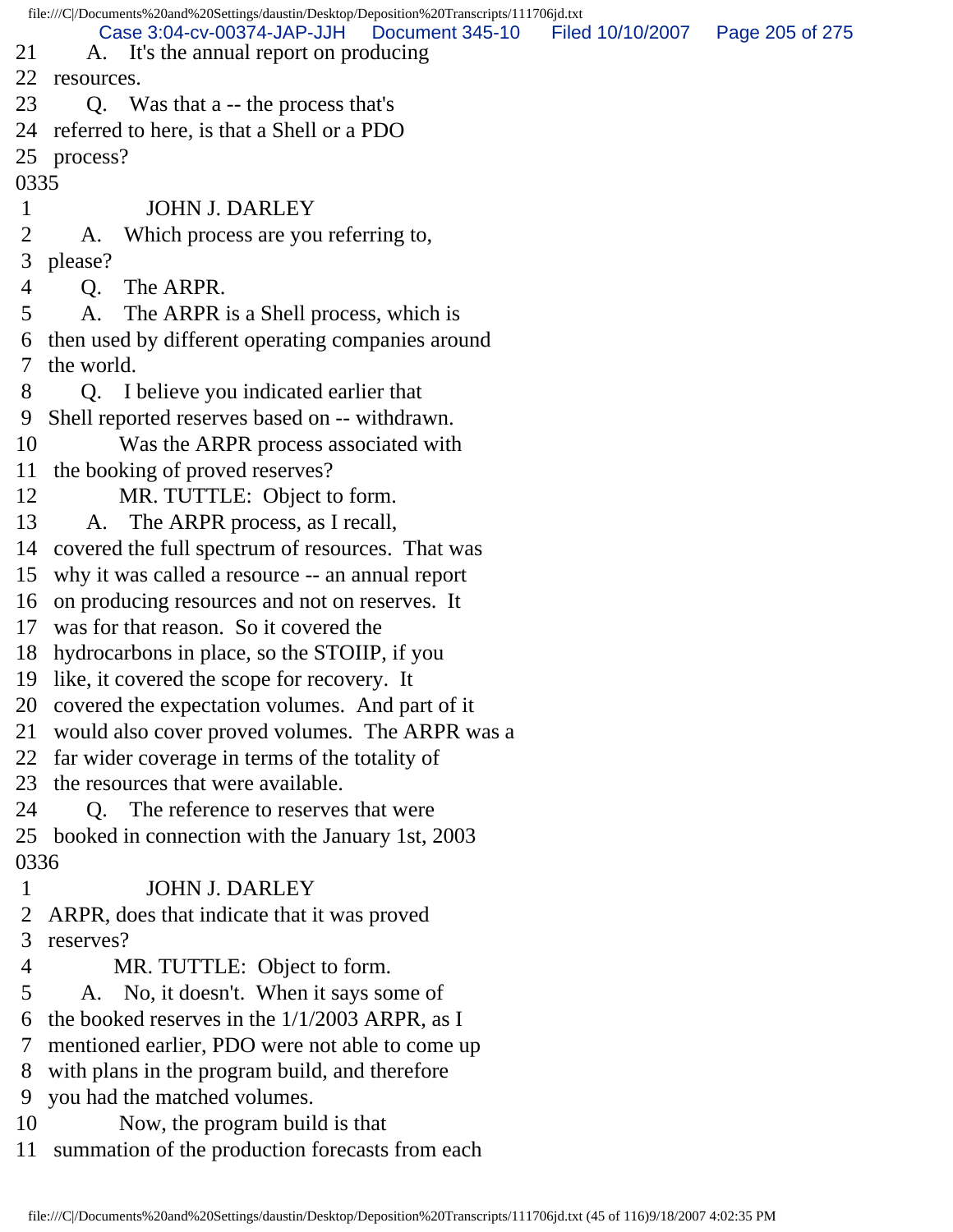file:///C|/Documents%20and%20Settings/daustin/Desktop/Deposition%20Transcripts/111706jd.txt 12 of the fields. So over the full lifetime of the 13 fields then you will have produced the total 14 expectation reserves. 15 So I think that this is going to 16 refer to expectation reserves. 17 Q. Did Shell book expectation reserves? 18 A. I'm hesitating because I'd like to 19 understand better what you mean by "book," 20 please. 21 Q. As it's used in that paragraph. 22 A. Yes. Shell carried on an annual 23 basis estimates of the expectation reserves from 24 all the companies around the world. 25 Q. And did Shell utilize the term 0337 1 JOHN J. DARLEY 2 "booked" in connection with the reporting of 3 those expectation -- well, not the reporting, the 4 maintenance of those expectation reserves. 5 A. Yes. 6 MR. TUTTLE: Object to form. 7 A. We would book proved reserves, we 8 would book expectation reserves. The term "book" 9 if you like is simply one which indicates that 10 the numbers are being reported. 11 Q. The second bullet point beneath that 12 references maturity levels of some of the 13 undeveloped reserves being overestimated. 14 Do you recall that finding in 15 connection with the PDO STOIIP reserves review? 16 A. As I mentioned earlier, I recall the 17 findings of the PDO review. Whether I recall 18 them in the context of the review itself or 19 whether it was part of the wider Rockford work 20 which I undertook later on I'm not sure. But I 21 recall the finding. 22 Q. If you go to the next solid bullet 23 point beneath that beginning with the words 24 "hardly," do you see that, sir? 25 A. Yes, I do. 0338 1 JOHN J. DARLEY 2 Q. It indicates that -- it states that Case 3:04-cv-00374-JAP-JJH Document 345-10 Filed 10/10/2007 Page 206 of 275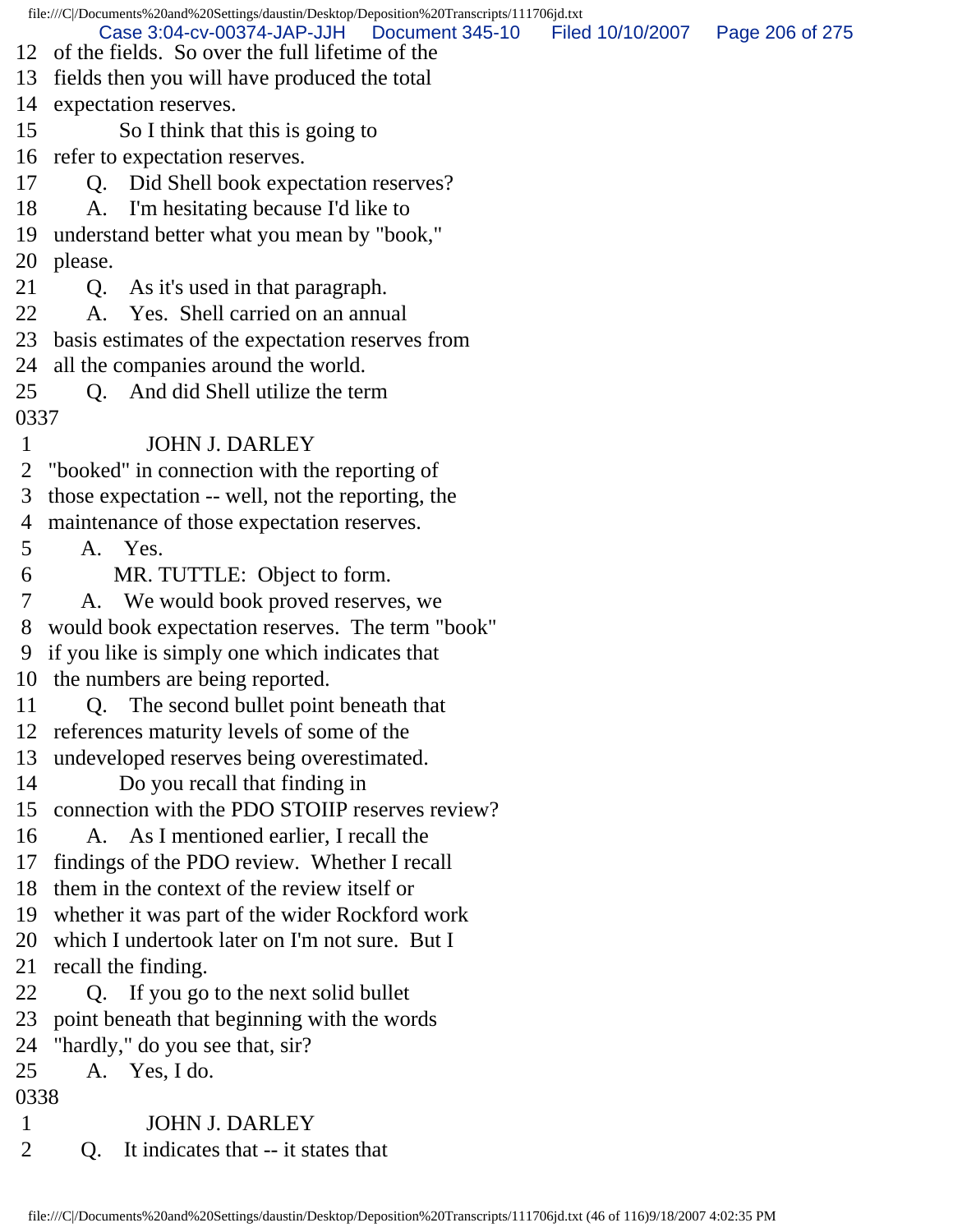file:///C|/Documents%20and%20Settings/daustin/Desktop/Deposition%20Transcripts/111706jd.txt 3 hardly any of the undeveloped reserves in the 4 fields under review are supported by field 5 development plans. 6 Do you recall that finding? 7 A. With the same qualifier that I just 8 gave you, yes, yes I do. 9 Q. Were field development plans required 10 for reserves to attain technical maturity? 11 MR. TUTTLE: Object to form. 12 MR. MORSE: Same objection. 13 A. Over time, over the latter half of 14 the decade of the '90s, Shell had introduced 15 additional requirements for the booking of 16 reserves, expectation reserves, which required 17 more completeness in terms of the projected 18 development of those fields. So development 19 plans were part of that. 20 Subsequently reserves that had been 21 booked in earlier periods required development 22 plans to be put in place. 23 Q. If you'll look at the last sentence 24 in that paragraph it states, "Although the review 25 team has not recommended any change of reserves 0339 1 JOHN J. DARLEY 2 classification, as a result of this transaction, 3 it is important that the compliance target is 4 monitored and managed." 5 The preceding sentence discusses 6 PDO's plans for 80 percent compliance within five 7 years. 8 The compliance that's being discussed 9 here, do you know what that's referring to? 10 A. No, I don't. 11 Q. The reference to the change in 12 reserves classification, do you know what that's 13 a reference to? 14 A. Yes, this is a change in 15 classification from expectation I think to scope 16 for recovery. 17 Q. The expectation reserves -- 18 withdrawn. 19 Are proved reserves a separate Case 3:04-cv-00374-JAP-JJH Document 345-10 Filed 10/10/2007 Page 207 of 275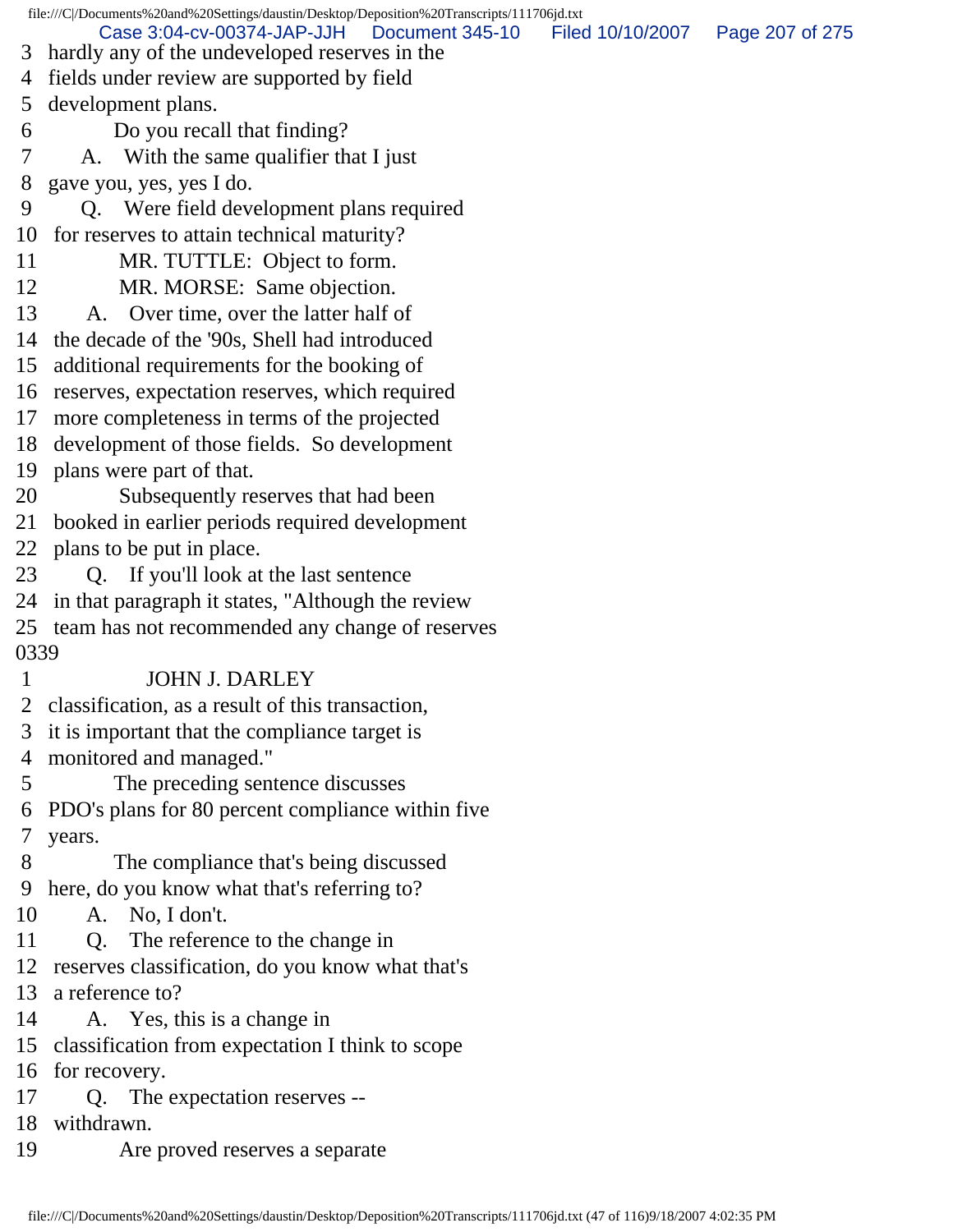file:///C|/Documents%20and%20Settings/daustin/Desktop/Deposition%20Transcripts/111706jd.txt 20 category for expectation reserves, or are the 21 proved reserves a subset of expectation 22 reserves? 23 MR. TUTTLE: Object to form. 24 MR. MORSE: Object to form, 25 foundation. 0340 1 JOHN J. DARLEY 2 A. The picture of the resources in its 3 totality is as follows. The hydrocarbons in 4 place reflects the totality of the hydrocarbons 5 that are contained in the subsurface. And you'll 6 note in connection with this review for PDO that 7 the hydrocarbons in place had been approximately 8 correct. It was the conclusion of the reserve. 9 The development plans for a given 10 accumulation will show a projection of how those 11 hydrocarbons will be recovered in future years. 12 The most likely or the mid-range 13 estimate, because there are uncertainties around 14 such projections, would constitute the 15 expectation reserves. There are more technical 16 definitions, but in general that's what it would 17 comprise. 18 If we talk about the SEC proved 19 reserve definition, that is, again, a further 20 requirement which is estimated then on the basis 21 of the hydrocarbon accumulations in place, the 22 expected development plans and applying then the 23 SEC requirements to book a proved reserve. 24 Q. Can a particular volume of 25 hydrocarbons be both expectation and proved 0341 1 JOHN J. DARLEY 2 reserves? 3 MR. TUTTLE: Object to form. 4 A. If we have a volume of hydrocarbons 5 in the subsurface and we produce them, then the 6 hydrocarbons are produced and at the end of the 7 field's life they have been produced. Whether 8 they were categorized as proved or expectation is 9 something of a moot point. There are only 10 certain volumes of hydrocarbons and they are Case 3:04-cv-00374-JAP-JJH Document 345-10 Filed 10/10/2007 Page 208 of 275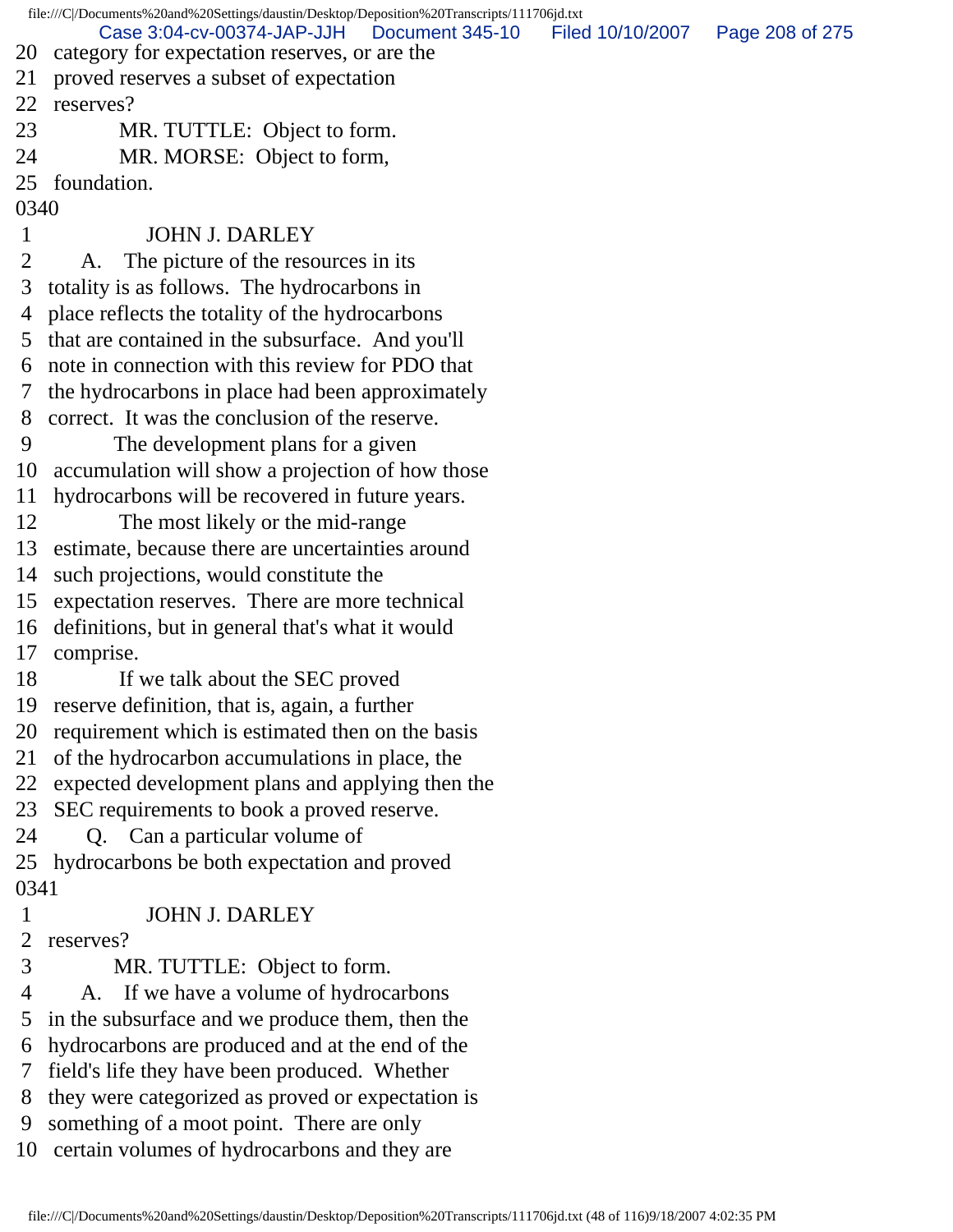file:///C|/Documents%20and%20Settings/daustin/Desktop/Deposition%20Transcripts/111706jd.txt 11 produced. 12 So I'm not quite sure whether I 13 understand the question, can they both be proved 14 and expectation. 15 Q. All right, why don't we move along. 16 I'd like to direct your attention to 17 the following page of that document, sir. 18 Specifically with regard to the second bullet 19 point on that page. 20 A. Mm-hmm. 21 Q. It reads, "PDO's plans to safeguard 22 reserves and to mature scope of volumes to 23 reserves through studies and FDPs are supported, 24 although some of the volumes and timings appear 25 to be optimistic," and then it continues. 0342 1 JOHN J. DARLEY 2 Do you know what is meant by the term 3 "safeguard reserves"? 4 A. I take it to mean to maintain the 5 reserves as booked. As booked volumes. 6 Q. Does that mean that PDO -- 7 withdrawn. Is safeguarding a reserve the same 8 thing as not debooking a reserve? 9 A. I think in this context of these 10 reserves and this study, yes, that would be the 11 case. 12 Q. Do you know why PDO did not debook 13 those reserves? 14 MR. TUTTLE: Object to form, 15 foundation. 16 A. No, I don't know why PDO did not 17 debook those reserves. 18 Q. If you go down to the next bullet 19 point, it talks about aggregation of maturation 20 and production forecasts and the reserve 21 replacement ratio. It specifically references 22 additional reserves that can be expected to be 23 matured by Harweel and Mukhaizna projects. Do 24 you see that, sir? 25 A. Yes. I do. 0343 1 JOHN J. DARLEY Case 3:04-cv-00374-JAP-JJH Document 345-10 Filed 10/10/2007 Page 209 of 275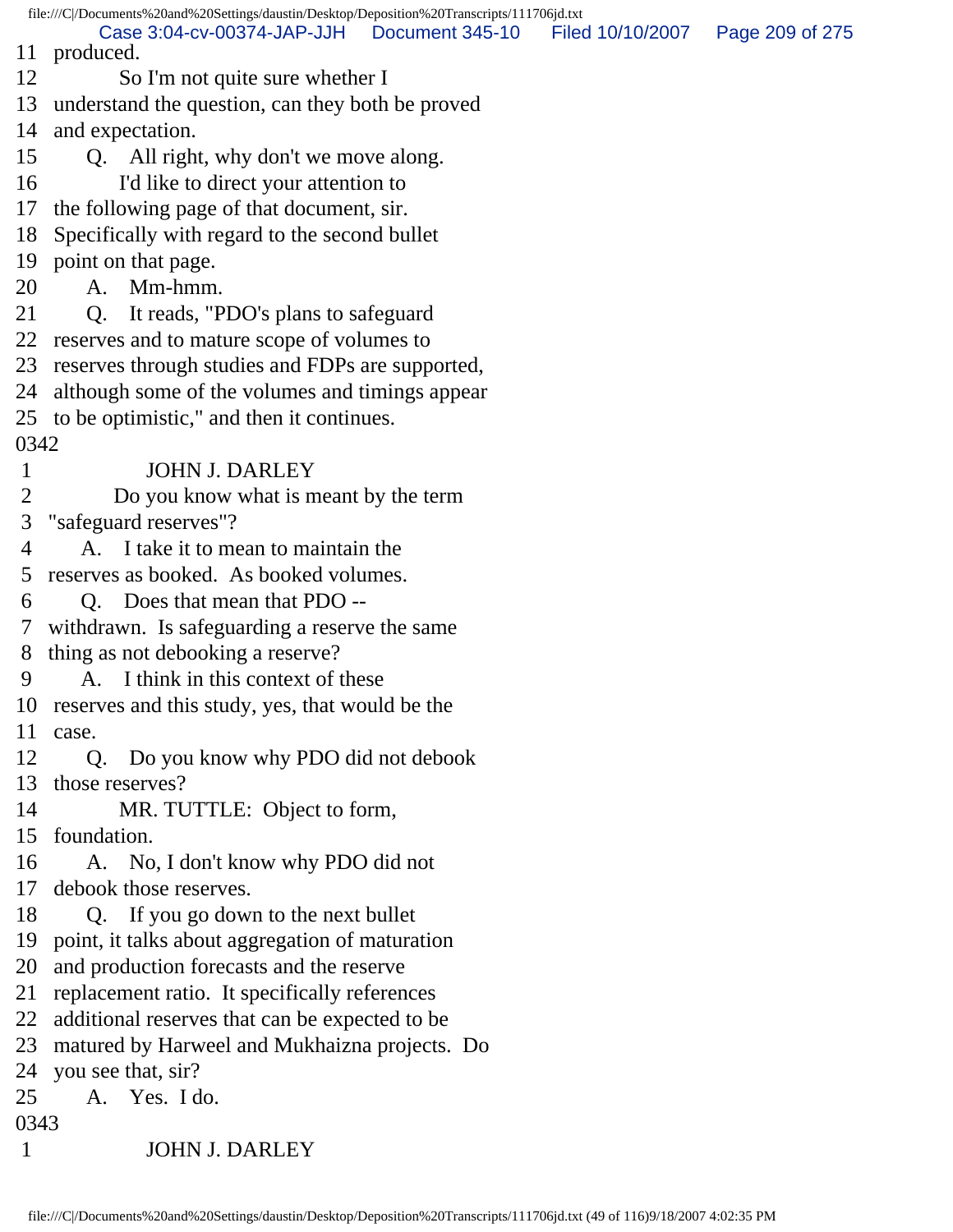file:///C|/Documents%20and%20Settings/daustin/Desktop/Deposition%20Transcripts/111706jd.txt 2 Q. Looking at that paragraph, does that 3 indicate that Harweel and Mukhaizna were to be 4 used as offsets for reserves that were already 5 booked? 6 MR. TUTTLE: Objection to form. 7 Foundation. 8 A. No, I don't take it to be that they 9 are offsets for debooking at all. The statement 10 says that the projection forward is that there 11 will be a reserve replacement of around 1. And 12 reserves matured by Harweel helps to compensate 13 for about half the reserve match volumes, which 14 is the volumes that were not covered by the 15 business plan. But whether or not it refers to 16 debooked volumes is another point. 17 Q. I wasn't referring to debooked 18 volume. My question was, and I'm sorry if you 19 misunderstood, I clearly framed it badly, is the 20 gist of this bullet point that Harweel and 21 Mukhaizna would be used as offsets against 22 unmatched reserves? 23 MR. TUTTLE: Object to form, 24 foundation, calls for speculation. 25 A. What we have here is a projection, I 0344 1 JOHN J. DARLEY 2 take it, of the period 2004 to 2008 of a reserve 3 replacement ratio of 1. Included in that 4 projection are volumes to be matured from Harweel 5 and Mukhaizna. And they then provide a 6 contribution to that reserve replacement ratio of 7 1. 8 And the statement that is made here 9 is that that helps to compensate for some of the 10 volumes which may not be taken into account 11 because development plans will still be 12 required. 13 Q. You can put that aside, sir. 14 A. Thank you. 15 Q. Mr. Darley, during the period of 2001 16 to 2004 were you ever a member of the EP reserves 17 committee? 18 A. Yes. Case 3:04-cv-00374-JAP-JJH Document 345-10 Filed 10/10/2007 Page 210 of 275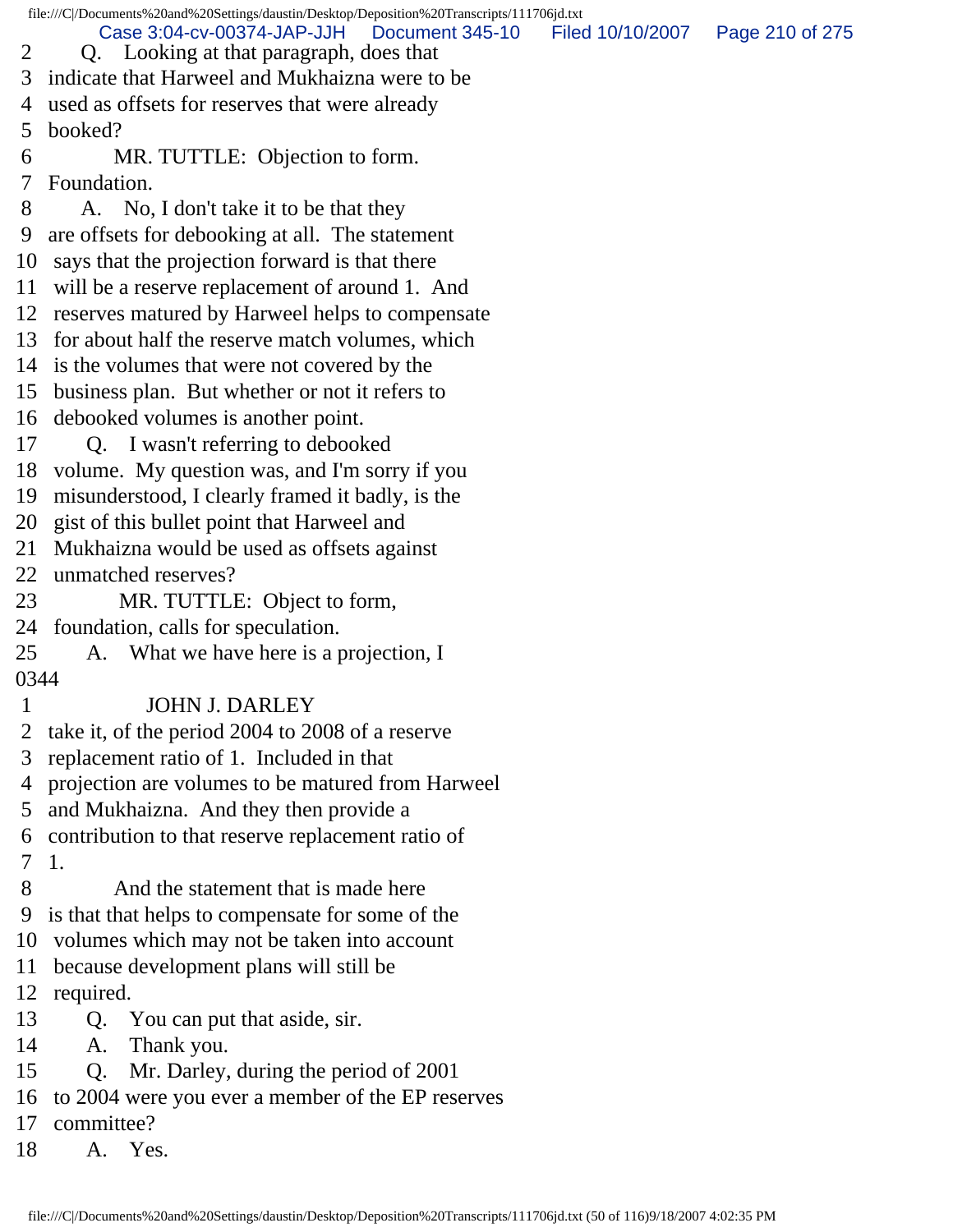|      | file:///C//Documents%20and%20Settings/daustin/Desktop/Deposition%20Transcripts/111706jd.txt   |                 |
|------|-----------------------------------------------------------------------------------------------|-----------------|
| 19   | Case 3:04-cv-00374-JAP-JJH<br>Document 345-10 Filed 10/10/2007<br>Q. Could you till me during | Page 211 of 275 |
| 20   | approximately what time period you were a member                                              |                 |
| 21   | of that committee?                                                                            |                 |
| 22   | A. Yes. The EP reserve committee was                                                          |                 |
| 23   | constituted in the second half of 2003. And I                                                 |                 |
| 24   | joined when that committee was formed.                                                        |                 |
| 25   | Q. Do you know why that committee was                                                         |                 |
| 0345 |                                                                                               |                 |
| 1    | <b>JOHN J. DARLEY</b>                                                                         |                 |
| 2    | formed, sir?                                                                                  |                 |
| 3    | A. I seem to recall the committee was                                                         |                 |
| 4    | formed to provide a steering group, a senior                                                  |                 |
| 5    | level steering group for the management and                                                   |                 |
| 6    | direction of the annual reserve reporting. That                                               |                 |
| 7    | would be expectation reserve, proved reserve,                                                 |                 |
| 8    | annual reporting processes.                                                                   |                 |
| 9    | Q. Approximately how often did that                                                           |                 |
| 10   | committee meet?                                                                               |                 |
| 11   | Again, in the period 2001 to 2004?<br>A.                                                      |                 |
| 12   | Q.<br>Yes.                                                                                    |                 |
| 13   | As I mentioned, it met for the first<br>A.                                                    |                 |
| 14   | time sometime in the second half of 2003. So in                                               |                 |
| 15   | that period it met perhaps two or three times.                                                |                 |
| 16   | MR. MacFALL: Why don't we go off the                                                          |                 |
| 17   | record.                                                                                       |                 |
| 18   | THE VIDEOGRAPHER: We'll go off the                                                            |                 |
| 19   | record, 11:44. This is the end of tape 4.                                                     |                 |
| 20   | (Recess taken.)                                                                               |                 |
| 21   | THE VIDEOGRAPHER: Back on the                                                                 |                 |
| 22   | record, 11:56, tape 5.                                                                        |                 |
| 23   | (Darley Exhibit 18 for                                                                        |                 |
| 24   | identification, document bearing Bates production                                             |                 |
| 25   | number DB 07635 through DB 07648.)                                                            |                 |
| 0346 |                                                                                               |                 |
| 1    | <b>JOHN J. DARLEY</b>                                                                         |                 |
| 2    | BY MR. MacFALL:                                                                               |                 |
| 3    | Q. Mr. Darley, you're being handed a                                                          |                 |
| 4    | document marked as Darley Exhibit 18 for                                                      |                 |
| 5    | identification. I'll ask to you look at that,                                                 |                 |
| 6    | sir, and tell me if you recognize it.                                                         |                 |
| 7    | A. Yes, I see it as a note for                                                                |                 |
| 8    | information with a covering e-mail from Lorin                                                 |                 |
| 9    | Brass dated 20th of February 2002.                                                            |                 |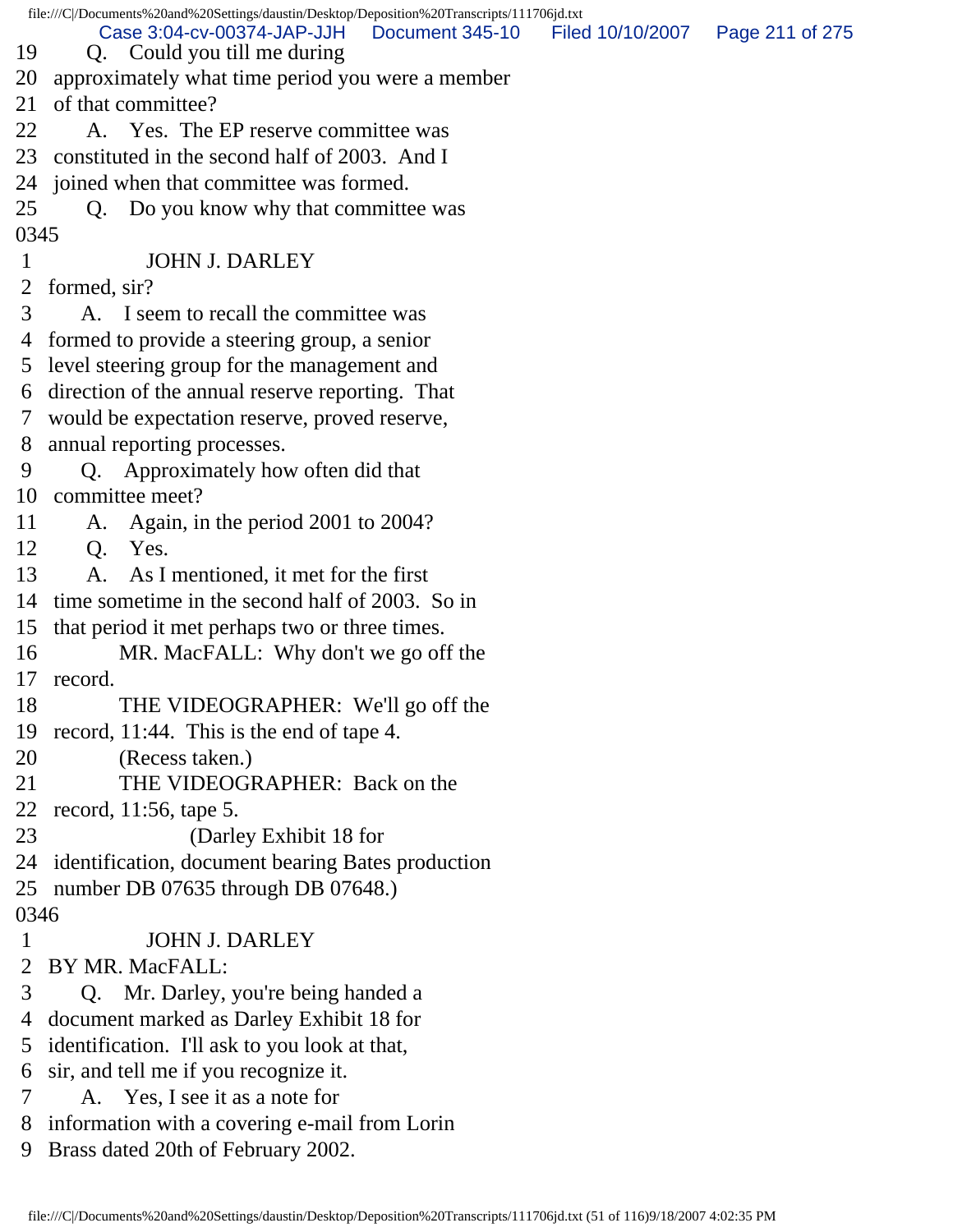file:///C|/Documents%20and%20Settings/daustin/Desktop/Deposition%20Transcripts/111706jd.txt 10 Q. Note for the record that the covering 11 e-mail indicates that you were one of the 12 recipients of the e-mail at least. 13 Do you recall having received this 14 particular note for information? 15 A. No, I'm sorry, I don't recall 16 receiving it. 17 Q. For the record, the note concerns EP 18 hydrocarbon resources. It's an update January 19 2002. On the first page of the actual note 20 appears a summary section. Beneath that appears 21 a section captioned "reserves and resources." 22 Directing your attention specifically 23 to the first sentence of the text under 24 "summary," it states, "The total barrel of oil 25 equivalent proved hydrocarbons reserves 0347 1 JOHN J. DARLEY 2 replacement ratio, RRR, for 2001 was 74 3 percent." 4 Do you recall the RRR being in that 5 range, sir, for that period of time? 6 A. I don't recall it at that time. But 7 I will have seen the note. 8 Q. Do you recall if Shell's RRR was a 9 concern within the company in or about 2002? 10 MR. TUTTLE: Objection to form. 11 A. I recall a number of discussions 12 about that time. But I cannot be specific as to 13 timing in relation to the reserve replacement 14 ratio. It is an important measure of the 15 effectiveness of the company. As an oil and 16 gas-producing company, reserve replacement ratio 17 is one of the important measures of the success 18 of the company. And therefore, yes, it was an 19 issue that was discussed. 20 O. Do you recall if that issue was 21 discussed prior to 2002? 22 A. I'm sorry, I just don't recall. 23 Q. When you say discussed, amongst 24 whom? 25 A. The discussion that I would have been 0348 Case 3:04-cv-00374-JAP-JJH Document 345-10 Filed 10/10/2007 Page 212 of 275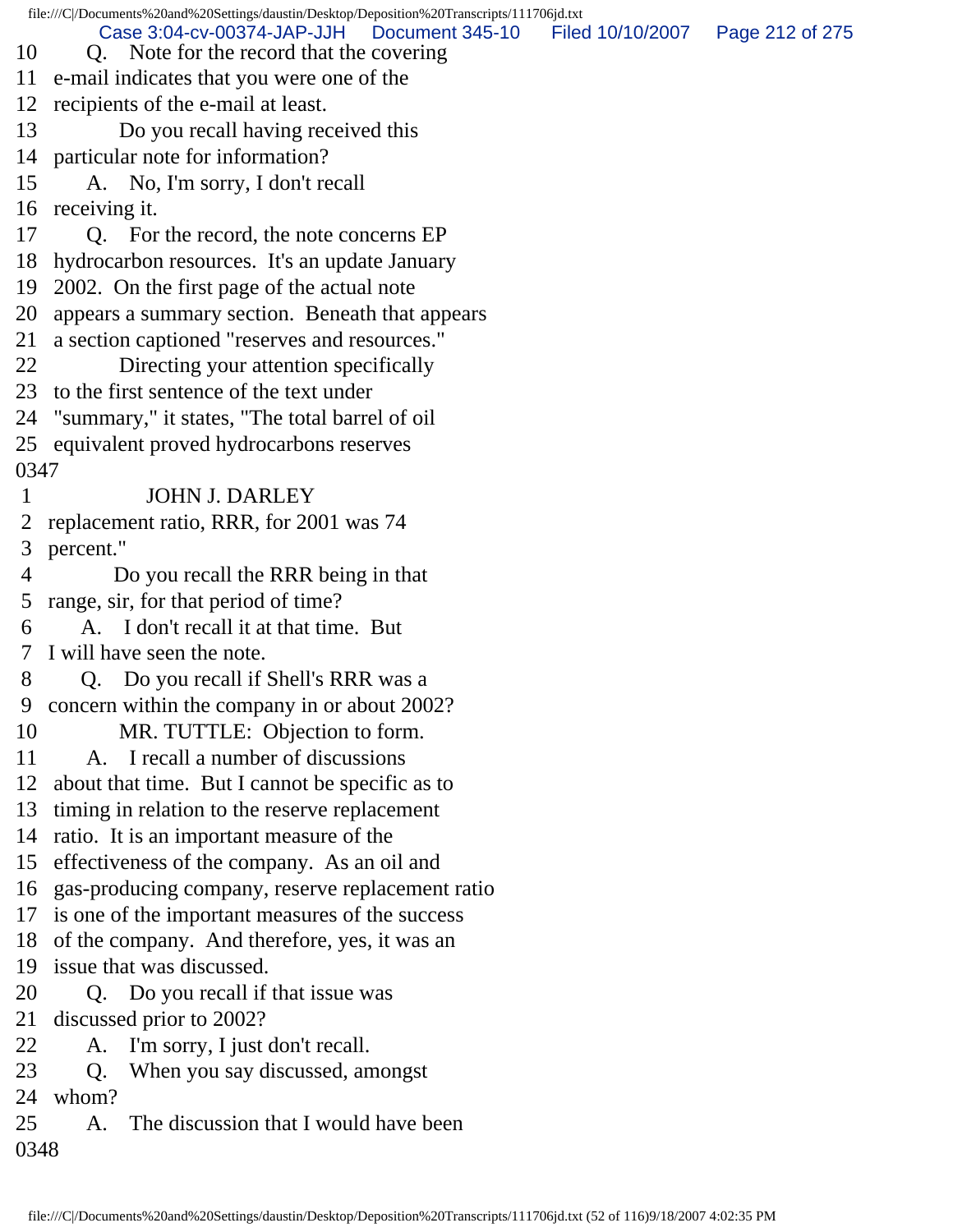|                | file:///C /Documents%20and%20Settings/daustin/Desktop/Deposition%20Transcripts/111706jd.txt<br>Case 3:04-cv-00374-JAP-JJH | Document 345-10 | Filed 10/10/2007 | Page 213 of 275 |
|----------------|---------------------------------------------------------------------------------------------------------------------------|-----------------|------------------|-----------------|
| $\mathbf{1}$   | <b>JOHN J. DARLEY</b>                                                                                                     |                 |                  |                 |
| 2              | party to would be a discussion at the ExCom                                                                               |                 |                  |                 |
| 3              | level.                                                                                                                    |                 |                  |                 |
| 4              | Q.<br>Do you recall the substance of any of                                                                               |                 |                  |                 |
| 5              | the discussions concerning RRR at the ExCom level                                                                         |                 |                  |                 |
| 6              | during your tenure at EPT?                                                                                                |                 |                  |                 |
| $\overline{7}$ | A. The substance in very general terms                                                                                    |                 |                  |                 |
| 8              | was the challenge that was facing the E&P                                                                                 |                 |                  |                 |
| 9              | organization to achieve a reserve replacement                                                                             |                 |                  |                 |
|                | 10 ratio at a sufficiently high level to show the                                                                         |                 |                  |                 |
|                | 11 success of the business.                                                                                               |                 |                  |                 |
| 12             | I don't remember the specifics below                                                                                      |                 |                  |                 |
|                | 13 that level of discussion. There will have been                                                                         |                 |                  |                 |
|                | 14 some, but I don't recall exactly what we would                                                                         |                 |                  |                 |
|                | 15 have discussed.                                                                                                        |                 |                  |                 |
| 16             | Q. Do you recall if there was any                                                                                         |                 |                  |                 |
| 17             | pressure placed on EP to increase the group's                                                                             |                 |                  |                 |
| 18             | RRR?                                                                                                                      |                 |                  |                 |
| 19             | MR. TUTTLE: Object to form.                                                                                               |                 |                  |                 |
| 20             | A. No, I don't recall pressure being                                                                                      |                 |                  |                 |
| 21             | placed on EP. I think as an EP business                                                                                   |                 |                  |                 |
| 22             | leadership we ourselves recognized the need to                                                                            |                 |                  |                 |
| 23             | improve the reserve replacement ratio.                                                                                    |                 |                  |                 |
| 24             | Q. Do you recall if EP placed pressure                                                                                    |                 |                  |                 |
|                | 25 on the OUs to increase their RRR?                                                                                      |                 |                  |                 |
| 0349           |                                                                                                                           |                 |                  |                 |
| $\mathbf{1}$   | <b>JOHN J. DARLEY</b>                                                                                                     |                 |                  |                 |
| $\overline{2}$ | MR. TUTTLE: Object to form.                                                                                               |                 |                  |                 |
| 3              | I think there are a number of<br>A.                                                                                       |                 |                  |                 |
| 4              | measures which businesses look at to measure the                                                                          |                 |                  |                 |
| 5              | success of the business. Reserve replacement                                                                              |                 |                  |                 |
| 6              | ratio is one, the effectiveness of the investment                                                                         |                 |                  |                 |
| 7              | is another, production levels will be a third.                                                                            |                 |                  |                 |
| 8              | Different of the operating units                                                                                          |                 |                  |                 |
| 9              | would have their own targets for many of these                                                                            |                 |                  |                 |
| 10             | measures and would be expected to meet those                                                                              |                 |                  |                 |
| 11             | targets. That's the way businesses normally                                                                               |                 |                  |                 |
| 12             | would run.                                                                                                                |                 |                  |                 |
| 13             | I don't recall any undue pressure                                                                                         |                 |                  |                 |
| 14             | being placed on this particular measure that you                                                                          |                 |                  |                 |
| 15             | referred to, reserve replacement ratio, other                                                                             |                 |                  |                 |
| 16             | than that it is one of the measures of the                                                                                |                 |                  |                 |
| 17             | success of an operating unit.                                                                                             |                 |                  |                 |
|                |                                                                                                                           |                 |                  |                 |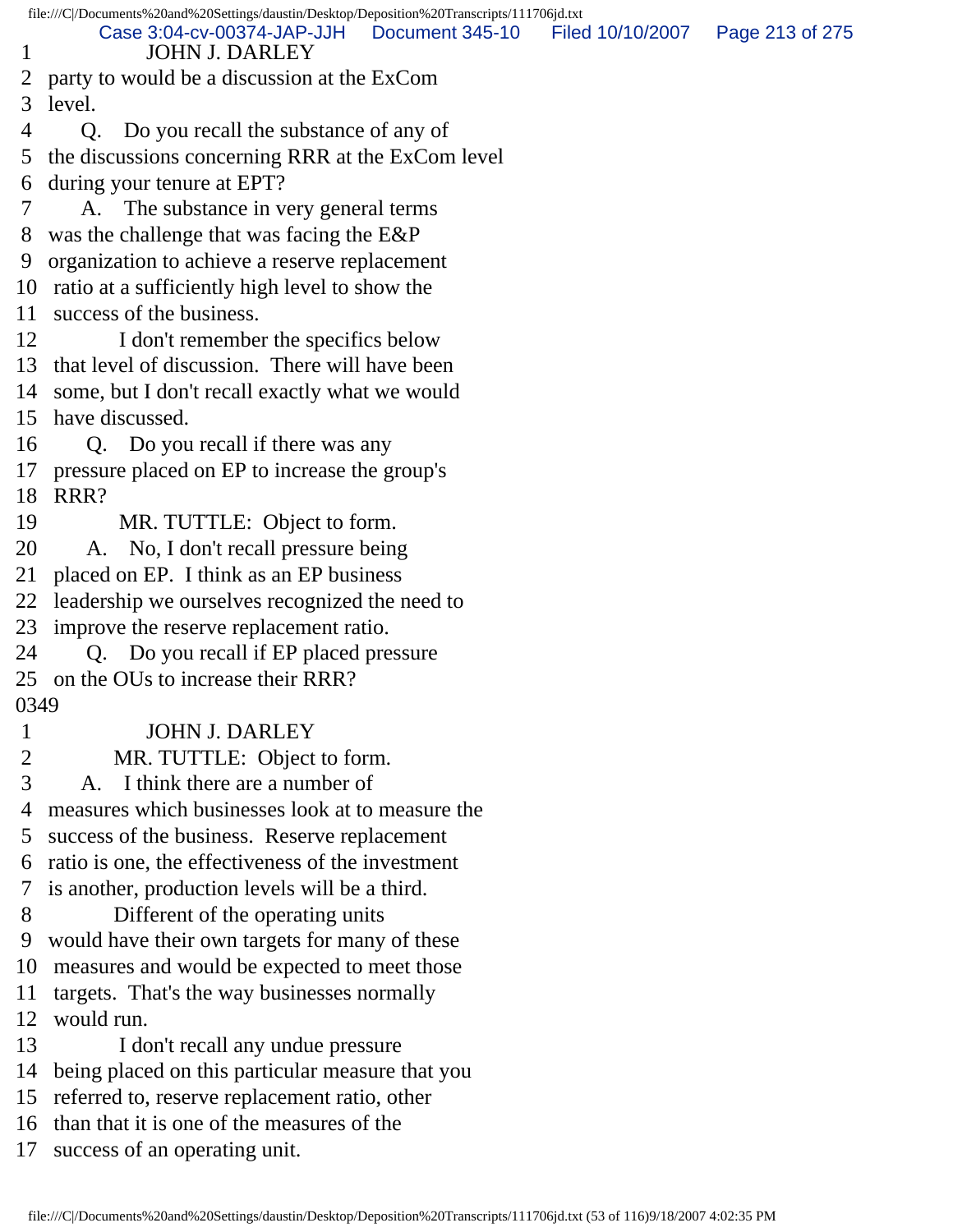|                | file:///C /Documents%20and%20Settings/daustin/Desktop/Deposition%20Transcripts/111706jd.txt |                                   |  |
|----------------|---------------------------------------------------------------------------------------------|-----------------------------------|--|
| 18             | Case 3:04-cv-00374-JAP-JJH   Document 345-10<br>Q. More generally, do you recall there      | Filed 10/10/2007  Page 214 of 275 |  |
| 19             | being pressure on EP to book proved reserves?                                               |                                   |  |
| 20             | A. If we talk about the reserve                                                             |                                   |  |
| 21             | replacement ratio, then that is a consequence of                                            |                                   |  |
| 22             | the booking of proved reserves. So when we talk                                             |                                   |  |
| 23             | about the targets to improve the reserve                                                    |                                   |  |
| 24             | replacement ratio, that indeed includes looking                                             |                                   |  |
|                |                                                                                             |                                   |  |
| 0350           | 25 for the booking of proved reserves.                                                      |                                   |  |
| 1              | <b>JOHN J. DARLEY</b>                                                                       |                                   |  |
| $\overline{2}$ | We'll come back to that issue.<br>$Q_{\rm A}$                                               |                                   |  |
| 3              |                                                                                             |                                   |  |
|                | I'd like now, sir, to direct your<br>attention to the second page of this exhibit --        |                                   |  |
| 4              |                                                                                             |                                   |  |
| 5              | I'm sorry, the third page. Second page of the<br>note for information.                      |                                   |  |
| 6              | Mm-hmm.<br>А.                                                                               |                                   |  |
| 7<br>8         |                                                                                             |                                   |  |
| 9              | Specifically the second full<br>Q.                                                          |                                   |  |
|                | paragraph on that page beginning with the words                                             |                                   |  |
| 10             | "the unit finding and development costs." Do                                                |                                   |  |
| 11<br>12       | you see that, sir?                                                                          |                                   |  |
|                | A. Yes, I do.                                                                               |                                   |  |
| 13             | The paragraph discusses the UFDC and<br>Q.                                                  |                                   |  |
| 14             | indicates that the UFDC has gone up, at least as                                            |                                   |  |
| 15             | of this time period.                                                                        |                                   |  |
| 16             | I'd like specifically to direct your<br>17 attention to the third sentence from the bottom  |                                   |  |
|                |                                                                                             |                                   |  |
| 18             | beginning with the word "together" -- actually,                                             |                                   |  |
| 19             | beginning with the words "together with the lower                                           |                                   |  |
| 20             | than planned bookings." Do you see that?                                                    |                                   |  |
| 21<br>22       | A. Yes, I do.                                                                               |                                   |  |
|                | Q <sub>r</sub><br>It continues, "In 2001 this impacts                                       |                                   |  |
| 23             | directly on our competitive position on this                                                |                                   |  |
| 24             | indicator where, up until this year, we were the                                            |                                   |  |
| 25<br>0351     | leading player."                                                                            |                                   |  |
| 1              | <b>JOHN J. DARLEY</b>                                                                       |                                   |  |
| 2              |                                                                                             |                                   |  |
| 3              | Was the UFDC something that was                                                             |                                   |  |
|                | highlighted by the company with respect to the                                              |                                   |  |
| 4              | investing markets?                                                                          |                                   |  |
| 5              | MR. TUTTLE: Object to form.                                                                 |                                   |  |
| 6<br>7         | A. As I mentioned earlier, there are a                                                      |                                   |  |
|                | number of indicators and measures with the                                                  |                                   |  |
| 8              | success of a company, so the reserve replacement                                            |                                   |  |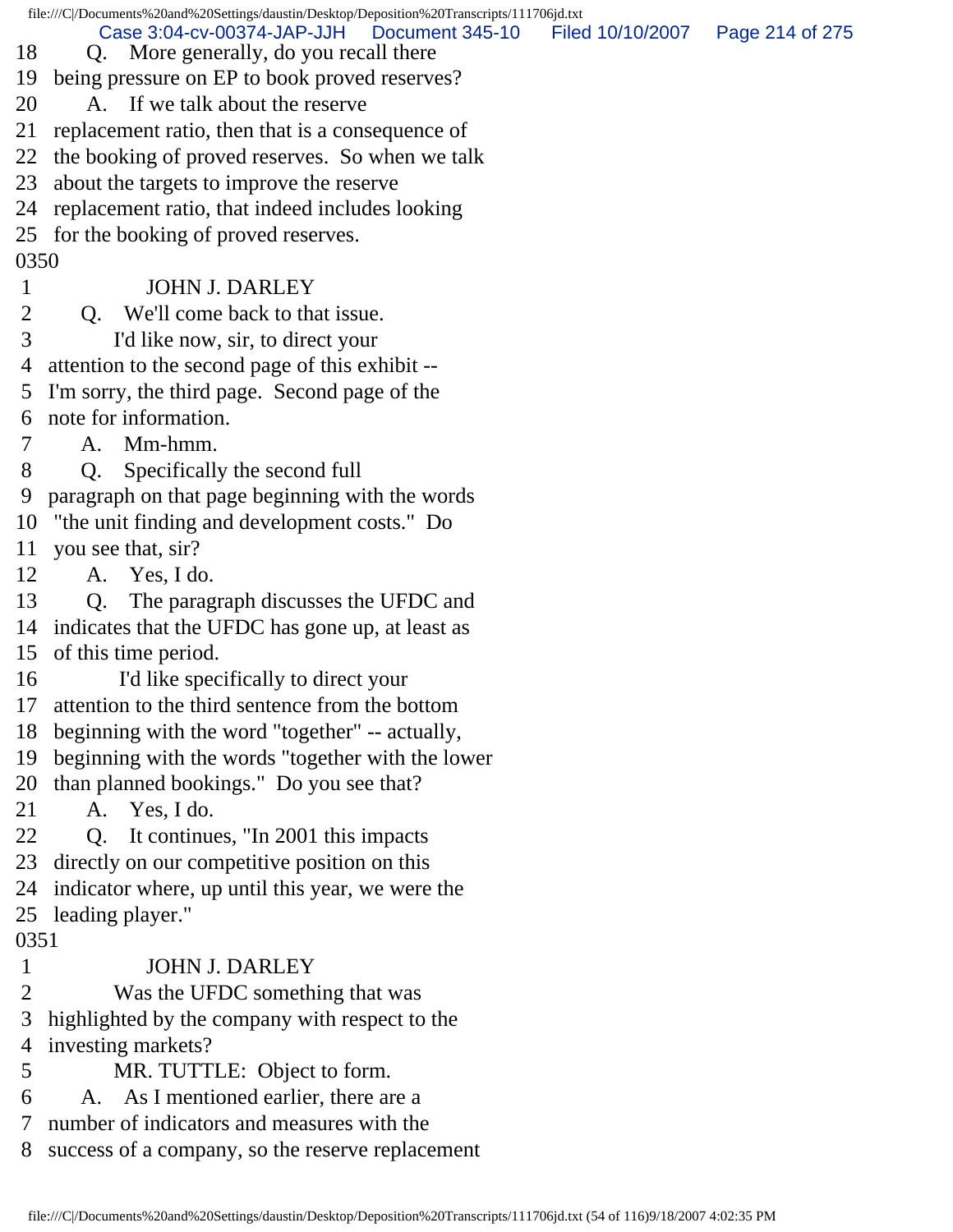file:///C|/Documents%20and%20Settings/daustin/Desktop/Deposition%20Transcripts/111706jd.txt 9 ratio is one. The effectiveness of the capital 10 spend is another one, unit finding in development 11 costs is another one. So among a number of 12 indicators, this is one that measures the success 13 of the business. 14 Q. Prior to the time when Shell 15 indicates that it lost its position as the 16 leading player with regard to that particular 17 metric, do you recall if Shell underscored that 18 specific metric for the investing market? 19 MR. TUTTLE: Object to form and 20 categorization of the document -- 21 characterization, excuse me. 22 A. I don't recall that, to be quite 23 honest. 24 Q. I'd like to direct your attention now 25 to the bottom quote on the page under the caption 0352 1 JOHN J. DARLEY 2 "exposures." Do you see that, sir? 3 A. Yes, I do. 4 Q. The first subcaption under that is 5 "Securities and Exchange Commission (SEC 6 alignment)." If you look at that short paragraph 7 there, it discusses the fact that the group 8 guidelines for booking proved reserves are no 9 longer fully assigned with the SEC rules. 10 Do you recall that being discussed at 11 the ExCom level? I realize this note is for 12 CMD. 13 MR. MORSE: Object to form. 14 MR. TUTTLE: Object to the form and 15 characterization of the document. 16 MR. MORSE: Same objection. 17 A. I think I commented earlier, and as 18 you know, I became heavily involved with the 19 whole Rockford exercise. As part of that work a 20 lot of the historical findings were part of the 21 work that we did in Rockford to understand the 22 recategorization of reserves. 23 I don't recall whether this was 24 discussed at that time in ExCom or anywhere 25 else. It was certainly discussed when we got Case 3:04-cv-00374-JAP-JJH Document 345-10 Filed 10/10/2007 Page 215 of 275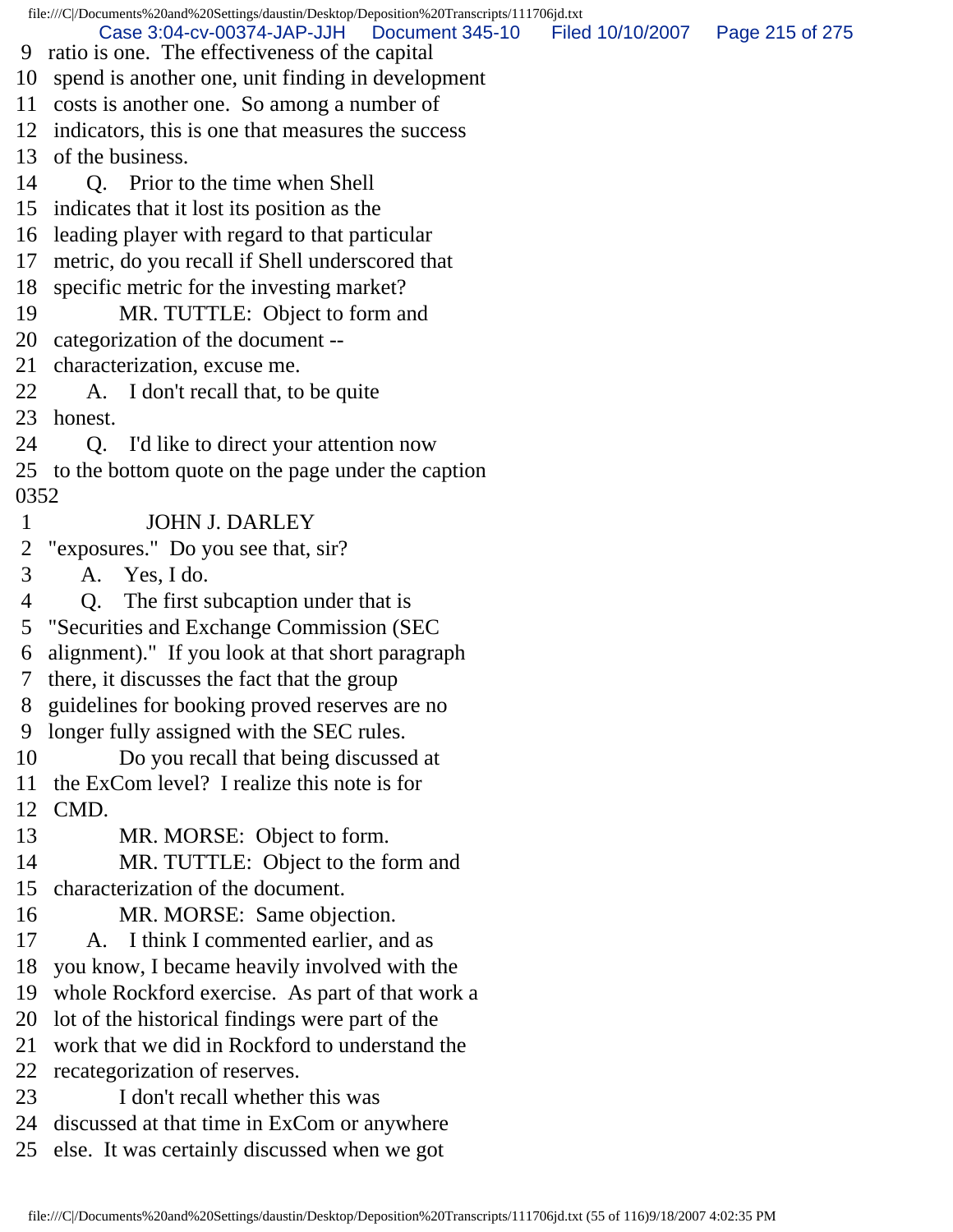## 0353

## 1 JOHN J. DARLEY

2 into the Rockford business.

- 3 Q. One of the things we discussed
- 4 yesterday was whether there was concern about the
- 5 exploration of the concession at PDO and its
- 6 impact on reserves. Directing your attention
- 7 specifically to the second entry under "exposures
- 8 end of license," it references license expiry as
- 9 possible -- let me try that again. Withdrawn.
- 10 It references the impact of license
- 11 expiry on proved reserves booked in connection
- 12 with certain OUs, amongst those PDO, Abu Dhabi
- 13 and Nigeria SPDC.
- 14 Do you recall that being discussed in
- 15 about 2002, sir?
- 16 A. No, I don't recall that discussion at
- 17 that time. I do recall the discussion
- 18 subsequently.
- 19 Q. In connection with Project Rockford?
- 20 A. Yes.
- 21 Q. You can put that aside, sir.
- 22 A. Thank you.
- 23 (Darley Exhibit 19 for
- 24 identification, document bearing Bates production
- 25 number DB 02013 through DB 02017.)
- 0354

## 1 JOHN J. DARLEY

- 2 Q. Mr. Darley, you've just been handed a
- 3 document marked as Darley Exhibit 19 for
- 4 identification. If you could please review it,
- 5 sir, and tell me if you recognize it.
- 6 A. Yes, I recognize it as an e-mail
- 7 which I sent to Aiden McKay in June 2003.
- 8 Q. Could you identify Mr. McKay for me?
- 9 A. Mr. McKay at that time was working as
- 10 a manager in Shell EP Company in New Orleans.
- 11 Q. And the subject of the e-mail, "2003
- 12 proved reserves additions." And it's actually an
- 13 e-mail chain.
- 14 A. Mm-hmm.
- 15 Q. First I'd like to direct your
- 16 attention to the second page of the document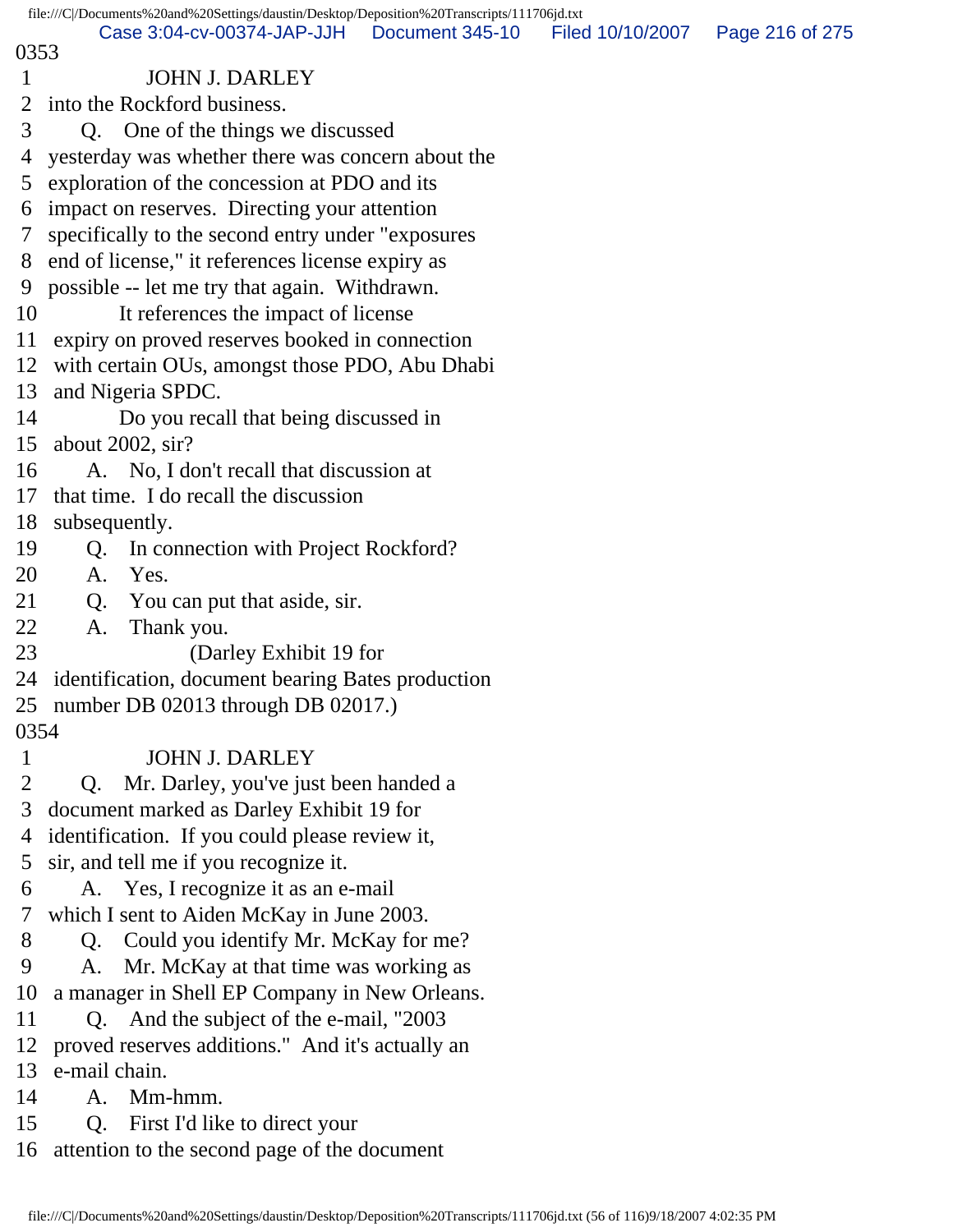file:///C|/Documents%20and%20Settings/daustin/Desktop/Deposition%20Transcripts/111706jd.txt 17 which is an e-mail from Mr. McKay to you. 18 A. Yes. 19 Q. Generally discussing reserves issues 20 as indicated in the subject of the e-mail. 21 Directing your attention specifically 22 to the first full paragraph on that page, it 23 reads, "As you know better than me from the Bob 24 Davies and Pink days, this is not a new problem. 25 We've had major RRR problems since 1987," and 0355 1 JOHN J. DARLEY 2 then it continues. 3 My question is, do you know what 4 Mr. McKay is referring to there when he 5 references "Bob Davies and Pink days"? 6 A. Bob Davies was a senior technical 7 manager in the Shell EP business in the mid 8 '90s. And Mike Pink was also a -- Mike Pink was 9 a director I think of the EP business at around 10 that time. 11 Q. Do you know what the specific 12 reference to there is? Were there RRR issues 13 during your tenure with Shell? 14 A. Not that I'm aware of, no. 15 Q. I'd like to direct your attention now 16 to the fourth full paragraph beginning with the 17 words "my point." Do you see that, sir? 18 A. Yes, I see it. 19 Q. If you go about halfway down there's 20 a reference to something in quotes, "the TSTMH 21 view of SPDC." Do you know what Mr. McKay was 22 referring to there? 23 A. No, I don't I'm afraid. 24 Q. If you could turn now to the first 25 page of the document, which is actually the 0356 1 JOHN J. DARLEY 2 subsequent e-mail. 3 A. Mm-hmm. 4 Q. Directing your attention to the 5 second full paragraph in your e-mail dated June 6 16, you wrote, "I don't see RRR as a crisis." Do 7 you see that, sir? Case 3:04-cv-00374-JAP-JJH Document 345-10 Filed 10/10/2007 Page 217 of 275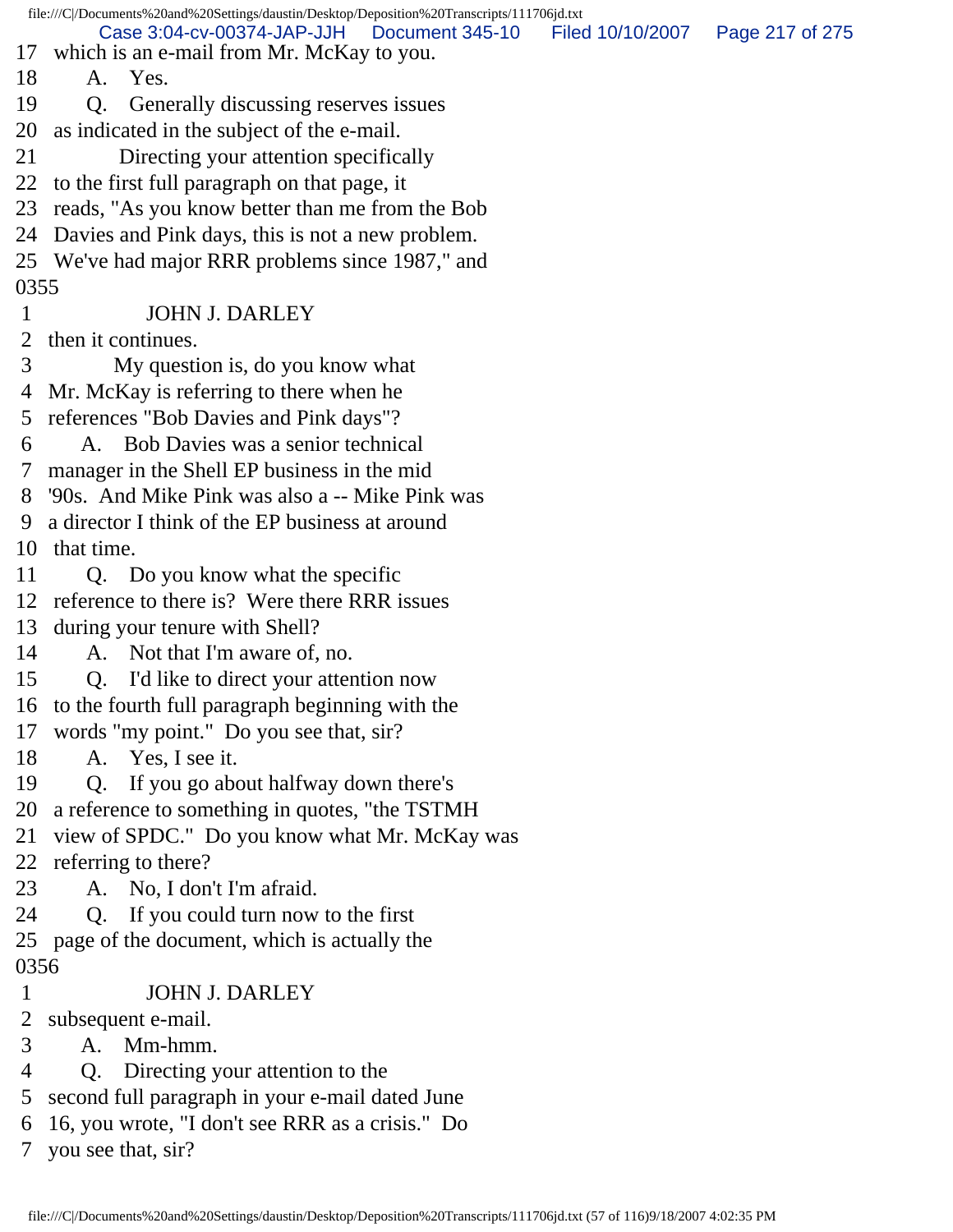file:///C|/Documents%20and%20Settings/daustin/Desktop/Deposition%20Transcripts/111706jd.txt 8 A. Yes. 9 Q. Did you in fact see the reserves or 10 placement ratio as a crisis at all in June 2003? 11 A. No, I don't think in the term 12 crisis. The reason I wrote it is you'll see in 13 Aiden McKay's note that he says in his first 14 paragraph he accepts the needs for focus on RRR, 15 but "would ask that you aim to encourage a decent 16 context in the issue rather than highlight it as 17 a new crisis." So I didn't think I had done 18 that, so I took exception to his characterization 19 of RRR as a new crisis. And therefore I said 20 so. 21 Q. Thank you. 22 Directing your attention now to the 23 fourth paragraph of that e-mail beginning with 24 the word "equally." 25 A. Mm-hmm. 0357 1 JOHN J. DARLEY 2 Q. Specifically the last sentence in 3 that paragraph states, "SepTAR have recently 4 completed a strategy review with the objective to 5 focus on a limited number of technology areas 6 which have the potential to make a material 7 impact on reserves over the next ten years." 8 Could you tell me what review you 9 were -- withdrawn. 10 Are you familiar with the review that 11 was actually -- that you referenced here? It's a 12 silly question, I'm sorry, I'm going to withdraw 13 that. 14 Could you identify that review for 15 me? I'll get it out. 16 A. The specific review that I refer to 17 here, I don't recall precisely what it refers 18 to. What we were doing or had done during that 19 period in the R&D organization was indeed to 20 review technologies with the objective to focus 21 and refocus our efforts in the R&D portfolio and 22 on the key areas that we wanted to have as an 23 impact. 24 Q. Do you recall if there was a report Case 3:04-cv-00374-JAP-JJH Document 345-10 Filed 10/10/2007 Page 218 of 275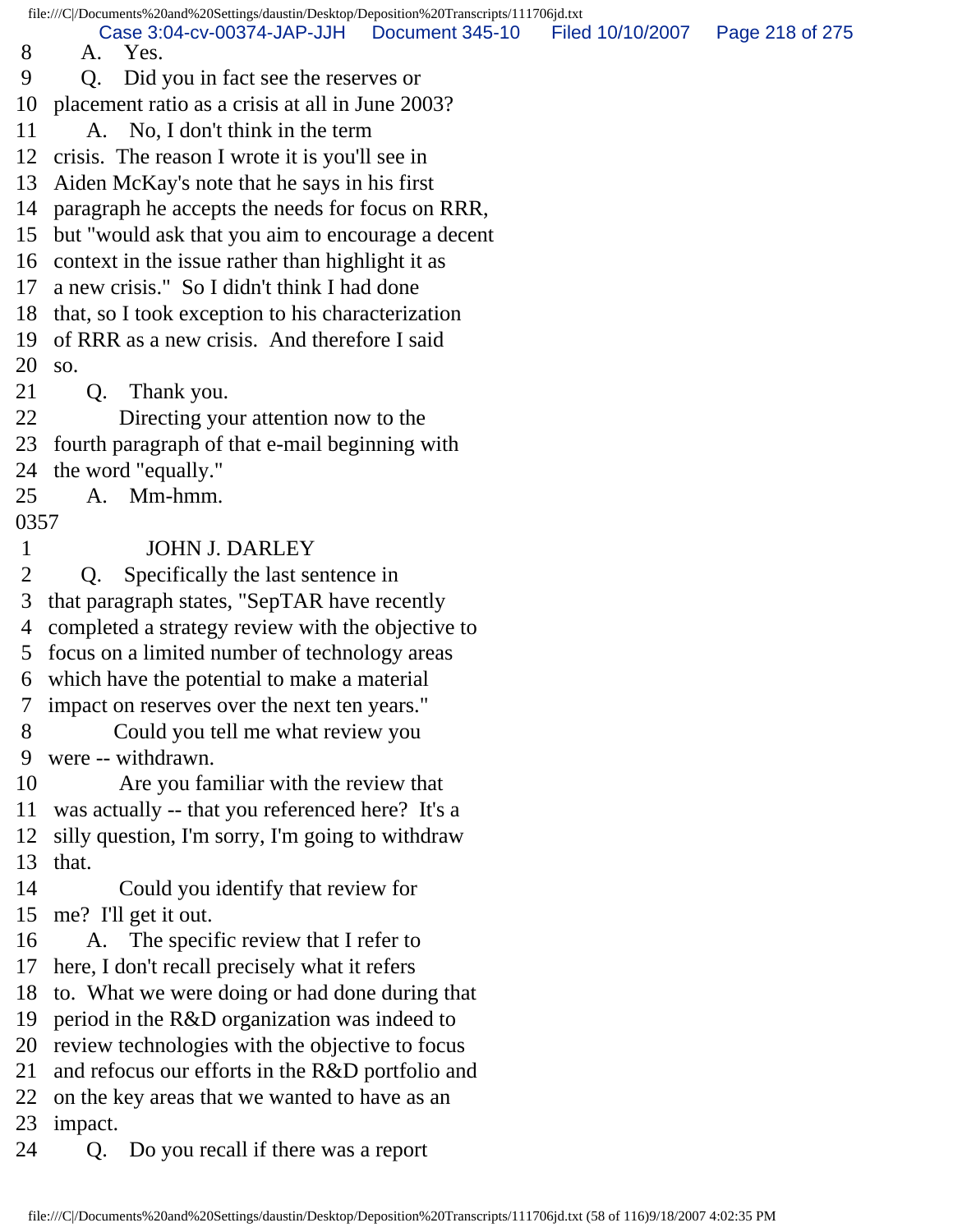|                | file:///C /Documents%20and%20Settings/daustin/Desktop/Deposition%20Transcripts/111706jd.txt<br>Case 3:04-cv-00374-JAP-JJH<br>Document 345-10 | Filed 10/10/2007  Page 219 of 275 |  |
|----------------|----------------------------------------------------------------------------------------------------------------------------------------------|-----------------------------------|--|
|                | 25 or a paper that was promulgated as a result of                                                                                            |                                   |  |
| 0358           |                                                                                                                                              |                                   |  |
| $\mathbf{1}$   | <b>JOHN J. DARLEY</b>                                                                                                                        |                                   |  |
| $\overline{2}$ | that $-$                                                                                                                                     |                                   |  |
| 3              | No. I'm trying to recall. I think<br>A.                                                                                                      |                                   |  |
| 4              | it was part of the work that was going on at that                                                                                            |                                   |  |
| 5              | time to restructure. I mentioned yesterday that                                                                                              |                                   |  |
|                | 6 we had taken the R&D organization out of SepTAR,                                                                                           |                                   |  |
| 7              | and it was in connection with that that we                                                                                                   |                                   |  |
| 8              | restructured the R&D groups to give more focus to                                                                                            |                                   |  |
| 9              | the key technologies that we needed to pursue.                                                                                               |                                   |  |
| 10             | And I believe that the report will                                                                                                           |                                   |  |
| 11             |                                                                                                                                              |                                   |  |
| 12             | have been part of the documentation leading to<br>that change. I don't recall a specific report.                                             |                                   |  |
|                |                                                                                                                                              |                                   |  |
| 13             | There will have been an internal document on it,                                                                                             |                                   |  |
| 14             | but I don't recall exactly what it was.                                                                                                      |                                   |  |
| 15             | MR. MacFALL: Why don't we go off the                                                                                                         |                                   |  |
| 16             | record.                                                                                                                                      |                                   |  |
| 17             | THE VIDEOGRAPHER: We'll go off the                                                                                                           |                                   |  |
| 18             | record, 12:15, tape 5.                                                                                                                       |                                   |  |
| 19             | (Luncheon Recess: 12:15 p.m.)                                                                                                                |                                   |  |
| 20             |                                                                                                                                              |                                   |  |
| 21             |                                                                                                                                              |                                   |  |
| 22             |                                                                                                                                              |                                   |  |
| 23             |                                                                                                                                              |                                   |  |
| 24             |                                                                                                                                              |                                   |  |
| 25             |                                                                                                                                              |                                   |  |
| 0359           |                                                                                                                                              |                                   |  |
| $\mathbf{1}$   | <b>JOHN J. DARLEY</b>                                                                                                                        |                                   |  |
| $\overline{2}$ | AFTERNOON SESSION                                                                                                                            |                                   |  |
| 3              | $12:58$ p.m.                                                                                                                                 |                                   |  |
| $\overline{4}$ | THE VIDEOGRAPHER: We're back on the                                                                                                          |                                   |  |
| 5              | record, 12:58, this is tape 5.                                                                                                               |                                   |  |
| 6              |                                                                                                                                              |                                   |  |
| 7              | JOHN J. DARLEY,                                                                                                                              |                                   |  |
| 8              | resumed, having been previously duly sworn, was                                                                                              |                                   |  |
| 9              | examined and testified further as follows:                                                                                                   |                                   |  |
| 10             | <b>CONTINUED EXAMINATION</b>                                                                                                                 |                                   |  |
| 11             | BY MR. MacFALL:                                                                                                                              |                                   |  |
| 12             | Good afternoon, Mr. Darley.<br>Q.                                                                                                            |                                   |  |
| 13             | Good afternoon.<br>A.                                                                                                                        |                                   |  |
| 14             | Q. We've made sort of oblique reference                                                                                                      |                                   |  |
|                | 15 to Project Rockford throughout the course of the                                                                                          |                                   |  |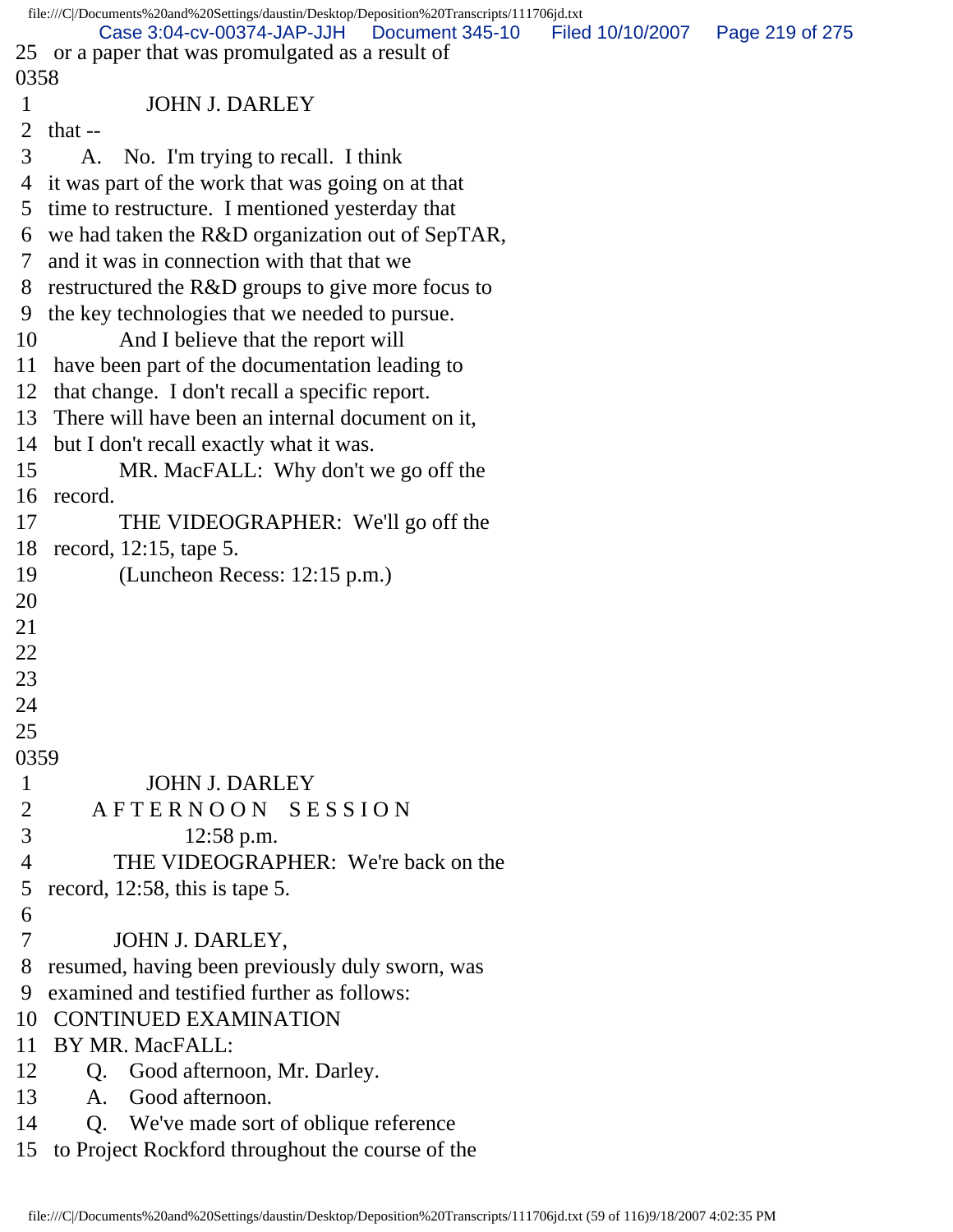file:///C|/Documents%20and%20Settings/daustin/Desktop/Deposition%20Transcripts/111706jd.txt 16 last day and a half. Why don't we probe that 17 topic at this point. 18 What was Project Rockford? 19 A. Project Rockford was a name that was 20 given to an activity that began early in December 21 of 2003 or perhaps late November, there wasn't a 22 real determinant start date. And it was a 23 project which had as its objective to identify 24 the volumes and location of proved reserves which 25 may or may not be in compliance with the SEC 0360 1 JOHN J. DARLEY 2 proved reserve definitions as we understood them 3 at that time. 4 And it was the combination of the 5 work of Project Rockford that then led to the 6 restatement on January the 9th, 2004. 7 Q. Were there precipitating events that 8 led up to the creation -- or the initiation of 9 Project Rockford? 10 A. Yes, there were. In the second half 11 of 2003 audits were undertaken in Oman and the 12 Nigerian onshore area. And those audits revealed 13 shortcomings in the reserve submissions, the 14 proved reserve submissions. And in addition, 15 work had been done already, as we've seen in the 16 reserves review for example in Oman. And 17 commensurately, work was also going on in Nigeria 18 to try and come to a clearer understanding of the 19 proved reserve based in that country. 20 These events came together towards 21 the end of November 2003, and it was recognized 22 at that time that the magnitude of the 23 discrepancy in the volumes were such that a major 24 effort was required to be undertaken to quantify 25 the totality of the noncompliant reserve 0361 1 JOHN J. DARLEY 2 volumes. 3 Q. Prior to the audited SPDC and PDO, 4 were you aware of possible noncompliance issues 5 with the proved reserves at either of those two 6 OUs? Case 3:04-cv-00374-JAP-JJH Document 345-10 Filed 10/10/2007 Page 220 of 275

file:///C|/Documents%20and%20Settings/daustin/Desktop/Deposition%20Transcripts/111706jd.txt (60 of 116)9/18/2007 4:02:35 PM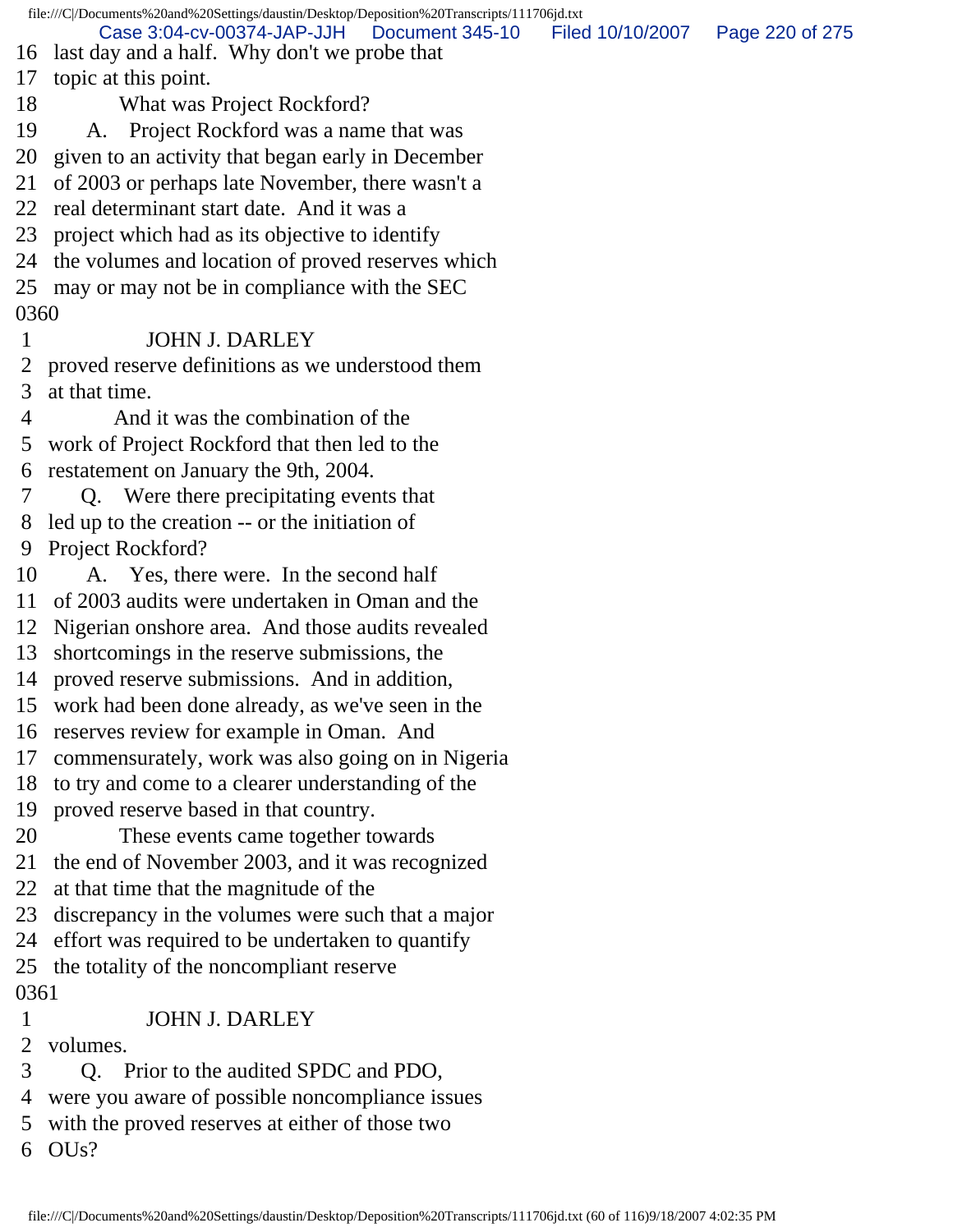file:///C|/Documents%20and%20Settings/daustin/Desktop/Deposition%20Transcripts/111706jd.txt 7 A. And I apologize that I have to 8 qualify my answer again, and it's a little bit 9 along the lines that I qualified earlier. I was 10 deeply involved in the Rockford exercise. I led 11 that project. And in connection with that work I 12 became aware of a number of earlier notes and 13 papers and discussions that had been written. I 14 just don't recall whether I was aware at the time 15 of those notes that these were issues that I had 16 been party to or discussed. Certainly in the 17 course of the Rockford work I became aware of 18 it. 19 Q. Do you recall how it was that you 20 were first approached about heading up Project 21 Rockford? 22 A. Yes. I was approached by Mr. Walter 23 van de Vijver early in December of 2004 who 24 informed me that following a meeting of the 25 committee of managing directors, the committee 0362 1 JOHN J. DARLEY 2 had asked me to lead the activity to quantify the 3 noncompliant volumes and represent the results 4 and to present the results of that work to the 5 CMD. 6 Q. Did Mr. van de Vijver give you a 7 timetable by which this work was to be performed 8 or completed? 9 A. Given the magnitude and the 10 seriousness of the volumes of which we're 11 speaking, the work was to be done as quickly and 12 as effectively as possible. This was recognized 13 to be potentially market sensitive information, 14 and therefore the work was done under extremely 15 tight security so that there could be no leak of 16 knowledge, no prejudice in the market. And 17 therefore, the work had to be completed in a 18 very, very short time frame. 19 Q. Was there a team assembled to 20 complete the work in connection with Project 21 Rockford? 22 A. Yes, there was. I used a number of Case 3:04-cv-00374-JAP-JJH Document 345-10 Filed 10/10/2007 Page 221 of 275

23 players who were already very familiar with the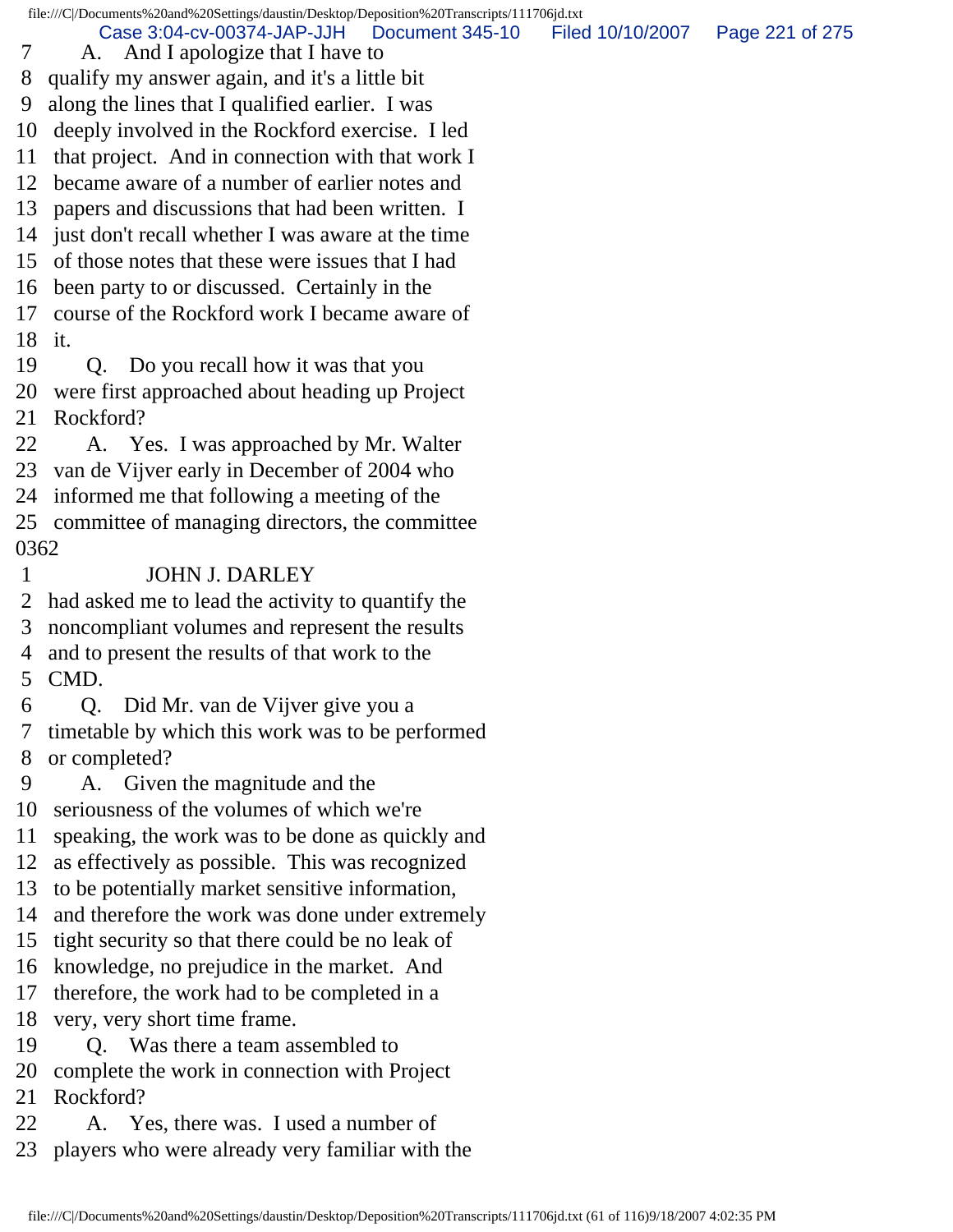| file:///C /Documents%20and%20Settings/daustin/Desktop/Deposition%20Transcripts/111706jd.txt |                                                                                                                       |                 |  |
|---------------------------------------------------------------------------------------------|-----------------------------------------------------------------------------------------------------------------------|-----------------|--|
|                                                                                             | Case 3:04-cv-00374-JAP-JJH<br>Document 345-10<br>Filed 10/10/2007<br>24 reserve situation, and I worked together with | Page 222 of 275 |  |
|                                                                                             | 25 colleagues from operating companies around the                                                                     |                 |  |
| 0363                                                                                        |                                                                                                                       |                 |  |
| $\mathbf{1}$                                                                                | <b>JOHN J. DARLEY</b>                                                                                                 |                 |  |
| 2                                                                                           | world who were party to the reserve submission                                                                        |                 |  |
| 3                                                                                           | process. So there was, if you like, an informal                                                                       |                 |  |
|                                                                                             | 4 or virtual team working.                                                                                            |                 |  |
| 5                                                                                           | And the way we worked was to assign                                                                                   |                 |  |
|                                                                                             | 6 individual elements of the work to individuals so                                                                   |                 |  |
| $7\overline{ }$                                                                             | that very few people had the full picture, and                                                                        |                 |  |
|                                                                                             | 8 therefore the overview. People would understand                                                                     |                 |  |
|                                                                                             | 9 in Oman that they were working on that particular                                                                   |                 |  |
|                                                                                             | 10 piece of the Rockford exercise. Similarly,                                                                         |                 |  |
|                                                                                             | 11 people in Nigeria and so forth. But it was only                                                                    |                 |  |
|                                                                                             | 12 a very limited number of people who had the total                                                                  |                 |  |
|                                                                                             | 13 overview.                                                                                                          |                 |  |
| 14                                                                                          | Q. Do you recall approximately how many                                                                               |                 |  |
|                                                                                             | 15 people in total knew the complete picture                                                                          |                 |  |
|                                                                                             | 16 regarding the work to be done by Project                                                                           |                 |  |
| 17                                                                                          | Rockford?                                                                                                             |                 |  |
| 18                                                                                          | A. I think if we talk about the period                                                                                |                 |  |
|                                                                                             | 19 up to January the 9th when the first disclosure                                                                    |                 |  |
|                                                                                             | 20 was made, that would be a very small number of                                                                     |                 |  |
|                                                                                             | 21 people. I worked to prepare and submit                                                                             |                 |  |
| 22                                                                                          | submissions to the committee of managing                                                                              |                 |  |
| 23                                                                                          | directors so that the members of the committee of                                                                     |                 |  |
| 24                                                                                          | managing directors were certainly aware of the                                                                        |                 |  |
| 25                                                                                          | full picture.                                                                                                         |                 |  |
| 0364                                                                                        |                                                                                                                       |                 |  |
| $\mathbf{1}$                                                                                | <b>JOHN J. DARLEY</b>                                                                                                 |                 |  |
| 2                                                                                           | I worked closely with Mr. Frank                                                                                       |                 |  |
| 3                                                                                           | Coopman in the EP business, he was CFO. And in                                                                        |                 |  |
| 4                                                                                           | the immediate area Mr. John Pay reported to me in                                                                     |                 |  |
| 5                                                                                           | this connection. And there may have been one or                                                                       |                 |  |

6 two more individuals whose names I don't recall

7 now, but it was a very, very tight number of

8 people. The legal advisors certainly were

9 closely involved both at an EP advisor level as

10 well as a Shell business level.

11 Q. The legal advisors, were these

12 outside counsel?

13 A. At that time we were working with our

14 internal legal advisors, but also with a firm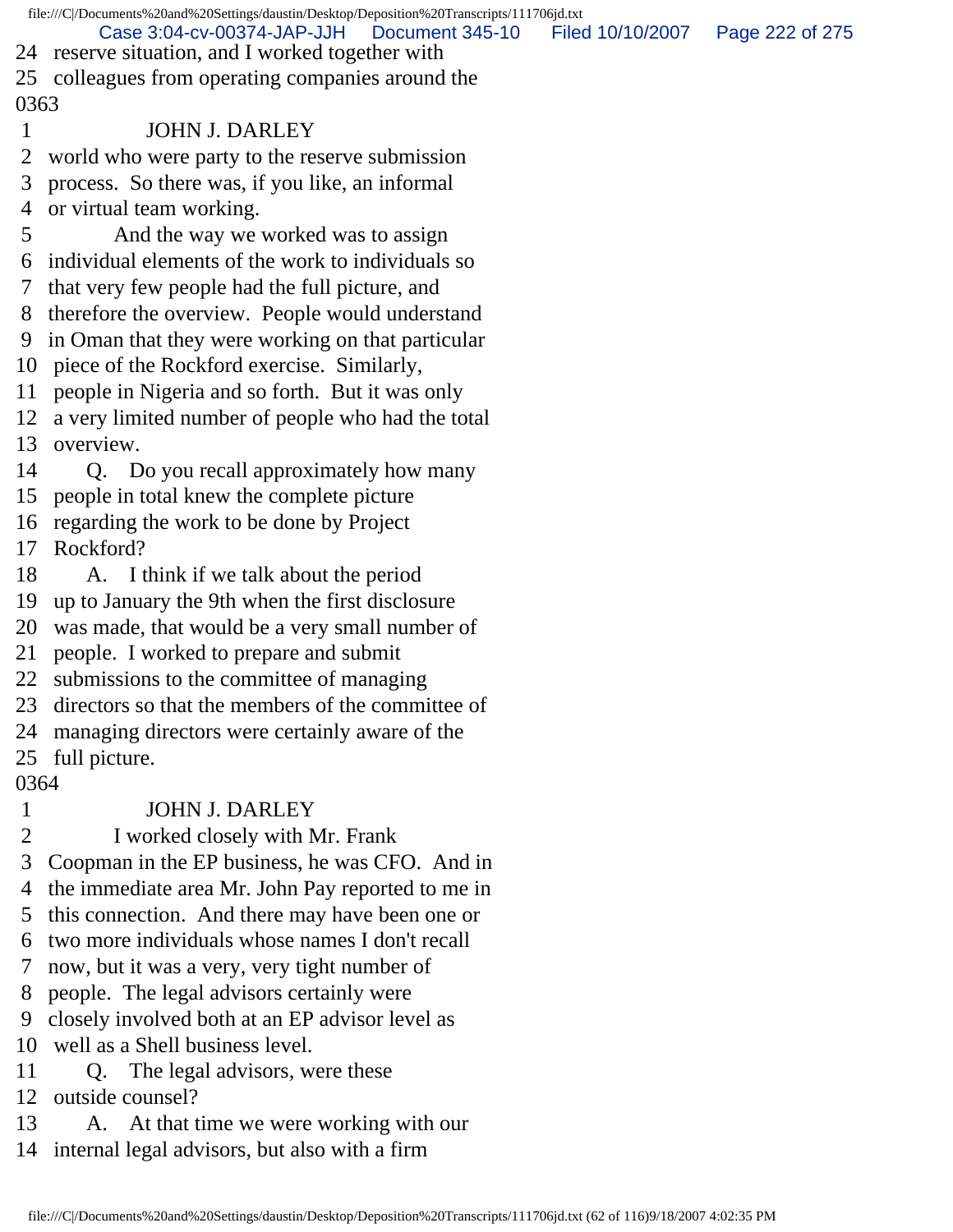file:///C|/Documents%20and%20Settings/daustin/Desktop/Deposition%20Transcripts/111706jd.txt 15 called Cravath who advised us on the submissions 16 of the documents related to the 20-F. 17 Q. Do you know an individual named Anton 18 Barendregt? 19 A. Yes, I do. 20 Q. Mr. Barendregt was the group reserves 21 auditor during the period 2001 certainly to 2004 22 I believe, is that correct? 23 A. That is correct. 24 Q. Was Mr. Barendregt involved in 25 Project Rockford? 0365 1 JOHN J. DARLEY 2 A. Yes, he was. Since some of his work 3 on the Nigerian and Oman audits was used as input 4 to Rockford, he was also consulted as we put 5 together the picture. 6 Q. During the course of Project 7 Rockford, did you or any other member of the 8 Project Rockford team have occasion to speak with 9 Mr. Barendregt concerning the various conclusions 10 reached in his audit reports for the OUs that 11 were the subject of Project Rockford? 12 A. Yes. Yes, we did. 13 Q. Do you recall if somebody spoke with 14 Mr. Barendregt concerning his audit reports with 15 regard to the Gorgon field? 16 A. I don't recall personally having a 17 conversation myself with Mr. Barendregt on 18 Rockford. But since that was one of the fields 19 in the recategorization, I'm sure that we will 20 have had -- somebody will have had conversations 21 with Mr. Barendregt on that. 22 Q. Organizationally within the project 23 team, were various individuals assigned various 24 OUs or were areas of responsibility broken down 25 some other way? 0366 1 JOHN J. DARLEY 2 A. During that initial period to January 3 the 9th, our key challenge was to be able to 4 quantify the volumes that needed to be 5 recategorized so that we could move as quickly Case 3:04-cv-00374-JAP-JJH Document 345-10 Filed 10/10/2007 Page 223 of 275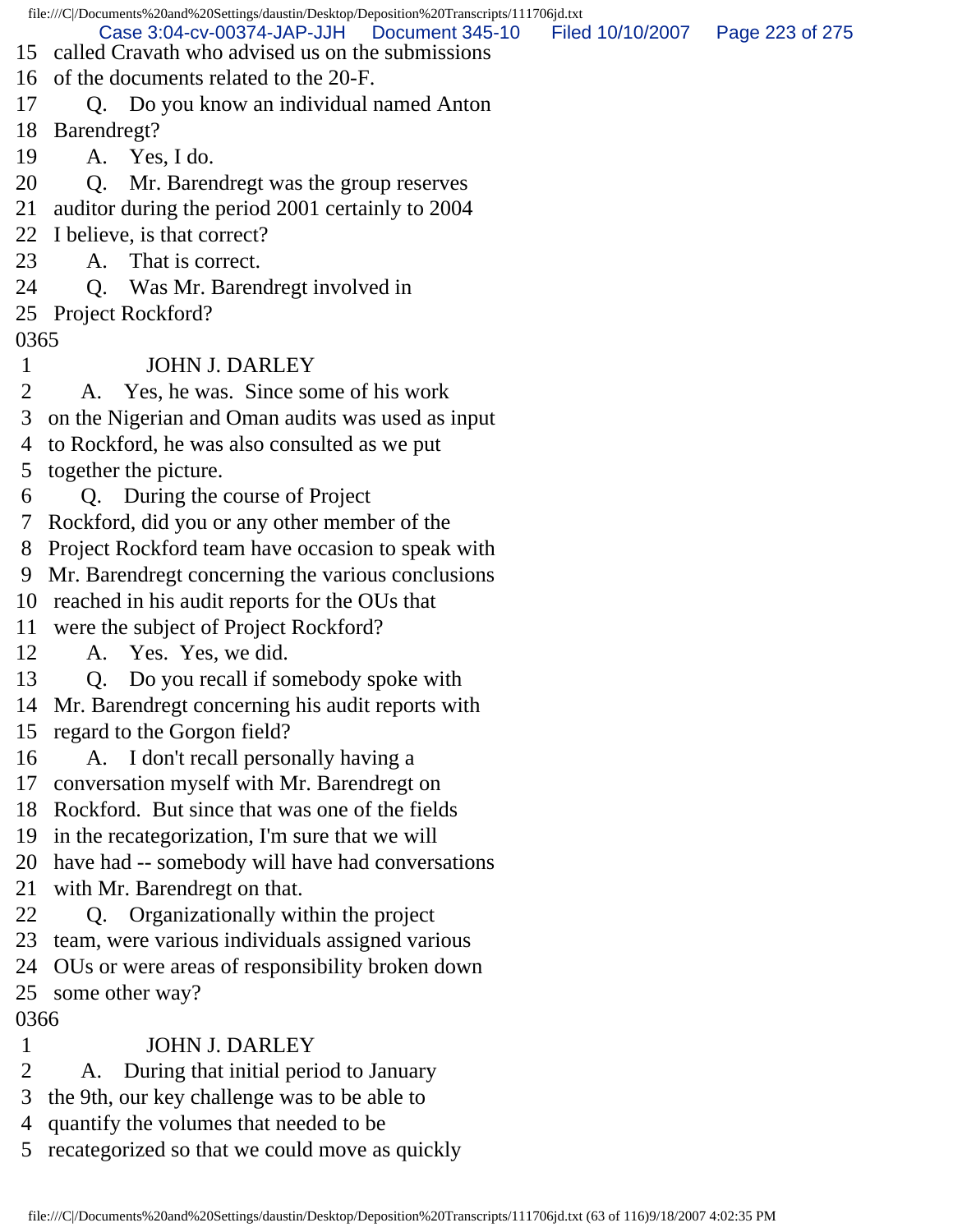|      | file:///C//Documents%20and%20Settings/daustin/Desktop/Deposition%20Transcripts/111706jd.txt |                  |                 |
|------|---------------------------------------------------------------------------------------------|------------------|-----------------|
| 6    | Case 3:04-cv-00374-JAP-JJH<br>Document 345-10<br>and effectively as possible to the market. | Filed 10/10/2007 | Page 224 of 275 |
|      | At the same time we also wanted to                                                          |                  |                 |
| 8    | provide an understanding for the need for the                                               |                  |                 |
| 9    | recategorization. Although we recognized that                                               |                  |                 |
| 10   | that would perhaps take a little bit longer to be                                           |                  |                 |
| 11   | able to go into the details.                                                                |                  |                 |
| 12   | So the way the work was set up was a                                                        |                  |                 |
|      | 13 central coordination of those volumes under                                              |                  |                 |
| 14   | Mr. John Pay, and then the submission of the data                                           |                  |                 |
|      | 15 from each of the operating units was handled                                             |                  |                 |
|      | 16 largely within the operating area themselves. So                                         |                  |                 |
| 17   | within each of those countries that were                                                    |                  |                 |
|      | 18 involved, the responsible players in those                                               |                  |                 |
| 19   | countries were party, as I said earlier, to their                                           |                  |                 |
|      | 20 part of the submission.                                                                  |                  |                 |
| 21   | And then the other -- so that was the                                                       |                  |                 |
| 22   | database of the volumes, if you like. And                                                   |                  |                 |
|      | 23 associated with that I worked with John Pay, with                                        |                  |                 |
|      | 24 Mr. Frank Coopman and others to try to understand                                        |                  |                 |
|      | 25 the reasons for the need for the                                                         |                  |                 |
| 0367 |                                                                                             |                  |                 |
| 1    | <b>JOHN J. DARLEY</b>                                                                       |                  |                 |
|      |                                                                                             |                  |                 |
| 2    | recategorization.                                                                           |                  |                 |
| 3    | Q. Could you describe for me the manner                                                     |                  |                 |
|      | 4 in which you, Mr. Pay and Mr. Coopman went about                                          |                  |                 |
|      | 5 attempting to ascertain the reasons for the need                                          |                  |                 |
| 6    | for the recategorization?                                                                   |                  |                 |
|      | A. Yes. We looked to the audit reports                                                      |                  |                 |
| 8    | that had been done in the various companies over                                            |                  |                 |
| 9    | the preceding few years. And where there was                                                |                  |                 |
| 10   | lack of clarity as to exactly what was being done                                           |                  |                 |
| 11   | or not, then we may have made contact with                                                  |                  |                 |
| 12   | individuals in those countries to discuss with                                              |                  |                 |
| 13   | them their premise for booking or not booking                                               |                  |                 |
| 14   | certain volumes.                                                                            |                  |                 |
| 15   | Q. In order to determine whether or not                                                     |                  |                 |
| 16   | specific volumes were compliant with the SEC                                                |                  |                 |
| 17   | requirements, was it necessary for the individual                                           |                  |                 |
| 18   | involved in Project Rockford to garner or obtain                                            |                  |                 |
| 19   | a firm understanding of the SEC requirements                                                |                  |                 |
| 20   | concerning the booking of proved reserves?                                                  |                  |                 |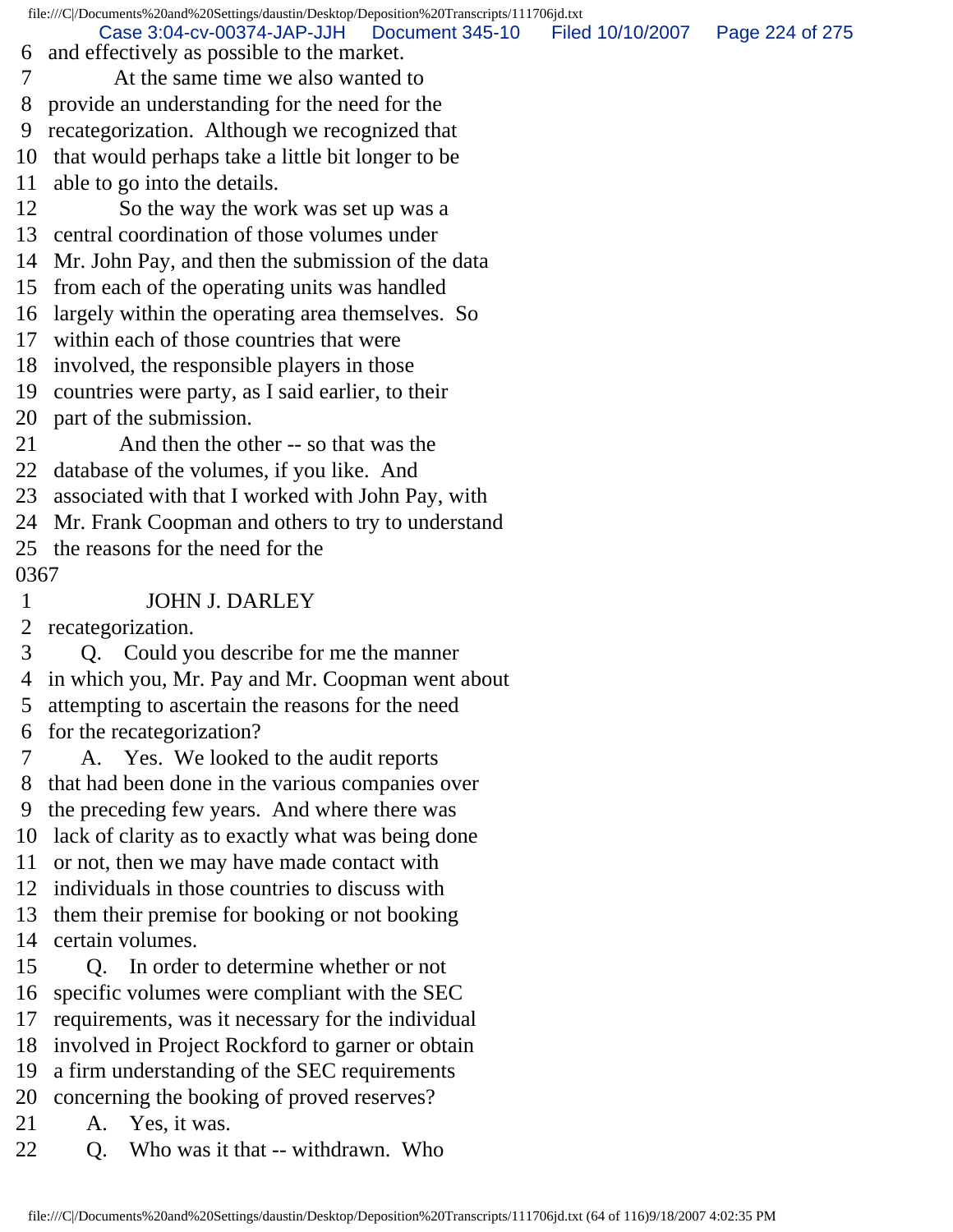file:///C|/Documents%20and%20Settings/daustin/Desktop/Deposition%20Transcripts/111706jd.txt 23 provided that information concerning the exact -- 24 the requirements of the SEC concerning the 25 booking of proved reserves? 0368 1 JOHN J. DARLEY 2 MR. TUTTLE: Objection; form, 3 foundation. 4 A. The individuals with the best 5 awareness of the SEC requirements were the 6 individuals who were charged with compiling the 7 reserve data. So in the first instance, John Pay 8 as our reserves coordinator, Anton Barendregt 9 himself whose name you have mentioned. 10 And also in this context we had 11 contact with Mr. Rod Sidle who worked in SEPCO in 12 the same area of the business looking at reserve 13 categorization. And he was extremely familiar 14 with the requirements and the guidance of the 15 SEC. So those individuals certainly helped. 16 Cravath themselves would also give 17 opinion as to the SEC requirements. 18 MR. TUTTLE: I'm going to instruct 19 you when you're discussing information you 20 received or obtained from Cravath, we're not 21 authorized to waive the company's privilege in 22 this, so you can stick to the topic but I'd ask 23 if you're talking about something that comes from 24 or to Cravath or any of the internal counsel at 25 Shell, that we at least have a discussion perhaps 0369 1 JOHN J. DARLEY 2 off the record to make sure that we're not 3 waiving inadvertently a privilege. 4 MR. MacFALL: That's fine, thank 5 you. 6 A. And I think that roughly covers the 7 areas of expertise. 8 Q. Do you recall if members of the 9 Project Rockford team went back and looked at 10 documentation underlying the initial booking of 11 the reserves at issue? 12 A. In certain circumstances, yes. But I 13 couldn't say that that was the case in every Case 3:04-cv-00374-JAP-JJH Document 345-10 Filed 10/10/2007 Page 225 of 275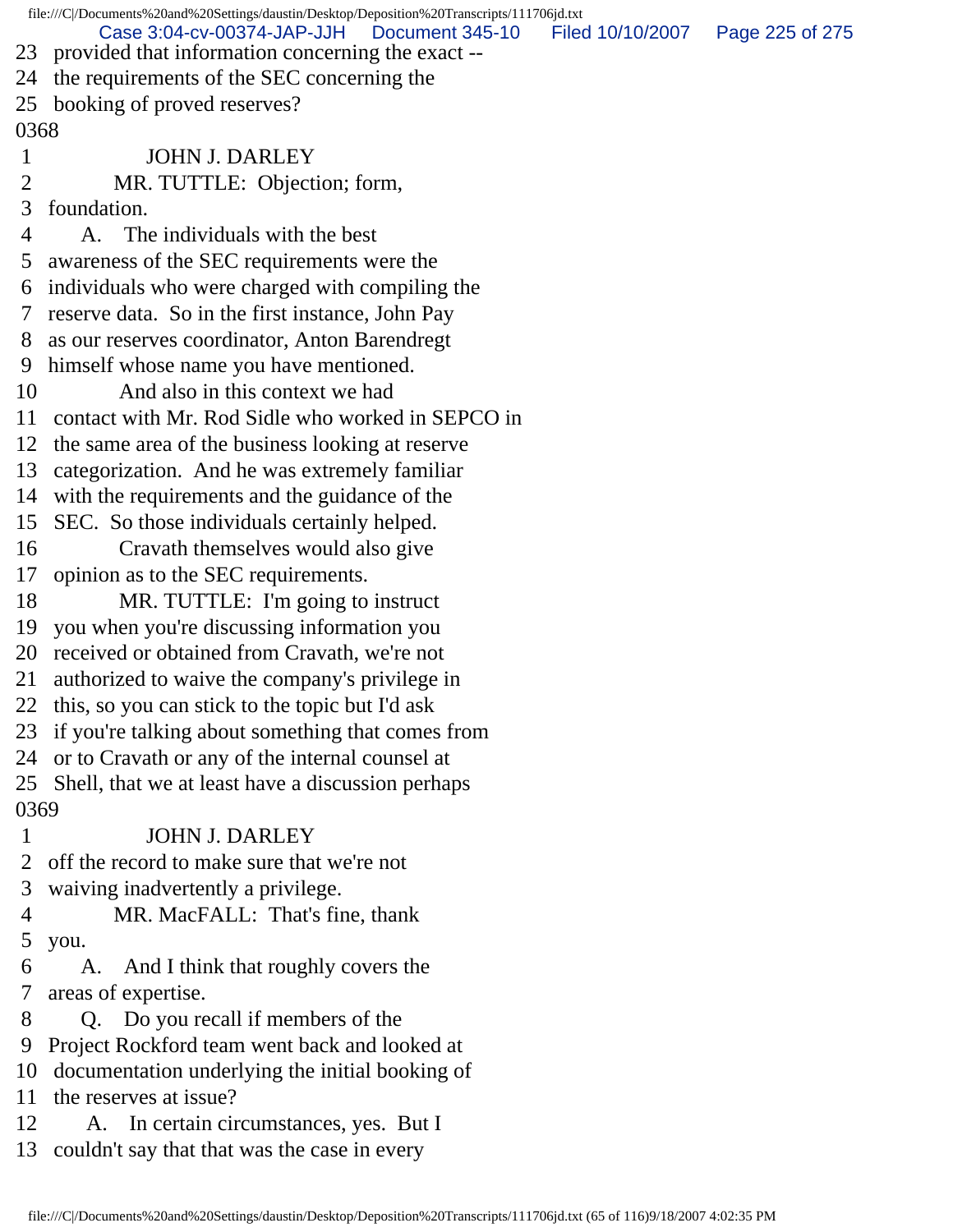file:///C|/Documents%20and%20Settings/daustin/Desktop/Deposition%20Transcripts/111706jd.txt 14 circumstance. 15 Q. During the course of the team's work 16 in Project Rockford, did you provide Mr. van de 17 Vijver with periodic updates of the status of 18 that work? 19 A. Yes, we did. 20 Q. How was that information conveyed to 21 Mr. van de Vijver? 22 A. I think it was largely via e-mail. 23 But it may also have been a verbal briefing. It 24 was over the period as we came to the end of the 25 exercise, over the period Christmas and New Year 0370 1 JOHN J. DARLEY 2 of 2003. And therefore not everybody was working 3 in an office environment; some of the work was 4 being done from individual homes, so it wasn't 5 always possible to contact. So e-mail and verbal 6 contact. 7 Q. Did the team keep anyone else 8 apprised of the status of the work being done by 9 Project Rockford? 10 A. In connection with the communication 11 with Mr. van de Vijver, we would have also kept 12 appraised the financial comptroller and the 13 financial groups and legal groups who were 14 involved in this exercise. 15 Q. Could you identify specifically the 16 individuals who were kept apprised of the status 17 of the work being performed in connection with 18 Project Rockford? 19 A. Well, Frank Coopman was working as a 20 member of the team virtually. At the same time 21 we will have kept apprised Mr. Tim Morrison who 22 was the group comptroller. Mr. Baird Hess and 23 Mr. -- sorry, his name escapes me, the EP legal 24 counsel. I lost him, sorry. 25 Q. That's okay. 0371 1 JOHN J. DARLEY 2 A. You will know to whom I'm referring, Case 3:04-cv-00374-JAP-JJH Document 345-10 Filed 10/10/2007 Page 226 of 275

- 3 but his name -- Curtis, Mr. Curtis Frasier. And
- 4 in turn I believe that Mr. Morrison will have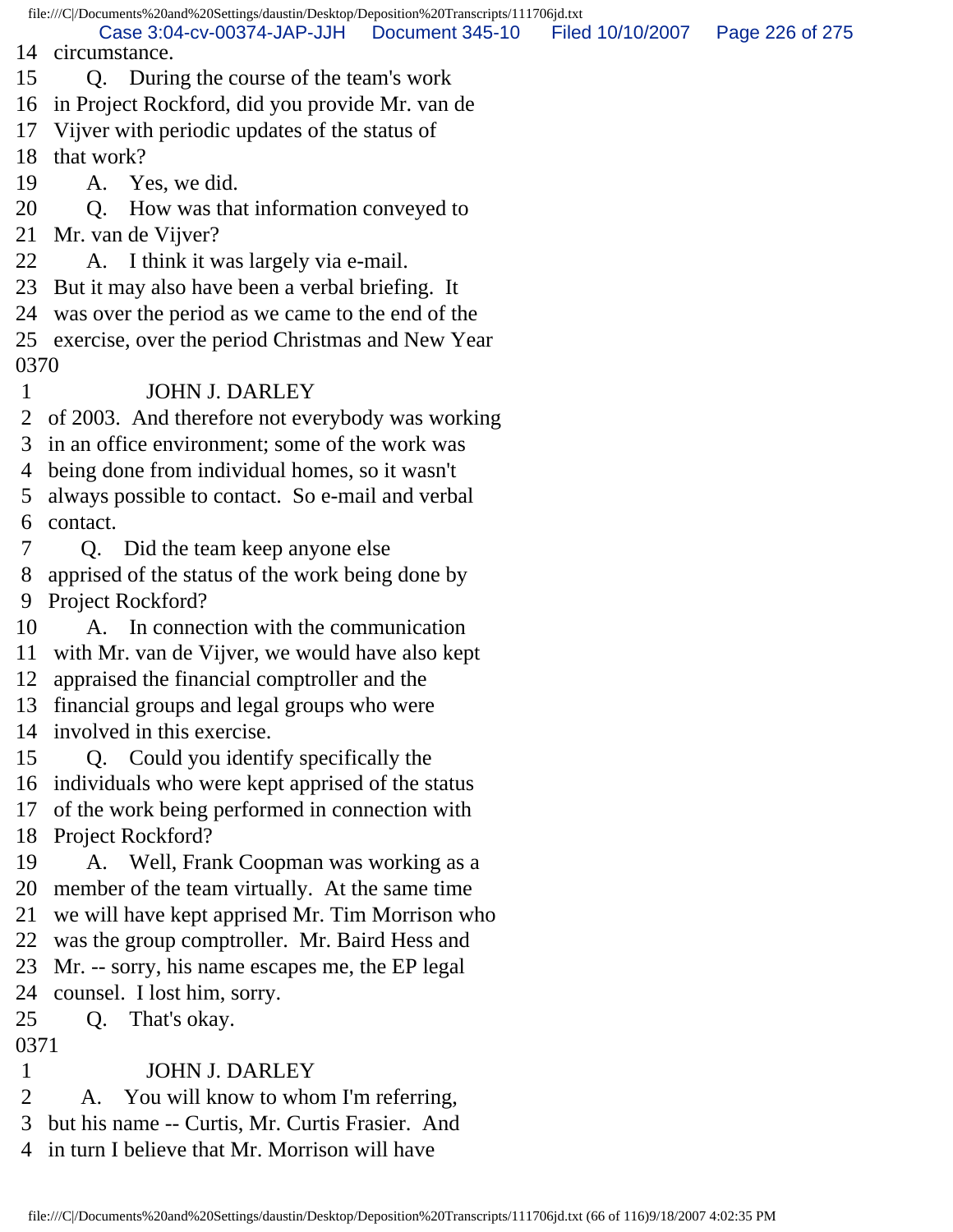file:///C|/Documents%20and%20Settings/daustin/Desktop/Deposition%20Transcripts/111706jd.txt 5 informed members of the committee of managing 6 directors. 7 Q. Do you recall if you were asked to 8 make presentations to the committee of managing 9 directors during the pendency of the Project 10 Rockford work? 11 A. Yes, I was. 12 Q. Do you recall how many such 13 presentations were made to the CMD? 14 A. I don't remember exactly how many 15 presentations, but we made three, perhaps four 16 such presentations in the latter part of December 17 and early in January. 18 Q. Do you remember the substance of the 19 information conveyed at the various presentations 20 to the CMD? 21 A. Not in detail because there was quite 22 a bit of information. But in essence, it was to 23 provide an update of our understanding of the 24 volumes which were not compliant with SEC 25 requirements. And those numbers as we continued 0372 1 JOHN J. DARLEY 2 to work changed as we gained a better 3 appreciation. And therefore the update each time 4 would be an update on the current status of the 5 numbers. At certain stages also of the financial 6 consequences of changes if we would make them 7 improved reserves, in terms of the historic 8 impact on the company's stated profit and loss 9 and accounts. 10 Q. I believe you stated that as a 11 consequence of the work performed in connection 12 with Project Rockford, certain proved reserves 13 were recategorized, correct? 14 A. That is correct. 15 Q. Do you recall if proved reserves were 16 recategorized in connection with PDO? 17 A. Yes, I do. 18 Q. Do you recall the reason or reasons 19 for the recategorization of the reserve volumes 20 at PDO? 21 A. As I recall, the prime reasons for Case 3:04-cv-00374-JAP-JJH Document 345-10 Filed 10/10/2007 Page 227 of 275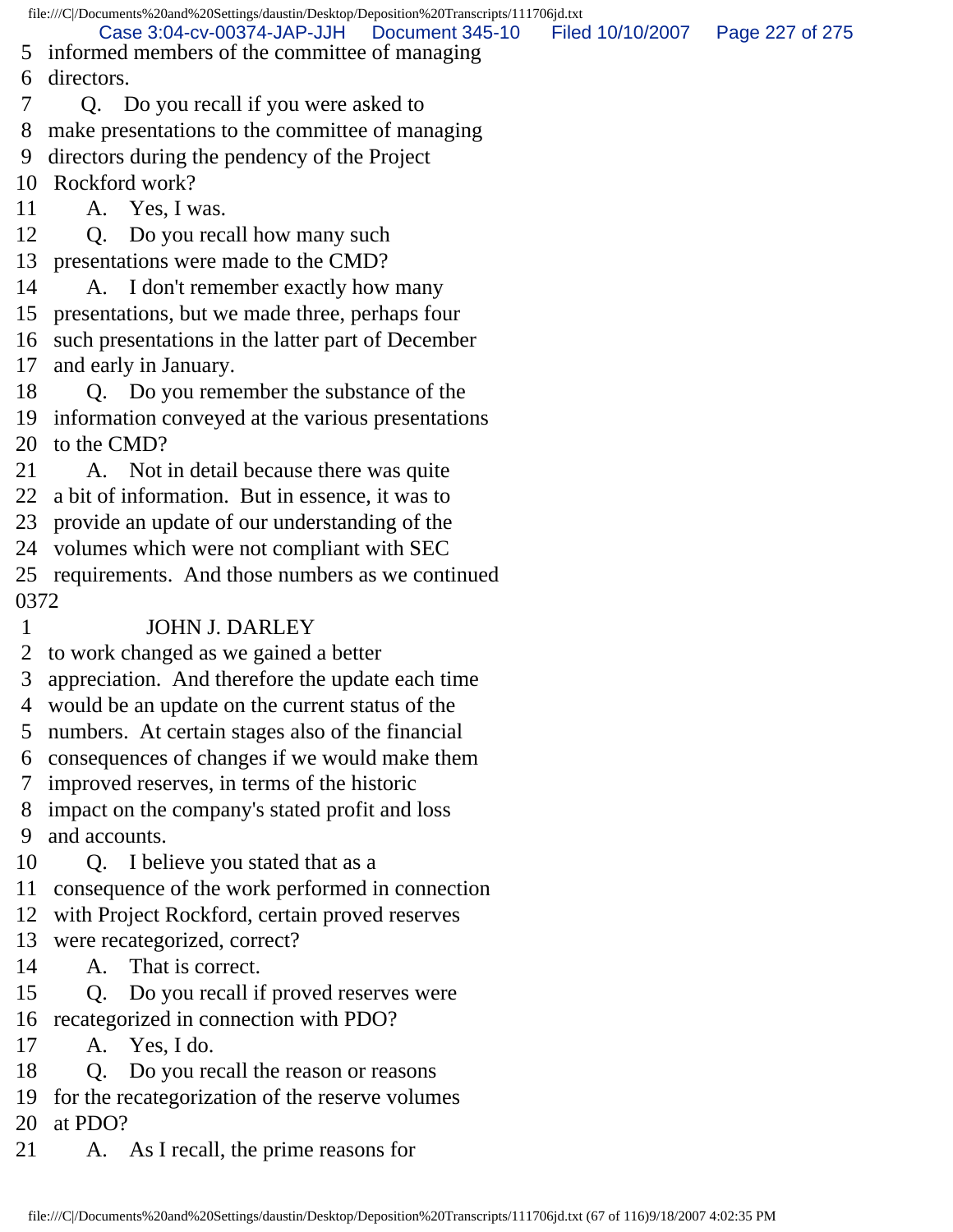file:///C|/Documents%20and%20Settings/daustin/Desktop/Deposition%20Transcripts/111706jd.txt 22 the recategorization in PDO related to what is 23 termed "project maturity," which relates to the 24 current state of maturity of the project in terms 25 of its readiness to proceed. Where projects were 0373 1 JOHN J. DARLEY 2 not sufficiently ready to proceed, then those 3 reserves would be removed, would be debooked. 4 Q. Do you recall some of the reasons why 5 various projects were found not to be ready to 6 proceed at PDO? 7 A. And I'm now basing my answer on my 8 knowledge gained during Rockford and not prior to 9 that. A number of projects had been carried in 10 PDO, in the expectation that they would have been 11 either implemented or brought into the 12 implementation phase. And it was found that that 13 was perhaps premature and that the projects would 14 be developed but not in the time frame originally 15 envisaged. And therefore, they were not 16 sufficiently mature. 17 Q. Did you ever ascertain that certain 18 projects had not attained project maturity 19 because they lacked field development plans? And 20 I'm specifically referring to PDO. 21 A. Mm-hmm. That was one of the reasons, 22 or that was among the reasons for lack of 23 maturity. Other reasons may be that the field 24 development plan had changed over time, that an 25 initial plan had been prepared but that with the 0374 1 JOHN J. DARLEY 2 passage of time and changing appreciation of the 3 reservoir characteristics, that an update to that 4 plan was required. So the reserves again need to 5 be debooked pending a completion of a current 6 field development plan. 7 Q. As part of your work in Project 8 Rockford, did you undertake to ascertain when 9 concerns about the proved reserves at PDO first Case 3:04-cv-00374-JAP-JJH Document 345-10 Filed 10/10/2007 Page 228 of 275

10 arose? Do you understand the question?

11 A. Hmm.

12 MR. TUTTLE: Object to form.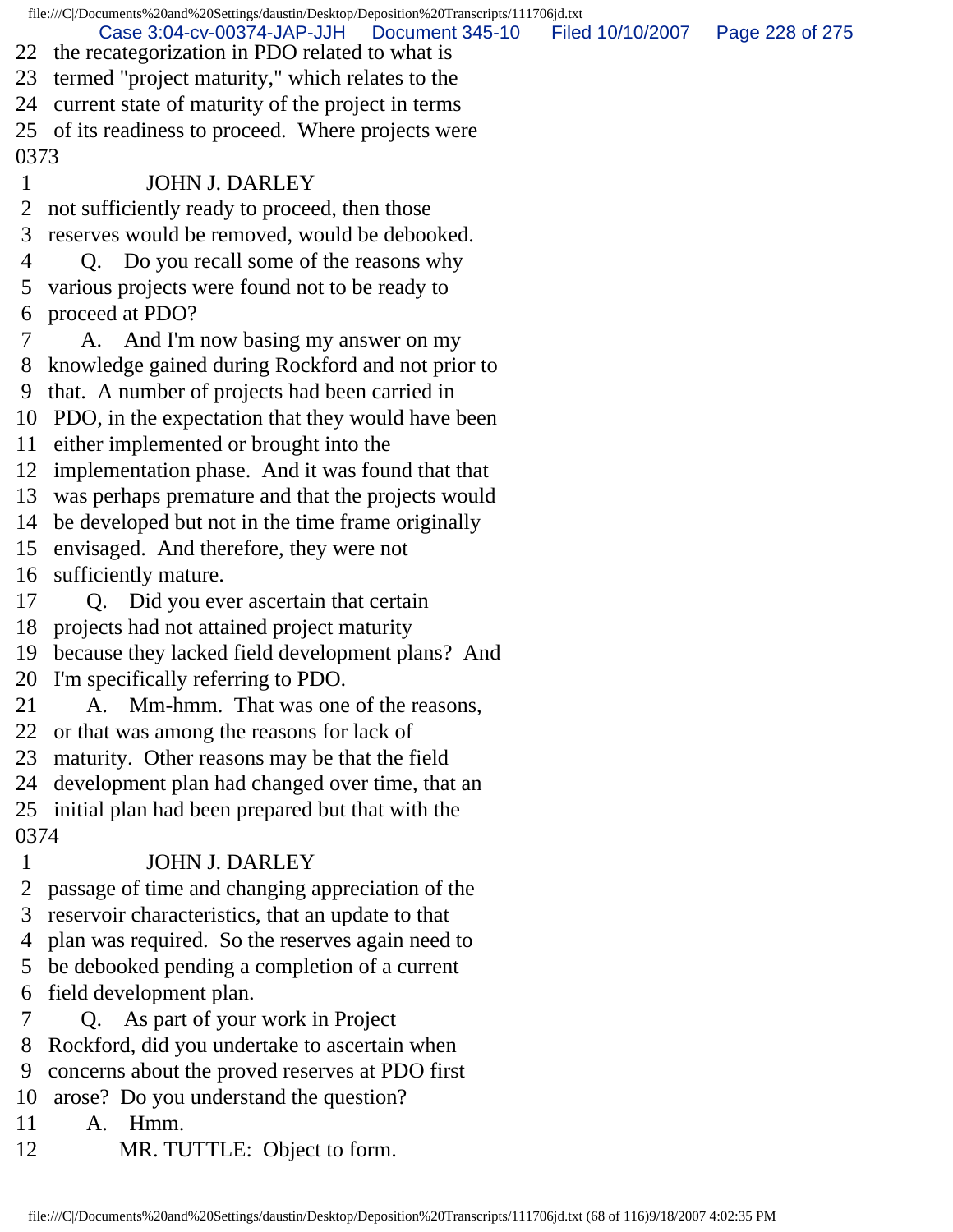file:///C|/Documents%20and%20Settings/daustin/Desktop/Deposition%20Transcripts/111706jd.txt 13 A. I don't think we -- as part of 14 Rockford, I don't think we tried to analyze when 15 concerns first arose. I think we tried to 16 analyze when was the booking perhaps no longer 17 compliant with SEC requirements. But that's 18 somewhat different from trying to ascertain when 19 concerns first arose. 20 Q. Are you familiar with the term "red 21 flags"? 22 A. Yes. 23 Q. As part of the work performed on 24 Project Rockford, did the Project Rockford team 25 ascertain whether or not there were red flags in 0375 1 JOHN J. DARLEY 2 connection with the reserves booked -- the proved 3 reserves booked at the OUs at issue? 4 MR. TUTTLE: Object to form. 5 MR. MORSE: Objection to form. Calls 6 for a legal conclusion. 7 MR. TUTTLE: Same objection. 8 A. I'm familiar with the term "red 9 flags." I don't recall using the term "red 10 flags" in connection with our Rockford work. 11 Q. Do you recall if anybody ascertained 12 whether or not there were any warning signs with 13 respect to the proved reserves that were 14 ultimately recategorized as a result of the work 15 of Project Rockford? 16 MR. TUTTLE: Object to the form. 17 MR. MORSE: Object to the form. 18 A. I think as I mentioned earlier, when 19 I undertook -- was involved in the Rockford work, 20 we came across notes and papers and submissions 21 that had been written in previous couple of years 22 which had identified volumes which were 23 potentially at risk as proved reserves. So in 24 that sense, yes, we identified earlier 25 indications of some concerns. 0376 1 JOHN J. DARLEY 2 Q. We've been talking about PDO 3 specifically. SPDC was another OU that had Case 3:04-cv-00374-JAP-JJH Document 345-10 Filed 10/10/2007 Page 229 of 275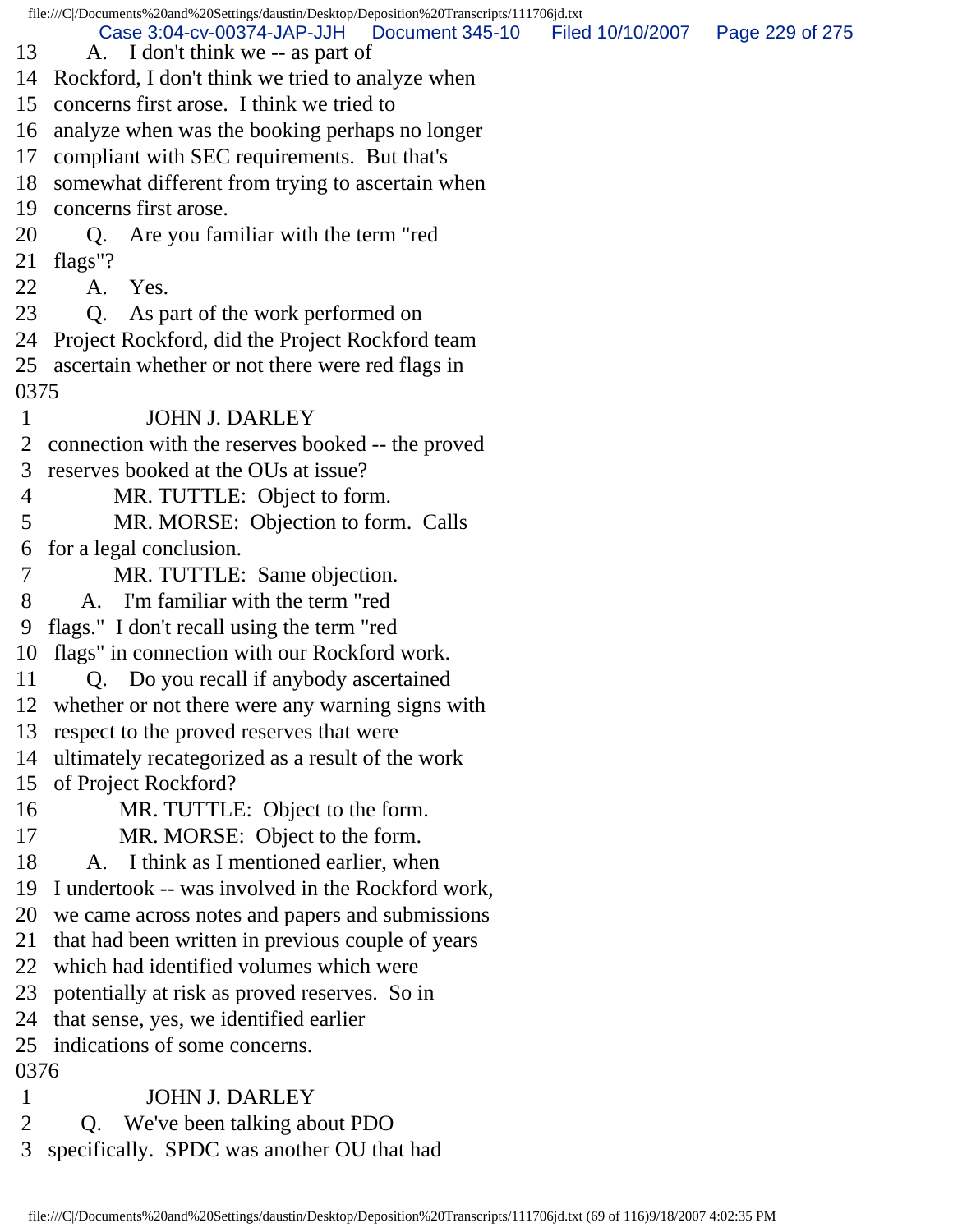|        | file:///C /Documents%20and%20Settings/daustin/Desktop/Deposition%20Transcripts/111706jd.txt |                  |                 |
|--------|---------------------------------------------------------------------------------------------|------------------|-----------------|
|        | Case 3:04-cv-00374-JAP-JJH Document 345-10                                                  | Filed 10/10/2007 | Page 230 of 275 |
| 4<br>5 | proved reserves volumes recategorized, correct?<br>That is correct.<br>A.                   |                  |                 |
| 6      |                                                                                             |                  |                 |
|        | Q. Were you aware that SPDC had a                                                           |                  |                 |
| 7      | moratorium in place since I believe 2001 with                                               |                  |                 |
| 8      | respect to additions to its proved reserves?                                                |                  |                 |
| 9      | MR. TUTTLE: Object to form.                                                                 |                  |                 |
| 10     | Foundation.                                                                                 |                  |                 |
| 11     | MR. MORSE: Object to form.                                                                  |                  |                 |
| 12     | A. I became aware of the moratorium as                                                      |                  |                 |
| 13     | part of my Rockford work. I don't recall whether                                            |                  |                 |
| 14     | I was aware of it earlier.                                                                  |                  |                 |
| 15     | Q. Did you come to have an understanding                                                    |                  |                 |
| 16     | as to why that moratorium was imposed?                                                      |                  |                 |
| 17     | A. Again, as part of my Rockford work I                                                     |                  |                 |
| 18     | came to understand why it was imposed.                                                      |                  |                 |
| 19     | Q. Could you briefly describe for me why                                                    |                  |                 |
| 20     | it was that moratorium was imposed?                                                         |                  |                 |
| 21     | A. I believe at the time of the                                                             |                  |                 |
| 22     | moratorium, there was a recognition in SBDC that                                            |                  |                 |
| 23     | the current projected production forecasts from                                             |                  |                 |
| 24     | SBDC fields was such that the then booked proved                                            |                  |                 |
| 25     | reserves would not be recovered in the license                                              |                  |                 |
| 0377   |                                                                                             |                  |                 |
| 1      | <b>JOHN J. DARLEY</b>                                                                       |                  |                 |
|        | 2 period. And therefore no additional reserves                                              |                  |                 |
| 3      | were booked, and hence the moratorium.                                                      |                  |                 |
| 4      | Separate and apart from your work at<br>Q.                                                  |                  |                 |
| 5      | Project Rockford, was it your understanding that                                            |                  |                 |
| 6      | proved reserves related to volumes that could be                                            |                  |                 |
| 7      | produced within the license period?                                                         |                  |                 |
| 8      | MR. TUTTLE: Objection to form.                                                              |                  |                 |
| 9      | MR. MORSE: Same objection.                                                                  |                  |                 |
| 10     | Sorry, could you repeat the question,<br>А.                                                 |                  |                 |
| 11     | please?                                                                                     |                  |                 |
| 12     | Sure. I'll rephrase. Excluding the<br>Q.                                                    |                  |                 |
| 13     | work that you did in connection with Project                                                |                  |                 |
| 14     | Rockford, did you have an understanding as to                                               |                  |                 |
| 15     | whether or not proved reserves could only be                                                |                  |                 |
| 16     | booked for volumes that could be produced within                                            |                  |                 |
| 17     | applicable license periods?                                                                 |                  |                 |
| 18     | MR. TUTTLE: Objection to form.                                                              |                  |                 |
| 19     | MR. MORSE: Object to the form,                                                              |                  |                 |
| 20     | foundation.                                                                                 |                  |                 |
|        |                                                                                             |                  |                 |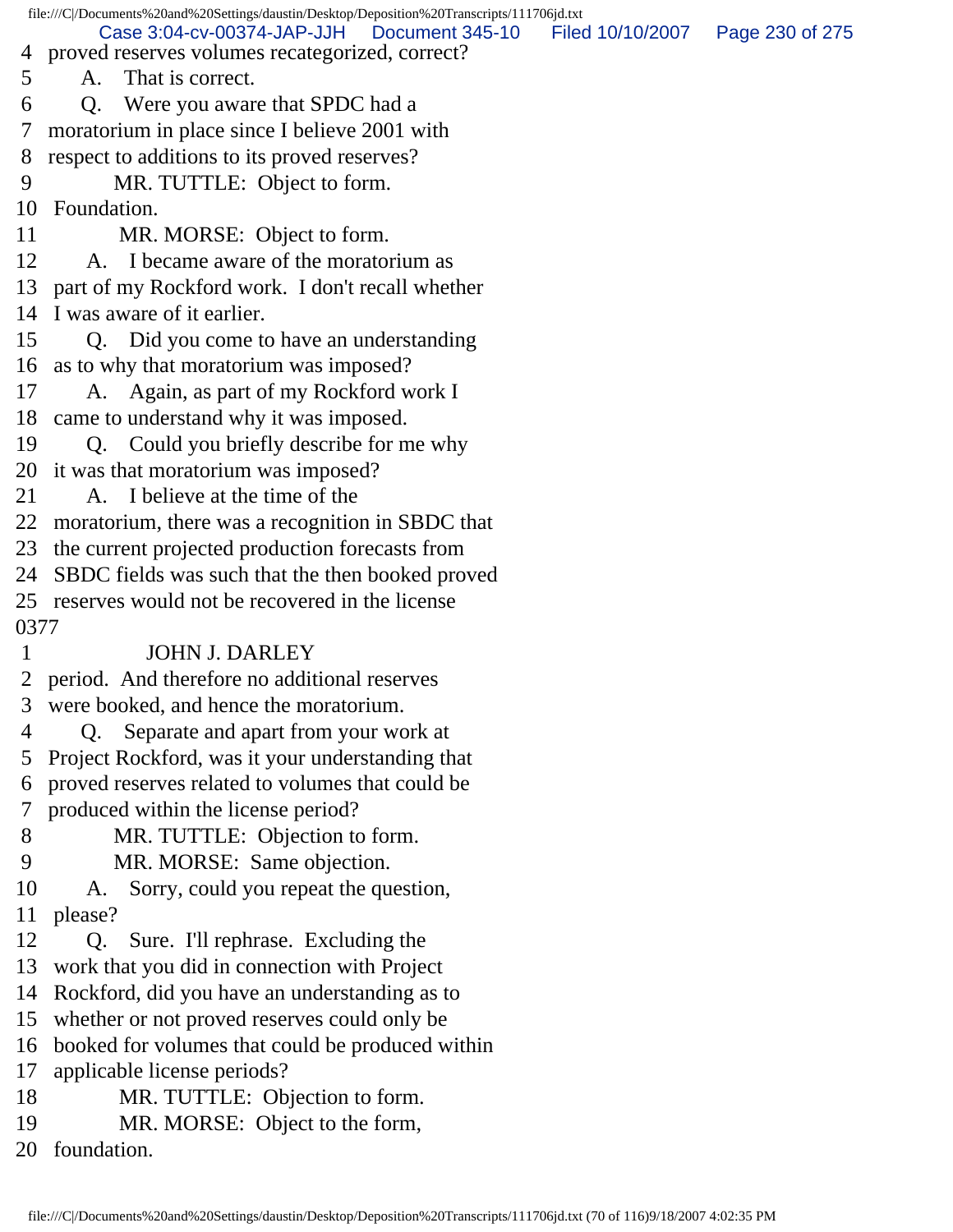|      | file:///C//Documents%20and%20Settings/daustin/Desktop/Deposition%20Transcripts/111706jd.txt |                  |                 |
|------|---------------------------------------------------------------------------------------------|------------------|-----------------|
| 21   | Case 3:04-cv-00374-JAP-JJH<br>Document 345-10<br>My understanding prior to Rockford<br>A.   | Filed 10/10/2007 | Page 231 of 275 |
| 22   | was that there was a requirement for reasonable                                             |                  |                 |
| 23   | certainty of production of a given volume to have                                           |                  |                 |
| 24   | it categorized as a proved reserve. The                                                     |                  |                 |
| 25   | understanding of reasonable certainty I believe                                             |                  |                 |
| 0378 |                                                                                             |                  |                 |
| 1    | <b>JOHN J. DARLEY</b>                                                                       |                  |                 |
| 2    | has changed over time. So a number of aspects of                                            |                  |                 |
| 3    | reasonable certainty have been tightened or                                                 |                  |                 |
| 4    | become tighter partly as a result of guidance                                               |                  |                 |
| 5    | from the SEC in that area. The earlier                                                      |                  |                 |
| 6    | requirement in 1978 was reasonable certainty, but                                           |                  |                 |
| 7    | there was no real clarity as to what that                                                   |                  |                 |
| 8    | entailed.                                                                                   |                  |                 |
| 9    | So if you look at the license period,                                                       |                  |                 |
| 10   | then production of volumes within the license                                               |                  |                 |
| 11   | period certainly falls within reasonable                                                    |                  |                 |
| 12   | certainty. But it doesn't necessarily preclude                                              |                  |                 |
| 13   | volumes which are produced beyond the license                                               |                  |                 |
| 14   | period if there is a reasonable certainty that                                              |                  |                 |
| 15   | the license may be extended.                                                                |                  |                 |
| 16   | And therefore, if you ask me was it                                                         |                  |                 |
| 17   | my understanding that proved reserves would be                                              |                  |                 |
| 18   | restricted only to license period, I think it                                               |                  |                 |
| 19   | would depend on the license in question and the                                             |                  |                 |
| 20   | confidence or otherwise which the company had                                               |                  |                 |
| 21   | that the license would be extended.                                                         |                  |                 |
| 22   | Q. Were you able to draw any conclusions                                                    |                  |                 |
| 23   | regarding the certainty that Shell had concerning                                           |                  |                 |
| 24   | the license extension in connection with the SBDC                                           |                  |                 |
| 25   | based on the imposition of the reserves                                                     |                  |                 |
| 0379 |                                                                                             |                  |                 |
| 1    | <b>JOHN J. DARLEY</b>                                                                       |                  |                 |
| 2    | moratorium?                                                                                 |                  |                 |
| 3    | MR. TUTTLE: Object to form.                                                                 |                  |                 |
| 4    | MR. MORSE: Same objection.                                                                  |                  |                 |
| 5    | A. I'm sorry, I didn't quite understand                                                     |                  |                 |
| 6    | the link between the reserve moratorium and the                                             |                  |                 |
| 7    | licenses. Could you rephrase it?                                                            |                  |                 |
| 8    | Q. Sure. Well, do you think there was a                                                     |                  |                 |
| 9    | connection between the imposition of the                                                    |                  |                 |
| 10   | moratorium and Shell's assessment of the                                                    |                  |                 |
| 11   | likelihood of a license extension in Nigeria?                                               |                  |                 |
|      |                                                                                             |                  |                 |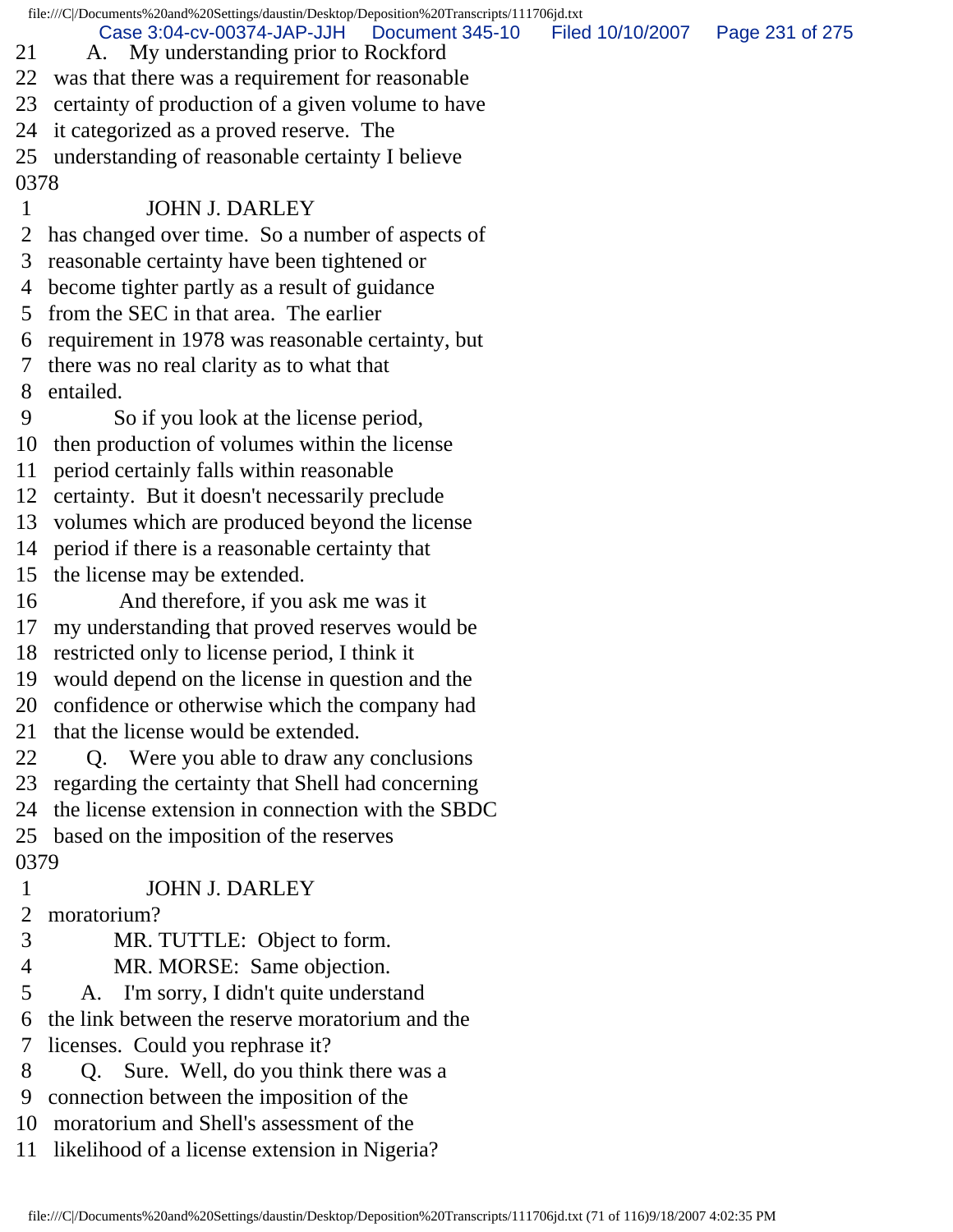|              | file:///C//Documents%20and%20Settings/daustin/Desktop/Deposition%20Transcripts/111706jd.txt |                  |                 |
|--------------|---------------------------------------------------------------------------------------------|------------------|-----------------|
| 12           | Case 3:04-cv-00374-JAP-JJH   Document 345-10<br>MR. TUTTLE: Again, a time period on         | Filed 10/10/2007 | Page 232 of 275 |
|              | 13 that? Sitting here today? During Rockford?                                               |                  |                 |
| 14           | Some other time?                                                                            |                  |                 |
| 15           | Q. Prior to -- you know what, I'll                                                          |                  |                 |
| 16           | withdraw the question altogether. He's unaware                                              |                  |                 |
| 17           | of the facts in time. Let's just move on.                                                   |                  |                 |
| 18           | During the conduct of your work in                                                          |                  |                 |
| 19           | connection with Project Rockford, I believe you                                             |                  |                 |
| 20           | indicated that you periodically updated Mr. van                                             |                  |                 |
| 21           | de Vijver. Did you ever obtain feedback from                                                |                  |                 |
| 22           | Mr. van de Vijver concerning your work?                                                     |                  |                 |
| 23           | A. Yes, I did.                                                                              |                  |                 |
| 24           | How was that feedback communicated?<br>Q.                                                   |                  |                 |
| 25           | Both in e-mail and verbal.<br>A.                                                            |                  |                 |
| 0380         |                                                                                             |                  |                 |
| $\mathbf{1}$ | <b>JOHN J. DARLEY</b>                                                                       |                  |                 |
| 2            | (Darley Exhibit 20 for                                                                      |                  |                 |
| 3            | identification, document bearing Bates production                                           |                  |                 |
| 4            | number RJW 00131060 through RJW 00131073.)                                                  |                  |                 |
| 5            | Q. Mr. Darley, you've just been handed                                                      |                  |                 |
| 6            | what has been marked for identification as Darley                                           |                  |                 |
| 7            | Exhibit 20. I'll ask you to take a look at that                                             |                  |                 |
| 8            | and let me know if you recognize it.                                                        |                  |                 |
| 9            | A. Yes, I recognize it as a chain of                                                        |                  |                 |
|              | 10 e-mails related to a draft on the Rockford note.                                         |                  |                 |
| 11           | Q. The latest of the e-mails appears at                                                     |                  |                 |
|              | 12 the top of the first page and that is one from                                           |                  |                 |
|              | 13 Mr. van de Vijver to John Pay in which you were                                          |                  |                 |
|              | 14 cc'd along with Mr. Coopman and Mr. Bell.                                                |                  |                 |
| 15           | Do you actually recall receiving this                                                       |                  |                 |
|              | 16 e-mail from Mr. van de Vijver?                                                           |                  |                 |
| 17           | A. No. I don't recall this particular                                                       |                  |                 |
| 18           | one but I received quite a number during this                                               |                  |                 |
| 19           | period.                                                                                     |                  |                 |
| 20           | MR. TUTTLE: As with yesterday, I                                                            |                  |                 |
| 21           | don't know the condition in which this document                                             |                  |                 |
| 22           | was produced to you, but looking at the document                                            |                  |                 |
| 23           | and the numbering on the bottom, it appears to be                                           |                  |                 |
| 24           | several e-mails stapled together that are not                                               |                  |                 |
|              | 25 actually part of the single chain. Since the                                             |                  |                 |
| 0381         |                                                                                             |                  |                 |
| 1            | <b>JOHN J. DARLEY</b>                                                                       |                  |                 |
|              | bottom number begins 1-2-1-2, I realize they're                                             |                  |                 |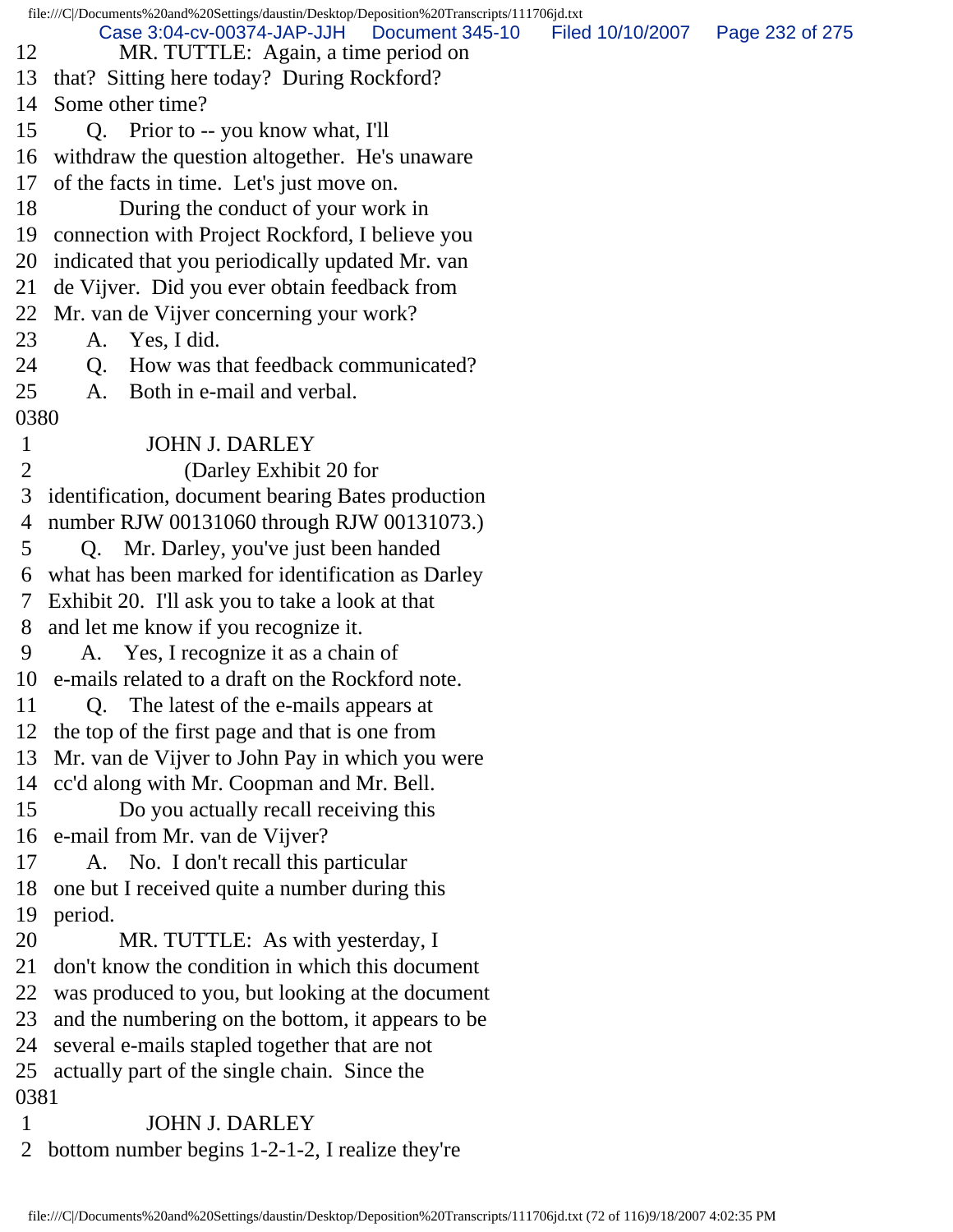|              | file:///C /Documents%20and%20Settings/daustin/Desktop/Deposition%20Transcripts/111706jd.txt       |                  |                 |
|--------------|---------------------------------------------------------------------------------------------------|------------------|-----------------|
| 3            | Case 3:04-cv-00374-JAP-JJH   Document 345-10<br>consecutively Bates numbered, so I don't make any | Filed 10/10/2007 | Page 233 of 275 |
| 4            | representation as to how it was produced to you.                                                  |                  |                 |
| 5            | MR. MacFALL: I will tell you that                                                                 |                  |                 |
| 6            | I'm going to for the moment focus on the first                                                    |                  |                 |
| $\tau$       | page and treat them, to the extent they appear to                                                 |                  |                 |
| 8            | be disparate documents, as disparate documents.                                                   |                  |                 |
| 9            | MR. TUTTLE: Sorry, I just didn't                                                                  |                  |                 |
| 10           | want the record to be confused.                                                                   |                  |                 |
| 11           | MR. MacFALL: No problem.                                                                          |                  |                 |
| 12           | Q. Mr. Darley, I'd like to direct your                                                            |                  |                 |
| 13           | attention specifically about a third of the way                                                   |                  |                 |
|              | 14 down the page, I believe it's actually the second                                              |                  |                 |
|              | 15 full paragraph, although it's a little difficult                                               |                  |                 |
|              | 16 to tell, beginning with the words "I still feel                                                |                  |                 |
|              | 17 uncomfortable." Do you see that, sir?                                                          |                  |                 |
| 18           | A. Yes.                                                                                           |                  |                 |
| 19           | The sentence reads, "I still feel<br>Q.                                                           |                  |                 |
|              | 20 uncomfortable with the increased tightening of                                                 |                  |                 |
|              | 21 the SEC guidelines, as if the SEC is the reason                                                |                  |                 |
|              | 22 we have a problem today," exclamation point.                                                   |                  |                 |
| 23           | A. Mm-hmm.                                                                                        |                  |                 |
| 24           | Do you recall what Mr. van de Vijver<br>Q.                                                        |                  |                 |
| 25           | was referring to there?                                                                           |                  |                 |
| 0382         |                                                                                                   |                  |                 |
| $\mathbf{1}$ | <b>JOHN J. DARLEY</b>                                                                             |                  |                 |
| 2            | A. I can only assume he's referring to                                                            |                  |                 |
| 3            | what he states in his e-mail, that he feels                                                       |                  |                 |
| 4            | uncomfortable with the increasing tightening of                                                   |                  |                 |
| 5            | the SEC guidelines as the reason we have the                                                      |                  |                 |
| 6            | problem today.                                                                                    |                  |                 |
|              | Q. Do you recall that the draft that                                                              |                  |                 |
| 8            | Mr. van de Vijver was commenting upon indicated                                                   |                  |                 |
| 9            | that the reason for the proved reserves problem                                                   |                  |                 |
|              | 10 was because of the tightening of the SEC                                                       |                  |                 |
|              | 11 guidelines?                                                                                    |                  |                 |
| 12           | A. I'm sorry, I don't recall which                                                                |                  |                 |
|              | 13 particular draft was being commented on. And I                                                 |                  |                 |
| 14           | wouldn't recall each individual draft as it                                                       |                  |                 |
| 15           | evolved.                                                                                          |                  |                 |
| 16           | Q. Do you recall that the final draft of                                                          |                  |                 |
| 17           | that note indicated that the reason for the                                                       |                  |                 |
|              | 18 problem with the proved reserves was the                                                       |                  |                 |
|              | 19 increased tightening of the SEC guidelines?                                                    |                  |                 |
|              |                                                                                                   |                  |                 |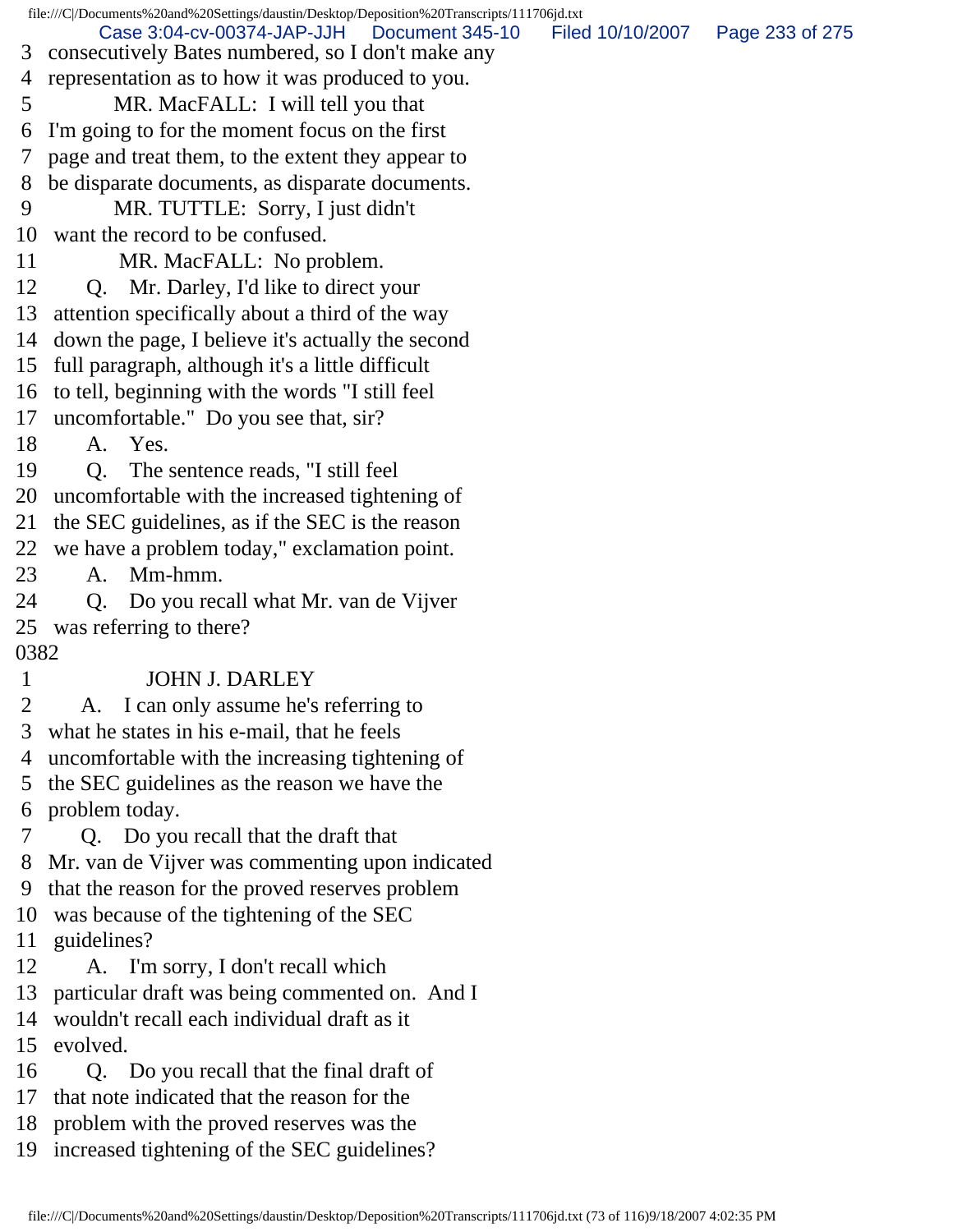|      | file:///C//Documents%20and%20Settings/daustin/Desktop/Deposition%20Transcripts/111706jd.txt |                  |                 |
|------|---------------------------------------------------------------------------------------------|------------------|-----------------|
| 20   | Case 3:04-cv-00374-JAP-JJH<br>Document 345-10<br>MR. TUTTLE: Object to form.                | Filed 10/10/2007 | Page 234 of 275 |
| 21   | A. My recollection is that the final                                                        |                  |                 |
| 22   | version of the note included a number of aspects,                                           |                  |                 |
| 23   | a number of factors which had contributed to the                                            |                  |                 |
| 24   | need to recategorize reserves. So I don't                                                   |                  |                 |
| 25   | believe that it was a single reason, but there                                              |                  |                 |
| 0383 |                                                                                             |                  |                 |
| 1    | <b>JOHN J. DARLEY</b>                                                                       |                  |                 |
| 2    | were a number of reasons, including this one.                                               |                  |                 |
| 3    | The next sentence reads, "The reality"<br>Q.                                                |                  |                 |
| 4    | appears to be with us driving from aggressive                                               |                  |                 |
| 5    | reserves booking as far as we could stretch the                                             |                  |                 |
| 6    | SEC rules," exclamation point.                                                              |                  |                 |
|      | Did you ever have discussion with                                                           |                  |                 |
| 8    | Mr. van de Vijver concerning the thought                                                    |                  |                 |
| 9    | expressed in that sentence?                                                                 |                  |                 |
| 10   | A. Yes, I believe I did.                                                                    |                  |                 |
| 11   | And could you please relate for me<br>Q.                                                    |                  |                 |
| 12   | the substance of that conversation.                                                         |                  |                 |
| 13   | A. I think by coincidence or otherwise,                                                     |                  |                 |
| 14   | the annotations on this particular document are                                             |                  |                 |
| 15   | my annotations. So what you see is that this                                                |                  |                 |
| 16   | little paragraph has been bracketed and that I've                                           |                  |                 |
| 17   | put a question mark there on the bottom right and                                           |                  |                 |
| 18   | side of the little bracket. And to the left,                                                |                  |                 |
| 19   | although it's partly masked because there's been                                            |                  |                 |
| 20   | a hole punched in it, I think there are a couple                                            |                  |                 |
| 21   | of words that I have put which are "to discuss."                                            |                  |                 |
| 22   | Which would indicate that I have discussed this                                             |                  |                 |
| 23   | aspect with Mr. van de Vijver.                                                              |                  |                 |
| 24   | Now, I don't recall the exact content                                                       |                  |                 |
| 25   | of the discussion. Only that I think that I made                                            |                  |                 |
| 0384 |                                                                                             |                  |                 |
| 1    | <b>JOHN J. DARLEY</b>                                                                       |                  |                 |
| 2    | the point to him that I believed that there were                                            |                  |                 |
| 3    | a number of factors which had led to the                                                    |                  |                 |
| 4    | recategorization. The ones that he mentions are                                             |                  |                 |
| 5    | part of that, but that there were others, too.                                              |                  |                 |
| 6    | So the discussion was along those                                                           |                  |                 |
| 7    | lines.                                                                                      |                  |                 |
| 8    | Mr. van de Vijver's e-mail goes on to<br>O.                                                 |                  |                 |
| 9    | say, "I want this reworded." Do you recall if                                               |                  |                 |
| 10   | language in the draft to which this is referring                                            |                  |                 |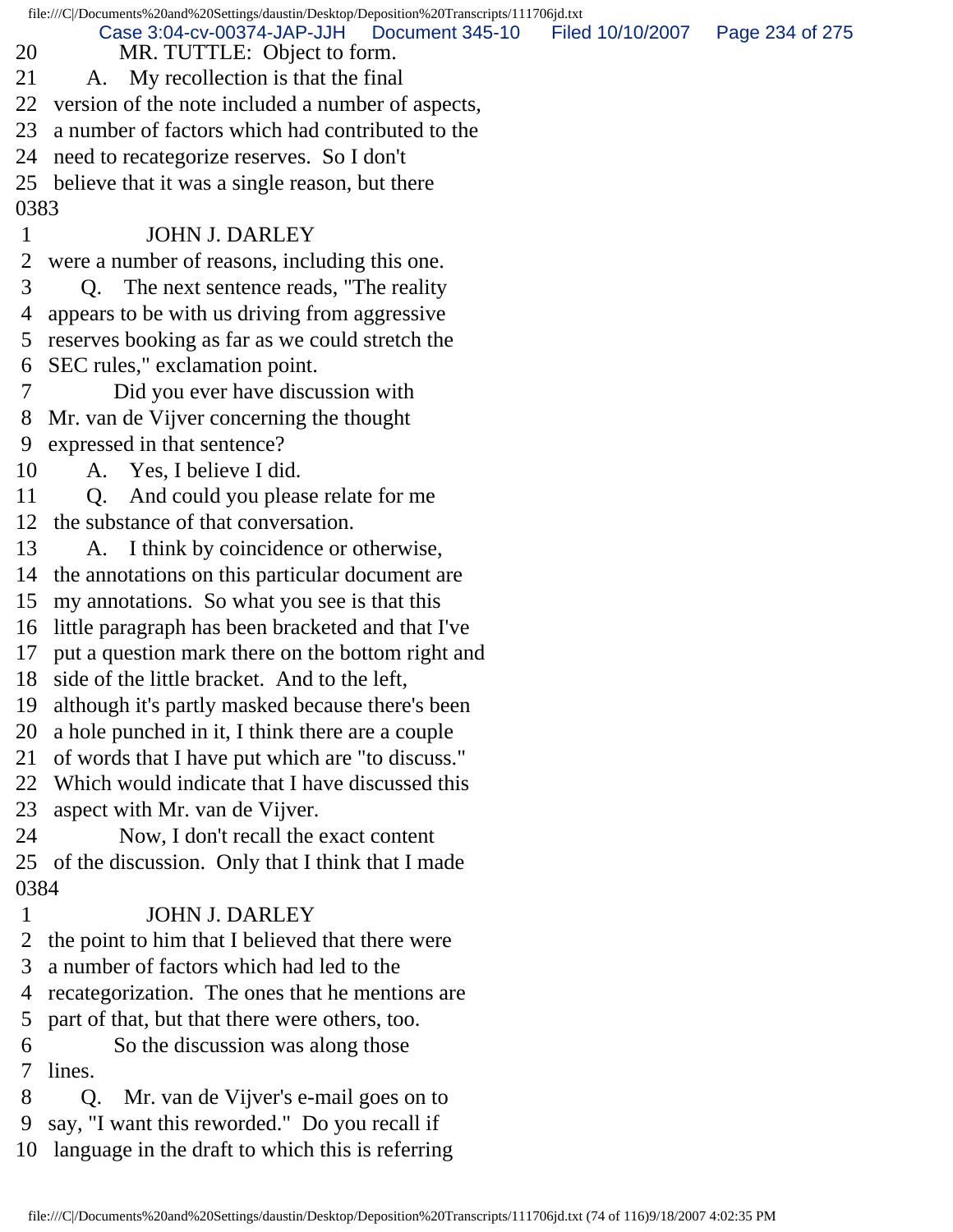file:///C|/Documents%20and%20Settings/daustin/Desktop/Deposition%20Transcripts/111706jd.txt 11 was actually changed? 12 A. No, I don't recall whether some 13 specific words were changed on the basis of this 14 request or this communication. What I would say 15 is that the draft notes that we were putting 16 together went through a series of iterations in 17 which opinions and comments from the key players 18 in the Rockford project team were included and 19 were discussed. That's the way the note came 20 together. 21 So there would have been some 22 iterations, some changes, but whether it's simply 23 as a result of this communication, I don't think 24 so. 25 Q. The rest of the paragraph reads, "It 0385 1 JOHN J. DARLEY 2 should also be made clear that as of late 2001 3 there was a real drive to top-down improve 4 integrity of our reserves base. Earlier attempts 5 to do so since 2000 were left to lower authority 6 levels while pushing for max RRR." 7 Do you know what Mr. van de Vijver 8 was referring to there, sir? 9 A. No, I don't. 10 Q. Do you know when Mr. van de Vijver 11 became CEO of EP? 12 A. Somewhere in the middle of 2001. 13 Q. Do you know who headed up EP prior to 14 Mr. van de Vijver? 15 A. Yes. That was sir Philip Watts. 16 Q. Mr. Darley, if I could ask you to 17 direct your attention to the page ending in Bates 18 number 066, this is another e-mail, for the 19 record, from Mr. van de Vijver, this one to you, 20 dated December 7, 2003, subject "reserves note." 21 As observed by Mr. Tuttle, I'm not sure if this 22 is the same e-mail string but we're going to be 23 discussing this e-mail standing alone. 24 First of all, sir, do you recall 25 receiving this e-mail? 0386 Case 3:04-cv-00374-JAP-JJH Document 345-10 Filed 10/10/2007 Page 235 of 275

1 JOHN J. DARLEY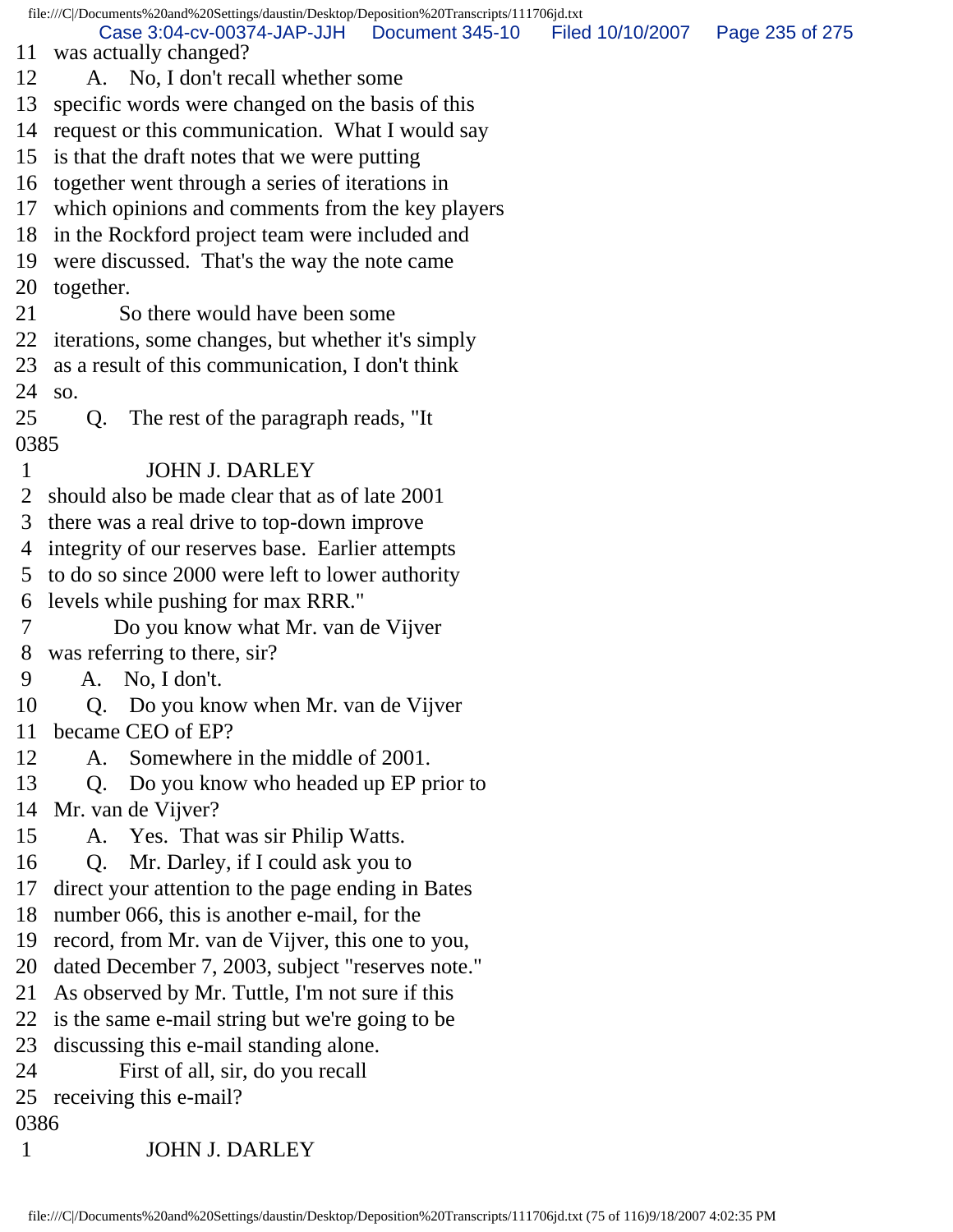|      | file:///C /Documents%20and%20Settings/daustin/Desktop/Deposition%20Transcripts/111706jd.txt |                  |                 |
|------|---------------------------------------------------------------------------------------------|------------------|-----------------|
| 2    | Case 3:04-cv-00374-JAP-JJH<br>Document 345-10                                               | Filed 10/10/2007 | Page 236 of 275 |
| 3    | A. I don't recall receiving the e-mail,                                                     |                  |                 |
|      | no.                                                                                         |                  |                 |
| 4    | Directing your attention to the very<br>Q.                                                  |                  |                 |
| 5    | last paragraph on this page, it reads "Need                                                 |                  |                 |
| 6    | honest perspective on reserves bonus impact on                                              |                  |                 |
| 7    | Oman and Nigeria, and when did we stock bookings                                            |                  |                 |
| 8    | in both these countries?"                                                                   |                  |                 |
| 9    | Do you know what Mr. van de Vijver                                                          |                  |                 |
| 10   | was referring to there, sir?                                                                |                  |                 |
| 11   | A. Yes, I believe I do. In the case of                                                      |                  |                 |
| 12   | Oman and Nigeria, part of the arrangements under                                            |                  |                 |
| 13   | which Shell undertook work in those countries                                               |                  |                 |
| 14   | included a reserve bonus over a certain period, I                                           |                  |                 |
| 15   | forget exactly the periods in question. Those                                               |                  |                 |
|      | 16 reserve bonuses were related to increasing                                               |                  |                 |
| 17   | expectation reserves. They were not linked to                                               |                  |                 |
| 18   | proved reserves.                                                                            |                  |                 |
| 19   | Mr. van de Vijver here is asking for                                                        |                  |                 |
| 20   | a perspective on the reserves bonus impact in                                               |                  |                 |
| 21   | those countries, and when did we stop the                                                   |                  |                 |
| 22   | bookings in both these countries.                                                           |                  |                 |
| 23   | Q. Do you recall if as a consequence of                                                     |                  |                 |
| 24   | the work on Project Rockford you came to an                                                 |                  |                 |
|      | 25 understanding of the impact, if any, of the                                              |                  |                 |
| 0387 |                                                                                             |                  |                 |
|      | <b>JOHN J. DARLEY</b>                                                                       |                  |                 |
|      | bonuses on the booking of proved reserves in Oman                                           |                  |                 |
| 3    | and Nigeria?                                                                                |                  |                 |
| 4    | MR. MORSE: Objection to form.                                                               |                  |                 |
| 5    | MR. TUTTLE: Same objection.                                                                 |                  |                 |
| 6    | MR. MORSE: Lack of foundation.                                                              |                  |                 |
| 7    | A. I think we found a link between the                                                      |                  |                 |
| 8    | booking of proved and expectation reserves in the                                           |                  |                 |
| 9    | case of Nigeria. I'm not sure whether that was                                              |                  |                 |
| 10   | true of Oman. I can't recall. That's my                                                     |                  |                 |
| 11   | recollection.                                                                               |                  |                 |
| 12   | Q. Thank you, sir. The next sentence                                                        |                  |                 |
| 13   | reads, "The R/P trend in Nigeria is obscene." Do                                            |                  |                 |
| 14   | you know what that refers to, sir?                                                          |                  |                 |
| 15   | A. The R/P trend is the reserves to                                                         |                  |                 |
| 16   | production ratio trend. I can't comment further                                             |                  |                 |
| 17   | on the comment here.                                                                        |                  |                 |
| 18   | You can put that aside, sir.<br>Q.                                                          |                  |                 |
|      |                                                                                             |                  |                 |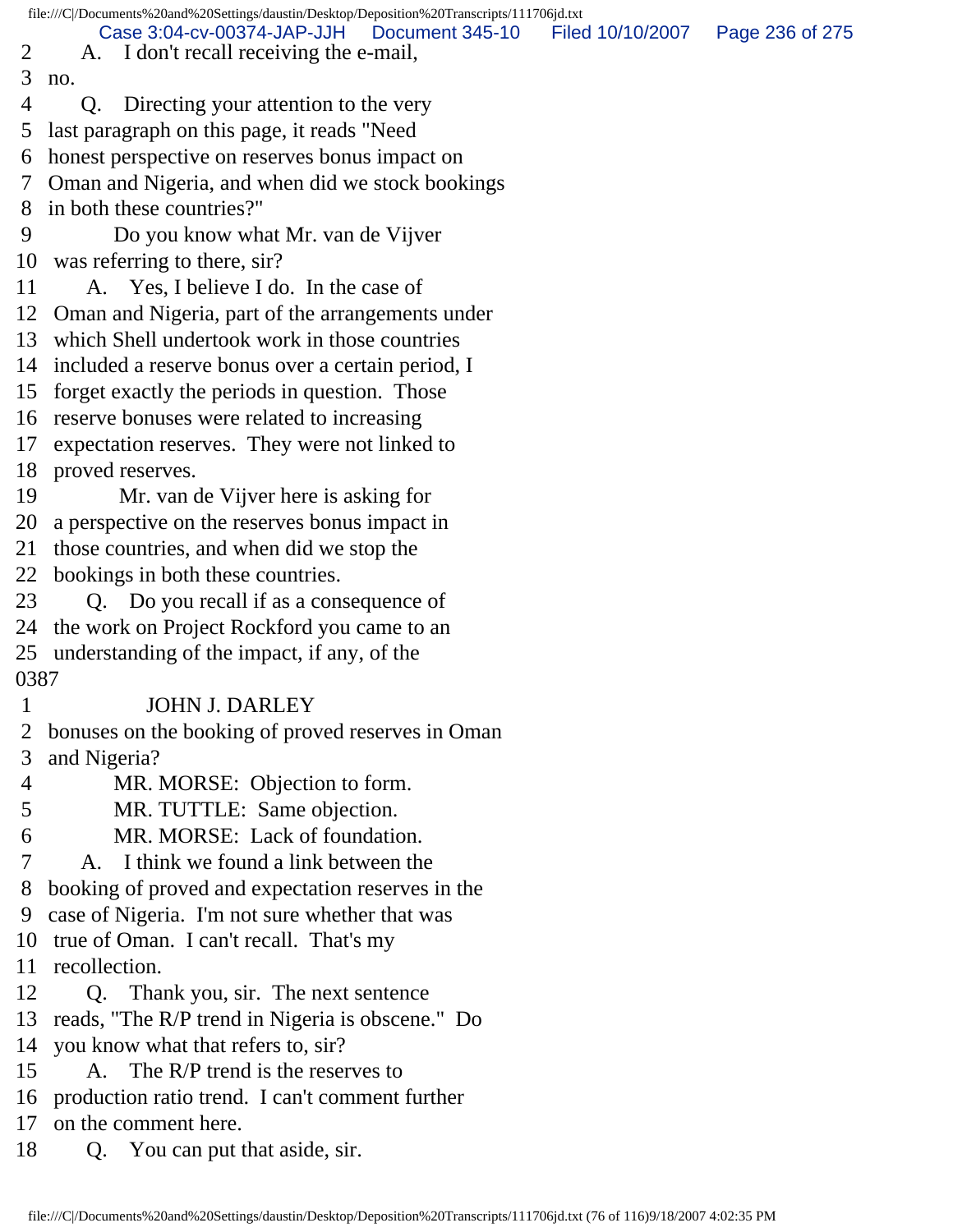|              | file:///C /Documents%20and%20Settings/daustin/Desktop/Deposition%20Transcripts/111706jd.txt |                                   |  |
|--------------|---------------------------------------------------------------------------------------------|-----------------------------------|--|
| 19           | Case 3:04-cv-00374-JAP-JJH Document 345-10<br>(Darley Exhibit 21 for                        | Filed 10/10/2007  Page 237 of 275 |  |
| 20           | identification, document bearing Bates production                                           |                                   |  |
| 21           | number DARLEY 0540 through DARLEY 0541.)                                                    |                                   |  |
| 22           | Q. Mr. Darley, you've just been handed a                                                    |                                   |  |
| 23           | document marked for identification as Darley                                                |                                   |  |
| 24           | Exhibit 21. I ask you to take a look at that,                                               |                                   |  |
|              | 25 sir, and tell me if you recognize it.                                                    |                                   |  |
| 0388         |                                                                                             |                                   |  |
| $\mathbf{1}$ | <b>JOHN J. DARLEY</b>                                                                       |                                   |  |
| 2            | A. Yes, I see this is a note -- an                                                          |                                   |  |
| 3            | e-mail, rather, from Mr. Anton Barendregt to                                                |                                   |  |
| 4            | Mr. Frank Coopman and myself.                                                               |                                   |  |
| 5            | Q. For the record, the subject line of                                                      |                                   |  |
| 6            | the e-mail is "Oman reserves controls value" and                                            |                                   |  |
| 7            | is dated December 8th, 2003.                                                                |                                   |  |
| 8            | Mr. Darley, do you recall if this                                                           |                                   |  |
| 9            | e-mail was sent to you in connection with the                                               |                                   |  |
| 10           | work you were doing in Project Rockford?                                                    |                                   |  |
| 11           | A. I don't recall receiving the e-mail,                                                     |                                   |  |
| 12           | but I assume that it was sent in connection with                                            |                                   |  |
| 13           | the Project Rockford work.                                                                  |                                   |  |
| 14           | Q. Was the possible existence of                                                            |                                   |  |
| 15           | controls failure one of the issues being examined                                           |                                   |  |
| 16           | in Project Rockford?                                                                        |                                   |  |
| 17           | MR. TUTTLE: Object to form.                                                                 |                                   |  |
| 18           | A. I think, as I mentioned earlier, our                                                     |                                   |  |
| 19           | prime focus in the period in question up to                                                 |                                   |  |
| 20           | January the 9th was to understand the volumes in                                            |                                   |  |
| 21           | the recategorization. As part of that we were                                               |                                   |  |
| 22           | also looking for the underlying reasons. And                                                |                                   |  |
| 23           | within the context of looking for the underlying                                            |                                   |  |
| 24           | reasons, control systems were certainly                                                     |                                   |  |
| 25           | addressed.                                                                                  |                                   |  |
| 0389         |                                                                                             |                                   |  |
| 1            | <b>JOHN J. DARLEY</b>                                                                       |                                   |  |
| 2            | If you would, sir, I'd like to<br>Q.                                                        |                                   |  |
| 3            | specifically direct your attention to the second                                            |                                   |  |
| 4            | full paragraph in this e-mail. Actually, I guess                                            |                                   |  |
| 5            | it's the third full paragraph, beginning with the                                           |                                   |  |
| 6            | words "PDO did not have." Do you see that, sir?                                             |                                   |  |
| 7            | A. Yes, I do.                                                                               |                                   |  |
| 8            | If you could -- if you would read<br>Q.                                                     |                                   |  |
| 9            | that paragraph to yourself, and when you're done                                            |                                   |  |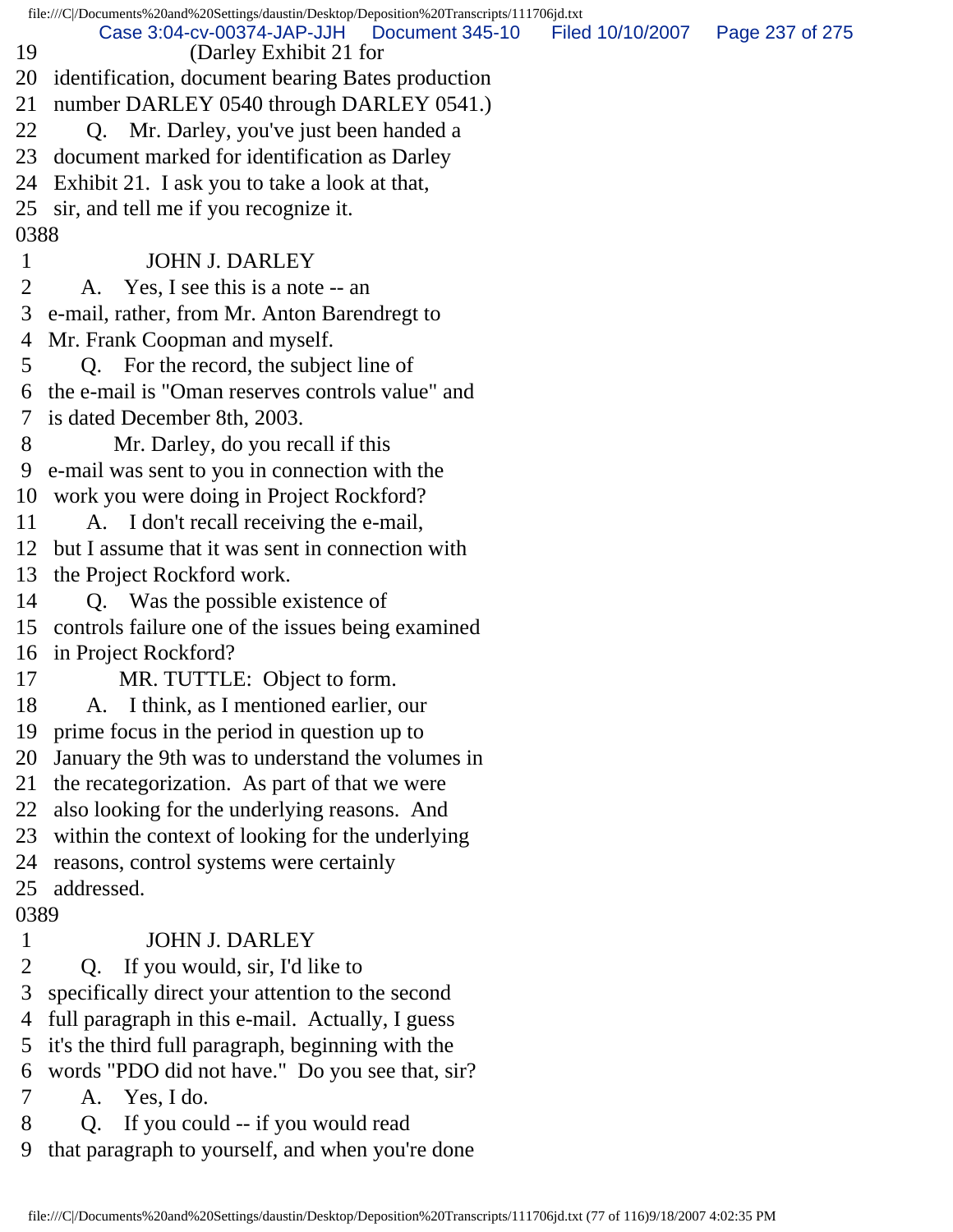file:///C|/Documents%20and%20Settings/daustin/Desktop/Deposition%20Transcripts/111706jd.txt 10 we'll discuss it. 11 A. Thank you, yes. 12 Q. In that paragraph Mr. Barendregt 13 describes, amongst other things, the change in 14 the group's guidelines in 1998 and its impact 15 upon PDO. 16 A. Yes. 17 Q. He then goes on to discuss what he 18 refers to as a shortcut that was proposed by 19 Remco, I believe it's Remco Aalbers in connection 20 with the booking of proved reserves in PDO. 21 Do you recall separate and apart from 22 this e-mail if the work that you did in 23 connection with Project Rockford showed that the 24 booking of proved reserves subsequent to the 1998 25 change in the guidelines was due to this shortcut 0390 1 JOHN J. DARLEY 2 described by Mr. Barendregt? 3 MR. TUTTLE: Object to form. 4 Foundation. 5 MR. MORSE: Same objection. 6 A. If I understand that question 7 correctly, did I have an understanding apart from 8 this e-mail of the process described in the 9 e-mail. 10 Q. Yes. 11 A. I'm afraid I don't recall. I 12 certainly recall the argument and the discussion 13 in the e-mail. Whether or not I'd seen it prior 14 to or separate from the e-mail, I just don't 15 recall. 16 Q. I'd like now to direct your attention 17 two paragraphs down to the short paragraph that 18 begins with the words "in addition." Do you see 19 that, sir? 20 A. Yes, I do. 21 O. It discusses what's referred to as 22 the tightening of the group reserves guidelines 23 following updated SEC guidance, but then goes on 24 to state, "This aggravated the situation 25 regarding PDO's proved reserves but did not 0391 Case 3:04-cv-00374-JAP-JJH Document 345-10 Filed 10/10/2007 Page 238 of 275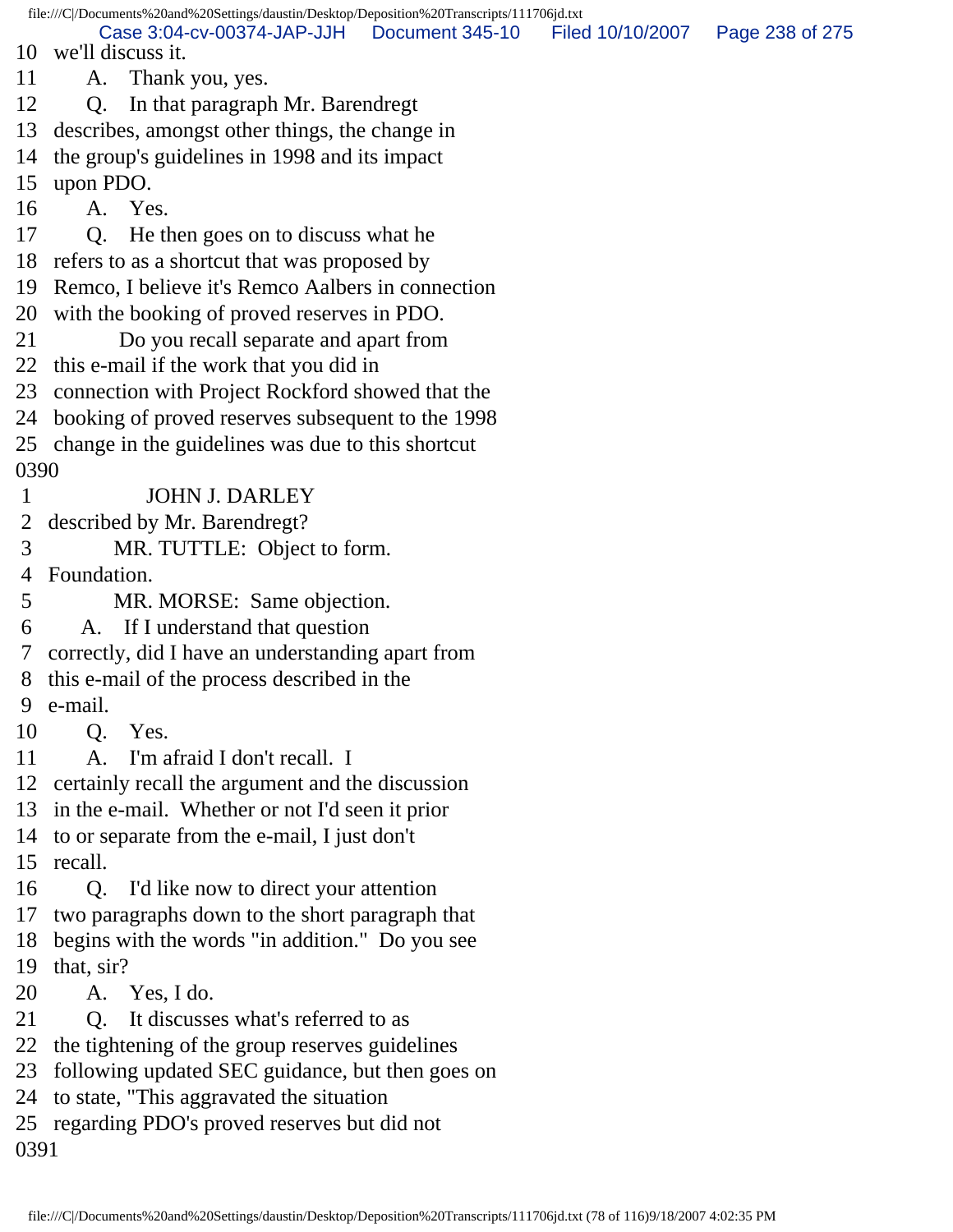file:///C|/Documents%20and%20Settings/daustin/Desktop/Deposition%20Transcripts/111706jd.txt 1 JOHN J. DARLEY 2 affect the root cause of the problem, which was 3 that PDO had no proper set of proved 4 field/project reserves." 5 Is that consistent with your findings 6 in Project Rockford? 7 MR. TUTTLE: Object to form. 8 A. Yes, I believe so. Insofar as the 9 lack of a proper set of proved and field project 10 reserves made it very difficult to track on an 11 individual field basis the proved reserves for 12 each of the fields and projects in the PDO 13 concession. 14 (Darley Exhibit 22 for 15 identification, document bearing Bates production 16 number V 00010548 through V 00010550.) 17 Q. Mr. Darley, you've just been handed a 18 document marked as Darley Exhibit 22 for 19 identification. I'd like you to take a look at 20 that, sir, and tell me if you recognize it. 21 A. Yes, I see this is an e-mail with an 22 attachment from Mr. Frank Coopman. 23 Q. Do you recall this e-mail 24 specifically? 25 A. No. 0392 1 JOHN J. DARLEY 2 Q. For the record, as indicated, it's an 3 e-mail from Mr. Coopman to Mr. van de Vijver, 4 cc'd to various individuals including yourself. 5 The subject is "Rockford-who knew what at 6 December 31st, 2002." 7 I'd like specifically to direct your 8 attention to the third paragraph of the e-mail. 9 A. Mm-hmm. 10 Q. Beginning "in summary." Do you see 11 that, sir? 12 A. Yes, I do. 13 Q. It goes on, "The tension between 14 legacy bookings (in particular Gorgon) in 15 changing internal guidelines was clearly 16 flagged." 17 Do you recall if you discussed that Case 3:04-cv-00374-JAP-JJH Document 345-10 Filed 10/10/2007 Page 239 of 275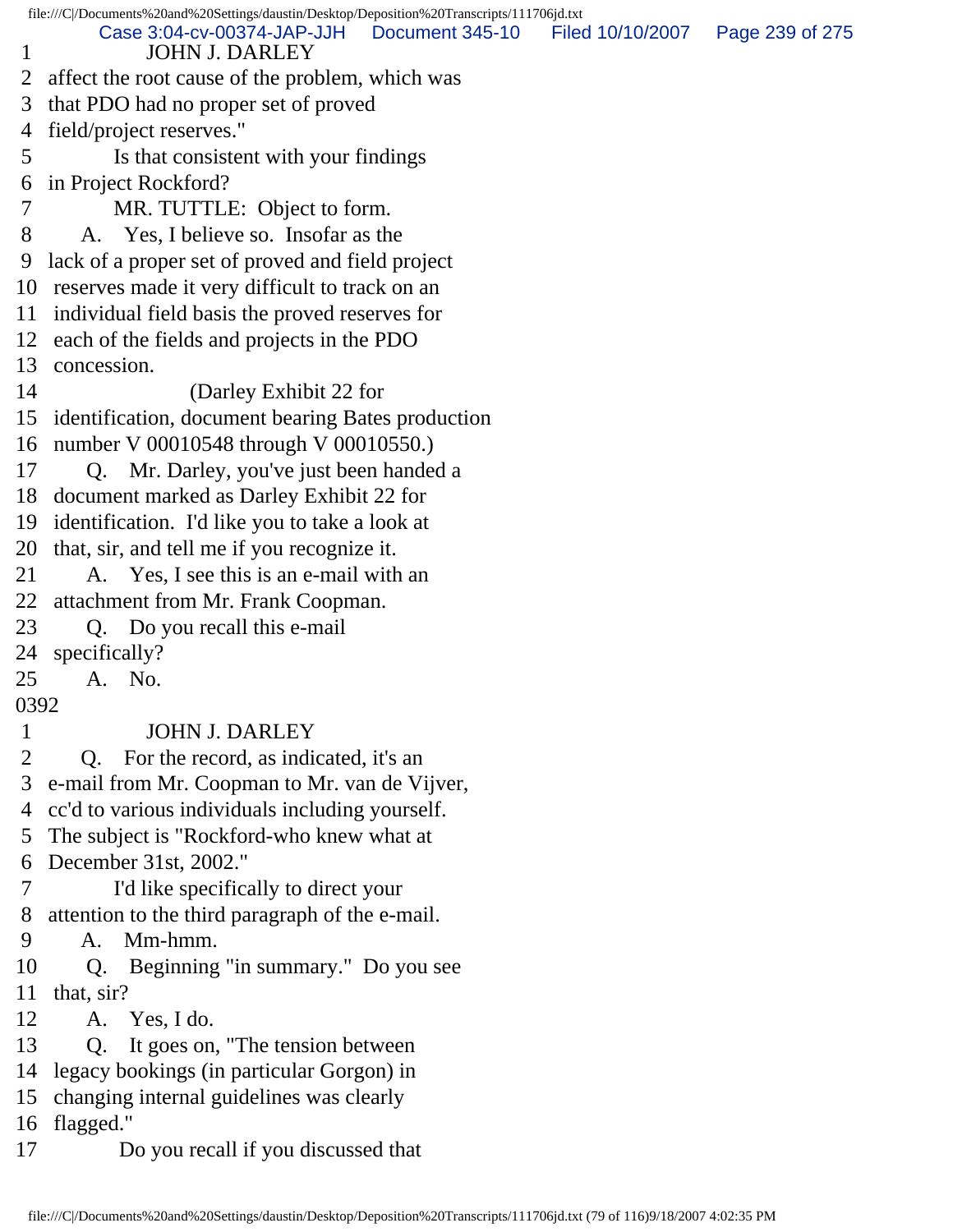file:///C|/Documents%20and%20Settings/daustin/Desktop/Deposition%20Transcripts/111706jd.txt 18 with Mr. Coopman in connection with your work on 19 Project Rockford? 20 A. I don't recall a specific discussion, 21 but it's very likely that we will have discussed 22 this, yes. 23 Q. The next sentence reads, "So where," 24 I believe it should be were, "the shortcomings in 25 SBDC and Oman." 0393 1 JOHN J. DARLEY 2 What is it that you understand 3 Mr. Coopman to be saying there? 4 A. What I read him to be saying is that 5 in summary, the tension between the legacy books, 6 in particular Gorgon, and the changing guidelines 7 is clearly flagged. And also clearly flagged 8 were the shortcomings in SBDC and Oman. 9 Q. If I could direct you now to the 10 second page of the document. Do you recognize 11 the attachment to the e-mail which begins on the 12 second page of this exhibit, sir? 13 A. I don't recall seeing it before, but 14 as I mentioned, I probably saw it in connection 15 with the e-mails and communication around 16 Rockford. 17 Q. The way the document is formatted, 18 the caption says "EP reserves approval, 19 12/31/2002." It says "what was known," and then 20 it lists a series of dates and identifies various 21 documents and issues. 22 Directing your attention specifically 23 to the first one, "July 22nd, CMD NFI reserves 24 outlook," does that refer to the committee of 25 managing directors note for information? CMD 0394 1 JOHN J. DARLEY 2 NFI? 3 MR. MORSE: It's July 2002. 4 Q. I'm sorry, did I misspeak? July 5 2002, thank you. 6 A. Yes, I assume so. 7 Q. Directing your attention to the 8 second bullet point beneath that caption, it Case 3:04-cv-00374-JAP-JJH Document 345-10 Filed 10/10/2007 Page 240 of 275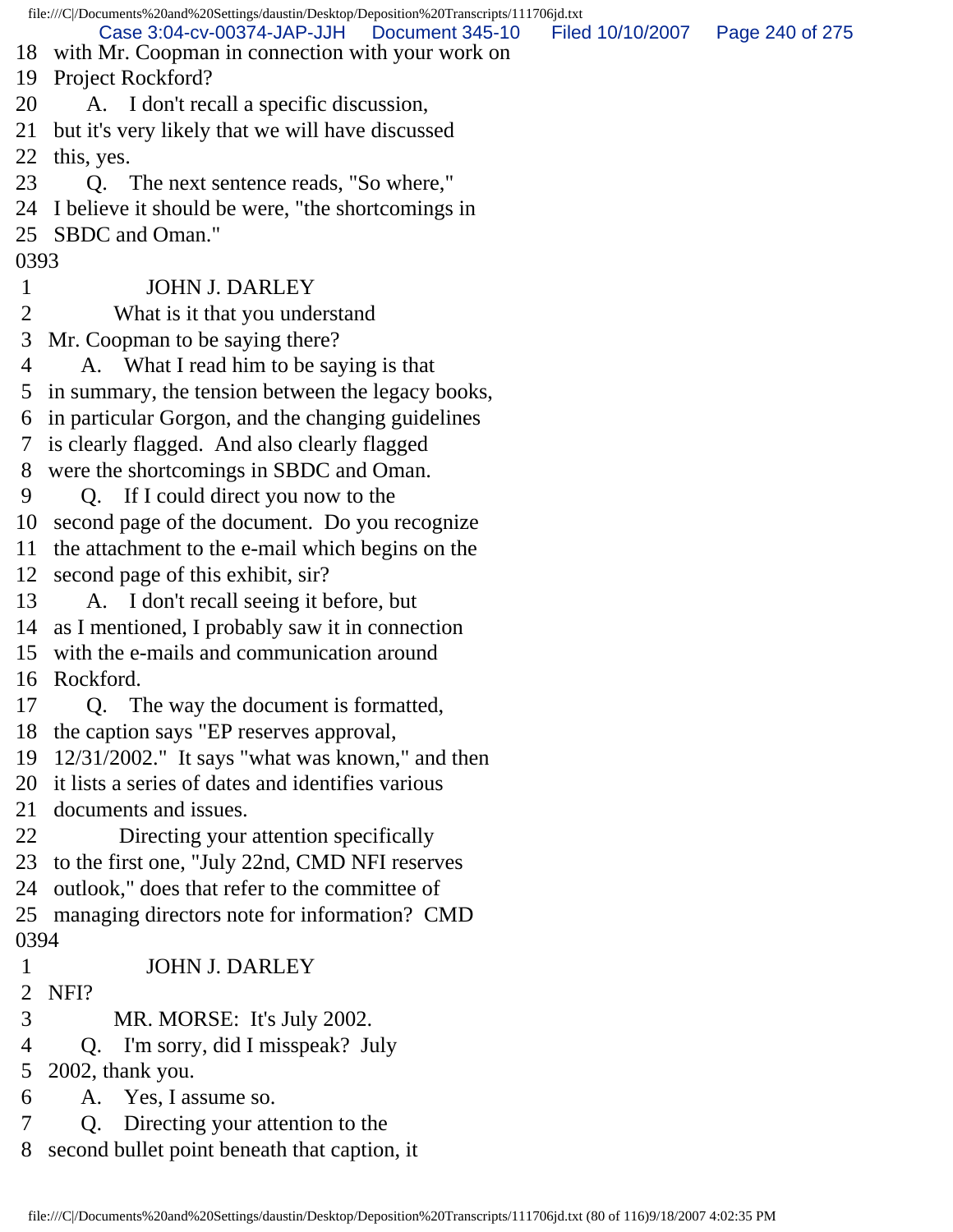file:///C|/Documents%20and%20Settings/daustin/Desktop/Deposition%20Transcripts/111706jd.txt 9 says, "With the benefit of hindsight, some of the 10 organic revisions made in recent years now appear 11 somewhat aggressive; primarily Australia (Gorgon 12 struggling to reach maturity) and SPDC." 13 My question is, the quotation that 14 appears in this document, do you have any 15 understanding as to whether or not that language 16 was taken from the July 2002 CMD NFI? 17 A. I don't know, no. 18 Q. Directing your attention to the next 19 bullet point, attachment 1-G, it states, 20 "Hydrocarbon resource challenges by OU," there 21 is a subbullet point that follows. The second 22 one down says, "Australia: Gorgon Stranded Gas, 23 possible barriers to commercialization." Do you 24 see that, sir? 25 A. Yes, I do. 0395 1 JOHN J. DARLEY 2 Q. Do you recall if during the course of 3 your work in Project Rockford you discussed this 4 issue specifically with respect to when Gorgon 5 came to the attention of CMD? 6 MR. TUTTLE: Object to form, 7 foundation. 8 A. In the course of Project Rockford we 9 certainly discussed Gorgon and the history of the 10 booking of Gorgon. I don't recall a discussion 11 around when it was brought to the attention of 12 CMD. 13 Q. Do you recall separate and apart from 14 this e-mail if any of the work done in connection 15 with Project Rockford focused on when concerns 16 about the proprietary of certain -- withdrawn. 17 In connection with Project Rockford, 18 did any of the work you performed involve when it 19 was that concerns about the proved reserves 20 bookings first came to the attention of senior 21 management? 22 MR. TUTTLE: Object to form. Asked 23 and answered. 24 MS. WICKHEM: Object to form. 25 A. As I mentioned earlier, in the Case 3:04-cv-00374-JAP-JJH Document 345-10 Filed 10/10/2007 Page 241 of 275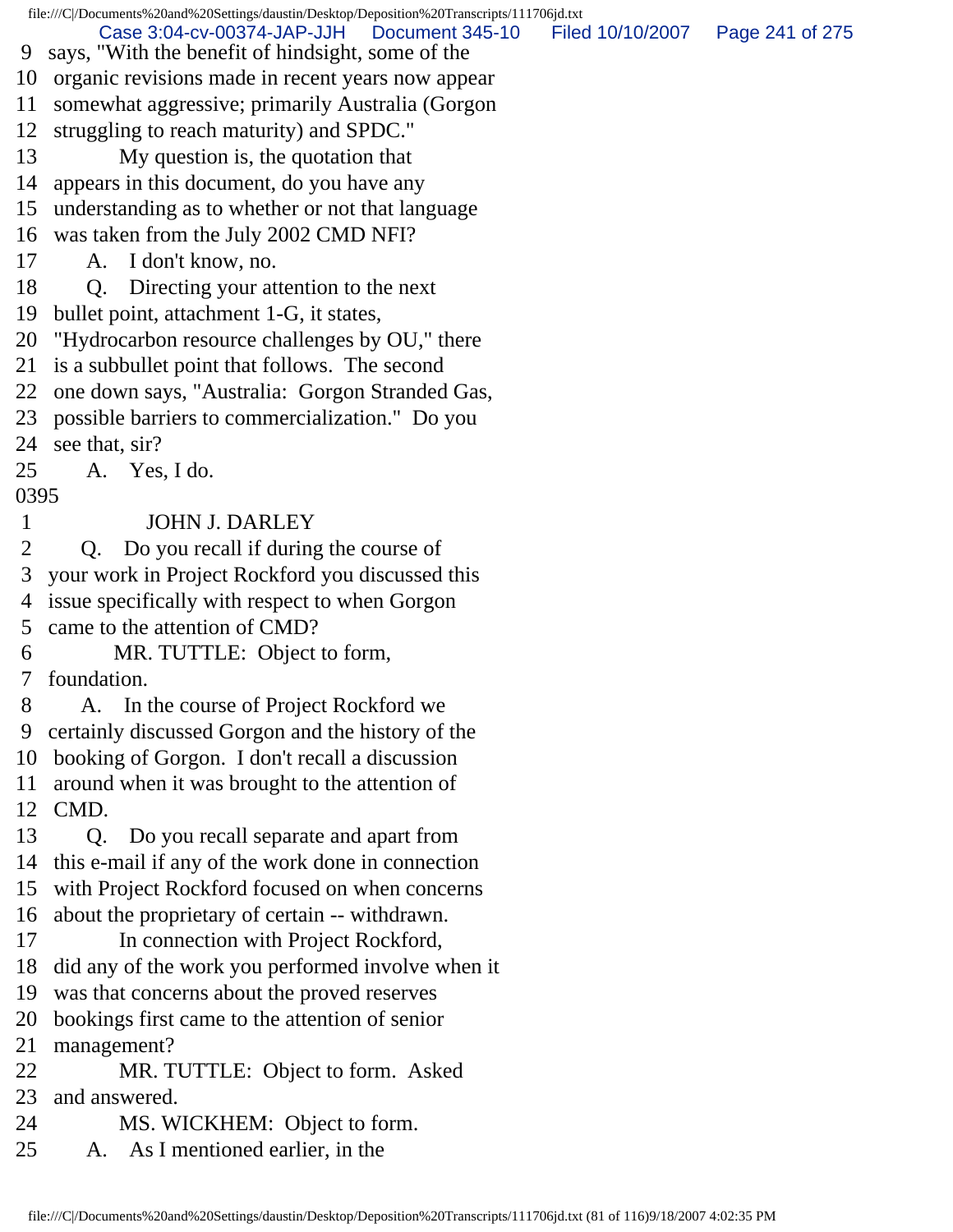file:///C|/Documents%20and%20Settings/daustin/Desktop/Deposition%20Transcripts/111706jd.txt 0396 1 JOHN J. DARLEY 2 context of Rockford we brought forward a number 3 of documents that had indeed identified concerns 4 and issues over the previous one or two years and 5 compiled those as part of the Rockford exercise. 6 Q. Did you discuss this specific e-mail 7 with Mr. Coopman? 8 A. In all probability I did, but I don't 9 recall the specific discussion. 10 Q. Directing your attention a little bit 11 past halfway down the page, the next boldface 12 caption is, I believe it's "October 3rd, 2002 NFD 13 to ExCom." Do you know what NFD refers to, sir? 14 A. It would be a note for discussion. 15 Q. Now, the specific note for discussion 16 referenced here, that would have been something 17 that you would have received as a member of 18 ExCom, correct? 19 A. That is correct. 20 Q. The first bullet point references a 21 proposal to improve processes around proved Case 3:04-cv-00374-JAP-JJH Document 345-10 Filed 10/10/2007 Page 242 of 275

22 reserves, and one of the things cited is

23 potential reserves exposure catalogue.

24 Do you recall that specific

25 proposal?

0397

## 1 JOHN J. DARLEY

2 A. I don't recall it in the October 2002

3 time frame. Certainly as part of my work on

 4 Rockford I became aware that that note had been 5 submitted to the EP ExCom.

 6 Q. Outside of the Rockford context, I'm 7 sorry, you don't recall having seen that note, is 8 that correct?

9 A. That's correct.

10 Q. That bullet point goes on, "All

11 proved reserves that could be under threat of

12 debooking in the event of 'failure to execute

13 projects'." Do you recall if you actually had an

14 opportunity -- withdrawn.

- 15 Do you know if a potential reserves
- 16 exposure catalogue was ever prepared in or about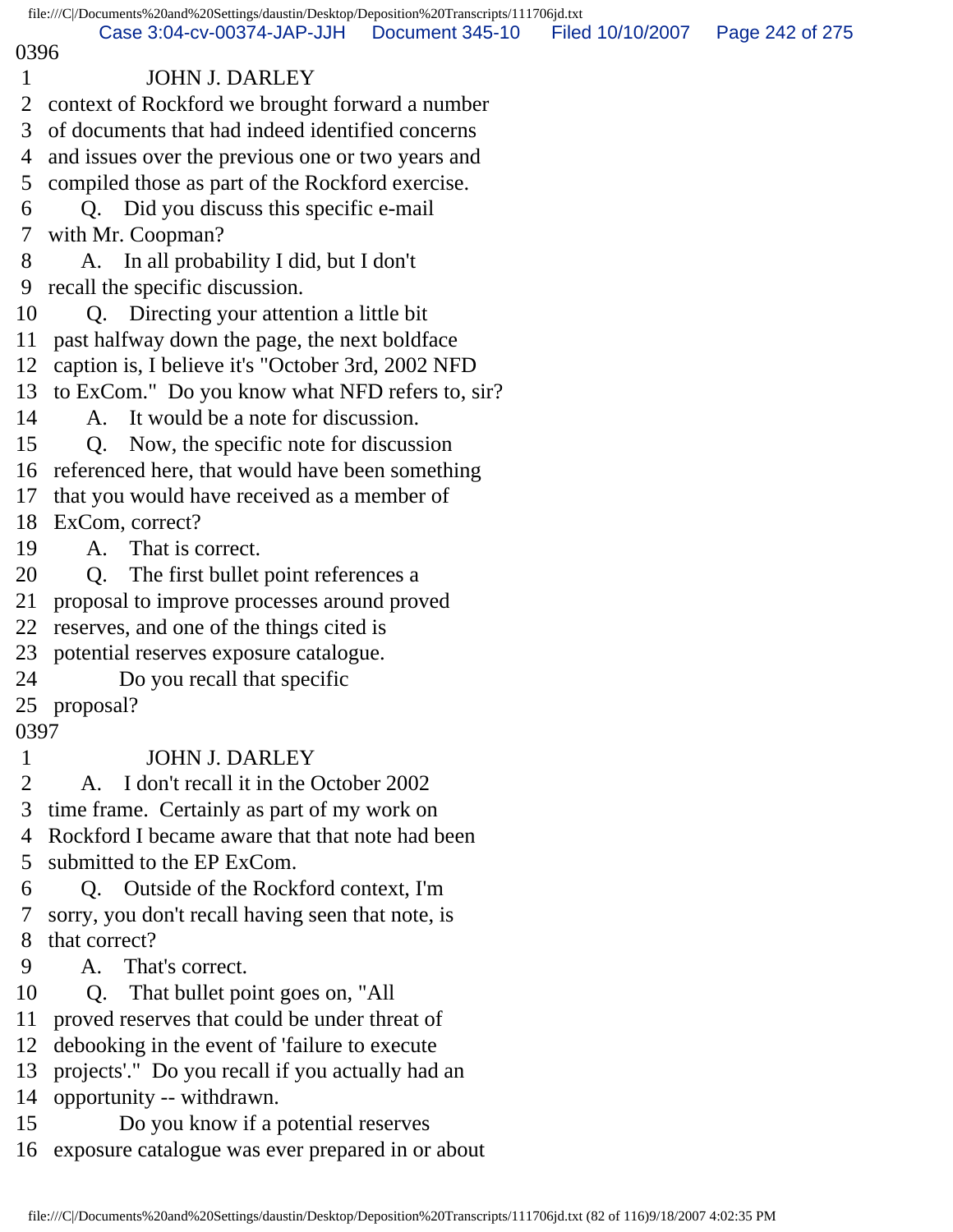file:///C|/Documents%20and%20Settings/daustin/Desktop/Deposition%20Transcripts/111706jd.txt 17 2002? 18 A. Again, in connection with the 19 Rockford work, I did become aware that such a 20 catalogue existed and had been prepared. I don't 21 recall, I'm sorry, the date at which it was first 22 prepared. 23 Q. As I believe indicated here, did that 24 catalogue list proved reserves that were under 25 threat of debooking in the event of a failure to 0398 1 JOHN J. DARLEY 2 execute projects? 3 MR. TUTTLE: Objection to form. 4 A. Again, in the course of the Project 5 Rockford work, when we were made aware of the 6 catalogue, of the note which provided this data, 7 that catalogue indeed included reserves that 8 would be under threat in the event of failure to 9 execute. 10 O. Were there other reserves that were 11 shown as being under threat of debooking for 12 reasons besides failure to execute projects? 13 A. I'm trying to recall. There may have 14 been, but I just don't recall, I'm sorry. 15 Q. Directing your attention now to the 16 second to last point from the bottom of the page, 17 it states, "potential reserves exposure 18 catalogue." Do you see that, sir? 19 A. Yes, I do. 20 Q. With respect to Gorgon, it states, 21 "These are not to debook. It is inevitable that 22 a resource of this magnitude will be developed 23 eventually." 24 Do you recall reading the exposure 25 catalogue -- withdrawn. Do you recall if you 0399 1 JOHN J. DARLEY 2 learned that this was the reason that proved 3 reserves at Gorgon were not debooked? 4 MR. TUTTLE: Objection to form. 5 Foundation. 6 A. Again, in connection with the 7 Rockford work we examined the reasons for Case 3:04-cv-00374-JAP-JJH Document 345-10 Filed 10/10/2007 Page 243 of 275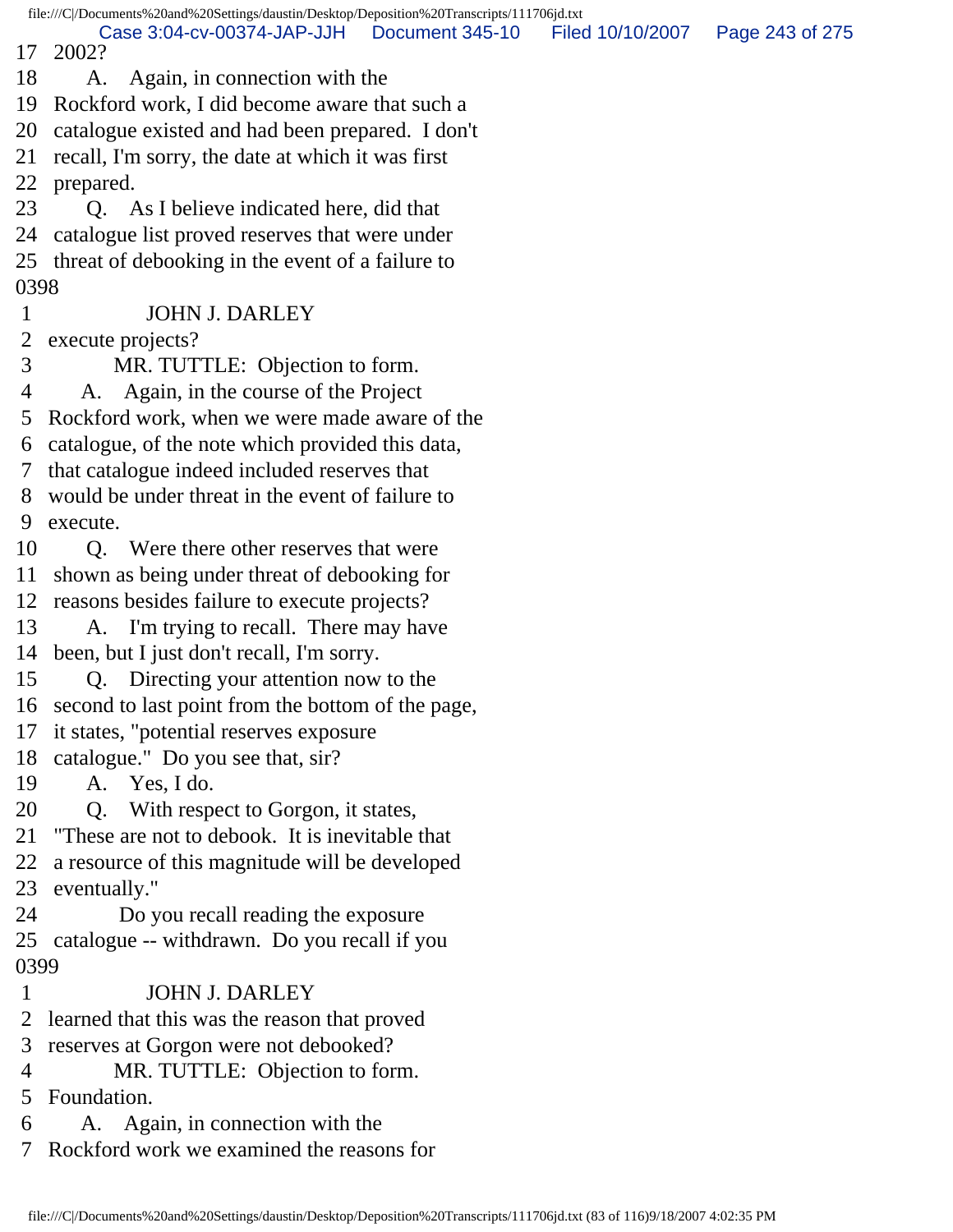file:///C|/Documents%20and%20Settings/daustin/Desktop/Deposition%20Transcripts/111706jd.txt 8 bookings and exposures. And in that context we 9 looked at Gorgon and we found, I think this 10 phrase is taken from -- perhaps from an audit 11 report even, or maybe from a summary from the 12 auditor, in which this reason was given for not 13 debooking Gorgon. 14 Q. If you could turn to the next page, 15 sir. 16 A. Mm-hmm. 17 Q. I'd like specifically to direct your 18 attention to the second caption on that page 19 which I believe is dated January 31st, 2003, 20 "review of group end 2002 proved oil and gas 21 reserves summary preparation." Do you see that? 22 A. Yes, I do. 23 Q. Do you recall if you ever reviewed 24 the document referenced here, the proved oil and 25 gas reserves summary? 0400 1 JOHN J. DARLEY 2 A. I don't recall whether I reviewed it 3 at that time. I certainly will have seen it in 4 connection with the Rockford work. 5 Q. The first bullet point that appears a 6 couple of sentences down indicates that 7 "significant efforts made during 2002 towards 8 further alignments of grouped proved reserves 9 with SEC and group reserves guidelines." 10 Do you recall if you ascertained in 11 connection with your work on Project Rockford, or 12 in Project Rockford that there was a misalignment 13 between the grouped reserves guidelines and the 14 SEC requirements in 2002 and earlier? 15 MS. WICKHEM: Object to form. 16 MR. TUTTLE: Objection to form. 17 MS. WICKHEM: Foundation. 18 A. As part of the Project Rockford work 19 we examined the internal Shell guidelines for the 20 preparation of proved reserves. And we 21 identified within those guidelines that deviances 22 were noted between the Shell requirements and the 23 SEC guidelines, or our understanding of the 24 guidelines at that time. Case 3:04-cv-00374-JAP-JJH Document 345-10 Filed 10/10/2007 Page 244 of 275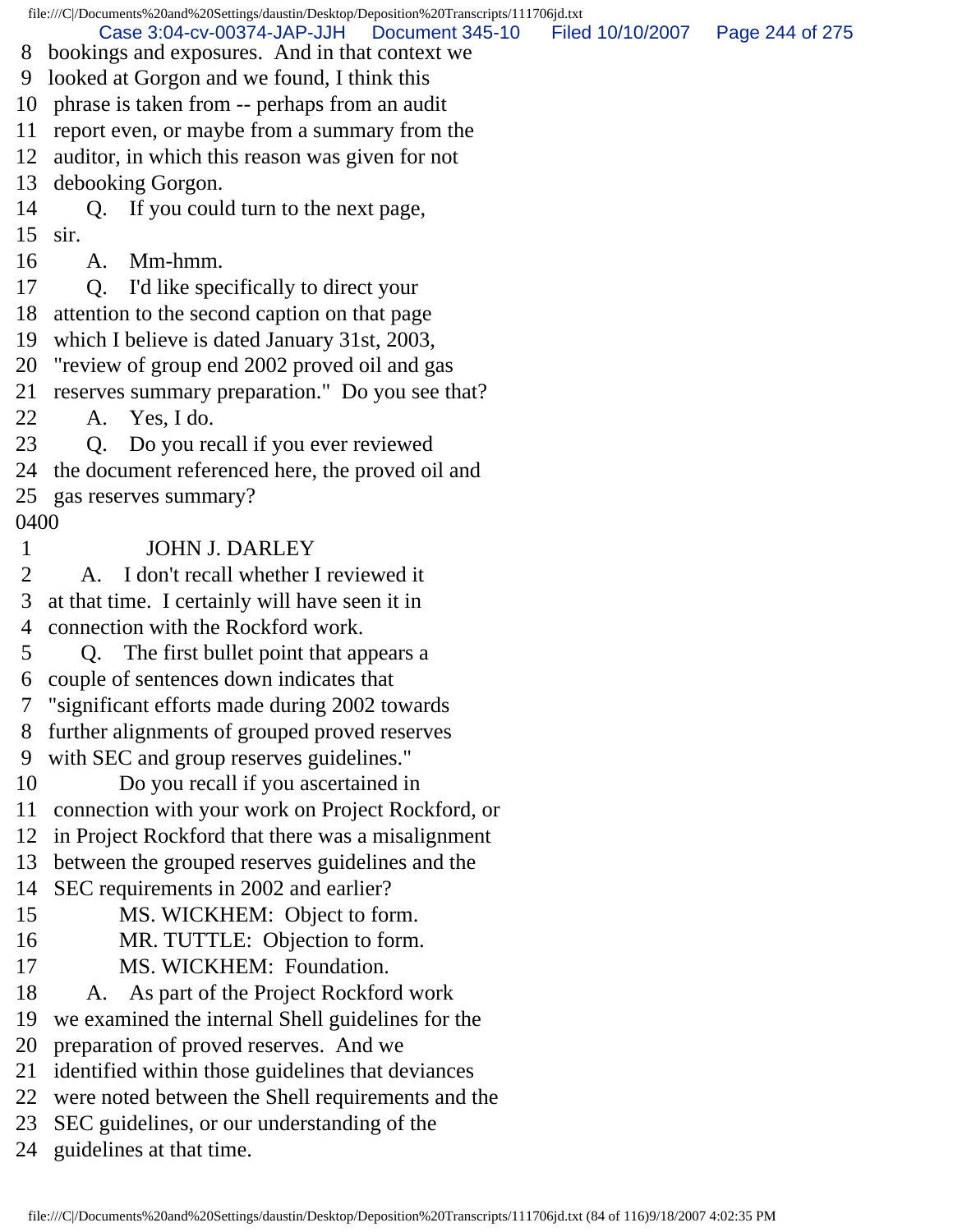|                | file:///C /Documents%20and%20Settings/daustin/Desktop/Deposition%20Transcripts/111706jd.txt |                                    |
|----------------|---------------------------------------------------------------------------------------------|------------------------------------|
| 25             | Case 3:04-cv-00374-JAP-JJH   Document 345-10<br>MR. TUTTLE: Can we take a two-minute        | Filed 10/10/2007   Page 245 of 275 |
| 0401           |                                                                                             |                                    |
| $\mathbf{1}$   | <b>JOHN J. DARLEY</b>                                                                       |                                    |
| 2              | break?                                                                                      |                                    |
| 3              | MR. MacFALL: Sure. Why don't we do                                                          |                                    |
| 4              | that.                                                                                       |                                    |
| 5              | THE VIDEOGRAPHER: We'll go off the                                                          |                                    |
|                | 6 record. It's two o'clock, tape 5.                                                         |                                    |
| $\overline{7}$ | (Recess taken.)                                                                             |                                    |
| 8              | THE VIDEOGRAPHER: Back on the                                                               |                                    |
| 9              | record, $2:18$ , this is tape 6.                                                            |                                    |
| 10             | MR. MacFALL: Jonathan, you had some                                                         |                                    |
| 11             | clarifications?                                                                             |                                    |
| 12             | MR. TUTTLE: Yes, there were two                                                             |                                    |
|                | 13 clarifications. The first was you mentioned you                                          |                                    |
|                | 14 were approached in early December 2004 by Mr. van                                        |                                    |
| 15             | de Vijver. Was that 2003?                                                                   |                                    |
| 16             | THE WITNESS: Yes, I'm sorry, it was                                                         |                                    |
|                | 17 indeed December 2003.                                                                    |                                    |
| 18             | MR. TUTTLE: And the second was I                                                            |                                    |
|                | 19 believe relating to what you described in your                                           |                                    |
| 20             | last answer, though untranslated, as "deviances"                                            |                                    |
| 21             | within those guidelines. You wanted to clarify.                                             |                                    |
| 22             | THE WITNESS: Yes, I apologize. I                                                            |                                    |
|                | 23 may not have been clear enough on the timeline or                                        |                                    |
|                | 24 the time frame within which those deviances were                                         |                                    |
|                | 25 identified. I think your question was, were we                                           |                                    |
| 0402           |                                                                                             |                                    |
| $\mathbf{1}$   | <b>JOHN J. DARLEY</b>                                                                       |                                    |
| $\overline{2}$ | aware in the course of Project Rockford of                                                  |                                    |
| 3              | deviations between Shell guidelines and SEC                                                 |                                    |
| 4              | requirements.                                                                               |                                    |
| 5              | There were deviations in certain                                                            |                                    |
| 6              | areas of characterization, technical                                                        |                                    |
| 7              | characterization of the reservoirs such as the                                              |                                    |
| 8              | lowest nonhydrocarbon on the lateral extant.                                                |                                    |
| 9              | Those deviations were shown in a tabulation in                                              |                                    |
| 10             | the reserve guidelines for 2003 and I believe for                                           |                                    |
| 11             | 2002, although I don't have a full recollection                                             |                                    |
| 12             | of that one. So it was in those time frames that                                            |                                    |
| 13             | the deviations were identified.                                                             |                                    |
| 14             | They had been discussed, clearly,                                                           |                                    |
|                | 15 because they were in the guideline documents                                             |                                    |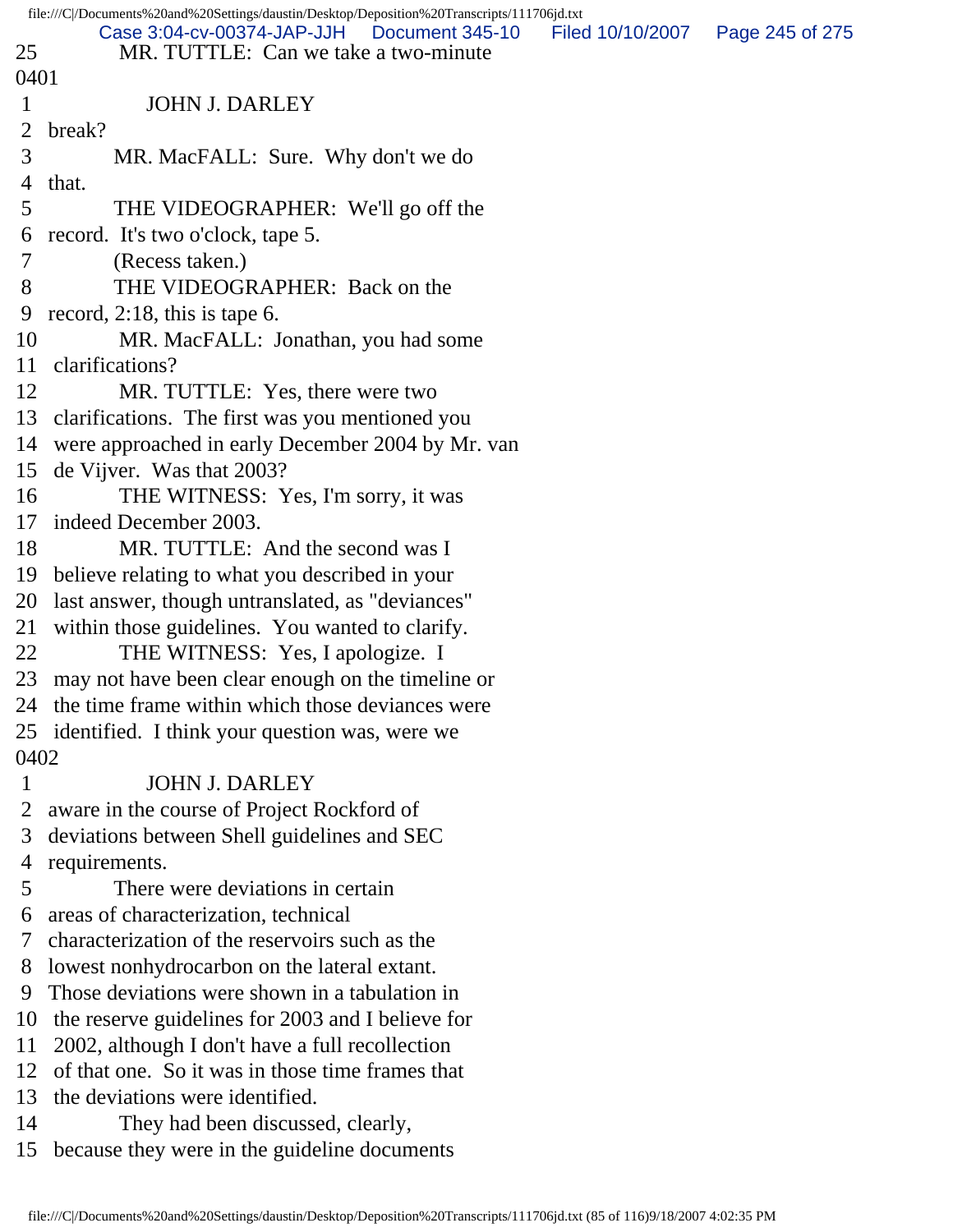file:///C|/Documents%20and%20Settings/daustin/Desktop/Deposition%20Transcripts/111706jd.txt 16 themselves, and not thought to be of major 17 consequence in terms of proved reserve 18 estimation. 19 BY MR. MacFALL: 20 Q. Was it ultimately determined -- 21 withdrawn. As a consequence of the work done on 22 Project Rockford, were those deviances that you 23 described on hydrocarbons and lateral extant 24 found to have had a material impact on the 25 improper booking of proved reserves? 0403 1 JOHN J. DARLEY 2 MR. TUTTLE: Objection to form. 3 Calls for a legal conclusion. 4 MR. MORSE: Same objection. 5 A. In the course of the Rockford work, 6 we again looked at the consequences, and they 7 were just two examples I gave and in other areas 8 of technical deviation. In some instances and 9 certainly in the summation in totality, then some 10 of the recategorizations included those aspects. 11 They were indeed included in the total Rockford 12 recategorization. 13 Q. Do you remember the volumes 14 attributable to those two issues, LKH and lateral 15 extant? 16 A. My recollection of the lowest known 17 hydrocarbon is that did not reconstitute the 18 recategorization simply because the ruling, or 19 the definition if you like from the SEC only 20 became available in the course of 2003. And 21 therefore that was taken as a revision to the 22 volumes at the end of 2003. And I seem to recall 23 around 200 million barrels as the order of 24 magnitude of that particular revision. I could 25 be wrong. 0404 1 JOHN J. DARLEY 2 I don't recall the magnitude 3 associated with the lateral extant. Case 3:04-cv-00374-JAP-JJH Document 345-10 Filed 10/10/2007 Page 246 of 275

- 4 Q. Now, those were two examples of
- 5 differences between the group guidelines and the
- 6 SEC requirements. Do you recall if there were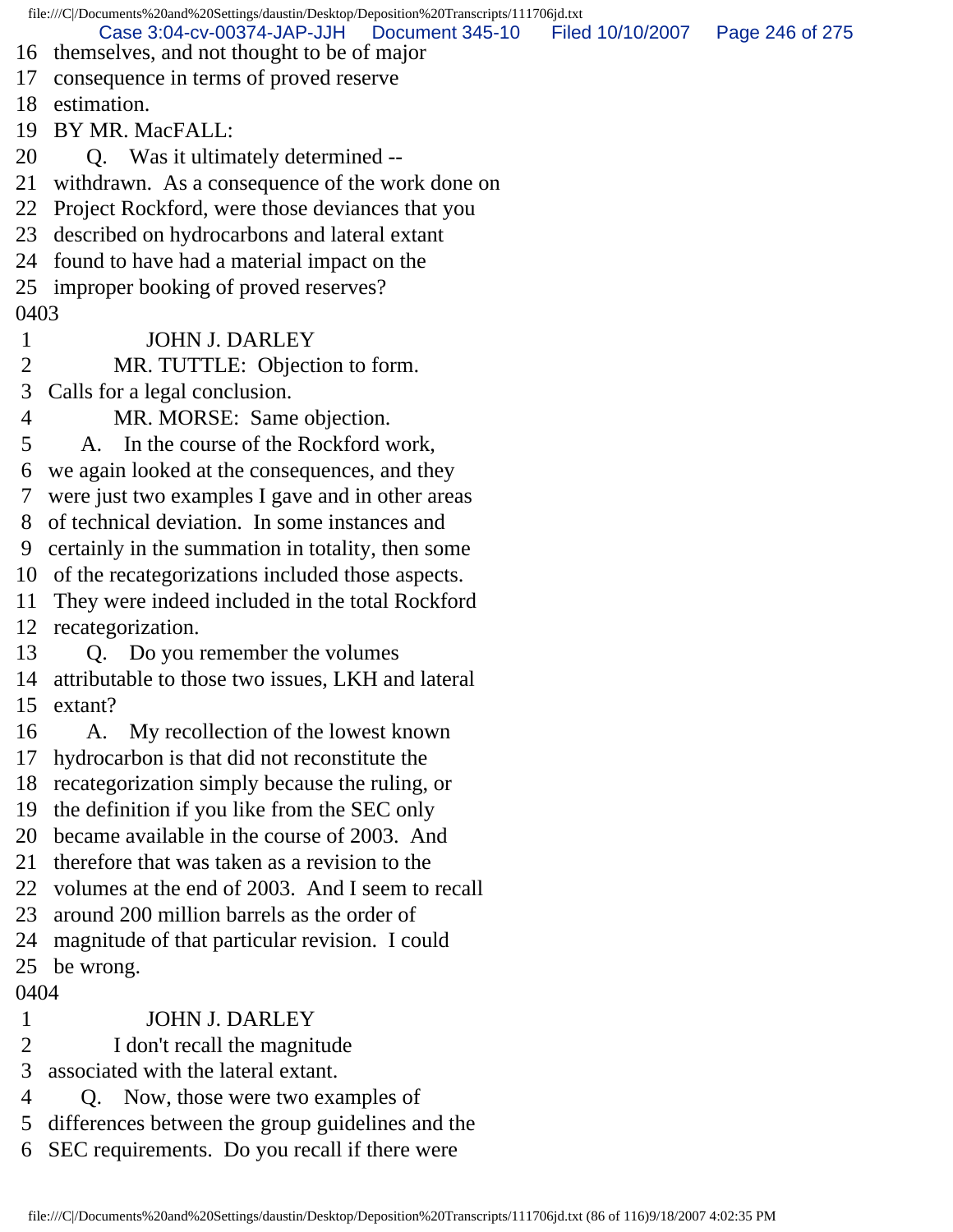file:///C|/Documents%20and%20Settings/daustin/Desktop/Deposition%20Transcripts/111706jd.txt 7 any others? 8 MR. MORSE: Object to form. 9 MR. TUTTLE: Same objection. 10 A. There was a listing in the reserve 11 guideline documents of a number of parameters 12 where deviation between the internal guidelines 13 and the SEC -- our understanding of the SEC 14 requirements were listed. I don't recall, I'm 15 sorry, the specifics of other such parameters or 16 categories. 17 Q. Mr. Darley, if I could ask you to get 18 Exhibit 22 in front of you again, sir. 19 A. Exhibit 22, yes. 20 Q. I'd like specifically to direct your 21 attention to the second page of that document. 22 This is actually language that we discussed a 23 little bit earlier. The second bullet point from 24 the bottom referring to Gorgon. 25 A. Mm-hmm. 0405 1 JOHN J. DARLEY 2 Q. "As indicated, the reason not to 3 debook shown here is it is inevitable that a 4 resource of this magnitude will be developed 5 eventually." 6 To the best of your understanding, 7 does the reason shown here with regard to Gorgon, 8 does that comply with the SEC rules concerning 9 the booking of proved reserves? 10 MS. WICKHEM: Object to form and 11 foundation. 12 MR. TUTTLE: Object to form. Time 13 frame. 14 Q. Do you have any understanding of the 15 SEC requirements concerning booking of proved 16 reserves in 19 -- the late '90s? 17 A. In 1997, and I believe Gorgon was 18 booked at the end of 1997, there was a 19 requirement of reasonable certainty that the 20 resources would be produced in future years. I 21 think when the Gorgon field was first booked it 22 comprised a very large gas resource within the 23 catchment area of the major far eastern LNG Case 3:04-cv-00374-JAP-JJH Document 345-10 Filed 10/10/2007 Page 247 of 275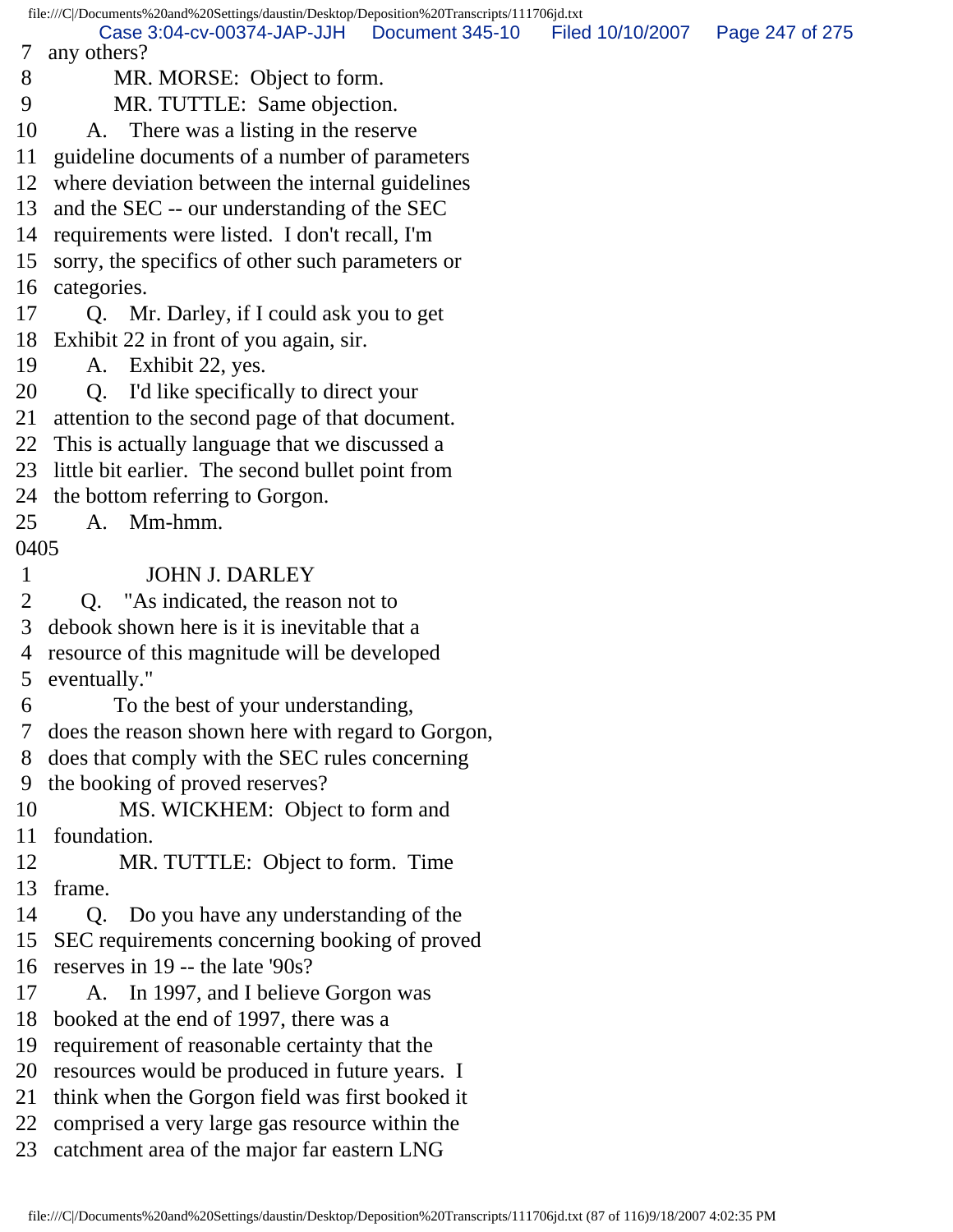file:///C|/Documents%20and%20Settings/daustin/Desktop/Deposition%20Transcripts/111706jd.txt 24 trade. On that basis I believe it could be 25 considered extremely likely that the resource 0406 1 JOHN J. DARLEY 2 would be developed at some future point. And 3 hence with the understanding of reasonable 4 certainty at that time, it could be considered 5 reasonably certain that it would be produced at 6 some future point. 7 Q. Do you know if the concept -- are you 8 familiar with the concept of commercial 9 maturity? 10 A. Yes, I am. 11 Q. Are you familiar with that concept 12 with regard to the booking of proved reserves? 13 MR. TUTTLE: Objection to form and 14 foundation. 15 A. Yes, it is I understand one of the 16 criteria which will govern the booking of proved 17 reserves. 18 Q. Do you know if that criteria was in 19 existence in 1997? 20 A. I'm sorry, I just don't recall. I 21 recall that subsequently there was a better -- or 22 a more -- a clearer definition of the requirement 23 for reasonable certainty, and that over time, 24 indeed commercial maturity and the ability to 25 demonstrate commercial maturity was a 0407 1 JOHN J. DARLEY 2 requirement. I just don't recall what the 3 requirement specifically was in 1997. 4 Q. Are you familiar with the concept of 5 technical maturity in relation to the booking of 6 proved reserves? 7 A. Yes, I am. 8 Q. Can you describe that for me? 9 A. Technical maturity is the requirement 10 to have a clear definition of the nature of the 11 hydrocarbon resource and a good understanding as 12 to how that resource can be developed using the 13 technical means available. 14 Q. Do you believe that Gorgon had Case 3:04-cv-00374-JAP-JJH Document 345-10 Filed 10/10/2007 Page 248 of 275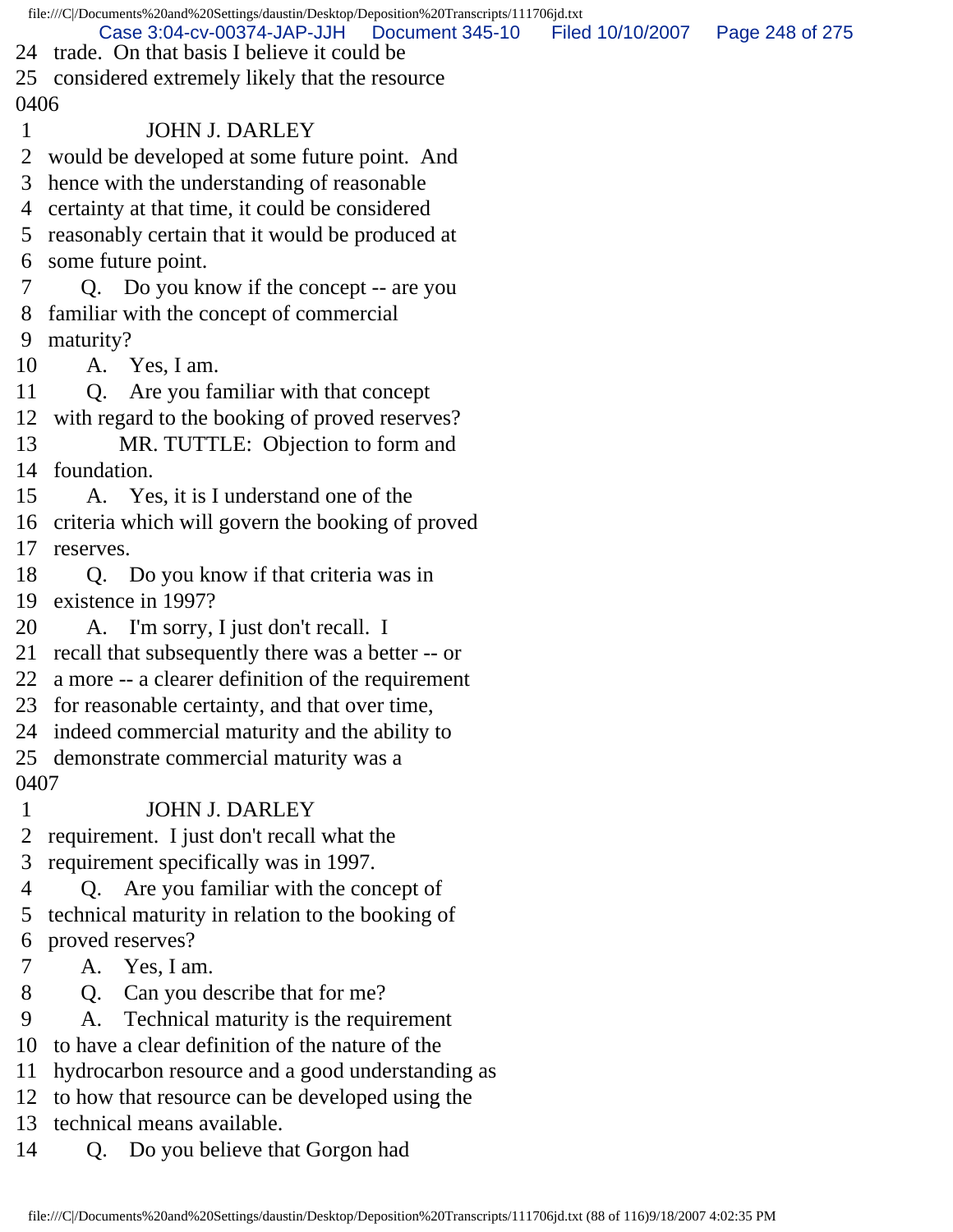file:///C|/Documents%20and%20Settings/daustin/Desktop/Deposition%20Transcripts/111706jd.txt 15 achieved technical maturity at the time proved 16 reserves were booked in 1997? 17 MR. TUTTLE: Objection; foundation, 18 I'm frame. 19 Q. In 1997. 20 MR. TUTTLE: Did he believe that in 21 1997? 22 MR. MacFALL: Does he believe now 23 that in 1997. 24 MR. TUTTLE: Does he believe sitting 25 here today -- I'm sorry, I just want to get the 0408 1 JOHN J. DARLEY 2 time frame clear. 3 Q. Let's start again. Do you believe 4 sitting here today that as of 1997, when proved 5 reserves were booked in connection with Gorgon, 6 that that project had attained technical 7 maturity? 8 A. I really don't recall exactly what 9 the underpinning rationale was. So I'm really 10 not able to comment. Technical work was done, I 11 certainly recall that, in connection with my 12 Rockford work. I certainly wasn't familiar with 13 Gorgon in 1997 itself. I don't believe that I 14 ever made -- or we ever made an assessment as to 15 whether or not the technical maturity as it had 16 evolved over time had changed sufficiently to 17 have that as a real criteria. 18 So in other words, in 1997 my 19 assumption is that technical maturity and 20 commercial maturity as required by reasonable 21 certainty in our understanding of it at that time 22 was such that it was. But I haven't delved into 23 it myself personally. 24 Q. There was a -- withdrawn. The 25 language that we've been reading concerning the 0409 1 JOHN J. DARLEY 2 reason not to debook Gorgon I believe comes from 3 the potential reserves exposure catalogue that's 4 also referenced in this document. And that is a Case 3:04-cv-00374-JAP-JJH Document 345-10 Filed 10/10/2007 Page 249 of 275

5 2002 document.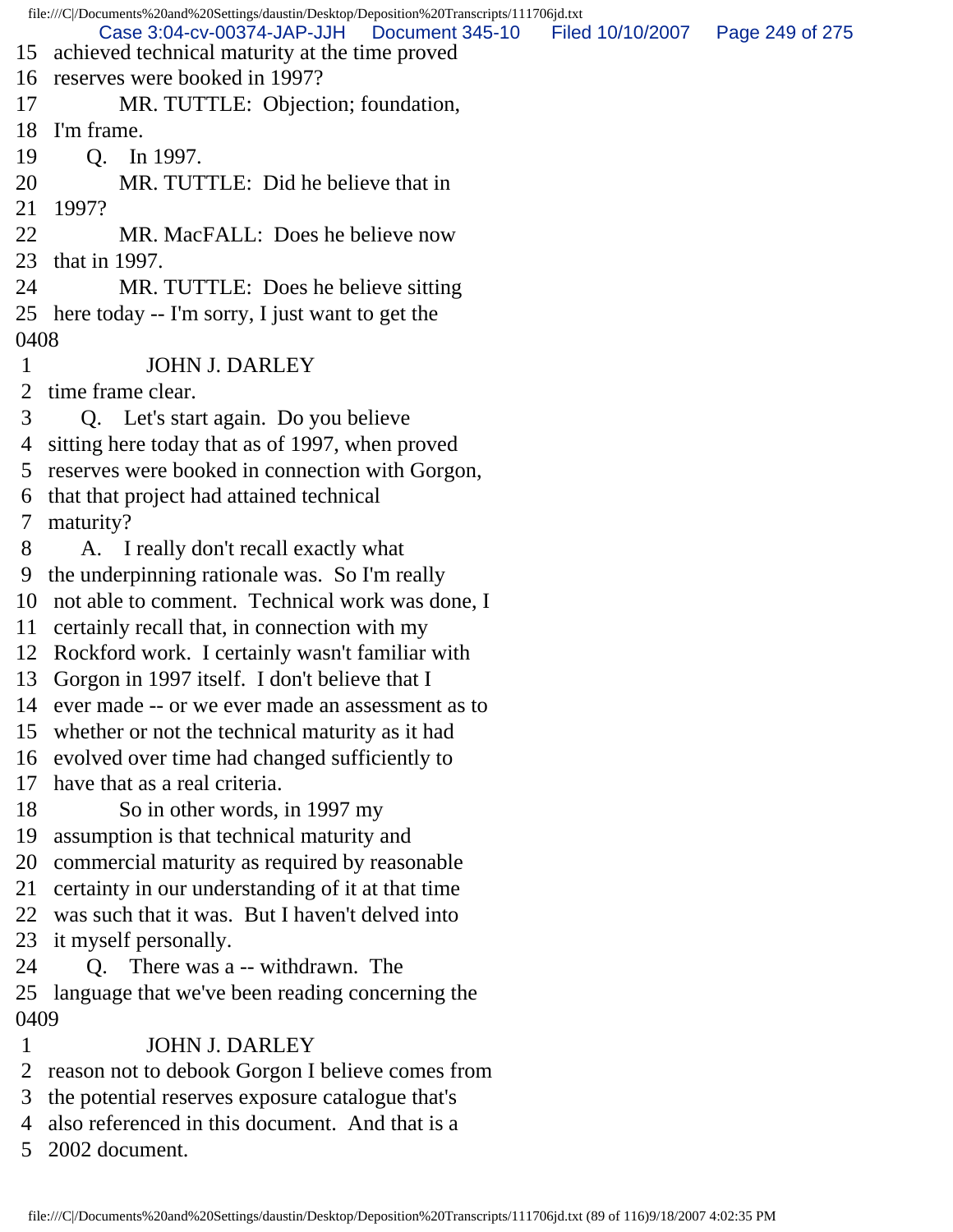|                | file:///C /Documents%20and%20Settings/daustin/Desktop/Deposition%20Transcripts/111706jd.txt                       |  |
|----------------|-------------------------------------------------------------------------------------------------------------------|--|
| 6              | Case 3:04-cv-00374-JAP-JJH Document 345-10 Filed 10/10/2007 Page 250 of 275<br>Do you have an understanding as to |  |
| $\tau$         | the requirements of technical maturity --                                                                         |  |
| 8              | withdrawn.                                                                                                        |  |
| 9              | As you sit here today, do you have an                                                                             |  |
|                | 10 understanding of the relationship between the                                                                  |  |
| 11             | concept of technical maturity and the booking of                                                                  |  |
|                | 12 proved reserves in 2002?                                                                                       |  |
| 13             | MR. MORSE: Objection, form,                                                                                       |  |
|                | 14 foundation.                                                                                                    |  |
| 15             | MR. TUTTLE: Same objection.                                                                                       |  |
| 16             | A. Is your question as I sit here today,                                                                          |  |
| 17             | do I know what was required in 2002 in terms of                                                                   |  |
| 18             | technical maturity?                                                                                               |  |
| 19             | Q. That's correct.                                                                                                |  |
| 20             | A. And my answer would be without being                                                                           |  |
| 21             | able to refresh myself as to the documents, no.                                                                   |  |
| 22             | Q. Are you aware if there was a                                                                                   |  |
| 23             | requirement that projects be commercially mature                                                                  |  |
| 24             | before proved reserves could be booked as of                                                                      |  |
|                | 25 2002?                                                                                                          |  |
| 0410           |                                                                                                                   |  |
| $\mathbf{1}$   | <b>JOHN J. DARLEY</b>                                                                                             |  |
| $\overline{2}$ | MS. WICKHEM: Object to form.                                                                                      |  |
| 3              | MR. TUTTLE: Same objection.                                                                                       |  |
| $\overline{4}$ | A. My recollection is that guidance from                                                                          |  |
|                | the SEC was given in 2001 which provided                                                                          |  |
| 6              | additional explanation around the concept of                                                                      |  |
| 7              | reasonable certainty. Within that context of                                                                      |  |
| 8              | that additional guidance, commercial maturity                                                                     |  |
| 9              | plays a role.                                                                                                     |  |
| 10             | Q. Do you know what that role is in                                                                               |  |
| 11             | connection with booking of proved reserves?                                                                       |  |
| 12             | A. There is a requirement for commercial                                                                          |  |
| 13             | maturity, but I don't recall exactly the                                                                          |  |
| 14             | component parts of that requirement.                                                                              |  |
| 15             | Q. As part of your work on Project                                                                                |  |
| 16             | Rockford, did you undertake to look at the SEC's                                                                  |  |
| 17             | comments concerning its reasonable certainty rule                                                                 |  |
| 18             | as they were made over time?                                                                                      |  |
| 19             | MR. TUTTLE: Object to form,                                                                                       |  |
| 20             | foundation.                                                                                                       |  |
| 21             | MR. MORSE: Same objection.                                                                                        |  |
| 22             | A. In the context of the Project                                                                                  |  |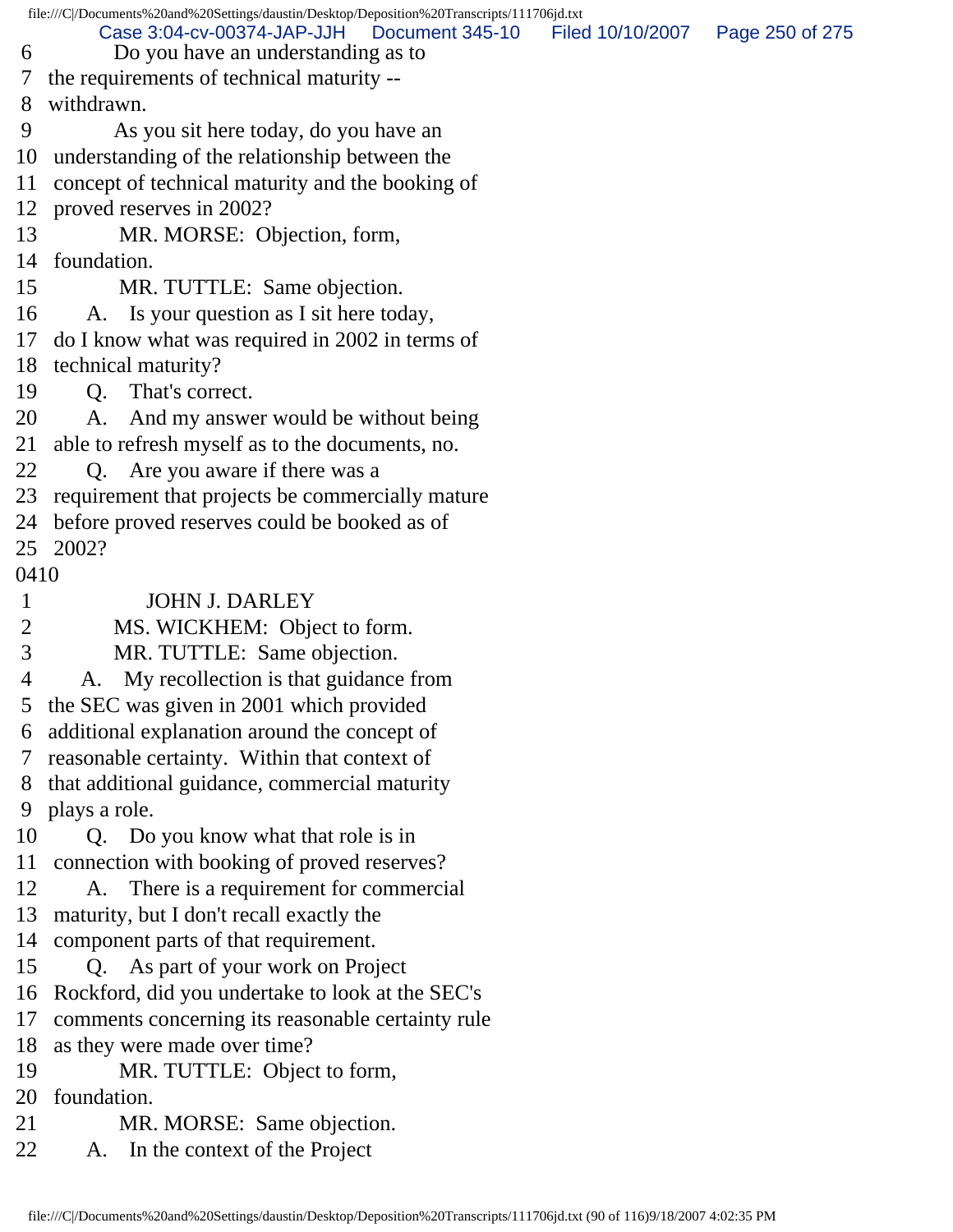file:///C|/Documents%20and%20Settings/daustin/Desktop/Deposition%20Transcripts/111706jd.txt 23 Rockford work, we reviewed the various guidance 24 that had been issued by the SEC over time. 25 Q. As a consequence of that review, were 0411 1 JOHN J. DARLEY 2 you familiar with the requirements for the 3 booking of proved reserves at various points 4 during the 2001-2004 time period? 5 MR. MORSE: Objection to form. Calls 6 for a legal conclusion. 7 MR. TUTTLE: Same objection. 8 A. As of -- or in connection with the 9 Project Rockford work, we reviewed the various 10 clarifications that had been provided by the SEC 11 over the period and from that would have gained 12 an appreciation of the requirements for the 13 booking of proved reserves over the period 2001 14 to 2004. 15 Q. Based on that understanding, is the 16 inevitability of an eventual development of a 17 resource a sufficient basis to book proved 18 reserves under the SEC rule? 19 MR. TUTTLE: Objection to form, 20 foundation. 21 MS. WICKHEM: Objection to form, 22 foundation. 23 MR. MORSE: Same objections. 24 A. With the increased clarity that was 25 gained from the SEC clarifications that were 0412 1 JOHN J. DARLEY 2 provided and various communication with the SEC, 3 we gained a better understanding of the 4 requirements around reasonable certainty. 5 And what Shell then attempted to do 6 was to translate those requirements into the 7 taking of FID, final investment decision, as a, 8 if you like, a clear demonstration, a rigorous 9 demonstration of intent to proceed with a 10 project. But that was a Shell decision; it 11 doesn't necessarily come from the SEC. I don't 12 believe that the SEC talks about the taking of 13 final investment decision as a requirement to Case 3:04-cv-00374-JAP-JJH Document 345-10 Filed 10/10/2007 Page 251 of 275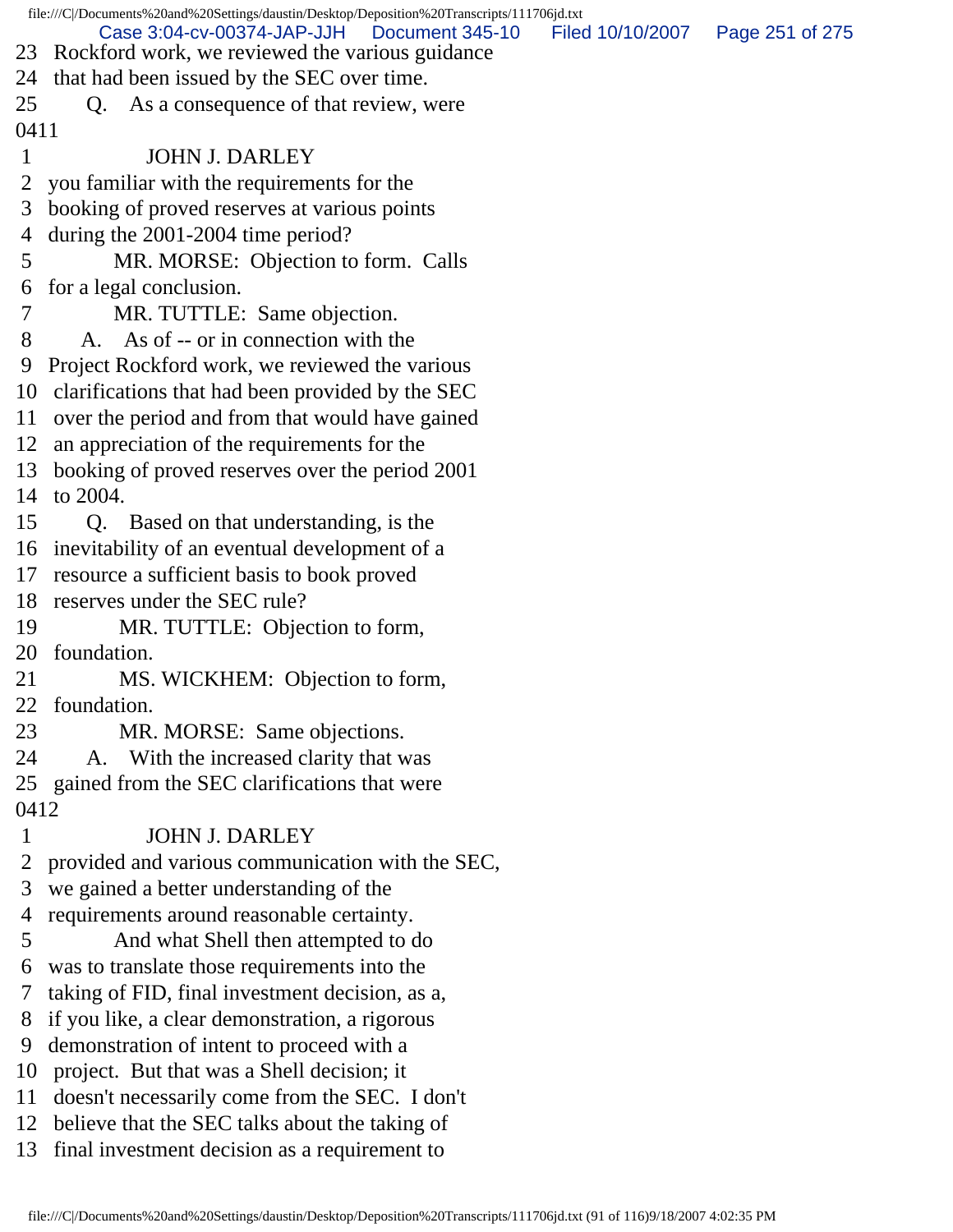file:///C|/Documents%20and%20Settings/daustin/Desktop/Deposition%20Transcripts/111706jd.txt 14 demonstrate commercial maturity. But Shell 15 elected to do so to give clarity and rigor 16 internally. 17 Q. My question is, the reason indicated 18 in Exhibit 22 for not debooking Gorgon, based on 19 your Project Rockford work, is it your 20 understanding that this reason complies with the 21 SEC requirements concerning the booking of proved 22 reserves? 23 MR. TUTTLE: Objection to form, 24 foundation. 25 MR. MORSE: Same objections. 0413 1 JOHN J. DARLEY 2 A. I don't quite understand because in 3 connection with the Project Rockford work we did 4 debook Gorgon. So clearly we came to a view that 5 it was not compliant with SEC requirements for 6 booking of proved reserves. 7 Q. Based on the debooking of Gorgon -- 8 withdrawn. 9 Do you recall discussing with other 10 Project Rockford team members the reason for not 11 debooking Gorgon that was given in 2002 as 12 indicated in this document? 13 MR. TUTTLE: Objection to form. 14 MR. MORSE: Lack of foundation. 15 A. I don't recall specific discussions. 16 But inevitably as part of our Rockford exercise 17 trying to understand the history of debooking, we 18 will have reviewed various documents relating to 19 the Gorgon field booking. In that context we 20 probably will have discussed the rationale. 21 Q. The rationale that's given here, are 22 you aware if it complied with the group 23 guidelines governing the booking of proved 24 reserves that were in effect in 2002? 25 A. I'm sorry, I just don't recall at 0414 1 JOHN J. DARLEY 2 that particular time the group guideline 3 requirements. 4 Q. Mr. Darley, were you aware as a Case 3:04-cv-00374-JAP-JJH Document 345-10 Filed 10/10/2007 Page 252 of 275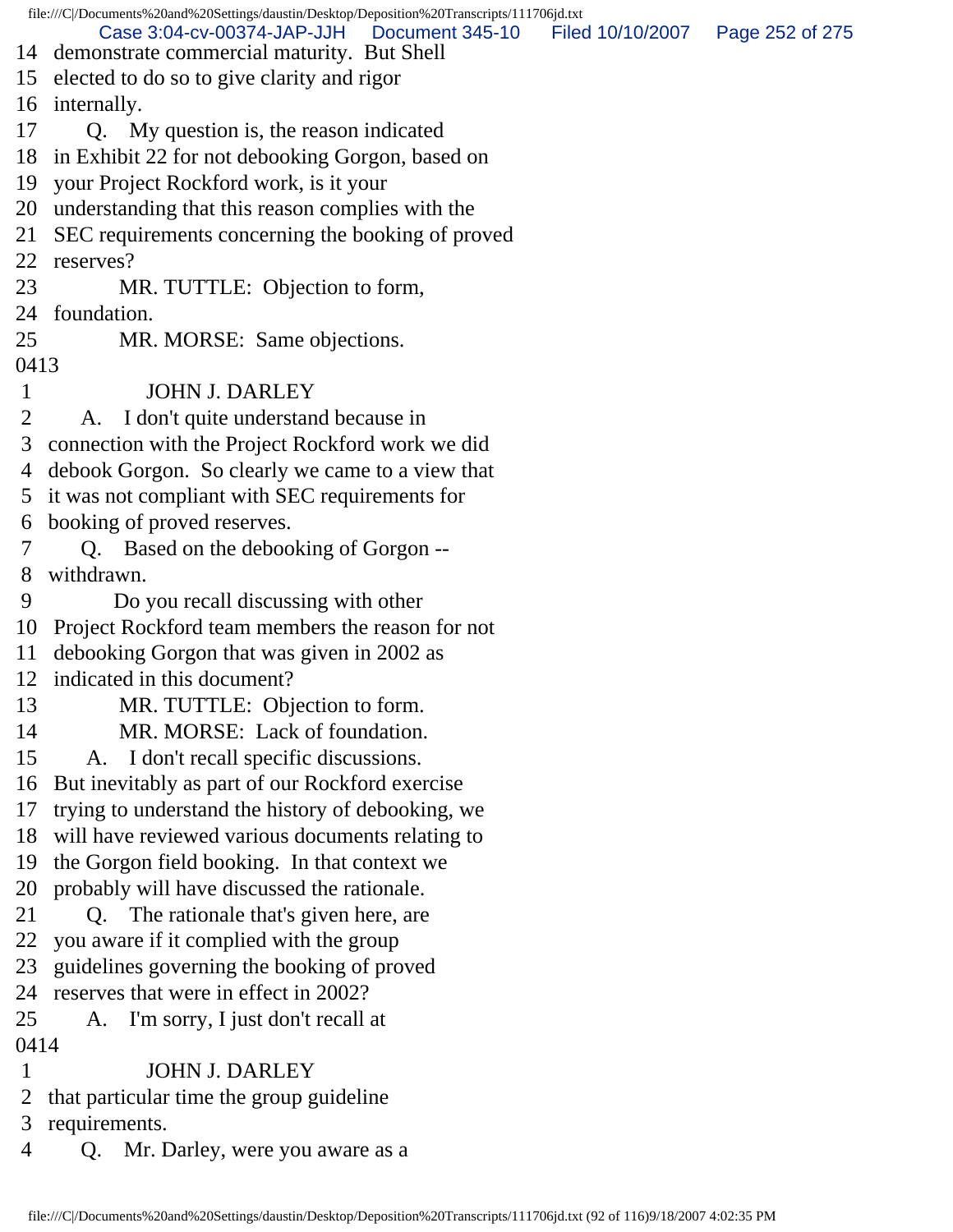file:///C|/Documents%20and%20Settings/daustin/Desktop/Deposition%20Transcripts/111706jd.txt 5 consequence of your work in connection with 6 Project Rockford that Mr. Barendregt never gave 7 an unsatisfactory rating in any of his audits 8 prior to 2003? 9 MR. TUTTLE: Objection to form, 10 foundation. 11 MR. MORSE: Same objection. 12 A. I became aware in the course of the 13 Project Rockford work that Mr. Barendregt indeed 14 had not done so. 15 Q. Was that topic ever discussed amongst 16 the various members of the team working on 17 Project Rockford? 18 A. Which team, sorry? 19 Q. I'm sorry, the Project Rockford 20 team. 21 A. It probably would have been 22 discussed. I don't remember a specific 23 discussion. 24 Q. Do you recall discussing that with 25 Mr. Barendregt? 0415 1 JOHN J. DARLEY 2 A. I did not discuss that with 3 Mr. Barendregt I don't believe. 4 Q. Are you aware if anyone else working 5 on Project Rockford did? 6 A. Not specifically, but as I mentioned, 7 inevitably it would have been discussed. 8 Q. Were you ever informed about any such 9 discussions that took place between any other 10 members of the Project Rockford team and 11 Mr. Barendregt? 12 A. On that particular -- 13 Q. I'm sorry, with regard to that 14 particular topic. 15 A. I may have been, in all fairness. 16 But I just don't recall somebody coming to tell 17 me that they discussed that with Mr. Barendregt. 18 (Darley Exhibit 23 for 19 identification, E-mail Chain, December 18, 2003.) 20 Q. Mr. Darley, you've just been handed 21 what has been marked for identification as Darley Case 3:04-cv-00374-JAP-JJH Document 345-10 Filed 10/10/2007 Page 253 of 275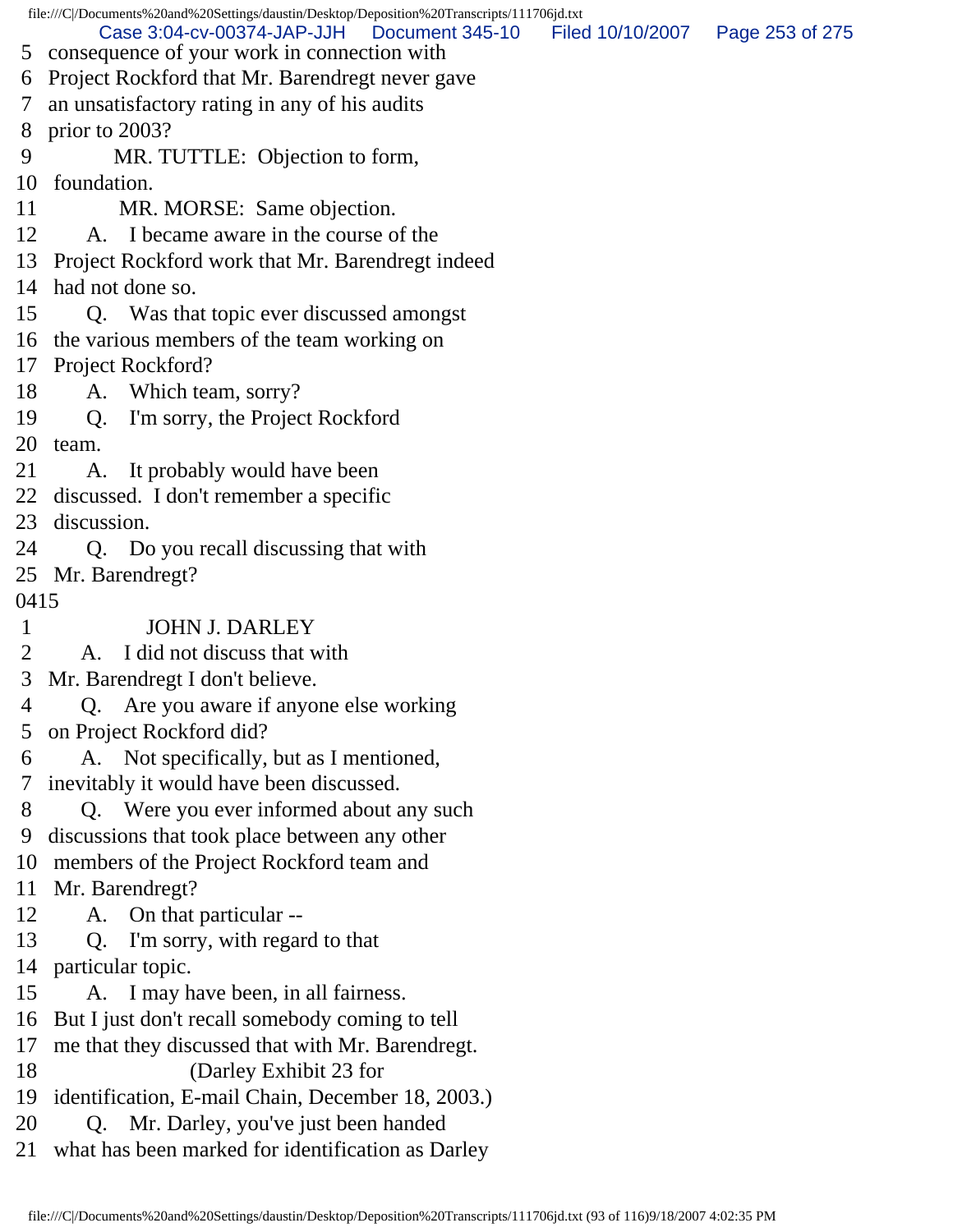file:///C|/Documents%20and%20Settings/daustin/Desktop/Deposition%20Transcripts/111706jd.txt 22 Exhibit 23. I'd ask you to look at that, sir, 23 and tell me if you recognize it. 24 A. Yes, I see that it is an e-mail 25 chain, the final one of which is a message from 0416 1 JOHN J. DARLEY 2 John Pay to myself. 3 Q. That last e-mail from Mr. Pay to 4 yourself which is dated I believe December 18th, 5 2003, the subject of which is "Rockford bucket 6 headings," refers to an earlier e-mail from you 7 to him regarding the same subject. I'm sorry, it 8 ultimately refers to an e-mail from Mr. Morrison 9 to you that contains what looks like a template 10 of issues to be identified in connection with 11 Project Rockford, is that correct, sir? 12 A. That is what I see here, yes. 13 Q. My question actually relates to the 14 e-mail from Mr. Pay to yourself. First, with 15 respect to your e-mail -- I'm sorry, directing 16 your attention to the second e-mail that appears 17 on the first page, you wrote to Mr. Pay regarding 18 obtaining the data with respect to some of these 19 fields and indicate that it may be more 20 problematic for the Oman and Nigeria data. Do 21 you see that, sir? 22 A. Yes, I do. 23 Q. Mr. Pay in his response states, 24 "Difficult only in terms of coming up with a 25 plausible explanation for noncompliance." Do you 0417 1 JOHN J. DARLEY 2 see that, sir? 3 A. Yes, I do. 4 Q. Do you know what Mr. Pay was 5 referring to there? 6 A. Other than what is stated here, no. 7 Q. The noncompliance of which he speaks, 8 was that with respect to the SEC rules concerning 9 the booking of proved reserves? 10 A. Yes, I believe so. Case 3:04-cv-00374-JAP-JJH Document 345-10 Filed 10/10/2007 Page 254 of 275

- 11 Q. Thank you. Did you ever discuss that
- 12 with Mr. Pay?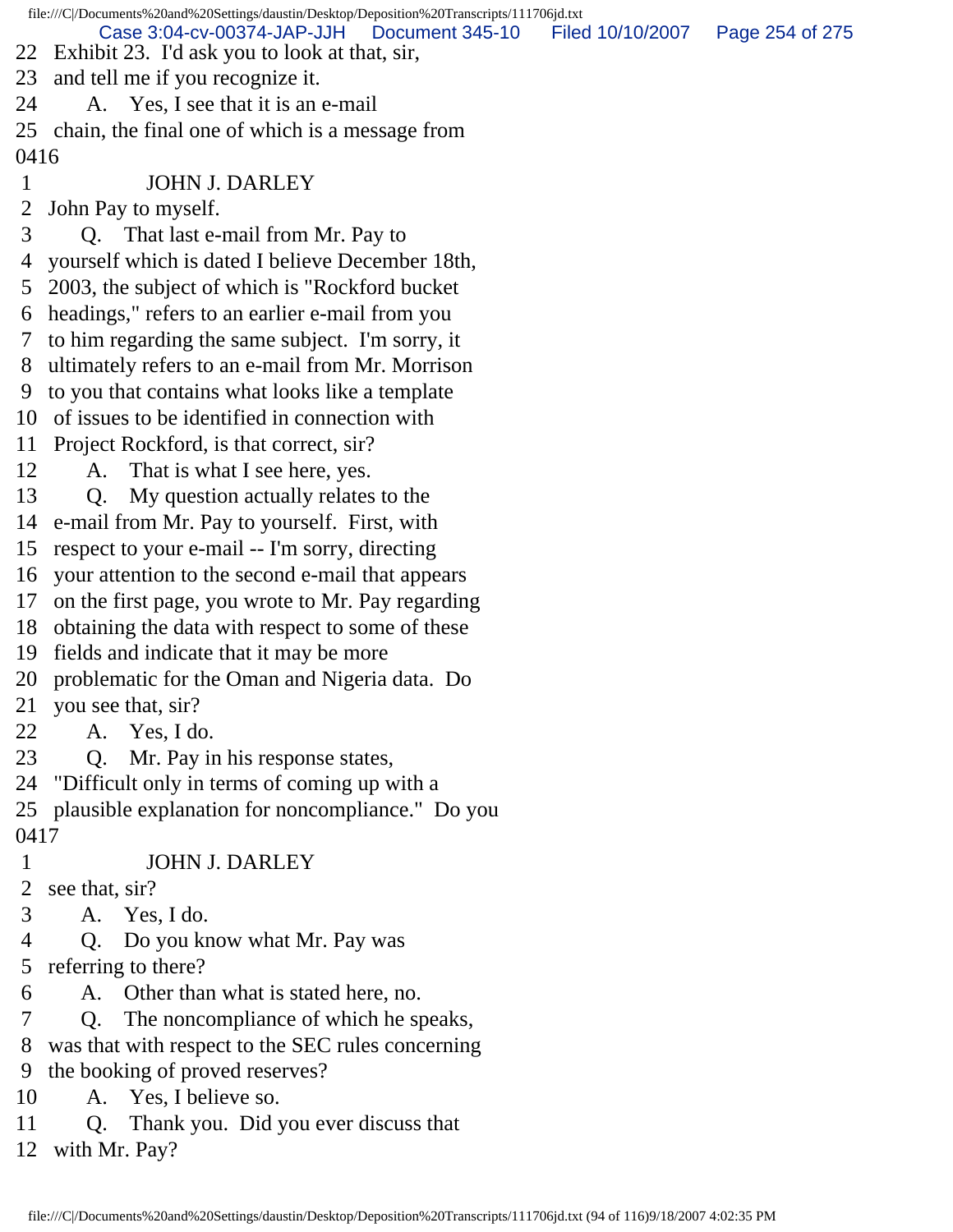file:///C|/Documents%20and%20Settings/daustin/Desktop/Deposition%20Transcripts/111706jd.txt 13 A. Yes, we will have discussed this part 14 of the analysis. I think this refers to the 15 Rockford project that I mentioned earlier, that 16 our work in this period, December 2003 and into 17 early January 2004, was very much focused on 18 trying to get to terms with the various areas of 19 noncompliance, which fields were noncompliant and 20 the reasons and the history and so forth. 21 This particular e-mail from Tim 22 Morrison suggested a framework by which we may be 23 able to capture such noncompliance and would then 24 have been able to present the data clearly to CMD 25 and ultimately then to use it externally. 0418 1 JOHN J. DARLEY 2 So this was an attempt to be able to 3 categorize the areas of noncompliance of the 4 Rockford volumes. And I discussed that with John 5 Pay, yes. 6 Q. The e-mail continues discussing 7 obligations for control and validation. It talks 8 about Sarbanes-Oxley, and then Mr. Pay writes -- 9 well, I'm sorry, he writes that you should not 10 "try to invent reasons that we can easily be 11 shot down on." 12 Do you know what he's referring to 13 there, sir? I'm sorry, it's the last sentence of 14 that first paragraph. 15 MR. TUTTLE: Objection to form. 16 MR. MORSE: Same objection. 17 Q. Actually, I'm going to withdraw that 18 question. If you would just read that to 19 yourself and tell me what you think Mr. Pay is 20 attempting to convey there. 21 MR. TUTTLE: Same objection. 22 A. I really don't know more than what is 23 written here what Mr. Pay was trying to convey. 24 Q. Do you recall anybody attempting to 25 invent reasons with respect to Shell's 0419 1 JOHN J. DARLEY 2 noncompliance with the SEC rules concerning the Case 3:04-cv-00374-JAP-JJH Document 345-10 Filed 10/10/2007 Page 255 of 275

3 booking of proved reserves?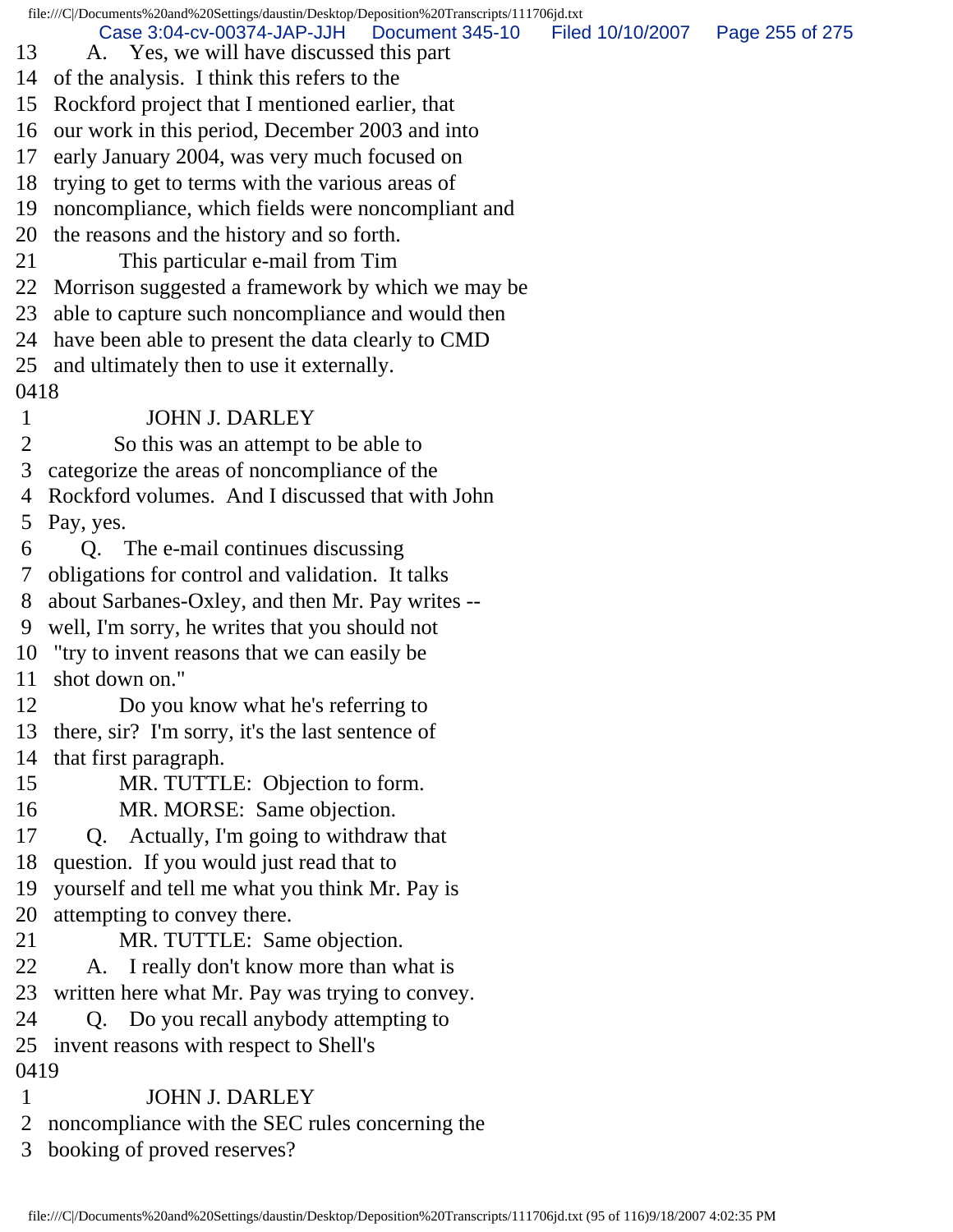file:///C|/Documents%20and%20Settings/daustin/Desktop/Deposition%20Transcripts/111706jd.txt 4 MS. WICKHEM: Object to the form. 5 MR. MORSE: Object to the form. Lack 6 of foundation. 7 MR. TUTTLE: Same objection. 8 A. I don't. The work of the Rockford 9 project was very much to try to bring clarity and 10 transparency to the Rockford volumes. And that 11 was the reason for this framework that Tim 12 Morrison had proposed here. 13 It was with good faith that we were 14 trying to complete that data and present a clear 15 picture. 16 (Darley Exhibit 24 for 17 identification, document bearing Bates production 18 number DB 03140 through DB-3182.) 19 Q. Mr. Darley, you've just been handed a 20 document marked as Darley Exhibit 24 for 21 identification. I'd ask you to take a look at 22 that, sir, and tell me if you recognize it. 23 A. Yes, I see it's a presentation. 24 Presentation material, anyway, which was prepared 25 for the group audit committee. 0420 1 JOHN J. DARLEY 2 Q. Did you participate in that 3 presentation? 4 A. Yes, I believe I did. 5 Q. The covering e-mail is an e-mail from 6 you to Mr. van de Vijver attaching those 7 presentation materials, correct? 8 A. That is correct. 9 Q. Do you recall who actually prepared 10 these presentation materials? 11 A. There are quite a number of charts 12 here. They will have been prepared by the 13 project -- Rockford project team, so myself, John 14 Pay, others would have been involved in the 15 preparation of this material. 16 Q. With respect to those portions of 17 these materials that you did not personally 18 prepare, do you recall if you reviewed those 19 materials? 20 A. I will certainly have reviewed them Case 3:04-cv-00374-JAP-JJH Document 345-10 Filed 10/10/2007 Page 256 of 275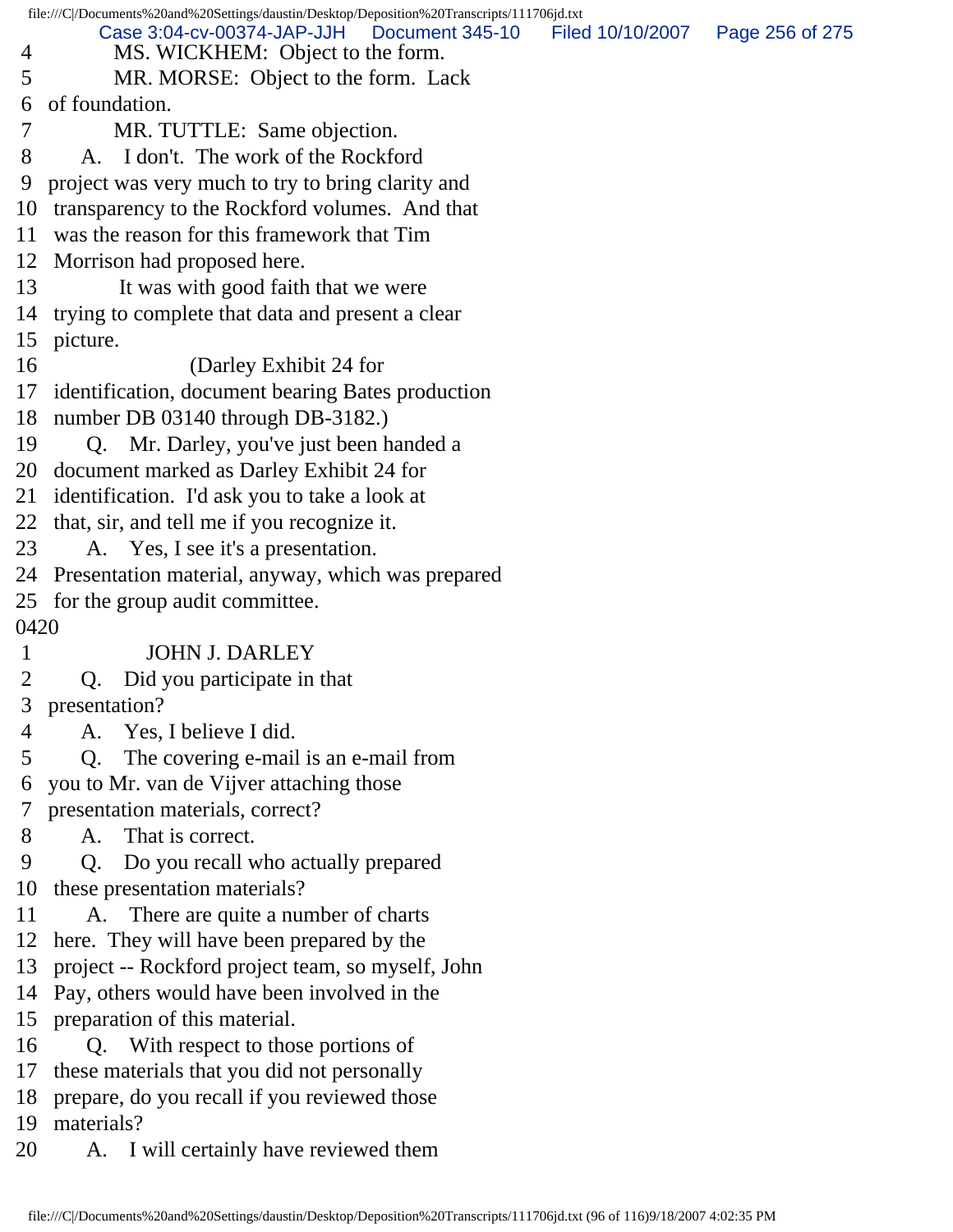|                | file:///C//Documents%20and%20Settings/daustin/Desktop/Deposition%20Transcripts/111706jd.txt |                                   |  |
|----------------|---------------------------------------------------------------------------------------------|-----------------------------------|--|
|                | Case 3:04-cv-00374-JAP-JJH Document 345-10                                                  | Filed 10/10/2007  Page 257 of 275 |  |
| 21<br>22       | at that time. I don't recall today reviewing<br>them.                                       |                                   |  |
|                |                                                                                             |                                   |  |
| 23             | Do you recall the purpose of the<br>Q.                                                      |                                   |  |
|                | 24 presentation to the GAC?                                                                 |                                   |  |
| 25             | A. Yes. The purpose of the presentation                                                     |                                   |  |
| 0421           |                                                                                             |                                   |  |
| $\mathbf{1}$   | <b>JOHN J. DARLEY</b>                                                                       |                                   |  |
|                | 2 to the group audit committee was to appraise them                                         |                                   |  |
| 3              | of the situation with the categorization of our                                             |                                   |  |
|                | 4 proved reserves.                                                                          |                                   |  |
| 5              | Q. I'd like to direct your attention                                                        |                                   |  |
| 6              | specifically to the page ending in Bates number                                             |                                   |  |
| $\tau$         | DB 03144.                                                                                   |                                   |  |
| 8              | A. Mm-hmm.                                                                                  |                                   |  |
| 9              | The text on that page references<br>Q.                                                      |                                   |  |
| 10             | slides showing a story line on the historical                                               |                                   |  |
|                | 11 perspective. And I take it that references the                                           |                                   |  |
|                | 12 reserves issue and the ultimate recategorization                                         |                                   |  |
| 13             | recommended at the completion of Project                                                    |                                   |  |
|                | 14 Rockford, is that correct?                                                               |                                   |  |
| 15             | MR. MORSE: Objection to form.                                                               |                                   |  |
| 16             | MS. WICKHEM: Object to form.                                                                |                                   |  |
| 17             | MR. TUTTLE: Same objection.                                                                 |                                   |  |
| 18             | A. I would assume that this covers the                                                      |                                   |  |
| 19             | slides that are following that show the history                                             |                                   |  |
|                | 20 of the project, yes.                                                                     |                                   |  |
| 21             | Q. If I could specifically direct your                                                      |                                   |  |
| 22             | attention to page ending in Bates number 146. Do                                            |                                   |  |
| 23             | you have that, sir?                                                                         |                                   |  |
| 24             | A. Yes, I have it.                                                                          |                                   |  |
| 25             | The second bullet point appearing on<br>Q.                                                  |                                   |  |
| 0422           |                                                                                             |                                   |  |
| $\mathbf{1}$   | <b>JOHN J. DARLEY</b>                                                                       |                                   |  |
| $\overline{2}$ | that page under the heading "historical"                                                    |                                   |  |
| 3              | perspective" states, "Guidelines changes were                                               |                                   |  |
|                | 4 part of a significant drive towards increasing                                            |                                   |  |
| 5              | proved reserves during 1997-2000." Do you see                                               |                                   |  |
| 6              | that, sir?                                                                                  |                                   |  |
| 7              | A. Yes, I see that.                                                                         |                                   |  |
| 8              | Q. Could you explain for me what was                                                        |                                   |  |
| 9              | meant by that?                                                                              |                                   |  |
| 10             | MR. TUTTLE: Objection to form.                                                              |                                   |  |
| 11             | A. What I learned during the Rockford                                                       |                                   |  |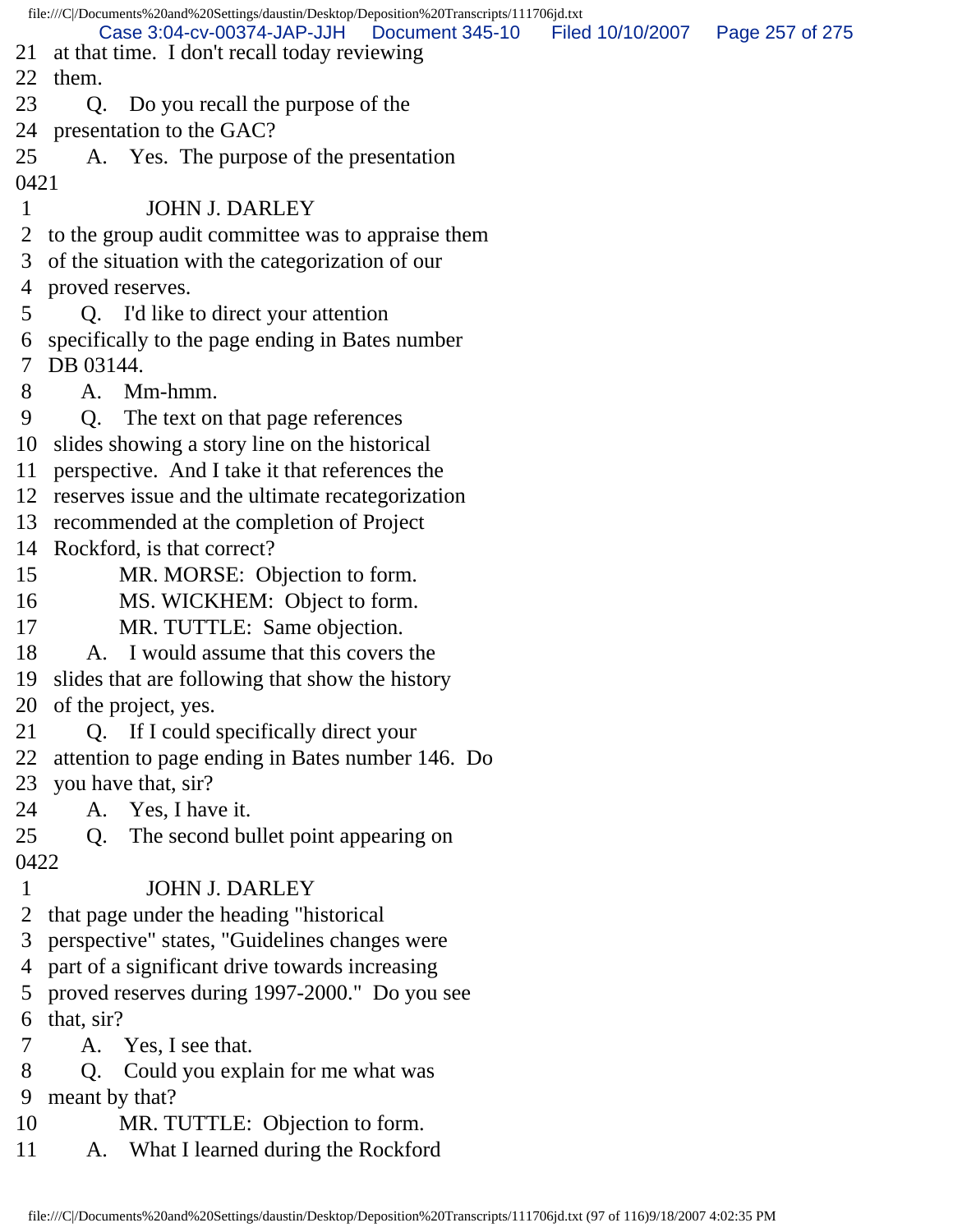file:///C|/Documents%20and%20Settings/daustin/Desktop/Deposition%20Transcripts/111706jd.txt 12 project was that a project team in 1996 or 1997 I 13 believe had reviewed Shell's approach to the 14 booking of proved reserves and had identified 15 that our approach could have been considered 16 conservative and made recommendations that would 17 bring our approach more in line with recognized 18 standards. Changes were then made in the 19 guidelines which led to increase in proved 20 reserves over this time period that you see 21 here. 22 Q. The first bullet point that appears 23 under the solid line bullet point discusses 24 scorecards and their impact on proved reserves 25 bookings. It talks specifically about Gisco 0423 1 JOHN J. DARLEY 2 Angola and SNEPCO. 3 Could you provide a little more 4 detail on what was meant by that bullet point? 5 MS. WICKHEM: Object to form. 6 MR. TUTTLE: Objection to form, 7 characterization of the document. 8 A. The bullet point here states, "As you 9 see, proved reserves targets in scorecards 10 resulted in, e.g., aggressive attempts at booking 11 additional reserves. What I think this captures 12 is an opinion that by including targets for 13 proved reserve bookings in the business 14 scorecards of individual companies, the outcome 15 was that there would be an aggressive attempt to 16 book additional reserves." 17 Personally I was never of the opinion 18 that this was a contributing factor to the issues 19 that we confronted in Rockford because I believe 20 that booking of proved reserves is a measure, as 21 we've spoken about earlier today, of the success 22 of an E&P business. And therefore it is a 23 natural objective that any company would have. 24 I think it is also important to note 25 that the booking of reserves is a measure of the 0424 1 JOHN J. DARLEY 2 success of the company, and the issue in question Case 3:04-cv-00374-JAP-JJH Document 345-10 Filed 10/10/2007 Page 258 of 275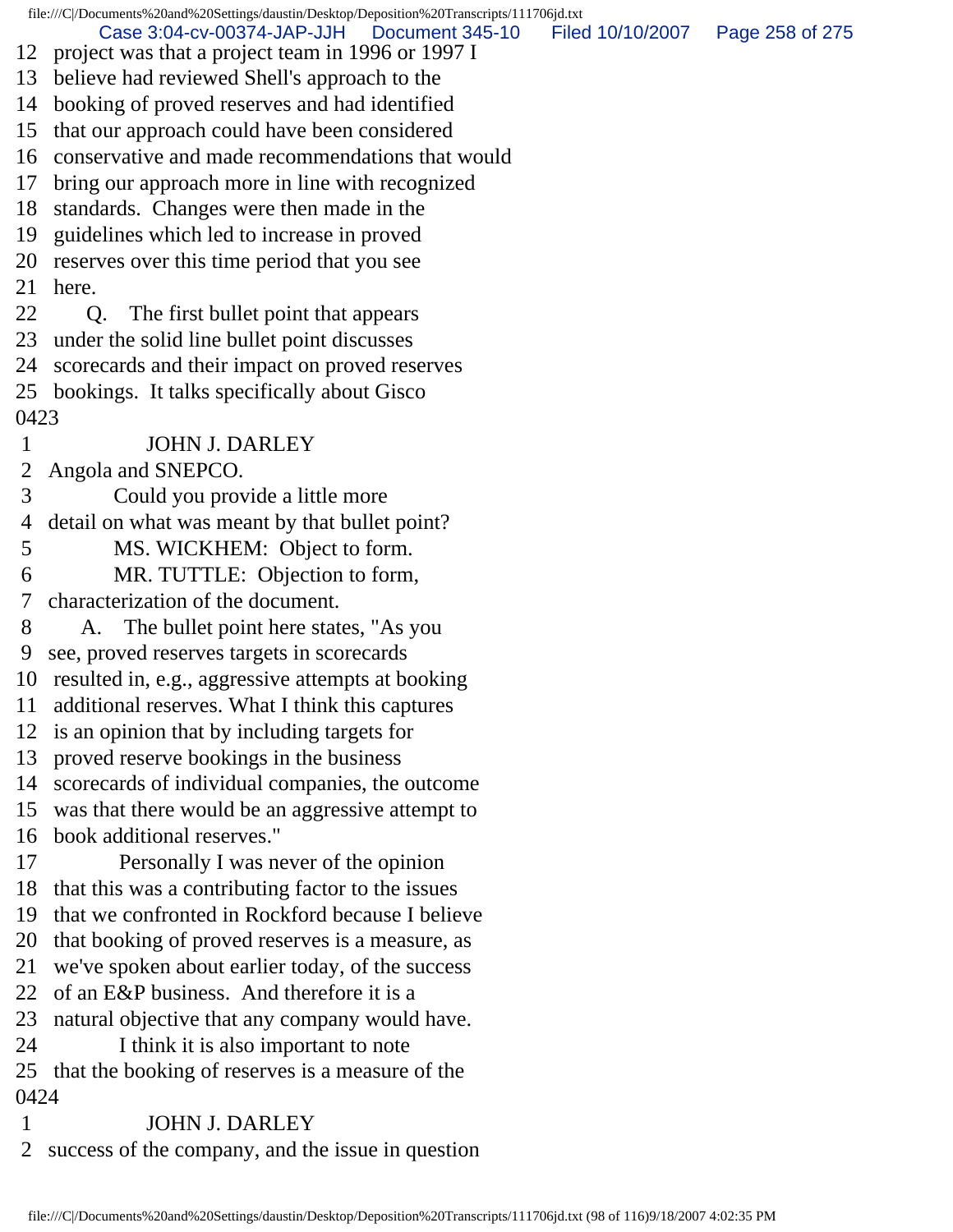file:///C|/Documents%20and%20Settings/daustin/Desktop/Deposition%20Transcripts/111706jd.txt 3 here was whether the reserves were compliant or 4 not and not whether or not they were aggressive 5 bookings. 6 Q. If you disagreed with the thought 7 conveyed in that bullet point, why was it 8 included in these materials? 9 MR. TUTTLE: Objection; 10 argumentative. 11 A. There were a number of perspectives 12 that are shown here. And whereas I may have 13 disagreed, there may have been other people who 14 had a valid opinion that this was a valid 15 perspective. 16 I think this wasn't a synthesis, if 17 you like, of the lowest common denominator. This 18 were a number of perspectives that were given and 19 shared amongst the group as a contributing 20 practice. I don't disagree that people had an 21 opinion that this was a contributing factor. 22 (Interruption.) 23 Q. Do you recall any of the individuals 24 who were part of Project Rockford team who might 25 have held that opinion? 0425 1 JOHN J. DARLEY 2 A. No, I don't recall it being members 3 of the team. I do recall it being comments I 4 think in the internal auditors reports. And I 5 think it's, again, a fair reflection of the 6 transparency that we were trying to bring in 7 Project Rockford that we shared whatever -- not 8 whatever, but a range of opinions that would be 9 valid. 10 Q. Directing your attention to the 11 following bullet point, it states, "Pressure on 12 staff to obtain a proved reserves replacement 13 ratio (RRR) of 100 percent (particularly in 14 2000)." 15 Could you explain for me -- 16 withdrawn. Who was applying the pressure that's 17 referred to in that bullet point? 18 MR. TUTTLE: Objection to form. 19 Foundation. Case 3:04-cv-00374-JAP-JJH Document 345-10 Filed 10/10/2007 Page 259 of 275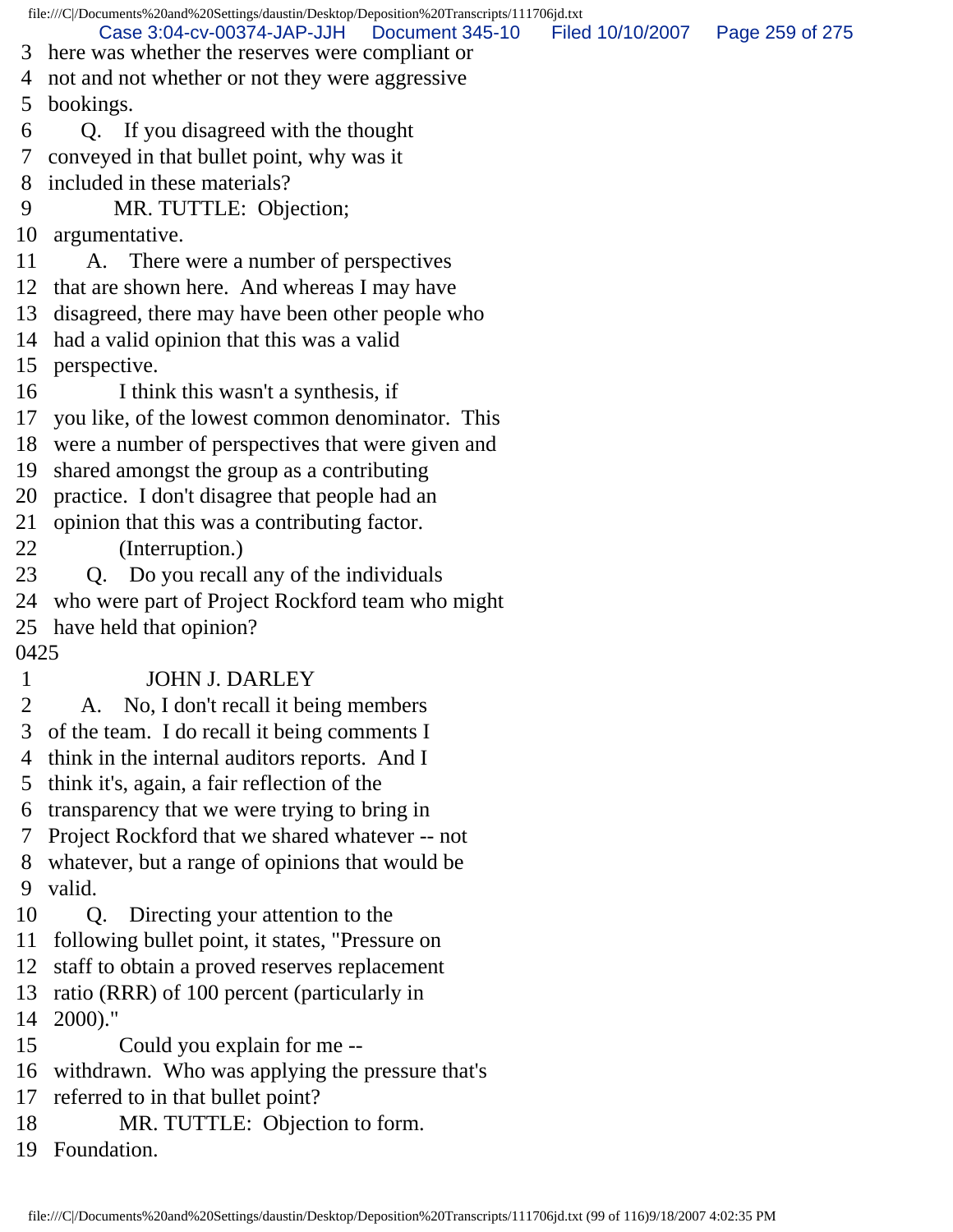file:///C|/Documents%20and%20Settings/daustin/Desktop/Deposition%20Transcripts/111706jd.txt

Case 3:04-cv-00374-JAP-JJH Document 345-10 Filed 10/10/2007 Page 260 of 275

- 20 A. I wouldn't know.
- 21 Q. Did you agree with that assertion,
- 22 the assertion made in that bullet point?
- 23 A. Again, I think I've spoken earlier
- 24 about the importance of reserve replacement ratio
- 25 as one of a number of measures of the success of 0426

## 1 JOHN J. DARLEY

- 2 an E&P business. And therefore, to me it is no
- 3 surprise that we attempt to succeed in one of
- 4 these important measures of business, as we
- 5 attempt to succeed in all those measures of
- 6 business. And therefore it is one of the
- 7 parameters that were included in this historical 8 perspective.
- 9 Q. Did you come to find based on your 10 work on Project Rockford that the ExCom had
- 11 applied pressure to staff at the various OUs to
- 
- 12 book proved reserves to support the company's 13 RRR?
- 14 MR. TUTTLE: Objection; asked and 15 answered. Object to form, foundation.
- 16 A. I think, as I mentioned earlier, we
- 17 looked at ExCom to succeed in our business
- 18 goals. And one of the business goals was to
- 19 increase proved reserves as a measure of 20 success.
- 21 Q. That assertion, however, is being
- 22 made as part of the historical perspective
- 23 explaining the improper booking of proved
- 24 reserves, correct?
- 25 MR. TUTTLE: Objection to form, 0427
- 1 JOHN J. DARLEY
- 2 characterization of the document.
- 3 Argumentative.
- 4 MR. MORSE: Object to form.
- 5 Q. Withdrawn. What is this? It's a
- 6 historical perspective of what?
- 7 MR. MORSE: Objection to form.
- 8 Argumentative.
- 9 MR. TUTTLE: Same objection.
- 10 A. What I see this to be, referring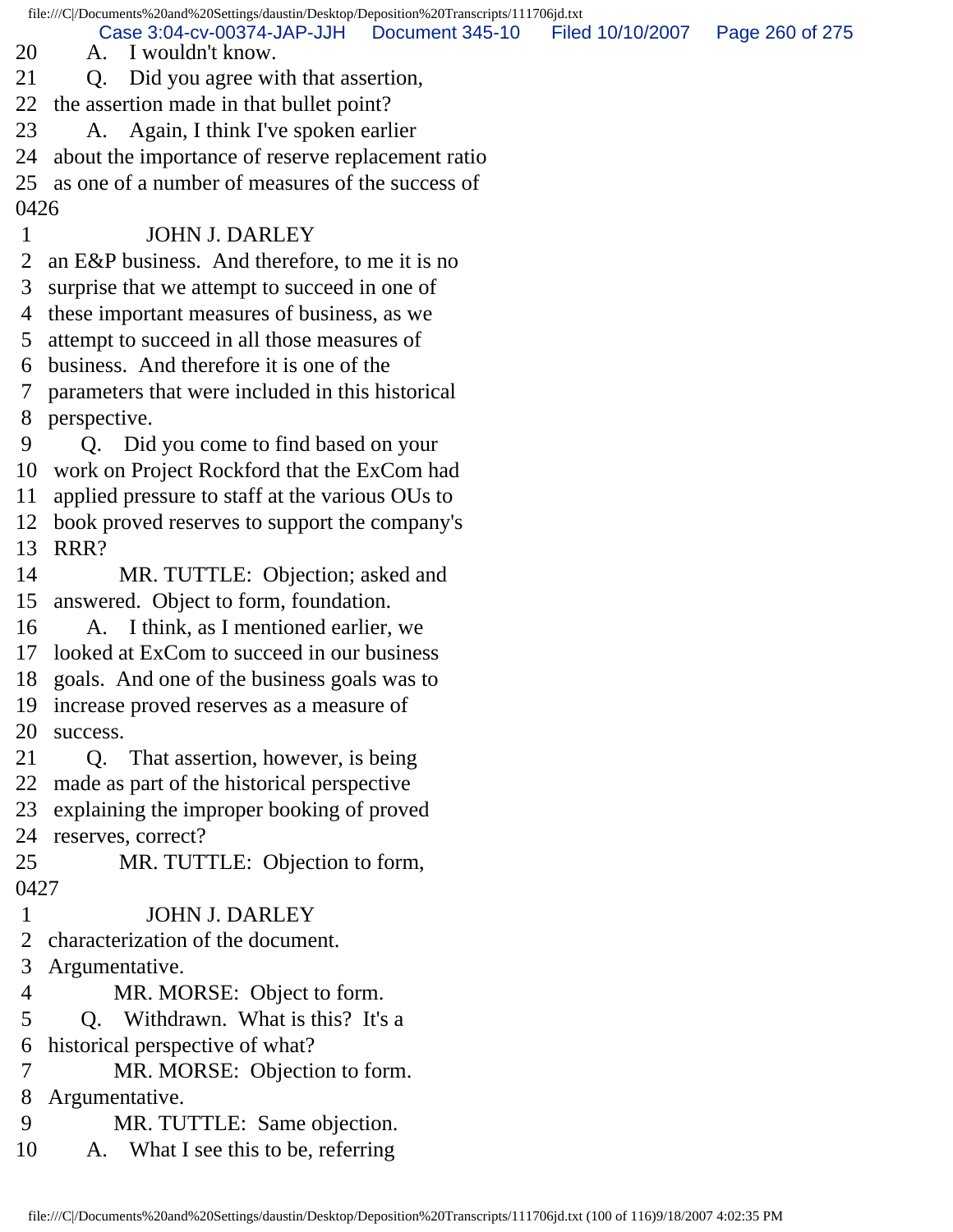file:///C|/Documents%20and%20Settings/daustin/Desktop/Deposition%20Transcripts/111706jd.txt 11 again to the slide under number 144, is that the 12 following slides show the story line on a 13 historical perspective. And then there are a 14 number of slides which capture various aspects of 15 the history of changes in reserve bookings. And 16 there are then subsequent examples for PDO and 17 SBDC. 18 Q. Am I correct then that these slides 19 relate to historical perspective concerning 20 reserves bookings, is that correct? 21 A. That is correct. 22 Q. Is that historical perspective 23 specifically tied to the noncompliant proved 24 reserves that were booked by the group? 25 MR. MORSE: Objection to form. 0428 1 JOHN J. DARLEY 2 Characterization, calls for a legal conclusion. 3 MR. TUTTLE: Same objections. 4 A. The historical perspective, as you 5 see it here, was an attempt to show how changes 6 in appreciation of the internal guidelines and 7 SEC explanations had contributed to the situation 8 which we found ourselves with Project Rockford. 9 Q. Mr. Darley, if you could turn your 10 attention to the following page, sir. 11 A. Mm-hmm. 12 Q. Again, it's captioned historical 13 perspective. There are two headings, one for 14 SPDC, one for PDO. 15 With respect to SPDC, the second 16 bullet point states "proved liquids reserves were 17 'frozen,' not debooked. But aspired production 18 increases did not materialize." Do you see that, 19 sir? 20 A. Yes, I do. 21 Q. Did you ever ascertain why it was 22 that those reserves were not debooked by SPDC? 23 A. No, I don't think I did. 24 Q. Going down to PDO, second bullet 25 point contains similar information, specifically 0429 1 JOHN J. DARLEY Case 3:04-cv-00374-JAP-JJH Document 345-10 Filed 10/10/2007 Page 261 of 275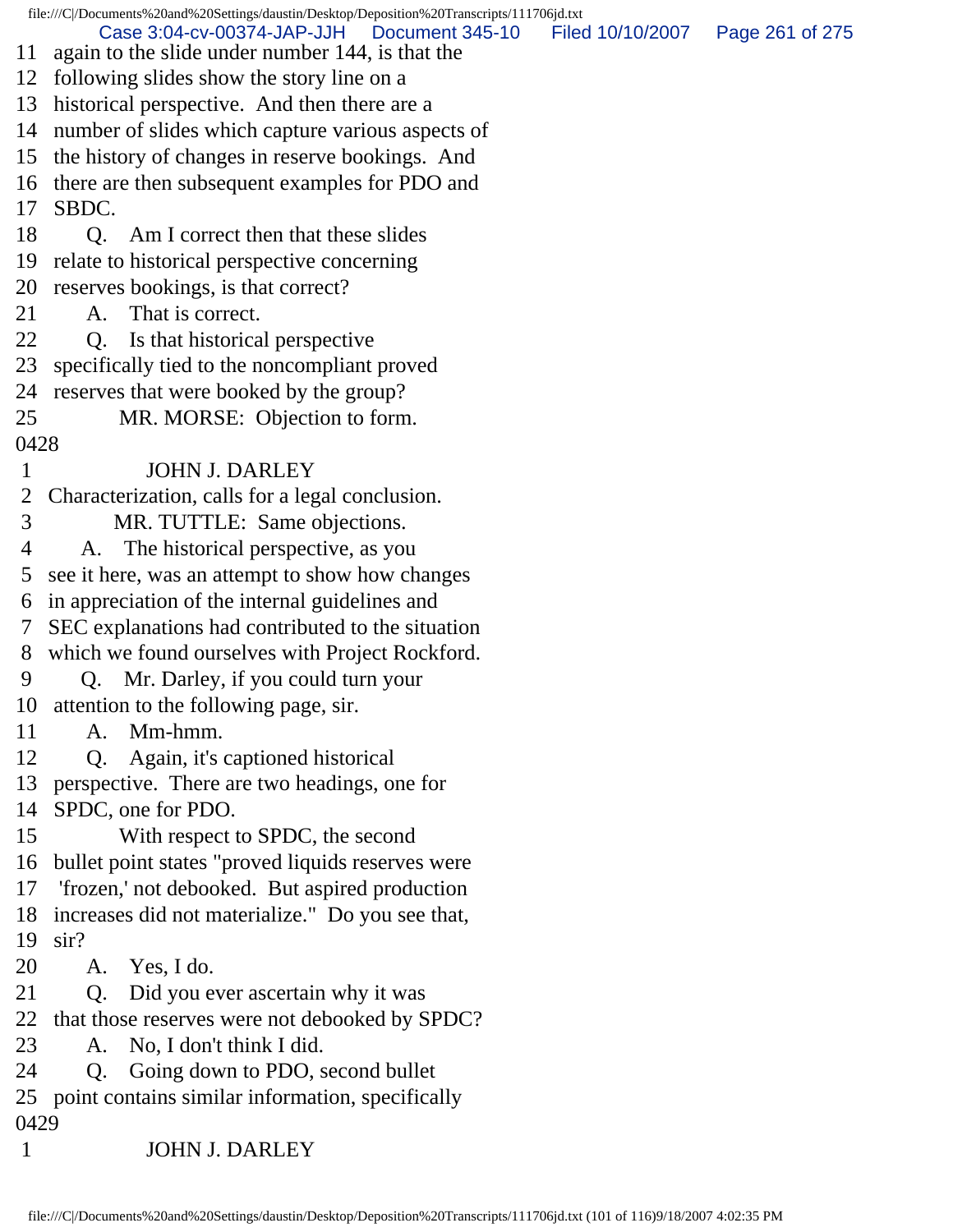file:///C|/Documents%20and%20Settings/daustin/Desktop/Deposition%20Transcripts/111706jd.txt 2 it says proved liquids reserves were "frozen," 3 not debooked when severe production decline set 4 in during 2001. 5 Did you ever ascertain why it was 6 that those reserves were not debooked by PDO? 7 A. I'm trying to recall. I think we 8 reviewed some of the audit reports and the fact 9 that they were still work in progress, and the 10 STOIIP reserves were one of the reviews in 11 progress. I believe that those kind of factors 12 were partly underpinned the reason not to debook, 13 that there was still work to be done before the 14 quantification could be completed in the case of 15 PDO. 16 Q. Do you recall if concerns about 17 Shell's RRR contributed to decisions not to 18 debook reserves at either PDO or SPDC? 19 MS. WICKHEM: Object to form. 20 A. No, I don't think so because the RRR 21 decisions are -- the RRR data are seen at an EP 22 business level. And the decisions on booking 23 reserves of course happen on each individual 24 operating unit level. 25 Q. If you would, Mr. Darley, please turn 0430 1 JOHN J. DARLEY 2 to the next page ending in Bates number 148. 3 Again, directing your attention to the last 4 bullet point on the page that states top-down 5 pressure to book reserves. Could you please 6 explain for me what this slide was attempting to 7 convey to the GAC? 8 A. This is the fourth slide in the 9 historical perspective sequence, and it covers a 10 number of aspects which could have contributed to 11 the Rockford situation. I believe that's what it 12 was intended to convey to the GAC. 13 Q. But what was meant by top-down 14 pressure? 15 A. Oh, I see. 16 MR. TUTTLE: Objection to form. 17 A. I don't recall exactly what was meant 18 by top-down pressure in this context. It's Case 3:04-cv-00374-JAP-JJH Document 345-10 Filed 10/10/2007 Page 262 of 275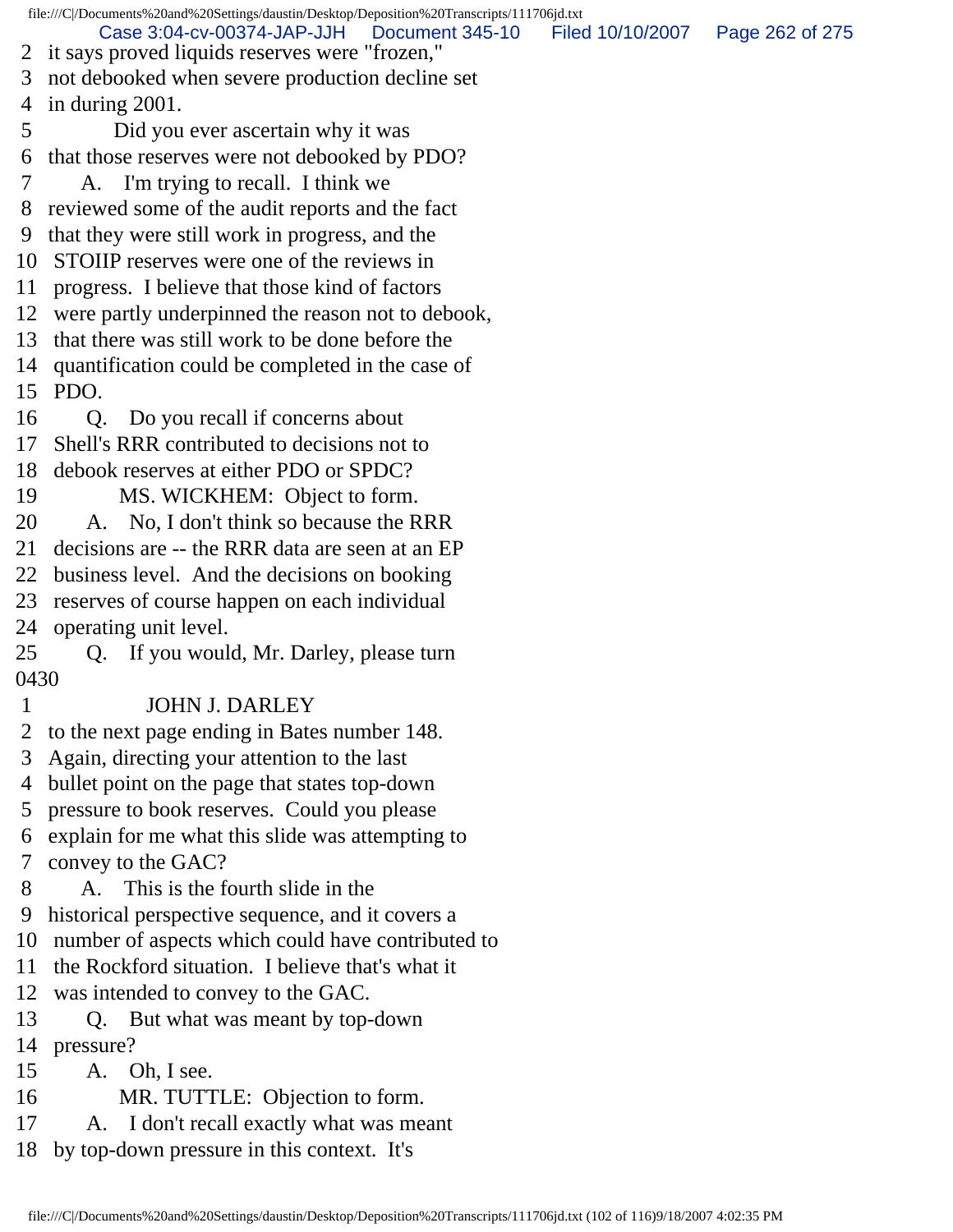|      | file:///C//Documents%20and%20Settings/daustin/Desktop/Deposition%20Transcripts/111706jd.txt                                       |  |
|------|-----------------------------------------------------------------------------------------------------------------------------------|--|
| 19   | Case 3:04-cv-00374-JAP-JJH  Document 345-10  Filed 10/10/2007  Page 263 of 275<br>similar to the earlier slide I think that spoke |  |
| 20   | about pressure on staff.                                                                                                          |  |
| 21   | Q. Who was it who actually gave the oral                                                                                          |  |
| 22   | part -- withdrawn. Was there an oral                                                                                              |  |
| 23   | presentation made to the GAC in connection with                                                                                   |  |
| 24   | these slides that comprise this exhibit?                                                                                          |  |
| 25   | MR. TUTTLE: Objection to form,                                                                                                    |  |
| 0431 |                                                                                                                                   |  |
| 1    | <b>JOHN J. DARLEY</b>                                                                                                             |  |
| 2    | foundation.                                                                                                                       |  |
| 3    | A. I think there will have been.                                                                                                  |  |
| 4    | Q. Do you know who gave that oral                                                                                                 |  |
| 5    | presentation?                                                                                                                     |  |
| 6    | A. I probably gave it myself, but I                                                                                               |  |
| 7    | couldn't be sure. But I think I gave it myself.                                                                                   |  |
| 8    | Q. As you noted, the bullet point                                                                                                 |  |
| 9    | regarding top-down pressure is similar to the                                                                                     |  |
| 10   | earlier point in one of the earlier slides. Do                                                                                    |  |
| 11   | you recall what, if anything, you said on those                                                                                   |  |
| 12   | two bullet points during the oral presentation to                                                                                 |  |
| 13   | the GAC?                                                                                                                          |  |
| 14   | MR. TUTTLE: Objection to form,                                                                                                    |  |
| 15   | foundation.                                                                                                                       |  |
| 16   | A. I don't know, and I rather doubt                                                                                               |  |
| 17   | whether I used all this material in connection to                                                                                 |  |
|      | 18 the presentation to the GAC. Presentations to                                                                                  |  |
| 19   | the GAC tend to be rather crisp and short. It is                                                                                  |  |
| 20   | highly unlikely that I would have gone through                                                                                    |  |
| 21   | four slides on historical perspective. So it's                                                                                    |  |
| 22   | quite likely that this was a draft set of                                                                                         |  |
| 23   | documentation and that the final presentation                                                                                     |  |
| 24   | material was somewhat shortened. And therefore,                                                                                   |  |
| 25   | I really don't know whether or not these points                                                                                   |  |
| 0432 |                                                                                                                                   |  |
| 1    | <b>JOHN J. DARLEY</b>                                                                                                             |  |
| 2    | were shown to the GAC or what I said at that                                                                                      |  |
| 3    | time.                                                                                                                             |  |
| 4    | I take it from that you have no<br>Q <sub>r</sub>                                                                                 |  |
| 5    | independent recollection as to whether or not you                                                                                 |  |
| 6    | mentioned top-down pressure during the GAC                                                                                        |  |
| 7    | presentation.                                                                                                                     |  |
| 8    | I do not.<br>A.                                                                                                                   |  |
| 9    | Mr. Darley, if I could ask you to<br>Q.                                                                                           |  |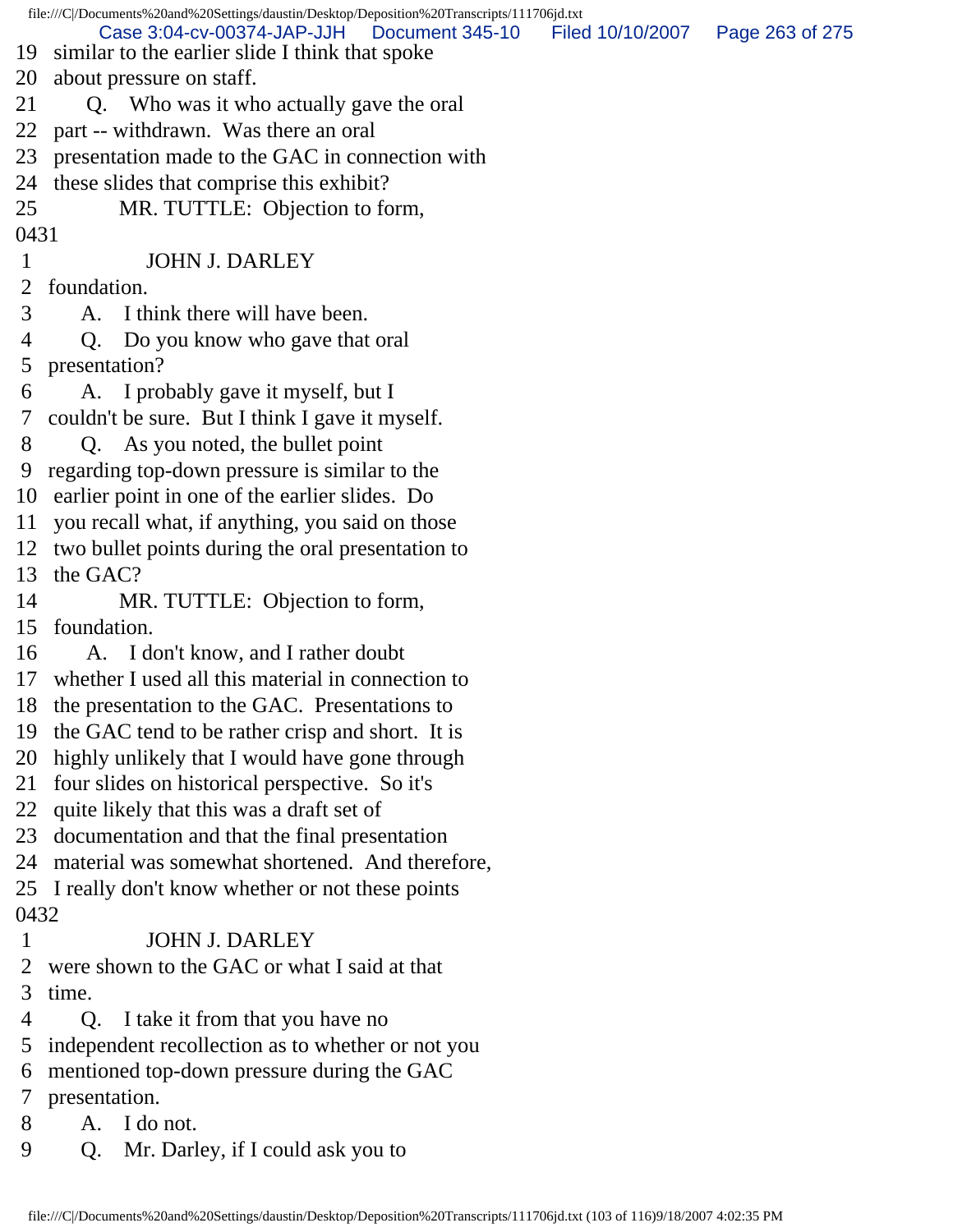file:///C|/Documents%20and%20Settings/daustin/Desktop/Deposition%20Transcripts/111706jd.txt 10 turn your attention now to the page ending in 11 Bates number 150. You'll see the second bullet 12 point on that page discusses the magnitude of the 13 exposure, SEC interpretations, et cetera. I'd 14 like to direct your attention, however, to the 15 second bullet point beneath that heading which 16 states, "Debooking held pending (also to avoid 17 reducing RRR)." 18 Do you know what was being conveyed 19 there, sir? 20 A. What I read this to state is that 21 debooking of volumes was held pending, but I'm a 22 little confused by it because it says that the 23 full magnitude did not become apparent until 24 November 2003. And since this document is in 25 January 2004, then I'm not quite sure over which 0433 1 JOHN J. DARLEY 2 period we are talking about pending, to be quite 3 honest. 4 Q. With respect to the parenthetical, 5 "Also to avoid reducing RRR," do you have any 6 understanding as to what that was attempting to 7 convey? 8 MR. TUTTLE: Objection to form. 9 A. My assumption from simply reading the 10 parentheses is that there was an opinion that 11 pending is held to avoid reducing RRR. 12 Q. Do you recall any members of the 13 Project Rockford team expressing that viewpoint? 14 A. Let me make sure I understand. Do I 15 remember any members of the Project Rockford team 16 expressing the view that reserves debooking had 17 been held pending to avoid reducing RRR. 18 Q. That's correct. 19 A. No, I don't recall that as being a 20 prime driver, if you like. I think many of the 21 pending volumes and volumes that were held in the 22 exposure catalogue so far were very much subject 23 to either further work in progress or to 24 assessments of opportunities to take further work 25 to make the volume -- allow the volumes to become 0434 Case 3:04-cv-00374-JAP-JJH Document 345-10 Filed 10/10/2007 Page 264 of 275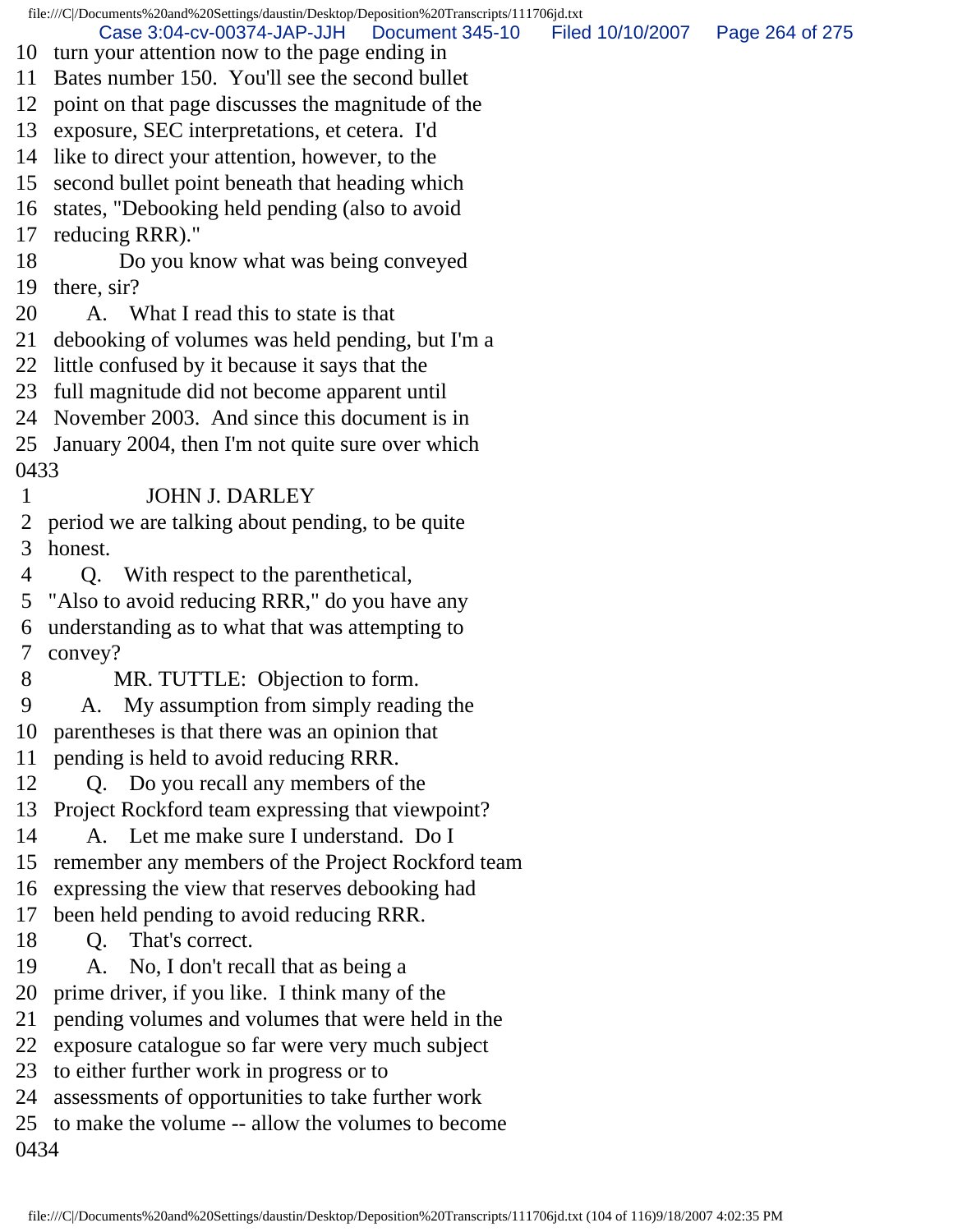| file:///C /Documents%20and%20Settings/daustin/Desktop/Deposition%20Transcripts/111706jd.txt |                                                      |                 |                  |                 |  |
|---------------------------------------------------------------------------------------------|------------------------------------------------------|-----------------|------------------|-----------------|--|
| 1                                                                                           | Case 3:04-cv-00374-JAP-JJH<br><b>JOHN J. DARLEY</b>  | Document 345-10 | Filed 10/10/2007 | Page 265 of 275 |  |
| 2                                                                                           | compliant.                                           |                 |                  |                 |  |
| 3                                                                                           | In other words, I don't believe that                 |                 |                  |                 |  |
| 4                                                                                           | there was a complete picture until we got to the     |                 |                  |                 |  |
| 5                                                                                           | Rockford situation. And at that point, then          |                 |                  |                 |  |
| 6                                                                                           | measures were very quickly taken to debook the       |                 |                  |                 |  |
| 7                                                                                           | volumes, irrespective of the impact on RRR.          |                 |                  |                 |  |
| 8                                                                                           | So I believe that what you see here                  |                 |                  |                 |  |
| 9                                                                                           | is a historical perspective which culminates with    |                 |                  |                 |  |
| 10                                                                                          | a realization in November 2003 that there was an     |                 |                  |                 |  |
| 11                                                                                          | issue of significant magnitude. And that as          |                 |                  |                 |  |
| 12                                                                                          | quickly and as effectively as possible, those        |                 |                  |                 |  |
| 13                                                                                          | measures were taken to correct the situation.        |                 |                  |                 |  |
| 14                                                                                          | Q. All of that sentiment is not                      |                 |                  |                 |  |
| 15                                                                                          | expressed in that bullet point, however.             |                 |                  |                 |  |
| 16                                                                                          | MR. MORSE: Objection;                                |                 |                  |                 |  |
| 17                                                                                          | argumentative.                                       |                 |                  |                 |  |
| 18                                                                                          | MR. TUTTLE: Objection,                               |                 |                  |                 |  |
| 19                                                                                          | argumentative.                                       |                 |                  |                 |  |
| 20                                                                                          | I would contend that it is. That<br>A.               |                 |                  |                 |  |
| 21                                                                                          | once the magnitude and the exposure had become       |                 |                  |                 |  |
| 22                                                                                          | apparent in November 2003, there was no question     |                 |                  |                 |  |
| 23                                                                                          | of holding volumes pending. They were simply         |                 |                  |                 |  |
| 24                                                                                          | disclosed to the market place.                       |                 |                  |                 |  |
| 25                                                                                          | (Darley Exhibit 25 for                               |                 |                  |                 |  |
| 0435                                                                                        |                                                      |                 |                  |                 |  |
| 1                                                                                           | <b>JOHN J. DARLEY</b>                                |                 |                  |                 |  |
| 2                                                                                           | identification, document bearing Bates production    |                 |                  |                 |  |
| 3                                                                                           | number DARLEY 1097 through DARLEY 1104.)             |                 |                  |                 |  |
| 4                                                                                           | Q. Mr. Darley, you've just been handed a             |                 |                  |                 |  |
| 5                                                                                           | document marked for identification as Darley         |                 |                  |                 |  |
| 6                                                                                           | Exhibit 25. I'll ask you to take a look at that,     |                 |                  |                 |  |
| 7                                                                                           | sir, and tell me if you recognize it.                |                 |                  |                 |  |
| 8                                                                                           | Yes, I do.<br>A.                                     |                 |                  |                 |  |
| 9                                                                                           | What is it you recognize it to be,<br>Q <sub>r</sub> |                 |                  |                 |  |
| 10                                                                                          | $\sin$ ?                                             |                 |                  |                 |  |
| 11                                                                                          | I recognize it to be an e-mail from<br>A.            |                 |                  |                 |  |
| 12                                                                                          | Regtien from myself on the Gorgon reserves.          |                 |                  |                 |  |
| 13                                                                                          | Would you identify Mr. Regtien for<br>Q.             |                 |                  |                 |  |
| 14                                                                                          | me.                                                  |                 |                  |                 |  |
| 15                                                                                          | Yes, Mr. Regtien worked in EPT as a<br>A.            |                 |                  |                 |  |
| 16                                                                                          | manager for -- he was responsible for the change     |                 |                  |                 |  |
| 17                                                                                          | program at that time, as we were making the          |                 |                  |                 |  |
|                                                                                             |                                                      |                 |                  |                 |  |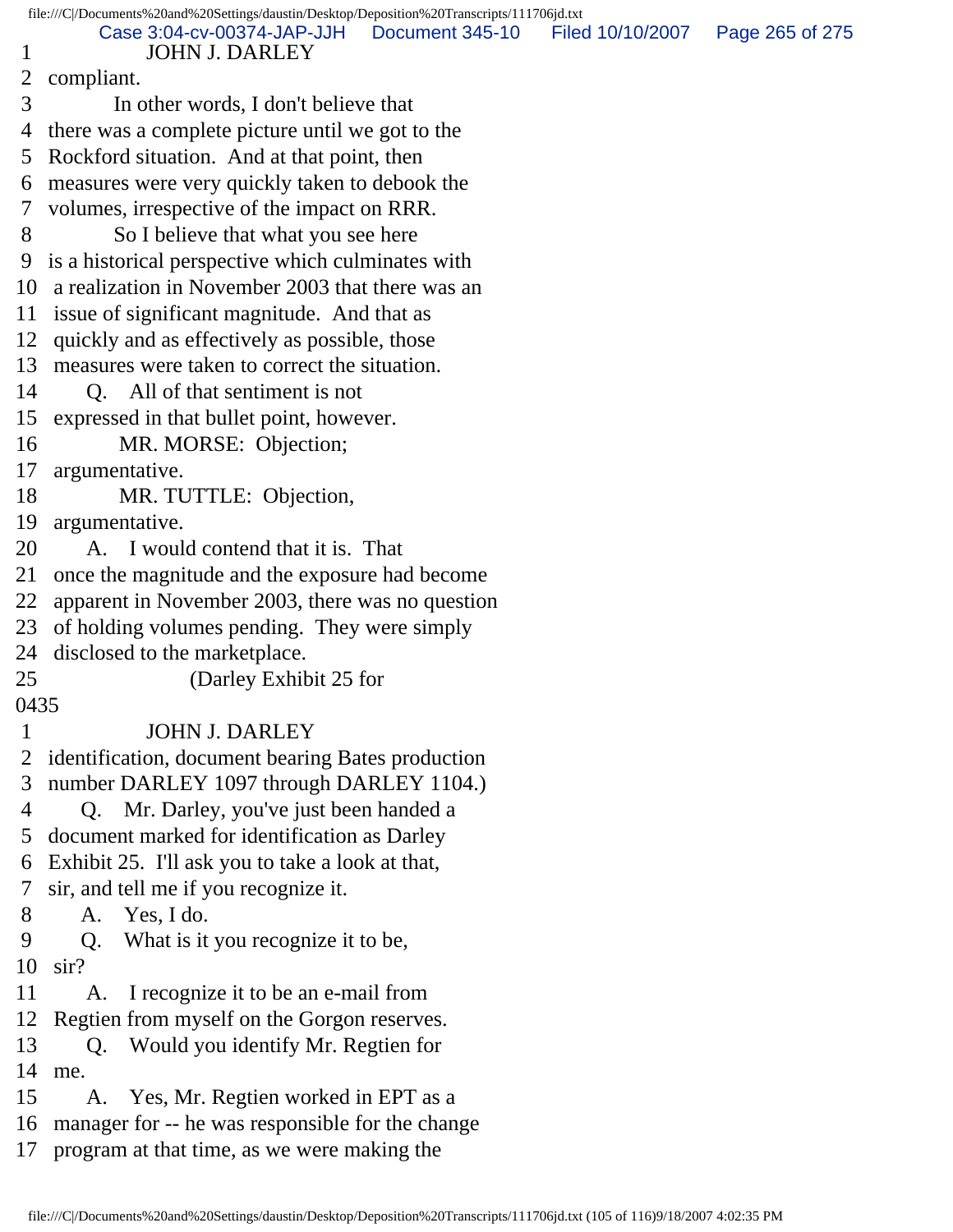file:///C|/Documents%20and%20Settings/daustin/Desktop/Deposition%20Transcripts/111706jd.txt 18 changes in EPT. 19 Q. The text of the e-mail from 20 Mr. Regtien to you concerns the booking of proved 21 reserves at Gorgon, correct? 22 A. That's correct. 23 Q. Specifically Mr. Regtien is 24 forwarding to you various prior e-mails that 25 indicate an intent to debook proved reserves at 0436 1 JOHN J. DARLEY 2 Gorgon at various points prior to 2003, correct? 3 MR. TUTTLE: Object to the form, 4 characterization of the document. 5 MR. MORSE: Objection to form. 6 A. What the e-mails -- and I would have 7 to read them in detail to recall, but what the 8 e-mails as I recall provided was some of the 9 discussion around the Gorgon booking between 10 Mr. Regtien and Mr. Barendregt at various times. 11 Q. Specifically directing your attention 12 to the second page of the document, there are two 13 e-mails. One is from Mr. Barendregt to 14 Mr. Regtien dated June 5th, 2000. The subject is 15 SEC reserves Australia. Contained within that 16 e-mail, or attached to it is an e-mail from 17 Mr. Regtien to Mr. Barendregt concerning the same 18 issue. 19 I'd like you to direct your attention 20 actually to the following page, sir, ending in 21 Bates number 099. 22 A. Mm-hmm. 23 Q. There are two bullet points that 24 appear on that page. The second bullet point 25 states, "With respect to Chevron operated assets, 0437 1 JOHN J. DARLEY 2 the giant Gorgon field is classified as proved 3 undeveloped, and we intend to downgrade that to 4 SFR during the upcoming ARPR cycle." Do you see 5 that, sir? 6 A. Yes, I do. 7 Q. Did you ever speak to Mr. Regtien Case 3:04-cv-00374-JAP-JJH Document 345-10 Filed 10/10/2007 Page 266 of 275

8 concerning the reasons for their intention, at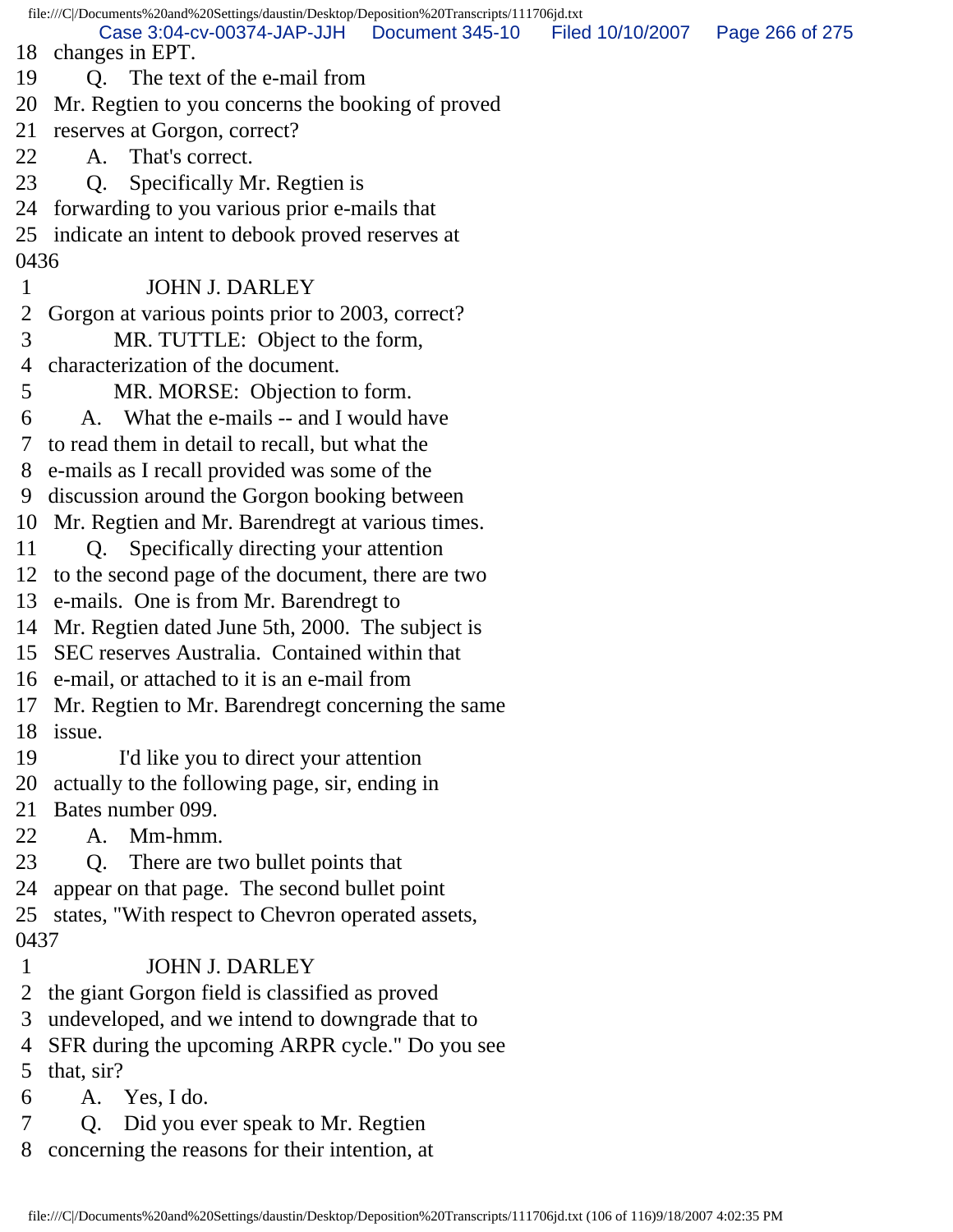file:///C|/Documents%20and%20Settings/daustin/Desktop/Deposition%20Transcripts/111706jd.txt 9 least as stated here, to downgrade the Gorgon 10 reserves to SFR? 11 A. I think I did. I think I spoke to 12 him in general terms after he had sent me this 13 e-mail, yes. 14 Q. Could you relate to me the substance 15 of the conversation you had with Mr. Regtien 16 concerning this e-mail? 17 A. I think it wasn't more than simply 18 reviewing what he had sent me in his e-mails. As 19 you saw from his covering e-mail, he went back to 20 his files and he sent me these documents which he 21 thought would be relevant. 22 I think within the context of the 23 Rockford work, although unknown to Mr. Regtien 24 because he wasn't party to it, we had already 25 seen much of this material if not at that time 0438 1 JOHN J. DARLEY 2 then certainly shortly thereafter. And we had 3 discussed as part of the Rockford work the Gorgon 4 situation and we had decided to debook the Gorgon 5 field. 6 Q. Did you ever have discussions with 7 Mr. Regtien concerning the reasons that Gorgon 8 was not debooked in 2000? 9 A. No. Not with Mr. Regtien. But 10 again, in the context of the earlier discussion 11 that we have had on Gorgon, there was quite some 12 discussion with the internal auditors and so 13 on -- the internal audit group, with Mr. Anton 14 Barendregt and others around that time. 15 And what you see from this exchange 16 of e-mails was that Mr. Barendregt was involved 17 with Mr. Regtien on this issue. 18 Q. We'll just note for the record that 19 there are two other e-mails here, which I'll try 20 and spare you all, which essentially also reflect 21 Mr. Regtien's intent to -- well, why don't we 22 handle it this way. I'd like to specifically 23 direct your attention to the page ending in Bates 24 number 00. If you look a little bit beneath the 25 middle of the page, under the four bullet points Case 3:04-cv-00374-JAP-JJH Document 345-10 Filed 10/10/2007 Page 267 of 275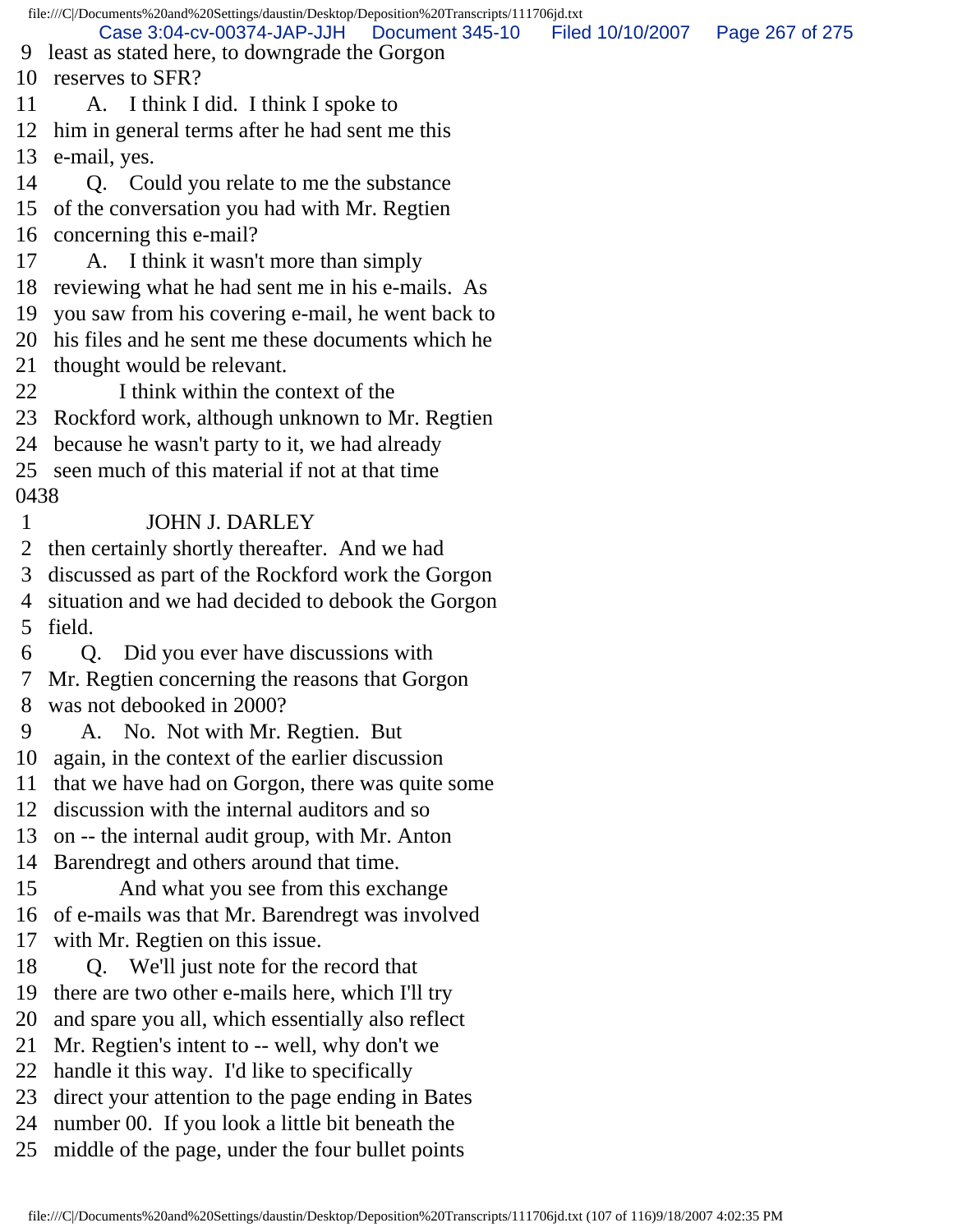|                                                                                              | file:///C//Documents%20and%20Settings/daustin/Desktop/Deposition%20Transcripts/111706jd.txt |  |  |  |  |
|----------------------------------------------------------------------------------------------|---------------------------------------------------------------------------------------------|--|--|--|--|
| Case 3:04-cv-00374-JAP-JJH<br>Document 345-10<br>Filed 10/10/2007<br>Page 268 of 275<br>0439 |                                                                                             |  |  |  |  |
| $\mathbf{1}$                                                                                 | <b>JOHN J. DARLEY</b>                                                                       |  |  |  |  |
| $\overline{2}$                                                                               | there's a sentence, "I therefore recommend and am                                           |  |  |  |  |
| 3                                                                                            | prepared to defend downgrading Gorgon from the                                              |  |  |  |  |
| 4                                                                                            | proved undeveloped reserves category to SFR                                                 |  |  |  |  |
| 5                                                                                            | (commercial/proved techniques)."                                                            |  |  |  |  |
| 6                                                                                            | Do you recall if you discussed that                                                         |  |  |  |  |
| 7                                                                                            | specifically with Mr. Regtien?                                                              |  |  |  |  |
| 8                                                                                            | A. I don't remember discussing the                                                          |  |  |  |  |
| 9                                                                                            |                                                                                             |  |  |  |  |
| 10                                                                                           | specifics. I remember discussing the overall<br>issue of Gorgon and the difficulty that was |  |  |  |  |
|                                                                                              |                                                                                             |  |  |  |  |
| 11                                                                                           | around the booking or debooking of the proved                                               |  |  |  |  |
|                                                                                              | 12 reserves. I don't recall discussing this                                                 |  |  |  |  |
| 13                                                                                           | particular sentence that you point out.                                                     |  |  |  |  |
| 14                                                                                           | Q. Did Mr. Regtien ever indicate to you                                                     |  |  |  |  |
| 15                                                                                           | why it was that the Gorgon reserves weren't moved                                           |  |  |  |  |
| 16                                                                                           | back to SFR in 2000?                                                                        |  |  |  |  |
| 17                                                                                           | No, I don't believe he did.<br>A.                                                           |  |  |  |  |
| 18                                                                                           | Q. You can put that aside, sir.                                                             |  |  |  |  |
| 19                                                                                           | Mr. Darley, are you familiar with                                                           |  |  |  |  |
| 20                                                                                           | something called Project Hugis?                                                             |  |  |  |  |
| 21                                                                                           | Hugis. Could you spell it, please?<br>A.                                                    |  |  |  |  |
| 22                                                                                           | I believe it's H-U-G-I-S.<br>Q.                                                             |  |  |  |  |
| 23                                                                                           | A. It's not H-U-G-I-N?                                                                      |  |  |  |  |
| 24                                                                                           | Maybe H-U-G-I-N. I'm sorry. Are you<br>Q.                                                   |  |  |  |  |
|                                                                                              | 25 familiar with Project Hugin?                                                             |  |  |  |  |
|                                                                                              | 0440                                                                                        |  |  |  |  |
| $\mathbf{1}$                                                                                 | <b>JOHN J. DARLEY</b>                                                                       |  |  |  |  |
| $\overline{2}$                                                                               | Yes.<br>A.                                                                                  |  |  |  |  |
| 3                                                                                            | Could you tell me what that is, sir?<br>Q.                                                  |  |  |  |  |
| 4                                                                                            | A. Yes. If I have the name correct,                                                         |  |  |  |  |
| 5                                                                                            | it's been a little while, Project Hugin is a                                                |  |  |  |  |
| 6                                                                                            | series of recommendations that were made                                                    |  |  |  |  |
| 7                                                                                            | following the Davis Polk inquiry into the                                                   |  |  |  |  |
| 8                                                                                            | reserves situation.                                                                         |  |  |  |  |
| 9                                                                                            | Q. Who worked on Project Hugin?                                                             |  |  |  |  |
| 10                                                                                           | A. The leader of the project was                                                            |  |  |  |  |
| 11                                                                                           | Mr. Jacob Stausholm. And there were other                                                   |  |  |  |  |
| 12                                                                                           | members of the team.                                                                        |  |  |  |  |
| 13                                                                                           | Q. Do you recall any of the other                                                           |  |  |  |  |
| 14                                                                                           | members of that team?                                                                       |  |  |  |  |
| 15                                                                                           | A. Mr. Jim Cooper was one member of the                                                     |  |  |  |  |
|                                                                                              | 16 team.                                                                                    |  |  |  |  |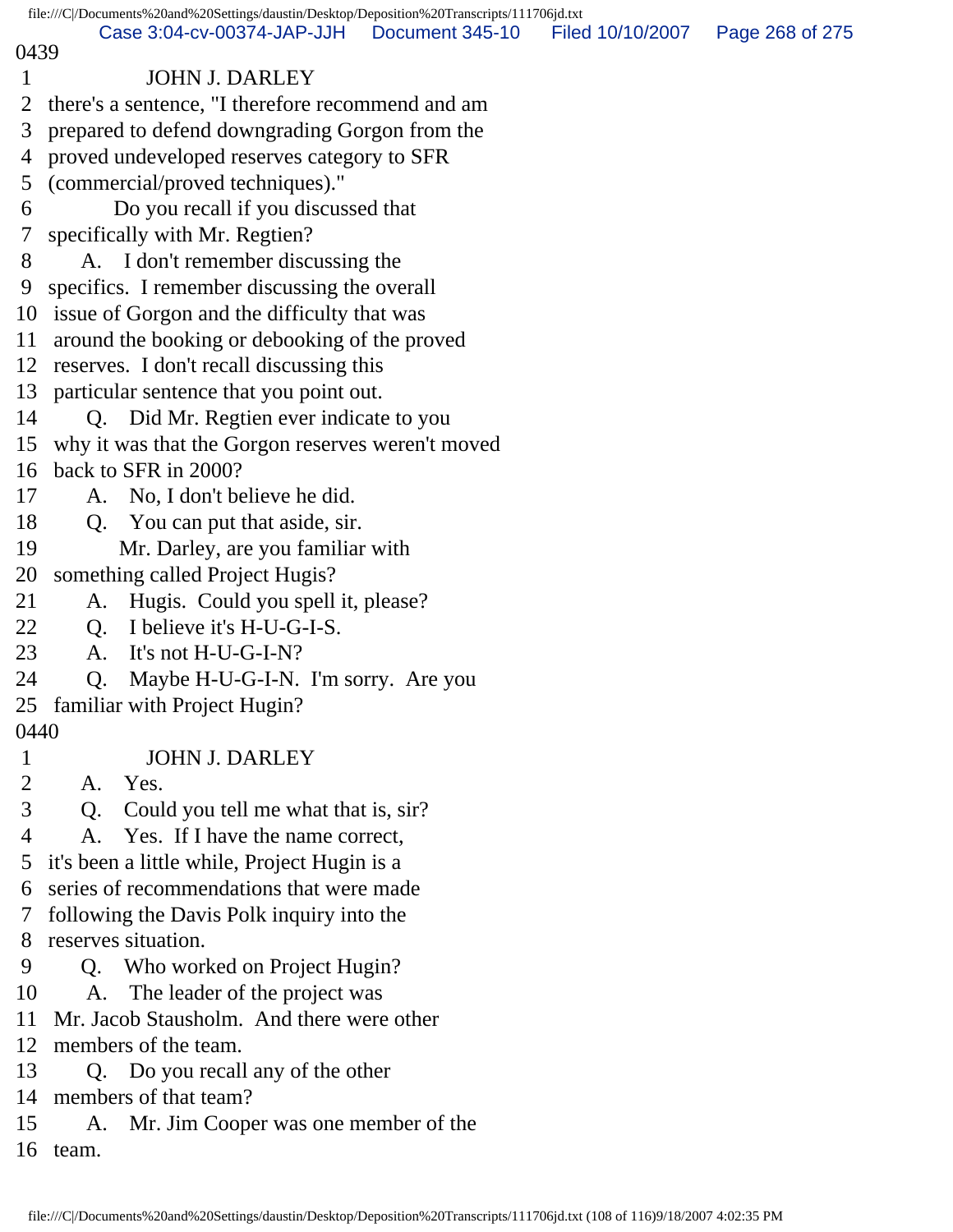file:///C|/Documents%20and%20Settings/daustin/Desktop/Deposition%20Transcripts/111706jd.txt 17 Q. Now specifically, after Davis Polk 18 issued its report, what was the work of Project 19 Hugin, if you know, in connection with the 20 issuance of that report? 21 A. Project Hugin simply took the 22 recommendations and findings of the Davis Polk 23 report and translated those into actions which 24 the company could then take to respond to such 25 findings. 0441 1 JOHN J. DARLEY 2 Q. Do you recall approximately when 3 Project Hugin commenced? Clearly it was after 4 the issuance of the Davis Polk report. 5 A. It was in the early months of 2004. 6 Q. Did you do any work in connection 7 with Project Hugin? 8 A. Not in connection with the project 9 itself, but in connection with the implementation 10 of the recommendations, yes. 11 Q. Could you describe for me what work 12 you did in connection with the implementation of 13 the recommendations? 14 A. Mm-hmm. The recommendations covered 15 a wide spectrum of activities, including the need 16 for improved training and education of technical 17 and commercial staff and compliance with SEC 18 proved reserves, control measures that would be 19 needed to ensure that reserves bookings were made 20 in accordance with SEC requirements. And as part 21 of my role in EPT and on the EP reserves 22 committee, I ensured that those recommendations 23 were carried out to the full. 24 Q. Do you recall if you had any 25 communication with members of the Project Hugin 0442 1 JOHN J. DARLEY 2 team with respect to the work that you had done 3 as part of Project Rockford? 4 A. No, I did not in connection with the 5 Project Hugin worked. They worked quite 6 independently. 7 MR. MacFALL: We'll go off the Case 3:04-cv-00374-JAP-JJH Document 345-10 Filed 10/10/2007 Page 269 of 275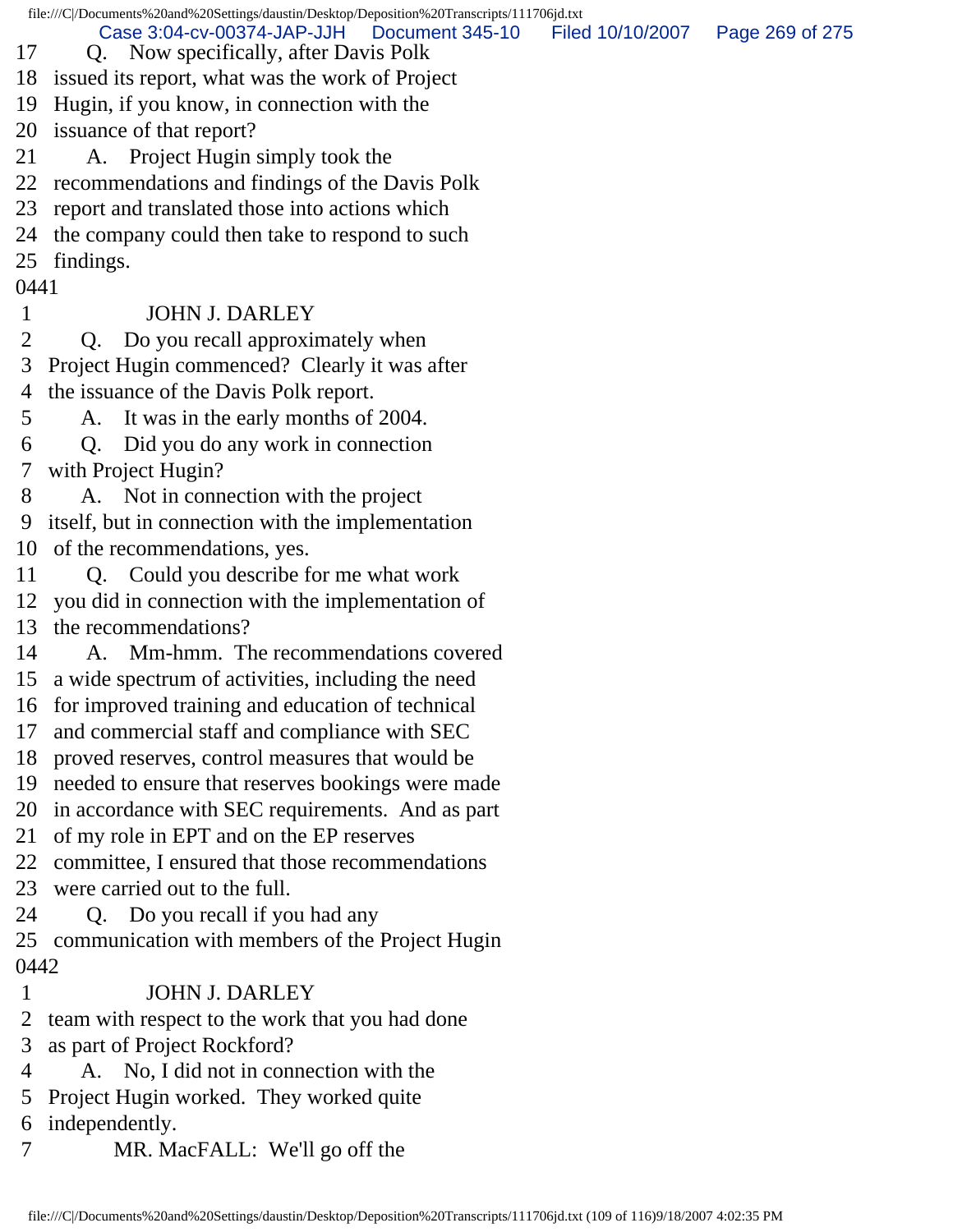file:///C|/Documents%20and%20Settings/daustin/Desktop/Deposition%20Transcripts/111706jd.txt 8 record. 9 THE VIDEOGRAPHER: We'll go off the 10 record. It's 3:18, tape 6. 11 (Recess taken.) 12 THE VIDEOGRAPHER: Back on the 13 record, 3:25, tape 6. 14 BY MR. MacFALL: 15 Q. Mr. Darley, with respect to Exhibit 16 24, which were the slides that we were discussing 17 a few moments ago, I note on the covering e-mail 18 that you forwarded these slides to Mr. van de 19 Vijver. Do you recall doing that, sir? 20 A. I don't recall doing it, but based on 21 the e-mail, I assume I did it. 22 Q. At the time that you forwarded these 23 slides to Mr. van de Vijver, was it your belief 24 that the information contained in the slides was 25 accurate? 0443 1 JOHN J. DARLEY 2 A. At the -- at this time period we were 3 working very hard to pull together material to 4 present to the GAC. And inevitably there was 5 quite a bit of parallel work going on, which 6 means that different groups and different people 7 would be working together. 8 And I think it's unlikely that I 9 would have reviewed in detail all of this 10 material and then sent it to Mr. van de Vijver, 11 which would have been the more normal procedure 12 but would have taken additional time, clearly. 13 So the parallel work means that I 14 will have sent material to Mr. van de Vijver 15 which I may or may not have reviewed. Some of it 16 I will have reviewed. For example, the first 17 slide I remember reviewing because it contains 18 numbers and it's quite important that the numbers 19 were accurate because that's what we were going 20 to discuss. 21 I don't believe that I reviewed in 22 detail all the textual slides, and I think that's 23 why my comment in the covering note says the 24 attached file pulls together relevant material, Case 3:04-cv-00374-JAP-JJH Document 345-10 Filed 10/10/2007 Page 270 of 275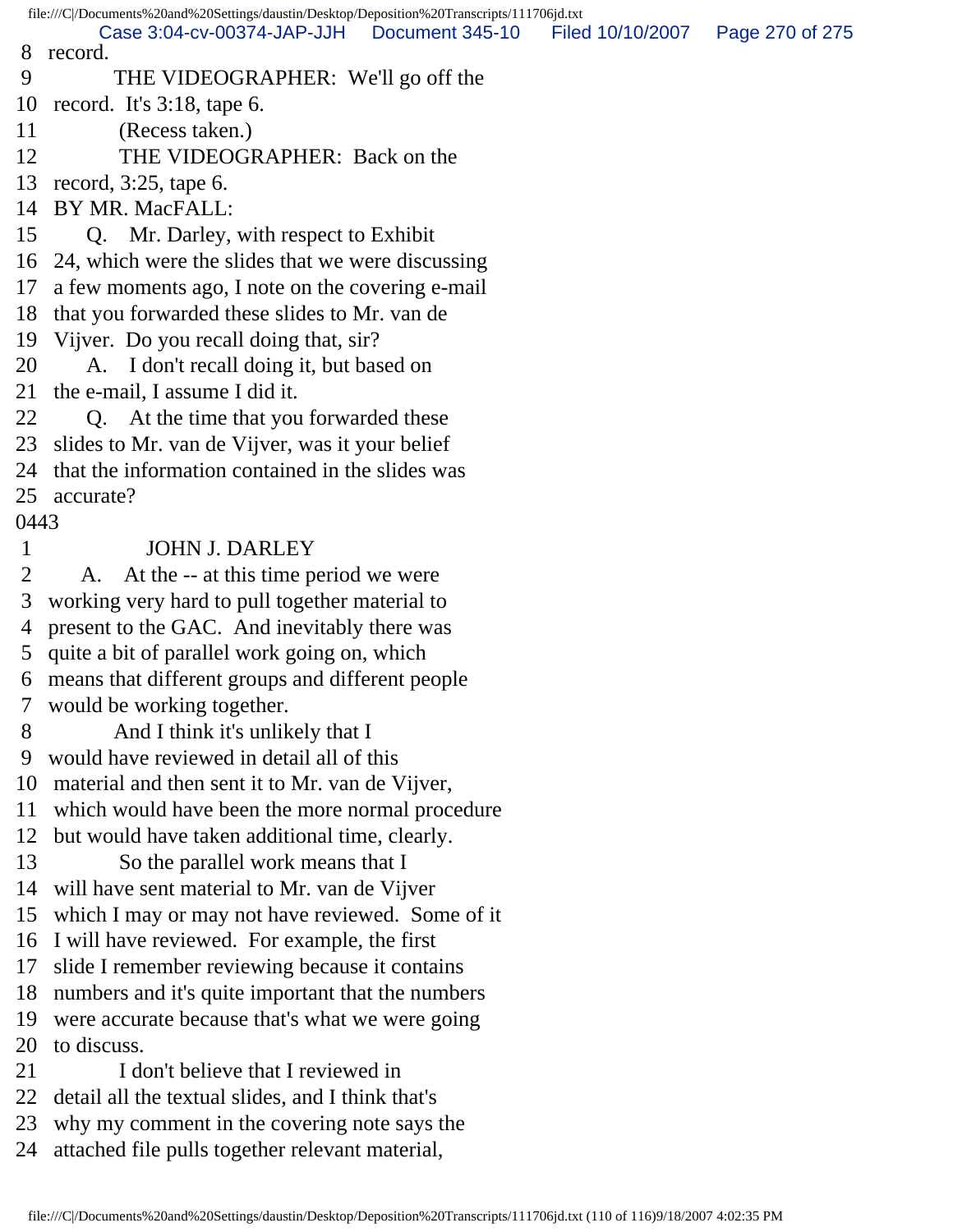|                | file:///C /Documents%20and%20Settings/daustin/Desktop/Deposition%20Transcripts/111706jd.txt    |                  |                 |
|----------------|------------------------------------------------------------------------------------------------|------------------|-----------------|
|                | Case 3:04-cv-00374-JAP-JJH<br>Document 345-10<br>25 some of which could be used to present the | Filed 10/10/2007 | Page 271 of 275 |
| 0444           |                                                                                                |                  |                 |
| $\mathbf{1}$   | <b>JOHN J. DARLEY</b>                                                                          |                  |                 |
| 2              | technical story if necessary.                                                                  |                  |                 |
| 3              | So it certainly wasn't my view and it                                                          |                  |                 |
|                | 4 wasn't conveyed as my view to Mr. van de Vijver                                              |                  |                 |
|                |                                                                                                |                  |                 |
|                | 5 that this was a final piece of work which now                                                |                  |                 |
| 6              | could be presented to the GAC. It was work in                                                  |                  |                 |
| 7 <sup>7</sup> | progress, some of which I had reviewed, some of                                                |                  |                 |
|                | 8 which I hadn't. And my expectation was that in                                               |                  |                 |
|                | 9 the course of the next couple of days or so there                                            |                  |                 |
|                | 10 will be further iterations of this work.                                                    |                  |                 |
| 11             | Q. I believe you previously testified                                                          |                  |                 |
|                | 12 that you had actually drafted some of this                                                  |                  |                 |
| 13             | material.                                                                                      |                  |                 |
| 14             | A. Some of it, yes.                                                                            |                  |                 |
| 15             | Q. I believe you also testified that you                                                       |                  |                 |
|                | 16 had reviewed the material that you did not draft                                            |                  |                 |
| 17             | that comprise this exhibit.                                                                    |                  |                 |
| 18             | A. That's right.                                                                               |                  |                 |
| 19             | Q. Do you recall if that review occurred                                                       |                  |                 |
| 20             | before or after you sent these materials to                                                    |                  |                 |
| 21             | Mr. van de Vijver?                                                                             |                  |                 |
| 22             | A. I'm sorry, I really wouldn't be able                                                        |                  |                 |
|                | 23 to say.                                                                                     |                  |                 |
| 24             | Q. Do you know who else contributed to                                                         |                  |                 |
|                | 25 this group of slides, who drafted the material                                              |                  |                 |
| 0445           |                                                                                                |                  |                 |
| $\mathbf{1}$   | <b>JOHN J. DARLEY</b>                                                                          |                  |                 |
| 2              | that you did not draft?                                                                        |                  |                 |
| 3              | A. I think Mr. John Pay would certainly                                                        |                  |                 |
| 4              | have been involved, I believe Mr. Frank Coopman                                                |                  |                 |
| 5              | would have been involved and perhaps Mr. John                                                  |                  |                 |
| 6              | Bell.                                                                                          |                  |                 |
|                | Do you have any specific recollection<br>Q.                                                    |                  |                 |
|                | 8 of discussing these materials with any of those                                              |                  |                 |
| 9              | individuals?                                                                                   |                  |                 |
| 10             | A. No, other than in the general context                                                       |                  |                 |
|                | 11 of the Rockford project that we would have                                                  |                  |                 |
| 12             | discussed such materials.                                                                      |                  |                 |
| 13             | Q. I'm sorry, by saying in the general                                                         |                  |                 |
|                | 14 context of the Rockford project, do you mean the                                            |                  |                 |
|                | 15 topics contained in these materials as opposed to                                           |                  |                 |
|                |                                                                                                |                  |                 |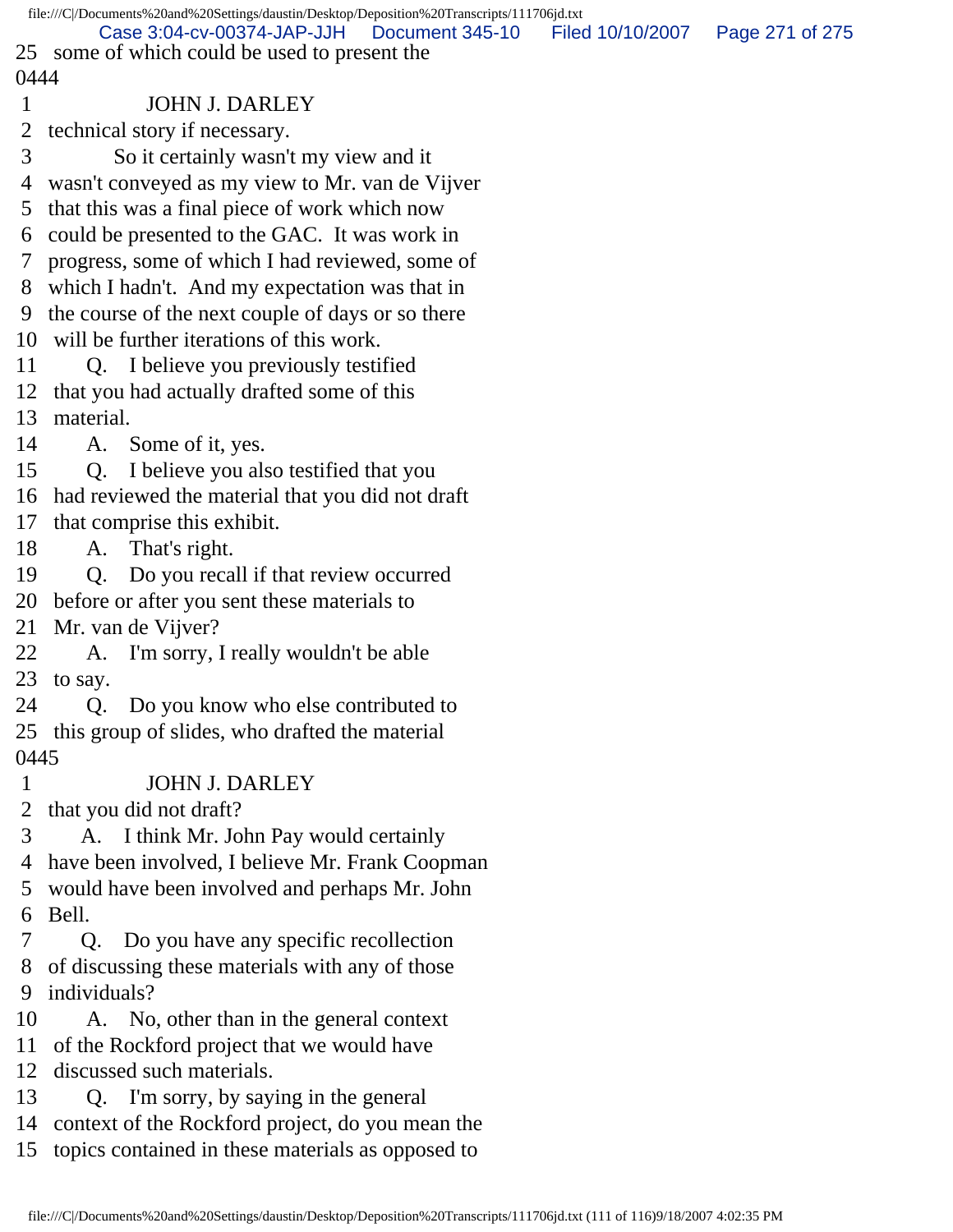file:///C|/Documents%20and%20Settings/daustin/Desktop/Deposition%20Transcripts/111706jd.txt 16 the slides themselves? 17 A. I think both we will have certainly 18 discussed the topics as identified in the 19 slides. I'm not sure whether we will have 20 discussed all the content of every slide at that 21 stage. 22 Q. I just have one follow-up for you, 23 Mr. Darley, which, again, is an informational 24 question, as they all are. But this one's more 25 for my own use. 0446 1 JOHN J. DARLEY 2 Could you please explain for me the 3 difference between recategorization and a 4 revision of approved reserves? 5 A. Yes. At this time of preparation of 6 the volumes as we were working on them in Project 7 Rockford, we identified that the volumes were 8 noncompliant with SEC requirements. But we still 9 had the outstanding question as to the underlying 10 reason for the noncompliance. If those reasons 11 for the noncompliance would have been factors 12 which had changed in the course of 2003, then it 13 would have been possible to revise data in the 14 course of that year. There would be current year 15 revisions. If there were factors which caused 16 the noncompliance which related to earlier years, 17 then it would be necessary to restate the data to 18 the earlier time frame. 19 As of January the 9th when we made 20 the disclosure, we still didn't have clarity as 21 to whether those changes would be revisions of 22 the current year information or restatements of 23 earlier year information, and therefore we called 24 the totality a recategorization. And the 25 categories would be defined and would be 0447 1 JOHN J. DARLEY 2 explained in future disclosures as happened. 3 Q. Do you recall a revision of the 4 proved reserves reported or booked for EA in Case 3:04-cv-00374-JAP-JJH Document 345-10 Filed 10/10/2007 Page 272 of 275

- 5 Angola -- I'm sorry, in Nigeria.
- 6 A. I'm sorry, I don't recall that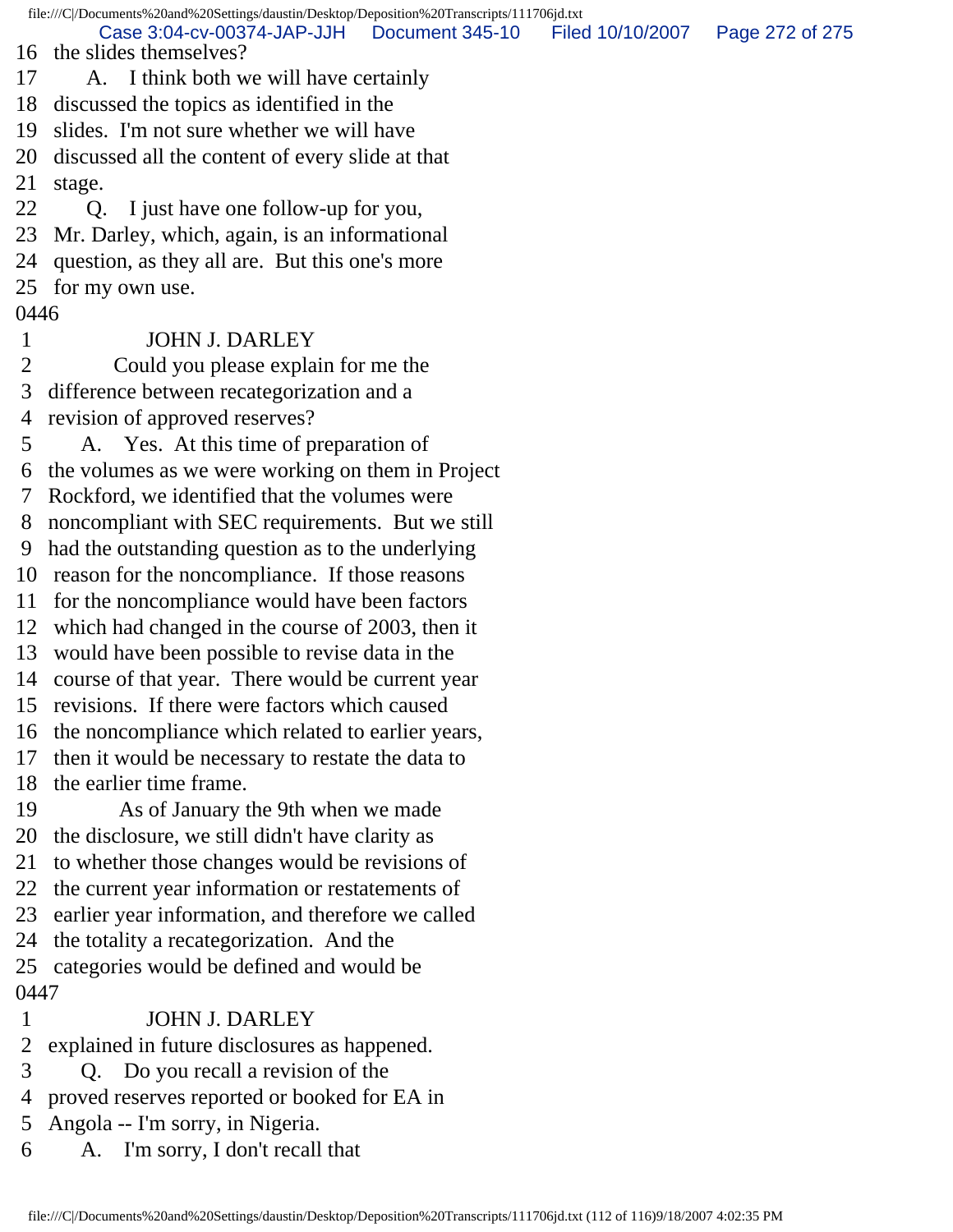|                | file:///C /Documents%20and%20Settings/daustin/Desktop/Deposition%20Transcripts/111706jd.txt |  |  |
|----------------|---------------------------------------------------------------------------------------------|--|--|
|                | Case 3:04-cv-00374-JAP-JJH Document 345-10 Filed 10/10/2007 Page 273 of 275                 |  |  |
| 8              | 7 particular field, no.<br>Q. Thank you, I have no further                                  |  |  |
| 9              | questions, Mr. Darley.                                                                      |  |  |
| 10             | A. Thank you.                                                                               |  |  |
| 11             | MR. TUTTLE: Thank you, we have                                                              |  |  |
| 12             | nothing.                                                                                    |  |  |
|                |                                                                                             |  |  |
| 13             | THE VIDEOGRAPHER: We'll go off the                                                          |  |  |
| 14             | record. It's 3:32. This is the end of tape 6,                                               |  |  |
| 15             | volume 2.                                                                                   |  |  |
| 16             | (TIME NOTED: $3:32$ p.m.)                                                                   |  |  |
| 17             |                                                                                             |  |  |
| 18             |                                                                                             |  |  |
| 19             | <b>JOHN J. DARLEY</b>                                                                       |  |  |
| 20             |                                                                                             |  |  |
| 21             | Subscribed and sworn to before me                                                           |  |  |
| 22             | this $\_\_\_\_$ day of $\_\_\_\_\_$ , 2006.                                                 |  |  |
| 23             |                                                                                             |  |  |
| 24             |                                                                                             |  |  |
| 25             |                                                                                             |  |  |
| 0448           |                                                                                             |  |  |
| 1              | <b>JOHN J. DARLEY</b>                                                                       |  |  |
| $\overline{2}$ | <b>STATE OF NEW YORK</b>                                                                    |  |  |
|                | SS:                                                                                         |  |  |
|                | 3 COUNTY OF NEW YORK                                                                        |  |  |
|                | I wish to make the following changes, for                                                   |  |  |
|                | 4 the following reasons:                                                                    |  |  |
|                | 5 PAGE LINE $\_\_\_\_\_\_\_\_\_\$                                                           |  |  |
|                |                                                                                             |  |  |
|                |                                                                                             |  |  |
|                |                                                                                             |  |  |
|                | REASON:                                                                                     |  |  |
| 7              |                                                                                             |  |  |
|                |                                                                                             |  |  |
|                |                                                                                             |  |  |
|                | REASON:                                                                                     |  |  |
| 9              |                                                                                             |  |  |
|                |                                                                                             |  |  |
|                |                                                                                             |  |  |
|                | REASON:                                                                                     |  |  |
| 11             |                                                                                             |  |  |
|                |                                                                                             |  |  |
|                |                                                                                             |  |  |
|                | REASON:                                                                                     |  |  |
| 13             |                                                                                             |  |  |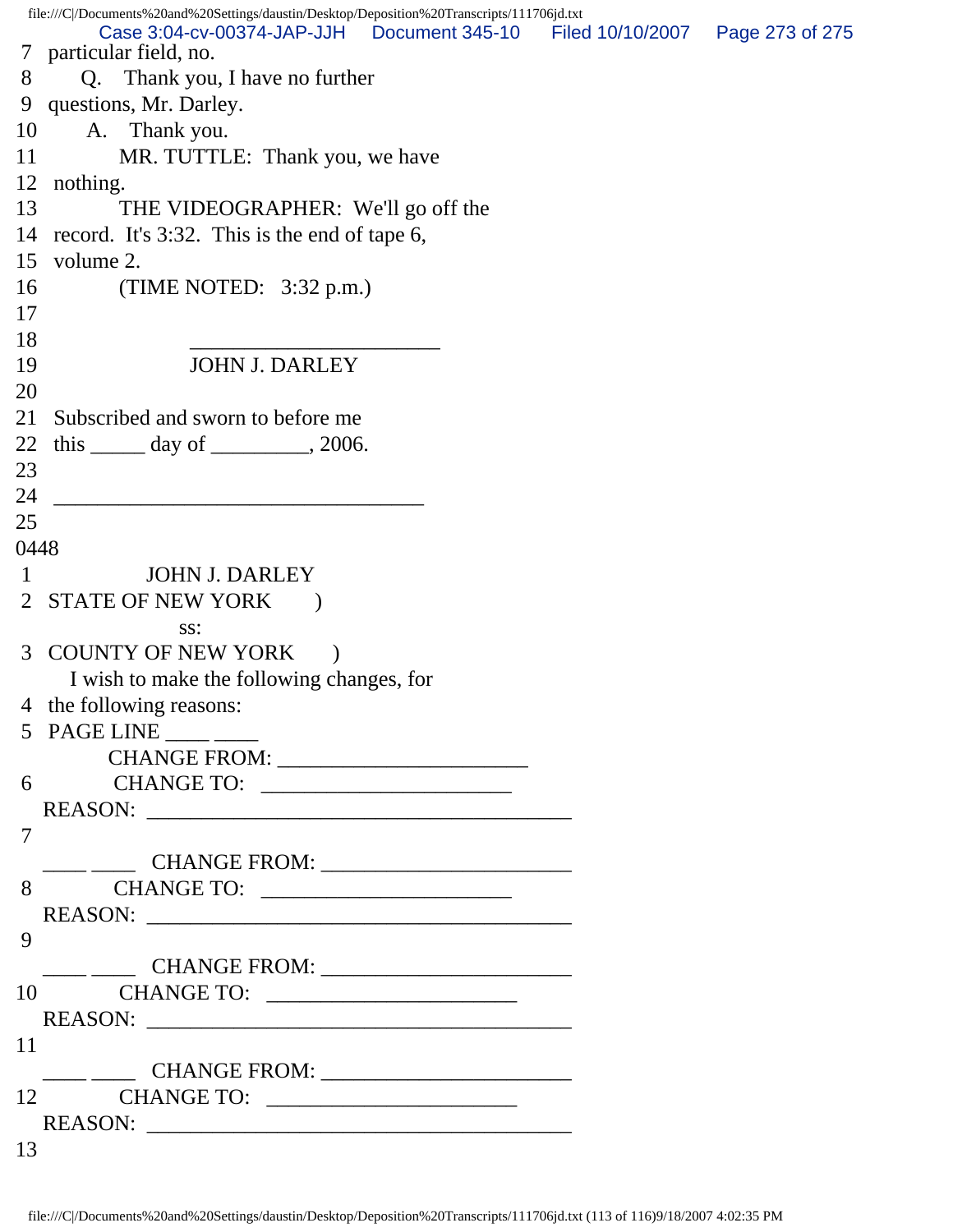|                | file:///C /Documents%20and%20Settings/daustin/Desktop/Deposition%20Transcripts/111706jd.txt<br>Case 3:04-cv-00374-JAP-JJH  Document 345-10  Filed 10/10/2007  Page 274 of 275 |  |
|----------------|-------------------------------------------------------------------------------------------------------------------------------------------------------------------------------|--|
|                |                                                                                                                                                                               |  |
|                |                                                                                                                                                                               |  |
|                |                                                                                                                                                                               |  |
| 15             |                                                                                                                                                                               |  |
|                |                                                                                                                                                                               |  |
| 16             |                                                                                                                                                                               |  |
|                | REASON:                                                                                                                                                                       |  |
| 17             |                                                                                                                                                                               |  |
|                |                                                                                                                                                                               |  |
|                |                                                                                                                                                                               |  |
|                | REASON:                                                                                                                                                                       |  |
| 19             |                                                                                                                                                                               |  |
|                |                                                                                                                                                                               |  |
| 20             |                                                                                                                                                                               |  |
|                | REASON:                                                                                                                                                                       |  |
| 21             |                                                                                                                                                                               |  |
| 22             |                                                                                                                                                                               |  |
|                | <b>JOHN J. DARLEY</b>                                                                                                                                                         |  |
| 23             | Subscribed and sworn to before me                                                                                                                                             |  |
|                | this $\_\_\_\_$ day of $\_\_\_\_\_$ , 2006.                                                                                                                                   |  |
| 24             |                                                                                                                                                                               |  |
| 25             |                                                                                                                                                                               |  |
| 0449           |                                                                                                                                                                               |  |
| $\mathbf{1}$   |                                                                                                                                                                               |  |
| $\overline{2}$ | CERTIFICATE                                                                                                                                                                   |  |
| 3 <sup>7</sup> | STATE OF NEW YORK )                                                                                                                                                           |  |
| 4              | $:$ SS.                                                                                                                                                                       |  |
| 5              | <b>COUNTY OF NEW YORK</b> )                                                                                                                                                   |  |
| 6              |                                                                                                                                                                               |  |
| 7              | I, SUZANNE PASTOR, a Shorthand                                                                                                                                                |  |
| 8              | Reporter and Notary Public within and for the                                                                                                                                 |  |
| 9              | State of New York, do hereby certify:                                                                                                                                         |  |
| 10             | That JOHN J. DARLEY, the witness                                                                                                                                              |  |
| 11             | whose deposition is hereinbefore set forth, was                                                                                                                               |  |
| 12             | duly sworn by me and that such deposition is a                                                                                                                                |  |
| 13             | true record of the testimony given by the                                                                                                                                     |  |
| 14             | witness.                                                                                                                                                                      |  |
| 15             | I further certify that I am not                                                                                                                                               |  |
| 16             | related to any of the parties to this action by                                                                                                                               |  |
| 17             | blood or marriage, and that I am in no way                                                                                                                                    |  |
| 18             | interested in the outcome of this matter.                                                                                                                                     |  |
|                |                                                                                                                                                                               |  |
| 19             | IN WITNESS WHEREOF, I have hereunto                                                                                                                                           |  |
| 20             | set my hand this <u>equal</u> day of <u>equal that</u> , 2006.                                                                                                                |  |